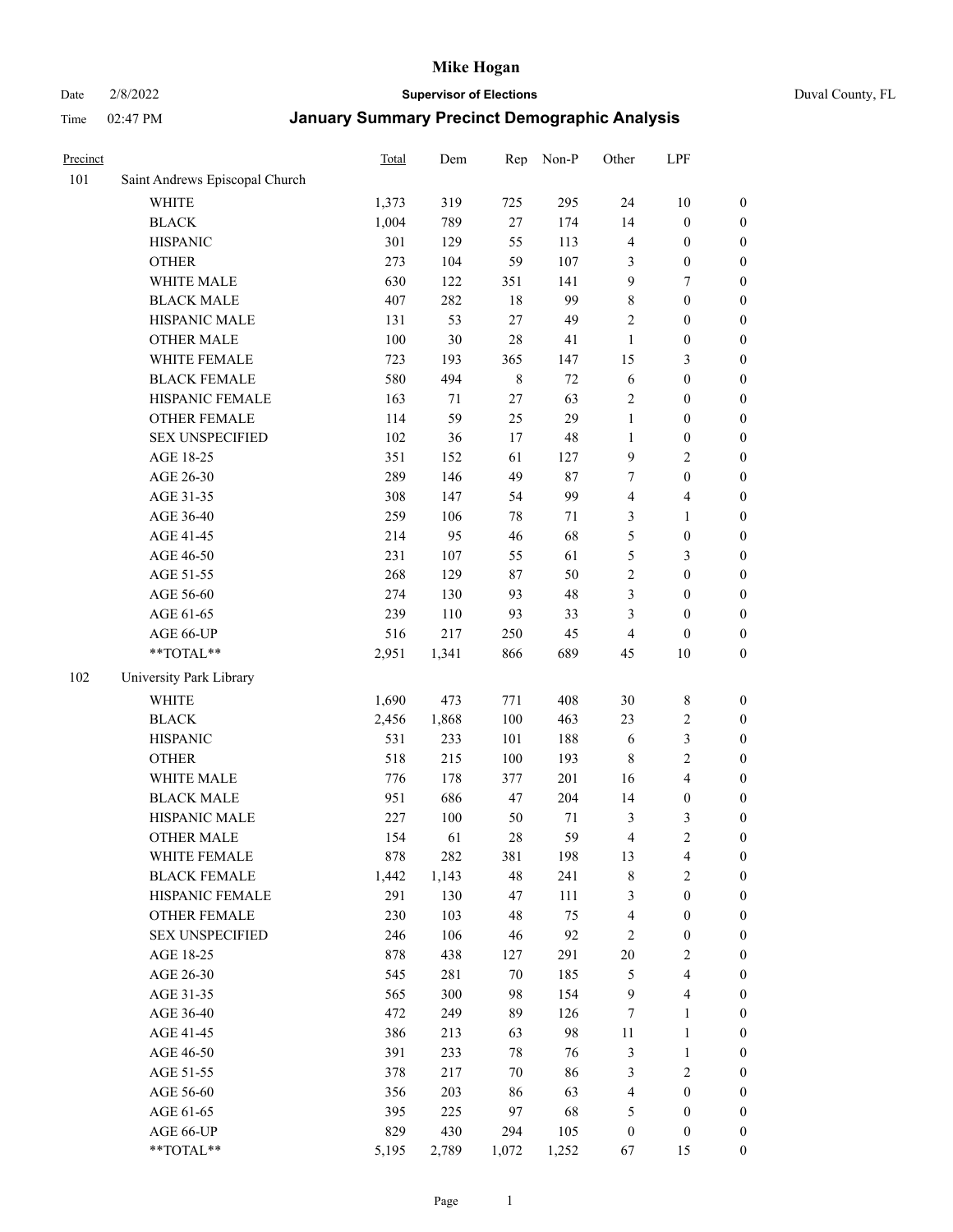# Date 2/8/2022 **Supervisor of Elections** Duval County, FL

| Precinct |                            | <b>Total</b> | Dem     | Rep         | Non-P  | Other                   | LPF              |                  |
|----------|----------------------------|--------------|---------|-------------|--------|-------------------------|------------------|------------------|
| 103      | River Reach Baptist Church |              |         |             |        |                         |                  |                  |
|          | <b>WHITE</b>               | 970          | 202     | 528         | 212    | 21                      | $\boldsymbol{7}$ | 0                |
|          | <b>BLACK</b>               | 526          | 395     | 23          | 99     | 9                       | $\boldsymbol{0}$ | 0                |
|          | <b>HISPANIC</b>            | 165          | 55      | 34          | 75     | $\mathbf{1}$            | $\boldsymbol{0}$ | $\boldsymbol{0}$ |
|          | <b>OTHER</b>               | 222          | 60      | 61          | 96     | 3                       | $\mathbf{2}$     | $\boldsymbol{0}$ |
|          | WHITE MALE                 | 469          | 74      | 274         | 111    | 7                       | 3                | $\boldsymbol{0}$ |
|          | <b>BLACK MALE</b>          | 234          | 167     | $11\,$      | 51     | 5                       | $\boldsymbol{0}$ | $\boldsymbol{0}$ |
|          | HISPANIC MALE              | 76           | 22      | 16          | 38     | $\boldsymbol{0}$        | $\boldsymbol{0}$ | $\boldsymbol{0}$ |
|          | <b>OTHER MALE</b>          | $88\,$       | 26      | 25          | 36     | $\boldsymbol{0}$        | $\mathbf{1}$     | $\boldsymbol{0}$ |
|          | WHITE FEMALE               | 484          | 123     | 246         | 98     | 14                      | 3                | $\boldsymbol{0}$ |
|          | <b>BLACK FEMALE</b>        | 284          | $222\,$ | 11          | 47     | $\overline{4}$          | $\boldsymbol{0}$ | 0                |
|          | HISPANIC FEMALE            | 85           | 31      | $18\,$      | 35     | 1                       | $\boldsymbol{0}$ | 0                |
|          | OTHER FEMALE               | 102          | $27\,$  | 30          | 41     | 3                       | 1                | 0                |
|          | <b>SEX UNSPECIFIED</b>     | 61           | $20\,$  | 15          | 25     | $\boldsymbol{0}$        | $\mathbf{1}$     | $\boldsymbol{0}$ |
|          | AGE 18-25                  | 190          | 72      | 42          | 68     | 6                       | $\sqrt{2}$       | $\boldsymbol{0}$ |
|          | AGE 26-30                  | 199          | 65      | 56          | $71\,$ | 7                       | $\boldsymbol{0}$ | $\boldsymbol{0}$ |
|          | AGE 31-35                  | 205          | 79      | 62          | 61     | $\mathbf{1}$            | $\sqrt{2}$       | $\boldsymbol{0}$ |
|          | AGE 36-40                  | 189          | 64      | 54          | 69     | $\sqrt{2}$              | $\boldsymbol{0}$ | $\boldsymbol{0}$ |
|          | AGE 41-45                  | 155          | 62      | 45          | $44\,$ | $\sqrt{2}$              | $\overline{c}$   | $\boldsymbol{0}$ |
|          | AGE 46-50                  | 144          | 68      | 43          | $30\,$ | 3                       | $\boldsymbol{0}$ | $\boldsymbol{0}$ |
|          | AGE 51-55                  | 160          | 66      | 53          | 36     | $\overline{\mathbf{4}}$ | 1                | 0                |
|          | AGE 56-60                  | 176          | 57      | $78\,$      | 39     | $\sqrt{2}$              | $\boldsymbol{0}$ | 0                |
|          | AGE 61-65                  | 133          | 52      | 60          | 16     | 4                       | 1                | 0                |
|          | AGE 66-UP                  | 332          | 127     | 153         | $48\,$ | 3                       | $\mathbf{1}$     | $\boldsymbol{0}$ |
|          | $**TOTAL**$                | 1,883        | 712     | 646         | 482    | 34                      | 9                | $\boldsymbol{0}$ |
| 104      | Arlington Christian Church |              |         |             |        |                         |                  |                  |
|          | <b>WHITE</b>               | 1,420        | 298     | 765         | 330    | 23                      | $\overline{4}$   | 0                |
|          | <b>BLACK</b>               | 916          | 707     | 54          | 143    | $10\,$                  | $\overline{c}$   | $\boldsymbol{0}$ |
|          | <b>HISPANIC</b>            | 354          | 136     | $8\sqrt{1}$ | 131    | 4                       | $\sqrt{2}$       | $\boldsymbol{0}$ |
|          | <b>OTHER</b>               | 318          | 101     | 94          | 121    | $\overline{c}$          | $\boldsymbol{0}$ | $\boldsymbol{0}$ |
|          | WHITE MALE                 | 694          | 125     | 377         | 177    | 11                      | $\overline{4}$   | $\boldsymbol{0}$ |
|          | <b>BLACK MALE</b>          | 384          | 269     | 27          | 82     | 4                       | $\overline{c}$   | $\boldsymbol{0}$ |
|          | HISPANIC MALE              | 158          | 55      | 37          | 63     | $\overline{c}$          | $\mathbf{1}$     | $\boldsymbol{0}$ |
|          | <b>OTHER MALE</b>          | 123          | 33      | 47          | 42     | $\mathbf{1}$            | $\boldsymbol{0}$ | $\boldsymbol{0}$ |
|          | WHITE FEMALE               | 701          | 170     | 371         | 148    | 12                      | $\boldsymbol{0}$ | 0                |
|          | <b>BLACK FEMALE</b>        | 517          | 427     | 27          | 57     | 6                       | $\boldsymbol{0}$ | 0                |
|          | HISPANIC FEMALE            | 187          | 76      | 40          | 68     | $\overline{c}$          | 1                | 0                |
|          | <b>OTHER FEMALE</b>        | 155          | 54      | 40          | 60     | $\mathbf{1}$            | $\boldsymbol{0}$ | 0                |
|          | <b>SEX UNSPECIFIED</b>     | 89           | 33      | 28          | 28     | $\boldsymbol{0}$        | $\boldsymbol{0}$ | 0                |
|          | AGE 18-25                  | 322          | 140     | 66          | 107    | $\,$ $\,$               | $\mathbf{1}$     | 0                |
|          | AGE 26-30                  | 301          | 108     | 78          | 108    | 5                       | $\sqrt{2}$       | 0                |
|          | AGE 31-35                  | 299          | 122     | $80\,$      | $90\,$ | 4                       | $\mathfrak{Z}$   | 0                |
|          | AGE 36-40                  | 294          | 107     | $87\,$      | 95     | 5                       | $\boldsymbol{0}$ | 0                |
|          | AGE 41-45                  | 247          | 119     | 63          | 61     | 4                       | $\boldsymbol{0}$ | 0                |
|          | AGE 46-50                  | 265          | 106     | 91          | 64     | 4                       | $\boldsymbol{0}$ | 0                |
|          | AGE 51-55                  | 233          | 101     | 82          | 45     | 5                       | $\boldsymbol{0}$ | $\overline{0}$   |
|          | AGE 56-60                  | 264          | 116     | 110         | 36     | $\sqrt{2}$              | $\boldsymbol{0}$ | $\overline{0}$   |
|          | AGE 61-65                  | 268          | 108     | 104         | 54     | $\mathbf{1}$            | $\mathbf{1}$     | 0                |
|          | AGE 66-UP                  | 515          | 215     | 233         | 65     | $\mathbf{1}$            | $\mathbf{1}$     | 0                |
|          | **TOTAL**                  | 3,008        | 1,242   | 994         | 725    | 39                      | $\,$ 8 $\,$      | $\overline{0}$   |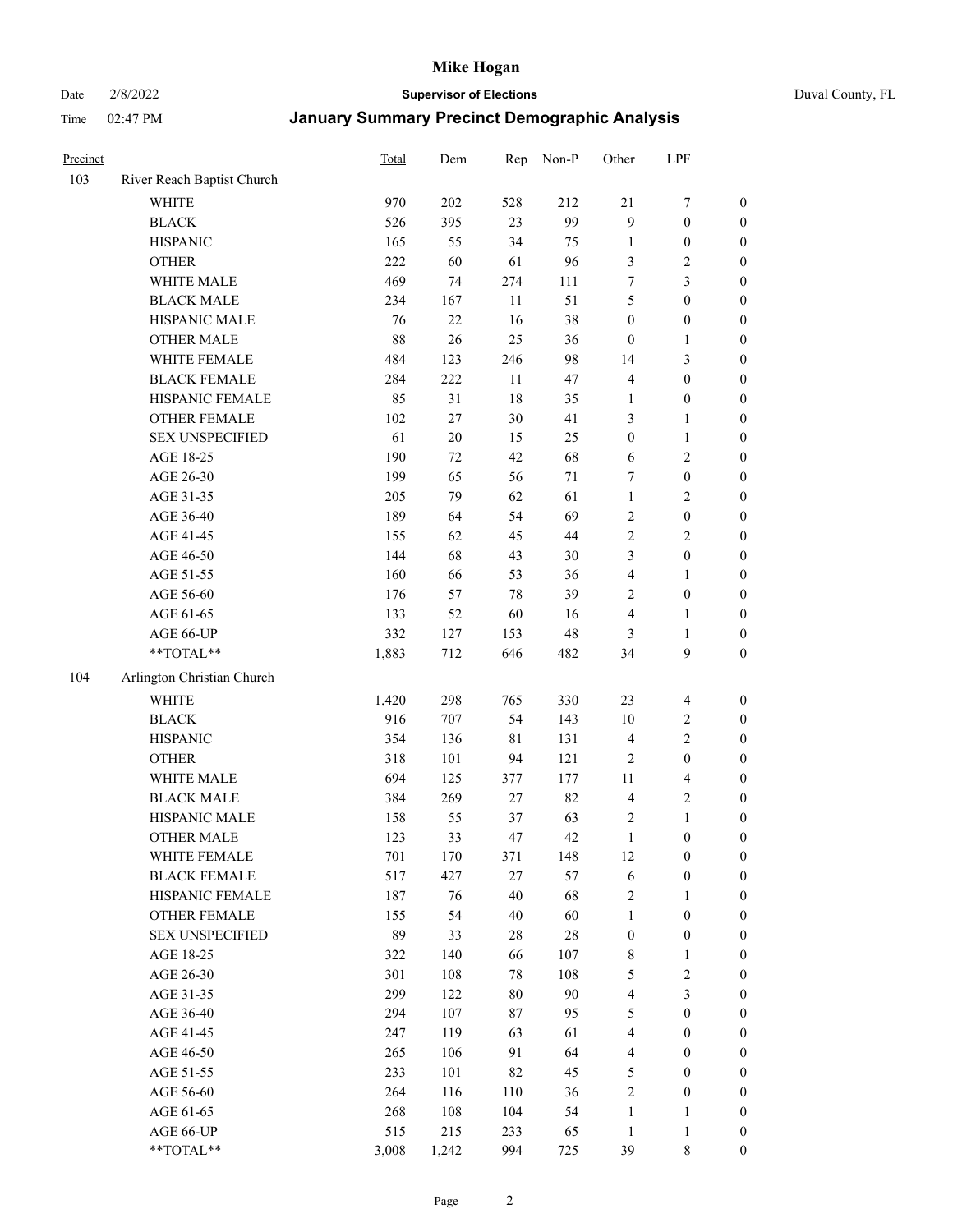Date 2/8/2022 **Supervisor of Elections** Duval County, FL

| Precinct |                               | Total | Dem   | Rep    | Non-P  | Other            | LPF                     |                  |
|----------|-------------------------------|-------|-------|--------|--------|------------------|-------------------------|------------------|
| 105      | Terry Parker Baptist Church   |       |       |        |        |                  |                         |                  |
|          | <b>WHITE</b>                  | 2,390 | 556   | 1,259  | 528    | 35               | 12                      | 0                |
|          | <b>BLACK</b>                  | 1,113 | 848   | 54     | 192    | $17\,$           | $\sqrt{2}$              | $\boldsymbol{0}$ |
|          | <b>HISPANIC</b>               | 380   | 132   | 107    | 137    | 4                | $\boldsymbol{0}$        | $\boldsymbol{0}$ |
|          | <b>OTHER</b>                  | 398   | 118   | 111    | 164    | 3                | $\mathbf{2}$            | $\boldsymbol{0}$ |
|          | WHITE MALE                    | 1,090 | 203   | 582    | 277    | 18               | $10\,$                  | $\boldsymbol{0}$ |
|          | <b>BLACK MALE</b>             | 482   | 347   | 30     | 96     | $\,$ 8 $\,$      | $\mathbf{1}$            | $\boldsymbol{0}$ |
|          | HISPANIC MALE                 | 157   | 45    | 54     | 55     | 3                | $\boldsymbol{0}$        | $\boldsymbol{0}$ |
|          | <b>OTHER MALE</b>             | 153   | 35    | 50     | 67     | $\boldsymbol{0}$ | $\mathbf{1}$            | $\boldsymbol{0}$ |
|          | WHITE FEMALE                  | 1,262 | 345   | 655    | 243    | 17               | $\sqrt{2}$              | $\boldsymbol{0}$ |
|          | <b>BLACK FEMALE</b>           | 602   | 483   | $22\,$ | 87     | $\overline{9}$   | $\mathbf{1}$            | $\boldsymbol{0}$ |
|          | HISPANIC FEMALE               | 215   | 83    | 52     | 79     | $\mathbf{1}$     | $\boldsymbol{0}$        | 0                |
|          | OTHER FEMALE                  | 164   | 62    | 46     | 52     | 3                | $\mathbf{1}$            | $\boldsymbol{0}$ |
|          | <b>SEX UNSPECIFIED</b>        | 156   | 51    | $40\,$ | 65     | $\boldsymbol{0}$ | $\boldsymbol{0}$        | $\boldsymbol{0}$ |
|          | AGE 18-25                     | 476   | 189   | 108    | 171    | 8                | $\boldsymbol{0}$        | $\boldsymbol{0}$ |
|          | AGE 26-30                     | 364   | 122   | 99     | 134    | 7                | $\sqrt{2}$              | $\boldsymbol{0}$ |
|          | AGE 31-35                     | 443   | 157   | 113    | 159    | 9                | $\mathfrak s$           | $\boldsymbol{0}$ |
|          | AGE 36-40                     | 379   | 149   | 107    | 113    | 6                | $\overline{\mathbf{4}}$ | $\boldsymbol{0}$ |
|          | AGE 41-45                     | 322   | 123   | 101    | 95     | $\sqrt{2}$       | $\mathbf{1}$            | $\boldsymbol{0}$ |
|          | AGE 46-50                     | 287   | 108   | 101    | 73     | $\overline{c}$   | $\mathfrak{Z}$          | $\boldsymbol{0}$ |
|          | AGE 51-55                     | 335   | 125   | 147    | 57     | 6                | $\boldsymbol{0}$        | $\boldsymbol{0}$ |
|          | AGE 56-60                     | 404   | 155   | 176    | 67     | 6                | $\boldsymbol{0}$        | 0                |
|          | AGE 61-65                     | 388   | 160   | 169    | 54     | 5                | $\boldsymbol{0}$        | $\boldsymbol{0}$ |
|          | AGE 66-UP                     | 882   | 365   | 410    | 98     | 8                | $\mathbf{1}$            | $\boldsymbol{0}$ |
|          | $**TOTAL**$                   | 4,281 | 1,654 | 1,531  | 1,021  | 59               | 16                      | $\boldsymbol{0}$ |
| 106      | Blue Cypress Community Center |       |       |        |        |                  |                         |                  |
|          | <b>WHITE</b>                  | 2,211 | 537   | 1,199  | 431    | 32               | 12                      | $\boldsymbol{0}$ |
|          | <b>BLACK</b>                  | 1,965 | 1,572 | 70     | 306    | 15               | $\sqrt{2}$              | $\boldsymbol{0}$ |
|          | <b>HISPANIC</b>               | 296   | 102   | 76     | 113    | 3                | $\sqrt{2}$              | $\boldsymbol{0}$ |
|          | <b>OTHER</b>                  | 450   | 131   | 137    | 175    | 6                | $\mathbf{1}$            | $\boldsymbol{0}$ |
|          | WHITE MALE                    | 1,036 | 219   | 599    | 199    | $11\,$           | $\,$ 8 $\,$             | $\boldsymbol{0}$ |
|          | <b>BLACK MALE</b>             | 746   | 560   | 32     | 146    | 7                | $\mathbf{1}$            | $\boldsymbol{0}$ |
|          | HISPANIC MALE                 | 133   | 43    | 37     | 48     | $\mathfrak{Z}$   | $\sqrt{2}$              | $\boldsymbol{0}$ |
|          | <b>OTHER MALE</b>             | 159   | 42    | 61     | 54     | $\sqrt{2}$       | $\boldsymbol{0}$        | $\boldsymbol{0}$ |
|          | WHITE FEMALE                  | 1,142 | 309   | 585    | 224    | 20               | 4                       | 0                |
|          | <b>BLACK FEMALE</b>           | 1,185 | 984   | 36     | 157    | 7                | $\mathbf{1}$            | $\boldsymbol{0}$ |
|          | HISPANIC FEMALE               | 159   | 57    | 39     | 63     | $\boldsymbol{0}$ | $\boldsymbol{0}$        | $\overline{0}$   |
|          | OTHER FEMALE                  | 214   | 69    | 67     | 74     | $\overline{4}$   | $\boldsymbol{0}$        | $\overline{0}$   |
|          | <b>SEX UNSPECIFIED</b>        | 148   | 59    | 26     | 60     | 2                | $\mathbf{1}$            | 0                |
|          | AGE 18-25                     | 598   | 303   | 114    | 166    | $10\,$           | $\mathfrak s$           | 0                |
|          | AGE 26-30                     | 510   | 256   | 87     | 160    | 5                | $\sqrt{2}$              | 0                |
|          | AGE 31-35                     | 497   | 249   | 113    | 125    | 7                | $\mathfrak{Z}$          | 0                |
|          | AGE 36-40                     | 432   | 219   | $90\,$ | 116    | 5                | $\sqrt{2}$              | 0                |
|          | AGE 41-45                     | 368   | 188   | 78     | 97     | 3                | $\sqrt{2}$              | 0                |
|          | AGE 46-50                     | 370   | 178   | 112    | $70\,$ | 9                | $\mathbf{1}$            | 0                |
|          | AGE 51-55                     | 367   | 170   | 131    | 62     | $\overline{c}$   | $\sqrt{2}$              | 0                |
|          | AGE 56-60                     | 421   | 199   | 151    | 64     | 7                | $\boldsymbol{0}$        | $\boldsymbol{0}$ |
|          | AGE 61-65                     | 383   | 170   | 153    | 59     | $\mathbf{1}$     | $\boldsymbol{0}$        | $\boldsymbol{0}$ |
|          | AGE 66-UP                     | 975   | 410   | 452    | 106    | 7                | $\boldsymbol{0}$        | 0                |
|          | **TOTAL**                     | 4,922 | 2,342 | 1,482  | 1,025  | 56               | 17                      | $\boldsymbol{0}$ |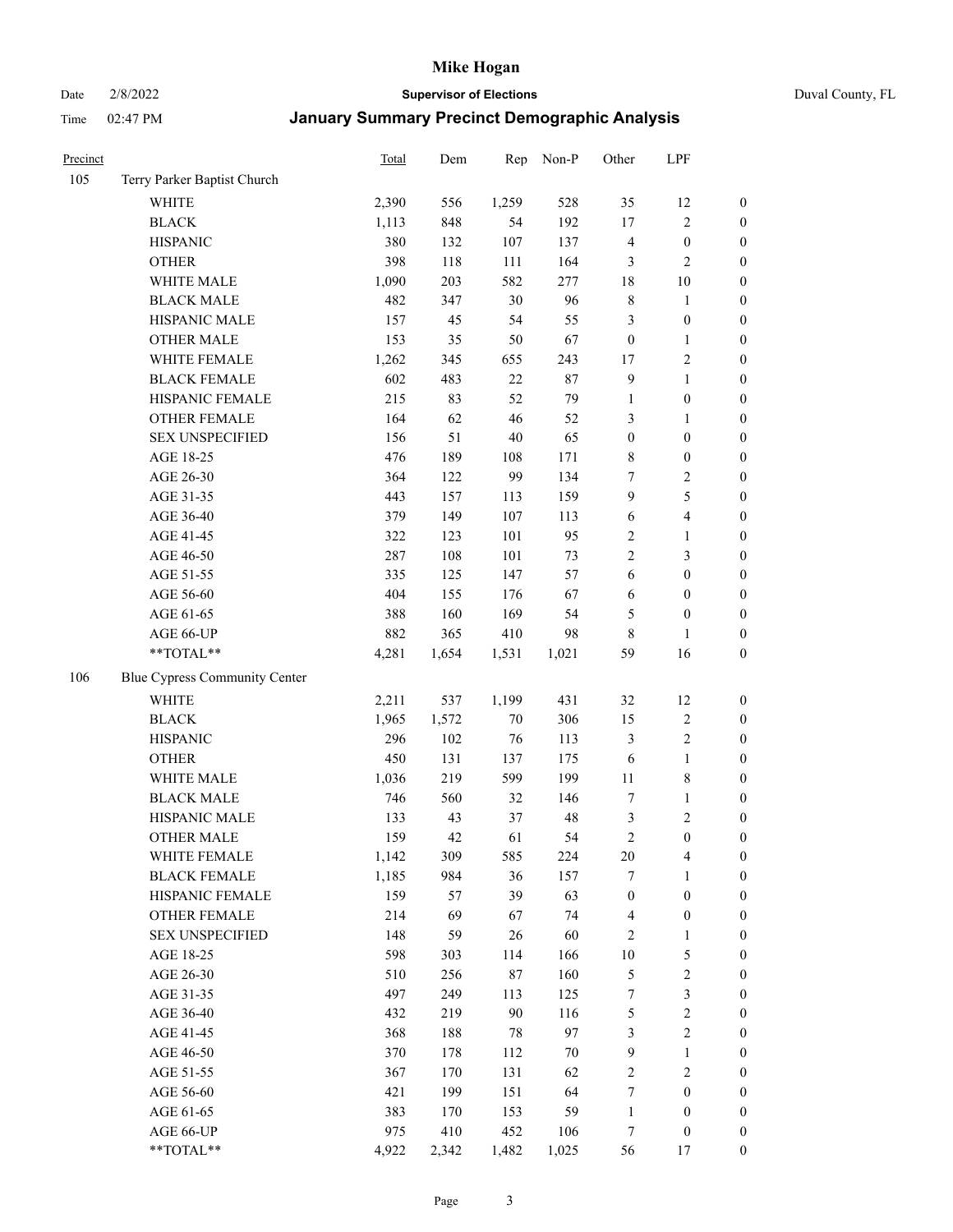Date 2/8/2022 **Supervisor of Elections** Duval County, FL

| Precinct |                                    | <b>Total</b> | Dem | Rep         | Non-P  | Other                   | LPF                     |                  |
|----------|------------------------------------|--------------|-----|-------------|--------|-------------------------|-------------------------|------------------|
| 107      | Arlington Baptist Church           |              |     |             |        |                         |                         |                  |
|          | <b>WHITE</b>                       | 622          | 178 | 283         | 151    | 9                       | $\mathbf{1}$            | 0                |
|          | <b>BLACK</b>                       | 755          | 580 | 39          | 129    | 5                       | $\mathbf{2}$            | 0                |
|          | <b>HISPANIC</b>                    | 115          | 45  | 27          | 42     | $\mathbf{1}$            | $\boldsymbol{0}$        | $\boldsymbol{0}$ |
|          | <b>OTHER</b>                       | 151          | 65  | 24          | 59     | $\overline{c}$          | $\mathbf{1}$            | $\boldsymbol{0}$ |
|          | WHITE MALE                         | 298          | 83  | 143         | 69     | 3                       | $\boldsymbol{0}$        | $\boldsymbol{0}$ |
|          | <b>BLACK MALE</b>                  | 316          | 233 | 19          | 59     | 4                       | $\mathbf{1}$            | $\boldsymbol{0}$ |
|          | HISPANIC MALE                      | 53           | 21  | 13          | 19     | $\boldsymbol{0}$        | $\boldsymbol{0}$        | $\boldsymbol{0}$ |
|          | <b>OTHER MALE</b>                  | 58           | 21  | 15          | 21     | $\boldsymbol{0}$        | $\mathbf{1}$            | $\boldsymbol{0}$ |
|          | WHITE FEMALE                       | 320          | 94  | 137         | 82     | 6                       | $\mathbf{1}$            | $\boldsymbol{0}$ |
|          | <b>BLACK FEMALE</b>                | 426          | 338 | 19          | 67     | 1                       | $\mathbf{1}$            | 0                |
|          | HISPANIC FEMALE                    | 60           | 24  | 13          | 22     | $\mathbf{1}$            | $\boldsymbol{0}$        | 0                |
|          | <b>OTHER FEMALE</b>                | 58           | 29  | 6           | 21     | $\mathbf{2}$            | $\boldsymbol{0}$        | 0                |
|          | <b>SEX UNSPECIFIED</b>             | 54           | 25  | $\,$ 8 $\,$ | 21     | $\boldsymbol{0}$        | $\boldsymbol{0}$        | $\boldsymbol{0}$ |
|          | AGE 18-25                          | 159          | 88  | $28\,$      | 41     | $\sqrt{2}$              | $\boldsymbol{0}$        | $\boldsymbol{0}$ |
|          | AGE 26-30                          | 165          | 87  | 24          | 52     | $\overline{c}$          | $\boldsymbol{0}$        | $\boldsymbol{0}$ |
|          | AGE 31-35                          | 151          | 84  | 23          | 43     | $\mathbf{1}$            | $\boldsymbol{0}$        | $\boldsymbol{0}$ |
|          | AGE 36-40                          | 143          | 83  | $18\,$      | 40     | $\overline{c}$          | $\boldsymbol{0}$        | $\boldsymbol{0}$ |
|          | AGE 41-45                          | 123          | 66  | 19          | 34     | 4                       | $\boldsymbol{0}$        | $\boldsymbol{0}$ |
|          | AGE 46-50                          | 131          | 69  | 26          | 34     | $\mathbf{1}$            | $\mathbf{1}$            | $\boldsymbol{0}$ |
|          | AGE 51-55                          | 140          | 69  | 39          | $28\,$ | $\overline{c}$          | $\sqrt{2}$              | $\boldsymbol{0}$ |
|          | AGE 56-60                          | 151          | 83  | 39          | 28     | $\mathbf{1}$            | $\boldsymbol{0}$        | 0                |
|          | AGE 61-65                          | 154          | 90  | 36          | 27     | $\mathbf{1}$            | $\boldsymbol{0}$        | 0                |
|          | AGE 66-UP                          | 326          | 149 | 121         | 54     | $\mathbf{1}$            | $\mathbf{1}$            | $\boldsymbol{0}$ |
|          | **TOTAL**                          | 1,643        | 868 | 373         | 381    | 17                      | $\overline{\mathbf{4}}$ | $\boldsymbol{0}$ |
| 108      | The Central Church of the Nazarene |              |     |             |        |                         |                         |                  |
|          | <b>WHITE</b>                       | 1,398        | 336 | 711         | 327    | 18                      | 6                       | $\boldsymbol{0}$ |
|          | <b>BLACK</b>                       | 556          | 446 | 21          | 82     | 6                       | $\mathbf{1}$            | $\boldsymbol{0}$ |
|          | <b>HISPANIC</b>                    | 199          | 84  | 45          | 69     | $\mathbf{1}$            | $\boldsymbol{0}$        | $\boldsymbol{0}$ |
|          | <b>OTHER</b>                       | 189          | 77  | 45          | 64     | 3                       | $\boldsymbol{0}$        | $\boldsymbol{0}$ |
|          | WHITE MALE                         | 640          | 126 | 337         | 168    | 4                       | $\mathfrak{S}$          | $\boldsymbol{0}$ |
|          | <b>BLACK MALE</b>                  | 222          | 168 | 13          | 36     | 4                       | $\mathbf{1}$            | $\boldsymbol{0}$ |
|          | HISPANIC MALE                      | 98           | 37  | 27          | 34     | $\boldsymbol{0}$        | $\boldsymbol{0}$        | 0                |
|          | <b>OTHER MALE</b>                  | 64           | 24  | 20          | 19     | 1                       | $\boldsymbol{0}$        | $\boldsymbol{0}$ |
|          | WHITE FEMALE                       | 749          | 207 | 371         | 156    | 14                      | 1                       | 0                |
|          | <b>BLACK FEMALE</b>                | 318          | 264 | $\,$ 8 $\,$ | 44     | $\sqrt{2}$              | $\boldsymbol{0}$        | $\boldsymbol{0}$ |
|          | HISPANIC FEMALE                    | 97           | 46  | $18\,$      | 32     | $\mathbf{1}$            | $\boldsymbol{0}$        | $\overline{0}$   |
|          | OTHER FEMALE                       | 85           | 38  | $18\,$      | 27     | $\overline{c}$          | $\boldsymbol{0}$        | $\overline{0}$   |
|          | <b>SEX UNSPECIFIED</b>             | 69           | 33  | $10\,$      | 26     | $\boldsymbol{0}$        | $\boldsymbol{0}$        | 0                |
|          | AGE 18-25                          | 236          | 102 | 53          | 73     | 7                       | $\mathbf{1}$            | 0                |
|          | AGE 26-30                          | 210          | 89  | 41          | 74     | $\overline{\mathbf{4}}$ | $\overline{2}$          | 0                |
|          | AGE 31-35                          | 201          | 87  | 60          | 50     | 4                       | $\boldsymbol{0}$        | 0                |
|          | AGE 36-40                          | 219          | 89  | 54          | 74     | $\mathbf{1}$            | $\mathbf{1}$            | 0                |
|          | AGE 41-45                          | 174          | 67  | 43          | 60     | 3                       | $\mathbf{1}$            | 0                |
|          | AGE 46-50                          | 157          | 57  | 61          | 37     | $\sqrt{2}$              | $\boldsymbol{0}$        | 0                |
|          | AGE 51-55                          | 195          | 88  | 73          | 33     | $\mathbf{1}$            | $\boldsymbol{0}$        | 0                |
|          | AGE 56-60                          | 253          | 102 | 114         | 34     | 2                       | $\mathbf{1}$            | $\overline{0}$   |
|          | AGE 61-65                          | 230          | 87  | 97          | 45     | $\mathbf{1}$            | $\boldsymbol{0}$        | $\overline{0}$   |
|          | AGE 66-UP                          | 467          | 175 | 226         | 62     | 3                       | $\mathbf{1}$            | $\boldsymbol{0}$ |
|          | **TOTAL**                          | 2,342        | 943 | 822         | 542    | 28                      | 7                       | $\boldsymbol{0}$ |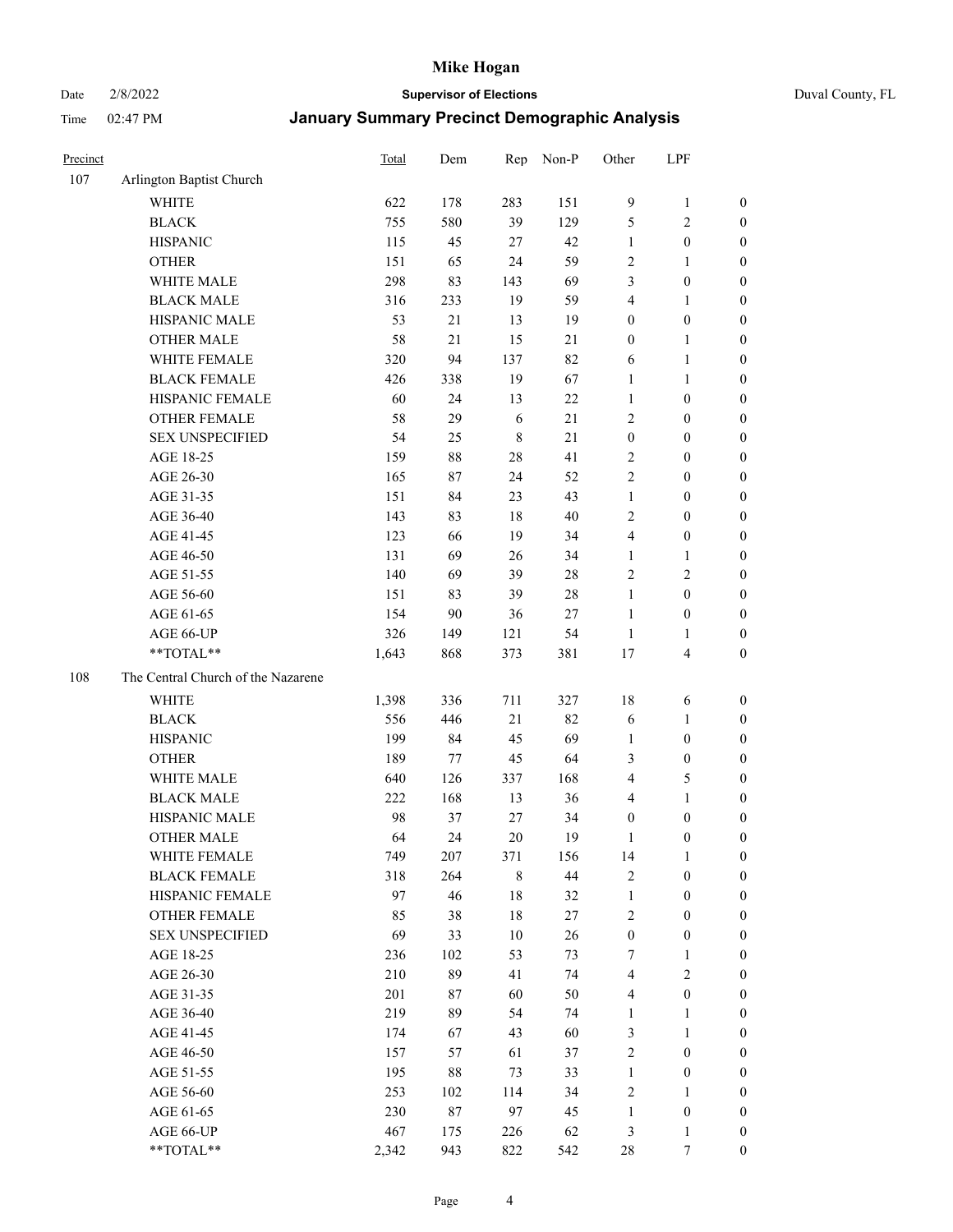# Date 2/8/2022 **Supervisor of Elections** Duval County, FL

| Precinct |                                 | Total | Dem    | Rep            | Non-P  | Other            | LPF                     |                  |
|----------|---------------------------------|-------|--------|----------------|--------|------------------|-------------------------|------------------|
| 109      | Arlington Congregational Church |       |        |                |        |                  |                         |                  |
|          | <b>WHITE</b>                    | 854   | 218    | 451            | 163    | 14               | $\,$ 8 $\,$             | 0                |
|          | <b>BLACK</b>                    | 413   | 294    | 21             | 92     | 5                | $\mathbf{1}$            | $\boldsymbol{0}$ |
|          | <b>HISPANIC</b>                 | 124   | 63     | $28\,$         | $28\,$ | 4                | $\mathbf{1}$            | $\boldsymbol{0}$ |
|          | <b>OTHER</b>                    | 110   | 36     | 34             | 38     | 2                | $\boldsymbol{0}$        | $\boldsymbol{0}$ |
|          | WHITE MALE                      | 405   | 84     | 222            | 89     | 5                | $\mathfrak{S}$          | $\boldsymbol{0}$ |
|          | <b>BLACK MALE</b>               | 169   | 113    | 11             | 41     | 3                | $\mathbf{1}$            | $\boldsymbol{0}$ |
|          | HISPANIC MALE                   | 50    | 25     | $10\,$         | 13     | $\mathbf{1}$     | $\mathbf{1}$            | $\boldsymbol{0}$ |
|          | <b>OTHER MALE</b>               | 42    | $10\,$ | 15             | 16     | $\mathbf{1}$     | $\boldsymbol{0}$        | $\boldsymbol{0}$ |
|          | WHITE FEMALE                    | 443   | 134    | 224            | 73     | 9                | $\mathfrak{Z}$          | $\boldsymbol{0}$ |
|          | <b>BLACK FEMALE</b>             | 230   | 173    | $\,$ 8 $\,$    | 47     | $\sqrt{2}$       | $\boldsymbol{0}$        | $\boldsymbol{0}$ |
|          | HISPANIC FEMALE                 | 68    | 36     | 17             | 12     | 3                | $\boldsymbol{0}$        | $\boldsymbol{0}$ |
|          | <b>OTHER FEMALE</b>             | 50    | 23     | 14             | 12     | $\mathbf{1}$     | $\boldsymbol{0}$        | $\boldsymbol{0}$ |
|          | <b>SEX UNSPECIFIED</b>          | 44    | 13     | 13             | $18\,$ | $\boldsymbol{0}$ | $\boldsymbol{0}$        | $\boldsymbol{0}$ |
|          | AGE 18-25                       | 173   | 67     | 48             | 53     | $\sqrt{2}$       | $\mathfrak{Z}$          | $\boldsymbol{0}$ |
|          | AGE 26-30                       | 151   | 66     | 39             | 42     | 4                | $\boldsymbol{0}$        | $\boldsymbol{0}$ |
|          | AGE 31-35                       | 179   | 76     | 45             | 53     | 3                | $\sqrt{2}$              | $\boldsymbol{0}$ |
|          | AGE 36-40                       | 139   | 71     | 29             | 38     | $\mathbf{1}$     | $\boldsymbol{0}$        | $\boldsymbol{0}$ |
|          | AGE 41-45                       | 101   | 50     | 26             | 19     | 5                | $\mathbf{1}$            | $\boldsymbol{0}$ |
|          | AGE 46-50                       | 89    | 35     | $27\,$         | 25     | $\sqrt{2}$       | $\boldsymbol{0}$        | $\boldsymbol{0}$ |
|          | AGE 51-55                       | 129   | 41     | 60             | 24     | $\sqrt{2}$       | $\sqrt{2}$              | $\boldsymbol{0}$ |
|          | AGE 56-60                       | 113   | 40     | 56             | 15     | $\sqrt{2}$       | $\boldsymbol{0}$        |                  |
|          | AGE 61-65                       | 124   | 46     | 57             | $18\,$ | $\sqrt{2}$       | $\mathbf{1}$            | 0<br>0           |
|          | AGE 66-UP                       | 303   | 119    | 147            | 34     | $\sqrt{2}$       | $\mathbf{1}$            | $\boldsymbol{0}$ |
|          | $**TOTAL**$                     | 1,501 | 611    | 534            | 321    | $25\,$           | $10\,$                  | $\boldsymbol{0}$ |
|          |                                 |       |        |                |        |                  |                         |                  |
| 110      | St. Pauls Episcopal Church      |       |        |                |        |                  |                         |                  |
|          | <b>WHITE</b>                    | 1,739 | 445    | 949            | 316    | 19               | $10\,$                  | $\boldsymbol{0}$ |
|          | <b>BLACK</b>                    | 242   | 174    | 11             | 53     | 4                | $\boldsymbol{0}$        | $\boldsymbol{0}$ |
|          | <b>HISPANIC</b>                 | 114   | 45     | 37             | 31     | $\mathbf{1}$     | $\boldsymbol{0}$        | $\boldsymbol{0}$ |
|          | <b>OTHER</b>                    | 170   | 51     | 51             | 63     | 4                | $\mathbf{1}$            | $\boldsymbol{0}$ |
|          | WHITE MALE                      | 828   | 177    | 461            | 176    | $10\,$           | $\overline{\mathbf{4}}$ | $\boldsymbol{0}$ |
|          | <b>BLACK MALE</b>               | 105   | 69     | $\mathfrak s$  | 29     | $\overline{2}$   | $\boldsymbol{0}$        | $\boldsymbol{0}$ |
|          | HISPANIC MALE                   | 48    | $20\,$ | 21             | 7      | $\boldsymbol{0}$ | $\boldsymbol{0}$        | $\boldsymbol{0}$ |
|          | <b>OTHER MALE</b>               | 59    | 17     | $20\,$         | 19     | $\overline{c}$   | $\mathbf{1}$            | $\boldsymbol{0}$ |
|          | WHITE FEMALE                    | 892   | 259    | 480            | 138    | 9                | 6                       | 0                |
|          | <b>BLACK FEMALE</b>             | 130   | 100    | $\mathfrak{H}$ | 23     | $\sqrt{2}$       | $\boldsymbol{0}$        | $\boldsymbol{0}$ |
|          | HISPANIC FEMALE                 | 65    | 25     | 16             | 23     | $\mathbf{1}$     | $\boldsymbol{0}$        | $\overline{0}$   |
|          | OTHER FEMALE                    | 77    | 29     | 24             | 23     | $\mathbf{1}$     | $\boldsymbol{0}$        | $\overline{0}$   |
|          | <b>SEX UNSPECIFIED</b>          | 61    | 19     | 16             | 25     | $\mathbf{1}$     | $\boldsymbol{0}$        | 0                |
|          | AGE 18-25                       | 189   | 52     | 79             | 56     | $\overline{c}$   | $\boldsymbol{0}$        | $\overline{0}$   |
|          | AGE 26-30                       | 167   | 56     | 57             | 54     | $\boldsymbol{0}$ | $\boldsymbol{0}$        | 0                |
|          | AGE 31-35                       | 189   | 59     | 75             | 49     | 4                | $\sqrt{2}$              | 0                |
|          | AGE 36-40                       | 174   | 48     | 63             | 54     | 6                | $\mathfrak{Z}$          | 0                |
|          | AGE 41-45                       | 161   | 47     | 69             | 41     | 3                | $\mathbf{1}$            | 0                |
|          | AGE 46-50                       | 169   | 54     | 82             | 29     | $\sqrt{2}$       | $\sqrt{2}$              | 0                |
|          | AGE 51-55                       | 191   | 53     | 93             | 42     | 3                | $\boldsymbol{0}$        | $\overline{0}$   |
|          | AGE 56-60                       | 204   | 62     | 98             | 43     | $\mathbf{1}$     | $\boldsymbol{0}$        | $\boldsymbol{0}$ |
|          | AGE 61-65                       | 221   | 75     | 120            | 24     | $\mathbf{1}$     | $\mathbf{1}$            | $\overline{0}$   |
|          | AGE 66-UP                       | 600   | 209    | 312            | 71     | 6                | $\sqrt{2}$              | $\boldsymbol{0}$ |
|          | **TOTAL**                       | 2,265 | 715    | 1,048          | 463    | 28               | 11                      | $\boldsymbol{0}$ |
|          |                                 |       |        |                |        |                  |                         |                  |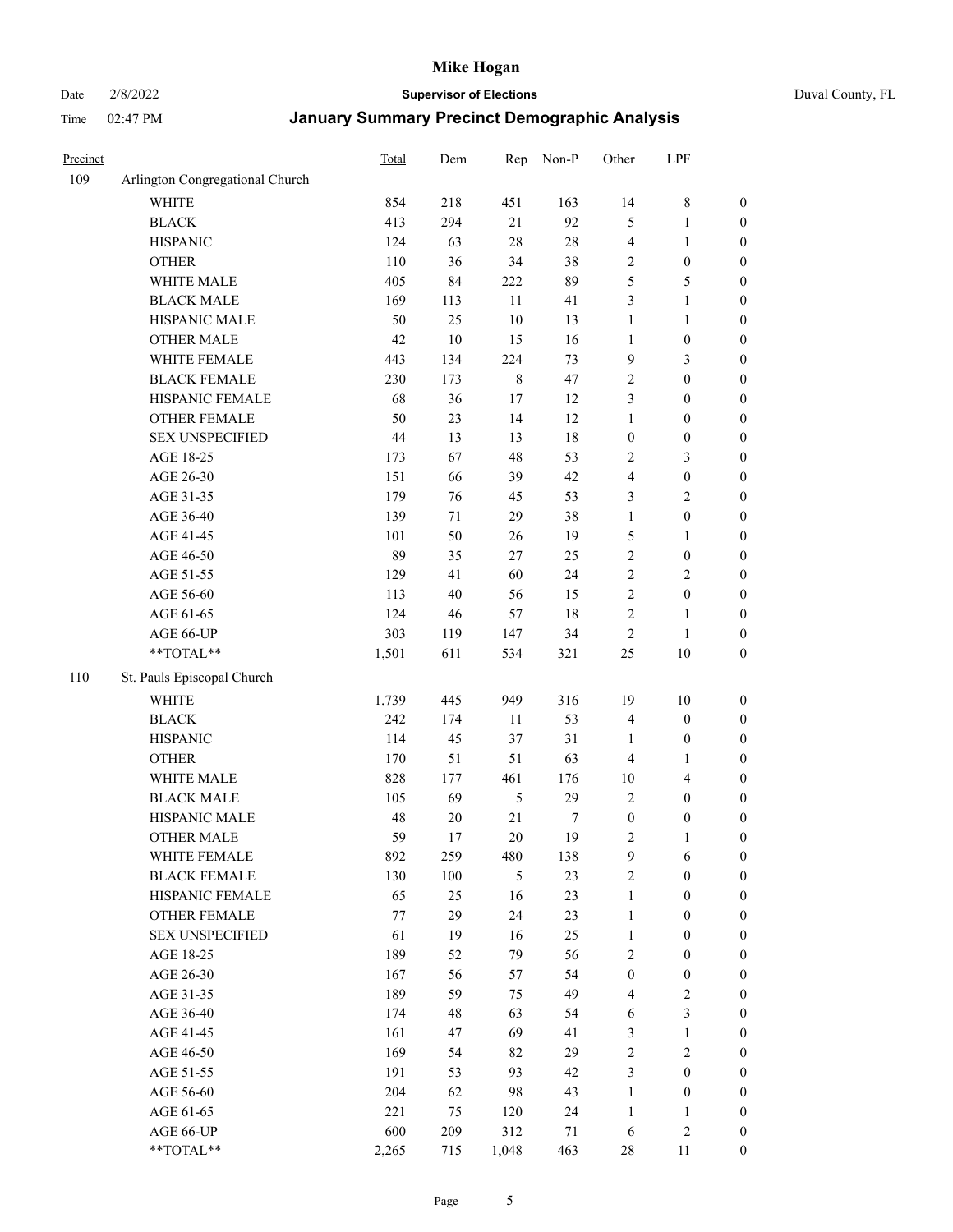Date 2/8/2022 **Supervisor of Elections** Duval County, FL

| Precinct |                                   | Total | Dem         | Rep          | Non-P  | Other            | LPF              |                  |
|----------|-----------------------------------|-------|-------------|--------------|--------|------------------|------------------|------------------|
| 111      | Fort Caroline Presbyterian Church |       |             |              |        |                  |                  |                  |
|          | <b>WHITE</b>                      | 1,115 | 254         | 641          | 194    | 18               | $8\,$            | 0                |
|          | <b>BLACK</b>                      | 311   | 240         | 14           | 56     | $\mathbf{1}$     | $\boldsymbol{0}$ | 0                |
|          | <b>HISPANIC</b>                   | 114   | 41          | 31           | 41     | $\boldsymbol{0}$ | $\mathbf{1}$     | $\boldsymbol{0}$ |
|          | <b>OTHER</b>                      | 122   | 36          | 36           | 49     | 1                | $\boldsymbol{0}$ | $\boldsymbol{0}$ |
|          | WHITE MALE                        | 536   | 105         | 320          | 94     | 12               | 5                | $\boldsymbol{0}$ |
|          | <b>BLACK MALE</b>                 | 138   | 96          | $\mathbf{9}$ | 32     | $\mathbf{1}$     | $\boldsymbol{0}$ | $\boldsymbol{0}$ |
|          | HISPANIC MALE                     | 46    | 15          | 15           | 16     | $\boldsymbol{0}$ | $\boldsymbol{0}$ | $\boldsymbol{0}$ |
|          | <b>OTHER MALE</b>                 | 45    | 10          | 14           | 21     | $\boldsymbol{0}$ | $\boldsymbol{0}$ | $\boldsymbol{0}$ |
|          | WHITE FEMALE                      | 569   | 147         | 316          | 97     | 6                | $\mathfrak{Z}$   | $\boldsymbol{0}$ |
|          | <b>BLACK FEMALE</b>               | 170   | 142         | 5            | 23     | $\boldsymbol{0}$ | $\boldsymbol{0}$ | 0                |
|          | HISPANIC FEMALE                   | 63    | $22\,$      | 16           | 24     | $\boldsymbol{0}$ | $\mathbf{1}$     | 0                |
|          | OTHER FEMALE                      | 64    | 24          | 16           | 23     | $\mathbf{1}$     | $\boldsymbol{0}$ | $\boldsymbol{0}$ |
|          | <b>SEX UNSPECIFIED</b>            | 31    | $10\,$      | 11           | 10     | $\boldsymbol{0}$ | $\boldsymbol{0}$ | $\boldsymbol{0}$ |
|          | AGE 18-25                         | 152   | 52          | 49           | 47     | 3                | 1                | $\boldsymbol{0}$ |
|          | AGE 26-30                         | 146   | 46          | 51           | 47     | 2                | $\boldsymbol{0}$ | $\boldsymbol{0}$ |
|          | AGE 31-35                         | 125   | 40          | 43           | 36     | 4                | $\sqrt{2}$       | $\boldsymbol{0}$ |
|          | AGE 36-40                         | 127   | 49          | 41           | 34     | 2                | $\mathbf{1}$     | $\boldsymbol{0}$ |
|          | AGE 41-45                         | 129   | 45          | 43           | 38     | $\boldsymbol{0}$ | 3                | $\boldsymbol{0}$ |
|          | AGE 46-50                         | 107   | $40\,$      | 41           | 24     | 1                | $\mathbf{1}$     | $\boldsymbol{0}$ |
|          | AGE 51-55                         | 125   | 41          | 65           | 19     | $\boldsymbol{0}$ | $\boldsymbol{0}$ | 0                |
|          | AGE 56-60                         | 166   | 49          | 87           | 28     | 2                | $\boldsymbol{0}$ | 0                |
|          | AGE 61-65                         | 162   | 44          | 89           | 24     | 4                | $\mathbf{1}$     | 0                |
|          | AGE 66-UP                         | 423   | 165         | 213          | 43     | $\overline{c}$   | $\boldsymbol{0}$ | $\boldsymbol{0}$ |
|          | **TOTAL**                         | 1,662 | 571         | 722          | 340    | 20               | 9                | $\boldsymbol{0}$ |
| 112      | Regency Square Regional Library   |       |             |              |        |                  |                  |                  |
|          | <b>WHITE</b>                      | 908   | 234         | 404          | 246    | 18               | 6                | $\boldsymbol{0}$ |
|          | <b>BLACK</b>                      | 834   | 634         | 29           | 159    | 12               | $\boldsymbol{0}$ | $\boldsymbol{0}$ |
|          | <b>HISPANIC</b>                   | 201   | 79          | 42           | 74     | 6                | $\boldsymbol{0}$ | $\boldsymbol{0}$ |
|          | <b>OTHER</b>                      | 229   | 97          | 41           | 84     | 5                | $\sqrt{2}$       | $\boldsymbol{0}$ |
|          | WHITE MALE                        | 417   | 75          | 205          | 125    | 8                | $\overline{4}$   | $\boldsymbol{0}$ |
|          | <b>BLACK MALE</b>                 | 317   | 234         | 11           | 67     | 5                | $\boldsymbol{0}$ | $\boldsymbol{0}$ |
|          | HISPANIC MALE                     | 76    | 22          | 16           | 34     | 4                | $\boldsymbol{0}$ | $\boldsymbol{0}$ |
|          | <b>OTHER MALE</b>                 | 78    | 26          | 14           | 35     | $\mathbf{1}$     | $\mathbf{2}$     | $\boldsymbol{0}$ |
|          | WHITE FEMALE                      | 484   | 157         | 198          | 118    | 9                | 2                | 0                |
|          | <b>BLACK FEMALE</b>               | 502   | 389         | 18           | $88\,$ | 7                | $\boldsymbol{0}$ | $\boldsymbol{0}$ |
|          | HISPANIC FEMALE                   | 123   | 56          | 26           | 39     | $\overline{c}$   | $\boldsymbol{0}$ | $\overline{0}$   |
|          | OTHER FEMALE                      | 113   | 59          | 18           | 34     | 2                | $\boldsymbol{0}$ | $\overline{0}$   |
|          | <b>SEX UNSPECIFIED</b>            | 62    | 26          | 10           | 23     | 3                | $\boldsymbol{0}$ | 0                |
|          | AGE 18-25                         | 308   | 143         | 49           | 108    | $\,$ 8 $\,$      | $\boldsymbol{0}$ | 0                |
|          | AGE 26-30                         | 310   | 148         | 52           | 100    | 8                | $\overline{2}$   | 0                |
|          | AGE 31-35                         | 238   | 125         | 35           | 74     | 3                | $\mathbf{1}$     | 0                |
|          | AGE 36-40                         | 174   | $88\,$      | 32           | 48     | 5                | $\mathbf{1}$     | 0                |
|          | AGE 41-45                         | 156   | 81          | 30           | 42     | 3                | $\boldsymbol{0}$ | 0                |
|          | AGE 46-50                         | 152   | 73          | 32           | 44     | 2                | $\mathbf{1}$     | 0                |
|          | AGE 51-55                         | 146   | 77          | 32           | 31     | 6                | $\boldsymbol{0}$ | 0                |
|          | AGE 56-60                         | 152   | $8\sqrt{1}$ | 38           | 32     | $\boldsymbol{0}$ | $\mathbf{1}$     | $\overline{0}$   |
|          | AGE 61-65                         | 151   | 69          | 56           | 24     | 1                | $\mathbf{1}$     | $\overline{0}$   |
|          | AGE 66-UP                         | 385   | 159         | 160          | 60     | 5                | $\mathbf{1}$     | $\boldsymbol{0}$ |
|          | **TOTAL**                         | 2,172 | 1,044       | 516          | 563    | 41               | 8                | $\boldsymbol{0}$ |
|          |                                   |       |             |              |        |                  |                  |                  |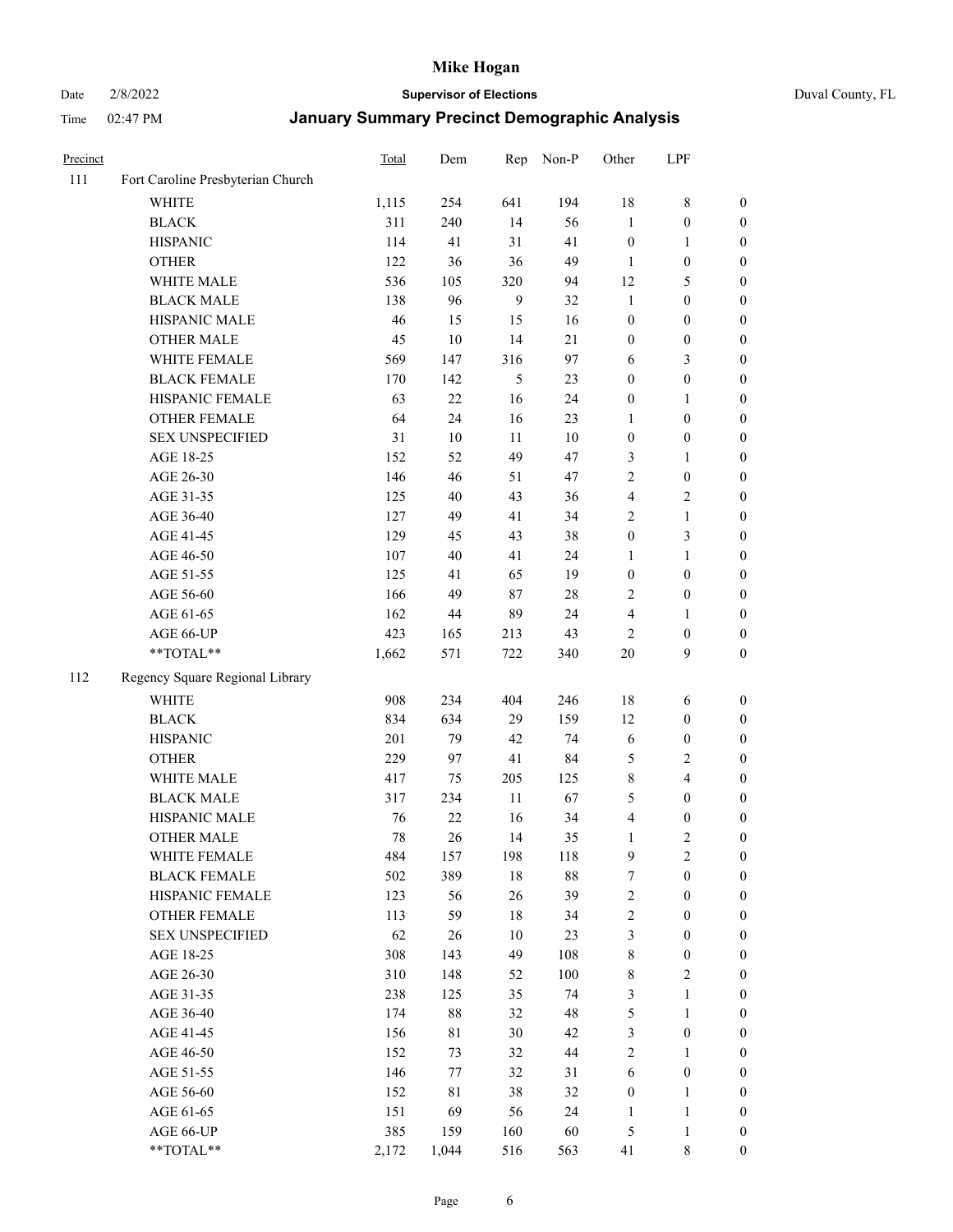Date 2/8/2022 **Supervisor of Elections** Duval County, FL

| Precinct |                                    | Total | Dem    | Rep    | Non-P | Other            | LPF                     |                  |
|----------|------------------------------------|-------|--------|--------|-------|------------------|-------------------------|------------------|
| 113      | Fort Caroline Christian Church     |       |        |        |       |                  |                         |                  |
|          | <b>WHITE</b>                       | 2,978 | 693    | 1,550  | 674   | 47               | 14                      | 0                |
|          | <b>BLACK</b>                       | 1,982 | 1,530  | 72     | 351   | 27               | $\sqrt{2}$              | 0                |
|          | <b>HISPANIC</b>                    | 488   | 193    | 110    | 177   | $\tau$           | $\mathbf{1}$            | $\boldsymbol{0}$ |
|          | <b>OTHER</b>                       | 619   | 212    | 139    | 251   | 13               | $\overline{\mathbf{4}}$ | $\boldsymbol{0}$ |
|          | WHITE MALE                         | 1,348 | 252    | 729    | 337   | 21               | 9                       | $\boldsymbol{0}$ |
|          | <b>BLACK MALE</b>                  | 815   | 602    | 47     | 154   | 12               | $\boldsymbol{0}$        | $\boldsymbol{0}$ |
|          | HISPANIC MALE                      | 230   | 87     | 55     | 82    | $\mathfrak{S}$   | $\mathbf{1}$            | $\boldsymbol{0}$ |
|          | <b>OTHER MALE</b>                  | 232   | 77     | 60     | 89    | $\mathfrak{Z}$   | $\mathfrak{Z}$          | $\boldsymbol{0}$ |
|          | WHITE FEMALE                       | 1,599 | 432    | 809    | 329   | 25               | $\overline{4}$          | $\boldsymbol{0}$ |
|          | <b>BLACK FEMALE</b>                | 1,125 | 900    | 24     | 184   | 15               | $\sqrt{2}$              | 0                |
|          | HISPANIC FEMALE                    | 245   | 101    | 53     | 89    | $\overline{c}$   | $\boldsymbol{0}$        | 0                |
|          | OTHER FEMALE                       | 283   | 106    | 64     | 106   | $\sqrt{6}$       | $\mathbf{1}$            | 0                |
|          | <b>SEX UNSPECIFIED</b>             | 189   | $71\,$ | $30\,$ | 82    | $\mathfrak{S}$   | $\mathbf{1}$            | $\boldsymbol{0}$ |
|          | AGE 18-25                          | 730   | 315    | 163    | 222   | 23               | $\boldsymbol{7}$        | $\boldsymbol{0}$ |
|          | AGE 26-30                          | 627   | 250    | 158    | 205   | 12               | $\sqrt{2}$              | $\boldsymbol{0}$ |
|          | AGE 31-35                          | 544   | 263    | 119    | 150   | $10\,$           | $\sqrt{2}$              | $\boldsymbol{0}$ |
|          | AGE 36-40                          | 547   | 247    | 115    | 170   | 12               | $\mathfrak{Z}$          | $\boldsymbol{0}$ |
|          | AGE 41-45                          | 484   | 209    | 120    | 144   | $\overline{9}$   | $\sqrt{2}$              | $\boldsymbol{0}$ |
|          | AGE 46-50                          | 476   | 212    | 146    | 112   | $\overline{4}$   | $\sqrt{2}$              | $\boldsymbol{0}$ |
|          | AGE 51-55                          | 539   | 240    | 164    | 124   | $\overline{9}$   | $\sqrt{2}$              | 0                |
|          | AGE 56-60                          | 521   | 213    | 190    | 112   | 5                | $\mathbf{1}$            | 0                |
|          | AGE 61-65                          | 488   | 217    | 201    | 65    | $\mathfrak s$    | $\boldsymbol{0}$        | 0                |
|          | AGE 66-UP                          | 1,110 | 461    | 495    | 149   | $\mathfrak{S}$   | $\boldsymbol{0}$        | $\boldsymbol{0}$ |
|          | $**TOTAL**$                        | 6,067 | 2,628  | 1,871  | 1,453 | 94               | 21                      | $\boldsymbol{0}$ |
| 114      | Destination Church Assembly of God |       |        |        |       |                  |                         |                  |
|          | <b>WHITE</b>                       | 979   | 226    | 435    | 290   | 24               | $\overline{\mathbf{4}}$ | $\boldsymbol{0}$ |
|          | <b>BLACK</b>                       | 1,270 | 954    | 49     | 247   | 17               | $\mathfrak{Z}$          | $\boldsymbol{0}$ |
|          | <b>HISPANIC</b>                    | 262   | 116    | $42\,$ | 95    | 8                | $\mathbf{1}$            | $\boldsymbol{0}$ |
|          | <b>OTHER</b>                       | 274   | 110    | $40\,$ | 122   | $\mathbf{1}$     | $\mathbf{1}$            | $\boldsymbol{0}$ |
|          | WHITE MALE                         | 489   | 95     | 232    | 147   | 12               | $\mathfrak{Z}$          | $\boldsymbol{0}$ |
|          | <b>BLACK MALE</b>                  | 455   | 317    | 17     | 113   | 7                | $\mathbf{1}$            | $\boldsymbol{0}$ |
|          | HISPANIC MALE                      | 111   | 56     | 19     | 35    | $\mathbf{1}$     | $\boldsymbol{0}$        | 0                |
|          | <b>OTHER MALE</b>                  | 88    | 42     | 12     | 34    | $\boldsymbol{0}$ | $\boldsymbol{0}$        | 0                |
|          | WHITE FEMALE                       | 470   | 128    | 192    | 137   | 12               | 1                       | 0                |
|          | <b>BLACK FEMALE</b>                | 775   | 603    | $30\,$ | 130   | 10               | $\sqrt{2}$              | $\overline{0}$   |
|          | HISPANIC FEMALE                    | 140   | 53     | $22\,$ | 58    | 6                | $\mathbf{1}$            | $\overline{0}$   |
|          | OTHER FEMALE                       | 106   | 46     | 17     | 41    | $\mathbf{1}$     | $\mathbf{1}$            | $\overline{0}$   |
|          | <b>SEX UNSPECIFIED</b>             | 151   | 66     | 25     | 59    | $\mathbf{1}$     | $\boldsymbol{0}$        | 0                |
|          | AGE 18-25                          | 377   | 180    | $40\,$ | 147   | 10               | $\boldsymbol{0}$        | 0                |
|          | AGE 26-30                          | 387   | 185    | 55     | 136   | $\,$ 8 $\,$      | $\mathfrak{Z}$          | 0                |
|          | AGE 31-35                          | 390   | 221    | 44     | 117   | 7                | $\mathbf{1}$            | 0                |
|          | AGE 36-40                          | 265   | 122    | 50     | 84    | 7                | $\sqrt{2}$              | 0                |
|          | AGE 41-45                          | 236   | 115    | 47     | 68    | 6                | $\boldsymbol{0}$        | 0                |
|          | AGE 46-50                          | 203   | 107    | 50     | 39    | 5                | $\sqrt{2}$              | 0                |
|          | AGE 51-55                          | 220   | 116    | 55     | 44    | 4                | $\mathbf{1}$            | 0                |
|          | AGE 56-60                          | 227   | 110    | 67     | 48    | 2                | $\boldsymbol{0}$        | $\overline{0}$   |
|          | AGE 61-65                          | 167   | 91     | 48     | 27    | $\mathbf{1}$     | $\boldsymbol{0}$        | $\overline{0}$   |
|          | AGE 66-UP                          | 313   | 159    | 110    | 44    | $\boldsymbol{0}$ | $\boldsymbol{0}$        | 0                |
|          | **TOTAL**                          | 2,785 | 1,406  | 566    | 754   | 50               | $\mathbf{9}$            | $\boldsymbol{0}$ |
|          |                                    |       |        |        |       |                  |                         |                  |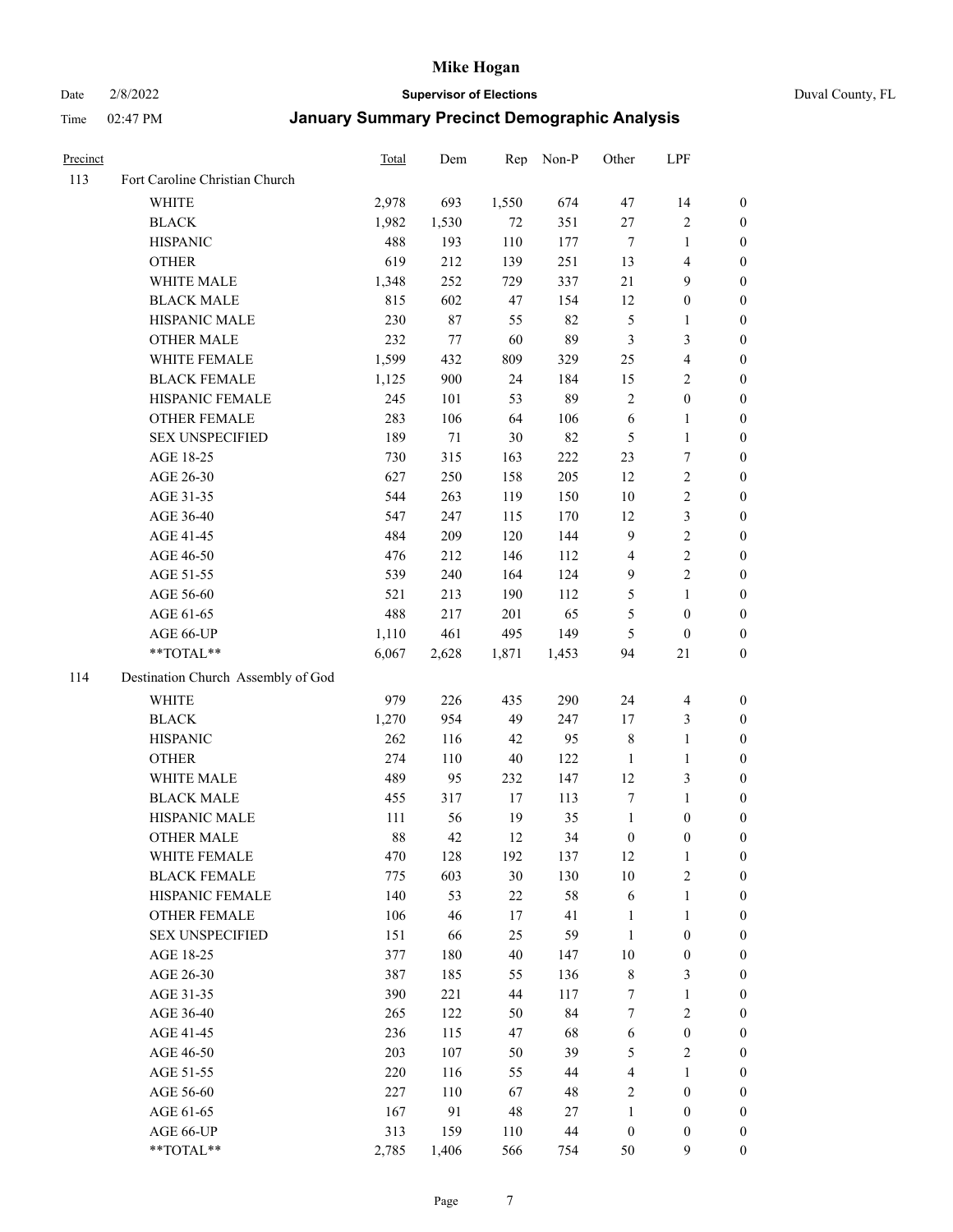Date 2/8/2022 **Supervisor of Elections** Duval County, FL

| Precinct |                            | Total | Dem    | Rep    | Non-P  | Other          | LPF                     |                  |
|----------|----------------------------|-------|--------|--------|--------|----------------|-------------------------|------------------|
| 201      | Victory Celebration Church |       |        |        |        |                |                         |                  |
|          | <b>WHITE</b>               | 2,167 | 340    | 1,334  | 432    | $40\,$         | $21\,$                  | 0                |
|          | <b>BLACK</b>               | 1,124 | 837    | 50     | 210    | 24             | $\mathfrak{Z}$          | $\boldsymbol{0}$ |
|          | <b>HISPANIC</b>            | 341   | 113    | $87\,$ | 135    | $\mathfrak{S}$ | $\mathbf{1}$            | $\boldsymbol{0}$ |
|          | <b>OTHER</b>               | 366   | 117    | 114    | 127    | 6              | $\sqrt{2}$              | $\boldsymbol{0}$ |
|          | WHITE MALE                 | 1,054 | 132    | 665    | 223    | $20\,$         | 14                      | $\boldsymbol{0}$ |
|          | <b>BLACK MALE</b>          | 511   | 352    | 30     | 114    | 12             | $\mathfrak{Z}$          | $\boldsymbol{0}$ |
|          | HISPANIC MALE              | 147   | 42     | $44\,$ | 58     | $\sqrt{2}$     | $\mathbf{1}$            | $\boldsymbol{0}$ |
|          | <b>OTHER MALE</b>          | 154   | 48     | 49     | 55     | $\mathbf{1}$   | $\mathbf{1}$            | $\boldsymbol{0}$ |
|          | WHITE FEMALE               | 1,092 | 205    | 658    | 203    | 19             | $\boldsymbol{7}$        | $\boldsymbol{0}$ |
|          | <b>BLACK FEMALE</b>        | 597   | 476    | $20\,$ | 89     | 12             | $\boldsymbol{0}$        | $\boldsymbol{0}$ |
|          | HISPANIC FEMALE            | 186   | 68     | 41     | 74     | 3              | $\boldsymbol{0}$        | 0                |
|          | OTHER FEMALE               | 170   | 60     | 55     | 50     | $\overline{4}$ | $\mathbf{1}$            | $\boldsymbol{0}$ |
|          | <b>SEX UNSPECIFIED</b>     | 87    | 24     | 23     | 38     | $\sqrt{2}$     | $\boldsymbol{0}$        | $\boldsymbol{0}$ |
|          | AGE 18-25                  | 408   | 149    | 120    | 124    | 12             | $\mathfrak{Z}$          | $\boldsymbol{0}$ |
|          | AGE 26-30                  | 434   | 125    | 147    | 148    | 10             | $\overline{\mathbf{4}}$ | $\boldsymbol{0}$ |
|          | AGE 31-35                  | 503   | 163    | 191    | 137    | $\,8\,$        | $\overline{\mathbf{4}}$ | $\boldsymbol{0}$ |
|          | AGE 36-40                  | 427   | 167    | 140    | 104    | 9              | $\boldsymbol{7}$        | $\boldsymbol{0}$ |
|          | AGE 41-45                  | 380   | 135    | 138    | 95     | $\tau$         | $\mathfrak s$           | $\boldsymbol{0}$ |
|          | AGE 46-50                  | 356   | 136    | 134    | 79     | 6              | $\mathbf{1}$            | $\boldsymbol{0}$ |
|          | AGE 51-55                  | 361   | 142    | 148    | 64     | 6              | $\mathbf{1}$            | 0                |
|          | AGE 56-60                  | 342   | 125    | 163    | 45     | 8              | $\mathbf{1}$            | 0                |
|          | AGE 61-65                  | 276   | 99     | 130    | $44\,$ | 3              | $\boldsymbol{0}$        | 0                |
|          | AGE 66-UP                  | 509   | 166    | 274    | 63     | 5              | $\mathbf{1}$            | $\boldsymbol{0}$ |
|          | $**TOTAL**$                | 3,998 | 1,407  | 1,585  | 904    | $75\,$         | $27\,$                  | $\boldsymbol{0}$ |
| 202      | Faith Bridge Church        |       |        |        |        |                |                         |                  |
|          | <b>WHITE</b>               | 3,556 | 729    | 1,924  | 821    | 65             | 17                      | $\boldsymbol{0}$ |
|          | <b>BLACK</b>               | 839   | 592    | 68     | 168    | 11             | $\boldsymbol{0}$        | $\boldsymbol{0}$ |
|          | <b>HISPANIC</b>            | 447   | 147    | 135    | 159    | $\overline{4}$ | $\sqrt{2}$              | $\boldsymbol{0}$ |
|          | <b>OTHER</b>               | 998   | 264    | 327    | 393    | 13             | $\mathbf{1}$            | $\boldsymbol{0}$ |
|          | WHITE MALE                 | 1,716 | 294    | 949    | 432    | 29             | 12                      | $\boldsymbol{0}$ |
|          | <b>BLACK MALE</b>          | 405   | 256    | 41     | 104    | $\overline{4}$ | $\boldsymbol{0}$        | $\boldsymbol{0}$ |
|          | HISPANIC MALE              | 207   | 58     | 68     | $78\,$ | 3              | $\boldsymbol{0}$        | 0                |
|          | <b>OTHER MALE</b>          | 415   | 110    | 144    | 157    | 4              | $\boldsymbol{0}$        | $\boldsymbol{0}$ |
|          | WHITE FEMALE               | 1,802 | 426    | 956    | 379    | 36             | 5                       | 0                |
|          | <b>BLACK FEMALE</b>        | 417   | 322    | $27\,$ | 62     | 6              | $\boldsymbol{0}$        | $\boldsymbol{0}$ |
|          | HISPANIC FEMALE            | 233   | $88\,$ | 66     | 76     | $\mathbf{1}$   | $\sqrt{2}$              | $\overline{0}$   |
|          | <b>OTHER FEMALE</b>        | 489   | 136    | 167    | 178    | 8              | $\boldsymbol{0}$        | $\overline{0}$   |
|          | <b>SEX UNSPECIFIED</b>     | 156   | 42     | 36     | 75     | $\overline{c}$ | $\mathbf{1}$            | 0                |
|          | AGE 18-25                  | 724   | 228    | 250    | 218    | 24             | $\overline{\mathbf{4}}$ | 0                |
|          | AGE 26-30                  | 590   | 171    | 222    | 178    | 17             | $\sqrt{2}$              | 0                |
|          | AGE 31-35                  | 623   | 172    | 234    | 204    | 7              | $\sqrt{6}$              | 0                |
|          | AGE 36-40                  | 591   | 169    | 211    | 197    | $\overline{9}$ | $\mathfrak s$           | 0                |
|          | AGE 41-45                  | 541   | 150    | 218    | 159    | 13             | $\mathbf{1}$            | 0                |
|          | AGE 46-50                  | 507   | 148    | 234    | 120    | $\overline{4}$ | $\mathbf{1}$            | 0                |
|          | AGE 51-55                  | 507   | 140    | 238    | 125    | 3              | $\mathbf{1}$            | 0                |
|          | AGE 56-60                  | 529   | 154    | 264    | 105    | 6              | $\boldsymbol{0}$        | $\boldsymbol{0}$ |
|          | AGE 61-65                  | 393   | 134    | 175    | $80\,$ | 4              | $\boldsymbol{0}$        | $\boldsymbol{0}$ |
|          | AGE 66-UP                  | 835   | 266    | 408    | 155    | 6              | $\boldsymbol{0}$        | 0                |
|          | **TOTAL**                  | 5,840 | 1,732  | 2,454  | 1,541  | 93             | 20                      | $\boldsymbol{0}$ |
|          |                            |       |        |        |        |                |                         |                  |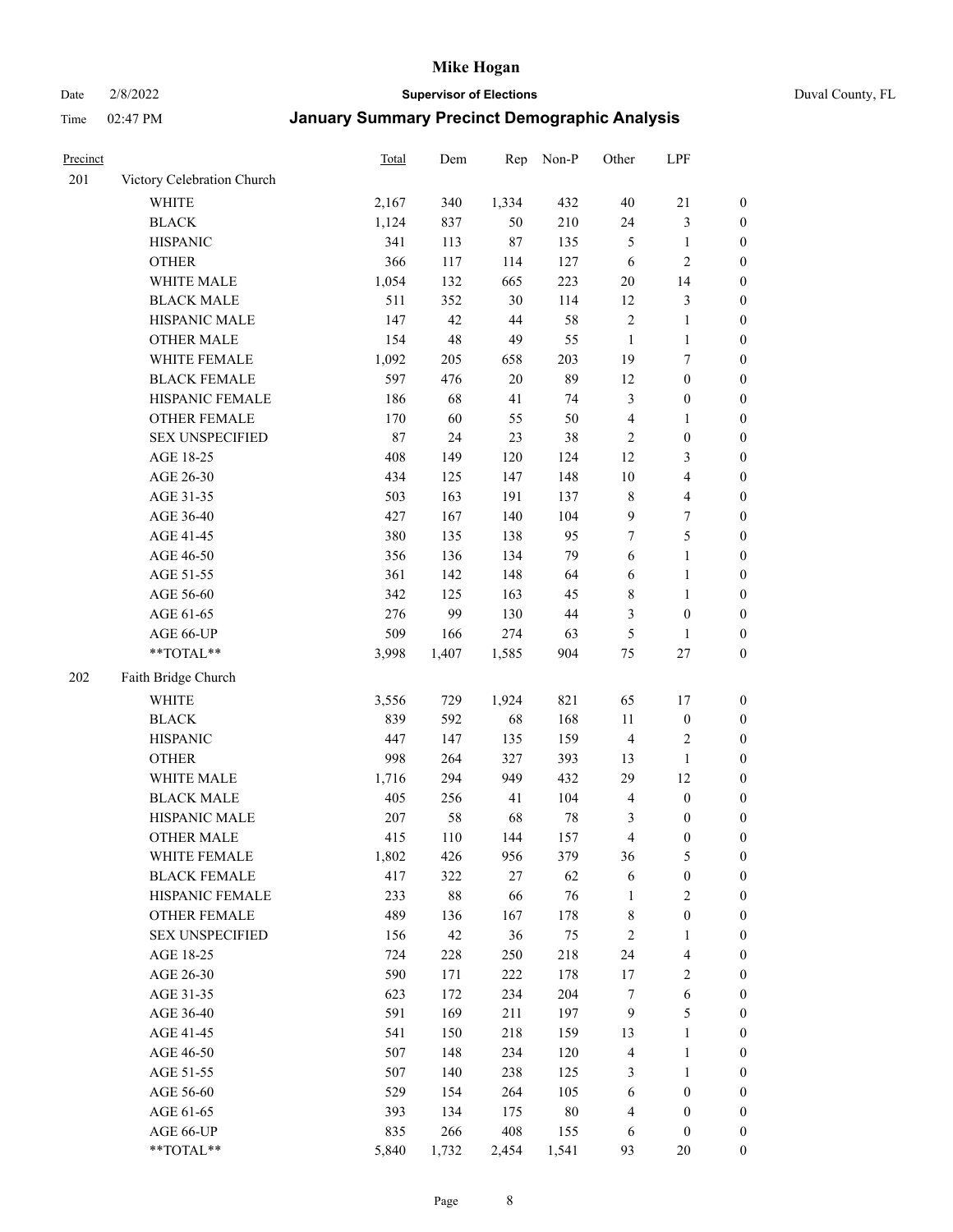#### Date 2/8/2022 **Supervisor of Elections** Duval County, FL

| Precinct |                                       | Total | Dem    | Rep            | Non-P  | Other                   | LPF                     |                  |
|----------|---------------------------------------|-------|--------|----------------|--------|-------------------------|-------------------------|------------------|
| 203      | Faith Chapel Free Will Baptist Church |       |        |                |        |                         |                         |                  |
|          | <b>WHITE</b>                          | 2,628 | 562    | 1,438          | 566    | 35                      | $27\,$                  | $\boldsymbol{0}$ |
|          | <b>BLACK</b>                          | 1,366 | 1,004  | 57             | 285    | $17$                    | $\mathfrak{Z}$          | $\boldsymbol{0}$ |
|          | <b>HISPANIC</b>                       | 407   | 173    | $77 \,$        | 150    | 6                       | 1                       | $\boldsymbol{0}$ |
|          | <b>OTHER</b>                          | 469   | 138    | 124            | 195    | 7                       | $\mathfrak{S}$          | $\boldsymbol{0}$ |
|          | WHITE MALE                            | 1,268 | 230    | 703            | 298    | 19                      | 18                      | $\boldsymbol{0}$ |
|          | <b>BLACK MALE</b>                     | 535   | 342    | 30             | 151    | $\overline{9}$          | $\mathfrak{Z}$          | $\boldsymbol{0}$ |
|          | HISPANIC MALE                         | 195   | $80\,$ | 45             | 68     | $\mathbf{1}$            | $\mathbf{1}$            | $\boldsymbol{0}$ |
|          | <b>OTHER MALE</b>                     | 176   | 50     | 58             | 63     | 3                       | $\sqrt{2}$              | $\boldsymbol{0}$ |
|          | WHITE FEMALE                          | 1,327 | 321    | 720            | 261    | 16                      | $\boldsymbol{9}$        | $\boldsymbol{0}$ |
|          | <b>BLACK FEMALE</b>                   | 809   | 650    | 27             | 124    | 8                       | $\boldsymbol{0}$        | 0                |
|          | HISPANIC FEMALE                       | 201   | 89     | $30\,$         | 77     | 5                       | $\boldsymbol{0}$        | $\boldsymbol{0}$ |
|          | OTHER FEMALE                          | 229   | 75     | 53             | 94     | 4                       | $\mathfrak{Z}$          | $\boldsymbol{0}$ |
|          | <b>SEX UNSPECIFIED</b>                | 130   | 40     | $30\,$         | 60     | $\boldsymbol{0}$        | $\boldsymbol{0}$        | $\boldsymbol{0}$ |
|          | AGE 18-25                             | 532   | 199    | 138            | 178    | 12                      | $\mathfrak{S}$          | $\boldsymbol{0}$ |
|          | AGE 26-30                             | 540   | 216    | 114            | 192    | 11                      | $\boldsymbol{7}$        | $\boldsymbol{0}$ |
|          | AGE 31-35                             | 537   | 224    | 138            | 157    | 11                      | $\boldsymbol{7}$        | $\boldsymbol{0}$ |
|          | AGE 36-40                             | 480   | 195    | 128            | 151    | $\overline{c}$          | $\overline{\mathbf{4}}$ | $\boldsymbol{0}$ |
|          | AGE 41-45                             | 429   | 152    | 136            | 132    | 3                       | 6                       | $\boldsymbol{0}$ |
|          | AGE 46-50                             | 376   | 141    | 131            | 92     | $\,$ $\,$               | $\overline{4}$          | $\boldsymbol{0}$ |
|          | AGE 51-55                             | 382   | 141    | 164            | 70     | 7                       | $\boldsymbol{0}$        | 0                |
|          | AGE 56-60                             | 408   | 138    | 195            | 69     | $\sqrt{6}$              | $\boldsymbol{0}$        | $\boldsymbol{0}$ |
|          | AGE 61-65                             | 371   | 137    | 174            | 55     | 3                       | $\sqrt{2}$              | $\boldsymbol{0}$ |
|          | AGE 66-UP                             | 814   | 333    | 378            | 100    | $\overline{c}$          | $\mathbf{1}$            | $\boldsymbol{0}$ |
|          | $**TOTAL**$                           | 4,870 | 1,877  | 1,696          | 1,196  | 65                      | 36                      | $\boldsymbol{0}$ |
| 204      | Cedar Bay Baptist Church              |       |        |                |        |                         |                         |                  |
|          | <b>WHITE</b>                          | 2,064 | 391    | 1,282          | 350    | 34                      | $\boldsymbol{7}$        | $\boldsymbol{0}$ |
|          | <b>BLACK</b>                          | 338   | 254    | 15             | 64     | 5                       | $\boldsymbol{0}$        | $\boldsymbol{0}$ |
|          | <b>HISPANIC</b>                       | 98    | 34     | $40\,$         | 24     | $\boldsymbol{0}$        | $\boldsymbol{0}$        | $\boldsymbol{0}$ |
|          | <b>OTHER</b>                          | 170   | 37     | 66             | 64     | 3                       | $\boldsymbol{0}$        | $\boldsymbol{0}$ |
|          | WHITE MALE                            | 923   | 146    | 583            | 176    | 15                      | $\mathfrak{Z}$          | $\boldsymbol{0}$ |
|          | <b>BLACK MALE</b>                     | 145   | 99     | $\overline{9}$ | 36     | $\mathbf{1}$            | $\boldsymbol{0}$        | $\boldsymbol{0}$ |
|          | HISPANIC MALE                         | 56    | 22     | 23             | 11     | $\boldsymbol{0}$        | $\boldsymbol{0}$        | 0                |
|          | <b>OTHER MALE</b>                     | 64    | 8      | 25             | 30     | $\mathbf{1}$            | $\boldsymbol{0}$        | $\boldsymbol{0}$ |
|          | WHITE FEMALE                          | 1,124 | 243    | 691            | 168    | 19                      | 3                       | $\overline{0}$   |
|          | <b>BLACK FEMALE</b>                   | 192   | 154    | 6              | $28\,$ | 4                       | $\boldsymbol{0}$        | $\overline{0}$   |
|          | HISPANIC FEMALE                       | 42    | 12     | $17\,$         | 13     | $\boldsymbol{0}$        | $\boldsymbol{0}$        | $\overline{0}$   |
|          | <b>OTHER FEMALE</b>                   | 69    | 21     | 29             | 17     | $\overline{c}$          | $\boldsymbol{0}$        | 0                |
|          | <b>SEX UNSPECIFIED</b>                | 55    | 11     | 20             | 23     | $\boldsymbol{0}$        | $\mathbf{1}$            | 0                |
|          | AGE 18-25                             | 280   | 77     | 114            | 83     | 6                       | $\boldsymbol{0}$        | 0                |
|          | AGE 26-30                             | 232   | 54     | 93             | $77\,$ | 7                       | $\mathbf{1}$            | 0                |
|          | AGE 31-35                             | 236   | 51     | 112            | 68     | $\sqrt{2}$              | $\mathfrak{Z}$          | 0                |
|          | AGE 36-40                             | 203   | 65     | 94             | 39     | $\overline{\mathbf{4}}$ | $\mathbf{1}$            | 0                |
|          | AGE 41-45                             | 198   | 49     | 91             | 54     | 4                       | $\boldsymbol{0}$        | 0                |
|          | AGE 46-50                             | 211   | 68     | 94             | 43     | 6                       | $\boldsymbol{0}$        | 0                |
|          | AGE 51-55                             | 205   | 52     | 115            | 35     | $\mathfrak{2}$          | $\mathbf{1}$            | $\boldsymbol{0}$ |
|          | AGE 56-60                             | 249   | 62     | 146            | 35     | 6                       | $\boldsymbol{0}$        | $\boldsymbol{0}$ |
|          | AGE 61-65                             | 222   | 52     | 146            | 23     | $\mathbf{1}$            | $\boldsymbol{0}$        | 0                |
|          | AGE 66-UP                             | 634   | 186    | 398            | 45     | $\overline{4}$          | $\mathbf{1}$            | 0                |
|          | **TOTAL**                             | 2,670 | 716    | 1,403          | 502    | 42                      | 7                       | $\boldsymbol{0}$ |
|          |                                       |       |        |                |        |                         |                         |                  |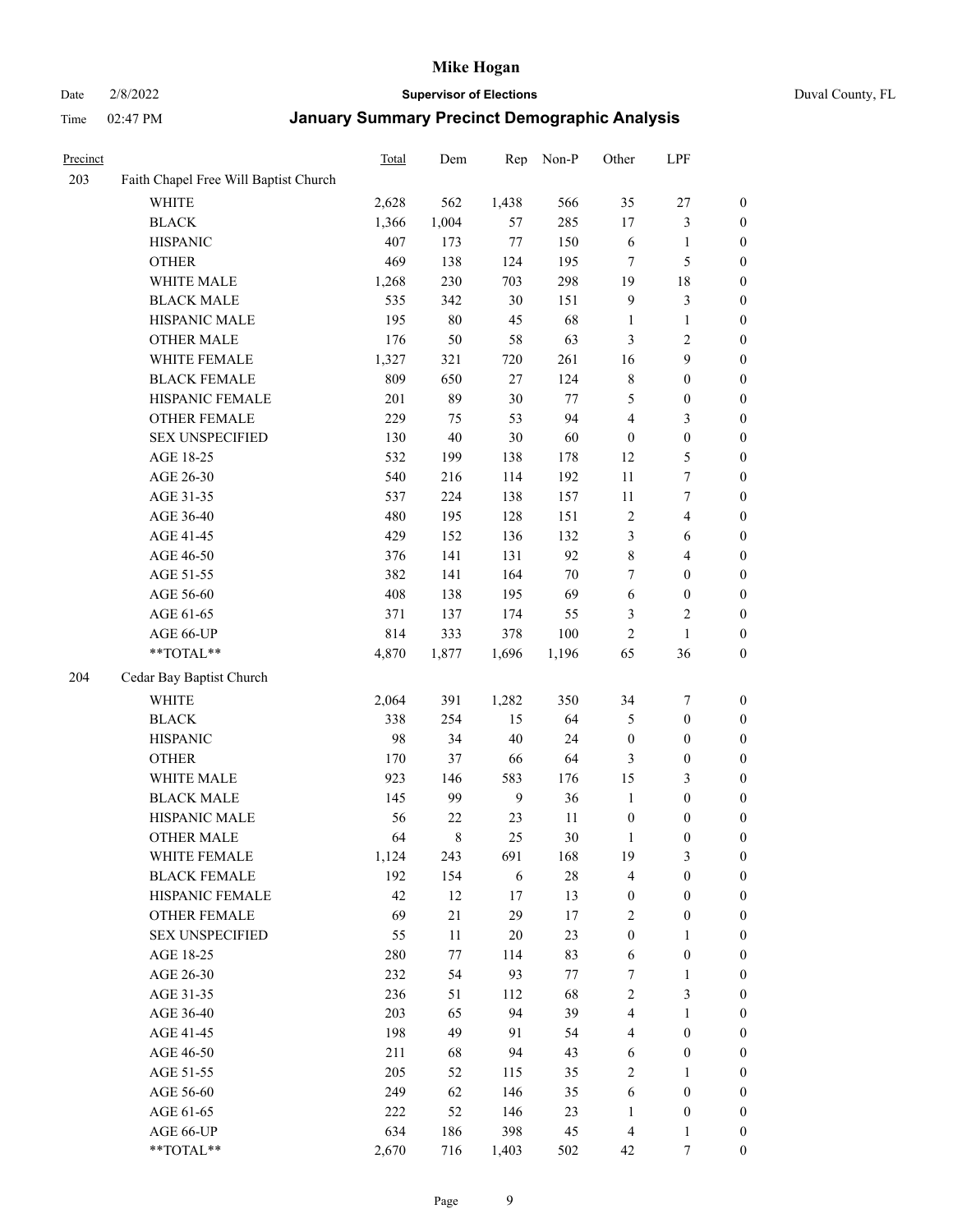Date 2/8/2022 **Supervisor of Elections** Duval County, FL

| Precinct |                               | <b>Total</b> | Dem    | Rep    | Non-P  | Other                   | LPF                     |                  |
|----------|-------------------------------|--------------|--------|--------|--------|-------------------------|-------------------------|------------------|
| 205      | Dunns Creek Baptist Church    |              |        |        |        |                         |                         |                  |
|          | <b>WHITE</b>                  | 5,319        | 920    | 3,178  | 1,103  | 79                      | 39                      | $\boldsymbol{0}$ |
|          | <b>BLACK</b>                  | 2,727        | 2,104  | 109    | 471    | $40\,$                  | 3                       | $\boldsymbol{0}$ |
|          | <b>HISPANIC</b>               | 637          | 216    | 174    | 237    | 10                      | $\boldsymbol{0}$        | $\boldsymbol{0}$ |
|          | <b>OTHER</b>                  | 821          | 232    | 264    | 310    | 11                      | $\overline{\mathbf{4}}$ | $\boldsymbol{0}$ |
|          | WHITE MALE                    | 2,525        | 346    | 1,543  | 581    | 30                      | 25                      | $\boldsymbol{0}$ |
|          | <b>BLACK MALE</b>             | 1,230        | 884    | 66     | 258    | 19                      | $\mathfrak{Z}$          | $\boldsymbol{0}$ |
|          | HISPANIC MALE                 | 302          | 86     | 96     | 114    | 6                       | $\boldsymbol{0}$        | $\boldsymbol{0}$ |
|          | <b>OTHER MALE</b>             | 319          | $78\,$ | 108    | 128    | $\mathbf{2}$            | 3                       | $\boldsymbol{0}$ |
|          | WHITE FEMALE                  | 2,737        | 566    | 1,597  | 512    | 48                      | 14                      | $\boldsymbol{0}$ |
|          | <b>BLACK FEMALE</b>           | 1,465        | 1,199  | 42     | 203    | 21                      | $\boldsymbol{0}$        | $\boldsymbol{0}$ |
|          | HISPANIC FEMALE               | 328          | 127    | 75     | 122    | $\overline{\mathbf{4}}$ | $\boldsymbol{0}$        | 0                |
|          | OTHER FEMALE                  | 369          | 121    | 116    | 125    | 6                       | $\mathbf{1}$            | $\boldsymbol{0}$ |
|          | <b>SEX UNSPECIFIED</b>        | 229          | 65     | 82     | $78\,$ | $\overline{4}$          | $\boldsymbol{0}$        | $\boldsymbol{0}$ |
|          | AGE 18-25                     | 1,071        | 395    | 313    | 335    | $26\,$                  | $\sqrt{2}$              | $\boldsymbol{0}$ |
|          | AGE 26-30                     | 887          | 304    | 301    | 251    | $22\,$                  | 9                       | $\boldsymbol{0}$ |
|          | AGE 31-35                     | 1,014        | 304    | 357    | 332    | 13                      | $\,8\,$                 | $\boldsymbol{0}$ |
|          | AGE 36-40                     | 958          | 345    | 332    | 258    | 11                      | 12                      | $\boldsymbol{0}$ |
|          | AGE 41-45                     | 907          | 353    | 302    | 228    | 18                      | $\sqrt{6}$              | $\boldsymbol{0}$ |
|          | AGE 46-50                     | 909          | 388    | 326    | 184    | $\tau$                  | $\overline{4}$          | $\boldsymbol{0}$ |
|          | AGE 51-55                     | 856          | 310    | 379    | 155    | 12                      | $\boldsymbol{0}$        | $\boldsymbol{0}$ |
|          | AGE 56-60                     | 860          | 330    | 371    | 147    | $10\,$                  | $\sqrt{2}$              | 0                |
|          | AGE 61-65                     | 664          | 232    | 336    | $87\,$ | $\,$ 8 $\,$             | $\mathbf{1}$            | $\boldsymbol{0}$ |
|          | AGE 66-UP                     | 1,378        | 511    | 708    | 144    | 13                      | $\mathbf{2}$            | $\boldsymbol{0}$ |
|          | **TOTAL**                     | 9,504        | 3,472  | 3,725  | 2,121  | 140                     | 46                      | $\boldsymbol{0}$ |
| 206      | Resurrection Episcopal Church |              |        |        |        |                         |                         |                  |
|          | <b>WHITE</b>                  | 3,901        | 685    | 2,490  | 655    | 58                      | 13                      | $\boldsymbol{0}$ |
|          | <b>BLACK</b>                  | 310          | 244    | $18\,$ | $44\,$ | $\sqrt{2}$              | $\sqrt{2}$              | $\boldsymbol{0}$ |
|          | <b>HISPANIC</b>               | 196          | 52     | 83     | 59     | 2                       | $\boldsymbol{0}$        | $\boldsymbol{0}$ |
|          | <b>OTHER</b>                  | 341          | 95     | 131    | 111    | 4                       | $\boldsymbol{0}$        | $\boldsymbol{0}$ |
|          | WHITE MALE                    | 1,887        | 274    | 1,224  | 355    | 25                      | $\mathbf{9}$            | $\boldsymbol{0}$ |
|          | <b>BLACK MALE</b>             | 152          | 112    | 12     | 25     | $\mathbf{1}$            | $\overline{2}$          | $\boldsymbol{0}$ |
|          | HISPANIC MALE                 | 80           | 15     | 34     | $30\,$ | $\mathbf{1}$            | $\boldsymbol{0}$        | $\boldsymbol{0}$ |
|          | <b>OTHER MALE</b>             | 135          | 30     | 55     | 47     | 3                       | $\boldsymbol{0}$        | $\boldsymbol{0}$ |
|          | WHITE FEMALE                  | 1,987        | 408    | 1,247  | 296    | 32                      | 4                       | 0                |
|          | <b>BLACK FEMALE</b>           | 157          | 131    | 6      | 19     | $\mathbf{1}$            | $\boldsymbol{0}$        | 0                |
|          | HISPANIC FEMALE               | 110          | 35     | 48     | 26     | $\mathbf{1}$            | $\boldsymbol{0}$        | 0                |
|          | OTHER FEMALE                  | 157          | 52     | 62     | 43     | $\boldsymbol{0}$        | $\boldsymbol{0}$        | 0                |
|          | <b>SEX UNSPECIFIED</b>        | 83           | 19     | 34     | $28\,$ | 2                       | $\boldsymbol{0}$        | 0                |
|          | AGE 18-25                     | 438          | 104    | 196    | 122    | 14                      | $\sqrt{2}$              | 0                |
|          | AGE 26-30                     | 287          | 73     | 127    | 79     | 6                       | $\sqrt{2}$              | 0                |
|          | AGE 31-35                     | 387          | 102    | 201    | $72\,$ | 9                       | $\mathfrak{Z}$          | 0                |
|          | AGE 36-40                     | 366          | 89     | 174    | 95     | 5                       | $\mathfrak{Z}$          | 0                |
|          | AGE 41-45                     | 339          | 73     | 171    | 89     | 5                       | $\mathbf{1}$            | 0                |
|          | AGE 46-50                     | 320          | 74     | 178    | 62     | 4                       | $\sqrt{2}$              | 0                |
|          | AGE 51-55                     | 418          | 78     | 252    | $80\,$ | 6                       | $\sqrt{2}$              | 0                |
|          | AGE 56-60                     | 529          | 108    | 347    | 71     | 3                       | $\boldsymbol{0}$        | 0                |
|          | AGE 61-65                     | 473          | 97     | 311    | 64     | $\mathbf{1}$            | $\boldsymbol{0}$        | 0                |
|          | AGE 66-UP                     | 1,190        | 277    | 765    | 135    | 13                      | $\boldsymbol{0}$        | 0                |
|          | **TOTAL**                     | 4,748        | 1,076  | 2,722  | 869    | 66                      | 15                      | $\boldsymbol{0}$ |
|          |                               |              |        |        |        |                         |                         |                  |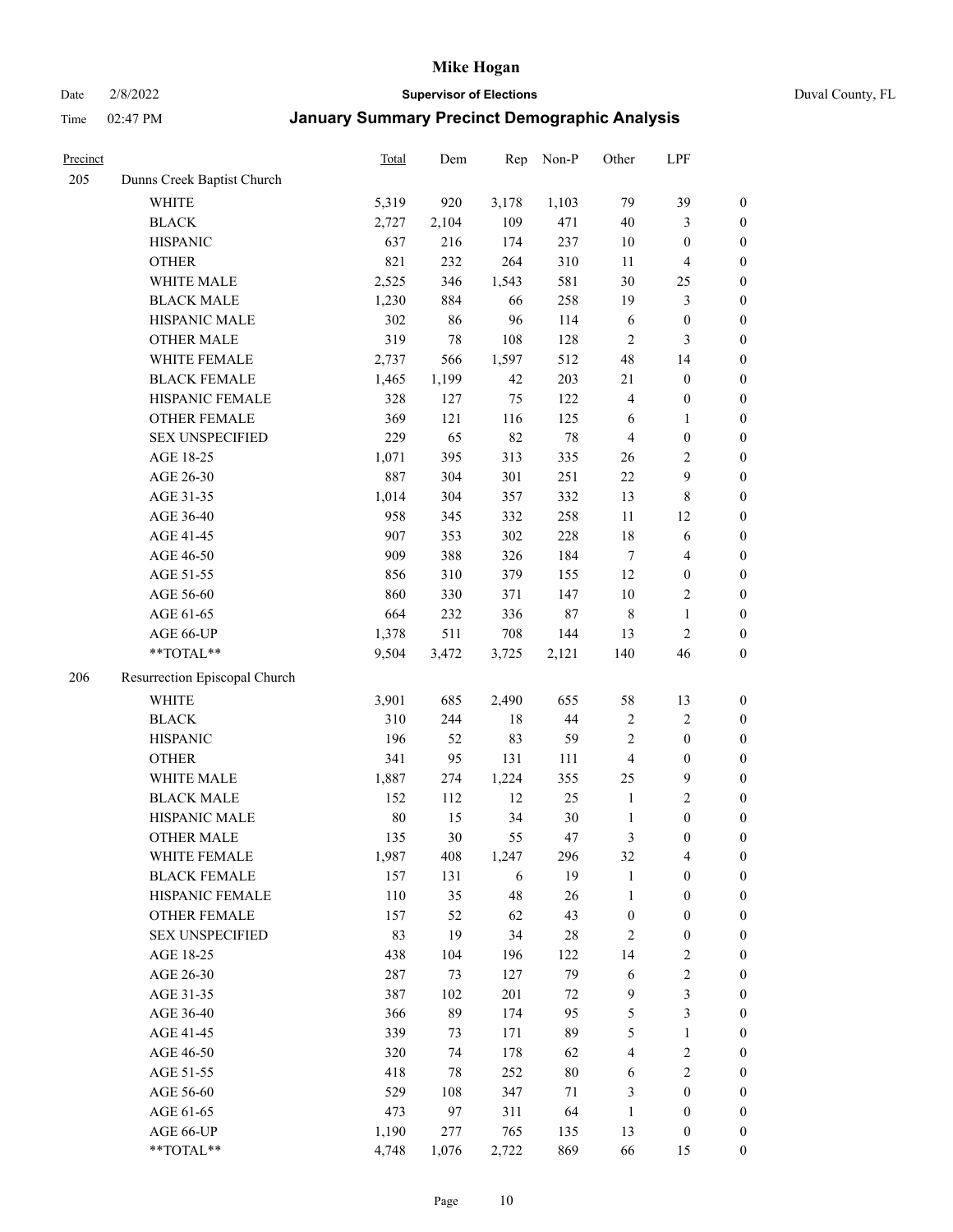Date 2/8/2022 **Supervisor of Elections** Duval County, FL

| Precinct |                                   | Total  | Dem              | Rep         | Non-P      | Other                   | LPF              |                  |
|----------|-----------------------------------|--------|------------------|-------------|------------|-------------------------|------------------|------------------|
| 207      | Police Athletic League            |        |                  |             |            |                         |                  |                  |
|          | <b>WHITE</b>                      | 3,531  | 718              | 1,925       | 812        | 59                      | 17               | 0                |
|          | <b>BLACK</b>                      | 1,106  | 862              | $28\,$      | 199        | 16                      | $\mathbf{1}$     | $\boldsymbol{0}$ |
|          | <b>HISPANIC</b>                   | 434    | 158              | 102         | 169        | 4                       | $\mathbf{1}$     | $\boldsymbol{0}$ |
|          | <b>OTHER</b>                      | 573    | 148              | 191         | 224        | 7                       | $\mathfrak{Z}$   | $\boldsymbol{0}$ |
|          | WHITE MALE                        | 1,669  | 277              | 972         | 381        | 31                      | $\,$ 8 $\,$      | $\boldsymbol{0}$ |
|          | <b>BLACK MALE</b>                 | 450    | 321              | 17          | 101        | $10\,$                  | $\mathbf{1}$     | $\boldsymbol{0}$ |
|          | HISPANIC MALE                     | 182    | 57               | 46          | 76         | 2                       | $\mathbf{1}$     | $\boldsymbol{0}$ |
|          | <b>OTHER MALE</b>                 | 241    | 50               | 86          | 101        | 3                       | $\mathbf{1}$     | $\boldsymbol{0}$ |
|          | WHITE FEMALE                      | 1,831  | 435              | 943         | 416        | 28                      | $\mathbf{9}$     | $\boldsymbol{0}$ |
|          | <b>BLACK FEMALE</b>               | 638    | 527              | 10          | 95         | 6                       | $\boldsymbol{0}$ | $\boldsymbol{0}$ |
|          | HISPANIC FEMALE                   | 240    | 96               | 56          | 86         | $\mathbf{2}$            | $\boldsymbol{0}$ | 0                |
|          | <b>OTHER FEMALE</b>               | 251    | 84               | $8\sqrt{1}$ | 81         | 4                       | $\mathbf{1}$     | $\boldsymbol{0}$ |
|          | <b>SEX UNSPECIFIED</b>            | 142    | 39               | 35          | 67         | $\boldsymbol{0}$        | $\mathbf{1}$     | $\boldsymbol{0}$ |
|          | AGE 18-25                         | 513    | 171              | 135         | 194        | 12                      | $\mathbf{1}$     | $\boldsymbol{0}$ |
|          | AGE 26-30                         | 508    | 159              | 154         | 175        | 15                      | $\mathfrak{S}$   | $\boldsymbol{0}$ |
|          | AGE 31-35                         | 594    | 213              | 174         | 194        | 6                       | $\boldsymbol{7}$ | $\boldsymbol{0}$ |
|          | AGE 36-40                         | 541    | 180              | 170         | 179        | 7                       | $\mathfrak s$    | $\boldsymbol{0}$ |
|          | AGE 41-45                         | 469    | 170              | 159         | 131        | $\boldsymbol{9}$        | $\boldsymbol{0}$ | $\boldsymbol{0}$ |
|          | AGE 46-50                         | 411    | 131              | 158         | 113        | 7                       | $\overline{2}$   | $\boldsymbol{0}$ |
|          | AGE 51-55                         | 445    | 160              | 174         | 107        | $\overline{4}$          | $\boldsymbol{0}$ | $\boldsymbol{0}$ |
|          | AGE 56-60                         | 529    | 181              | 255         | 84         | 8                       | $\mathbf{1}$     | 0                |
|          | AGE 61-65                         | 501    | 182              | 226         | 84         | $\,$ 8 $\,$             | $\mathbf{1}$     | $\boldsymbol{0}$ |
|          | AGE 66-UP                         | 1,132  | 339              | 641         | 142        | $10\,$                  | $\boldsymbol{0}$ | $\boldsymbol{0}$ |
|          | **TOTAL**                         | 5,644  | 1,886            | 2,246       | 1,404      | 86                      | $22\,$           | $\boldsymbol{0}$ |
| 208      | Christ's Church River City Campus |        |                  |             |            |                         |                  |                  |
|          | <b>WHITE</b>                      | 1,982  | 265              | 1,380       | 313        | 19                      | $\mathfrak{S}$   | $\boldsymbol{0}$ |
|          | <b>BLACK</b>                      | 181    | 128              | 15          | 33         | 5                       | $\boldsymbol{0}$ | $\boldsymbol{0}$ |
|          | <b>HISPANIC</b>                   | 54     | 10               | 30          | 13         | $\mathbf{1}$            | $\boldsymbol{0}$ | $\boldsymbol{0}$ |
|          | <b>OTHER</b>                      | 105    | 30               | 41          | 32         | $\sqrt{2}$              | $\boldsymbol{0}$ | $\boldsymbol{0}$ |
|          | WHITE MALE                        | 946    | 116              | 662         | 157        | $\mathbf{9}$            | $\overline{2}$   | $\boldsymbol{0}$ |
|          | <b>BLACK MALE</b>                 | 92     | 57               | $\,$ 8 $\,$ | 22         | 5                       | $\boldsymbol{0}$ | $\boldsymbol{0}$ |
|          | HISPANIC MALE                     | $28\,$ | 3                | 19          | $\sqrt{6}$ | $\boldsymbol{0}$        | $\boldsymbol{0}$ | $\boldsymbol{0}$ |
|          | <b>OTHER MALE</b>                 | 32     | 8                | 13          | 11         | $\boldsymbol{0}$        | $\boldsymbol{0}$ | $\boldsymbol{0}$ |
|          | WHITE FEMALE                      | 1,008  | 145              | 700         | 151        | 9                       | 3                | 0                |
|          | <b>BLACK FEMALE</b>               | 87     | 70               | 7           | $10\,$     | $\boldsymbol{0}$        | $\boldsymbol{0}$ | $\boldsymbol{0}$ |
|          | HISPANIC FEMALE                   | 24     | $\boldsymbol{7}$ | 10          | $\tau$     | $\boldsymbol{0}$        | $\boldsymbol{0}$ | $\overline{0}$   |
|          | OTHER FEMALE                      | 46     | 16               | 20          | $10\,$     | $\boldsymbol{0}$        | $\boldsymbol{0}$ | $\overline{0}$   |
|          | <b>SEX UNSPECIFIED</b>            | 59     | 11               | 27          | 17         | 4                       | $\boldsymbol{0}$ | 0                |
|          | AGE 18-25                         | 194    | 40               | 106         | 45         | 3                       | $\boldsymbol{0}$ | $\theta$         |
|          | AGE 26-30                         | 114    | 19               | 59          | 32         | $\overline{\mathbf{4}}$ | $\boldsymbol{0}$ | 0                |
|          | AGE 31-35                         | 148    | 24               | 71          | 51         | $\boldsymbol{0}$        | $\overline{2}$   | 0                |
|          | AGE 36-40                         | 157    | 19               | 96          | 39         | 2                       | $\mathbf{1}$     | 0                |
|          | AGE 41-45                         | 156    | 27               | 92          | 36         | $\boldsymbol{0}$        | $\mathbf{1}$     | 0                |
|          | AGE 46-50                         | 172    | 23               | 124         | 21         | 4                       | $\boldsymbol{0}$ | 0                |
|          | AGE 51-55                         | 231    | 41               | 151         | 35         | $\overline{4}$          | $\boldsymbol{0}$ | 0                |
|          | AGE 56-60                         | 274    | 62               | 169         | 41         | 2                       | $\boldsymbol{0}$ | $\boldsymbol{0}$ |
|          | AGE 61-65                         | 249    | 50               | 167         | 27         | 4                       | $\mathbf{1}$     | $\boldsymbol{0}$ |
|          | AGE 66-UP                         | 626    | 128              | 431         | 63         | $\overline{\mathbf{4}}$ | $\boldsymbol{0}$ | 0                |
|          | **TOTAL**                         | 2,322  | 433              | 1,466       | 391        | 27                      | 5                | $\boldsymbol{0}$ |
|          |                                   |        |                  |             |            |                         |                  |                  |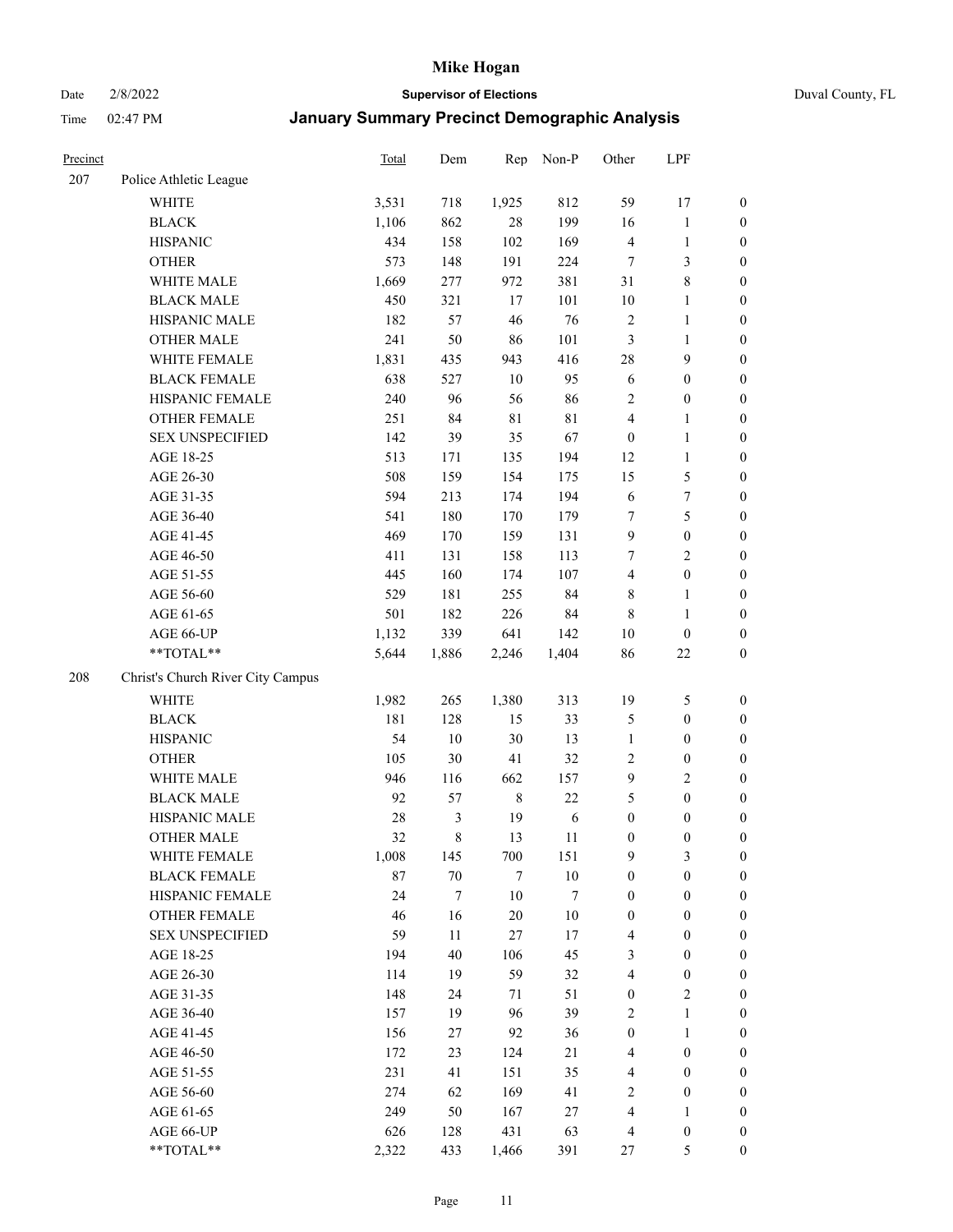Date 2/8/2022 **Supervisor of Elections** Duval County, FL

| Precinct |                                                             | Total       | Dem              | Rep              | Non-P            | Other            | LPF                     |                                      |
|----------|-------------------------------------------------------------|-------------|------------------|------------------|------------------|------------------|-------------------------|--------------------------------------|
| 209      | Monument Pointe Fellowship                                  |             |                  |                  |                  |                  |                         |                                      |
|          | <b>WHITE</b>                                                | 2,154       | 400              | 1,337            | 370              | 37               | $10\,$                  | 0                                    |
|          | <b>BLACK</b>                                                | 132         | 94               | 18               | $20\,$           | $\boldsymbol{0}$ | $\boldsymbol{0}$        | 0                                    |
|          | <b>HISPANIC</b>                                             | 105         | 39               | 40               | 24               | $\overline{c}$   | $\boldsymbol{0}$        | $\boldsymbol{0}$                     |
|          | <b>OTHER</b>                                                | 179         | 32               | 84               | 58               | 4                | $\mathbf{1}$            | $\boldsymbol{0}$                     |
|          | WHITE MALE                                                  | 1,064       | 163              | 673              | 197              | 22               | 9                       | $\boldsymbol{0}$                     |
|          | <b>BLACK MALE</b>                                           | 69          | 42               | 12               | 15               | $\boldsymbol{0}$ | $\boldsymbol{0}$        | $\boldsymbol{0}$                     |
|          | HISPANIC MALE                                               | 49          | 12               | 23               | 13               | $\mathbf{1}$     | $\boldsymbol{0}$        | $\boldsymbol{0}$                     |
|          | <b>OTHER MALE</b>                                           | 60          | 10               | 25               | 24               | $\mathbf{1}$     | $\boldsymbol{0}$        | $\boldsymbol{0}$                     |
|          | WHITE FEMALE                                                | 1,063       | 233              | 645              | 169              | 15               | $\mathbf{1}$            | $\boldsymbol{0}$                     |
|          | <b>BLACK FEMALE</b>                                         | 63          | 52               | 6                | $\mathfrak{S}$   | $\boldsymbol{0}$ | $\boldsymbol{0}$        | 0                                    |
|          | HISPANIC FEMALE                                             | 55          | $27\,$           | 17               | $10\,$           | 1                | $\boldsymbol{0}$        | 0                                    |
|          | OTHER FEMALE                                                | $88\,$      | $18\,$           | 49               | 17               | 3                | $\mathbf{1}$            | 0                                    |
|          | <b>SEX UNSPECIFIED</b>                                      | 59          | 8                | 29               | 22               | $\boldsymbol{0}$ | $\boldsymbol{0}$        | $\boldsymbol{0}$                     |
|          | AGE 18-25                                                   | 217         | 48               | 114              | 46               | 8                | $\mathbf{1}$            | $\boldsymbol{0}$                     |
|          | AGE 26-30                                                   | 156         | 45               | 68               | 35               | 7                | $\mathbf{1}$            | $\boldsymbol{0}$                     |
|          | AGE 31-35                                                   | 218         | 39               | 103              | 71               | 5                | $\boldsymbol{0}$        | $\boldsymbol{0}$                     |
|          | AGE 36-40                                                   | 226         | 43               | 110              | 66               | 2                | $\mathfrak{S}$          | $\boldsymbol{0}$                     |
|          | AGE 41-45                                                   | 183         | 34               | 96               | 50               | 2                | $\mathbf{1}$            | $\boldsymbol{0}$                     |
|          | AGE 46-50                                                   | 167         | 30               | 97               | 35               | 4                | $\mathbf{1}$            | $\boldsymbol{0}$                     |
|          | AGE 51-55                                                   | 217         | 45               | 130              | 37               | 4                | $\mathbf{1}$            | 0                                    |
|          | AGE 56-60                                                   | 261         | 51               | 167              | 39               | 3                | $\mathbf{1}$            |                                      |
|          | AGE 61-65                                                   | 278         | 70               | 182              | 25               | 1                | $\boldsymbol{0}$        | 0<br>0                               |
|          | AGE 66-UP                                                   | 646         | 160              | 411              | 68               | $\tau$           |                         |                                      |
|          | $\mathrm{*}\mathrm{*} \mathrm{TOTAL} \mathrm{*} \mathrm{*}$ | 2,570       | 565              | 1,479            | 472              | 43               | $\boldsymbol{0}$        | $\boldsymbol{0}$<br>$\boldsymbol{0}$ |
|          |                                                             |             |                  |                  |                  |                  | 11                      |                                      |
| 210      | Sisters Creek Marina                                        |             |                  |                  |                  |                  |                         |                                      |
|          | <b>WHITE</b>                                                | 1,276       | 221              | 840              | 179              | 24               | 12                      | $\boldsymbol{0}$                     |
|          | <b>BLACK</b>                                                | 63          | 49               | $\sqrt{2}$       | 11               | $\mathbf{1}$     | $\boldsymbol{0}$        | $\boldsymbol{0}$                     |
|          | <b>HISPANIC</b>                                             | 44          | 11               | 17               | 16               | $\boldsymbol{0}$ | $\boldsymbol{0}$        | $\boldsymbol{0}$                     |
|          | <b>OTHER</b>                                                | 83          | $20\,$           | 37               | 25               | $\mathbf{1}$     | $\boldsymbol{0}$        | $\boldsymbol{0}$                     |
|          | WHITE MALE                                                  | 644         | 98               | 436              | 95               | $10\,$           | $\mathfrak{S}$          | $\boldsymbol{0}$                     |
|          | <b>BLACK MALE</b>                                           | 35          | 27               | $\boldsymbol{0}$ | $\,$ 8 $\,$      | $\boldsymbol{0}$ | $\boldsymbol{0}$        | $\boldsymbol{0}$                     |
|          | HISPANIC MALE                                               | $22\,$      | $\mathfrak{Z}$   | 10               | $\mathbf{9}$     | $\boldsymbol{0}$ | $\boldsymbol{0}$        | 0                                    |
|          | <b>OTHER MALE</b>                                           | 37          | 6                | 19               | 12               | $\boldsymbol{0}$ | $\boldsymbol{0}$        | $\boldsymbol{0}$                     |
|          | WHITE FEMALE                                                | 616         | 121              | 395              | 79               | 14               | 7                       | 0                                    |
|          | <b>BLACK FEMALE</b>                                         | 28          | 22               | $\sqrt{2}$       | $\mathfrak{Z}$   | $\mathbf{1}$     | $\boldsymbol{0}$        | $\overline{0}$                       |
|          | HISPANIC FEMALE                                             | 21          | $\boldsymbol{7}$ | $\tau$           | $\tau$           | $\boldsymbol{0}$ | $\boldsymbol{0}$        | $\overline{0}$                       |
|          | OTHER FEMALE                                                | 38          | 14               | 14               | $\boldsymbol{9}$ | $\mathbf{1}$     | $\boldsymbol{0}$        | $\overline{0}$                       |
|          | <b>SEX UNSPECIFIED</b>                                      | 25          | 3                | 13               | 9                | $\boldsymbol{0}$ | $\boldsymbol{0}$        | 0                                    |
|          | AGE 18-25                                                   | 106         | 23               | 56               | 23               | 3                | $\mathbf{1}$            | $\theta$                             |
|          | AGE 26-30                                                   | 73          | 17               | 35               | 19               | 2                | $\boldsymbol{0}$        | 0                                    |
|          | AGE 31-35                                                   | $8\sqrt{1}$ | 11               | 44               | 23               | $\overline{c}$   | $\mathbf{1}$            | 0                                    |
|          | AGE 36-40                                                   | 79          | 11               | 42               | 19               | 6                | $\mathbf{1}$            | 0                                    |
|          | AGE 41-45                                                   | 89          | 15               | 49               | $20\,$           | $\mathbf{1}$     | $\overline{\mathbf{4}}$ | 0                                    |
|          | AGE 46-50                                                   | 98          | 18               | 66               | 9                | $\mathbf{2}$     | 3                       | 0                                    |
|          | AGE 51-55                                                   | 118         | 10               | $87\,$           | 21               | $\boldsymbol{0}$ | $\boldsymbol{0}$        | $\overline{0}$                       |
|          | AGE 56-60                                                   | 172         | 34               | 119              | 15               | 4                | $\boldsymbol{0}$        | $\overline{0}$                       |
|          | AGE 61-65                                                   | 203         | 39               | 128              | 33               | 3                | $\boldsymbol{0}$        | $\overline{0}$                       |
|          | AGE 66-UP                                                   | 447         | 123              | 270              | 49               | 3                | $\mathbf{2}$            | $\boldsymbol{0}$                     |
|          | **TOTAL**                                                   | 1,466       | 301              | 896              | 231              | 26               | 12                      | $\boldsymbol{0}$                     |
|          |                                                             |             |                  |                  |                  |                  |                         |                                      |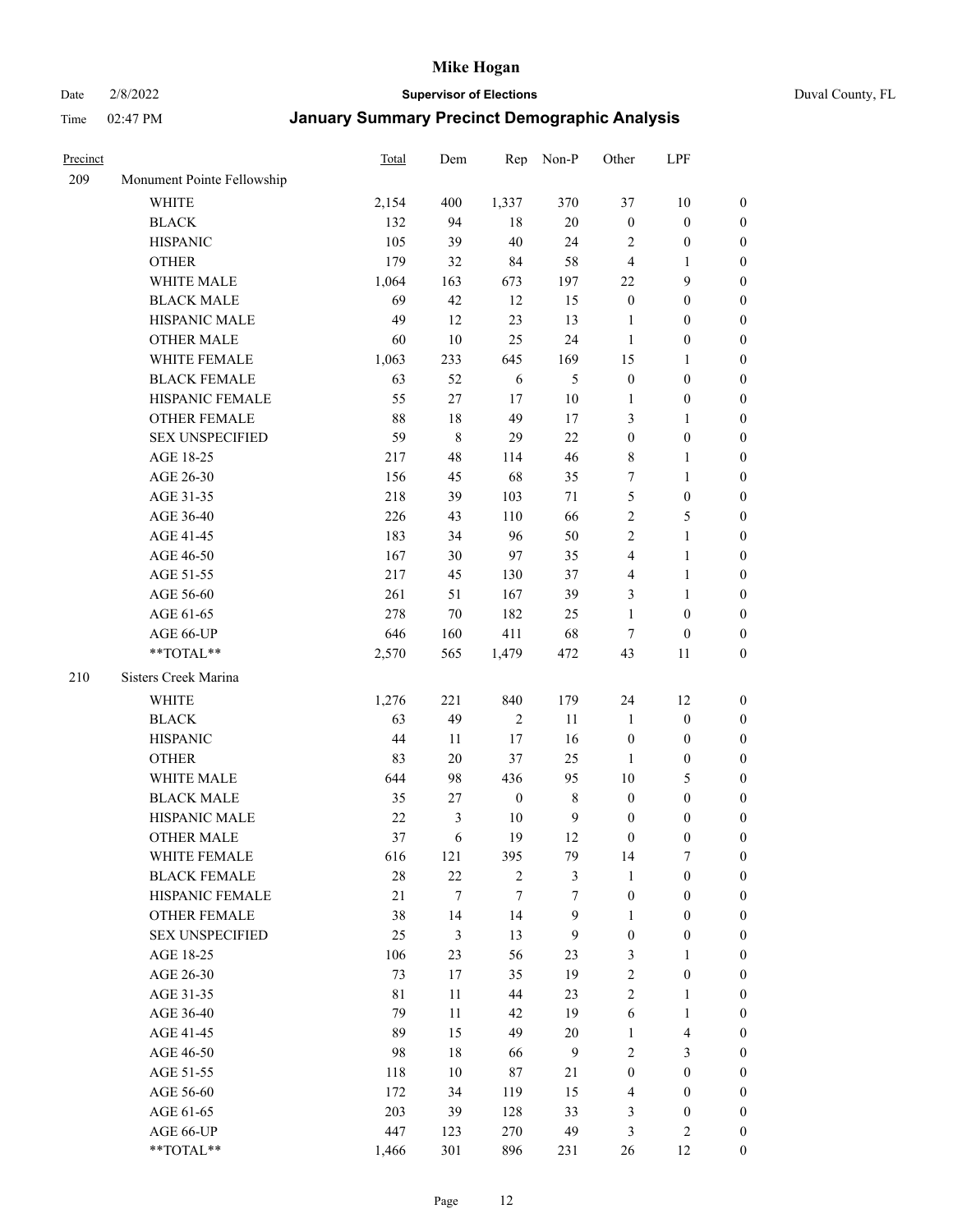Date 2/8/2022 **Supervisor of Elections** Duval County, FL

| Precinct |                                       | Total          | Dem                     | Rep              | Non-P            | Other            | LPF                     |                  |
|----------|---------------------------------------|----------------|-------------------------|------------------|------------------|------------------|-------------------------|------------------|
| 211      | Spirit of Life Lutheran Church        |                |                         |                  |                  |                  |                         |                  |
|          | <b>WHITE</b>                          | 3,191          | 524                     | 1,922            | 684              | 46               | 15                      | 0                |
|          | <b>BLACK</b>                          | 1,485          | 1,088                   | 69               | 300              | $27\,$           | $\mathbf{1}$            | 0                |
|          | <b>HISPANIC</b>                       | 340            | 118                     | 99               | 119              | $\overline{4}$   | $\boldsymbol{0}$        | $\boldsymbol{0}$ |
|          | <b>OTHER</b>                          | 506            | 138                     | 150              | 211              | $\overline{2}$   | 5                       | $\boldsymbol{0}$ |
|          | WHITE MALE                            | 1,550          | 201                     | 958              | 361              | 19               | 11                      | $\boldsymbol{0}$ |
|          | <b>BLACK MALE</b>                     | 686            | 466                     | 35               | 168              | 16               | $\mathbf{1}$            | $\boldsymbol{0}$ |
|          | HISPANIC MALE                         | 165            | 59                      | 56               | 48               | $\overline{c}$   | $\boldsymbol{0}$        | $\boldsymbol{0}$ |
|          | <b>OTHER MALE</b>                     | 206            | 51                      | 71               | $80\,$           | $\mathbf{1}$     | $\mathfrak{Z}$          | $\boldsymbol{0}$ |
|          | WHITE FEMALE                          | 1,608          | 318                     | 942              | 317              | 27               | $\overline{4}$          | $\boldsymbol{0}$ |
|          | <b>BLACK FEMALE</b>                   | 774            | 600                     | 34               | 129              | 11               | $\boldsymbol{0}$        | 0                |
|          | HISPANIC FEMALE                       | 172            | 57                      | 43               | 70               | $\overline{c}$   | $\boldsymbol{0}$        | 0                |
|          | OTHER FEMALE                          | 201            | 72                      | 56               | 72               | $\boldsymbol{0}$ | $\mathbf{1}$            | 0                |
|          | <b>SEX UNSPECIFIED</b>                | 160            | 44                      | 45               | 69               | $\mathbf{1}$     | $\mathbf{1}$            | $\boldsymbol{0}$ |
|          | AGE 18-25                             | 644            | 210                     | 177              | 241              | $11\,$           | $\mathfrak{S}$          | $\boldsymbol{0}$ |
|          | AGE 26-30                             | 463            | 149                     | 150              | 149              | 11               | $\overline{\mathbf{4}}$ | $\boldsymbol{0}$ |
|          | AGE 31-35                             | 605            | 182                     | 256              | 152              | 13               | $\sqrt{2}$              | $\boldsymbol{0}$ |
|          | AGE 36-40                             | 617            | 211                     | 203              | 191              | 6                | 6                       | $\boldsymbol{0}$ |
|          | AGE 41-45                             | 600            | 208                     | 227              | 153              | 10               | $\overline{2}$          | $\boldsymbol{0}$ |
|          | AGE 46-50                             | 573            | 225                     | 216              | 125              | 6                | $\mathbf{1}$            | $\boldsymbol{0}$ |
|          | AGE 51-55                             | 539            | 210                     | 216              | 103              | 10               | $\boldsymbol{0}$        | 0                |
|          | AGE 56-60                             | 440            | 138                     | 232              | 66               | $\overline{4}$   | $\boldsymbol{0}$        | 0                |
|          | AGE 61-65                             | 357            | 111                     | 193              | 51               | 2                | $\boldsymbol{0}$        | 0                |
|          | AGE 66-UP                             | 684            | 224                     | 370              | 83               | 6                | $\mathbf{1}$            | $\boldsymbol{0}$ |
|          | $**TOTAL**$                           | 5,522          | 1,868                   | 2,240            | 1,314            | 79               | $21\,$                  | $\boldsymbol{0}$ |
| 212      | Black Hammock Island Community Center |                |                         |                  |                  |                  |                         |                  |
|          | <b>WHITE</b>                          | 707            | 105                     | 468              | 122              | 11               | $\mathbf{1}$            | $\boldsymbol{0}$ |
|          | <b>BLACK</b>                          | $\tau$         | 5                       | $\boldsymbol{0}$ | $\mathbf{1}$     | $\mathbf{1}$     | $\boldsymbol{0}$        | $\boldsymbol{0}$ |
|          | <b>HISPANIC</b>                       | 6              | 4                       | $\overline{2}$   | $\boldsymbol{0}$ | $\boldsymbol{0}$ | $\boldsymbol{0}$        | $\boldsymbol{0}$ |
|          | <b>OTHER</b>                          | 30             | 5                       | 15               | 10               | $\boldsymbol{0}$ | $\boldsymbol{0}$        | $\boldsymbol{0}$ |
|          | WHITE MALE                            | 344            | 42                      | 232              | 64               | 5                | $\mathbf{1}$            | $\boldsymbol{0}$ |
|          | <b>BLACK MALE</b>                     | $\overline{4}$ | $\overline{\mathbf{4}}$ | $\boldsymbol{0}$ | $\boldsymbol{0}$ | $\boldsymbol{0}$ | $\boldsymbol{0}$        | $\boldsymbol{0}$ |
|          | HISPANIC MALE                         | $\mathfrak{Z}$ | $\mathbf{2}$            | $\mathbf{1}$     | $\boldsymbol{0}$ | $\boldsymbol{0}$ | $\boldsymbol{0}$        | 0                |
|          | <b>OTHER MALE</b>                     | 13             | $\overline{c}$          | $\,8\,$          | 3                | $\boldsymbol{0}$ | $\boldsymbol{0}$        | $\boldsymbol{0}$ |
|          | WHITE FEMALE                          | 352            | 62                      | 227              | 57               | 6                | $\boldsymbol{0}$        | 0                |
|          | <b>BLACK FEMALE</b>                   | 3              | $\mathbf{1}$            | $\boldsymbol{0}$ | $\mathbf{1}$     | $\mathbf{1}$     | $\boldsymbol{0}$        | $\overline{0}$   |
|          | HISPANIC FEMALE                       | $\overline{2}$ | $\overline{c}$          | $\boldsymbol{0}$ | $\boldsymbol{0}$ | $\boldsymbol{0}$ | $\boldsymbol{0}$        | $\overline{0}$   |
|          | <b>OTHER FEMALE</b>                   | 10             | 3                       | $\overline{4}$   | 3                | $\boldsymbol{0}$ | $\boldsymbol{0}$        | $\overline{0}$   |
|          | <b>SEX UNSPECIFIED</b>                | 19             | $\mathbf{1}$            | 13               | 5                | $\boldsymbol{0}$ | $\boldsymbol{0}$        | $\overline{0}$   |
|          | AGE 18-25                             | 58             | 8                       | 33               | 15               | $\overline{c}$   | $\boldsymbol{0}$        | $\theta$         |
|          | AGE 26-30                             | 37             | $\boldsymbol{0}$        | 24               | 11               | $\mathbf{1}$     | $\mathbf{1}$            | $\overline{0}$   |
|          | AGE 31-35                             | 66             | 7                       | 40               | 18               | $\mathbf{1}$     | $\boldsymbol{0}$        | 0                |
|          | AGE 36-40                             | 44             | 6                       | 31               | $\tau$           | $\boldsymbol{0}$ | $\boldsymbol{0}$        | 0                |
|          | AGE 41-45                             | 43             | 5                       | 26               | 12               | $\boldsymbol{0}$ | $\boldsymbol{0}$        | 0                |
|          | AGE 46-50                             | 63             | 9                       | 39               | 13               | 2                | $\boldsymbol{0}$        | 0                |
|          | AGE 51-55                             | 83             | 14                      | 52               | 17               | $\boldsymbol{0}$ | $\boldsymbol{0}$        | $\overline{0}$   |
|          | AGE 56-60                             | 96             | 13                      | 68               | 15               | $\boldsymbol{0}$ | $\boldsymbol{0}$        | $\overline{0}$   |
|          | AGE 61-65                             | 105            | 23                      | $70\,$           | $\,$ 8 $\,$      | 4                | $\boldsymbol{0}$        | $\overline{0}$   |
|          | AGE 66-UP                             | 155            | 34                      | 102              | 17               | $\overline{c}$   | $\boldsymbol{0}$        | $\boldsymbol{0}$ |
|          | **TOTAL**                             | 750            | 119                     | 485              | 133              | 12               | $\mathbf{1}$            | $\boldsymbol{0}$ |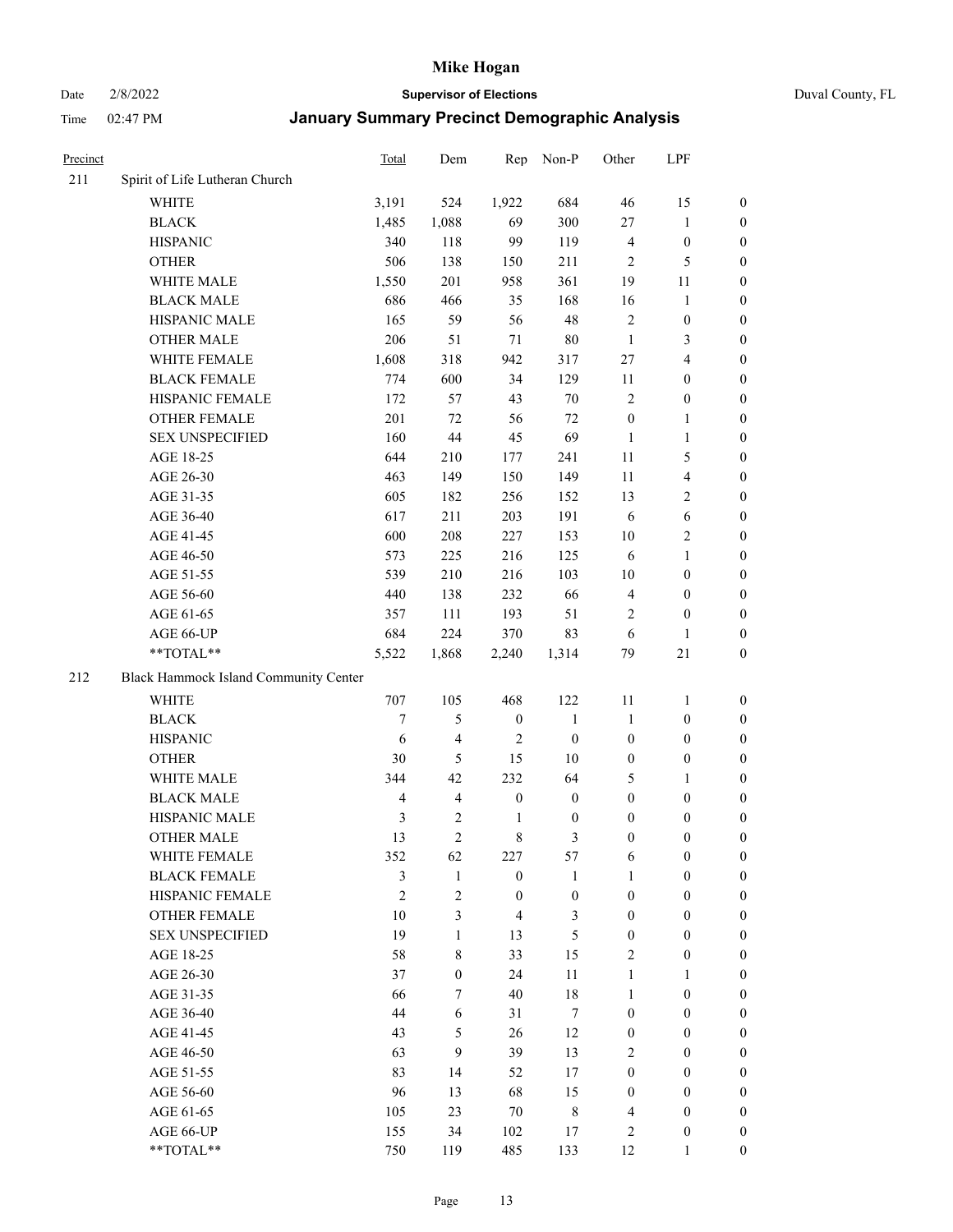Date 2/8/2022 **Supervisor of Elections** Duval County, FL

| Precinct |                                     | <b>Total</b> | Dem              | Rep            | Non-P       | Other                 | LPF              |                  |
|----------|-------------------------------------|--------------|------------------|----------------|-------------|-----------------------|------------------|------------------|
| 213      | Hidden Hills Country Club           |              |                  |                |             |                       |                  |                  |
|          | <b>WHITE</b>                        | 970          | 169              | 650            | 137         | 14                    | $\boldsymbol{0}$ | 0                |
|          | <b>BLACK</b>                        | 211          | 171              | 14             | 24          | $\sqrt{2}$            | $\boldsymbol{0}$ | $\boldsymbol{0}$ |
|          | <b>HISPANIC</b>                     | 49           | 17               | 22             | $\,$ 8 $\,$ | $\mathfrak{2}$        | $\boldsymbol{0}$ | $\boldsymbol{0}$ |
|          | <b>OTHER</b>                        | 132          | 30               | 63             | 39          | $\boldsymbol{0}$      | $\boldsymbol{0}$ | $\boldsymbol{0}$ |
|          | WHITE MALE                          | 476          | 78               | 319            | 70          | 9                     | $\boldsymbol{0}$ | $\boldsymbol{0}$ |
|          | <b>BLACK MALE</b>                   | 102          | 76               | 10             | 15          | $\mathbf{1}$          | $\boldsymbol{0}$ | $\boldsymbol{0}$ |
|          | HISPANIC MALE                       | 23           | $\boldsymbol{7}$ | $10\,$         | 5           | $\mathbf{1}$          | $\boldsymbol{0}$ | $\boldsymbol{0}$ |
|          | <b>OTHER MALE</b>                   | 51           | 12               | 27             | 12          | $\boldsymbol{0}$      | $\boldsymbol{0}$ | $\boldsymbol{0}$ |
|          | WHITE FEMALE                        | 485          | 90               | 327            | 63          | 5                     | $\boldsymbol{0}$ | $\boldsymbol{0}$ |
|          | <b>BLACK FEMALE</b>                 | 103          | 90               | $\overline{4}$ | $\,$ 8 $\,$ | $\mathbf{1}$          | $\boldsymbol{0}$ | $\boldsymbol{0}$ |
|          | HISPANIC FEMALE                     | 25           | 10               | 11             | 3           | $\mathbf{1}$          | $\boldsymbol{0}$ | 0                |
|          | <b>OTHER FEMALE</b>                 | 61           | 13               | 29             | 19          | $\boldsymbol{0}$      | $\boldsymbol{0}$ | $\boldsymbol{0}$ |
|          | <b>SEX UNSPECIFIED</b>              | 36           | 11               | 12             | 13          | $\boldsymbol{0}$      | $\boldsymbol{0}$ | $\boldsymbol{0}$ |
|          | AGE 18-25                           | 131          | 42               | 55             | 29          | 5                     | $\boldsymbol{0}$ | $\boldsymbol{0}$ |
|          | AGE 26-30                           | $71\,$       | 24               | 26             | 18          | 3                     | $\boldsymbol{0}$ | $\boldsymbol{0}$ |
|          | AGE 31-35                           | 52           | 13               | $27\,$         | 12          | $\boldsymbol{0}$      | $\boldsymbol{0}$ | $\boldsymbol{0}$ |
|          | AGE 36-40                           | 49           | 16               | 21             | 11          | $\mathbf{1}$          | $\boldsymbol{0}$ | $\boldsymbol{0}$ |
|          | AGE 41-45                           | 98           | 36               | 38             | 23          | $\mathbf{1}$          | $\boldsymbol{0}$ | $\boldsymbol{0}$ |
|          | AGE 46-50                           | 97           | 29               | 47             | $20\,$      | $\mathbf{1}$          | $\boldsymbol{0}$ | $\boldsymbol{0}$ |
|          | AGE 51-55                           | 130          | 37               | 68             | 24          | $\mathbf{1}$          | $\boldsymbol{0}$ | $\boldsymbol{0}$ |
|          | AGE 56-60                           | 145          | 34               | 91             | 19          | $\mathbf{1}$          | $\boldsymbol{0}$ | 0                |
|          | AGE 61-65                           | 165          | 54               | 93             | 16          | $\overline{c}$        | $\boldsymbol{0}$ | 0                |
|          | AGE 66-UP                           | 424          | 102              | 283            | 36          | 3                     | $\boldsymbol{0}$ | $\boldsymbol{0}$ |
|          | $**TOTAL**$                         | 1,362        | 387              | 749            | 208         | 18                    | $\boldsymbol{0}$ | $\boldsymbol{0}$ |
| 301      | Queen's Harbor Yacht & Country Club |              |                  |                |             |                       |                  |                  |
|          | <b>WHITE</b>                        | 1,801        | 287              | 1,176          | 308         | 27                    | $\mathfrak{Z}$   | $\boldsymbol{0}$ |
|          | <b>BLACK</b>                        | 133          | 102              | $10\,$         | 19          |                       | $\boldsymbol{0}$ | $\boldsymbol{0}$ |
|          | <b>HISPANIC</b>                     | 55           | 11               | 32             | 12          | 2<br>$\boldsymbol{0}$ | $\boldsymbol{0}$ | $\boldsymbol{0}$ |
|          | <b>OTHER</b>                        | 188          | 36               | 83             | 68          | $\mathbf{1}$          | $\boldsymbol{0}$ | $\boldsymbol{0}$ |
|          | WHITE MALE                          | 890          | 111              | 604            | 159         | 15                    | $\mathbf{1}$     | $\boldsymbol{0}$ |
|          | <b>BLACK MALE</b>                   | 61           | 46               | $\tau$         | $\,$ 8 $\,$ | $\boldsymbol{0}$      | $\boldsymbol{0}$ | $\boldsymbol{0}$ |
|          | HISPANIC MALE                       | 23           | $\mathfrak s$    | 13             | 5           | $\boldsymbol{0}$      | $\boldsymbol{0}$ | $\boldsymbol{0}$ |
|          | <b>OTHER MALE</b>                   | 70           | 10               | 31             | 29          | $\boldsymbol{0}$      | $\boldsymbol{0}$ | $\boldsymbol{0}$ |
|          | WHITE FEMALE                        | 893          | 172              | 566            | 141         | 12                    | 2                | 0                |
|          | <b>BLACK FEMALE</b>                 | 70           | 55               | 3              | $10\,$      | $\mathfrak{2}$        | $\boldsymbol{0}$ | $\overline{0}$   |
|          | HISPANIC FEMALE                     | 30           | 6                | 19             | 5           | $\boldsymbol{0}$      | $\boldsymbol{0}$ | $\overline{0}$   |
|          | OTHER FEMALE                        | 89           | $20\,$           | 39             | 29          | $\mathbf{1}$          | $\boldsymbol{0}$ | $\overline{0}$   |
|          | <b>SEX UNSPECIFIED</b>              | 51           | 11               | 19             | 21          | $\boldsymbol{0}$      | $\boldsymbol{0}$ | 0                |
|          | AGE 18-25                           | 197          | 48               | 98             | 43          | 8                     | $\boldsymbol{0}$ | $\theta$         |
|          | AGE 26-30                           | 111          | 30               | 53             | 26          | $\mathbf{1}$          | $\mathbf{1}$     | 0                |
|          | AGE 31-35                           | 69           | 17               | 39             | 13          | $\boldsymbol{0}$      | $\boldsymbol{0}$ | 0                |
|          | AGE 36-40                           | 96           | 21               | 37             | 37          | $\mathbf{1}$          | $\boldsymbol{0}$ | 0                |
|          | AGE 41-45                           | 121          | 23               | 65             | 32          | $\mathbf{1}$          | $\boldsymbol{0}$ | 0                |
|          | AGE 46-50                           | 157          | 31               | 91             | 33          | $\mathbf{1}$          | $\mathbf{1}$     | 0                |
|          | AGE 51-55                           | 199          | 38               | 121            | 35          | 5                     | $\boldsymbol{0}$ | 0                |
|          | AGE 56-60                           | 226          | 36               | 151            | 38          | $\mathbf{1}$          | $\boldsymbol{0}$ | $\overline{0}$   |
|          | AGE 61-65                           | 256          | 45               | 161            | 41          | 8                     | $\mathbf{1}$     | $\overline{0}$   |
|          | AGE 66-UP                           | 743          | 146              | 485            | 108         | $\overline{4}$        | $\boldsymbol{0}$ | $\boldsymbol{0}$ |
|          | **TOTAL**                           | 2,177        | 436              | 1,301          | 407         | 30                    | $\mathfrak{Z}$   | $\boldsymbol{0}$ |
|          |                                     |              |                  |                |             |                       |                  |                  |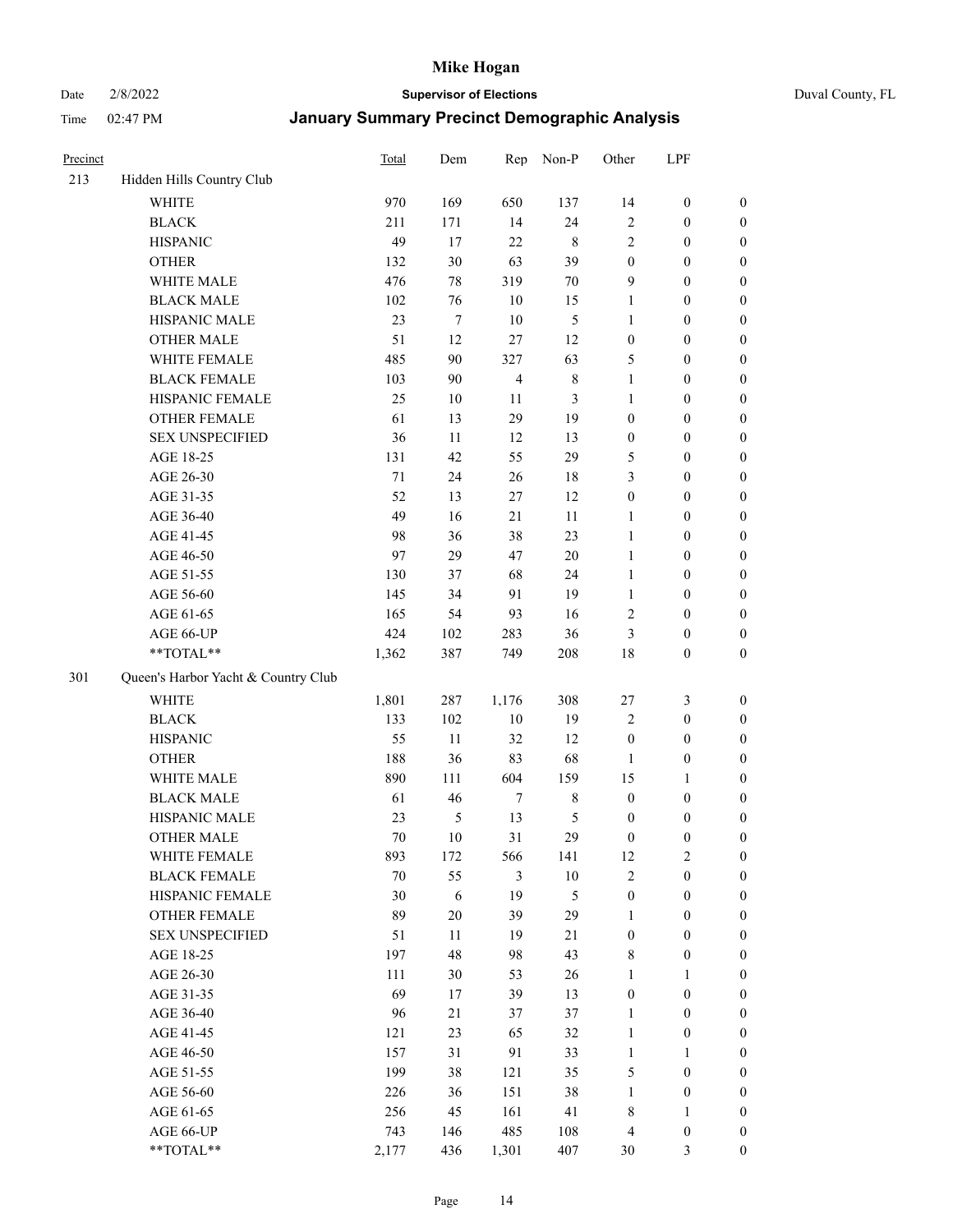#### Date 2/8/2022 **Supervisor of Elections** Duval County, FL

| Precinct |                                       | Total | Dem    | Rep        | Non-P   | Other                   | LPF              |                  |
|----------|---------------------------------------|-------|--------|------------|---------|-------------------------|------------------|------------------|
| 302      | Fire Station #58                      |       |        |            |         |                         |                  |                  |
|          | <b>WHITE</b>                          | 1,596 | 353    | 825        | 391     | 18                      | $\boldsymbol{9}$ | $\boldsymbol{0}$ |
|          | <b>BLACK</b>                          | 222   | 156    | 16         | $48\,$  | $\mathbf{2}$            | $\boldsymbol{0}$ | 0                |
|          | <b>HISPANIC</b>                       | 168   | 49     | 56         | 57      | $\mathfrak s$           | 1                | 0                |
|          | <b>OTHER</b>                          | 303   | 63     | 124        | 111     | 5                       | $\boldsymbol{0}$ | 0                |
|          | WHITE MALE                            | 794   | 139    | 445        | 193     | 9                       | $\,$ 8 $\,$      | $\boldsymbol{0}$ |
|          | <b>BLACK MALE</b>                     | 105   | 63     | $10\,$     | 30      | $\boldsymbol{2}$        | $\boldsymbol{0}$ | $\boldsymbol{0}$ |
|          | HISPANIC MALE                         | 82    | 19     | $26\,$     | 34      | $\mathbf{2}$            | $\mathbf{1}$     | $\boldsymbol{0}$ |
|          | <b>OTHER MALE</b>                     | 122   | 27     | 49         | 43      | 3                       | $\boldsymbol{0}$ | $\boldsymbol{0}$ |
|          | WHITE FEMALE                          | 785   | 211    | 374        | 191     | 8                       | $\mathbf{1}$     | $\boldsymbol{0}$ |
|          | <b>BLACK FEMALE</b>                   | 114   | 91     | $\sqrt{6}$ | 17      | $\boldsymbol{0}$        | $\boldsymbol{0}$ | $\boldsymbol{0}$ |
|          | HISPANIC FEMALE                       | 82    | 27     | 30         | $22\,$  | 3                       | $\boldsymbol{0}$ | 0                |
|          | OTHER FEMALE                          | 133   | 24     | 62         | 45      | $\mathbf{2}$            | $\boldsymbol{0}$ | 0                |
|          | <b>SEX UNSPECIFIED</b>                | 72    | 20     | 19         | 32      | $\mathbf{1}$            | $\boldsymbol{0}$ | 0                |
|          | AGE 18-25                             | 199   | 55     | 66         | 74      | 3                       | $\mathbf{1}$     | 0                |
|          | AGE 26-30                             | 239   | $70\,$ | 89         | 76      | 3                       | $\mathbf{1}$     | $\boldsymbol{0}$ |
|          | AGE 31-35                             | 228   | 55     | 89         | $77 \,$ | 4                       | $\mathfrak{Z}$   | $\boldsymbol{0}$ |
|          | AGE 36-40                             | 210   | 50     | 87         | 66      | 5                       | $\mathbf{2}$     | 0                |
|          | AGE 41-45                             | 212   | 55     | 84         | 67      | 5                       | $\mathbf{1}$     | $\boldsymbol{0}$ |
|          | AGE 46-50                             | 182   | 45     | 87         | $47\,$  | 3                       | $\boldsymbol{0}$ | $\boldsymbol{0}$ |
|          | AGE 51-55                             | 173   | 42     | 84         | $46\,$  | $\mathbf{1}$            | $\boldsymbol{0}$ | 0                |
|          | AGE 56-60                             | 188   | 47     | 93         | 46      | $\mathbf{1}$            | 1                | 0                |
|          | AGE 61-65                             | 215   | 65     | 110        | 37      | 3                       | $\boldsymbol{0}$ | 0                |
|          | AGE 66-UP                             | 443   | 137    | 232        | $71\,$  | $\mathbf{2}$            | 1                | 0                |
|          | **TOTAL**                             | 2,289 | 621    | 1,021      | 607     | 30                      | 10               | $\boldsymbol{0}$ |
| 303      | Isle of Faith United Methodist Church |       |        |            |         |                         |                  |                  |
|          | WHITE                                 | 2,778 | 623    | 1,497      | 608     | 38                      | 12               | 0                |
|          | <b>BLACK</b>                          | 151   | 108    | 8          | $30\,$  | 5                       | $\boldsymbol{0}$ | 0                |
|          | <b>HISPANIC</b>                       | 142   | 43     | 57         | 40      | $\mathbf{1}$            | 1                | $\boldsymbol{0}$ |
|          | <b>OTHER</b>                          | 283   | 71     | 115        | 95      | $\overline{c}$          | $\boldsymbol{0}$ | 0                |
|          | WHITE MALE                            | 1,319 | 238    | 738        | 317     | 19                      | 7                | $\boldsymbol{0}$ |
|          | <b>BLACK MALE</b>                     | 71    | 41     | 3          | 23      | 4                       | $\boldsymbol{0}$ | $\boldsymbol{0}$ |
|          | HISPANIC MALE                         | 62    | 16     | 24         | $20\,$  | $\mathbf{1}$            | 1                | 0                |
|          | <b>OTHER MALE</b>                     | 104   | 24     | 38         | 42      | $\boldsymbol{0}$        | $\boldsymbol{0}$ | $\boldsymbol{0}$ |
|          | WHITE FEMALE                          | 1,425 | 377    | 744        | 280     | 19                      | $\mathfrak s$    | 0                |
|          | <b>BLACK FEMALE</b>                   | 76    | 63     | 5          | 7       | $\mathbf{1}$            | $\boldsymbol{0}$ | 0                |
|          | HISPANIC FEMALE                       | 76    | 26     | 32         | 18      | $\boldsymbol{0}$        | $\boldsymbol{0}$ | 0                |
|          | OTHER FEMALE                          | 140   | 39     | 61         | $38\,$  | 2                       | $\boldsymbol{0}$ | 0                |
|          | <b>SEX UNSPECIFIED</b>                | 81    | 21     | 32         | $28\,$  | $\boldsymbol{0}$        | $\boldsymbol{0}$ | $\overline{0}$   |
|          | AGE 18-25                             | 300   | 86     | 120        | 86      | 7                       | $\mathbf{1}$     | 0                |
|          | AGE 26-30                             | 304   | 84     | 141        | 72      | 6                       | $\mathbf{1}$     | 0                |
|          | AGE 31-35                             | 305   | 80     | 117        | 103     | 4                       | $\mathbf{1}$     | 0                |
|          | AGE 36-40                             | 296   | 71     | 107        | 113     | 4                       | $\mathbf{1}$     | 0                |
|          | AGE 41-45                             | 270   | 62     | 127        | $78\,$  | $\sqrt{2}$              | $\mathbf{1}$     | 0                |
|          | AGE 46-50                             | 255   | 61     | 124        | 61      | $\overline{\mathbf{4}}$ | 5                | 0                |
|          | AGE 51-55                             | 261   | 57     | 151        | $48\,$  | 3                       | $\sqrt{2}$       | 0                |
|          | AGE 56-60                             | 303   | 72     | 178        | 47      | $\sqrt{6}$              | $\boldsymbol{0}$ | 0                |
|          | AGE 61-65                             | 302   | 67     | 182        | 51      | 2                       | $\boldsymbol{0}$ | 0                |
|          | AGE 66-UP                             | 758   | 205    | 430        | 114     | 8                       | $\mathbf{1}$     | $\boldsymbol{0}$ |
|          | **TOTAL**                             | 3,354 | 845    | 1,677      | 773     | 46                      | 13               | $\boldsymbol{0}$ |
|          |                                       |       |        |            |         |                         |                  |                  |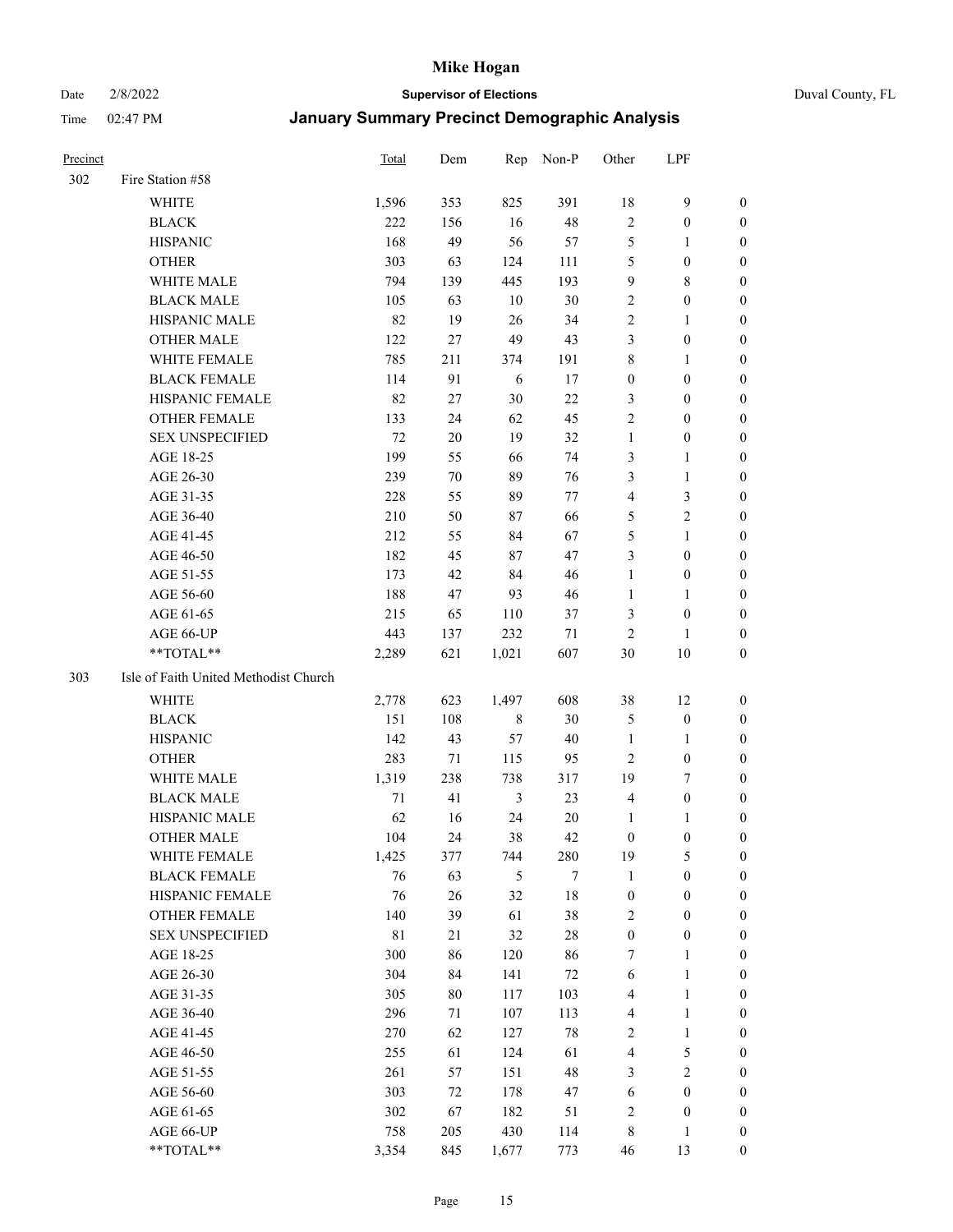#### Date 2/8/2022 **Supervisor of Elections** Duval County, FL

| Precinct |                                    | Total   | Dem   | Rep         | Non-P            | Other            | LPF                     |                  |
|----------|------------------------------------|---------|-------|-------------|------------------|------------------|-------------------------|------------------|
| 304      | Jacksonville Golf and Country Club |         |       |             |                  |                  |                         |                  |
|          | <b>WHITE</b>                       | 1,795   | 279   | 1,153       | 338              | 21               | $\overline{4}$          | 0                |
|          | <b>BLACK</b>                       | 52      | 38    | $\tau$      | 7                | $\boldsymbol{0}$ | $\boldsymbol{0}$        | 0                |
|          | <b>HISPANIC</b>                    | 60      | 11    | 30          | 17               | 2                | $\boldsymbol{0}$        | $\boldsymbol{0}$ |
|          | <b>OTHER</b>                       | 185     | 36    | 60          | 89               | $\boldsymbol{0}$ | $\boldsymbol{0}$        | $\boldsymbol{0}$ |
|          | WHITE MALE                         | 867     | 98    | 592         | 167              | 8                | $\sqrt{2}$              | $\boldsymbol{0}$ |
|          | <b>BLACK MALE</b>                  | 26      | 15    | 5           | 6                | $\boldsymbol{0}$ | $\boldsymbol{0}$        | $\boldsymbol{0}$ |
|          | HISPANIC MALE                      | 30      | 8     | 13          | $\,$ 8 $\,$      | $\mathbf{1}$     | $\boldsymbol{0}$        | $\boldsymbol{0}$ |
|          | <b>OTHER MALE</b>                  | 78      | 13    | 28          | 37               | $\boldsymbol{0}$ | $\boldsymbol{0}$        | $\boldsymbol{0}$ |
|          | WHITE FEMALE                       | 913     | 179   | 554         | 167              | 11               | $\mathfrak{2}$          | $\boldsymbol{0}$ |
|          | <b>BLACK FEMALE</b>                | 25      | 23    | $\sqrt{2}$  | $\boldsymbol{0}$ | $\boldsymbol{0}$ | $\boldsymbol{0}$        | $\boldsymbol{0}$ |
|          | HISPANIC FEMALE                    | 28      | 3     | 17          | $\,$ 8 $\,$      | $\boldsymbol{0}$ | $\boldsymbol{0}$        | 0                |
|          | <b>OTHER FEMALE</b>                | $77 \,$ | 17    | 22          | 38               | $\boldsymbol{0}$ | $\boldsymbol{0}$        | 0                |
|          | <b>SEX UNSPECIFIED</b>             | 48      | 8     | 17          | $20\,$           | 3                | $\boldsymbol{0}$        | $\boldsymbol{0}$ |
|          | AGE 18-25                          | 219     | 45    | 117         | 52               | 5                | $\boldsymbol{0}$        | $\boldsymbol{0}$ |
|          | AGE 26-30                          | 107     | 24    | 49          | 33               | $\mathbf{1}$     | $\boldsymbol{0}$        | $\boldsymbol{0}$ |
|          | AGE 31-35                          | 94      | 16    | 50          | 27               | $\mathbf{1}$     | $\boldsymbol{0}$        | $\boldsymbol{0}$ |
|          | AGE 36-40                          | 115     | 22    | 62          | 30               | $\mathbf{1}$     | $\boldsymbol{0}$        | $\boldsymbol{0}$ |
|          | AGE 41-45                          | 149     | 19    | $8\sqrt{1}$ | $44\,$           | 5                | $\boldsymbol{0}$        | $\boldsymbol{0}$ |
|          | AGE 46-50                          | 148     | 26    | 83          | 37               | $\boldsymbol{0}$ | $\mathfrak{2}$          | $\boldsymbol{0}$ |
|          | AGE 51-55                          | 181     | 24    | 124         | 31               | 1                | $\mathbf{1}$            | $\boldsymbol{0}$ |
|          | AGE 56-60                          | 232     | 37    | 152         | 41               | $\overline{c}$   | $\boldsymbol{0}$        | 0                |
|          | AGE 61-65                          | 245     | 36    | 154         | 53               | 1                | $\mathbf{1}$            | 0                |
|          | AGE 66-UP                          | 602     | 115   | 378         | 103              | 6                | $\boldsymbol{0}$        | 0                |
|          | **TOTAL**                          | 2,092   | 364   | 1,250       | 451              | 23               | $\overline{\mathbf{4}}$ | $\boldsymbol{0}$ |
| 305      | Chets Creek Church                 |         |       |             |                  |                  |                         |                  |
|          | <b>WHITE</b>                       | 4,342   | 989   | 2,198       | 1,045            | 82               | $28\,$                  | $\boldsymbol{0}$ |
|          | <b>BLACK</b>                       | 375     | 251   | 33          | 82               | $\overline{9}$   | $\boldsymbol{0}$        | $\boldsymbol{0}$ |
|          | <b>HISPANIC</b>                    | 313     | 106   | $87\,$      | 110              | 8                | $\mathfrak{2}$          | $\boldsymbol{0}$ |
|          | <b>OTHER</b>                       | 507     | 149   | 162         | 188              | 7                | $\mathbf{1}$            | $\boldsymbol{0}$ |
|          | WHITE MALE                         | 2,017   | 357   | 1,065       | 533              | $40\,$           | 22                      | $\boldsymbol{0}$ |
|          | <b>BLACK MALE</b>                  | 184     | 111   | 23          | 45               | 5                | $\boldsymbol{0}$        | $\boldsymbol{0}$ |
|          | HISPANIC MALE                      | 131     | 40    | 37          | 49               | $\overline{4}$   | 1                       | 0                |
|          | <b>OTHER MALE</b>                  | 178     | 52    | 57          | 68               | $\mathbf{1}$     | $\boldsymbol{0}$        | $\boldsymbol{0}$ |
|          | WHITE FEMALE                       | 2,287   | 618   | 1,120       | 503              | 42               | 4                       | 0                |
|          | <b>BLACK FEMALE</b>                | 187     | 137   | 10          | 36               | 4                | $\boldsymbol{0}$        | $\boldsymbol{0}$ |
|          | HISPANIC FEMALE                    | 179     | 66    | 49          | 60               | 4                | $\boldsymbol{0}$        | $\overline{0}$   |
|          | OTHER FEMALE                       | 241     | 78    | 78          | $80\,$           | 5                | $\boldsymbol{0}$        | $\overline{0}$   |
|          | <b>SEX UNSPECIFIED</b>             | 133     | 36    | 41          | 51               | $\mathbf{1}$     | $\overline{\mathbf{4}}$ | 0                |
|          | AGE 18-25                          | 665     | 196   | 225         | 209              | $25\,$           | $10\,$                  | 0                |
|          | AGE 26-30                          | 552     | 153   | 215         | 170              | 12               | $\sqrt{2}$              | 0                |
|          | AGE 31-35                          | 541     | 161   | 202         | 163              | $10\,$           | $\mathfrak s$           | 0                |
|          | AGE 36-40                          | 442     | 107   | 168         | 158              | 7                | $\sqrt{2}$              | 0                |
|          | AGE 41-45                          | 431     | 118   | 165         | 139              | 7                | $\sqrt{2}$              | 0                |
|          | AGE 46-50                          | 463     | 121   | 200         | 127              | 12               | $\mathfrak{Z}$          | 0                |
|          | AGE 51-55                          | 487     | 105   | 269         | 107              | $\overline{4}$   | $\sqrt{2}$              | 0                |
|          | AGE 56-60                          | 449     | 103   | 243         | 83               | 17               | $\mathfrak{Z}$          | $\boldsymbol{0}$ |
|          | AGE 61-65                          | 394     | 112   | 203         | 73               | 5                | $\mathbf{1}$            | $\boldsymbol{0}$ |
|          | AGE 66-UP                          | 1,113   | 319   | 590         | 196              | 7                | $\mathbf{1}$            | $\boldsymbol{0}$ |
|          | **TOTAL**                          | 5,537   | 1,495 | 2,480       | 1,425            | 106              | 31                      | $\boldsymbol{0}$ |
|          |                                    |         |       |             |                  |                  |                         |                  |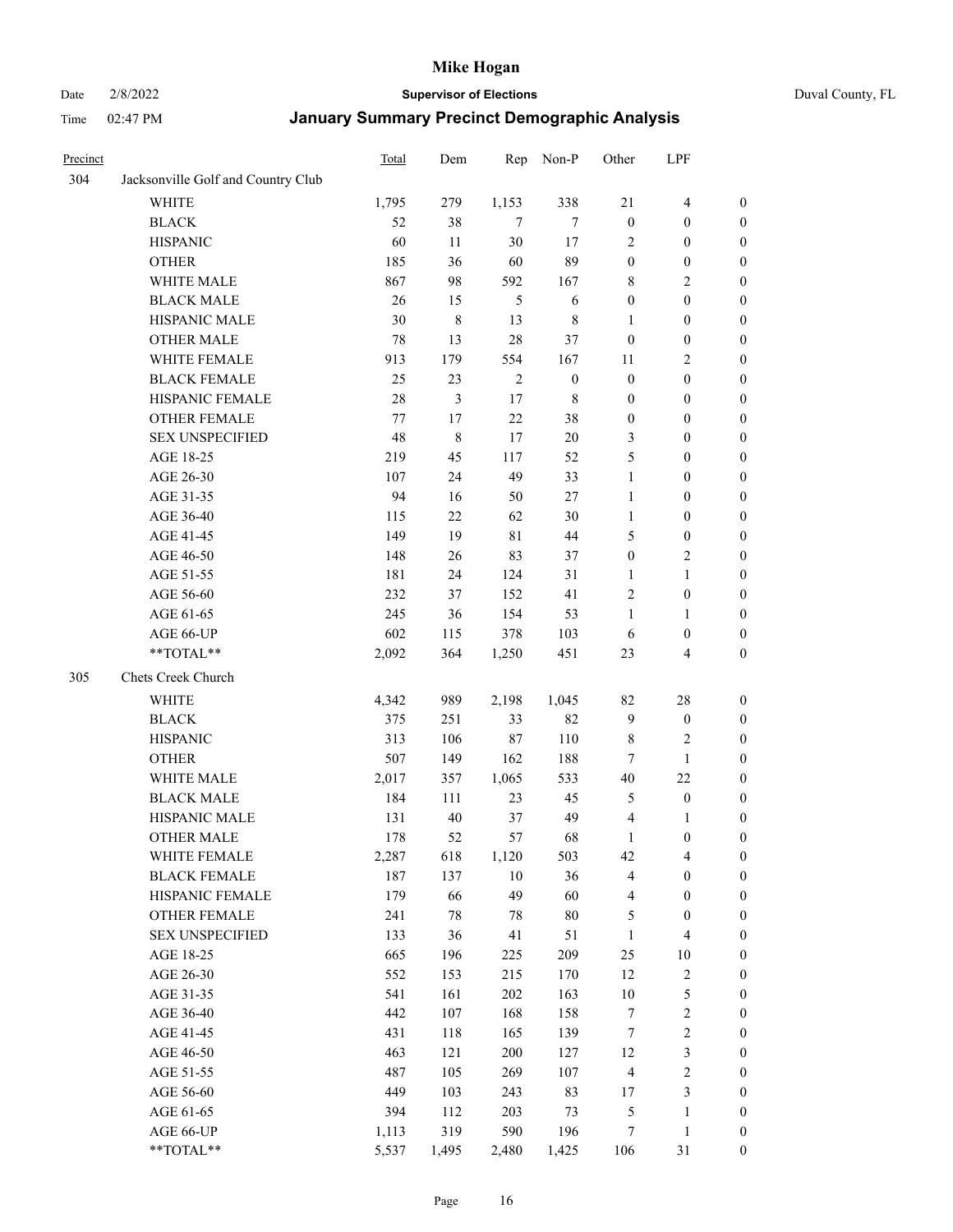Date 2/8/2022 **Supervisor of Elections** Duval County, FL

| Precinct |                              | Total | Dem   | Rep         | Non-P  | Other            | LPF                     |                  |
|----------|------------------------------|-------|-------|-------------|--------|------------------|-------------------------|------------------|
| 306      | East Pointe Baptist Church   |       |       |             |        |                  |                         |                  |
|          | <b>WHITE</b>                 | 2,197 | 546   | 1,023       | 578    | 33               | 17                      | 0                |
|          | <b>BLACK</b>                 | 761   | 536   | 33          | 182    | $\,$ 8 $\,$      | $\sqrt{2}$              | $\boldsymbol{0}$ |
|          | <b>HISPANIC</b>              | 436   | 145   | 123         | 159    | 9                | $\boldsymbol{0}$        | $\boldsymbol{0}$ |
|          | <b>OTHER</b>                 | 1,055 | 296   | 312         | 430    | 15               | $\mathfrak{2}$          | $\boldsymbol{0}$ |
|          | WHITE MALE                   | 1,049 | 227   | 518         | 277    | 16               | 11                      | $\boldsymbol{0}$ |
|          | <b>BLACK MALE</b>            | 371   | 245   | 21          | 98     | 6                | $\mathbf{1}$            | $\boldsymbol{0}$ |
|          | HISPANIC MALE                | 193   | 51    | 63          | 73     | 6                | $\boldsymbol{0}$        | $\boldsymbol{0}$ |
|          | <b>OTHER MALE</b>            | 461   | 124   | 143         | 184    | 8                | $\overline{2}$          | $\boldsymbol{0}$ |
|          | WHITE FEMALE                 | 1,117 | 315   | 491         | 288    | 17               | $\sqrt{6}$              | $\boldsymbol{0}$ |
|          | <b>BLACK FEMALE</b>          | 380   | 284   | 12          | 81     | $\overline{c}$   | $\mathbf{1}$            | $\boldsymbol{0}$ |
|          | HISPANIC FEMALE              | 227   | 89    | 56          | 79     | 3                | $\boldsymbol{0}$        | $\boldsymbol{0}$ |
|          | OTHER FEMALE                 | 487   | 149   | 152         | 181    | 5                | $\boldsymbol{0}$        | $\boldsymbol{0}$ |
|          | <b>SEX UNSPECIFIED</b>       | 164   | 39    | 35          | $88\,$ | $\sqrt{2}$       | $\boldsymbol{0}$        | $\boldsymbol{0}$ |
|          | AGE 18-25                    | 569   | 205   | 128         | 218    | 14               | $\overline{\mathbf{4}}$ | $\boldsymbol{0}$ |
|          | AGE 26-30                    | 418   | 129   | 130         | 149    | 8                | $\sqrt{2}$              | $\boldsymbol{0}$ |
|          | AGE 31-35                    | 470   | 168   | 145         | 145    | 7                | $\mathfrak s$           | $\boldsymbol{0}$ |
|          | AGE 36-40                    | 437   | 140   | 136         | 149    | 9                | $\mathfrak{Z}$          | $\boldsymbol{0}$ |
|          | AGE 41-45                    | 444   | 134   | 144         | 156    | $\,$ $\,$        | $\overline{2}$          | $\boldsymbol{0}$ |
|          | AGE 46-50                    | 421   | 147   | 136         | 130    | 7                | $\mathbf{1}$            | $\boldsymbol{0}$ |
|          | AGE 51-55                    | 379   | 153   | 139         | 85     | $\mathbf{1}$     | $\mathbf{1}$            | $\boldsymbol{0}$ |
|          | AGE 56-60                    | 405   | 145   | 149         | 106    | $\overline{4}$   | $\mathbf{1}$            | 0                |
|          | AGE 61-65                    | 294   | 91    | 122         | $77\,$ | $\overline{2}$   | $\mathfrak{2}$          | $\boldsymbol{0}$ |
|          | AGE 66-UP                    | 608   | 209   | 262         | 132    | 5                | $\boldsymbol{0}$        | $\boldsymbol{0}$ |
|          | $**TOTAL**$                  | 4,449 | 1,523 | 1,491       | 1,349  | 65               | 21                      | $\boldsymbol{0}$ |
| 307      | Pablo Creek Regional Library |       |       |             |        |                  |                         |                  |
|          | <b>WHITE</b>                 | 1,995 | 434   | 935         | 571    | 38               | 17                      | $\boldsymbol{0}$ |
|          | <b>BLACK</b>                 | 312   | 210   | 24          | 74     | 4                | $\boldsymbol{0}$        | $\boldsymbol{0}$ |
|          | <b>HISPANIC</b>              | 375   | 143   | $70\,$      | 153    | 8                | $\mathbf{1}$            | $\boldsymbol{0}$ |
|          | <b>OTHER</b>                 | 311   | 79    | 89          | 136    | 7                | $\boldsymbol{0}$        | $\boldsymbol{0}$ |
|          | WHITE MALE                   | 931   | 156   | 470         | 280    | 14               | 11                      | $\boldsymbol{0}$ |
|          | <b>BLACK MALE</b>            | 148   | 93    | 16          | 36     | 3                | $\boldsymbol{0}$        | $\boldsymbol{0}$ |
|          | HISPANIC MALE                | 174   | 62    | 33          | 75     | 3                | 1                       | $\boldsymbol{0}$ |
|          | <b>OTHER MALE</b>            | 116   | 32    | 37          | 45     | $\mathfrak{2}$   | $\boldsymbol{0}$        | $\boldsymbol{0}$ |
|          | WHITE FEMALE                 | 1,042 | 272   | 452         | 288    | 24               | 6                       | 0                |
|          | <b>BLACK FEMALE</b>          | 163   | 117   | $\,$ 8 $\,$ | 37     | $\mathbf{1}$     | $\boldsymbol{0}$        | $\overline{0}$   |
|          | HISPANIC FEMALE              | 197   | 79    | 36          | $77\,$ | 5                | $\boldsymbol{0}$        | $\overline{0}$   |
|          | OTHER FEMALE                 | 156   | 42    | 45          | 64     | 5                | $\boldsymbol{0}$        | $\overline{0}$   |
|          | <b>SEX UNSPECIFIED</b>       | 66    | 13    | 21          | 32     | $\boldsymbol{0}$ | $\boldsymbol{0}$        | 0                |
|          | AGE 18-25                    | 396   | 108   | 112         | 160    | 15               | $\mathbf{1}$            | 0                |
|          | AGE 26-30                    | 403   | 116   | 109         | 169    | $\overline{4}$   | $\mathfrak{S}$          | 0                |
|          | AGE 31-35                    | 336   | 95    | 114         | 112    | $10\,$           | $\mathfrak s$           | 0                |
|          | AGE 36-40                    | 286   | 82    | $88\,$      | 109    | $\overline{4}$   | $\mathfrak{Z}$          | 0                |
|          | AGE 41-45                    | 220   | 74    | 67          | 74     | 3                | $\overline{2}$          | 0                |
|          | AGE 46-50                    | 239   | 78    | 96          | 62     | 3                | $\boldsymbol{0}$        | 0                |
|          | AGE 51-55                    | 229   | 51    | 96          | 74     | $\tau$           | $\mathbf{1}$            | 0                |
|          | AGE 56-60                    | 256   | 69    | 127         | 58     | $\overline{c}$   | $\boldsymbol{0}$        | 0                |
|          | AGE 61-65                    | 222   | 67    | 98          | 50     | 6                | $\mathbf{1}$            | 0                |
|          | AGE 66-UP                    | 405   | 126   | 211         | 65     | 3                | $\boldsymbol{0}$        | 0                |
|          | **TOTAL**                    | 2,993 | 866   | 1,118       | 934    | 57               | 18                      | $\boldsymbol{0}$ |
|          |                              |       |       |             |        |                  |                         |                  |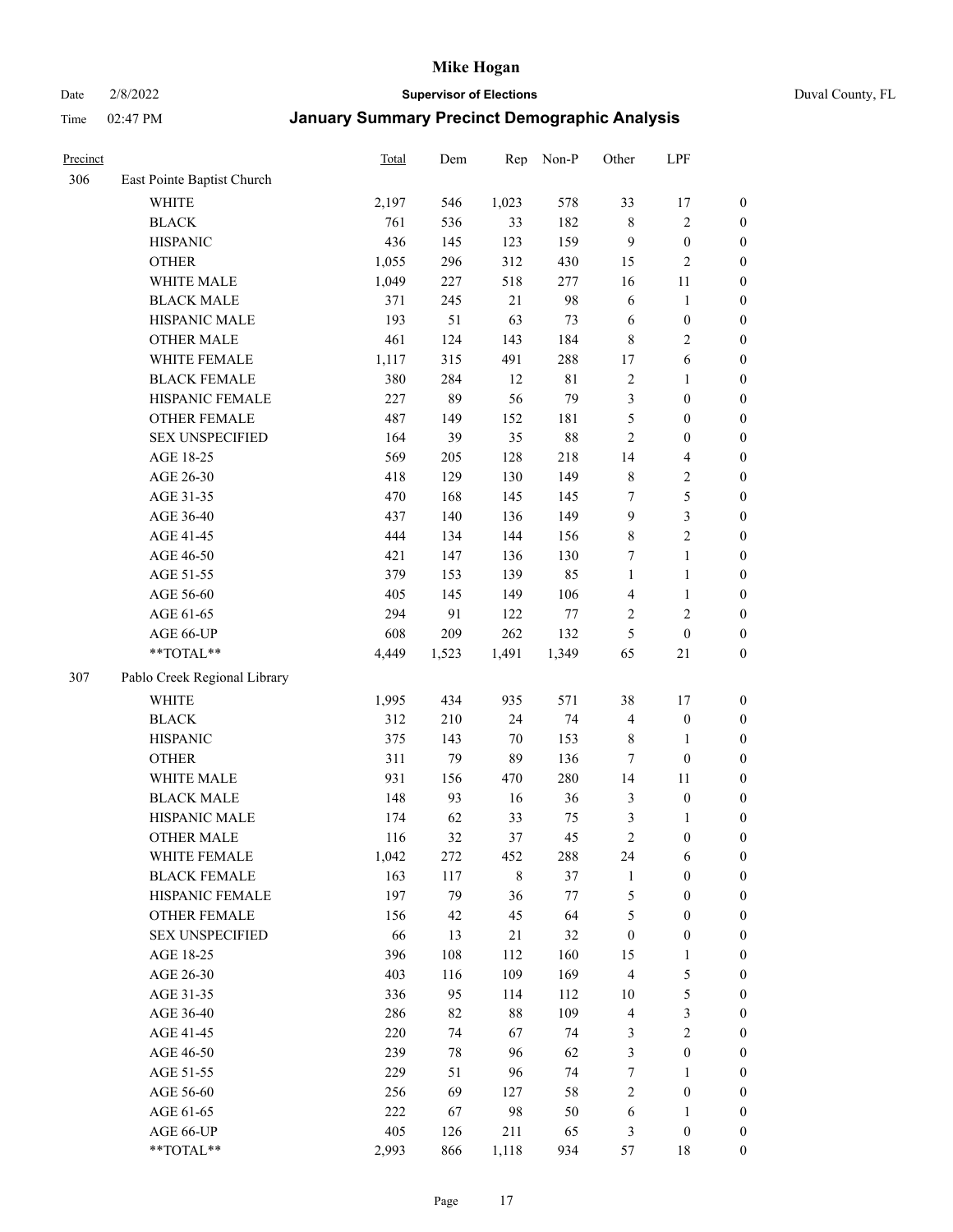## Date 2/8/2022 **Supervisor of Elections** Duval County, FL

| Precinct |                            | Total | Dem            | Rep            | Non-P       | Other            | LPF                     |                  |
|----------|----------------------------|-------|----------------|----------------|-------------|------------------|-------------------------|------------------|
| 308      | The Woods Community Center |       |                |                |             |                  |                         |                  |
|          | <b>WHITE</b>               | 1,409 | 314            | 792            | 270         | 20               | 13                      | 0                |
|          | <b>BLACK</b>               | 95    | 67             | $\,8\,$        | 19          | $\mathbf{1}$     | $\boldsymbol{0}$        | $\boldsymbol{0}$ |
|          | <b>HISPANIC</b>            | 71    | 25             | $30\,$         | 16          | $\boldsymbol{0}$ | $\boldsymbol{0}$        | $\boldsymbol{0}$ |
|          | <b>OTHER</b>               | 136   | 32             | 41             | 57          | 3                | 3                       | $\boldsymbol{0}$ |
|          | WHITE MALE                 | 665   | 118            | 379            | 148         | 11               | 9                       | $\boldsymbol{0}$ |
|          | <b>BLACK MALE</b>          | 45    | 31             | $\overline{4}$ | 10          | $\boldsymbol{0}$ | $\boldsymbol{0}$        | $\boldsymbol{0}$ |
|          | HISPANIC MALE              | 29    | $10\,$         | 13             | 6           | $\boldsymbol{0}$ | $\boldsymbol{0}$        | $\boldsymbol{0}$ |
|          | <b>OTHER MALE</b>          | 57    | 10             | 22             | 21          | $\mathfrak{2}$   | $\overline{2}$          | $\boldsymbol{0}$ |
|          | WHITE FEMALE               | 733   | 195            | 409            | 116         | 9                | $\overline{\mathbf{4}}$ | $\boldsymbol{0}$ |
|          | <b>BLACK FEMALE</b>        | 47    | 35             | $\mathfrak{Z}$ | $\,$ 8 $\,$ | $\mathbf{1}$     | $\boldsymbol{0}$        | $\boldsymbol{0}$ |
|          | HISPANIC FEMALE            | 42    | 15             | 17             | $10\,$      | $\boldsymbol{0}$ | $\boldsymbol{0}$        | 0                |
|          | <b>OTHER FEMALE</b>        | 64    | $20\,$         | 16             | 27          | $\boldsymbol{0}$ | $\mathbf{1}$            | $\boldsymbol{0}$ |
|          | <b>SEX UNSPECIFIED</b>     | 29    | $\overline{4}$ | $\,8\,$        | 16          | $\mathbf{1}$     | $\boldsymbol{0}$        | $\boldsymbol{0}$ |
|          | AGE 18-25                  | 156   | 51             | 51             | 48          | 4                | $\sqrt{2}$              | $\boldsymbol{0}$ |
|          | AGE 26-30                  | 89    | 19             | 36             | 31          | $\boldsymbol{0}$ | $\mathfrak{Z}$          | $\boldsymbol{0}$ |
|          | AGE 31-35                  | 125   | 32             | 58             | 32          | 2                | $\mathbf{1}$            | $\boldsymbol{0}$ |
|          | AGE 36-40                  | 183   | 29             | 102            | 44          | 3                | $\mathfrak{S}$          | $\boldsymbol{0}$ |
|          | AGE 41-45                  | 170   | 41             | 82             | $44\,$      | 3                | $\boldsymbol{0}$        | $\boldsymbol{0}$ |
|          | AGE 46-50                  | 152   | 32             | 76             | 38          | 3                | $\mathfrak{Z}$          | $\boldsymbol{0}$ |
|          | AGE 51-55                  | 133   | 31             | 73             | $28\,$      | $\mathbf{1}$     | $\boldsymbol{0}$        | $\boldsymbol{0}$ |
|          | AGE 56-60                  | 142   | 37             | $88\,$         | 16          | $\boldsymbol{0}$ | $\mathbf{1}$            | 0                |
|          | AGE 61-65                  | 148   | 40             | 82             | 23          | 2                | $\mathbf{1}$            | 0                |
|          | AGE 66-UP                  | 412   | 126            | 222            | 58          | 6                | $\boldsymbol{0}$        | $\boldsymbol{0}$ |
|          | $**TOTAL**$                | 1,711 | 438            | 871            | 362         | 24               | 16                      | $\boldsymbol{0}$ |
| 309      | East Pointe Baptist Church |       |                |                |             |                  |                         |                  |
|          | <b>WHITE</b>               | 2,201 | 484            | 1,082          | 580         | 40               | 15                      | $\boldsymbol{0}$ |
|          | <b>BLACK</b>               | 515   | 401            | $18\,$         | 92          | $\mathfrak{Z}$   | $\mathbf{1}$            | $\boldsymbol{0}$ |
|          | <b>HISPANIC</b>            | 260   | 98             | $8\sqrt{1}$    | 78          | 3                | $\boldsymbol{0}$        | $\boldsymbol{0}$ |
|          | <b>OTHER</b>               | 467   | 155            | 144            | 163         | 5                | $\boldsymbol{0}$        | $\boldsymbol{0}$ |
|          | WHITE MALE                 | 1,016 | 169            | 536            | 279         | 19               | 13                      | $\boldsymbol{0}$ |
|          | <b>BLACK MALE</b>          | 211   | 154            | 9              | 46          | $\mathbf{1}$     | $\mathbf{1}$            | $\boldsymbol{0}$ |
|          | HISPANIC MALE              | 111   | 38             | 37             | 34          | $\overline{c}$   | $\boldsymbol{0}$        | 0                |
|          | <b>OTHER MALE</b>          | 199   | 53             | 65             | 79          | $\overline{c}$   | $\boldsymbol{0}$        | $\boldsymbol{0}$ |
|          | WHITE FEMALE               | 1,157 | 308            | 537            | 292         | 19               | 1                       | 0                |
|          | <b>BLACK FEMALE</b>        | 302   | 245            | 9              | 46          | $\sqrt{2}$       | $\boldsymbol{0}$        | $\boldsymbol{0}$ |
|          | HISPANIC FEMALE            | 144   | 58             | 42             | 43          | $\mathbf{1}$     | $\boldsymbol{0}$        | $\overline{0}$   |
|          | OTHER FEMALE               | 218   | 85             | $71\,$         | 60          | $\sqrt{2}$       | $\boldsymbol{0}$        | $\overline{0}$   |
|          | <b>SEX UNSPECIFIED</b>     | 85    | 28             | 19             | 34          | 3                | $\mathbf{1}$            | 0                |
|          | AGE 18-25                  | 371   | 134            | 108            | 116         | 13               | $\boldsymbol{0}$        | 0                |
|          | AGE 26-30                  | 352   | 121            | 109            | 113         | 6                | $\mathfrak{Z}$          | 0                |
|          | AGE 31-35                  | 376   | 133            | 104            | 128         | 8                | $\mathfrak{Z}$          | 0                |
|          | AGE 36-40                  | 346   | 105            | 121            | 112         | $\mathbf{1}$     | $\boldsymbol{7}$        | 0                |
|          | AGE 41-45                  | 281   | 98             | 79             | 98          | $\mathfrak{S}$   | $\mathbf{1}$            | 0                |
|          | AGE 46-50                  | 233   | 79             | 92             | 58          | 3                | $\mathbf{1}$            | 0                |
|          | AGE 51-55                  | 258   | 80             | 128            | 49          | $\mathbf{1}$     | $\boldsymbol{0}$        | 0                |
|          | AGE 56-60                  | 287   | 78             | 141            | 64          | 4                | $\boldsymbol{0}$        | $\boldsymbol{0}$ |
|          | AGE 61-65                  | 297   | 101            | 136            | 59          | $\mathbf{1}$     | $\boldsymbol{0}$        | $\boldsymbol{0}$ |
|          | AGE 66-UP                  | 642   | 209            | 307            | 116         | $\overline{9}$   | $\mathbf{1}$            | $\boldsymbol{0}$ |
|          | **TOTAL**                  | 3,443 | 1,138          | 1,325          | 913         | 51               | 16                      | $\boldsymbol{0}$ |
|          |                            |       |                |                |             |                  |                         |                  |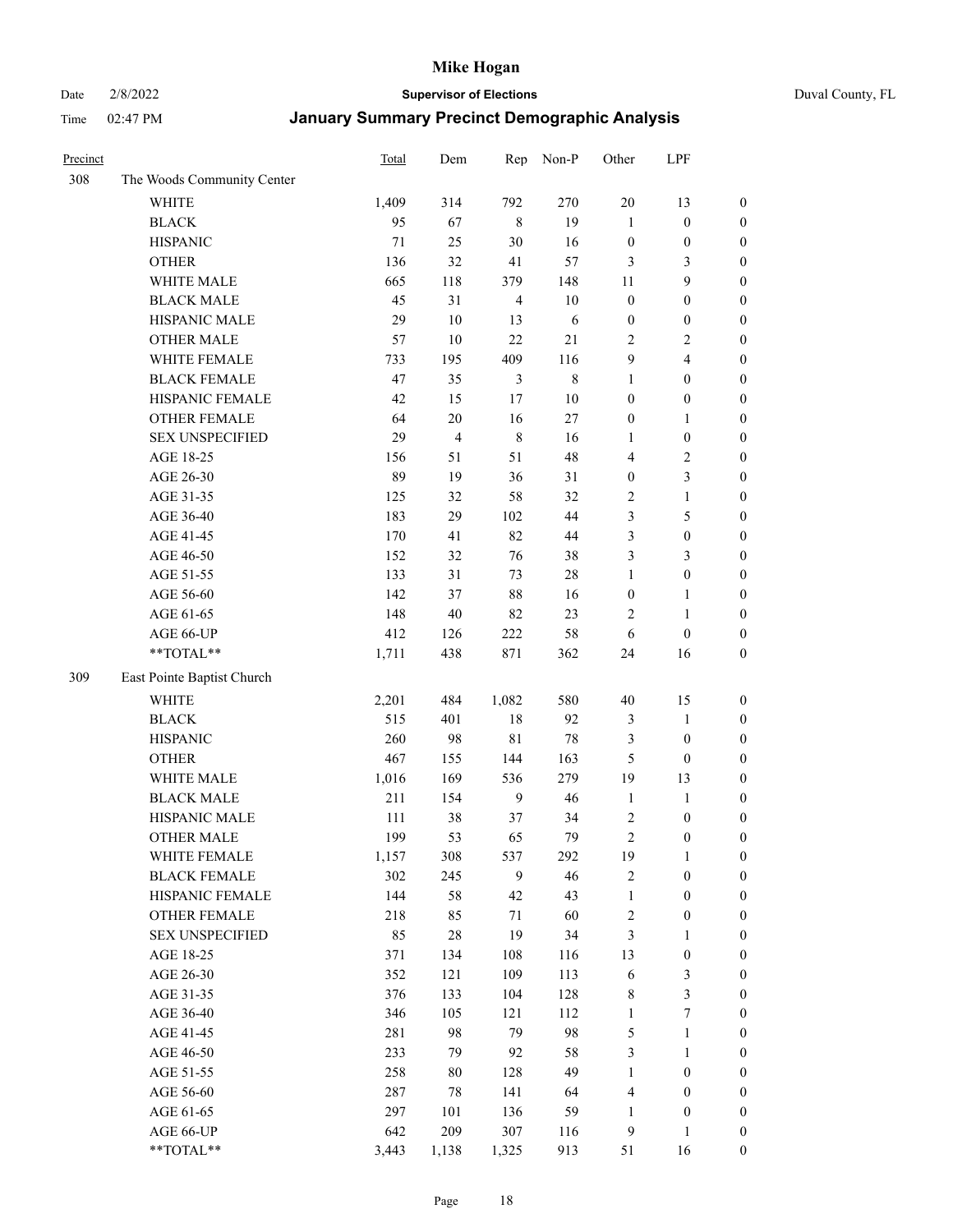#### Date 2/8/2022 **Supervisor of Elections** Duval County, FL

| Precinct |                                       | <b>Total</b> | Dem    | Rep            | Non-P      | Other            | LPF                              |                  |
|----------|---------------------------------------|--------------|--------|----------------|------------|------------------|----------------------------------|------------------|
| 310      | Fire Station #59                      |              |        |                |            |                  |                                  |                  |
|          | WHITE                                 | 2,596        | 487    | 1,567          | 503        | 31               | $\,$ 8 $\,$                      | 0                |
|          | <b>BLACK</b>                          | 91           | 70     | 3              | 17         | $\mathbf{1}$     | $\boldsymbol{0}$                 | 0                |
|          | <b>HISPANIC</b>                       | 96           | 26     | 34             | 35         | $\mathbf{1}$     | $\boldsymbol{0}$                 | 0                |
|          | <b>OTHER</b>                          | 231          | $78\,$ | 74             | 73         | 4                | $\sqrt{2}$                       | $\boldsymbol{0}$ |
|          | WHITE MALE                            | 1,150        | 163    | 710            | 257        | 13               | 7                                | $\boldsymbol{0}$ |
|          | <b>BLACK MALE</b>                     | 49           | 36     | $\sqrt{2}$     | $10\,$     | $\mathbf{1}$     | $\boldsymbol{0}$                 | $\boldsymbol{0}$ |
|          | HISPANIC MALE                         | 36           | 10     | 15             | 11         | $\boldsymbol{0}$ | $\boldsymbol{0}$                 | $\boldsymbol{0}$ |
|          | <b>OTHER MALE</b>                     | 87           | $20\,$ | 37             | $27\,$     | $\mathfrak{2}$   | $\mathbf{1}$                     | $\boldsymbol{0}$ |
|          | WHITE FEMALE                          | 1,425        | 316    | 847            | 243        | 18               | $\mathbf{1}$                     | $\boldsymbol{0}$ |
|          | <b>BLACK FEMALE</b>                   | 42           | 34     | $\mathbf{1}$   | $\tau$     | $\boldsymbol{0}$ | $\boldsymbol{0}$                 | 0                |
|          | HISPANIC FEMALE                       | 60           | 16     | 19             | 24         | 1                | $\boldsymbol{0}$                 | 0                |
|          | OTHER FEMALE                          | 117          | 52     | 29             | 33         | $\overline{2}$   | 1                                | 0                |
|          | <b>SEX UNSPECIFIED</b>                | 48           | 14     | 18             | 16         | $\boldsymbol{0}$ | $\boldsymbol{0}$                 | $\boldsymbol{0}$ |
|          | AGE 18-25                             | 183          | 46     | 75             | 57         | 4                | 1                                | $\boldsymbol{0}$ |
|          | AGE 26-30                             | 144          | 27     | 75             | $40\,$     | 2                | $\boldsymbol{0}$                 | $\boldsymbol{0}$ |
|          | AGE 31-35                             | 194          | 31     | 107            | 52         | $\mathbf{1}$     | 3                                | 0                |
|          | AGE 36-40                             | 259          | 63     | 121            | 68         | 4                | 3                                | $\boldsymbol{0}$ |
|          | AGE 41-45                             | 248          | 53     | 122            | 68         | 5                | $\boldsymbol{0}$                 | $\boldsymbol{0}$ |
|          | AGE 46-50                             | 214          | 50     | 114            | $48\,$     | $\mathfrak{2}$   | $\boldsymbol{0}$                 | 0                |
|          | AGE 51-55                             | 211          | 34     | 119            | 56         | $\mathbf{1}$     | 1                                | 0                |
|          | AGE 56-60                             | 208          | 35     | 134            | 37         | $\sqrt{2}$       | $\boldsymbol{0}$                 | 0                |
|          | AGE 61-65                             | 201          | 49     | 112            | 37         | $\mathfrak{2}$   | 1                                | 0                |
|          | AGE 66-UP                             | 1,152        | 273    | 699            | 165        | 14               | $\mathbf{1}$                     | 0                |
|          | **TOTAL**                             | 3,014        | 661    | 1,678          | 628        | 37               | 10                               | $\boldsymbol{0}$ |
| 311      | Isle of Faith United Methodist Church |              |        |                |            |                  |                                  |                  |
|          | <b>WHITE</b>                          | 2,607        | 500    | 1,482          | 568        | 42               | 15                               | $\boldsymbol{0}$ |
|          | <b>BLACK</b>                          | 99           | 71     | 7              | 19         | $\overline{c}$   | $\boldsymbol{0}$                 | $\boldsymbol{0}$ |
|          | <b>HISPANIC</b>                       | 102          | 32     | 39             | $30\,$     | $\mathbf{1}$     | $\boldsymbol{0}$                 | 0                |
|          | <b>OTHER</b>                          | 202          | 55     | 79             | 65         | $\overline{c}$   | $\mathbf{1}$                     | $\boldsymbol{0}$ |
|          | WHITE MALE                            | 1,231        | 175    | 745            | 279        | 23               | $\boldsymbol{9}$                 | $\boldsymbol{0}$ |
|          | <b>BLACK MALE</b>                     | 51           | 33     | $\mathfrak{S}$ | 13         | $\boldsymbol{0}$ | $\boldsymbol{0}$                 | 0                |
|          | HISPANIC MALE                         | 45           | 14     | 17             | 14         | 0                | 0                                | 0                |
|          | <b>OTHER MALE</b>                     | 83           | 23     | 39             | 21         | $\boldsymbol{0}$ | $\boldsymbol{0}$                 | $\boldsymbol{0}$ |
|          | WHITE FEMALE                          | 1,360        | 321    | 728            | 286        | 19               | 6                                | 0                |
|          | <b>BLACK FEMALE</b>                   | 46           | 36     | $\sqrt{2}$     | $\sqrt{6}$ | $\sqrt{2}$       | $\boldsymbol{0}$                 | 0                |
|          | HISPANIC FEMALE                       | 55           | 17     | 22             | 15         | $\mathbf{1}$     | $\boldsymbol{0}$                 | 0                |
|          | <b>OTHER FEMALE</b>                   | 88           |        | 33             | 29         |                  |                                  | 0                |
|          |                                       |              | 24     |                | 19         | $\overline{c}$   | $\boldsymbol{0}$<br>$\mathbf{1}$ | 0                |
|          | <b>SEX UNSPECIFIED</b>                | 51           | 15     | 16             |            | $\boldsymbol{0}$ |                                  | 0                |
|          | AGE 18-25                             | 275          | 67     | 123            | 76         | 6                | 3                                |                  |
|          | AGE 26-30                             | 303          | 73     | 128            | 100        | 2                | $\boldsymbol{0}$                 | 0                |
|          | AGE 31-35                             | 278          | 59     | 124            | 85         | 6                | $\overline{4}$                   | 0                |
|          | AGE 36-40                             | 278          | 65     | 121            | 85         | 3                | $\overline{4}$                   | 0                |
|          | AGE 41-45                             | 192          | 45     | $8\sqrt{1}$    | 60         | $\sqrt{6}$       | $\boldsymbol{0}$                 | 0                |
|          | AGE 46-50                             | 200          | 42     | 107            | $48\,$     | $\sqrt{2}$       | $\mathbf{1}$                     | 0                |
|          | AGE 51-55                             | 231          | 42     | 136            | 44         | $\sqrt{6}$       | 3                                | 0                |
|          | AGE 56-60                             | 273          | 46     | 178            | 46         | $\sqrt{2}$       | $\mathbf{1}$                     | 0                |
|          | AGE 61-65                             | 262          | 54     | 163            | 40         | 5                | $\boldsymbol{0}$                 | 0                |
|          | AGE 66-UP                             | 716          | 165    | 446            | 96         | 9                | $\boldsymbol{0}$                 | 0                |
|          | **TOTAL**                             | 3,010        | 658    | 1,607          | 682        | 47               | 16                               | $\overline{0}$   |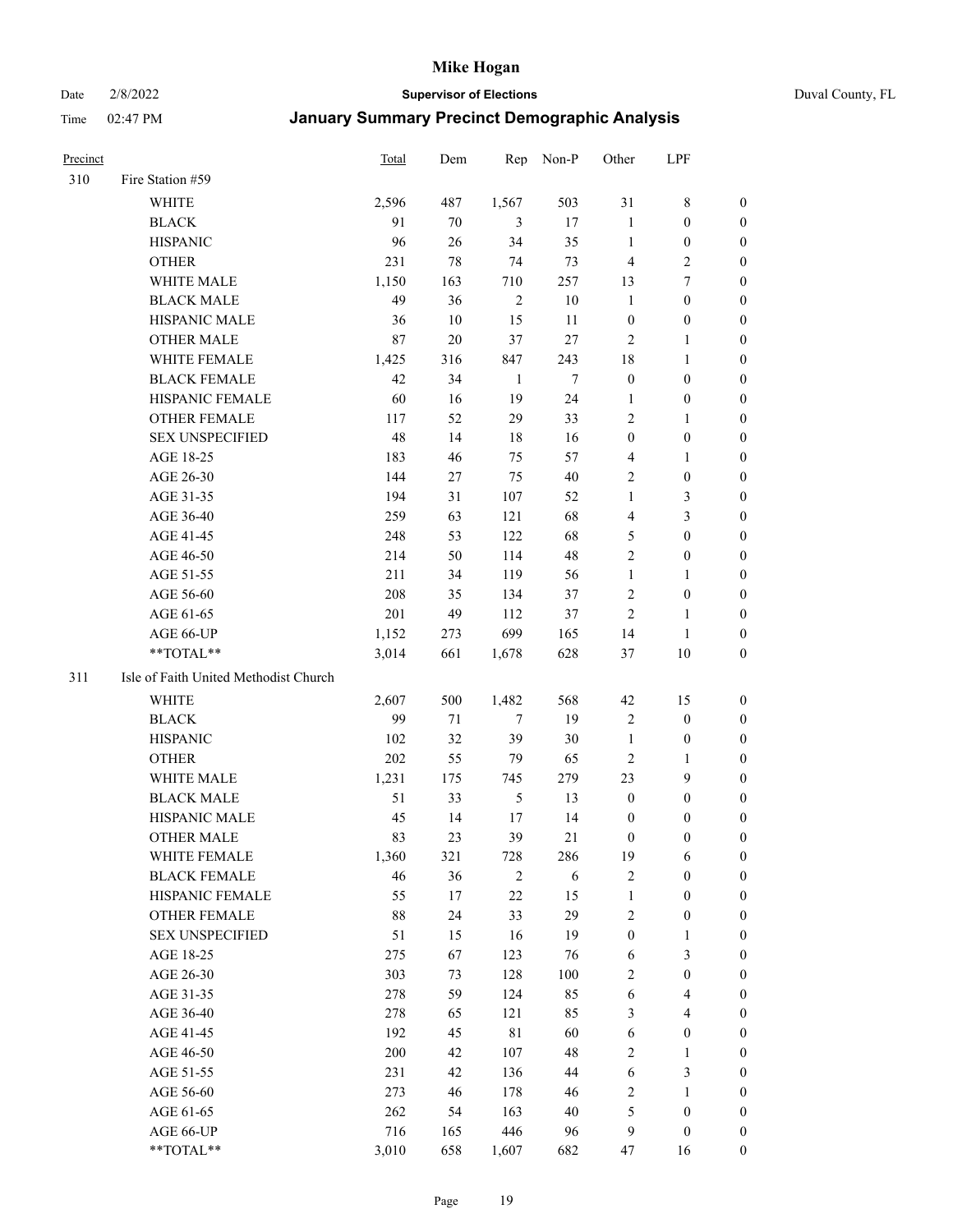Date 2/8/2022 **Supervisor of Elections** Duval County, FL

| Precinct |                              | Total | Dem    | Rep    | Non-P | Other                   | LPF                     |                  |
|----------|------------------------------|-------|--------|--------|-------|-------------------------|-------------------------|------------------|
| 312      | Pablo Creek Regional Library |       |        |        |       |                         |                         |                  |
|          | <b>WHITE</b>                 | 6,358 | 1,317  | 3,393  | 1,491 | 119                     | 38                      | 0                |
|          | <b>BLACK</b>                 | 893   | 639    | $40\,$ | 197   | $17\,$                  | $\boldsymbol{0}$        | $\boldsymbol{0}$ |
|          | <b>HISPANIC</b>              | 654   | 221    | 178    | 237   | 16                      | $\sqrt{2}$              | $\boldsymbol{0}$ |
|          | <b>OTHER</b>                 | 1,470 | 415    | 436    | 601   | $11\,$                  | $\tau$                  | $\boldsymbol{0}$ |
|          | WHITE MALE                   | 2,948 | 468    | 1,687  | 706   | 59                      | $28\,$                  | $\boldsymbol{0}$ |
|          | <b>BLACK MALE</b>            | 422   | 275    | 23     | 113   | 11                      | $\boldsymbol{0}$        | $\boldsymbol{0}$ |
|          | HISPANIC MALE                | 290   | $80\,$ | 78     | 123   | $\,$ 8 $\,$             | $\mathbf{1}$            | $\boldsymbol{0}$ |
|          | <b>OTHER MALE</b>            | 593   | 160    | 175    | 249   | 6                       | $\mathfrak{Z}$          | $\boldsymbol{0}$ |
|          | WHITE FEMALE                 | 3,342 | 831    | 1,674  | 768   | 59                      | $10\,$                  | $\boldsymbol{0}$ |
|          | <b>BLACK FEMALE</b>          | 458   | 354    | 15     | 83    | 6                       | $\boldsymbol{0}$        | $\boldsymbol{0}$ |
|          | HISPANIC FEMALE              | 348   | 138    | 96     | 106   | 8                       | $\boldsymbol{0}$        | 0                |
|          | OTHER FEMALE                 | 704   | 215    | 215    | 267   | 4                       | $\mathfrak{Z}$          | $\boldsymbol{0}$ |
|          | <b>SEX UNSPECIFIED</b>       | 270   | $71\,$ | 84     | 111   | $\sqrt{2}$              | $\sqrt{2}$              | $\boldsymbol{0}$ |
|          | AGE 18-25                    | 1,014 | 315    | 340    | 326   | 25                      | $\,$ 8 $\,$             | $\boldsymbol{0}$ |
|          | AGE 26-30                    | 968   | 266    | 348    | 316   | 27                      | 11                      | $\boldsymbol{0}$ |
|          | AGE 31-35                    | 911   | 227    | 356    | 304   | 15                      | $\boldsymbol{9}$        | $\boldsymbol{0}$ |
|          | AGE 36-40                    | 802   | 229    | 292    | 260   | 17                      | $\overline{\mathbf{4}}$ | $\boldsymbol{0}$ |
|          | AGE 41-45                    | 764   | 203    | 300    | 249   | $\overline{9}$          | $\mathfrak{Z}$          | $\boldsymbol{0}$ |
|          | AGE 46-50                    | 820   | 240    | 339    | 225   | 14                      | $\sqrt{2}$              | $\boldsymbol{0}$ |
|          | AGE 51-55                    | 828   | 212    | 405    | 200   | $\,$ 8 $\,$             | $\mathfrak{Z}$          | $\boldsymbol{0}$ |
|          | AGE 56-60                    | 802   | 195    | 401    | 190   | 13                      | $\mathfrak{Z}$          | 0                |
|          | AGE 61-65                    | 782   | 224    | 374    | 164   | $17\,$                  | $\mathfrak{Z}$          | $\boldsymbol{0}$ |
|          | AGE 66-UP                    | 1,681 | 480    | 890    | 292   | 18                      | $\mathbf{1}$            | $\boldsymbol{0}$ |
|          | **TOTAL**                    | 9,375 | 2,592  | 4,047  | 2,526 | 163                     | 47                      | $\boldsymbol{0}$ |
| 313      | Coastal Baptist Church       |       |        |        |       |                         |                         |                  |
|          | <b>WHITE</b>                 | 2,902 | 604    | 1,575  | 671   | 37                      | 15                      | $\boldsymbol{0}$ |
|          | <b>BLACK</b>                 | 736   | 564    | 31     | 138   | 3                       | $\boldsymbol{0}$        | $\boldsymbol{0}$ |
|          | <b>HISPANIC</b>              | 379   | 142    | 113    | 117   | 7                       | $\boldsymbol{0}$        | $\boldsymbol{0}$ |
|          | <b>OTHER</b>                 | 988   | 239    | 343    | 393   | $11\,$                  | $\sqrt{2}$              | $\boldsymbol{0}$ |
|          | WHITE MALE                   | 1,422 | 228    | 830    | 333   | 22                      | 9                       | $\boldsymbol{0}$ |
|          | <b>BLACK MALE</b>            | 349   | 249    | 17     | 82    | $\mathbf{1}$            | $\boldsymbol{0}$        | $\boldsymbol{0}$ |
|          | HISPANIC MALE                | 157   | 47     | 59     | 51    | $\boldsymbol{0}$        | $\boldsymbol{0}$        | $\boldsymbol{0}$ |
|          | <b>OTHER MALE</b>            | 401   | 89     | 139    | 167   | 5                       | $\mathbf{1}$            | $\boldsymbol{0}$ |
|          | WHITE FEMALE                 | 1,439 | 373    | 727    | 319   | 14                      | 6                       | 0                |
|          | <b>BLACK FEMALE</b>          | 371   | 308    | 13     | 48    | 2                       | $\boldsymbol{0}$        | $\boldsymbol{0}$ |
|          | HISPANIC FEMALE              | 215   | 92     | 54     | 62    | 7                       | $\boldsymbol{0}$        | $\boldsymbol{0}$ |
|          | OTHER FEMALE                 | 483   | 126    | 186    | 165   | 5                       | $\mathbf{1}$            | $\overline{0}$   |
|          | <b>SEX UNSPECIFIED</b>       | 167   | 37     | 37     | 91    | $\overline{c}$          | $\boldsymbol{0}$        | 0                |
|          | AGE 18-25                    | 516   | 173    | 158    | 173   | $11\,$                  | $\mathbf{1}$            | 0                |
|          | AGE 26-30                    | 451   | 140    | 149    | 149   | $\overline{9}$          | $\overline{\mathbf{4}}$ | 0                |
|          | AGE 31-35                    | 549   | 159    | 212    | 168   | 9                       | $\mathbf{1}$            | 0                |
|          | AGE 36-40                    | 517   | 142    | 193    | 176   | 5                       | $\mathbf{1}$            | 0                |
|          | AGE 41-45                    | 474   | 135    | 184    | 147   | $\overline{\mathbf{4}}$ | $\overline{\mathbf{4}}$ | 0                |
|          | AGE 46-50                    | 390   | 114    | 168    | 102   | 4                       | $\overline{c}$          | 0                |
|          | AGE 51-55                    | 424   | 133    | 196    | 89    | 4                       | $\sqrt{2}$              | $\boldsymbol{0}$ |
|          | AGE 56-60                    | 500   | 161    | 230    | 103   | 5                       | 1                       | $\boldsymbol{0}$ |
|          | AGE 61-65                    | 451   | 154    | 205    | 89    | 3                       | $\boldsymbol{0}$        | $\boldsymbol{0}$ |
|          | AGE 66-UP                    | 733   | 238    | 367    | 123   | 4                       | $\mathbf{1}$            | 0                |
|          | **TOTAL**                    | 5,005 | 1,549  | 2,062  | 1,319 | 58                      | 17                      | $\boldsymbol{0}$ |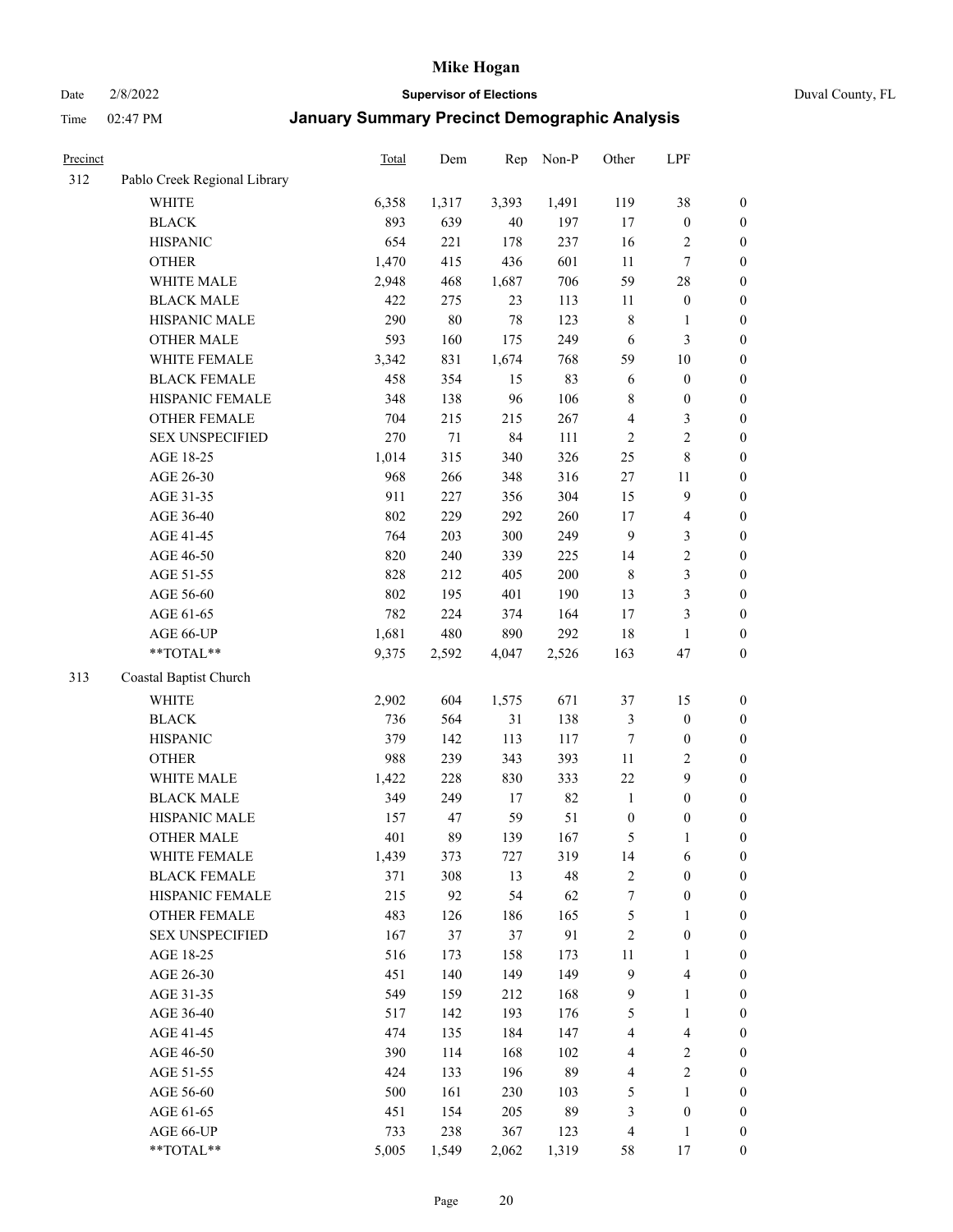Date 2/8/2022 **Supervisor of Elections** Duval County, FL

| Precinct |                           | Total | Dem         | Rep            | Non-P  | Other            | LPF              |                  |
|----------|---------------------------|-------|-------------|----------------|--------|------------------|------------------|------------------|
| 315      | Coastal Baptist Church    |       |             |                |        |                  |                  |                  |
|          | <b>WHITE</b>              | 1,235 | 239         | 675            | 297    | 19               | $\mathfrak{S}$   | 0                |
|          | <b>BLACK</b>              | 253   | 202         | 15             | 36     | $\boldsymbol{0}$ | $\boldsymbol{0}$ | 0                |
|          | <b>HISPANIC</b>           | 107   | 26          | 41             | 39     | $\boldsymbol{0}$ | $\mathbf{1}$     | $\boldsymbol{0}$ |
|          | <b>OTHER</b>              | 219   | 55          | 69             | 91     | 4                | $\boldsymbol{0}$ | $\boldsymbol{0}$ |
|          | WHITE MALE                | 597   | 90          | 341            | 154    | 8                | $\overline{4}$   | $\boldsymbol{0}$ |
|          | <b>BLACK MALE</b>         | 124   | 93          | 10             | 21     | $\boldsymbol{0}$ | $\boldsymbol{0}$ | $\boldsymbol{0}$ |
|          | HISPANIC MALE             | 47    | 11          | 17             | 19     | $\boldsymbol{0}$ | $\boldsymbol{0}$ | $\boldsymbol{0}$ |
|          | <b>OTHER MALE</b>         | 94    | 24          | 29             | 39     | $\mathfrak{2}$   | $\boldsymbol{0}$ | $\boldsymbol{0}$ |
|          | WHITE FEMALE              | 618   | 147         | 319            | 140    | 11               | $\mathbf{1}$     | $\boldsymbol{0}$ |
|          | <b>BLACK FEMALE</b>       | 127   | 108         | $\overline{4}$ | 15     | $\boldsymbol{0}$ | $\boldsymbol{0}$ | $\boldsymbol{0}$ |
|          | HISPANIC FEMALE           | 57    | 14          | 23             | 19     | $\boldsymbol{0}$ | $\mathbf{1}$     | $\boldsymbol{0}$ |
|          | OTHER FEMALE              | 99    | 23          | 35             | 39     | $\mathfrak{2}$   | $\boldsymbol{0}$ | $\boldsymbol{0}$ |
|          | <b>SEX UNSPECIFIED</b>    | 51    | 12          | 22             | 17     | $\boldsymbol{0}$ | $\boldsymbol{0}$ | $\boldsymbol{0}$ |
|          | AGE 18-25                 | 169   | 52          | 56             | 58     | 3                | $\boldsymbol{0}$ | $\boldsymbol{0}$ |
|          | AGE 26-30                 | 160   | 38          | 61             | 57     | $\overline{c}$   | $\sqrt{2}$       | $\boldsymbol{0}$ |
|          | AGE 31-35                 | 185   | 57          | 66             | 60     | $\sqrt{2}$       | $\boldsymbol{0}$ | $\boldsymbol{0}$ |
|          | AGE 36-40                 | 176   | 47          | 68             | 59     | $\boldsymbol{0}$ | $\sqrt{2}$       | $\boldsymbol{0}$ |
|          | AGE 41-45                 | 140   | 35          | 64             | 37     | $\overline{4}$   | $\boldsymbol{0}$ | $\boldsymbol{0}$ |
|          | AGE 46-50                 | 150   | 34          | 73             | 39     | 2                | $\overline{2}$   | $\boldsymbol{0}$ |
|          | AGE 51-55                 | 158   | 48          | $72\,$         | 33     | 5                | $\boldsymbol{0}$ | $\boldsymbol{0}$ |
|          | AGE 56-60                 | 199   | 56          | 109            | 34     | $\boldsymbol{0}$ | $\boldsymbol{0}$ | 0                |
|          | AGE 61-65                 | 168   | 58          | 78             | 29     | 3                | $\boldsymbol{0}$ | $\boldsymbol{0}$ |
|          | AGE 66-UP                 | 309   | 97          | 153            | 57     | $\sqrt{2}$       | $\boldsymbol{0}$ | $\boldsymbol{0}$ |
|          | **TOTAL**                 | 1,814 | 522         | 800            | 463    | 23               | 6                | $\boldsymbol{0}$ |
| 401      | Glendale Community Church |       |             |                |        |                  |                  |                  |
|          |                           |       |             |                |        |                  |                  |                  |
|          | <b>WHITE</b>              | 1,036 | 241         | 576            | 194    | 18               | $\boldsymbol{7}$ | $\boldsymbol{0}$ |
|          | <b>BLACK</b>              | 260   | 189         | 17             | 52     | $\overline{c}$   | $\boldsymbol{0}$ | $\boldsymbol{0}$ |
|          | <b>HISPANIC</b>           | 92    | 32          | 23             | 37     | $\boldsymbol{0}$ | $\boldsymbol{0}$ | $\boldsymbol{0}$ |
|          | <b>OTHER</b>              | 109   | 23          | 31             | 53     | $\mathbf{2}$     | $\boldsymbol{0}$ | $\boldsymbol{0}$ |
|          | WHITE MALE                | 489   | 105         | 270            | 101    | 9                | $\overline{4}$   | $\boldsymbol{0}$ |
|          | <b>BLACK MALE</b>         | 103   | 66          | 6              | 29     | $\overline{c}$   | $\boldsymbol{0}$ | $\boldsymbol{0}$ |
|          | HISPANIC MALE             | 50    | 19          | $11\,$         | $20\,$ | $\boldsymbol{0}$ | $\boldsymbol{0}$ | $\boldsymbol{0}$ |
|          | <b>OTHER MALE</b>         | 36    | 3           | 13             | 18     | 2                | $\boldsymbol{0}$ | $\boldsymbol{0}$ |
|          | WHITE FEMALE              | 535   | 134         | 302            | 87     | 9                | 3                | 0                |
|          | <b>BLACK FEMALE</b>       | 154   | 121         | 10             | 23     | $\boldsymbol{0}$ | $\boldsymbol{0}$ | $\boldsymbol{0}$ |
|          | HISPANIC FEMALE           | 41    | 13          | 12             | 16     | $\boldsymbol{0}$ | $\boldsymbol{0}$ | $\overline{0}$   |
|          | OTHER FEMALE              | 53    | 16          | $17$           | $20\,$ | $\boldsymbol{0}$ | $\boldsymbol{0}$ | $\overline{0}$   |
|          | <b>SEX UNSPECIFIED</b>    | 36    | $\,$ 8 $\,$ | 6              | $22\,$ | $\boldsymbol{0}$ | $\boldsymbol{0}$ | 0                |
|          | AGE 18-25                 | 164   | 56          | 48             | 55     | 4                | $\mathbf{1}$     | $\theta$         |
|          | AGE 26-30                 | 124   | 41          | 36             | 40     | 4                | $\mathfrak{Z}$   | 0                |
|          | AGE 31-35                 | 154   | 50          | 51             | 50     | $\mathbf{1}$     | $\sqrt{2}$       | 0                |
|          | AGE 36-40                 | 121   | 48          | 46             | 24     | 3                | $\boldsymbol{0}$ | 0                |
|          | AGE 41-45                 | 102   | 33          | 32             | 34     | 3                | $\boldsymbol{0}$ | 0                |
|          | AGE 46-50                 | 110   | 31          | 48             | 29     | 2                | $\boldsymbol{0}$ | 0                |
|          | AGE 51-55                 | 114   | 41          | 48             | 23     | 2                | $\boldsymbol{0}$ | $\overline{0}$   |
|          | AGE 56-60                 | 134   | 33          | 73             | $28\,$ | $\boldsymbol{0}$ | $\boldsymbol{0}$ | $\overline{0}$   |
|          | AGE 61-65                 | 130   | 35          | 74             | $18\,$ | 3                | $\boldsymbol{0}$ | $\overline{0}$   |
|          | AGE 66-UP                 | 344   | 117         | 191            | 35     | $\boldsymbol{0}$ | $\mathbf{1}$     | $\boldsymbol{0}$ |
|          | **TOTAL**                 | 1,497 | 485         | 647            | 336    | $22\,$           | 7                | $\boldsymbol{0}$ |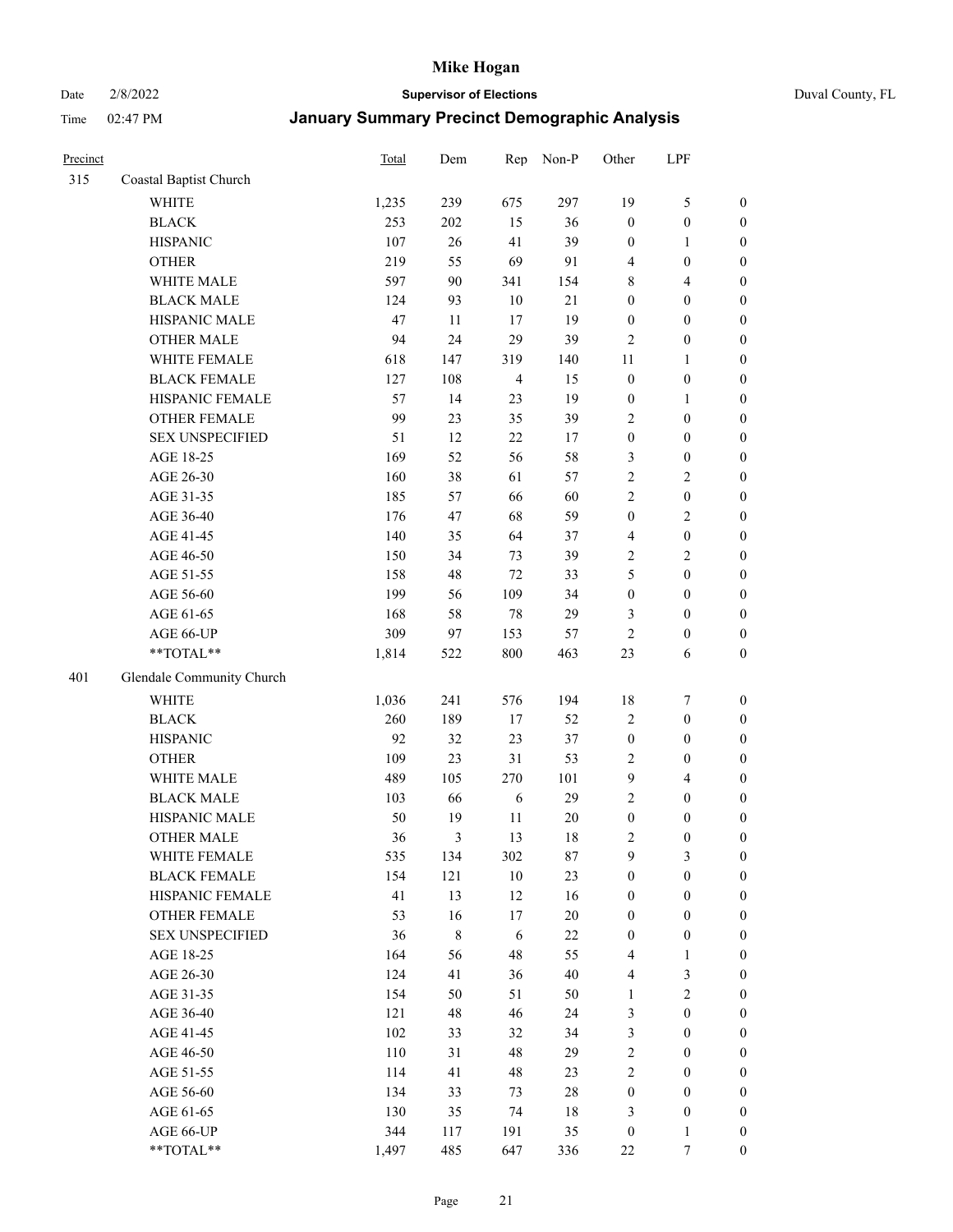#### Date 2/8/2022 **Supervisor of Elections** Duval County, FL

| Precinct |                                       | <b>Total</b> | Dem   | Rep    | Non-P | Other            | LPF                     |                  |
|----------|---------------------------------------|--------------|-------|--------|-------|------------------|-------------------------|------------------|
| 402      | Iglesia Pentecostal Presencia De Dios |              |       |        |       |                  |                         |                  |
|          | <b>WHITE</b>                          | 2,243        | 503   | 1,089  | 600   | 38               | 13                      | $\boldsymbol{0}$ |
|          | <b>BLACK</b>                          | 833          | 627   | 43     | 146   | 17               | $\boldsymbol{0}$        | $\boldsymbol{0}$ |
|          | <b>HISPANIC</b>                       | 516          | 200   | 126    | 180   | 8                | $\sqrt{2}$              | $\boldsymbol{0}$ |
|          | <b>OTHER</b>                          | 633          | 183   | 178    | 261   | 10               | $\mathbf{1}$            | $\boldsymbol{0}$ |
|          | WHITE MALE                            | 1,051        | 181   | 531    | 309   | $21\,$           | 9                       | $\boldsymbol{0}$ |
|          | <b>BLACK MALE</b>                     | 353          | 244   | 22     | 80    | 7                | $\boldsymbol{0}$        | $\boldsymbol{0}$ |
|          | HISPANIC MALE                         | 229          | 69    | 75     | 79    | $\overline{4}$   | $\overline{2}$          | $\boldsymbol{0}$ |
|          | <b>OTHER MALE</b>                     | 242          | 73    | $70\,$ | 93    | 6                | $\boldsymbol{0}$        | 0                |
|          | WHITE FEMALE                          | 1,165        | 320   | 538    | 286   | 17               | $\overline{4}$          | 0                |
|          | <b>BLACK FEMALE</b>                   | 468          | 372   | 21     | 65    | 10               | $\boldsymbol{0}$        | 0                |
|          | HISPANIC FEMALE                       | 273          | 122   | 50     | 97    | 4                | $\boldsymbol{0}$        | $\boldsymbol{0}$ |
|          | OTHER FEMALE                          | 305          | 94    | 93     | 114   | 3                | $\mathbf{1}$            | $\boldsymbol{0}$ |
|          | <b>SEX UNSPECIFIED</b>                | 139          | 38    | 36     | 64    | $\mathbf{1}$     | $\boldsymbol{0}$        | $\boldsymbol{0}$ |
|          | AGE 18-25                             | 464          | 162   | 101    | 180   | 19               | $\sqrt{2}$              | $\boldsymbol{0}$ |
|          | AGE 26-30                             | 457          | 156   | 118    | 167   | 14               | $\sqrt{2}$              | $\boldsymbol{0}$ |
|          | AGE 31-35                             | 423          | 144   | 106    | 160   | $\overline{9}$   | $\overline{\mathbf{4}}$ | $\boldsymbol{0}$ |
|          | AGE 36-40                             | 376          | 118   | 115    | 137   | 5                | $\mathbf{1}$            | $\boldsymbol{0}$ |
|          | AGE 41-45                             | 351          | 138   | 105    | 100   | 7                | $\mathbf{1}$            | 0                |
|          | AGE 46-50                             | 304          | 104   | 112    | 83    | $\overline{4}$   | $\mathbf{1}$            | 0                |
|          | AGE 51-55                             | 336          | 130   | 118    | 84    | 3                | $\mathbf{1}$            | 0                |
|          | AGE 56-60                             | 388          | 147   | 170    | 68    | 3                | $\boldsymbol{0}$        | 0                |
|          | AGE 61-65                             | 387          | 142   | 152    | 90    | $\mathbf{2}$     | $\mathbf{1}$            | 0                |
|          | AGE 66-UP                             | 739          | 272   | 339    | 118   | 7                | 3                       | $\boldsymbol{0}$ |
|          | $**TOTAL**$                           | 4,225        | 1,513 | 1,436  | 1,187 | 73               | 16                      | $\boldsymbol{0}$ |
| 403      | Restoration Church                    |              |       |        |       |                  |                         |                  |
|          |                                       |              |       |        |       |                  |                         |                  |
|          | WHITE                                 | 3,188        | 798   | 1,551  | 774   | 53               | 12                      | $\boldsymbol{0}$ |
|          | <b>BLACK</b>                          | 1,465        | 1,113 | 55     | 276   | 20               | $\mathbf{1}$            | $\boldsymbol{0}$ |
|          | <b>HISPANIC</b>                       | 705          | 255   | 163    | 279   | $\overline{4}$   | $\overline{4}$          | $\boldsymbol{0}$ |
|          | <b>OTHER</b>                          | 785          | 275   | 174    | 327   | $\,$ 8 $\,$      | $\mathbf{1}$            | $\boldsymbol{0}$ |
|          | WHITE MALE                            | 1,472        | 301   | 780    | 359   | 24               | $\,$ 8 $\,$             | 0                |
|          | <b>BLACK MALE</b>                     | 566          | 384   | 29     | 144   | $\,$ 8 $\,$      | $\mathbf{1}$            | 0                |
|          | HISPANIC MALE                         | 300          | 94    | 84     | 121   | $\boldsymbol{0}$ | 1                       | 0                |
|          | <b>OTHER MALE</b>                     | 318          | 107   | 76     | 128   | 6                | $\mathbf{1}$            | $\boldsymbol{0}$ |
|          | WHITE FEMALE                          | 1,681        | 489   | 758    | 401   | 29               | $\overline{4}$          | 0                |
|          | <b>BLACK FEMALE</b>                   | 878          | 712   | 26     | 129   | 11               | $\boldsymbol{0}$        | $\overline{0}$   |
|          | HISPANIC FEMALE                       | 385          | 157   | 75     | 146   | 4                | $\mathfrak{Z}$          | $\overline{0}$   |
|          | <b>OTHER FEMALE</b>                   | 347          | 130   | 82     | 133   | $\boldsymbol{2}$ | $\boldsymbol{0}$        | $\overline{0}$   |
|          | <b>SEX UNSPECIFIED</b>                | 196          | 67    | 33     | 95    | $\mathbf{1}$     | $\boldsymbol{0}$        | 0                |
|          | AGE 18-25                             | 690          | 276   | 150    | 241   | $21\,$           | $\sqrt{2}$              | 0                |
|          | AGE 26-30                             | 597          | 225   | 140    | 217   | 14               | $\mathbf{1}$            | 0                |
|          | AGE 31-35                             | 590          | 226   | 150    | 202   | $11\,$           | $\mathbf{1}$            | 0                |
|          | AGE 36-40                             | 537          | 209   | 133    | 184   | $\overline{9}$   | $\sqrt{2}$              | 0                |
|          | AGE 41-45                             | 499          | 211   | 124    | 157   | 3                | $\overline{\mathbf{4}}$ | 0                |
|          | AGE 46-50                             | 485          | 194   | 146    | 137   | 5                | 3                       | $\boldsymbol{0}$ |
|          | AGE 51-55                             | 487          | 194   | 173    | 116   | 2                | $\sqrt{2}$              | $\boldsymbol{0}$ |
|          | AGE 56-60                             | 569          | 218   | 224    | 118   | 7                | $\sqrt{2}$              | $\overline{0}$   |
|          | AGE 61-65                             | 560          | 208   | 242    | 106   | 3                | $\mathbf{1}$            | $\boldsymbol{0}$ |
|          | AGE 66-UP                             | 1,128        | 479   | 461    | 178   | 10               | $\boldsymbol{0}$        | $\boldsymbol{0}$ |
|          | **TOTAL**                             | 6,143        | 2,441 | 1,943  | 1,656 | 85               | 18                      | $\boldsymbol{0}$ |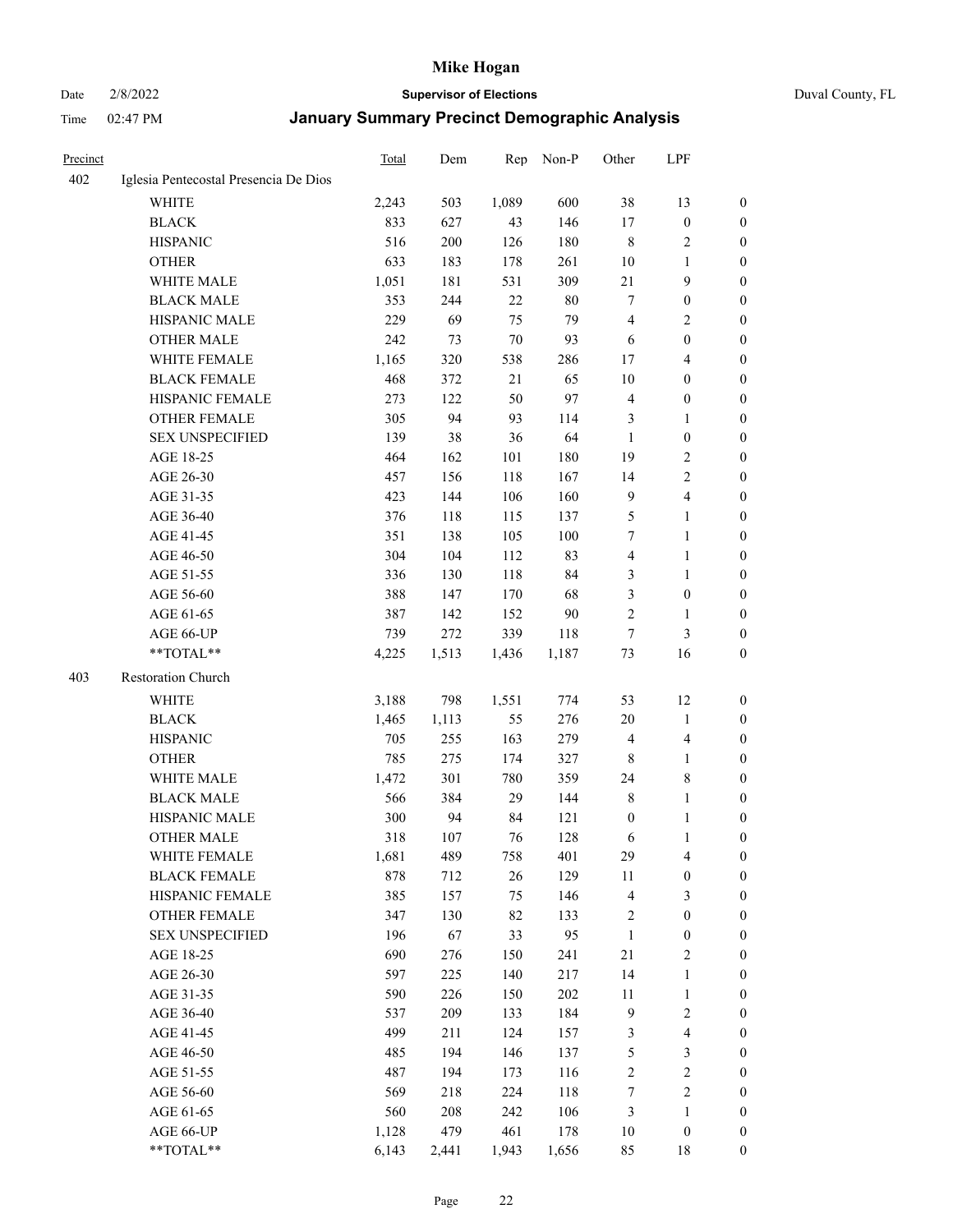Date 2/8/2022 **Supervisor of Elections** Duval County, FL

| Precinct |                                   | Total | Dem | Rep    | Non-P      | Other            | LPF                     |                  |
|----------|-----------------------------------|-------|-----|--------|------------|------------------|-------------------------|------------------|
| 404      | Holiday Hill Baptist Church       |       |     |        |            |                  |                         |                  |
|          | <b>WHITE</b>                      | 2,375 | 536 | 1,397  | 409        | 21               | 12                      | 0                |
|          | <b>BLACK</b>                      | 197   | 158 | 11     | 24         | $\overline{4}$   | $\boldsymbol{0}$        | $\boldsymbol{0}$ |
|          | <b>HISPANIC</b>                   | 121   | 37  | 43     | 35         | 6                | $\boldsymbol{0}$        | $\boldsymbol{0}$ |
|          | <b>OTHER</b>                      | 200   | 57  | 60     | 79         | $\overline{2}$   | $\mathbf{2}$            | $\boldsymbol{0}$ |
|          | WHITE MALE                        | 1,105 | 218 | 653    | 217        | 11               | 6                       | $\boldsymbol{0}$ |
|          | <b>BLACK MALE</b>                 | 105   | 79  | 6      | 17         | 3                | $\boldsymbol{0}$        | $\boldsymbol{0}$ |
|          | HISPANIC MALE                     | 63    | 18  | 22     | $20\,$     | 3                | $\boldsymbol{0}$        | $\boldsymbol{0}$ |
|          | <b>OTHER MALE</b>                 | 72    | 13  | 21     | 34         | $\mathbf{2}$     | $\overline{2}$          | $\boldsymbol{0}$ |
|          | WHITE FEMALE                      | 1,241 | 314 | 726    | 185        | 10               | 6                       | $\boldsymbol{0}$ |
|          | <b>BLACK FEMALE</b>               | 88    | 76  | 5      | $\sqrt{6}$ | $\mathbf{1}$     | $\boldsymbol{0}$        | $\boldsymbol{0}$ |
|          | HISPANIC FEMALE                   | 58    | 19  | 21     | 15         | 3                | $\boldsymbol{0}$        | 0                |
|          | <b>OTHER FEMALE</b>               | 82    | 33  | 23     | 26         | $\boldsymbol{0}$ | $\boldsymbol{0}$        | $\boldsymbol{0}$ |
|          | <b>SEX UNSPECIFIED</b>            | 79    | 18  | 34     | 27         | $\boldsymbol{0}$ | $\boldsymbol{0}$        | $\boldsymbol{0}$ |
|          | AGE 18-25                         | 254   | 69  | 102    | 77         | 4                | $\sqrt{2}$              | $\boldsymbol{0}$ |
|          | AGE 26-30                         | 212   | 57  | 95     | 56         | 3                | $\mathbf{1}$            | $\boldsymbol{0}$ |
|          | AGE 31-35                         | 258   | 70  | 102    | 81         | 3                | $\sqrt{2}$              | $\boldsymbol{0}$ |
|          | AGE 36-40                         | 236   | 56  | 115    | 60         | $\overline{c}$   | $\mathfrak{Z}$          | $\boldsymbol{0}$ |
|          | AGE 41-45                         | 223   | 65  | 101    | 48         | $\tau$           | $\overline{2}$          | $\boldsymbol{0}$ |
|          | AGE 46-50                         | 201   | 57  | 102    | $40\,$     | $\overline{c}$   | $\boldsymbol{0}$        | $\boldsymbol{0}$ |
|          | AGE 51-55                         | 224   | 48  | 130    | 41         | 5                | $\boldsymbol{0}$        | $\boldsymbol{0}$ |
|          | AGE 56-60                         | 247   | 61  | 143    | 37         | 3                | $\mathfrak{Z}$          | 0                |
|          | AGE 61-65                         | 290   | 76  | 168    | 43         | $\mathfrak{2}$   | $\mathbf{1}$            | 0                |
|          | AGE 66-UP                         | 748   | 229 | 453    | 64         | $\sqrt{2}$       | $\boldsymbol{0}$        | $\boldsymbol{0}$ |
|          | $**TOTAL**$                       | 2,893 | 788 | 1,511  | 547        | 33               | 14                      | $\boldsymbol{0}$ |
| 405      | Harvest Time Christian Fellowship |       |     |        |            |                  |                         |                  |
|          | <b>WHITE</b>                      | 984   | 275 | 458    | 223        | 19               | $\mathbf{9}$            | $\boldsymbol{0}$ |
|          | <b>BLACK</b>                      | 657   | 504 | 19     | 127        | 4                | $\mathfrak{Z}$          | $\boldsymbol{0}$ |
|          | <b>HISPANIC</b>                   | 232   | 85  | 57     | 84         | 5                | $\mathbf{1}$            | $\boldsymbol{0}$ |
|          | <b>OTHER</b>                      | 202   | 67  | 52     | 83         | $\boldsymbol{0}$ | $\boldsymbol{0}$        | $\boldsymbol{0}$ |
|          | WHITE MALE                        | 472   | 116 | 235    | 103        | 11               | $\boldsymbol{7}$        | $\boldsymbol{0}$ |
|          | <b>BLACK MALE</b>                 | 267   | 192 | 14     | 57         | $\mathfrak{2}$   | $\sqrt{2}$              | $\boldsymbol{0}$ |
|          | HISPANIC MALE                     | 95    | 31  | 23     | $38\,$     | 2                | $\mathbf{1}$            | $\boldsymbol{0}$ |
|          | <b>OTHER MALE</b>                 | 75    | 21  | 17     | 37         | $\boldsymbol{0}$ | $\boldsymbol{0}$        | $\boldsymbol{0}$ |
|          | WHITE FEMALE                      | 498   | 154 | 218    | 116        | 8                | 2                       | 0                |
|          | <b>BLACK FEMALE</b>               | 369   | 299 | 5      | 62         | $\sqrt{2}$       | $\mathbf{1}$            | $\boldsymbol{0}$ |
|          | HISPANIC FEMALE                   | 131   | 53  | 30     | 45         | 3                | $\boldsymbol{0}$        | $\overline{0}$   |
|          | OTHER FEMALE                      | 96    | 37  | $27\,$ | 32         | $\boldsymbol{0}$ | $\boldsymbol{0}$        | $\overline{0}$   |
|          | <b>SEX UNSPECIFIED</b>            | 72    | 28  | 17     | 27         | $\boldsymbol{0}$ | $\boldsymbol{0}$        | 0                |
|          | AGE 18-25                         | 260   | 108 | 50     | 98         | 3                | $\mathbf{1}$            | 0                |
|          | AGE 26-30                         | 282   | 131 | 48     | 95         | 4                | $\overline{\mathbf{4}}$ | 0                |
|          | AGE 31-35                         | 237   | 108 | 61     | 58         | 8                | $\sqrt{2}$              | 0                |
|          | AGE 36-40                         | 191   | 86  | 46     | 52         | 3                | $\overline{\mathbf{4}}$ | 0                |
|          | AGE 41-45                         | 179   | 79  | 45     | 51         | 3                | $\mathbf{1}$            | 0                |
|          | AGE 46-50                         | 144   | 70  | 35     | 37         | $\sqrt{2}$       | $\boldsymbol{0}$        | 0                |
|          | AGE 51-55                         | 170   | 78  | 55     | 36         | $\mathbf{1}$     | $\boldsymbol{0}$        | 0                |
|          | AGE 56-60                         | 179   | 88  | 64     | 26         | $\boldsymbol{0}$ | $\mathbf{1}$            | 0                |
|          | AGE 61-65                         | 160   | 61  | 77     | 21         | 1                | $\boldsymbol{0}$        | $\overline{0}$   |
|          | AGE 66-UP                         | 273   | 122 | 105    | 43         | 3                | $\boldsymbol{0}$        | 0                |
|          | **TOTAL**                         | 2,075 | 931 | 586    | 517        | 28               | 13                      | $\boldsymbol{0}$ |
|          |                                   |       |     |        |            |                  |                         |                  |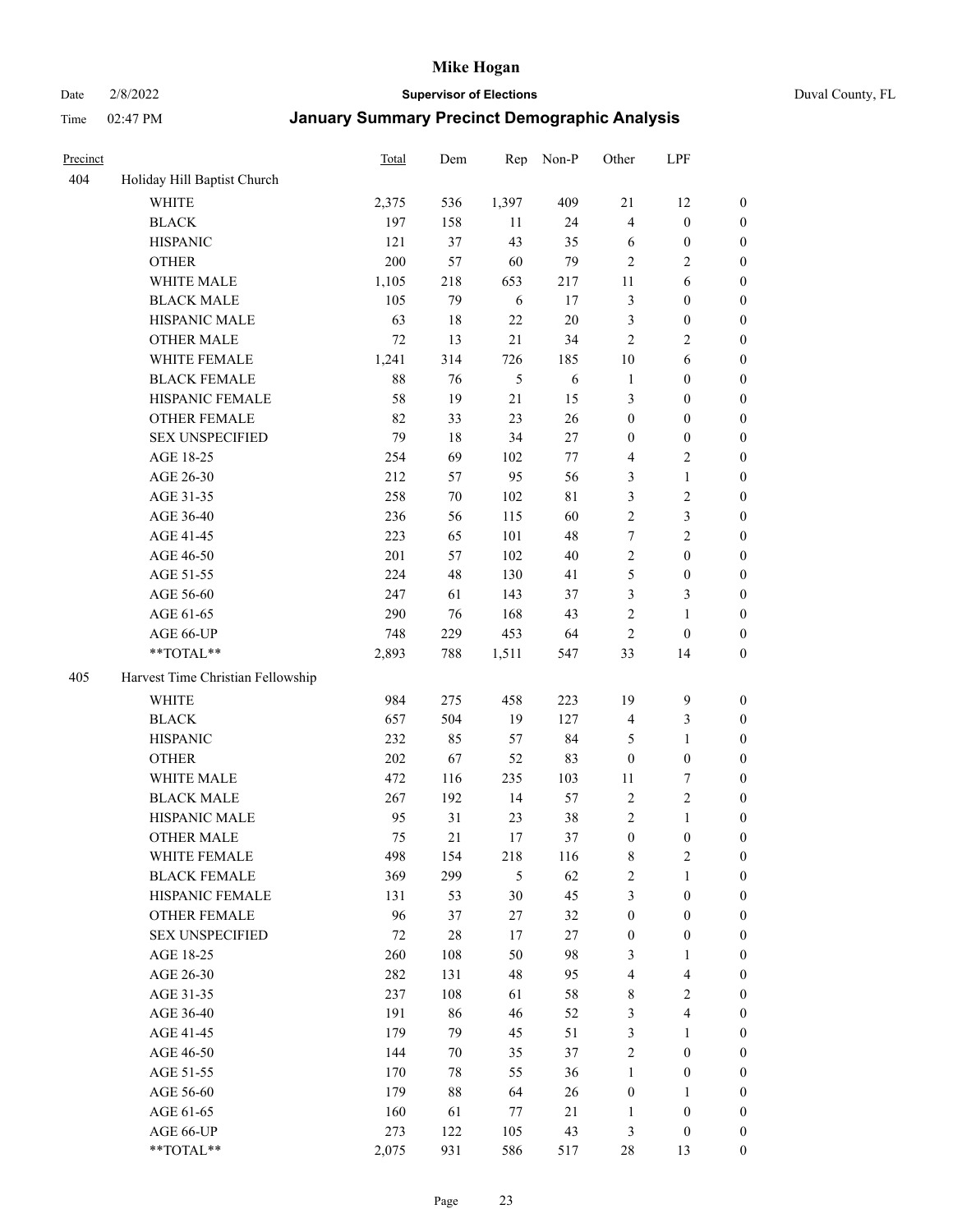Date 2/8/2022 **Supervisor of Elections** Duval County, FL

| Precinct |                            | Total | Dem   | Rep         | Non-P       | Other            | LPF                     |                  |
|----------|----------------------------|-------|-------|-------------|-------------|------------------|-------------------------|------------------|
| 407      | Southpoint Baptist Church  |       |       |             |             |                  |                         |                  |
|          | <b>WHITE</b>               | 3,880 | 927   | 1,975       | 862         | 76               | $40\,$                  | 0                |
|          | <b>BLACK</b>               | 1,070 | 815   | 39          | 193         | 20               | $\mathfrak{Z}$          | 0                |
|          | <b>HISPANIC</b>            | 441   | 176   | 94          | 163         | $\tau$           | $\mathbf{1}$            | $\boldsymbol{0}$ |
|          | <b>OTHER</b>               | 905   | 322   | 181         | 389         | $10\,$           | 3                       | $\boldsymbol{0}$ |
|          | WHITE MALE                 | 1,841 | 366   | 969         | 443         | 37               | 26                      | $\boldsymbol{0}$ |
|          | <b>BLACK MALE</b>          | 419   | 301   | 16          | 90          | 10               | $\sqrt{2}$              | $\boldsymbol{0}$ |
|          | HISPANIC MALE              | 177   | 64    | 49          | 61          | 3                | $\boldsymbol{0}$        | $\boldsymbol{0}$ |
|          | <b>OTHER MALE</b>          | 370   | 115   | 74          | 173         | $\tau$           | $\mathbf{1}$            | $\boldsymbol{0}$ |
|          | WHITE FEMALE               | 2,004 | 552   | 992         | 408         | 39               | 13                      | $\boldsymbol{0}$ |
|          | <b>BLACK FEMALE</b>        | 639   | 505   | $22\,$      | 101         | 10               | $\mathbf{1}$            | 0                |
|          | HISPANIC FEMALE            | 258   | 109   | 43          | 101         | $\overline{4}$   | $\mathbf{1}$            | 0                |
|          | OTHER FEMALE               | 411   | 173   | 89          | 146         | 3                | $\boldsymbol{0}$        | $\boldsymbol{0}$ |
|          | <b>SEX UNSPECIFIED</b>     | 177   | 55    | 35          | 84          | $\boldsymbol{0}$ | $\mathfrak{Z}$          | $\boldsymbol{0}$ |
|          | AGE 18-25                  | 748   | 310   | 197         | 220         | $11\,$           | $10\,$                  | $\boldsymbol{0}$ |
|          | AGE 26-30                  | 900   | 329   | 256         | 283         | 24               | $\,$ 8 $\,$             | $\boldsymbol{0}$ |
|          | AGE 31-35                  | 719   | 288   | 178         | 231         | 17               | $\mathfrak{S}$          | $\boldsymbol{0}$ |
|          | AGE 36-40                  | 579   | 204   | 174         | 175         | 22               | $\overline{\mathbf{4}}$ | $\boldsymbol{0}$ |
|          | AGE 41-45                  | 468   | 170   | 138         | 149         | 6                | 5                       | $\boldsymbol{0}$ |
|          | AGE 46-50                  | 446   | 147   | 163         | 123         | 7                | $\sqrt{6}$              | $\boldsymbol{0}$ |
|          | AGE 51-55                  | 459   | 154   | 184         | 113         | 6                | $\sqrt{2}$              | $\boldsymbol{0}$ |
|          | AGE 56-60                  | 442   | 139   | 218         | 79          | $\overline{4}$   | $\sqrt{2}$              | 0                |
|          | AGE 61-65                  | 417   | 137   | 196         | 73          | 6                | $\mathfrak s$           | $\boldsymbol{0}$ |
|          | AGE 66-UP                  | 1,115 | 362   | 583         | 160         | 10               | $\boldsymbol{0}$        | $\boldsymbol{0}$ |
|          | **TOTAL**                  | 6,296 | 2,240 | 2,289       | 1,607       | 113              | 47                      | $\boldsymbol{0}$ |
| 408      | Dean Road Church of Christ |       |       |             |             |                  |                         |                  |
|          | <b>WHITE</b>               | 2,829 | 598   | 1,606       | 571         | 41               | 13                      | $\boldsymbol{0}$ |
|          | <b>BLACK</b>               | 565   | 430   | 25          | 101         | 7                | $\sqrt{2}$              | $\boldsymbol{0}$ |
|          | <b>HISPANIC</b>            | 312   | 118   | 77          | 111         | $\overline{4}$   | $\sqrt{2}$              | $\boldsymbol{0}$ |
|          | <b>OTHER</b>               | 413   | 118   | 145         | 142         | 7                | $\mathbf{1}$            | $\boldsymbol{0}$ |
|          | WHITE MALE                 | 1,312 | 220   | 764         | 302         | 18               | $8\,$                   | $\boldsymbol{0}$ |
|          | <b>BLACK MALE</b>          | 212   | 141   | 16          | 50          | $\overline{4}$   | $\mathbf{1}$            | $\boldsymbol{0}$ |
|          | HISPANIC MALE              | 139   | 48    | 33          | 55          | $\overline{c}$   | 1                       | 0                |
|          | <b>OTHER MALE</b>          | 156   | 33    | 62          | 60          | $\mathbf{1}$     | $\boldsymbol{0}$        | $\boldsymbol{0}$ |
|          | WHITE FEMALE               | 1,479 | 371   | 824         | 256         | 23               | 5                       | 0                |
|          | <b>BLACK FEMALE</b>        | 340   | 281   | $\,$ 8 $\,$ | 47          | 3                | $\mathbf{1}$            | $\boldsymbol{0}$ |
|          | HISPANIC FEMALE            | 164   | 69    | 42          | 50          | $\sqrt{2}$       | $\mathbf{1}$            | $\boldsymbol{0}$ |
|          | OTHER FEMALE               | 189   | 63    | 69          | 52          | 5                | $\boldsymbol{0}$        | $\overline{0}$   |
|          | <b>SEX UNSPECIFIED</b>     | 128   | 38    | 35          | 53          | $\mathbf{1}$     | $\mathbf{1}$            | 0                |
|          | AGE 18-25                  | 371   | 136   | 100         | 117         | 15               | $\mathfrak{Z}$          | 0                |
|          | AGE 26-30                  | 369   | 122   | 113         | 122         | $10\,$           | $\sqrt{2}$              | 0                |
|          | AGE 31-35                  | 403   | 122   | 151         | 125         | $\sqrt{2}$       | $\mathfrak{Z}$          | 0                |
|          | AGE 36-40                  | 344   | 99    | 130         | 109         | 5                | $\mathbf{1}$            | 0                |
|          | AGE 41-45                  | 290   | 79    | 123         | $8\sqrt{1}$ | 3                | $\overline{\mathbf{4}}$ | 0                |
|          | AGE 46-50                  | 274   | 84    | 126         | 60          | 3                | $\mathbf{1}$            | 0                |
|          | AGE 51-55                  | 330   | 97    | 157         | 68          | 5                | $\mathfrak{Z}$          | $\boldsymbol{0}$ |
|          | AGE 56-60                  | 378   | 81    | 215         | $80\,$      | $\overline{c}$   | $\boldsymbol{0}$        | $\boldsymbol{0}$ |
|          | AGE 61-65                  | 382   | 112   | 208         | 61          | $\mathbf{1}$     | $\boldsymbol{0}$        | $\boldsymbol{0}$ |
|          | AGE 66-UP                  | 978   | 332   | 530         | 102         | 13               | $\mathbf{1}$            | $\boldsymbol{0}$ |
|          | **TOTAL**                  | 4,119 | 1,264 | 1,853       | 925         | 59               | 18                      | $\boldsymbol{0}$ |
|          |                            |       |       |             |             |                  |                         |                  |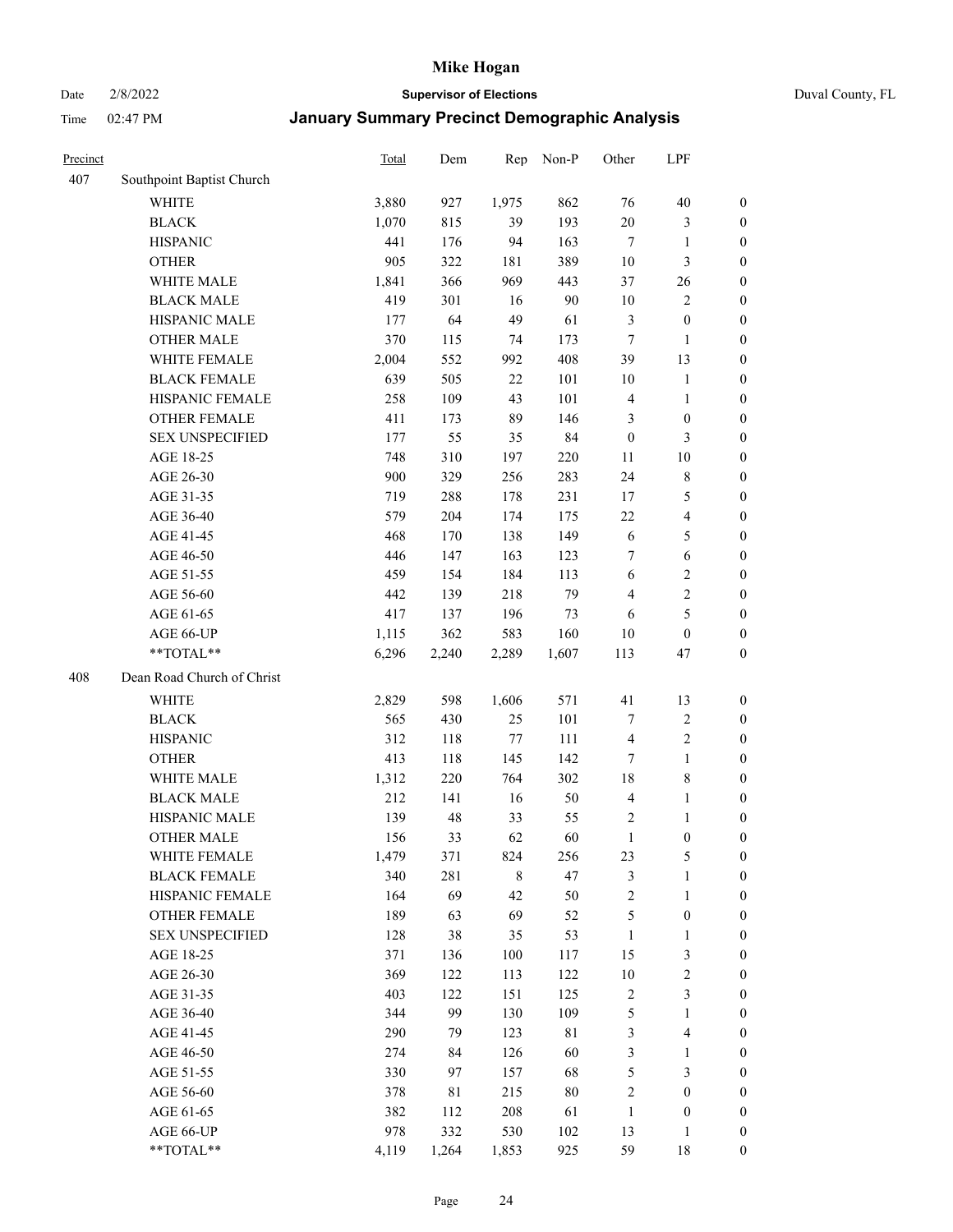#### Date 2/8/2022 **Supervisor of Elections** Duval County, FL

| Precinct |                                               | Total        | Dem        | Rep         | Non-P         | Other                           | LPF                                       |                                      |
|----------|-----------------------------------------------|--------------|------------|-------------|---------------|---------------------------------|-------------------------------------------|--------------------------------------|
| 409      | Ramallah American Club of Jacksonville        |              |            |             |               |                                 |                                           |                                      |
|          | <b>WHITE</b>                                  | 1,753        | 467        | 874         | 377           | 24                              | 11                                        | $\boldsymbol{0}$                     |
|          | <b>BLACK</b>                                  | 666          | 507        | 23          | 129           | 7                               | $\boldsymbol{0}$                          | $\boldsymbol{0}$                     |
|          | <b>HISPANIC</b>                               | 293          | 116        | 55          | 113           | 6                               | $\mathfrak{Z}$                            | $\boldsymbol{0}$                     |
|          | <b>OTHER</b>                                  | 404          | 110        | 103         | 185           | 5                               | $\mathbf{1}$                              | $\boldsymbol{0}$                     |
|          | WHITE MALE                                    | 788          | 178        | 408         | 186           | 11                              | $\mathfrak{S}$                            | $\boldsymbol{0}$                     |
|          | <b>BLACK MALE</b>                             | 263          | 185        | 13          | 62            | 3                               | $\boldsymbol{0}$                          | $\boldsymbol{0}$                     |
|          | HISPANIC MALE                                 | 114          | 43         | 24          | 45            | $\boldsymbol{0}$                | $\sqrt{2}$                                | 0                                    |
|          | <b>OTHER MALE</b>                             | 159          | 45         | 46          | 65            | $\overline{2}$                  | $\mathbf{1}$                              | 0                                    |
|          | WHITE FEMALE                                  | 946          | 285        | 458         | 185           | 13                              | $\mathfrak{S}$                            | 0                                    |
|          | <b>BLACK FEMALE</b>                           | 389          | 312        | 9           | 64            | 4                               | $\boldsymbol{0}$                          | $\boldsymbol{0}$                     |
|          | HISPANIC FEMALE                               | 175          | 72         | 30          | 66            | 6                               | $\mathbf{1}$                              | $\boldsymbol{0}$                     |
|          | OTHER FEMALE                                  | 171          | 54         | 42          | 73            | 2                               | $\boldsymbol{0}$                          | $\boldsymbol{0}$                     |
|          | <b>SEX UNSPECIFIED</b>                        | 111          | $26\,$     | 25          | 58            | $\mathbf{1}$                    | $\mathbf{1}$                              | $\boldsymbol{0}$                     |
|          | AGE 18-25                                     | 326          | 140        | 70          | 110           | 5                               | $\mathbf{1}$                              | $\boldsymbol{0}$                     |
|          | AGE 26-30                                     | 309          | 121        | 64          | 114           | 8                               | $\sqrt{2}$                                | $\boldsymbol{0}$                     |
|          | AGE 31-35                                     | 272          | 99         | 71          | 90            | 6                               | $\sqrt{6}$                                | $\boldsymbol{0}$                     |
|          | AGE 36-40                                     | 254          | 83         | $8\sqrt{1}$ | 85            | 3                               | $\sqrt{2}$                                | 0                                    |
|          | AGE 41-45                                     | 227          | 85         | 58          | $78\,$        | 6                               | $\boldsymbol{0}$                          | 0                                    |
|          | AGE 46-50                                     | 218          | $88\,$     | 70          | 51            | 6                               | 3                                         | 0                                    |
|          | AGE 51-55                                     | 243          | $88\,$     | 97          | 56            | 1                               | $\mathbf{1}$                              | $\boldsymbol{0}$                     |
|          | AGE 56-60                                     | 250          | 111        | 95          | 41            | 3                               | $\boldsymbol{0}$                          | $\boldsymbol{0}$                     |
|          | AGE 61-65                                     | 266          | $88\,$     | 118         | 58            | 2                               | $\boldsymbol{0}$                          | $\boldsymbol{0}$                     |
|          | AGE 66-UP                                     | 751          | 297        | 331         | 121           | $\overline{c}$                  | $\boldsymbol{0}$                          | 0                                    |
|          | **TOTAL**                                     | 3,116        | 1,200      | 1,055       | 804           | 42                              | 15                                        | $\boldsymbol{0}$                     |
| 410      | St. Barnabas Anglican Church                  |              |            |             |               |                                 |                                           |                                      |
|          | WHITE                                         |              |            | 1,225       | 595           | 50                              |                                           |                                      |
|          |                                               | 2,470        | 585        |             |               |                                 | 15                                        | $\boldsymbol{0}$                     |
|          | <b>BLACK</b>                                  | 866<br>439   | 645        | 46<br>90    | 160<br>165    | 13<br>$\boldsymbol{7}$          | $\sqrt{2}$<br>$\overline{2}$              | $\overline{0}$<br>$\overline{0}$     |
|          | <b>HISPANIC</b>                               |              | 175        |             |               |                                 |                                           |                                      |
|          | <b>OTHER</b><br>WHITE MALE                    | 764          | 207        | 241         | 305           | $\tau$                          | $\overline{4}$                            | $\boldsymbol{0}$                     |
|          | <b>BLACK MALE</b>                             | 1,182<br>359 | 241<br>255 | 617         | 294<br>$72\,$ | 19                              | 11<br>$\sqrt{2}$                          | 0                                    |
|          | HISPANIC MALE                                 | 202          |            | 25<br>47    | 83            | 5                               | $\sqrt{2}$                                | 0                                    |
|          | <b>OTHER MALE</b>                             | 314          | 67<br>79   |             |               | 3<br>$\overline{c}$             |                                           | 0<br>$\boldsymbol{0}$                |
|          |                                               |              |            | 107         | 125           |                                 | $\mathbf{1}$                              |                                      |
|          | WHITE FEMALE<br><b>BLACK FEMALE</b>           | 1,241<br>488 | 331        | 588         | 287           | 31                              | $\overline{4}$                            | $\boldsymbol{0}$                     |
|          | HISPANIC FEMALE                               | 225          | 376<br>101 | 19<br>41    | 85<br>79      | 8                               | $\boldsymbol{0}$<br>$\boldsymbol{0}$      | $\overline{0}$                       |
|          |                                               |              |            |             |               | 4                               |                                           | $\overline{0}$                       |
|          | <b>OTHER FEMALE</b><br><b>SEX UNSPECIFIED</b> | 336<br>192   | 97<br>65   | 111<br>47   | 121<br>79     | 4<br>$\mathbf{1}$               | $\mathfrak{Z}$<br>$\boldsymbol{0}$        | $\overline{0}$<br>$\overline{0}$     |
|          | AGE 18-25                                     | 558          | 207        |             | 198           | 12                              |                                           | 0                                    |
|          | AGE 26-30                                     | 425          | 162        | 135<br>97   | 148           | 14                              | 6                                         |                                      |
|          |                                               | 384          |            |             | 121           |                                 | $\overline{\mathbf{4}}$<br>$\mathfrak{Z}$ | 0                                    |
|          | AGE 31-35<br>AGE 36-40                        | 399          | 144        | 108<br>119  | 129           | 8                               | $\sqrt{2}$                                | 0                                    |
|          |                                               |              | 141<br>116 | 92          | 117           | $\,$ 8 $\,$<br>$\boldsymbol{7}$ | $\mathfrak{Z}$                            | $\boldsymbol{0}$<br>$\boldsymbol{0}$ |
|          | AGE 41-45                                     | 335          |            |             |               |                                 | $\mathfrak{Z}$                            |                                      |
|          | AGE 46-50                                     | 355          | 117        | 126         | 104           | 5                               |                                           | $\boldsymbol{0}$                     |
|          | AGE 51-55                                     | 392          | 130        | 158         | 100           | 4                               | $\boldsymbol{0}$                          | $\boldsymbol{0}$                     |
|          | AGE 56-60                                     | 410          | 132        | 174         | 98            | 6                               | $\boldsymbol{0}$                          | $\boldsymbol{0}$                     |
|          | AGE 61-65                                     | 401          | 128        | 186         | 79            | 7                               | $\mathbf{1}$                              | $\overline{0}$                       |
|          | AGE 66-UP<br>**TOTAL**                        | 880          | 335        | 407         | 131           | 6                               | $\mathbf{1}$                              | $\boldsymbol{0}$                     |
|          |                                               | 4,539        | 1,612      | 1,602       | 1,225         | 77                              | 23                                        | $\boldsymbol{0}$                     |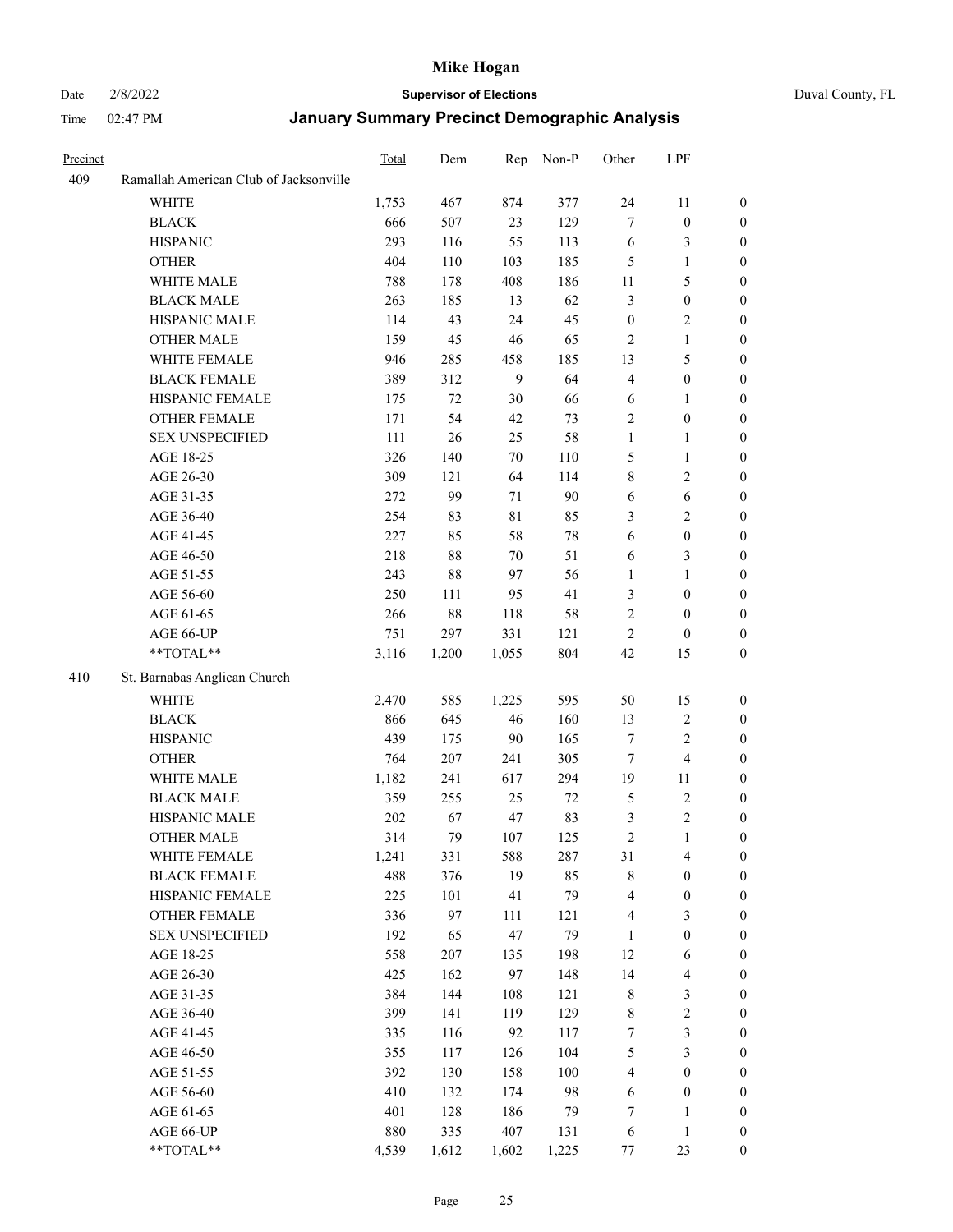Date 2/8/2022 **Supervisor of Elections** Duval County, FL

| Precinct |                             | <b>Total</b> | Dem    | Rep    | Non-P  | Other            | LPF                     |                  |
|----------|-----------------------------|--------------|--------|--------|--------|------------------|-------------------------|------------------|
| 411      | Windy Hill Community Center |              |        |        |        |                  |                         |                  |
|          | <b>WHITE</b>                | 3,035        | 696    | 1,445  | 821    | 56               | 17                      | 0                |
|          | <b>BLACK</b>                | 750          | 543    | 38     | 159    | $10\,$           | $\boldsymbol{0}$        | 0                |
|          | <b>HISPANIC</b>             | 707          | 289    | 134    | 270    | 11               | 3                       | $\boldsymbol{0}$ |
|          | <b>OTHER</b>                | 675          | 213    | 167    | 281    | $11\,$           | $\mathfrak{Z}$          | $\boldsymbol{0}$ |
|          | WHITE MALE                  | 1,452        | 265    | 747    | 401    | $27\,$           | 12                      | $\boldsymbol{0}$ |
|          | <b>BLACK MALE</b>           | 268          | 167    | 24     | $72\,$ | 5                | $\boldsymbol{0}$        | $\boldsymbol{0}$ |
|          | HISPANIC MALE               | 327          | 121    | 68     | 133    | 5                | $\boldsymbol{0}$        | $\boldsymbol{0}$ |
|          | <b>OTHER MALE</b>           | 268          | 78     | 77     | 105    | 5                | $\mathfrak{Z}$          | $\boldsymbol{0}$ |
|          | WHITE FEMALE                | 1,539        | 425    | 678    | 402    | 29               | $\mathfrak s$           | $\boldsymbol{0}$ |
|          | <b>BLACK FEMALE</b>         | 474          | 372    | 14     | 84     | $\overline{4}$   | $\boldsymbol{0}$        | $\boldsymbol{0}$ |
|          | HISPANIC FEMALE             | 365          | 162    | 63     | 131    | 6                | $\mathfrak{Z}$          | $\boldsymbol{0}$ |
|          | OTHER FEMALE                | 310          | 111    | 67     | 126    | 6                | $\boldsymbol{0}$        | $\boldsymbol{0}$ |
|          | <b>SEX UNSPECIFIED</b>      | 164          | $40\,$ | 46     | $77\,$ | $\mathbf{1}$     | $\boldsymbol{0}$        | $\boldsymbol{0}$ |
|          | AGE 18-25                   | 652          | 230    | 160    | 245    | 14               | $\mathfrak{Z}$          | $\boldsymbol{0}$ |
|          | AGE 26-30                   | 649          | 209    | 184    | 232    | 19               | $\mathfrak{S}$          | $\boldsymbol{0}$ |
|          | AGE 31-35                   | 645          | 221    | 191    | 213    | 14               | $\sqrt{6}$              | $\boldsymbol{0}$ |
|          | AGE 36-40                   | 418          | 153    | 108    | 144    | $\,$ 8 $\,$      | $\mathfrak{S}$          | $\boldsymbol{0}$ |
|          | AGE 41-45                   | 380          | 132    | 108    | 133    | 5                | $\sqrt{2}$              | $\boldsymbol{0}$ |
|          | AGE 46-50                   | 384          | 133    | 134    | 107    | $\boldsymbol{9}$ | $\mathbf{1}$            | $\boldsymbol{0}$ |
|          | AGE 51-55                   | 378          | 109    | 145    | 117    | 7                | $\boldsymbol{0}$        | $\boldsymbol{0}$ |
|          | AGE 56-60                   | 471          | 159    | 188    | 119    | 5                | $\boldsymbol{0}$        | 0                |
|          | AGE 61-65                   | 387          | 125    | 167    | 90     | 4                | $\mathbf{1}$            | $\boldsymbol{0}$ |
|          | AGE 66-UP                   | 803          | 270    | 399    | 131    | 3                | $\boldsymbol{0}$        | $\boldsymbol{0}$ |
|          | **TOTAL**                   | 5,167        | 1,741  | 1,784  | 1,531  | 88               | 23                      | $\boldsymbol{0}$ |
| 412      | CrossRoad Church, UMC       |              |        |        |        |                  |                         |                  |
|          | WHITE                       | 2,379        | 621    | 995    | 677    | 66               | $20\,$                  | $\boldsymbol{0}$ |
|          | <b>BLACK</b>                | 649          | 456    | 26     | 157    | 7                | $\mathfrak{Z}$          | $\boldsymbol{0}$ |
|          | <b>HISPANIC</b>             | 356          | 110    | 86     | 158    | $\sqrt{2}$       | $\boldsymbol{0}$        | $\boldsymbol{0}$ |
|          | <b>OTHER</b>                | 453          | 164    | $80\,$ | 193    | 14               | $\overline{c}$          | $\boldsymbol{0}$ |
|          | WHITE MALE                  | 1,130        | 242    | 483    | 358    | 33               | 14                      | $\boldsymbol{0}$ |
|          | <b>BLACK MALE</b>           | 272          | 169    | 14     | 81     | 5                | $\mathfrak{Z}$          | $\boldsymbol{0}$ |
|          | HISPANIC MALE               | 171          | 46     | 48     | 76     | $\mathbf{1}$     | $\boldsymbol{0}$        | 0                |
|          | OTHER MALE                  | 177          | 53     | 32     | 84     | $\boldsymbol{7}$ | $\mathbf{1}$            | $\boldsymbol{0}$ |
|          | WHITE FEMALE                | 1,225        | 366    | 508    | 313    | 32               | 6                       | 0                |
|          | <b>BLACK FEMALE</b>         | 364          | 276    | 12     | 74     | 2                | $\boldsymbol{0}$        | $\boldsymbol{0}$ |
|          | HISPANIC FEMALE             | 180          | 64     | 37     | $78\,$ | $\mathbf{1}$     | $\boldsymbol{0}$        | $\overline{0}$   |
|          | <b>OTHER FEMALE</b>         | 216          | 89     | 43     | 77     | 6                | $\mathbf{1}$            | $\overline{0}$   |
|          | <b>SEX UNSPECIFIED</b>      | 102          | 46     | 10     | $44\,$ | 2                | $\boldsymbol{0}$        | 0                |
|          | AGE 18-25                   | 663          | 247    | 175    | 210    | 26               | $\mathfrak{S}$          | 0                |
|          | AGE 26-30                   | 779          | 253    | 232    | 269    | 19               | $\sqrt{6}$              | 0                |
|          | AGE 31-35                   | 471          | 161    | 128    | 167    | 11               | $\overline{\mathbf{4}}$ | 0                |
|          | AGE 36-40                   | 328          | 107    | 89     | 125    | 3                | $\overline{\mathbf{4}}$ | 0                |
|          | AGE 41-45                   | 278          | 106    | 83     | 82     | 6                | $\mathbf{1}$            | 0                |
|          | AGE 46-50                   | 265          | 103    | 73     | $80\,$ | 7                | $\sqrt{2}$              | 0                |
|          | AGE 51-55                   | 266          | 104    | 94     | 62     | $\overline{4}$   | $\overline{2}$          | 0                |
|          | AGE 56-60                   | 243          | 78     | 95     | 62     | 7                | 1                       | 0                |
|          | AGE 61-65                   | 179          | 62     | 68     | 47     | 2                | $\boldsymbol{0}$        | $\overline{0}$   |
|          | AGE 66-UP                   | 365          | 130    | 150    | 81     | 4                | $\boldsymbol{0}$        | 0                |
|          | **TOTAL**                   | 3,837        | 1,351  | 1,187  | 1,185  | 89               | 25                      | $\boldsymbol{0}$ |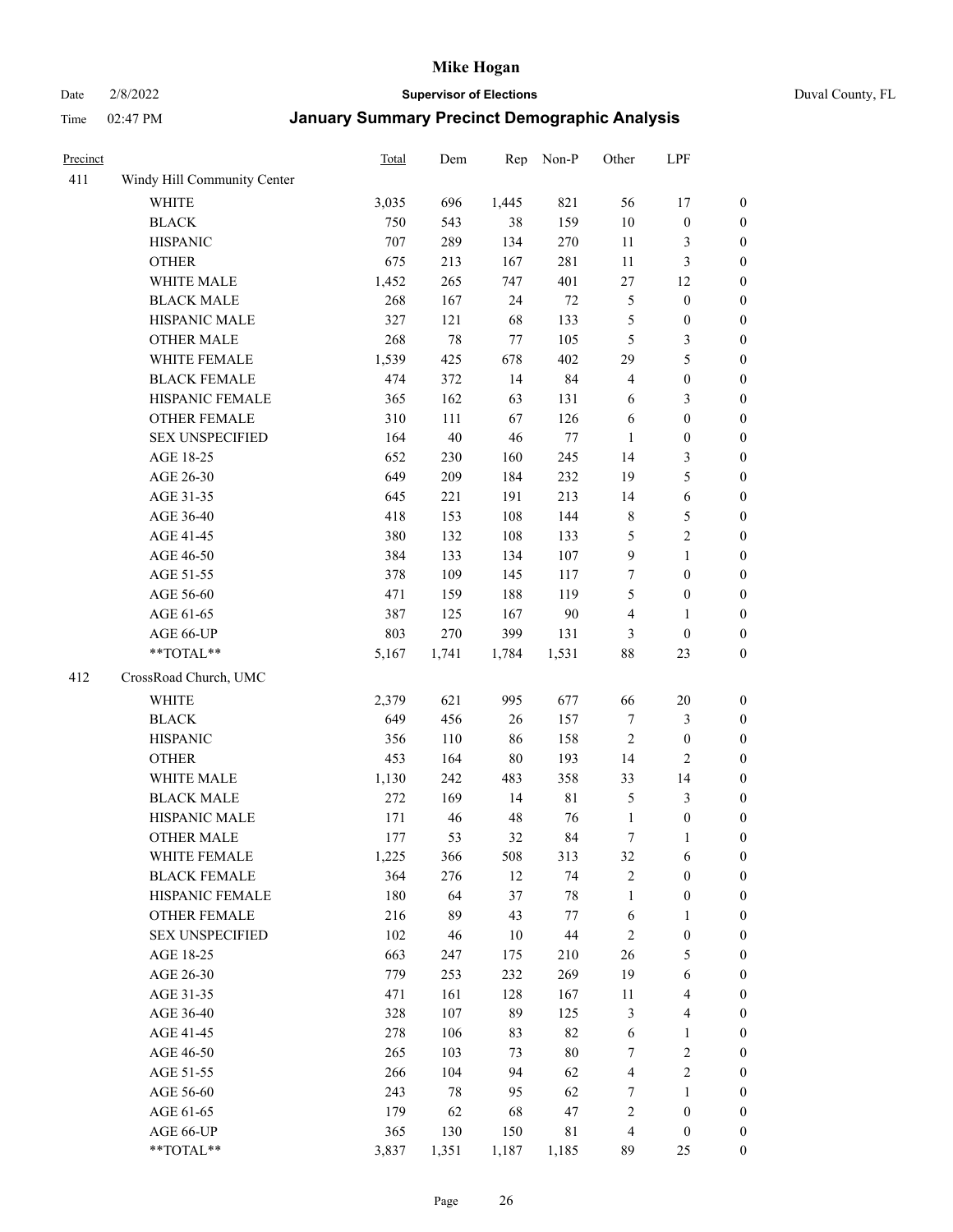Date 2/8/2022 **Supervisor of Elections** Duval County, FL

| Precinct |                                    | Total | Dem   | Rep            | Non-P            | Other            | LPF                     |                  |
|----------|------------------------------------|-------|-------|----------------|------------------|------------------|-------------------------|------------------|
| 501      | <b>Balis Community Center</b>      |       |       |                |                  |                  |                         |                  |
|          | <b>WHITE</b>                       | 2,697 | 845   | 1,209          | 573              | 51               | 19                      | 0                |
|          | <b>BLACK</b>                       | 257   | 171   | 15             | 65               | 5                | $\mathbf{1}$            | 0                |
|          | <b>HISPANIC</b>                    | 135   | 44    | 41             | 48               | $\mathbf{1}$     | $\mathbf{1}$            | $\boldsymbol{0}$ |
|          | <b>OTHER</b>                       | 285   | 93    | $71\,$         | 115              | 3                | $\mathfrak{Z}$          | $\boldsymbol{0}$ |
|          | WHITE MALE                         | 1,264 | 354   | 588            | 286              | 21               | 15                      | $\boldsymbol{0}$ |
|          | <b>BLACK MALE</b>                  | 120   | 75    | 10             | 31               | $\overline{4}$   | $\boldsymbol{0}$        | $\boldsymbol{0}$ |
|          | HISPANIC MALE                      | 66    | 23    | $18\,$         | 25               | $\boldsymbol{0}$ | $\boldsymbol{0}$        | $\boldsymbol{0}$ |
|          | <b>OTHER MALE</b>                  | 113   | 30    | 33             | 48               | $\mathbf{1}$     | $\mathbf{1}$            | $\boldsymbol{0}$ |
|          | WHITE FEMALE                       | 1,401 | 485   | 607            | 275              | 30               | $\overline{\mathbf{4}}$ | $\boldsymbol{0}$ |
|          | <b>BLACK FEMALE</b>                | 135   | 95    | 5              | 33               | $\mathbf{1}$     | $\mathbf{1}$            | 0                |
|          | HISPANIC FEMALE                    | 68    | 21    | 23             | 22               | $\mathbf{1}$     | $\mathbf{1}$            | 0                |
|          | <b>OTHER FEMALE</b>                | 129   | 51    | 31             | 46               | $\boldsymbol{0}$ | $\mathbf{1}$            | 0                |
|          | <b>SEX UNSPECIFIED</b>             | 78    | 19    | 21             | 35               | $\mathbf{2}$     | $\mathbf{1}$            | $\boldsymbol{0}$ |
|          | AGE 18-25                          | 287   | 102   | 89             | 83               | $10\,$           | $\mathfrak{Z}$          | $\boldsymbol{0}$ |
|          | AGE 26-30                          | 382   | 141   | 111            | 122              | 7                | $\mathbf{1}$            | $\boldsymbol{0}$ |
|          | AGE 31-35                          | 376   | 138   | 117            | 108              | $\,$ $\,$        | $\mathfrak s$           | $\boldsymbol{0}$ |
|          | AGE 36-40                          | 274   | 93    | 84             | $87\,$           | 5                | $\mathfrak s$           | $\boldsymbol{0}$ |
|          | AGE 41-45                          | 235   | 74    | $87\,$         | 67               | $\overline{4}$   | $\mathfrak{Z}$          | $\boldsymbol{0}$ |
|          | AGE 46-50                          | 243   | 69    | 104            | 61               | 7                | $\sqrt{2}$              | $\boldsymbol{0}$ |
|          | AGE 51-55                          | 250   | 73    | 113            | 59               | 3                | $\sqrt{2}$              | $\boldsymbol{0}$ |
|          | AGE 56-60                          | 274   | 77    | 135            | 58               | $\sqrt{2}$       | $\overline{2}$          | 0                |
|          | AGE 61-65                          | 290   | 107   | 127            | 51               | 5                | $\boldsymbol{0}$        | 0                |
|          | AGE 66-UP                          | 763   | 279   | 369            | 105              | 9                | $\mathbf{1}$            | $\boldsymbol{0}$ |
|          | $**TOTAL**$                        | 3,374 | 1,153 | 1,336          | 801              | 60               | 24                      | $\boldsymbol{0}$ |
| 502      | St. Nicholas Park Christian Church |       |       |                |                  |                  |                         |                  |
|          | <b>WHITE</b>                       | 1,033 | 314   | 493            | 205              | 12               | $\mathbf{9}$            | $\boldsymbol{0}$ |
|          | <b>BLACK</b>                       | 85    | 55    | $\,$ 8 $\,$    | $21\,$           | $\boldsymbol{0}$ | $\mathbf{1}$            | $\boldsymbol{0}$ |
|          | <b>HISPANIC</b>                    | 62    | 21    | 18             | 17               | 5                | $\mathbf{1}$            | $\boldsymbol{0}$ |
|          | <b>OTHER</b>                       | 83    | 25    | $27\,$         | 29               | $\overline{c}$   | $\boldsymbol{0}$        | $\boldsymbol{0}$ |
|          | WHITE MALE                         | 465   | 130   | 218            | 107              | $\overline{4}$   | 6                       | $\boldsymbol{0}$ |
|          | <b>BLACK MALE</b>                  | 34    | 21    | $\sqrt{2}$     | 11               | $\boldsymbol{0}$ | $\boldsymbol{0}$        | $\boldsymbol{0}$ |
|          | HISPANIC MALE                      | 25    | 6     | $\overline{9}$ | $\,$ $\,$        | $\overline{c}$   | $\boldsymbol{0}$        | 0                |
|          | <b>OTHER MALE</b>                  | 35    | 12    | $\,8\,$        | 13               | $\overline{c}$   | $\boldsymbol{0}$        | $\boldsymbol{0}$ |
|          | WHITE FEMALE                       | 554   | 180   | 267            | 96               | 8                | 3                       | 0                |
|          | <b>BLACK FEMALE</b>                | 51    | 34    | 6              | $10\,$           | $\boldsymbol{0}$ | $\mathbf{1}$            | $\boldsymbol{0}$ |
|          | HISPANIC FEMALE                    | 36    | 14    | $\mathbf{9}$   | $\boldsymbol{9}$ | 3                | $\mathbf{1}$            | $\overline{0}$   |
|          | <b>OTHER FEMALE</b>                | 31    | 9     | 14             | 8                | $\boldsymbol{0}$ | $\boldsymbol{0}$        | $\overline{0}$   |
|          | <b>SEX UNSPECIFIED</b>             | 32    | 9     | 13             | $10\,$           | $\boldsymbol{0}$ | $\boldsymbol{0}$        | 0                |
|          | AGE 18-25                          | 110   | 35    | 36             | 35               | 4                | $\boldsymbol{0}$        | $\theta$         |
|          | AGE 26-30                          | 152   | 57    | 58             | 34               | $\sqrt{2}$       | $\mathbf{1}$            | 0                |
|          | AGE 31-35                          | 149   | 51    | 65             | 27               | $\sqrt{2}$       | $\overline{\mathbf{4}}$ | 0                |
|          | AGE 36-40                          | 141   | 40    | 56             | 40               | $\sqrt{2}$       | $\mathfrak{Z}$          | 0                |
|          | AGE 41-45                          | 68    | 24    | 20             | 23               | $\mathbf{1}$     | $\boldsymbol{0}$        | 0                |
|          | AGE 46-50                          | 87    | 25    | 39             | 22               | $\boldsymbol{0}$ | $\mathbf{1}$            | 0                |
|          | AGE 51-55                          | 86    | 34    | 36             | 16               | $\boldsymbol{0}$ | $\boldsymbol{0}$        | $\overline{0}$   |
|          | AGE 56-60                          | 91    | 23    | 47             | 15               | 5                | $\mathbf{1}$            | $\overline{0}$   |
|          | AGE 61-65                          | 120   | 26    | 70             | 22               | 2                | $\boldsymbol{0}$        | $\overline{0}$   |
|          | AGE 66-UP                          | 259   | 100   | 119            | 38               | $\mathbf{1}$     | $\mathbf{1}$            | $\boldsymbol{0}$ |
|          | **TOTAL**                          | 1,263 | 415   | 546            | 272              | 19               | 11                      | $\boldsymbol{0}$ |
|          |                                    |       |       |                |                  |                  |                         |                  |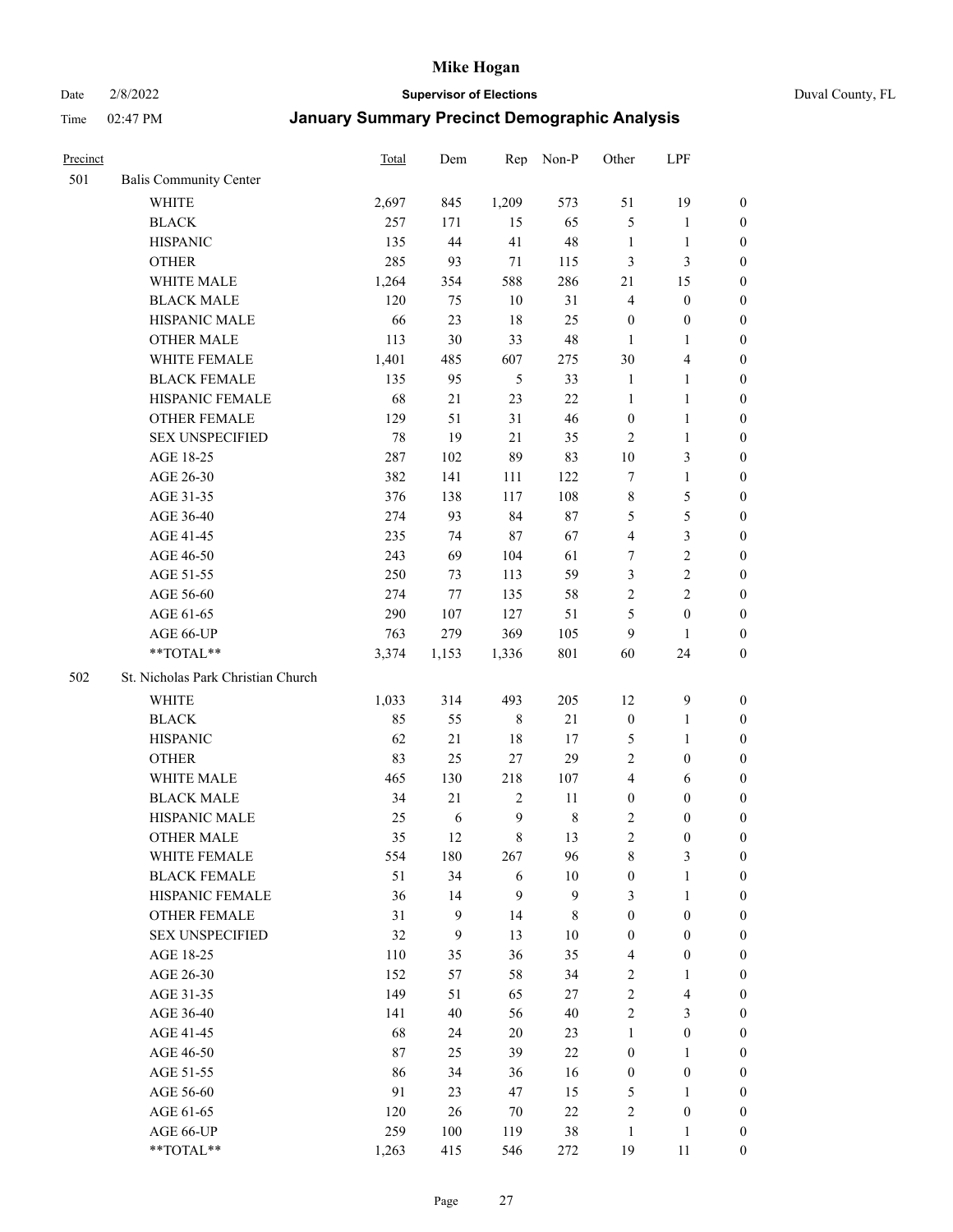## Date 2/8/2022 **Supervisor of Elections** Duval County, FL

| Precinct |                                   | Total  | Dem     | Rep            | Non-P            | Other            | LPF                     |                  |
|----------|-----------------------------------|--------|---------|----------------|------------------|------------------|-------------------------|------------------|
| 503      | Jacksonville Community Church     |        |         |                |                  |                  |                         |                  |
|          | <b>WHITE</b>                      | 1,209  | 348     | 504            | 319              | 26               | 12                      | 0                |
|          | <b>BLACK</b>                      | 944    | 711     | 34             | 187              | $10\,$           | $\sqrt{2}$              | 0                |
|          | <b>HISPANIC</b>                   | 333    | 138     | 64             | 126              | 5                | $\boldsymbol{0}$        | $\boldsymbol{0}$ |
|          | <b>OTHER</b>                      | 297    | 120     | 61             | 111              | 4                | $\mathbf{1}$            | $\boldsymbol{0}$ |
|          | WHITE MALE                        | 527    | 128     | 212            | 163              | 13               | 11                      | $\boldsymbol{0}$ |
|          | <b>BLACK MALE</b>                 | 388    | 275     | 17             | 89               | 6                | $\mathbf{1}$            | $\boldsymbol{0}$ |
|          | HISPANIC MALE                     | 146    | 60      | $30\,$         | 54               | $\overline{c}$   | $\boldsymbol{0}$        | $\boldsymbol{0}$ |
|          | <b>OTHER MALE</b>                 | 124    | $44\,$  | 41             | 38               | $\boldsymbol{0}$ | $\mathbf{1}$            | $\boldsymbol{0}$ |
|          | WHITE FEMALE                      | 657    | $207\,$ | 287            | 149              | 13               | $\mathbf{1}$            | $\boldsymbol{0}$ |
|          | <b>BLACK FEMALE</b>               | 537    | 420     | 16             | 96               | $\overline{4}$   | $\mathbf{1}$            | 0                |
|          | HISPANIC FEMALE                   | 181    | 77      | 34             | 67               | 3                | $\boldsymbol{0}$        | 0                |
|          | OTHER FEMALE                      | 115    | 58      | 16             | 38               | 3                | $\boldsymbol{0}$        | 0                |
|          | <b>SEX UNSPECIFIED</b>            | 108    | 48      | 10             | 49               | $\mathbf{1}$     | $\boldsymbol{0}$        | $\boldsymbol{0}$ |
|          | AGE 18-25                         | 313    | 164     | 41             | 96               | 11               | $\mathbf{1}$            | $\boldsymbol{0}$ |
|          | AGE 26-30                         | 323    | 135     | 55             | 124              | 6                | $\mathfrak{Z}$          | $\boldsymbol{0}$ |
|          | AGE 31-35                         | 304    | 150     | 36             | 105              | 9                | $\overline{\mathbf{4}}$ | $\boldsymbol{0}$ |
|          | AGE 36-40                         | 255    | 124     | 44             | 77               | 6                | $\overline{\mathbf{4}}$ | $\boldsymbol{0}$ |
|          | AGE 41-45                         | 200    | 90      | 49             | 60               | $\mathbf{1}$     | $\boldsymbol{0}$        | $\boldsymbol{0}$ |
|          | AGE 46-50                         | 190    | 85      | 40             | 62               | $\overline{c}$   | $\mathbf{1}$            | $\boldsymbol{0}$ |
|          | AGE 51-55                         | 205    | 103     | 43             | 58               | $\mathbf{1}$     | $\boldsymbol{0}$        | 0                |
|          | AGE 56-60                         | 200    | 108     | 44             | 45               | 3                | $\boldsymbol{0}$        | 0                |
|          | AGE 61-65                         | 204    | 107     | 64             | 30               | 3                | $\boldsymbol{0}$        | 0                |
|          | AGE 66-UP                         | 589    | 251     | 247            | 86               | 3                | 2                       | $\boldsymbol{0}$ |
|          | **TOTAL**                         | 2,783  | 1,317   | 663            | 743              | 45               | 15                      | $\boldsymbol{0}$ |
| 504      | Southside United Methodist Church |        |         |                |                  |                  |                         |                  |
|          | <b>WHITE</b>                      | 1,582  | 457     | 826            | 272              | 14               | 13                      | $\boldsymbol{0}$ |
|          | <b>BLACK</b>                      | 63     | 48      | $\overline{4}$ | 10               | $\mathbf{1}$     | $\boldsymbol{0}$        | $\boldsymbol{0}$ |
|          | <b>HISPANIC</b>                   | 51     | 16      | 17             | 18               | $\boldsymbol{0}$ | $\boldsymbol{0}$        | $\boldsymbol{0}$ |
|          | <b>OTHER</b>                      | 104    | 35      | 36             | 30               | $\overline{c}$   | $\mathbf{1}$            | $\boldsymbol{0}$ |
|          | WHITE MALE                        | 741    | 182     | 401            | 145              | $\overline{4}$   | 9                       | $\overline{0}$   |
|          | <b>BLACK MALE</b>                 | 25     | 16      | $\sqrt{2}$     | $\boldsymbol{7}$ | $\boldsymbol{0}$ | $\boldsymbol{0}$        | $\boldsymbol{0}$ |
|          | HISPANIC MALE                     | $22\,$ | $11\,$  | $\overline{4}$ | 7                | $\boldsymbol{0}$ | $\boldsymbol{0}$        | 0                |
|          | <b>OTHER MALE</b>                 | 42     | 10      | 17             | 14               | $\boldsymbol{0}$ | $\mathbf{1}$            | 0                |
|          | WHITE FEMALE                      | 826    | 271     | 417            | 124              | 10               | 4                       | 0                |
|          | <b>BLACK FEMALE</b>               | 36     | 30      | $\overline{2}$ | 3                | $\mathbf{1}$     | $\boldsymbol{0}$        | $\boldsymbol{0}$ |
|          | HISPANIC FEMALE                   | 26     | 5       | $11\,$         | $10\,$           | $\boldsymbol{0}$ | $\boldsymbol{0}$        | $\overline{0}$   |
|          | OTHER FEMALE                      | 41     | 18      | 14             | 7                | $\overline{c}$   | $\boldsymbol{0}$        | $\overline{0}$   |
|          | <b>SEX UNSPECIFIED</b>            | 41     | 13      | 15             | 13               | $\boldsymbol{0}$ | $\boldsymbol{0}$        | 0                |
|          | AGE 18-25                         | 151    | 41      | 68             | 35               | 7                | $\boldsymbol{0}$        | $\theta$         |
|          | AGE 26-30                         | 123    | 38      | 53             | 27               | $\mathbf{1}$     | $\overline{\mathbf{4}}$ | 0                |
|          | AGE 31-35                         | 175    | 57      | 69             | 45               | $\mathbf{1}$     | $\mathfrak{Z}$          | 0                |
|          | AGE 36-40                         | 193    | 70      | 73             | 45               | $\overline{c}$   | $\mathfrak{Z}$          | 0                |
|          | AGE 41-45                         | 169    | 51      | 81             | 33               | 3                | $\mathbf{1}$            | 0                |
|          | AGE 46-50                         | 156    | 42      | 80             | 33               | $\boldsymbol{0}$ | $\mathbf{1}$            | 0                |
|          | AGE 51-55                         | 151    | 33      | 91             | 24               | $\mathbf{1}$     | $\mathbf{2}$            | 0                |
|          | AGE 56-60                         | 139    | 49      | 71             | 17               | $\overline{c}$   | $\boldsymbol{0}$        | $\overline{0}$   |
|          | AGE 61-65                         | 146    | 41      | 84             | 21               | $\boldsymbol{0}$ | $\boldsymbol{0}$        | $\overline{0}$   |
|          | AGE 66-UP                         | 396    | 134     | 212            | 50               | $\boldsymbol{0}$ | $\boldsymbol{0}$        | $\boldsymbol{0}$ |
|          | **TOTAL**                         | 1,800  | 556     | 883            | 330              | 17               | 14                      | $\boldsymbol{0}$ |
|          |                                   |        |         |                |                  |                  |                         |                  |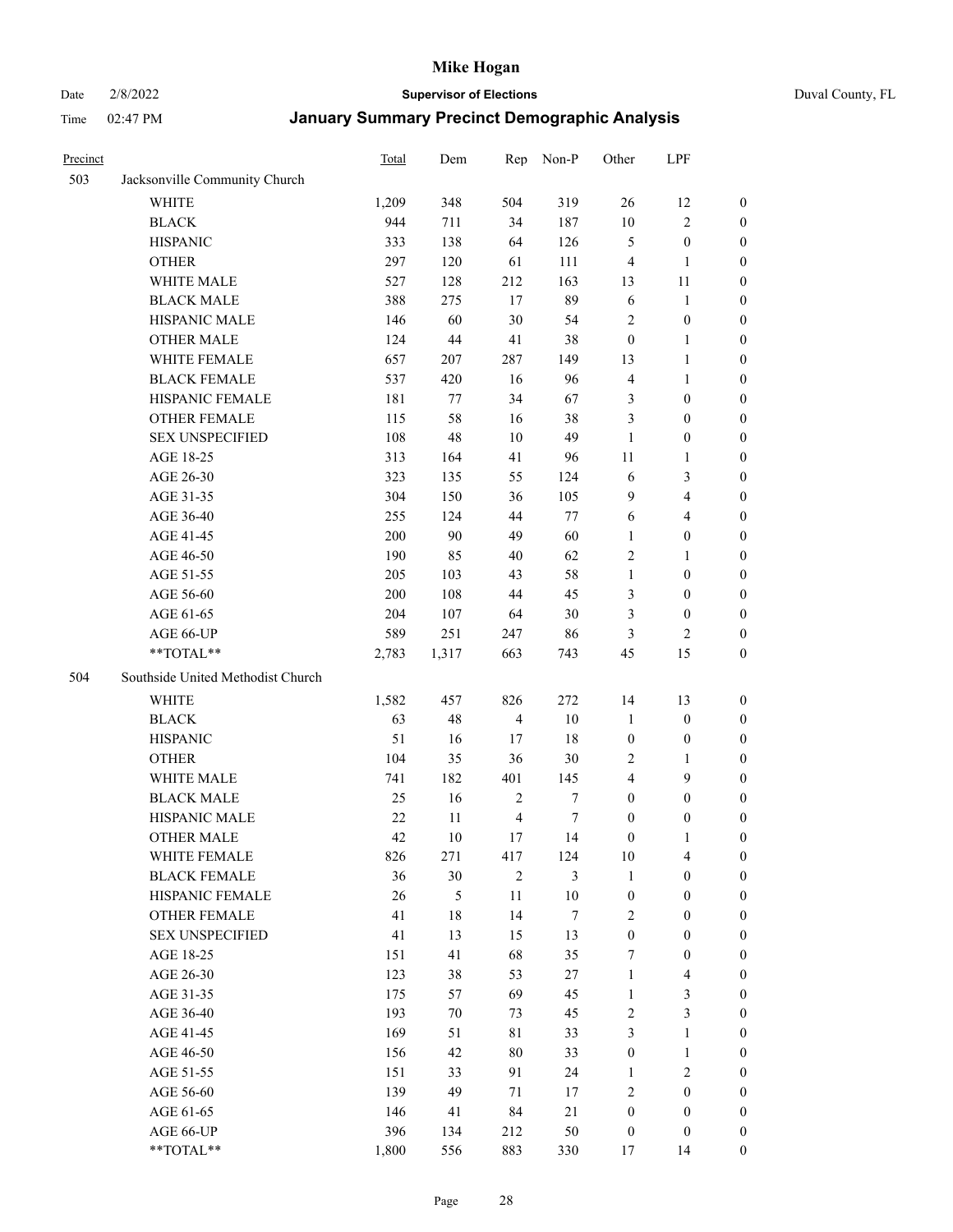#### Date 2/8/2022 **Supervisor of Elections** Duval County, FL

| Precinct |                                     | Total | Dem                      | Rep              | Non-P            | Other            | LPF              |                  |
|----------|-------------------------------------|-------|--------------------------|------------------|------------------|------------------|------------------|------------------|
| 505      | Saint Mark's Lutheran Church - ELCA |       |                          |                  |                  |                  |                  |                  |
|          | <b>WHITE</b>                        | 2,207 | 592                      | 1,251            | 329              | 27               | 8                | 0                |
|          | <b>BLACK</b>                        | 21    | 9                        | $\overline{2}$   | 10               | $\boldsymbol{0}$ | $\boldsymbol{0}$ | $\boldsymbol{0}$ |
|          | <b>HISPANIC</b>                     | 68    | 20                       | 28               | $20\,$           | $\boldsymbol{0}$ | $\boldsymbol{0}$ | $\boldsymbol{0}$ |
|          | <b>OTHER</b>                        | 137   | 48                       | 40               | 47               | 2                | $\boldsymbol{0}$ | $\boldsymbol{0}$ |
|          | WHITE MALE                          | 1,031 | 235                      | 606              | 175              | 8                | 7                | $\boldsymbol{0}$ |
|          | <b>BLACK MALE</b>                   | 14    | 5                        | $\mathfrak{2}$   | 7                | $\boldsymbol{0}$ | $\boldsymbol{0}$ | $\boldsymbol{0}$ |
|          | HISPANIC MALE                       | 36    | 12                       | 15               | $\boldsymbol{9}$ | $\boldsymbol{0}$ | $\boldsymbol{0}$ | $\boldsymbol{0}$ |
|          | <b>OTHER MALE</b>                   | 54    | 17                       | 18               | 19               | $\boldsymbol{0}$ | $\boldsymbol{0}$ | 0                |
|          | WHITE FEMALE                        | 1,153 | 352                      | 632              | 149              | 19               | $\mathbf{1}$     | 0                |
|          | <b>BLACK FEMALE</b>                 | 7     | $\overline{\mathcal{L}}$ | $\boldsymbol{0}$ | 3                | $\boldsymbol{0}$ | $\boldsymbol{0}$ | 0                |
|          | HISPANIC FEMALE                     | 29    | 8                        | 12               | 9                | $\boldsymbol{0}$ | $\boldsymbol{0}$ | 0                |
|          | OTHER FEMALE                        | 65    | 26                       | 17               | 21               | 1                | $\boldsymbol{0}$ | 0                |
|          | <b>SEX UNSPECIFIED</b>              | 44    | 10                       | 19               | 14               | $\mathbf{1}$     | $\boldsymbol{0}$ | $\boldsymbol{0}$ |
|          | AGE 18-25                           | 234   | 60                       | 119              | 46               | 9                | $\boldsymbol{0}$ | $\boldsymbol{0}$ |
|          | AGE 26-30                           | 159   | 34                       | 89               | 33               | $\overline{c}$   | $\mathbf{1}$     | $\boldsymbol{0}$ |
|          | AGE 31-35                           | 217   | 65                       | 107              | 41               | 3                | $\mathbf{1}$     | $\boldsymbol{0}$ |
|          | AGE 36-40                           | 236   | $88\,$                   | 96               | 48               | $\mathbf{1}$     | $\mathfrak{Z}$   | $\overline{0}$   |
|          | AGE 41-45                           | 205   | 43                       | 98               | 59               | 3                | $\overline{c}$   | 0                |
|          | AGE 46-50                           | 203   | 60                       | 101              | 39               | $\overline{c}$   | $\mathbf{1}$     | 0                |
|          | AGE 51-55                           | 214   | 59                       | 125              | 28               | $\mathfrak{2}$   | $\boldsymbol{0}$ | 0                |
|          | AGE 56-60                           | 194   | 34                       | 124              | 35               | 1                | $\boldsymbol{0}$ | 0                |
|          | AGE 61-65                           | 199   | 40                       | 134              | 21               | 4                | $\boldsymbol{0}$ | 0                |
|          | AGE 66-UP                           | 571   | 186                      | 327              | 56               | 2                | $\boldsymbol{0}$ | 0                |
|          | **TOTAL**                           | 2,433 | 669                      | 1,321            | 406              | 29               | 8                | $\boldsymbol{0}$ |
| 506      | St. Nicholas Park Christian Church  |       |                          |                  |                  |                  |                  |                  |
|          | WHITE                               | 2,148 | 654                      | 923              | 523              | 39               | $\mathbf{9}$     | $\boldsymbol{0}$ |
|          | <b>BLACK</b>                        | 1,351 | 1,060                    | 49               | 227              | 14               | $\mathbf{1}$     | $\boldsymbol{0}$ |
|          | <b>HISPANIC</b>                     | 287   | 132                      | 57               | 96               | $\overline{c}$   | $\boldsymbol{0}$ | 0                |
|          | <b>OTHER</b>                        | 404   | 139                      | 103              | 155              | 5                | $\sqrt{2}$       | $\boldsymbol{0}$ |
|          | WHITE MALE                          | 992   | 254                      | 461              | 255              | 14               | $\,8\,$          | 0                |
|          | <b>BLACK MALE</b>                   | 529   | 389                      | 22               | 113              | $\overline{4}$   | $\mathbf{1}$     | 0                |
|          | HISPANIC MALE                       | 139   | 61                       | 36               | 41               | 1                | $\boldsymbol{0}$ | 0                |
|          | <b>OTHER MALE</b>                   | 137   | 38                       | 33               | 62               | 3                | 1                | 0                |
|          | WHITE FEMALE                        | 1,126 | 390                      | 452              | 259              | 24               | $\mathbf{1}$     | $\boldsymbol{0}$ |
|          | <b>BLACK FEMALE</b>                 | 791   | 650                      | 23               | 108              | $10\,$           | $\boldsymbol{0}$ | $\boldsymbol{0}$ |
|          | HISPANIC FEMALE                     | 140   | 66                       | $20\,$           | 53               | $\mathbf{1}$     | $\boldsymbol{0}$ | $\boldsymbol{0}$ |
|          | <b>OTHER FEMALE</b>                 | 182   | 71                       | 53               | 55               | $\sqrt{2}$       | $\mathbf{1}$     | $\boldsymbol{0}$ |
|          | <b>SEX UNSPECIFIED</b>              | 154   | 66                       | 32               | 55               | $\mathbf{1}$     | $\boldsymbol{0}$ | 0                |
|          | AGE 18-25                           | 431   | $207\,$                  | 77               | 131              | 14               | $\sqrt{2}$       | 0                |
|          | AGE 26-30                           | 497   | 214                      | 82               | 186              | $10\,$           | $\mathfrak s$    | 0                |
|          | AGE 31-35                           | 453   | 225                      | 86               | 129              | $10\,$           | $\mathfrak{Z}$   | 0                |
|          | AGE 36-40                           | 399   | 191                      | 92               | 112              | $\overline{4}$   | $\boldsymbol{0}$ | 0                |
|          | AGE 41-45                           | 316   | 152                      | 75               | 86               | 3                | $\boldsymbol{0}$ | 0                |
|          | AGE 46-50                           | 322   | 135                      | 100              | $8\sqrt{1}$      | 4                | $\sqrt{2}$       | 0                |
|          | AGE 51-55                           | 362   | 162                      | 119              | $80\,$           | 1                | $\boldsymbol{0}$ | $\boldsymbol{0}$ |
|          | AGE 56-60                           | 401   | 179                      | 142              | 75               | 5                | $\boldsymbol{0}$ | $\boldsymbol{0}$ |
|          | AGE 61-65                           | 325   | 182                      | 99               | 40               | $\overline{4}$   | $\boldsymbol{0}$ | $\boldsymbol{0}$ |
|          | AGE 66-UP                           | 684   | 338                      | 260              | $8\sqrt{1}$      | 5                | $\boldsymbol{0}$ | 0                |
|          | **TOTAL**                           | 4,190 | 1,985                    | 1,132            | 1,001            | 60               | 12               | $\boldsymbol{0}$ |
|          |                                     |       |                          |                  |                  |                  |                  |                  |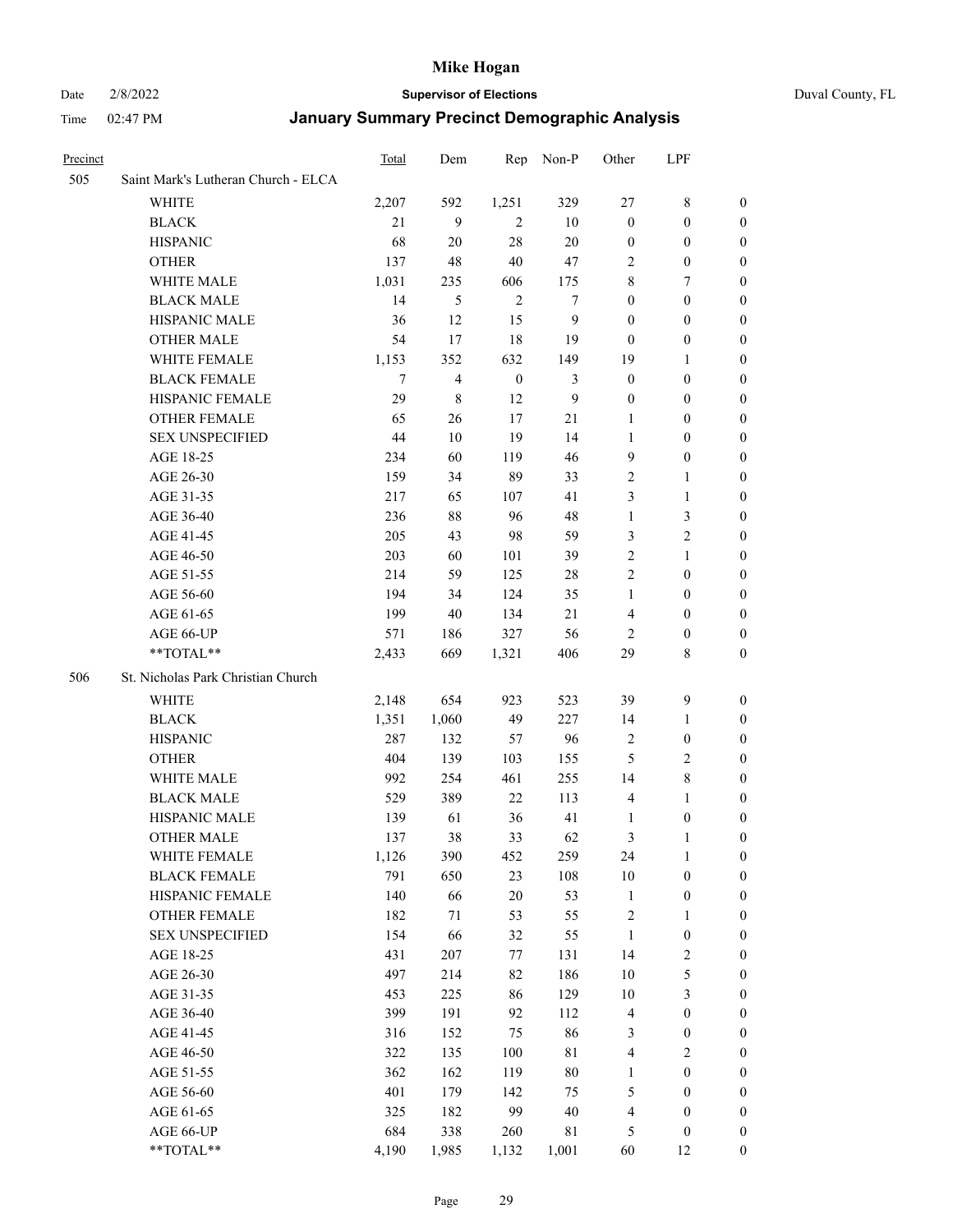# Date 2/8/2022 **Supervisor of Elections** Duval County, FL

| Precinct |                                 | Total | Dem    | Rep     | Non-P  | Other            | LPF                     |                  |
|----------|---------------------------------|-------|--------|---------|--------|------------------|-------------------------|------------------|
| 507      | Hendricks Avenue Baptist Church |       |        |         |        |                  |                         |                  |
|          | <b>WHITE</b>                    | 924   | 272    | 445     | 182    | 12               | 13                      | 0                |
|          | <b>BLACK</b>                    | 716   | 590    | 22      | 97     | 6                | $\mathbf{1}$            | 0                |
|          | <b>HISPANIC</b>                 | 83    | 40     | $\,8\,$ | 34     | $\mathbf{1}$     | $\boldsymbol{0}$        | $\boldsymbol{0}$ |
|          | <b>OTHER</b>                    | 150   | 47     | 43      | 55     | 3                | $\mathbf{2}$            | $\boldsymbol{0}$ |
|          | WHITE MALE                      | 427   | 93     | 229     | 91     | 8                | 6                       | $\boldsymbol{0}$ |
|          | <b>BLACK MALE</b>               | 308   | 237    | 16      | 51     | 3                | $\mathbf{1}$            | $\boldsymbol{0}$ |
|          | HISPANIC MALE                   | 40    | 15     | $\tau$  | 18     | $\boldsymbol{0}$ | $\boldsymbol{0}$        | $\boldsymbol{0}$ |
|          | <b>OTHER MALE</b>               | 61    | 19     | 21      | $20\,$ | $\mathbf{1}$     | $\boldsymbol{0}$        | $\boldsymbol{0}$ |
|          | WHITE FEMALE                    | 488   | 175    | 214     | 88     | 4                | $\tau$                  | $\boldsymbol{0}$ |
|          | <b>BLACK FEMALE</b>             | 389   | 339    | 6       | 42     | $\overline{c}$   | $\boldsymbol{0}$        | $\boldsymbol{0}$ |
|          | HISPANIC FEMALE                 | 35    | $20\,$ | 1       | 13     | $\mathbf{1}$     | $\boldsymbol{0}$        | 0                |
|          | <b>OTHER FEMALE</b>             | 67    | 23     | 15      | 25     | $\mathbf{2}$     | $\sqrt{2}$              | $\boldsymbol{0}$ |
|          | <b>SEX UNSPECIFIED</b>          | 58    | 28     | 9       | 20     | $\mathbf{1}$     | $\boldsymbol{0}$        | $\boldsymbol{0}$ |
|          | AGE 18-25                       | 183   | 89     | 33      | 53     | 6                | $\sqrt{2}$              | $\boldsymbol{0}$ |
|          | AGE 26-30                       | 186   | 95     | 39      | 48     | $\overline{c}$   | $\sqrt{2}$              | $\boldsymbol{0}$ |
|          | AGE 31-35                       | 185   | 84     | 51      | 46     | $\sqrt{2}$       | $\sqrt{2}$              | $\boldsymbol{0}$ |
|          | AGE 36-40                       | 170   | 83     | 38      | 43     | $\mathfrak{2}$   | $\overline{\mathbf{4}}$ | $\boldsymbol{0}$ |
|          | AGE 41-45                       | 139   | $70\,$ | 24      | $40\,$ | $\mathbf{1}$     | $\overline{4}$          | $\boldsymbol{0}$ |
|          | AGE 46-50                       | 111   | 42     | 50      | 17     | $\mathbf{2}$     | $\boldsymbol{0}$        | $\boldsymbol{0}$ |
|          | AGE 51-55                       | 139   | 68     | 44      | 23     | 4                | $\boldsymbol{0}$        | $\boldsymbol{0}$ |
|          | AGE 56-60                       | 184   | 89     | 57      | 36     | $\mathbf{1}$     | $\mathbf{1}$            | 0                |
|          | AGE 61-65                       | 187   | 98     | 58      | 30     | $\mathbf{1}$     | $\boldsymbol{0}$        | 0                |
|          | AGE 66-UP                       | 389   | 231    | 124     | 32     | $\mathbf{1}$     | $\mathbf{1}$            | $\boldsymbol{0}$ |
|          | $**TOTAL**$                     | 1,873 | 949    | 518     | 368    | $22\,$           | 16                      | $\boldsymbol{0}$ |
| 508      | San Jose Church of Christ       |       |        |         |        |                  |                         |                  |
|          | <b>WHITE</b>                    | 4,066 | 1,220  | 2,004   | 758    | 54               | $30\,$                  | $\boldsymbol{0}$ |
|          | <b>BLACK</b>                    | 265   | 177    | 13      | 74     | $\mathbf{1}$     | $\boldsymbol{0}$        | $\boldsymbol{0}$ |
|          | <b>HISPANIC</b>                 | 282   | 100    | 82      | 98     | $\overline{c}$   | $\boldsymbol{0}$        | $\boldsymbol{0}$ |
|          | <b>OTHER</b>                    | 344   | 99     | 109     | 130    | 5                | $\mathbf{1}$            | $\boldsymbol{0}$ |
|          | WHITE MALE                      | 1,901 | 502    | 982     | 370    | 25               | 22                      | $\boldsymbol{0}$ |
|          | <b>BLACK MALE</b>               | 117   | 75     | $\tau$  | 35     | $\boldsymbol{0}$ | $\boldsymbol{0}$        | $\boldsymbol{0}$ |
|          | HISPANIC MALE                   | 126   | 38     | 43      | 45     | $\boldsymbol{0}$ | $\boldsymbol{0}$        | 0                |
|          | <b>OTHER MALE</b>               | 134   | 33     | 46      | 54     | $\boldsymbol{0}$ | $\mathbf{1}$            | $\boldsymbol{0}$ |
|          | WHITE FEMALE                    | 2,130 | 709    | 1,005   | 380    | 29               | 7                       | 0                |
|          | <b>BLACK FEMALE</b>             | 145   | 100    | 6       | 38     | $\mathbf{1}$     | $\boldsymbol{0}$        | $\boldsymbol{0}$ |
|          | HISPANIC FEMALE                 | 150   | 62     | 36      | 50     | $\overline{c}$   | $\boldsymbol{0}$        | $\overline{0}$   |
|          | OTHER FEMALE                    | 157   | 56     | 48      | 48     | 5                | $\boldsymbol{0}$        | $\overline{0}$   |
|          | <b>SEX UNSPECIFIED</b>          | 97    | 21     | 35      | 40     | $\boldsymbol{0}$ | $\mathbf{1}$            | 0                |
|          | AGE 18-25                       | 425   | 123    | 147     | 142    | $\,$ 8 $\,$      | $\mathfrak s$           | $\overline{0}$   |
|          | AGE 26-30                       | 396   | 116    | 150     | 114    | $10\,$           | $\sqrt{6}$              | 0                |
|          | AGE 31-35                       | 470   | 167    | 166     | 123    | $\,$ $\,$        | 6                       | 0                |
|          | AGE 36-40                       | 393   | 137    | 138     | 113    | 2                | $\mathfrak{Z}$          | 0                |
|          | AGE 41-45                       | 319   | 105    | 130     | 75     | $\boldsymbol{7}$ | $\sqrt{2}$              | 0                |
|          | AGE 46-50                       | 352   | 103    | 146     | 94     | 5                | $\overline{\mathbf{4}}$ | 0                |
|          | AGE 51-55                       | 406   | 93     | 205     | 104    | $\mathfrak{Z}$   | $\mathbf{1}$            | $\boldsymbol{0}$ |
|          | AGE 56-60                       | 403   | 123    | 201     | $72\,$ | 5                | $\sqrt{2}$              | $\boldsymbol{0}$ |
|          | AGE 61-65                       | 454   | 143    | 243     | 64     | $\overline{4}$   | $\boldsymbol{0}$        | $\boldsymbol{0}$ |
|          | AGE 66-UP                       | 1,338 | 485    | 682     | 159    | 10               | $\sqrt{2}$              | $\boldsymbol{0}$ |
|          | **TOTAL**                       | 4,957 | 1,596  | 2,208   | 1,060  | 62               | 31                      | $\boldsymbol{0}$ |
|          |                                 |       |        |         |        |                  |                         |                  |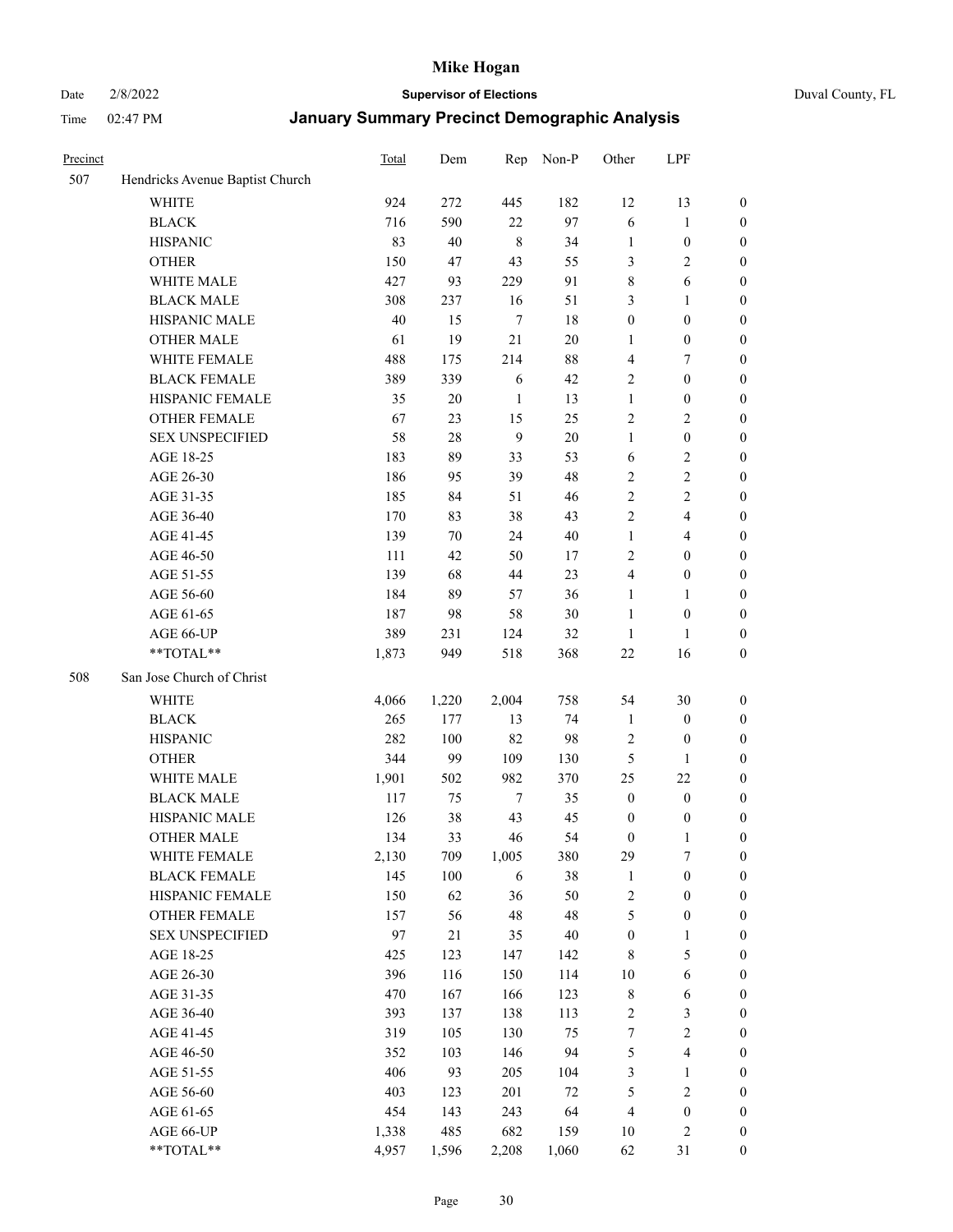Date 2/8/2022 **Supervisor of Elections** Duval County, FL

| Precinct |                           | Total   | Dem   | Rep    | Non-P  | Other            | LPF                     |                  |
|----------|---------------------------|---------|-------|--------|--------|------------------|-------------------------|------------------|
| 509      | Christ the Messiah Church |         |       |        |        |                  |                         |                  |
|          | <b>WHITE</b>              | 3,354   | 892   | 1,864  | 546    | 36               | 16                      | 0                |
|          | <b>BLACK</b>              | 355     | 249   | 21     | 82     | 3                | $\boldsymbol{0}$        | 0                |
|          | <b>HISPANIC</b>           | 202     | 76    | 59     | 63     | 3                | $\mathbf{1}$            | $\boldsymbol{0}$ |
|          | <b>OTHER</b>              | 344     | 97    | 120    | 122    | $\overline{4}$   | $\mathbf{1}$            | $\boldsymbol{0}$ |
|          | WHITE MALE                | 1,528   | 349   | 888    | 272    | 11               | $\,$ 8 $\,$             | $\boldsymbol{0}$ |
|          | <b>BLACK MALE</b>         | 147     | 92    | 10     | $44\,$ | $\mathbf{1}$     | $\boldsymbol{0}$        | $\boldsymbol{0}$ |
|          | HISPANIC MALE             | 88      | 31    | 27     | 30     | $\boldsymbol{0}$ | $\boldsymbol{0}$        | $\boldsymbol{0}$ |
|          | <b>OTHER MALE</b>         | 144     | 31    | 61     | 51     | $\mathbf{1}$     | $\boldsymbol{0}$        | $\boldsymbol{0}$ |
|          | WHITE FEMALE              | 1,794   | 536   | 961    | 267    | 24               | 6                       | $\boldsymbol{0}$ |
|          | <b>BLACK FEMALE</b>       | $202\,$ | 153   | 11     | 36     | 2                | $\boldsymbol{0}$        | 0                |
|          | HISPANIC FEMALE           | 111     | 45    | 31     | 31     | 3                | $\mathbf{1}$            | 0                |
|          | OTHER FEMALE              | 146     | 56    | $46\,$ | 43     | $\mathbf{1}$     | $\boldsymbol{0}$        | $\boldsymbol{0}$ |
|          | <b>SEX UNSPECIFIED</b>    | 95      | 21    | 29     | 39     | 3                | $\mathfrak{Z}$          | $\boldsymbol{0}$ |
|          | AGE 18-25                 | 378     | 125   | 138    | 104    | $10\,$           | $\mathbf{1}$            | $\boldsymbol{0}$ |
|          | AGE 26-30                 | 341     | 95    | 134    | 105    | 4                | $\mathfrak{Z}$          | $\boldsymbol{0}$ |
|          | AGE 31-35                 | 322     | 104   | 119    | 92     | 4                | $\mathfrak{Z}$          | $\boldsymbol{0}$ |
|          | AGE 36-40                 | 316     | 97    | 121    | 89     | 4                | $\mathfrak s$           | $\boldsymbol{0}$ |
|          | AGE 41-45                 | 298     | 87    | 122    | 84     | $\sqrt{2}$       | $\mathfrak{Z}$          | $\boldsymbol{0}$ |
|          | AGE 46-50                 | 293     | 103   | 129    | 58     | 3                | $\boldsymbol{0}$        | $\boldsymbol{0}$ |
|          | AGE 51-55                 | 329     | 101   | 154    | 69     | 3                | $\sqrt{2}$              | $\boldsymbol{0}$ |
|          | AGE 56-60                 | 321     | 93    | 180    | 46     | $\sqrt{2}$       | $\boldsymbol{0}$        | 0                |
|          | AGE 61-65                 | 369     | 118   | 198    | 49     | $\overline{4}$   | $\boldsymbol{0}$        | 0                |
|          | AGE 66-UP                 | 1,288   | 391   | 769    | 117    | 10               | $\mathbf{1}$            | $\boldsymbol{0}$ |
|          | $**TOTAL**$               | 4,255   | 1,314 | 2,064  | 813    | 46               | $18\,$                  | $\boldsymbol{0}$ |
| 510      | Wayman Chapel AME         |         |       |        |        |                  |                         |                  |
|          | <b>WHITE</b>              | 2,672   | 697   | 1,411  | 508    | 34               | $22\,$                  | $\boldsymbol{0}$ |
|          | <b>BLACK</b>              | 420     | 292   | $22\,$ | 98     | 6                | $\sqrt{2}$              | $\boldsymbol{0}$ |
|          | <b>HISPANIC</b>           | 216     | 80    | 49     | 84     | 3                | $\boldsymbol{0}$        | $\boldsymbol{0}$ |
|          | <b>OTHER</b>              | 266     | 64    | 95     | 100    | 6                | $\mathbf{1}$            | $\boldsymbol{0}$ |
|          | WHITE MALE                | 1,242   | 266   | 692    | 251    | $20\,$           | 13                      | $\boldsymbol{0}$ |
|          | <b>BLACK MALE</b>         | 172     | 110   | $11\,$ | 47     | $\overline{4}$   | $\boldsymbol{0}$        | $\boldsymbol{0}$ |
|          | HISPANIC MALE             | 108     | 37    | 26     | 43     | 2                | $\boldsymbol{0}$        | 0                |
|          | <b>OTHER MALE</b>         | 93      | 19    | $40\,$ | 32     | $\overline{c}$   | $\boldsymbol{0}$        | $\boldsymbol{0}$ |
|          | WHITE FEMALE              | 1,410   | 427   | 711    | 249    | 14               | 9                       | 0                |
|          | <b>BLACK FEMALE</b>       | 245     | 179   | $11\,$ | 51     | $\sqrt{2}$       | $\sqrt{2}$              | $\boldsymbol{0}$ |
|          | HISPANIC FEMALE           | 104     | 40    | 23     | 40     | $\mathbf{1}$     | $\boldsymbol{0}$        | $\overline{0}$   |
|          | OTHER FEMALE              | 125     | 32    | 42     | 46     | 4                | $\mathbf{1}$            | $\overline{0}$   |
|          | <b>SEX UNSPECIFIED</b>    | 75      | 23    | 21     | 31     | $\boldsymbol{0}$ | $\boldsymbol{0}$        | 0                |
|          | AGE 18-25                 | 330     | 96    | 118    | 102    | 10               | $\overline{\mathbf{4}}$ | 0                |
|          | AGE 26-30                 | 318     | 111   | 98     | 102    | 4                | $\mathfrak{Z}$          | 0                |
|          | AGE 31-35                 | 335     | 118   | 105    | 101    | 6                | $\mathfrak s$           | 0                |
|          | AGE 36-40                 | 261     | 79    | 96     | $78\,$ | 5                | $\mathfrak{Z}$          | 0                |
|          | AGE 41-45                 | 213     | 67    | 67     | $72\,$ | 5                | $\sqrt{2}$              | 0                |
|          | AGE 46-50                 | 234     | 60    | 101    | 68     | 3                | $\sqrt{2}$              | 0                |
|          | AGE 51-55                 | 256     | 83    | 103    | 63     | 3                | $\overline{\mathbf{4}}$ | $\boldsymbol{0}$ |
|          | AGE 56-60                 | 308     | 93    | 161    | 49     | 4                | $\mathbf{1}$            | $\boldsymbol{0}$ |
|          | AGE 61-65                 | 352     | 103   | 203    | 41     | 5                | $\boldsymbol{0}$        | $\boldsymbol{0}$ |
|          | AGE 66-UP                 | 967     | 323   | 525    | 114    | $\overline{4}$   | $\mathbf{1}$            | $\boldsymbol{0}$ |
|          | **TOTAL**                 | 3,574   | 1,133 | 1,577  | 790    | 49               | 25                      | $\boldsymbol{0}$ |
|          |                           |         |       |        |        |                  |                         |                  |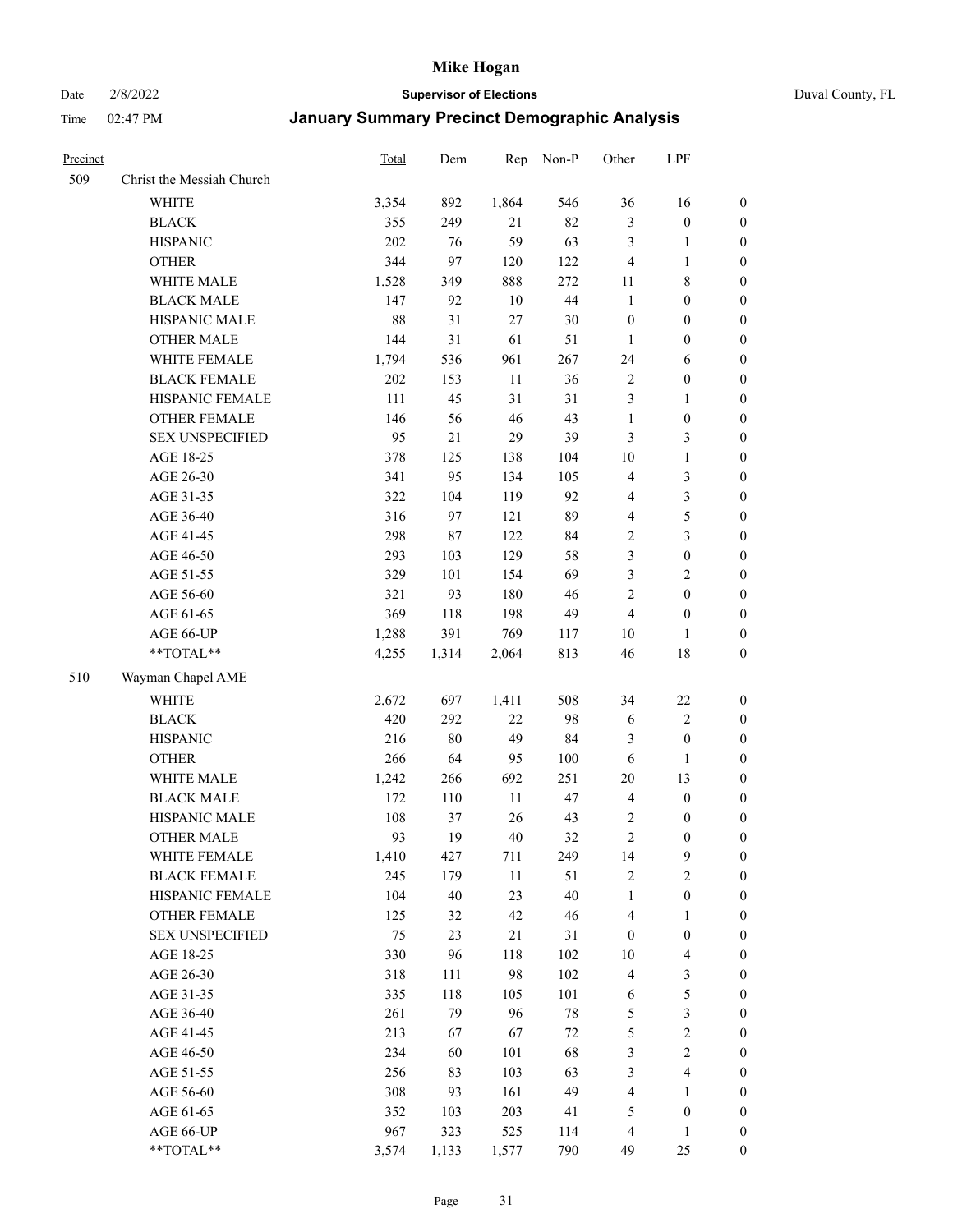# Date 2/8/2022 **Supervisor of Elections** Duval County, FL

| Precinct |                              | Total | Dem    | Rep   | Non-P  | Other            | LPF              |                  |
|----------|------------------------------|-------|--------|-------|--------|------------------|------------------|------------------|
| 511      | Cuba Hunter Community Center |       |        |       |        |                  |                  |                  |
|          | <b>WHITE</b>                 | 1,763 | 528    | 804   | 391    | 33               | $\boldsymbol{7}$ | 0                |
|          | <b>BLACK</b>                 | 786   | 615    | 44    | 122    | 5                | $\boldsymbol{0}$ | $\boldsymbol{0}$ |
|          | <b>HISPANIC</b>              | 275   | 115    | 60    | 97     | $\mathbf{1}$     | $\overline{c}$   | $\boldsymbol{0}$ |
|          | <b>OTHER</b>                 | 362   | 102    | 106   | 147    | 6                | $\mathbf{1}$     | $\boldsymbol{0}$ |
|          | WHITE MALE                   | 814   | 207    | 397   | 195    | 12               | $\mathfrak{Z}$   | $\boldsymbol{0}$ |
|          | <b>BLACK MALE</b>            | 353   | 258    | 25    | 68     | $\overline{c}$   | $\boldsymbol{0}$ | $\boldsymbol{0}$ |
|          | HISPANIC MALE                | 109   | $40\,$ | 31    | 35     | $\mathbf{1}$     | $\sqrt{2}$       | $\boldsymbol{0}$ |
|          | <b>OTHER MALE</b>            | 147   | 43     | 46    | 57     | $\mathbf{1}$     | $\boldsymbol{0}$ | $\boldsymbol{0}$ |
|          | WHITE FEMALE                 | 922   | 310    | 397   | 190    | 21               | $\overline{4}$   | $\boldsymbol{0}$ |
|          | <b>BLACK FEMALE</b>          | 425   | 352    | 18    | 52     | 3                | $\boldsymbol{0}$ | $\boldsymbol{0}$ |
|          | HISPANIC FEMALE              | 156   | 72     | 27    | 57     | $\boldsymbol{0}$ | $\boldsymbol{0}$ | $\boldsymbol{0}$ |
|          | OTHER FEMALE                 | 145   | 40     | 45    | 57     | 3                | $\boldsymbol{0}$ | $\boldsymbol{0}$ |
|          | <b>SEX UNSPECIFIED</b>       | 114   | 38     | 28    | 45     | $\mathbf{2}$     | $\mathbf{1}$     | $\boldsymbol{0}$ |
|          | AGE 18-25                    | 291   | 132    | 55    | 95     | 8                | $\mathbf{1}$     | $\boldsymbol{0}$ |
|          | AGE 26-30                    | 271   | 112    | 45    | 104    | 9                | $\mathbf{1}$     | $\boldsymbol{0}$ |
|          | AGE 31-35                    | 300   | 112    | 88    | 96     | 4                | $\boldsymbol{0}$ | $\boldsymbol{0}$ |
|          | AGE 36-40                    | 242   | 95     | 72    | $71\,$ | 2                | $\sqrt{2}$       | $\boldsymbol{0}$ |
|          | AGE 41-45                    | 224   | 84     | 64    | 72     | $\mathbf{1}$     | $\mathfrak{Z}$   | $\boldsymbol{0}$ |
|          | AGE 46-50                    | 232   | 86     | 74    | 66     | 4                | $\overline{c}$   | $\boldsymbol{0}$ |
|          | AGE 51-55                    | 241   | 107    | 75    | 57     | 2                | $\boldsymbol{0}$ | $\boldsymbol{0}$ |
|          | AGE 56-60                    | 331   | 139    | 123   | 64     | 4                | 1                | 0                |
|          | AGE 61-65                    | 329   | 141    | 127   | 54     | 7                | $\boldsymbol{0}$ | $\boldsymbol{0}$ |
|          | AGE 66-UP                    | 725   | 352    | 291   | $78\,$ | 4                | $\boldsymbol{0}$ | $\boldsymbol{0}$ |
|          | $**TOTAL**$                  | 3,186 | 1,360  | 1,014 | 757    | 45               | 10               | $\boldsymbol{0}$ |
| 512      | Community Hospice of NE FL   |       |        |       |        |                  |                  |                  |
|          | <b>WHITE</b>                 | 2,856 | 755    | 1,366 | 663    | 54               | 18               | $\boldsymbol{0}$ |
|          | <b>BLACK</b>                 | 1,107 | 818    | 32    | 244    | 12               | $\mathbf{1}$     | $\boldsymbol{0}$ |
|          | <b>HISPANIC</b>              | 485   | 200    | 112   | 167    | 6                | $\boldsymbol{0}$ | $\boldsymbol{0}$ |
|          | <b>OTHER</b>                 | 600   | 190    | 171   | 231    | 7                | 1                | $\boldsymbol{0}$ |
|          | WHITE MALE                   | 1,266 | 283    | 617   | 327    | 25               | 14               | $\boldsymbol{0}$ |
|          | <b>BLACK MALE</b>            | 412   | 277    | 13    | 113    | $\,$ $\,$        | $\mathbf{1}$     | $\boldsymbol{0}$ |
|          | HISPANIC MALE                | 210   | 80     | 56    | $71\,$ | 3                | $\boldsymbol{0}$ | 0                |
|          | <b>OTHER MALE</b>            | 225   | 66     | 67    | 89     | 3                | $\boldsymbol{0}$ | $\boldsymbol{0}$ |
|          | WHITE FEMALE                 | 1,555 | 461    | 738   | 323    | 29               | 4                | 0                |
|          | <b>BLACK FEMALE</b>          | 677   | 529    | 19    | 125    | 4                | $\boldsymbol{0}$ | $\overline{0}$   |
|          | HISPANIC FEMALE              | 264   | 114    | 53    | 94     | 3                | $\boldsymbol{0}$ | $\overline{0}$   |
|          | OTHER FEMALE                 | 275   | 97     | 81    | 93     | 3                | $\mathbf{1}$     | $\overline{0}$   |
|          | <b>SEX UNSPECIFIED</b>       | 164   | 56     | 37    | 70     | 1                | $\boldsymbol{0}$ | 0                |
|          | AGE 18-25                    | 531   | 214    | 118   | 187    | 9                | $\mathfrak{Z}$   | 0                |
|          | AGE 26-30                    | 541   | 206    | 139   | 181    | 11               | $\overline{4}$   | 0                |
|          | AGE 31-35                    | 526   | 233    | 119   | 162    | 9                | $\mathfrak{Z}$   | 0                |
|          | AGE 36-40                    | 483   | 201    | 124   | 156    | 1                | $\mathbf{1}$     | 0                |
|          | AGE 41-45                    | 399   | 152    | 106   | 130    | 8                | $\mathfrak{Z}$   | 0                |
|          | AGE 46-50                    | 341   | 131    | 100   | 103    | 6                | $\mathbf{1}$     | 0                |
|          | AGE 51-55                    | 361   | 132    | 150   | 74     | 4                | $\mathbf{1}$     | 0                |
|          | AGE 56-60                    | 405   | 141    | 165   | 87     | 12               | $\boldsymbol{0}$ | 0                |
|          | AGE 61-65                    | 423   | 169    | 180   | 67     | 5                | $\sqrt{2}$       | 0                |
|          | AGE 66-UP                    | 1,036 | 384    | 480   | 156    | 14               | $\sqrt{2}$       | 0                |
|          | **TOTAL**                    | 5,048 | 1,963  | 1,681 | 1,305  | 79               | 20               | $\boldsymbol{0}$ |
|          |                              |       |        |       |        |                  |                  |                  |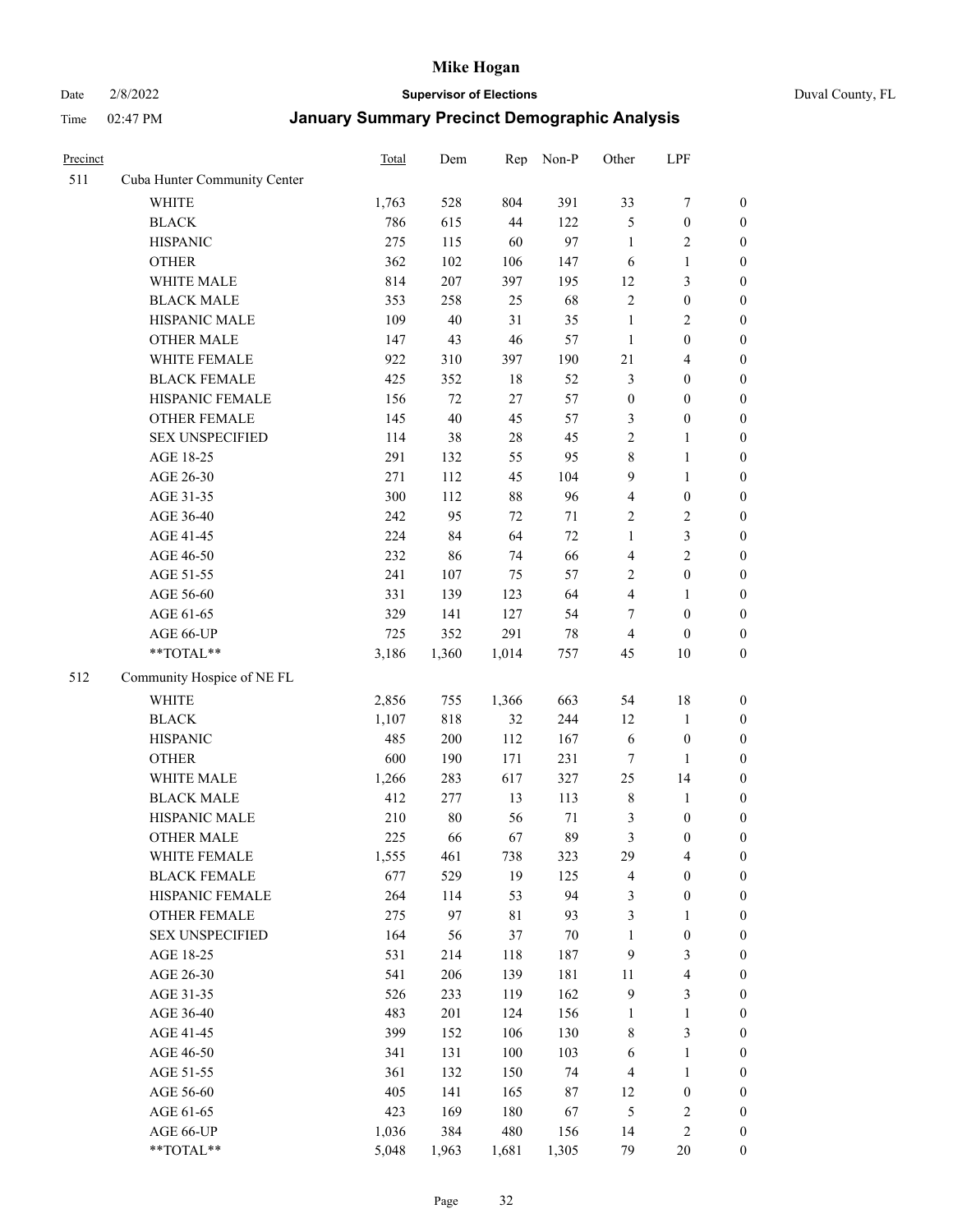# Date 2/8/2022 **Supervisor of Elections** Duval County, FL

| Precinct |                          | <b>Total</b> | Dem    | Rep            | Non-P  | Other            | LPF              |                  |
|----------|--------------------------|--------------|--------|----------------|--------|------------------|------------------|------------------|
| 513      | Englewood Baptist Church |              |        |                |        |                  |                  |                  |
|          | <b>WHITE</b>             | 1,434        | 379    | 730            | 305    | 15               | $\mathfrak{S}$   | 0                |
|          | <b>BLACK</b>             | 522          | 407    | 22             | $87\,$ | 5                | $\mathbf{1}$     | 0                |
|          | <b>HISPANIC</b>          | 247          | 103    | 58             | 83     | 3                | $\boldsymbol{0}$ | $\boldsymbol{0}$ |
|          | <b>OTHER</b>             | 379          | 82     | 116            | 177    | 3                | $\mathbf{1}$     | $\boldsymbol{0}$ |
|          | WHITE MALE               | 659          | 143    | 348            | 161    | 4                | $\mathfrak{Z}$   | $\boldsymbol{0}$ |
|          | <b>BLACK MALE</b>        | 251          | 184    | 15             | 47     | 4                | $\mathbf{1}$     | $\boldsymbol{0}$ |
|          | HISPANIC MALE            | 118          | 44     | 31             | 41     | $\overline{c}$   | $\boldsymbol{0}$ | $\boldsymbol{0}$ |
|          | <b>OTHER MALE</b>        | 163          | 34     | 59             | 69     | $\mathbf{1}$     | $\boldsymbol{0}$ | $\boldsymbol{0}$ |
|          | WHITE FEMALE             | 747          | 229    | 367            | 138    | $11\,$           | $\overline{2}$   | $\boldsymbol{0}$ |
|          | <b>BLACK FEMALE</b>      | 264          | 216    | $\tau$         | 40     | $\mathbf{1}$     | $\boldsymbol{0}$ | 0                |
|          | HISPANIC FEMALE          | 116          | 52     | 25             | 39     | $\boldsymbol{0}$ | $\boldsymbol{0}$ | 0                |
|          | <b>OTHER FEMALE</b>      | 143          | 35     | 41             | 65     | $\mathbf{1}$     | $\mathbf{1}$     | $\boldsymbol{0}$ |
|          | <b>SEX UNSPECIFIED</b>   | 121          | 34     | 33             | 52     | $\mathbf{2}$     | $\boldsymbol{0}$ | $\boldsymbol{0}$ |
|          | AGE 18-25                | 244          | 94     | 58             | 86     | 6                | $\boldsymbol{0}$ | $\boldsymbol{0}$ |
|          | AGE 26-30                | 200          | 77     | 48             | $70\,$ | $\overline{c}$   | $\mathfrak{Z}$   | $\boldsymbol{0}$ |
|          | AGE 31-35                | 227          | 89     | 58             | 75     | 3                | $\sqrt{2}$       | $\boldsymbol{0}$ |
|          | AGE 36-40                | 199          | 68     | 64             | 61     | 5                | $\mathbf{1}$     | $\boldsymbol{0}$ |
|          | AGE 41-45                | 185          | 60     | 67             | 57     | $\mathbf{1}$     | $\boldsymbol{0}$ | $\boldsymbol{0}$ |
|          | AGE 46-50                | 212          | 66     | 70             | 74     | $\overline{c}$   | $\boldsymbol{0}$ | $\boldsymbol{0}$ |
|          | AGE 51-55                | 211          | 82     | 75             | 52     | $\mathbf{1}$     | $\mathbf{1}$     | $\boldsymbol{0}$ |
|          | AGE 56-60                | 246          | 101    | 98             | 45     | $\overline{c}$   | $\boldsymbol{0}$ | 0                |
|          | AGE 61-65                | 239          | 91     | 99             | 49     | $\boldsymbol{0}$ | $\boldsymbol{0}$ | 0                |
|          | AGE 66-UP                | 619          | 243    | 289            | 83     | $\overline{4}$   | $\boldsymbol{0}$ | $\boldsymbol{0}$ |
|          | **TOTAL**                | 2,582        | 971    | 926            | 652    | 26               | $\tau$           | $\boldsymbol{0}$ |
| 601      | Italian American Club    |              |        |                |        |                  |                  |                  |
|          | <b>WHITE</b>             | 3,019        | 548    | 1,934          | 490    | 34               | 13               | $\boldsymbol{0}$ |
|          | <b>BLACK</b>             | 131          | 87     | 16             | 25     | 3                | $\boldsymbol{0}$ | $\boldsymbol{0}$ |
|          | <b>HISPANIC</b>          | 136          | 27     | $71\,$         | 36     | $\overline{c}$   | $\boldsymbol{0}$ | $\boldsymbol{0}$ |
|          | <b>OTHER</b>             | 212          | 43     | 100            | 61     | 5                | $\mathfrak{Z}$   | $\boldsymbol{0}$ |
|          | WHITE MALE               | 1,472        | 210    | 969            | 269    | 15               | 9                | $\boldsymbol{0}$ |
|          | <b>BLACK MALE</b>        | 61           | 33     | $10\,$         | 15     | 3                | $\boldsymbol{0}$ | $\boldsymbol{0}$ |
|          | HISPANIC MALE            | 66           | 12     | 36             | 17     | $\mathbf{1}$     | $\boldsymbol{0}$ | 0                |
|          | <b>OTHER MALE</b>        | 72           | 15     | 35             | 18     | $\mathbf{1}$     | 3                | $\boldsymbol{0}$ |
|          | WHITE FEMALE             | 1,521        | 333    | 951            | 215    | 19               | 3                | 0                |
|          | <b>BLACK FEMALE</b>      | 69           | 54     | $\mathfrak{S}$ | $10\,$ | $\boldsymbol{0}$ | $\boldsymbol{0}$ | $\boldsymbol{0}$ |
|          | HISPANIC FEMALE          | 67           | 13     | 35             | $18\,$ | 1                | $\boldsymbol{0}$ | $\overline{0}$   |
|          | OTHER FEMALE             | 112          | 25     | 56             | 27     | 4                | $\boldsymbol{0}$ | $\overline{0}$   |
|          | <b>SEX UNSPECIFIED</b>   | 58           | $10\,$ | 24             | 23     | $\boldsymbol{0}$ | $\mathbf{1}$     | 0                |
|          | AGE 18-25                | 324          | 56     | 173            | 84     | $\,$ 8 $\,$      | $\mathfrak{Z}$   | 0                |
|          | AGE 26-30                | 197          | 38     | 106            | 49     | 2                | $\overline{2}$   | 0                |
|          | AGE 31-35                | 208          | 43     | 108            | 53     | 3                | $\mathbf{1}$     | 0                |
|          | AGE 36-40                | 251          | 51     | 126            | 73     | $\boldsymbol{0}$ | $\mathbf{1}$     | 0                |
|          | AGE 41-45                | 229          | 41     | 129            | 50     | 7                | $\sqrt{2}$       | 0                |
|          | AGE 46-50                | 227          | 39     | 138            | 45     | 4                | $\mathbf{1}$     | 0                |
|          | AGE 51-55                | 296          | 54     | 183            | 55     | $\overline{c}$   | $\sqrt{2}$       | 0                |
|          | AGE 56-60                | 360          | 58     | 248            | 47     | 5                | $\sqrt{2}$       | $\overline{0}$   |
|          | AGE 61-65                | 343          | 64     | 230            | 47     | $\overline{c}$   | $\boldsymbol{0}$ | $\overline{0}$   |
|          | AGE 66-UP                | 1,063        | 261    | 680            | 109    | 11               | $\mathfrak{2}$   | $\boldsymbol{0}$ |
|          | **TOTAL**                | 3,498        | 705    | 2,121          | 612    | $44\,$           | 16               | $\boldsymbol{0}$ |
|          |                          |              |        |                |        |                  |                  |                  |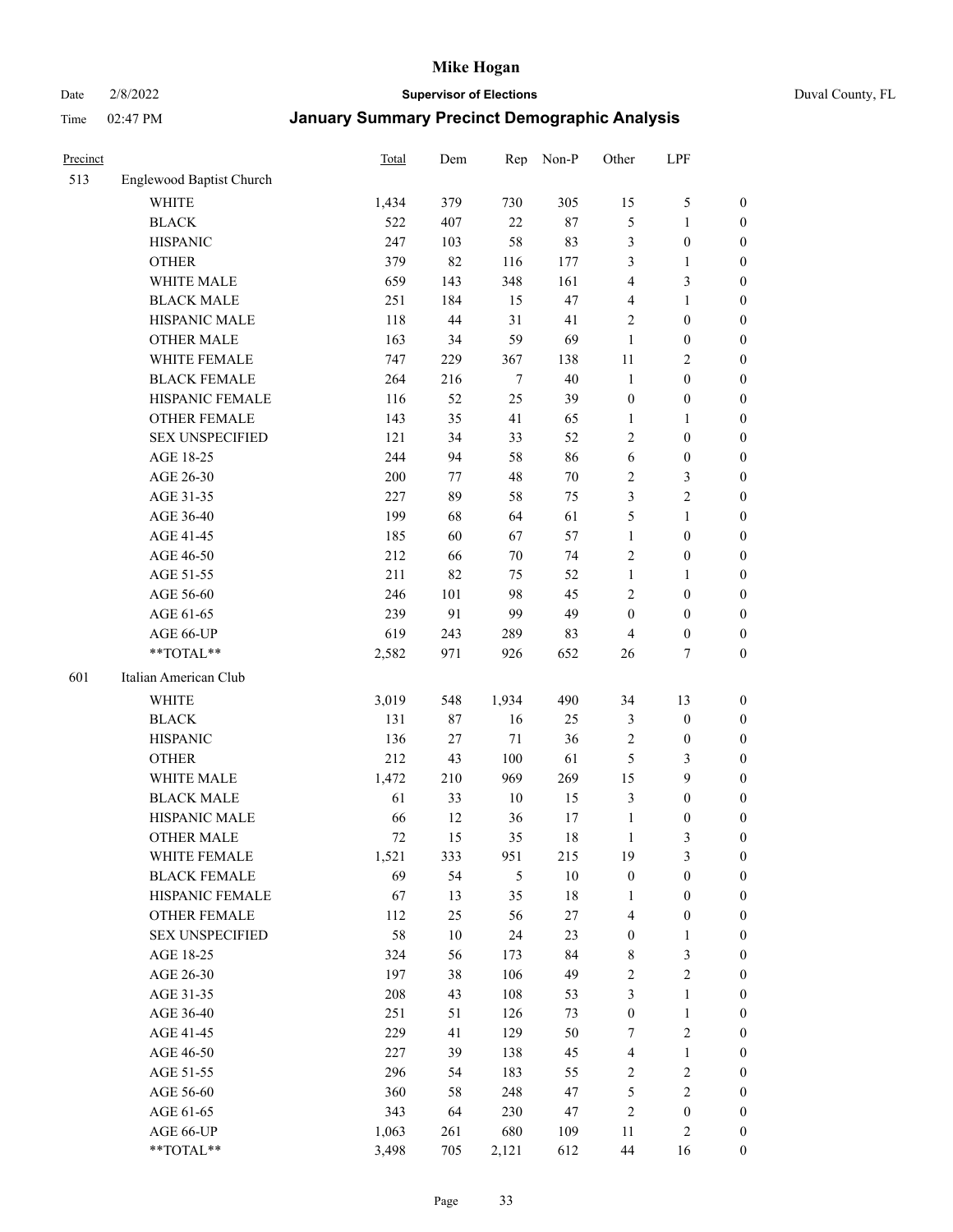Date 2/8/2022 **Supervisor of Elections** Duval County, FL

| Precinct |                           | Total | Dem   | Rep    | Non-P  | Other            | LPF                     |                  |
|----------|---------------------------|-------|-------|--------|--------|------------------|-------------------------|------------------|
| 602      | All Souls Anglican Church |       |       |        |        |                  |                         |                  |
|          | <b>WHITE</b>              | 3,300 | 704   | 1,849  | 687    | 46               | 14                      | 0                |
|          | <b>BLACK</b>              | 410   | 311   | 32     | 61     | 6                | $\boldsymbol{0}$        | $\boldsymbol{0}$ |
|          | <b>HISPANIC</b>           | 316   | 100   | 100    | 109    | $\tau$           | $\boldsymbol{0}$        | $\boldsymbol{0}$ |
|          | <b>OTHER</b>              | 480   | 128   | 151    | 194    | 5                | $\mathfrak{2}$          | $\boldsymbol{0}$ |
|          | WHITE MALE                | 1,570 | 280   | 920    | 345    | 16               | 9                       | $\boldsymbol{0}$ |
|          | <b>BLACK MALE</b>         | 198   | 139   | 21     | 33     | 5                | $\boldsymbol{0}$        | $\boldsymbol{0}$ |
|          | HISPANIC MALE             | 142   | 43    | 46     | 50     | 3                | $\boldsymbol{0}$        | $\boldsymbol{0}$ |
|          | <b>OTHER MALE</b>         | 216   | 49    | 67     | 98     | $\mathfrak{2}$   | $\boldsymbol{0}$        | $\boldsymbol{0}$ |
|          | WHITE FEMALE              | 1,705 | 416   | 914    | 341    | 29               | $\mathfrak{S}$          | $\boldsymbol{0}$ |
|          | <b>BLACK FEMALE</b>       | 208   | 170   | $10\,$ | 27     | $\mathbf{1}$     | $\boldsymbol{0}$        | $\boldsymbol{0}$ |
|          | HISPANIC FEMALE           | 172   | 56    | 54     | 58     | $\overline{4}$   | $\boldsymbol{0}$        | 0                |
|          | <b>OTHER FEMALE</b>       | 197   | 66    | 63     | 64     | 3                | $\mathbf{1}$            | $\boldsymbol{0}$ |
|          | <b>SEX UNSPECIFIED</b>    | 98    | 24    | 37     | 35     | $\mathbf{1}$     | $\mathbf{1}$            | $\boldsymbol{0}$ |
|          | AGE 18-25                 | 456   | 130   | 175    | 139    | $10\,$           | $\sqrt{2}$              | $\boldsymbol{0}$ |
|          | AGE 26-30                 | 335   | 92    | 140    | 95     | 5                | $\mathfrak{Z}$          | $\boldsymbol{0}$ |
|          | AGE 31-35                 | 405   | 126   | 149    | 126    | 3                | $\mathbf{1}$            | $\boldsymbol{0}$ |
|          | AGE 36-40                 | 436   | 116   | 180    | 128    | $\,$ 8 $\,$      | $\overline{\mathbf{4}}$ | $\boldsymbol{0}$ |
|          | AGE 41-45                 | 338   | 99    | 125    | 104    | 10               | $\boldsymbol{0}$        | $\boldsymbol{0}$ |
|          | AGE 46-50                 | 333   | 91    | 154    | 79     | 6                | $\mathfrak{Z}$          | $\boldsymbol{0}$ |
|          | AGE 51-55                 | 400   | 79    | 218    | 95     | 6                | $\sqrt{2}$              | $\boldsymbol{0}$ |
|          | AGE 56-60                 | 450   | 117   | 248    | 83     | $\overline{c}$   | $\boldsymbol{0}$        | 0                |
|          | AGE 61-65                 | 479   | 142   | 270    | 64     | $\mathfrak{Z}$   | $\boldsymbol{0}$        | $\boldsymbol{0}$ |
|          | AGE 66-UP                 | 873   | 251   | 473    | 137    | 11               | $\mathbf{1}$            | $\boldsymbol{0}$ |
|          | $**TOTAL**$               | 4,506 | 1,243 | 2,132  | 1,051  | 64               | 16                      | $\boldsymbol{0}$ |
| 603      | Mandarin Branch Library   |       |       |        |        |                  |                         |                  |
|          | WHITE                     | 3,321 | 861   | 1,857  | 543    | 48               | 12                      | $\boldsymbol{0}$ |
|          | <b>BLACK</b>              | 119   | 76    | $10\,$ | 32     | $\mathbf{1}$     | $\boldsymbol{0}$        | $\boldsymbol{0}$ |
|          | <b>HISPANIC</b>           | 160   | 46    | 62     | 51     | $\mathbf{1}$     | $\boldsymbol{0}$        | $\boldsymbol{0}$ |
|          | <b>OTHER</b>              | 277   | 71    | 95     | 107    | $\mathfrak{2}$   | $\sqrt{2}$              | $\boldsymbol{0}$ |
|          | WHITE MALE                | 1,515 | 327   | 879    | 283    | 18               | $\,$ 8 $\,$             | $\boldsymbol{0}$ |
|          | <b>BLACK MALE</b>         | 55    | 29    | $\tau$ | $18\,$ | $\mathbf{1}$     | $\boldsymbol{0}$        | $\boldsymbol{0}$ |
|          | HISPANIC MALE             | 74    | 21    | 29     | 23     | $\mathbf{1}$     | $\boldsymbol{0}$        | $\boldsymbol{0}$ |
|          | <b>OTHER MALE</b>         | 109   | 22    | 45     | 42     | $\boldsymbol{0}$ | $\boldsymbol{0}$        | $\boldsymbol{0}$ |
|          | WHITE FEMALE              | 1,784 | 527   | 967    | 256    | 30               | 4                       | 0                |
|          | <b>BLACK FEMALE</b>       | 64    | 47    | 3      | 14     | $\boldsymbol{0}$ | $\boldsymbol{0}$        | $\boldsymbol{0}$ |
|          | HISPANIC FEMALE           | 84    | 24    | 33     | 27     | $\boldsymbol{0}$ | $\boldsymbol{0}$        | $\overline{0}$   |
|          | <b>OTHER FEMALE</b>       | 127   | 39    | 37     | 48     | $\mathbf{1}$     | $\sqrt{2}$              | $\overline{0}$   |
|          | <b>SEX UNSPECIFIED</b>    | 65    | 18    | 24     | 22     | $\mathbf{1}$     | $\boldsymbol{0}$        | 0                |
|          | AGE 18-25                 | 356   | 99    | 151    | 99     | 6                | $\mathbf{1}$            | 0                |
|          | AGE 26-30                 | 255   | 60    | 124    | 59     | $10\,$           | $\sqrt{2}$              | 0                |
|          | AGE 31-35                 | 264   | 65    | 116    | 73     | 3                | $\boldsymbol{7}$        | 0                |
|          | AGE 36-40                 | 246   | 86    | 96     | 61     | 3                | $\boldsymbol{0}$        | 0                |
|          | AGE 41-45                 | 256   | 68    | 111    | 71     | $\mathfrak{S}$   | $\mathbf{1}$            | 0                |
|          | AGE 46-50                 | 277   | 62    | 144    | 66     | $\overline{c}$   | $\mathfrak{Z}$          | 0                |
|          | AGE 51-55                 | 299   | 66    | 169    | 60     | 4                | $\boldsymbol{0}$        | $\boldsymbol{0}$ |
|          | AGE 56-60                 | 331   | 82    | 193    | 51     | 5                | $\boldsymbol{0}$        | $\boldsymbol{0}$ |
|          | AGE 61-65                 | 314   | 83    | 181    | 45     | 5                | $\boldsymbol{0}$        | $\boldsymbol{0}$ |
|          | AGE 66-UP                 | 1,279 | 383   | 739    | 148    | 9                | $\boldsymbol{0}$        | $\boldsymbol{0}$ |
|          | **TOTAL**                 | 3,877 | 1,054 | 2,024  | 733    | 52               | 14                      | $\boldsymbol{0}$ |
|          |                           |       |       |        |        |                  |                         |                  |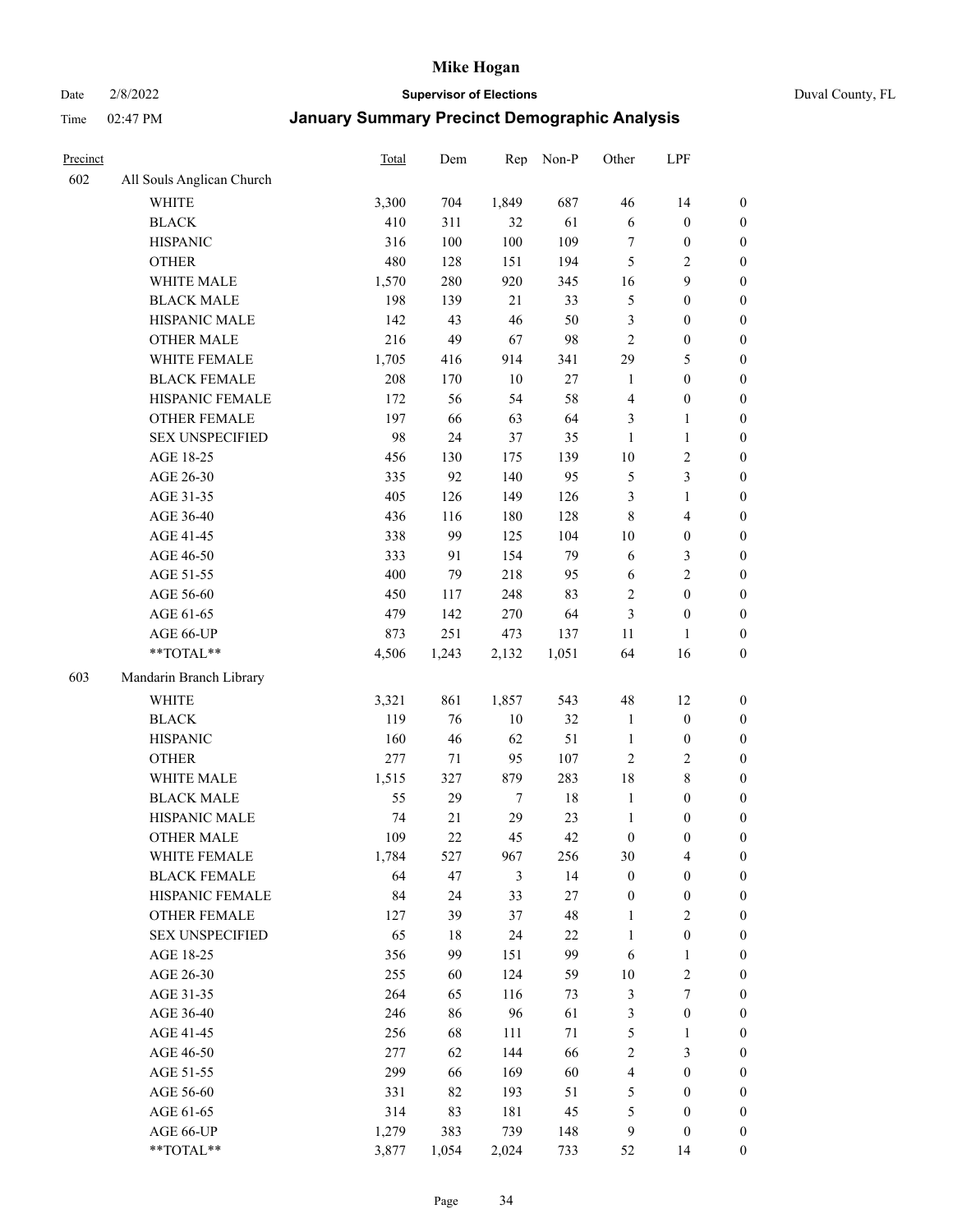Date 2/8/2022 **Supervisor of Elections** Duval County, FL

| Precinct |                                | Total | Dem    | Rep            | Non-P          | Other            | LPF                     |                  |
|----------|--------------------------------|-------|--------|----------------|----------------|------------------|-------------------------|------------------|
| 604      | Mandarin Presbyterian Church   |       |        |                |                |                  |                         |                  |
|          | <b>WHITE</b>                   | 1,688 | 341    | 1,049          | 280            | 12               | 6                       | 0                |
|          | <b>BLACK</b>                   | 32    | 18     | $\overline{4}$ | 9              | $\mathbf{1}$     | $\boldsymbol{0}$        | 0                |
|          | <b>HISPANIC</b>                | 80    | 25     | 29             | 25             | $\boldsymbol{0}$ | $\mathbf{1}$            | $\boldsymbol{0}$ |
|          | <b>OTHER</b>                   | 111   | 32     | 49             | 28             | 2                | $\boldsymbol{0}$        | $\boldsymbol{0}$ |
|          | WHITE MALE                     | 816   | 136    | 518            | 149            | 7                | 6                       | $\boldsymbol{0}$ |
|          | <b>BLACK MALE</b>              | 16    | 8      | 3              | 5              | $\boldsymbol{0}$ | $\boldsymbol{0}$        | $\boldsymbol{0}$ |
|          | HISPANIC MALE                  | 35    | $10\,$ | 13             | 11             | $\boldsymbol{0}$ | $\mathbf{1}$            | $\boldsymbol{0}$ |
|          | <b>OTHER MALE</b>              | 49    | 11     | 26             | 11             | $\mathbf{1}$     | $\boldsymbol{0}$        | $\boldsymbol{0}$ |
|          | WHITE FEMALE                   | 858   | 201    | 524            | 128            | 5                | $\boldsymbol{0}$        | $\boldsymbol{0}$ |
|          | <b>BLACK FEMALE</b>            | 15    | 9      | $\mathbf{1}$   | $\overline{4}$ | $\mathbf{1}$     | $\boldsymbol{0}$        | 0                |
|          | HISPANIC FEMALE                | 44    | 15     | 15             | 14             | $\boldsymbol{0}$ | $\boldsymbol{0}$        | 0                |
|          | OTHER FEMALE                   | 45    | 17     | 16             | 11             | 1                | $\boldsymbol{0}$        | 0                |
|          | <b>SEX UNSPECIFIED</b>         | 33    | 9      | 15             | 9              | $\boldsymbol{0}$ | $\boldsymbol{0}$        | $\boldsymbol{0}$ |
|          | AGE 18-25                      | 134   | 32     | 63             | 38             | 1                | $\boldsymbol{0}$        | $\boldsymbol{0}$ |
|          | AGE 26-30                      | 115   | 24     | 56             | 32             | $\overline{c}$   | $\mathbf{1}$            | $\boldsymbol{0}$ |
|          | AGE 31-35                      | 140   | 29     | 73             | 35             | 3                | $\boldsymbol{0}$        | $\boldsymbol{0}$ |
|          | AGE 36-40                      | 128   | 31     | $71\,$         | 24             | $\mathbf{1}$     | $\mathbf{1}$            | $\boldsymbol{0}$ |
|          | AGE 41-45                      | 146   | 24     | 79             | 41             | $\mathbf{1}$     | $\mathbf{1}$            | $\boldsymbol{0}$ |
|          | AGE 46-50                      | 129   | 27     | $70\,$         | 29             | $\mathbf{1}$     | $\mathbf{2}$            | $\boldsymbol{0}$ |
|          | AGE 51-55                      | 162   | 26     | 105            | 30             | $\mathbf{1}$     | $\boldsymbol{0}$        | $\boldsymbol{0}$ |
|          | AGE 56-60                      | 166   | 32     | 106            | $28\,$         | $\boldsymbol{0}$ | $\boldsymbol{0}$        | 0                |
|          | AGE 61-65                      | 173   | 39     | 115            | 18             | 1                | $\boldsymbol{0}$        | 0                |
|          | AGE 66-UP                      | 615   | 150    | 393            | 66             | $\overline{4}$   | $\overline{c}$          | 0                |
|          | **TOTAL**                      | 1,911 | 416    | 1,131          | 342            | 15               | $\boldsymbol{7}$        | $\boldsymbol{0}$ |
| 605      | Episcopal Church of Our Savior |       |        |                |                |                  |                         |                  |
|          | <b>WHITE</b>                   | 3,448 | 660    | 2,149          | 568            | 49               | $22\,$                  | $\boldsymbol{0}$ |
|          | <b>BLACK</b>                   | 147   | 98     | 14             | 29             | 6                | $\boldsymbol{0}$        | $\boldsymbol{0}$ |
|          | <b>HISPANIC</b>                | 145   | 30     | 75             | 37             | $\overline{c}$   | $\mathbf{1}$            | $\boldsymbol{0}$ |
|          | <b>OTHER</b>                   | 275   | 71     | 108            | 90             | 4                | $\mathbf{2}$            | $\boldsymbol{0}$ |
|          | WHITE MALE                     | 1,666 | 257    | 1,086          | 284            | 25               | 14                      | $\boldsymbol{0}$ |
|          | <b>BLACK MALE</b>              | 73    | 44     | $10\,$         | $17\,$         | $\overline{2}$   | $\boldsymbol{0}$        | $\boldsymbol{0}$ |
|          | HISPANIC MALE                  | 60    | 14     | $30\,$         | 15             | $\boldsymbol{0}$ | 1                       | 0                |
|          | <b>OTHER MALE</b>              | 103   | 29     | 38             | 35             | 1                | $\boldsymbol{0}$        | $\boldsymbol{0}$ |
|          | WHITE FEMALE                   | 1,746 | 397    | 1,042          | 275            | 24               | 8                       | 0                |
|          | <b>BLACK FEMALE</b>            | 71    | 52     | $\overline{4}$ | 11             | 4                | $\boldsymbol{0}$        | $\boldsymbol{0}$ |
|          | HISPANIC FEMALE                | 83    | 16     | 45             | $20\,$         | $\sqrt{2}$       | $\boldsymbol{0}$        | $\boldsymbol{0}$ |
|          | <b>OTHER FEMALE</b>            | 125   | 33     | 58             | 31             | $\mathbf{1}$     | $\sqrt{2}$              | $\overline{0}$   |
|          | <b>SEX UNSPECIFIED</b>         | 88    | 17     | 33             | 36             | $\sqrt{2}$       | $\boldsymbol{0}$        | 0                |
|          | AGE 18-25                      | 389   | 94     | 196            | 87             | $10\,$           | $\sqrt{2}$              | 0                |
|          | AGE 26-30                      | 224   | 54     | $100\,$        | 61             | 5                | $\overline{\mathbf{4}}$ | 0                |
|          | AGE 31-35                      | 247   | 53     | 138            | 47             | 6                | $\mathfrak{Z}$          | 0                |
|          | AGE 36-40                      | 283   | 53     | 154            | 68             | 4                | $\overline{\mathbf{4}}$ | 0                |
|          | AGE 41-45                      | 235   | 46     | 120            | 59             | $\overline{4}$   | 6                       | 0                |
|          | AGE 46-50                      | 291   | 45     | 167            | 69             | 6                | $\overline{\mathbf{4}}$ | 0                |
|          | AGE 51-55                      | 338   | 52     | 218            | 60             | 7                | $\mathbf{1}$            | $\boldsymbol{0}$ |
|          | AGE 56-60                      | 427   | 81     | 253            | $87\,$         | 6                | $\boldsymbol{0}$        | $\boldsymbol{0}$ |
|          | AGE 61-65                      | 416   | 113    | 252            | 47             | 4                | $\boldsymbol{0}$        | $\boldsymbol{0}$ |
|          | AGE 66-UP                      | 1,165 | 268    | 748            | 139            | 9                | $\mathbf{1}$            | $\boldsymbol{0}$ |
|          | **TOTAL**                      | 4,015 | 859    | 2,346          | 724            | 61               | 25                      | $\boldsymbol{0}$ |
|          |                                |       |        |                |                |                  |                         |                  |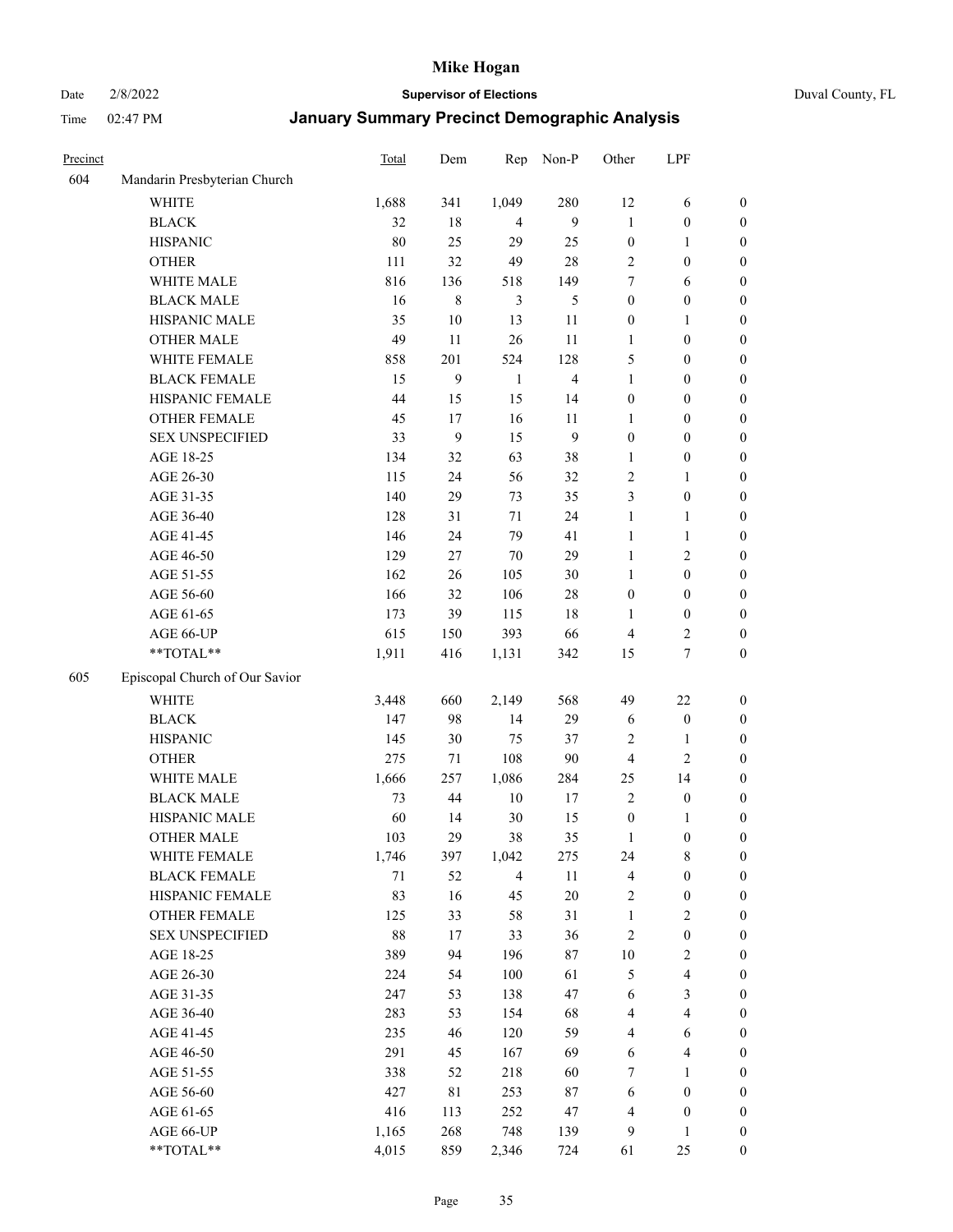#### Date 2/8/2022 **Supervisor of Elections** Duval County, FL

| Precinct |                                 | Total | Dem   | Rep            | Non-P  | Other            | LPF                     |                  |
|----------|---------------------------------|-------|-------|----------------|--------|------------------|-------------------------|------------------|
| 606      | South Mandarin Regional Library |       |       |                |        |                  |                         |                  |
|          | <b>WHITE</b>                    | 4,755 | 983   | 2,906          | 788    | 44               | 34                      | 0                |
|          | <b>BLACK</b>                    | 269   | 184   | 17             | 61     | 6                | $\mathbf{1}$            | $\boldsymbol{0}$ |
|          | <b>HISPANIC</b>                 | 198   | 69    | 73             | 55     | $\mathbf{1}$     | $\boldsymbol{0}$        | $\boldsymbol{0}$ |
|          | <b>OTHER</b>                    | 353   | 92    | 135            | 120    | 4                | $\mathfrak{2}$          | $\boldsymbol{0}$ |
|          | WHITE MALE                      | 2,257 | 373   | 1,426          | 417    | 19               | $22\,$                  | $\boldsymbol{0}$ |
|          | <b>BLACK MALE</b>               | 130   | 80    | 13             | 33     | 4                | $\boldsymbol{0}$        | $\boldsymbol{0}$ |
|          | HISPANIC MALE                   | 90    | 27    | 36             | 26     | $\mathbf{1}$     | $\boldsymbol{0}$        | $\boldsymbol{0}$ |
|          | <b>OTHER MALE</b>               | 135   | 26    | 56             | 51     | $\overline{c}$   | $\boldsymbol{0}$        | $\boldsymbol{0}$ |
|          | WHITE FEMALE                    | 2,459 | 601   | 1,458          | 363    | 25               | 12                      | $\boldsymbol{0}$ |
|          | <b>BLACK FEMALE</b>             | 136   | 103   | $\overline{4}$ | 26     | $\sqrt{2}$       | $\mathbf{1}$            | $\boldsymbol{0}$ |
|          | HISPANIC FEMALE                 | 101   | 40    | 35             | 26     | $\boldsymbol{0}$ | $\boldsymbol{0}$        | 0                |
|          | <b>OTHER FEMALE</b>             | 164   | 56    | 59             | 45     | $\mathfrak{2}$   | $\sqrt{2}$              | $\boldsymbol{0}$ |
|          | <b>SEX UNSPECIFIED</b>          | 103   | 22    | 44             | 37     | $\boldsymbol{0}$ | $\boldsymbol{0}$        | $\boldsymbol{0}$ |
|          | AGE 18-25                       | 498   | 123   | 245            | 117    | 9                | $\overline{\mathbf{4}}$ | $\boldsymbol{0}$ |
|          | AGE 26-30                       | 375   | 90    | 167            | 104    | 9                | $\mathfrak{S}$          | $\boldsymbol{0}$ |
|          | AGE 31-35                       | 408   | 91    | 201            | 110    | $\sqrt{2}$       | $\overline{\mathbf{4}}$ | $\boldsymbol{0}$ |
|          | AGE 36-40                       | 421   | 97    | 204            | 114    | $\overline{c}$   | $\overline{\mathbf{4}}$ | $\boldsymbol{0}$ |
|          | AGE 41-45                       | 378   | 87    | 176            | 106    | 7                | $\overline{2}$          | $\boldsymbol{0}$ |
|          | AGE 46-50                       | 359   | 87    | 186            | $78\,$ | 5                | $\mathfrak{Z}$          | $\boldsymbol{0}$ |
|          | AGE 51-55                       | 463   | 94    | 285            | 75     | 6                | $\mathfrak{Z}$          | $\boldsymbol{0}$ |
|          | AGE 56-60                       | 569   | 114   | 368            | 81     | $\overline{4}$   | $\sqrt{2}$              | 0                |
|          | AGE 61-65                       | 531   | 134   | 328            | 65     | 1                | $\mathfrak{Z}$          | 0                |
|          | AGE 66-UP                       | 1,573 | 411   | 971            | 174    | 10               | $\boldsymbol{7}$        | $\boldsymbol{0}$ |
|          | $**TOTAL**$                     | 5,575 | 1,328 | 3,131          | 1,024  | 55               | $37\,$                  | $\boldsymbol{0}$ |
| 607      | Mandarin Branch Library         |       |       |                |        |                  |                         |                  |
|          | <b>WHITE</b>                    | 1,507 | 347   | 794            | 326    | 29               | 11                      | $\boldsymbol{0}$ |
|          | <b>BLACK</b>                    | 236   | 174   | 13             | 43     | 6                | $\boldsymbol{0}$        | $\boldsymbol{0}$ |
|          | <b>HISPANIC</b>                 | 173   | 61    | 57             | 53     | 2                | $\boldsymbol{0}$        | $\boldsymbol{0}$ |
|          | <b>OTHER</b>                    | 153   | 49    | $46\,$         | 50     | 5                | $\mathfrak{Z}$          | $\boldsymbol{0}$ |
|          | WHITE MALE                      | 660   | 119   | 370            | 154    | 12               | $\mathfrak{S}$          | $\boldsymbol{0}$ |
|          | <b>BLACK MALE</b>               | 90    | 68    | $\overline{4}$ | 16     | $\mathbf{2}$     | $\boldsymbol{0}$        | $\boldsymbol{0}$ |
|          | HISPANIC MALE                   | 69    | 19    | $28\,$         | 22     | $\boldsymbol{0}$ | $\boldsymbol{0}$        | $\boldsymbol{0}$ |
|          | <b>OTHER MALE</b>               | 61    | 21    | 18             | 19     | $\mathbf{1}$     | $\mathbf{2}$            | $\boldsymbol{0}$ |
|          | WHITE FEMALE                    | 832   | 223   | 415            | 171    | 17               | 6                       | 0                |
|          | <b>BLACK FEMALE</b>             | 140   | 102   | $\,$ 8 $\,$    | 26     | 4                | $\boldsymbol{0}$        | $\overline{0}$   |
|          | HISPANIC FEMALE                 | 99    | 41    | $28\,$         | $28\,$ | $\sqrt{2}$       | $\boldsymbol{0}$        | $\overline{0}$   |
|          | <b>OTHER FEMALE</b>             | 63    | 21    | 23             | 17     | 2                | $\boldsymbol{0}$        | $\overline{0}$   |
|          | <b>SEX UNSPECIFIED</b>          | 55    | 17    | 16             | 19     | 2                | $\mathbf{1}$            | 0                |
|          | AGE 18-25                       | 176   | 54    | 56             | 60     | 6                | $\boldsymbol{0}$        | 0                |
|          | AGE 26-30                       | 176   | 50    | 58             | 61     | 5                | $\overline{2}$          | 0                |
|          | AGE 31-35                       | 194   | 72    | 49             | 64     | 5                | $\overline{4}$          | 0                |
|          | AGE 36-40                       | 166   | 51    | 60             | 44     | 8                | $\mathfrak{Z}$          | 0                |
|          | AGE 41-45                       | 134   | 37    | 56             | 36     | $\overline{4}$   | $\mathbf{1}$            | 0                |
|          | AGE 46-50                       | 127   | 43    | 50             | $28\,$ | 5                | $\mathbf{1}$            | 0                |
|          | AGE 51-55                       | 134   | 40    | 66             | 25     | $\sqrt{2}$       | $\mathbf{1}$            | 0                |
|          | AGE 56-60                       | 174   | 42    | 92             | 38     | 1                | $\mathbf{1}$            | 0                |
|          | AGE 61-65                       | 177   | 59    | 81             | 35     | $\mathbf{1}$     | $\mathbf{1}$            | 0                |
|          | AGE 66-UP                       | 611   | 183   | 342            | 81     | 5                | $\boldsymbol{0}$        | 0                |
|          | **TOTAL**                       | 2,069 | 631   | 910            | 472    | 42               | 14                      | $\boldsymbol{0}$ |
|          |                                 |       |       |                |        |                  |                         |                  |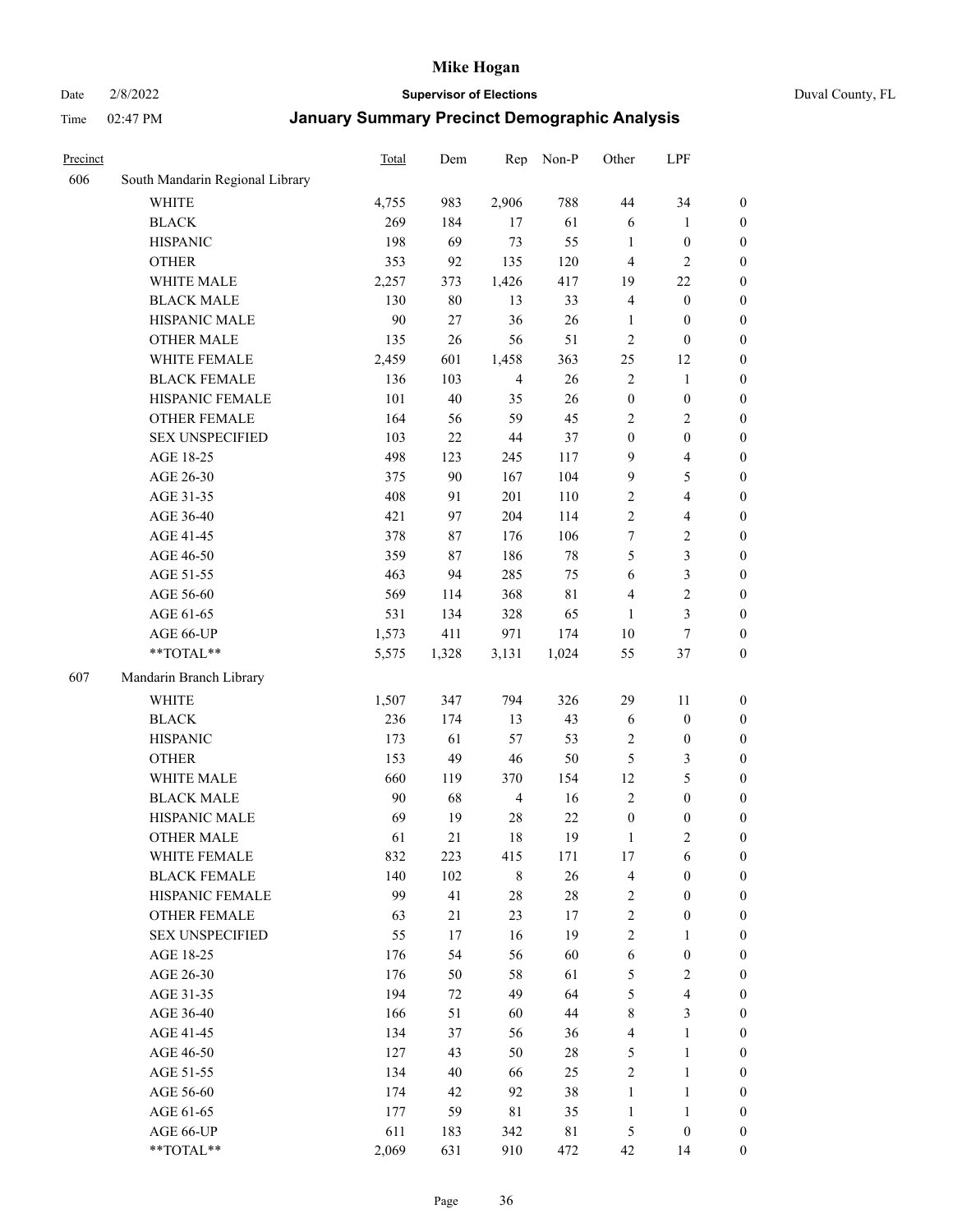Date 2/8/2022 **Supervisor of Elections** Duval County, FL

| Precinct |                                       | <b>Total</b> | Dem    | Rep         | Non-P  | Other            | LPF                     |                  |
|----------|---------------------------------------|--------------|--------|-------------|--------|------------------|-------------------------|------------------|
| 608      | Freedom Christian Fellowship          |              |        |             |        |                  |                         |                  |
|          | <b>WHITE</b>                          | 4,750        | 1,041  | 2,525       | 1,063  | 92               | 29                      | $\boldsymbol{0}$ |
|          | <b>BLACK</b>                          | 659          | 456    | 32          | 160    | 9                | $\sqrt{2}$              | $\boldsymbol{0}$ |
|          | <b>HISPANIC</b>                       | 529          | 173    | 167         | 183    | $\mathfrak{S}$   | $\mathbf{1}$            | $\boldsymbol{0}$ |
|          | <b>OTHER</b>                          | 550          | 153    | 163         | 214    | 16               | $\overline{\mathbf{4}}$ | $\boldsymbol{0}$ |
|          | WHITE MALE                            | 2,195        | 376    | 1,211       | 541    | 47               | 20                      | $\boldsymbol{0}$ |
|          | <b>BLACK MALE</b>                     | 264          | 175    | 15          | 72     | 2                | $\boldsymbol{0}$        | $\boldsymbol{0}$ |
|          | HISPANIC MALE                         | 234          | 65     | 77          | 90     | $\mathbf{1}$     | $\mathbf{1}$            | $\boldsymbol{0}$ |
|          | <b>OTHER MALE</b>                     | 209          | 57     | 53          | 90     | $\tau$           | $\overline{2}$          | $\boldsymbol{0}$ |
|          | WHITE FEMALE                          | 2,518        | 654    | 1,297       | 513    | 45               | $\boldsymbol{9}$        | $\boldsymbol{0}$ |
|          | <b>BLACK FEMALE</b>                   | 383          | 273    | 16          | 85     | 7                | $\sqrt{2}$              | 0                |
|          | HISPANIC FEMALE                       | 283          | 106    | 85          | 89     | 3                | $\boldsymbol{0}$        | 0                |
|          | OTHER FEMALE                          | 265          | 77     | $88\,$      | 89     | 9                | $\sqrt{2}$              | 0                |
|          | <b>SEX UNSPECIFIED</b>                | 137          | $40\,$ | 45          | 51     | $\mathbf{1}$     | $\boldsymbol{0}$        | $\boldsymbol{0}$ |
|          | AGE 18-25                             | 692          | 192    | 241         | 235    | 22               | $\sqrt{2}$              | $\boldsymbol{0}$ |
|          | AGE 26-30                             | 593          | 156    | 226         | 190    | 18               | $\mathfrak{Z}$          | $\boldsymbol{0}$ |
|          | AGE 31-35                             | 639          | 204    | 221         | 180    | 19               | 15                      | $\boldsymbol{0}$ |
|          | AGE 36-40                             | 548          | 147    | 231         | 157    | 7                | 6                       | $\boldsymbol{0}$ |
|          | AGE 41-45                             | 529          | 144    | 207         | 169    | 6                | $\mathfrak{Z}$          | $\boldsymbol{0}$ |
|          | AGE 46-50                             | 464          | 120    | 204         | 129    | $\overline{9}$   | $\overline{2}$          | $\boldsymbol{0}$ |
|          | AGE 51-55                             | 530          | 138    | 253         | 125    | 13               | $\mathbf{1}$            | $\boldsymbol{0}$ |
|          | AGE 56-60                             | 546          | 137    | 287         | 118    | $\overline{4}$   | $\boldsymbol{0}$        | 0                |
|          | AGE 61-65                             | 502          | 125    | 264         | 101    | 9                | 3                       | 0                |
|          | AGE 66-UP                             | 1,445        | 460    | 753         | 216    | 15               | $\mathbf{1}$            | $\boldsymbol{0}$ |
|          | **TOTAL**                             | 6,488        | 1,823  | 2,887       | 1,620  | 122              | 36                      | $\boldsymbol{0}$ |
| 609      | <b>Burnett Park Recreation Center</b> |              |        |             |        |                  |                         |                  |
|          | <b>WHITE</b>                          | 1,476        | 373    | 720         | 333    | 34               | 16                      | $\boldsymbol{0}$ |
|          | <b>BLACK</b>                          | 237          | 176    | $11\,$      | 47     | 3                | $\boldsymbol{0}$        | $\boldsymbol{0}$ |
|          | <b>HISPANIC</b>                       | 187          | 65     | 50          | 70     | $\mathbf{1}$     | $\mathbf{1}$            | $\boldsymbol{0}$ |
|          | <b>OTHER</b>                          | 190          | 49     | 59          | 79     | $\mathbf{1}$     | $\sqrt{2}$              | $\boldsymbol{0}$ |
|          | WHITE MALE                            | 672          | 142    | 340         | 165    | 13               | 12                      | $\boldsymbol{0}$ |
|          | <b>BLACK MALE</b>                     | 97           | 65     | $\,$ 8 $\,$ | 23     | $\mathbf{1}$     | $\boldsymbol{0}$        | $\boldsymbol{0}$ |
|          | HISPANIC MALE                         | 93           | 24     | $30\,$      | $38\,$ | $\mathbf{1}$     | $\boldsymbol{0}$        | 0                |
|          | <b>OTHER MALE</b>                     | 68           | 15     | 19          | 32     | $\boldsymbol{0}$ | $\mathfrak{2}$          | 0                |
|          | WHITE FEMALE                          | 790          | 225    | 376         | 164    | 21               | 4                       | 0                |
|          | <b>BLACK FEMALE</b>                   | 139          | 110    | 3           | 24     | $\mathfrak{2}$   | $\boldsymbol{0}$        | $\boldsymbol{0}$ |
|          | HISPANIC FEMALE                       | 89           | 40     | $20\,$      | $28\,$ | $\boldsymbol{0}$ | $\mathbf{1}$            | $\overline{0}$   |
|          | OTHER FEMALE                          | 91           | 30     | $27\,$      | 34     | $\boldsymbol{0}$ | $\boldsymbol{0}$        | $\overline{0}$   |
|          | <b>SEX UNSPECIFIED</b>                | 51           | 12     | 17          | 21     | $\mathbf{1}$     | $\boldsymbol{0}$        | 0                |
|          | AGE 18-25                             | 228          | 72     | 73          | 71     | 10               | $\sqrt{2}$              | 0                |
|          | AGE 26-30                             | 215          | 68     | 66          | $71\,$ | 5                | $\mathfrak{S}$          | 0                |
|          | AGE 31-35                             | 177          | 56     | 60          | 54     | 5                | $\overline{2}$          | 0                |
|          | AGE 36-40                             | 187          | 54     | 64          | 63     | $\boldsymbol{0}$ | $\sqrt{6}$              | 0                |
|          | AGE 41-45                             | 150          | 53     | 42          | 52     | 1                | $\sqrt{2}$              | 0                |
|          | AGE 46-50                             | 146          | 39     | 65          | 36     | 4                | $\sqrt{2}$              | 0                |
|          | AGE 51-55                             | 162          | 52     | 67          | 39     | 4                | $\boldsymbol{0}$        | 0                |
|          | AGE 56-60                             | 168          | 40     | 90          | 33     | 5                | $\boldsymbol{0}$        | 0                |
|          | AGE 61-65                             | 149          | 53     | 66          | 29     | $\mathbf{1}$     | $\boldsymbol{0}$        | $\overline{0}$   |
|          | AGE 66-UP                             | 508          | 176    | 247         | 81     | $\overline{4}$   | $\boldsymbol{0}$        | 0                |
|          | **TOTAL**                             | 2,090        | 663    | 840         | 529    | 39               | 19                      | $\boldsymbol{0}$ |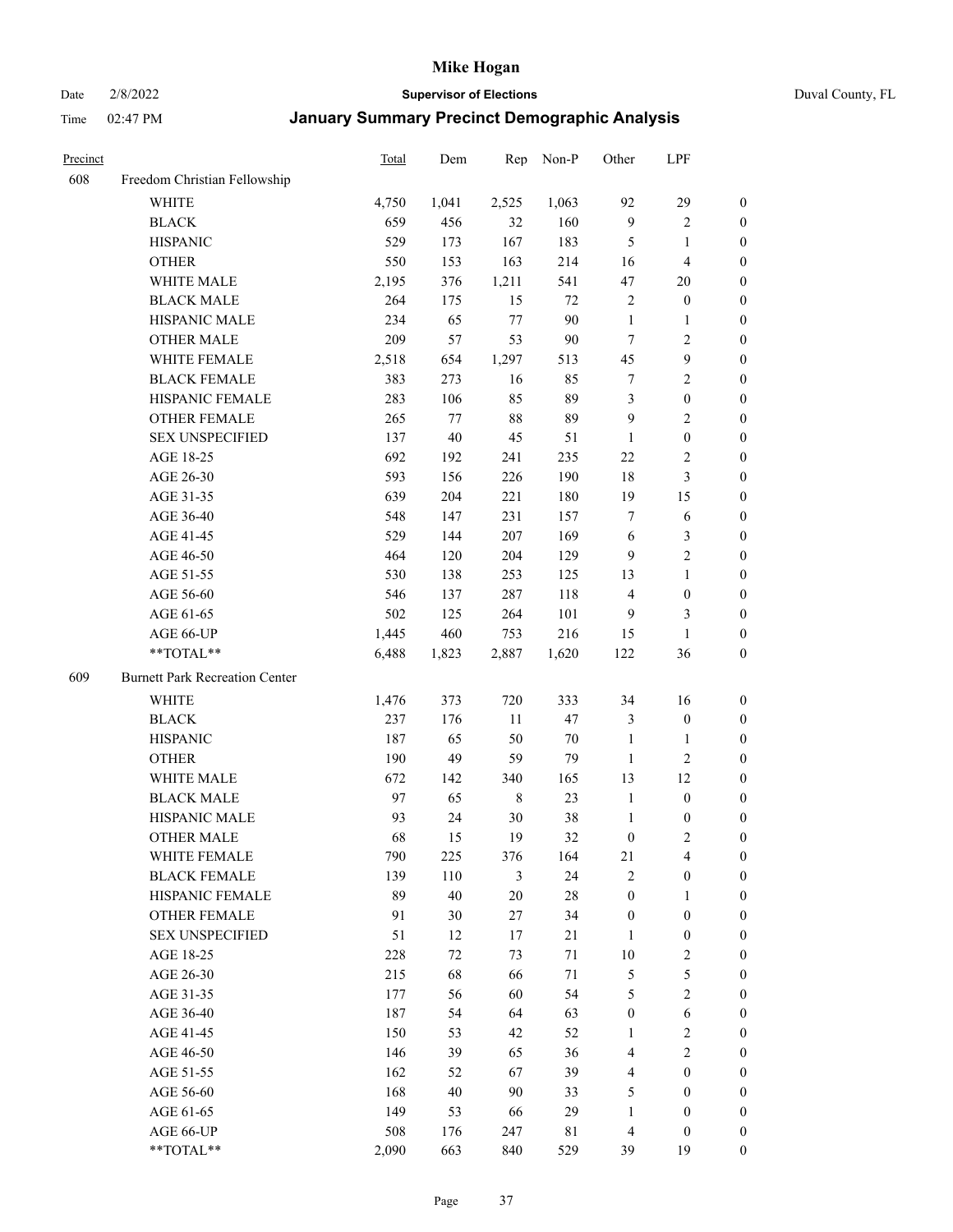Date 2/8/2022 **Supervisor of Elections** Duval County, FL

| Precinct |                           | Total | Dem   | Rep            | Non-P       | Other            | LPF                     |                  |
|----------|---------------------------|-------|-------|----------------|-------------|------------------|-------------------------|------------------|
| 610      | Mandarin Church of Christ |       |       |                |             |                  |                         |                  |
|          | <b>WHITE</b>              | 4,655 | 869   | 2,761          | 929         | 67               | 29                      | $\boldsymbol{0}$ |
|          | <b>BLACK</b>              | 275   | 193   | 18             | 59          | $\mathfrak{S}$   | $\boldsymbol{0}$        | 0                |
|          | <b>HISPANIC</b>           | 284   | 93    | 102            | $8\sqrt{1}$ | 5                | 3                       | $\boldsymbol{0}$ |
|          | <b>OTHER</b>              | 408   | 111   | 154            | 137         | 6                | $\boldsymbol{0}$        | $\boldsymbol{0}$ |
|          | WHITE MALE                | 2,289 | 332   | 1,421          | 483         | 32               | 21                      | $\boldsymbol{0}$ |
|          | <b>BLACK MALE</b>         | 137   | 92    | 10             | 32          | 3                | $\boldsymbol{0}$        | $\boldsymbol{0}$ |
|          | HISPANIC MALE             | 133   | 34    | 57             | 38          | 2                | $\sqrt{2}$              | $\boldsymbol{0}$ |
|          | <b>OTHER MALE</b>         | 159   | 43    | 65             | 49          | $\overline{2}$   | $\boldsymbol{0}$        | $\boldsymbol{0}$ |
|          | WHITE FEMALE              | 2,317 | 526   | 1,309          | 439         | 35               | $\,$ 8 $\,$             | $\boldsymbol{0}$ |
|          | <b>BLACK FEMALE</b>       | 135   | 99    | 8              | 26          | $\sqrt{2}$       | $\boldsymbol{0}$        | 0                |
|          | HISPANIC FEMALE           | 150   | 59    | 44             | 43          | 3                | $\mathbf{1}$            | 0                |
|          | OTHER FEMALE              | 181   | 54    | 74             | 50          | 3                | $\boldsymbol{0}$        | 0                |
|          | <b>SEX UNSPECIFIED</b>    | 121   | 27    | 47             | 46          | $\mathbf{1}$     | $\boldsymbol{0}$        | $\boldsymbol{0}$ |
|          | AGE 18-25                 | 572   | 118   | 284            | 158         | 8                | $\overline{4}$          | $\boldsymbol{0}$ |
|          | AGE 26-30                 | 382   | 85    | 176            | 109         | 9                | $\mathfrak{Z}$          | $\boldsymbol{0}$ |
|          | AGE 31-35                 | 489   | 100   | 224            | 145         | 11               | $\boldsymbol{9}$        | $\boldsymbol{0}$ |
|          | AGE 36-40                 | 463   | 96    | 210            | 144         | $\overline{9}$   | $\overline{\mathbf{4}}$ | $\boldsymbol{0}$ |
|          | AGE 41-45                 | 438   | 107   | 209            | 110         | 7                | 5                       | $\boldsymbol{0}$ |
|          | AGE 46-50                 | 435   | 94    | 232            | 103         | $\overline{4}$   | $\overline{2}$          | $\boldsymbol{0}$ |
|          | AGE 51-55                 | 535   | 102   | 317            | 101         | 14               | $\mathbf{1}$            | 0                |
|          | AGE 56-60                 | 560   | 118   | 337            | 99          | $\overline{4}$   | $\sqrt{2}$              | 0                |
|          | AGE 61-65                 | 552   | 120   | 335            | 93          | 3                | $\mathbf{1}$            | 0                |
|          | AGE 66-UP                 | 1,193 | 326   | 709            | 143         | 14               | $\mathbf{1}$            | 0                |
|          | **TOTAL**                 | 5,622 | 1,266 | 3,035          | 1,206       | 83               | 32                      | $\boldsymbol{0}$ |
| 611      | Mandarin Senior Center    |       |       |                |             |                  |                         |                  |
|          | <b>WHITE</b>              | 1,901 | 486   | 966            | 414         | 23               | 12                      | $\boldsymbol{0}$ |
|          | <b>BLACK</b>              | 186   | 132   | $10\,$         | 40          | 3                | $\mathbf{1}$            | $\boldsymbol{0}$ |
|          | <b>HISPANIC</b>           | 168   | 63    | 42             | 60          | 3                | $\boldsymbol{0}$        | $\boldsymbol{0}$ |
|          | <b>OTHER</b>              | 199   | 60    | 53             | $80\,$      | 4                | $\sqrt{2}$              | $\boldsymbol{0}$ |
|          | WHITE MALE                | 855   | 174   | 457            | 207         | 9                | $8\,$                   | $\boldsymbol{0}$ |
|          | <b>BLACK MALE</b>         | 79    | 52    | 6              | 20          | $\mathbf{1}$     | $\boldsymbol{0}$        | $\boldsymbol{0}$ |
|          | HISPANIC MALE             | 74    | 27    | 19             | 28          | $\boldsymbol{0}$ | $\boldsymbol{0}$        | 0                |
|          | <b>OTHER MALE</b>         | 84    | 21    | 25             | 35          | 1                | $\mathbf{2}$            | 0                |
|          | WHITE FEMALE              | 1,033 | 309   | 502            | 204         | 14               | 4                       | 0                |
|          | <b>BLACK FEMALE</b>       | 102   | 77    | $\overline{4}$ | 18          | $\sqrt{2}$       | $\mathbf{1}$            | $\boldsymbol{0}$ |
|          | HISPANIC FEMALE           | 90    | 34    | $22\,$         | 31          | 3                | $\boldsymbol{0}$        | $\overline{0}$   |
|          | OTHER FEMALE              | 86    | 32    | $22\,$         | 29          | 3                | $\boldsymbol{0}$        | $\overline{0}$   |
|          | <b>SEX UNSPECIFIED</b>    | 51    | 15    | 14             | 22          | $\boldsymbol{0}$ | $\boldsymbol{0}$        | 0                |
|          | AGE 18-25                 | 204   | 47    | 68             | 84          | 5                | $\boldsymbol{0}$        | 0                |
|          | AGE 26-30                 | 228   | 67    | 85             | 63          | 9                | $\overline{\mathbf{4}}$ | 0                |
|          | AGE 31-35                 | 210   | 69    | 76             | 60          | 3                | $\sqrt{2}$              | 0                |
|          | AGE 36-40                 | 228   | 70    | 77             | 75          | 5                | $\mathbf{1}$            | 0                |
|          | AGE 41-45                 | 168   | 45    | 68             | 52          | $\boldsymbol{0}$ | $\mathfrak{Z}$          | 0                |
|          | AGE 46-50                 | 190   | 50    | 82             | 54          | $\overline{c}$   | $\sqrt{2}$              | 0                |
|          | AGE 51-55                 | 182   | 62    | 74             | 42          | 4                | $\boldsymbol{0}$        | 0                |
|          | AGE 56-60                 | 211   | 58    | 115            | 35          | 1                | $\mathbf{2}$            | $\overline{0}$   |
|          | AGE 61-65                 | 209   | 66    | 105            | 36          | 2                | $\boldsymbol{0}$        | $\boldsymbol{0}$ |
|          | AGE 66-UP                 | 623   | 207   | 321            | 92          | 2                | $\mathbf{1}$            | $\boldsymbol{0}$ |
|          | **TOTAL**                 | 2,454 | 741   | 1,071          | 594         | 33               | 15                      | $\boldsymbol{0}$ |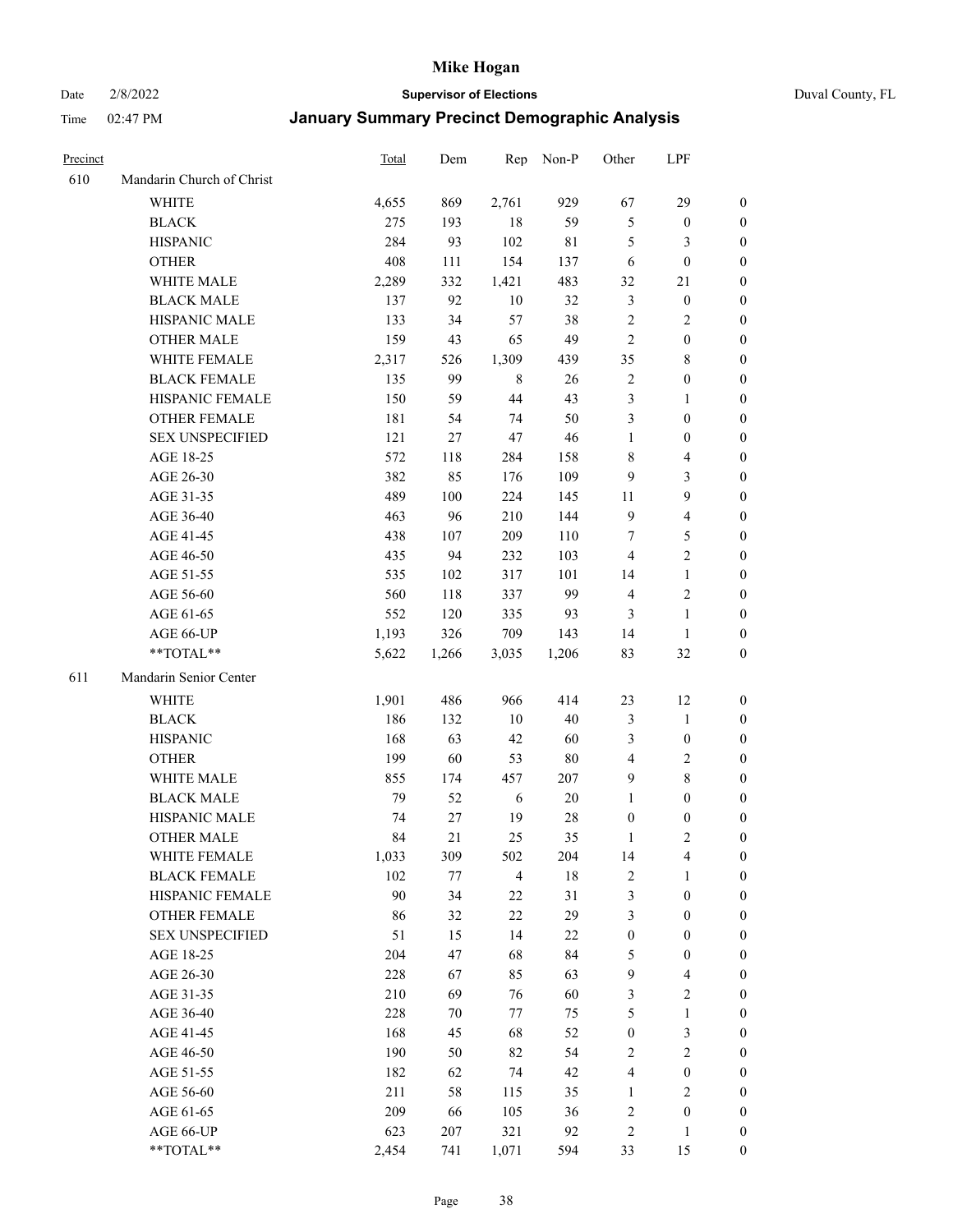Date 2/8/2022 **Supervisor of Elections** Duval County, FL

| Precinct |                           | Total | Dem   | Rep            | Non-P  | Other          | LPF                     |                  |
|----------|---------------------------|-------|-------|----------------|--------|----------------|-------------------------|------------------|
| 612      | Mandarin Church of Christ |       |       |                |        |                |                         |                  |
|          | <b>WHITE</b>              | 3,280 | 691   | 1,850          | 670    | 52             | 17                      | 0                |
|          | <b>BLACK</b>              | 450   | 353   | 21             | 69     | $\tau$         | $\boldsymbol{0}$        | $\boldsymbol{0}$ |
|          | <b>HISPANIC</b>           | 304   | 94    | 103            | 100    | $\overline{4}$ | 3                       | $\boldsymbol{0}$ |
|          | <b>OTHER</b>              | 752   | 216   | 213            | 310    | 11             | $\overline{c}$          | $\boldsymbol{0}$ |
|          | WHITE MALE                | 1,576 | 291   | 908            | 346    | 20             | 11                      | $\boldsymbol{0}$ |
|          | <b>BLACK MALE</b>         | 215   | 154   | 11             | 45     | 5              | $\boldsymbol{0}$        | $\boldsymbol{0}$ |
|          | HISPANIC MALE             | 144   | 39    | 49             | 51     | 2              | $\mathfrak{Z}$          | $\boldsymbol{0}$ |
|          | <b>OTHER MALE</b>         | 303   | 74    | 93             | 134    | $\overline{2}$ | $\boldsymbol{0}$        | $\boldsymbol{0}$ |
|          | WHITE FEMALE              | 1,674 | 396   | 922            | 318    | 32             | 6                       | $\boldsymbol{0}$ |
|          | <b>BLACK FEMALE</b>       | 232   | 196   | $10\,$         | 24     | $\sqrt{2}$     | $\boldsymbol{0}$        | 0                |
|          | HISPANIC FEMALE           | 156   | 54    | 52             | 48     | $\sqrt{2}$     | $\boldsymbol{0}$        | 0                |
|          | OTHER FEMALE              | 368   | 128   | 99             | 132    | $\,$ 8 $\,$    | $\mathbf{1}$            | 0                |
|          | <b>SEX UNSPECIFIED</b>    | 118   | 22    | 43             | 51     | $\mathbf{1}$   | $\mathbf{1}$            | $\boldsymbol{0}$ |
|          | AGE 18-25                 | 557   | 185   | 184            | 167    | 19             | $\sqrt{2}$              | $\boldsymbol{0}$ |
|          | AGE 26-30                 | 335   | 95    | 133            | 97     | 6              | $\overline{\mathbf{4}}$ | $\boldsymbol{0}$ |
|          | AGE 31-35                 | 359   | 117   | 131            | 100    | 4              | $\boldsymbol{7}$        | $\boldsymbol{0}$ |
|          | AGE 36-40                 | 419   | 108   | 177            | 124    | $\tau$         | $\mathfrak{Z}$          | $\boldsymbol{0}$ |
|          | AGE 41-45                 | 413   | 117   | 152            | 134    | $\tau$         | $\mathfrak{Z}$          | $\boldsymbol{0}$ |
|          | AGE 46-50                 | 430   | 113   | 194            | 117    | $\sqrt{6}$     | $\boldsymbol{0}$        | $\boldsymbol{0}$ |
|          | AGE 51-55                 | 503   | 132   | 247            | 116    | 7              | $\mathbf{1}$            | $\boldsymbol{0}$ |
|          | AGE 56-60                 | 479   | 114   | 258            | 103    | 3              | $\mathbf{1}$            | 0                |
|          | AGE 61-65                 | 410   | 114   | 205            | 85     | 5              | $\mathbf{1}$            | 0                |
|          | AGE 66-UP                 | 880   | 259   | 506            | 105    | $10\,$         | $\boldsymbol{0}$        | $\boldsymbol{0}$ |
|          | $**TOTAL**$               | 4,786 | 1,354 | 2,187          | 1,149  | 74             | $22\,$                  | $\boldsymbol{0}$ |
| 613      | Mandarin Moose Lodge #42  |       |       |                |        |                |                         |                  |
|          | <b>WHITE</b>              | 2,431 | 493   | 1,328          | 563    | 35             | 12                      | $\boldsymbol{0}$ |
|          | <b>BLACK</b>              | 325   | 237   | 13             | 68     | 7              | $\boldsymbol{0}$        | $\boldsymbol{0}$ |
|          | <b>HISPANIC</b>           | 253   | 89    | 62             | 99     | 3              | $\boldsymbol{0}$        | $\boldsymbol{0}$ |
|          | <b>OTHER</b>              | 295   | 95    | 79             | 113    | $\,$ 8 $\,$    | $\boldsymbol{0}$        | $\boldsymbol{0}$ |
|          | WHITE MALE                | 1,142 | 191   | 643            | 283    | 18             | $\boldsymbol{7}$        | $\boldsymbol{0}$ |
|          | <b>BLACK MALE</b>         | 152   | 97    | 9              | $40\,$ | 6              | $\boldsymbol{0}$        | $\boldsymbol{0}$ |
|          | HISPANIC MALE             | 113   | 39    | $30\,$         | 43     | 1              | $\boldsymbol{0}$        | $\boldsymbol{0}$ |
|          | <b>OTHER MALE</b>         | 115   | 32    | 31             | 49     | 3              | $\boldsymbol{0}$        | $\boldsymbol{0}$ |
|          | WHITE FEMALE              | 1,271 | 300   | 675            | 274    | 17             | 5                       | 0                |
|          | <b>BLACK FEMALE</b>       | 170   | 138   | $\overline{4}$ | 27     | $\mathbf{1}$   | $\boldsymbol{0}$        | $\boldsymbol{0}$ |
|          | HISPANIC FEMALE           | 135   | 49    | 30             | 54     | $\sqrt{2}$     | $\boldsymbol{0}$        | $\overline{0}$   |
|          | <b>OTHER FEMALE</b>       | 137   | 53    | 39             | 43     | $\sqrt{2}$     | $\boldsymbol{0}$        | $\overline{0}$   |
|          | <b>SEX UNSPECIFIED</b>    | 69    | 15    | 21             | 30     | 3              | $\boldsymbol{0}$        | 0                |
|          | AGE 18-25                 | 352   | 98    | 119            | 124    | 10             | $\mathbf{1}$            | 0                |
|          | AGE 26-30                 | 300   | 79    | 101            | 112    | 6              | $\sqrt{2}$              | 0                |
|          | AGE 31-35                 | 330   | 79    | 133            | 109    | 6              | $\mathfrak{Z}$          | 0                |
|          | AGE 36-40                 | 290   | 83    | 109            | 90     | 7              | $\mathbf{1}$            | 0                |
|          | AGE 41-45                 | 268   | 71    | 110            | 79     | 7              | $\mathbf{1}$            | 0                |
|          | AGE 46-50                 | 271   | 62    | 128            | $77\,$ | 3              | $\mathbf{1}$            | 0                |
|          | AGE 51-55                 | 279   | 64    | 140            | 69     | 4              | $\sqrt{2}$              | 0                |
|          | AGE 56-60                 | 290   | 89    | 150            | 45     | 6              | $\boldsymbol{0}$        | $\overline{0}$   |
|          | AGE 61-65                 | 263   | 84    | 131            | 47     | 1              | $\boldsymbol{0}$        | $\boldsymbol{0}$ |
|          | AGE 66-UP                 | 660   | 205   | 360            | 91     | 3              | $\mathbf{1}$            | 0                |
|          | **TOTAL**                 | 3,304 | 914   | 1,482          | 843    | 53             | 12                      | $\boldsymbol{0}$ |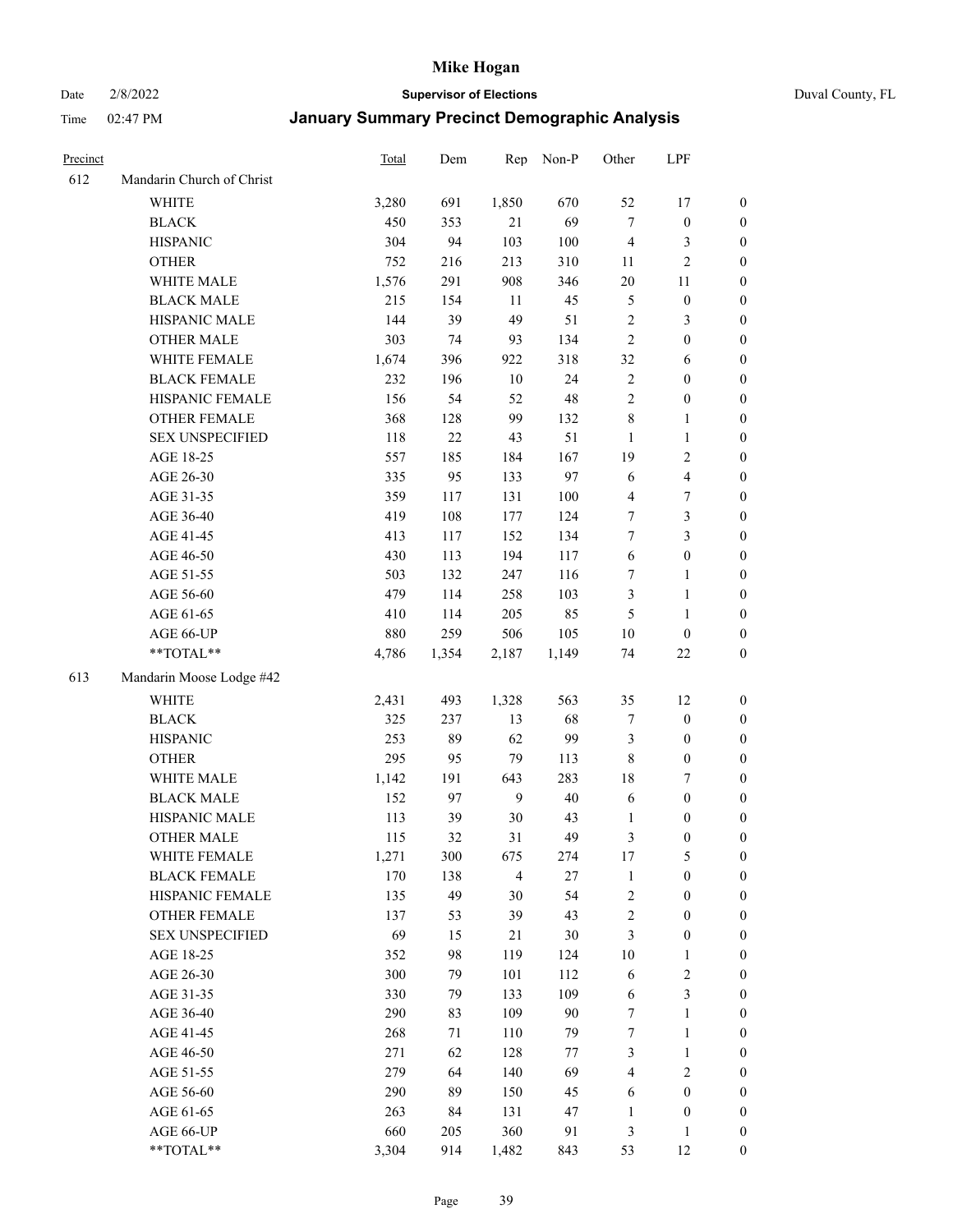Date 2/8/2022 **Supervisor of Elections** Duval County, FL

| Precinct |                                 | Total  | Dem    | Rep            | Non-P       | Other            | LPF                     |                  |
|----------|---------------------------------|--------|--------|----------------|-------------|------------------|-------------------------|------------------|
| 614      | Mandarin Senior Center          |        |        |                |             |                  |                         |                  |
|          | <b>WHITE</b>                    | 1,330  | 265    | 745            | 293         | 16               | 11                      | 0                |
|          | <b>BLACK</b>                    | 220    | 175    | $\overline{4}$ | 37          | 3                | $\mathbf{1}$            | $\boldsymbol{0}$ |
|          | <b>HISPANIC</b>                 | 145    | 53     | 41             | 49          | $\mathbf{2}$     | $\boldsymbol{0}$        | $\boldsymbol{0}$ |
|          | <b>OTHER</b>                    | 316    | $80\,$ | 109            | 119         | 6                | $\sqrt{2}$              | $\boldsymbol{0}$ |
|          | WHITE MALE                      | 660    | 102    | 379            | 167         | 6                | 6                       | $\boldsymbol{0}$ |
|          | <b>BLACK MALE</b>               | 103    | 78     | $\sqrt{2}$     | 21          | 2                | $\boldsymbol{0}$        | $\boldsymbol{0}$ |
|          | HISPANIC MALE                   | 68     | 23     | 21             | 22          | $\mathfrak{2}$   | $\boldsymbol{0}$        | $\boldsymbol{0}$ |
|          | <b>OTHER MALE</b>               | 145    | 39     | 59             | 45          | $\mathbf{2}$     | $\boldsymbol{0}$        | $\boldsymbol{0}$ |
|          | WHITE FEMALE                    | 659    | 162    | 359            | 123         | $10\,$           | $\mathfrak{S}$          | $\boldsymbol{0}$ |
|          | <b>BLACK FEMALE</b>             | 115    | 96     | $\overline{2}$ | 15          | $\mathbf{1}$     | $\mathbf{1}$            | $\boldsymbol{0}$ |
|          | HISPANIC FEMALE                 | 75     | 30     | 19             | 26          | $\boldsymbol{0}$ | $\boldsymbol{0}$        | 0                |
|          | <b>OTHER FEMALE</b>             | 142    | 37     | 43             | 59          | $\mathbf{1}$     | $\sqrt{2}$              | 0                |
|          | <b>SEX UNSPECIFIED</b>          | 44     | 6      | 15             | $20\,$      | 3                | $\boldsymbol{0}$        | $\boldsymbol{0}$ |
|          | AGE 18-25                       | 164    | 44     | 57             | 59          | $\mathbf{1}$     | $\mathfrak{Z}$          | $\boldsymbol{0}$ |
|          | AGE 26-30                       | 151    | 41     | 58             | 48          | 3                | $\mathbf{1}$            | $\boldsymbol{0}$ |
|          | AGE 31-35                       | 241    | 87     | 79             | 68          | 5                | $\sqrt{2}$              | $\boldsymbol{0}$ |
|          | AGE 36-40                       | 207    | 50     | $88\,$         | 64          | 4                | $\mathbf{1}$            | $\boldsymbol{0}$ |
|          | AGE 41-45                       | 219    | 45     | 102            | 66          | 4                | $\sqrt{2}$              | $\boldsymbol{0}$ |
|          | AGE 46-50                       | 170    | 63     | 63             | 39          | 3                | $\sqrt{2}$              | $\boldsymbol{0}$ |
|          | AGE 51-55                       | 184    | 53     | 96             | 33          | $\boldsymbol{0}$ | $\sqrt{2}$              | $\boldsymbol{0}$ |
|          | AGE 56-60                       | 180    | 52     | 85             | 41          | $\overline{c}$   | $\boldsymbol{0}$        | 0                |
|          | AGE 61-65                       | 155    | 37     | 94             | 22          | 1                | $\mathbf{1}$            | 0                |
|          | AGE 66-UP                       | 340    | 101    | 177            | 58          | $\overline{4}$   | $\boldsymbol{0}$        | $\boldsymbol{0}$ |
|          | $**TOTAL**$                     | 2,011  | 573    | 899            | 498         | $27\,$           | 14                      | $\boldsymbol{0}$ |
| 701      | Charlie T. Joseph Senior Center |        |        |                |             |                  |                         |                  |
|          | <b>WHITE</b>                    | 450    | 115    | 228            | 96          | 7                | $\overline{\mathbf{4}}$ | $\boldsymbol{0}$ |
|          | <b>BLACK</b>                    | 675    | 557    | 24             | 87          | 6                | $\mathbf{1}$            | $\boldsymbol{0}$ |
|          | <b>HISPANIC</b>                 | 33     | 15     | 9              | 6           | 2                | $\mathbf{1}$            | $\boldsymbol{0}$ |
|          | <b>OTHER</b>                    | $71\,$ | 31     | 14             | 25          | $\mathbf{1}$     | $\boldsymbol{0}$        | $\boldsymbol{0}$ |
|          | WHITE MALE                      | 214    | 46     | 117            | 47          | $\sqrt{2}$       | $\overline{2}$          | $\boldsymbol{0}$ |
|          | <b>BLACK MALE</b>               | 268    | 218    | 14             | 33          | $\mathfrak{2}$   | $\mathbf{1}$            | $\boldsymbol{0}$ |
|          | HISPANIC MALE                   | 16     | 7      | 5              | 3           | $\boldsymbol{0}$ | 1                       | 0                |
|          | <b>OTHER MALE</b>               | 20     | $\tau$ | $\overline{4}$ | 9           | $\boldsymbol{0}$ | $\boldsymbol{0}$        | 0                |
|          | WHITE FEMALE                    | 229    | 68     | 107            | 47          | 5                | 2                       | 0                |
|          | <b>BLACK FEMALE</b>             | 395    | 330    | 9              | 53          | 3                | $\boldsymbol{0}$        | $\boldsymbol{0}$ |
|          | HISPANIC FEMALE                 | 16     | 7      | $\overline{4}$ | 3           | $\overline{c}$   | $\boldsymbol{0}$        | $\overline{0}$   |
|          | OTHER FEMALE                    | 28     | 15     | $\mathfrak{S}$ | $\,$ 8 $\,$ | $\boldsymbol{0}$ | $\boldsymbol{0}$        | $\overline{0}$   |
|          | <b>SEX UNSPECIFIED</b>          | 43     | $20\,$ | 10             | 11          | $\overline{c}$   | $\boldsymbol{0}$        | 0                |
|          | AGE 18-25                       | 138    | 72     | 19             | 43          | 4                | $\boldsymbol{0}$        | $\theta$         |
|          | AGE 26-30                       | 93     | 52     | 10             | 29          | $\mathbf{1}$     | $\mathbf{1}$            | 0                |
|          | AGE 31-35                       | 101    | 59     | 11             | 30          | $\mathbf{1}$     | $\boldsymbol{0}$        | 0                |
|          | AGE 36-40                       | 104    | 68     | 16             | 15          | 2                | $\mathfrak{Z}$          | 0                |
|          | AGE 41-45                       | 83     | 50     | 14             | 17          | $\mathbf{1}$     | $\mathbf{1}$            | 0                |
|          | AGE 46-50                       | 105    | 62     | 22             | 19          | 1                | $\mathbf{1}$            | 0                |
|          | AGE 51-55                       | 112    | 63     | 37             | 12          | $\boldsymbol{0}$ | $\boldsymbol{0}$        | 0                |
|          | AGE 56-60                       | 131    | 79     | 35             | $17\,$      | $\boldsymbol{0}$ | $\boldsymbol{0}$        | $\overline{0}$   |
|          | AGE 61-65                       | 126    | 82     | 31             | 13          | $\boldsymbol{0}$ | $\boldsymbol{0}$        | $\overline{0}$   |
|          | AGE 66-UP                       | 236    | 131    | $80\,$         | 19          | 6                | $\boldsymbol{0}$        | 0                |
|          | **TOTAL**                       | 1,229  | 718    | 275            | 214         | 16               | 6                       | $\boldsymbol{0}$ |
|          |                                 |        |        |                |             |                  |                         |                  |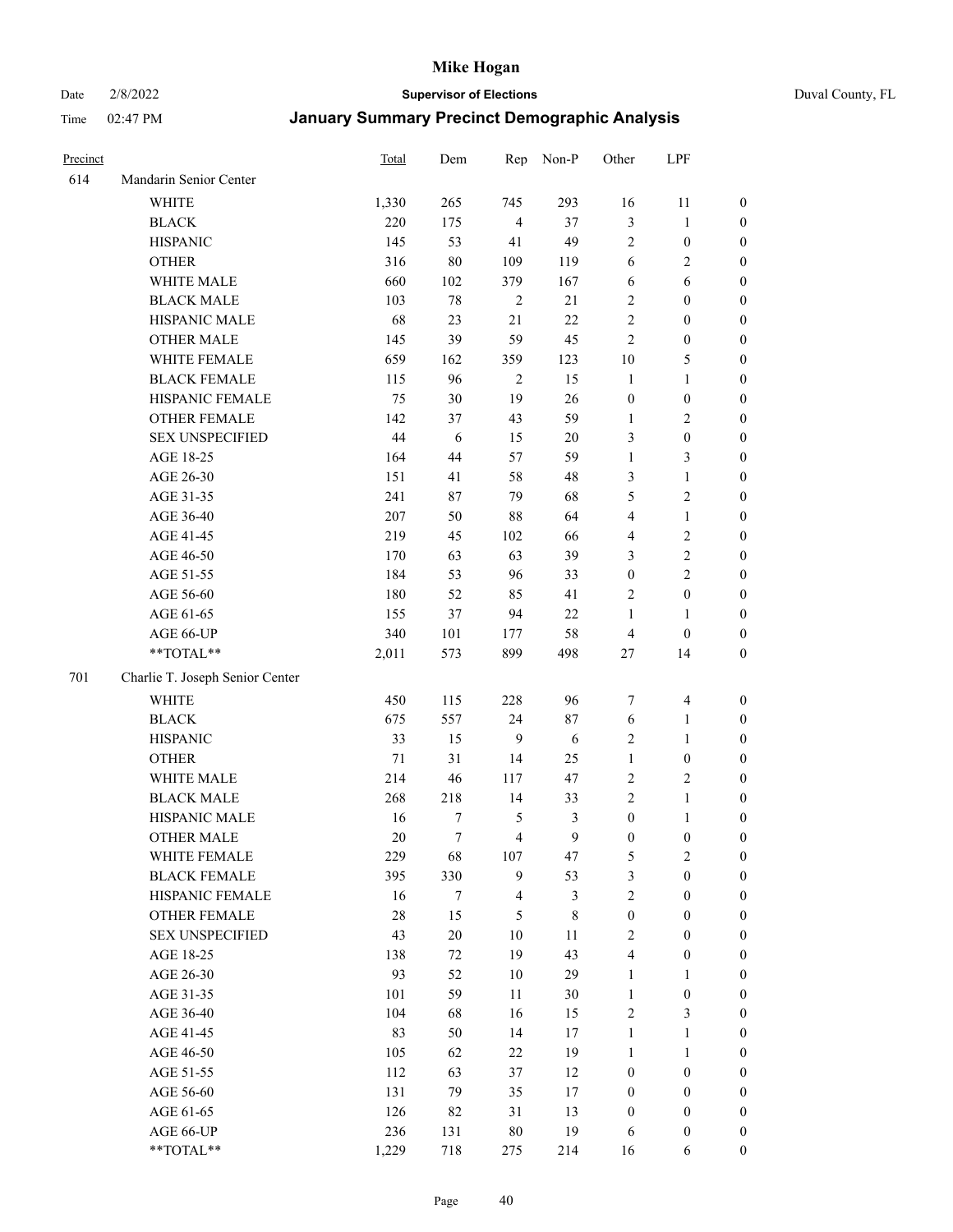# Date 2/8/2022 **Supervisor of Elections** Duval County, FL

| Precinct |                                 | <b>Total</b> | Dem    | Rep            | Non-P  | Other            | LPF                     |                  |
|----------|---------------------------------|--------------|--------|----------------|--------|------------------|-------------------------|------------------|
| 702      | Unity Missionary Baptist Church |              |        |                |        |                  |                         |                  |
|          | <b>WHITE</b>                    | 240          | 84     | 75             | 74     | 6                | $\mathbf{1}$            | 0                |
|          | <b>BLACK</b>                    | 871          | 755    | $18\,$         | 94     | 3                | $\mathbf{1}$            | $\boldsymbol{0}$ |
|          | <b>HISPANIC</b>                 | 29           | 12     | $\tau$         | 10     | $\boldsymbol{0}$ | $\boldsymbol{0}$        | $\boldsymbol{0}$ |
|          | <b>OTHER</b>                    | 81           | 41     | $\,8\,$        | 30     | 2                | $\boldsymbol{0}$        | $\boldsymbol{0}$ |
|          | WHITE MALE                      | 106          | 37     | 30             | 36     | 2                | $\mathbf{1}$            | $\boldsymbol{0}$ |
|          | <b>BLACK MALE</b>               | 340          | 282    | $\,$ 8 $\,$    | 49     | 1                | $\boldsymbol{0}$        | $\boldsymbol{0}$ |
|          | HISPANIC MALE                   | 13           | 3      | 3              | $\tau$ | $\boldsymbol{0}$ | $\boldsymbol{0}$        | $\boldsymbol{0}$ |
|          | <b>OTHER MALE</b>               | 26           | 12     | 3              | 11     | $\boldsymbol{0}$ | $\boldsymbol{0}$        | $\boldsymbol{0}$ |
|          | WHITE FEMALE                    | 129          | 47     | 42             | 36     | 4                | $\boldsymbol{0}$        | $\boldsymbol{0}$ |
|          | <b>BLACK FEMALE</b>             | 507          | 453    | $10\,$         | 41     | $\sqrt{2}$       | $\mathbf{1}$            | $\boldsymbol{0}$ |
|          | HISPANIC FEMALE                 | 15           | 8      | $\overline{4}$ | 3      | $\boldsymbol{0}$ | $\boldsymbol{0}$        | $\boldsymbol{0}$ |
|          | <b>OTHER FEMALE</b>             | 35           | 21     | $\mathfrak{Z}$ | 9      | $\mathbf{2}$     | $\boldsymbol{0}$        | $\boldsymbol{0}$ |
|          | <b>SEX UNSPECIFIED</b>          | 50           | 29     | $\mathfrak{S}$ | 16     | $\boldsymbol{0}$ | $\boldsymbol{0}$        | $\boldsymbol{0}$ |
|          | AGE 18-25                       | 109          | 65     | $\mathfrak{Z}$ | 36     | 4                | $\mathbf{1}$            | $\boldsymbol{0}$ |
|          | AGE 26-30                       | 87           | 56     | 7              | 24     | $\boldsymbol{0}$ | $\boldsymbol{0}$        | $\boldsymbol{0}$ |
|          | AGE 31-35                       | 102          | 71     | $\sqrt{2}$     | 27     | $\mathbf{1}$     | $\mathbf{1}$            | $\boldsymbol{0}$ |
|          | AGE 36-40                       | 99           | 76     | 5              | 17     | $\mathbf{1}$     | $\boldsymbol{0}$        | $\boldsymbol{0}$ |
|          | AGE 41-45                       | 67           | 52     | $\mathbf{1}$   | 13     | $\mathbf{1}$     | $\boldsymbol{0}$        | $\boldsymbol{0}$ |
|          | AGE 46-50                       | 92           | 62     | 12             | 17     | $\mathbf{1}$     | $\boldsymbol{0}$        | $\boldsymbol{0}$ |
|          | AGE 51-55                       | 86           | 58     | 11             | 15     | $\overline{c}$   | $\boldsymbol{0}$        | $\boldsymbol{0}$ |
|          | AGE 56-60                       | 125          | 84     | 20             | 20     | 1                | $\boldsymbol{0}$        | 0                |
|          | AGE 61-65                       | 141          | 109    | 14             | $18\,$ | $\boldsymbol{0}$ | $\boldsymbol{0}$        | 0                |
|          | AGE 66-UP                       | 313          | 259    | 33             | $21\,$ | $\boldsymbol{0}$ | $\boldsymbol{0}$        | $\boldsymbol{0}$ |
|          | **TOTAL**                       | 1,221        | 892    | 108            | 208    | 11               | $\mathbf{2}$            | $\boldsymbol{0}$ |
| 703      | Oceanway Community Center       |              |        |                |        |                  |                         |                  |
|          | <b>WHITE</b>                    | 4,979        | 869    | 2,789          | 1,165  | 114              | 42                      | $\boldsymbol{0}$ |
|          | <b>BLACK</b>                    | 2,904        | 2,236  | 103            | 535    | 28               | $\sqrt{2}$              | $\boldsymbol{0}$ |
|          | <b>HISPANIC</b>                 | 558          | 200    | 121            | 224    | 10               | 3                       | $\boldsymbol{0}$ |
|          | <b>OTHER</b>                    | 692          | 217    | 197            | 263    | 11               | $\overline{\mathbf{4}}$ | $\boldsymbol{0}$ |
|          | WHITE MALE                      | 2,397        | 341    | 1,378          | 599    | 51               | $28\,$                  | $\boldsymbol{0}$ |
|          | <b>BLACK MALE</b>               | 1,187        | 845    | 56             | 272    | 14               | $\boldsymbol{0}$        | $\boldsymbol{0}$ |
|          | HISPANIC MALE                   | 259          | 78     | 66             | 109    | 3                | 3                       | $\boldsymbol{0}$ |
|          | <b>OTHER MALE</b>               | 245          | 66     | 74             | 99     | 5                | $\mathbf{1}$            | $\boldsymbol{0}$ |
|          | WHITE FEMALE                    | 2,522        | 522    | 1,375          | 548    | 63               | 14                      | 0                |
|          | <b>BLACK FEMALE</b>             | 1,678        | 1,366  | 45             | 252    | 13               | $\sqrt{2}$              | 0                |
|          | HISPANIC FEMALE                 | 295          | 122    | 55             | 111    | 7                | $\boldsymbol{0}$        | 0                |
|          | OTHER FEMALE                    | 314          | 110    | 95             | 103    | $\overline{4}$   | $\sqrt{2}$              | 0                |
|          | <b>SEX UNSPECIFIED</b>          | 236          | $72\,$ | 66             | 94     | 3                | $\mathbf{1}$            | 0                |
|          | AGE 18-25                       | 1,120        | 422    | 318            | 350    | $27\,$           | $\mathfrak{Z}$          | 0                |
|          | AGE 26-30                       | 954          | 345    | 241            | 336    | 17               | 15                      | 0                |
|          | AGE 31-35                       | 887          | 305    | 277            | 268    | $25\,$           | 12                      | 0                |
|          | AGE 36-40                       | 899          | 327    | 290            | 258    | 15               | $\mathbf{9}$            | 0                |
|          | AGE 41-45                       | 832          | 347    | 259            | 205    | 16               | $\mathfrak{S}$          | 0                |
|          | AGE 46-50                       | 872          | 362    | 281            | 210    | 15               | $\overline{\mathbf{4}}$ | 0                |
|          | AGE 51-55                       | 861          | 363    | 313            | 173    | 12               | $\boldsymbol{0}$        | 0                |
|          | AGE 56-60                       | 782          | 302    | 329            | 137    | 13               | $\mathbf{1}$            | 0                |
|          | AGE 61-65                       | 632          | 243    | 287            | 97     | 5                | $\boldsymbol{0}$        | 0                |
|          | AGE 66-UP                       | 1,293        | 506    | 615            | 152    | 18               | $\sqrt{2}$              | 0                |
|          | **TOTAL**                       | 9,133        | 3,522  | 3,210          | 2,187  | 163              | 51                      | $\boldsymbol{0}$ |
|          |                                 |              |        |                |        |                  |                         |                  |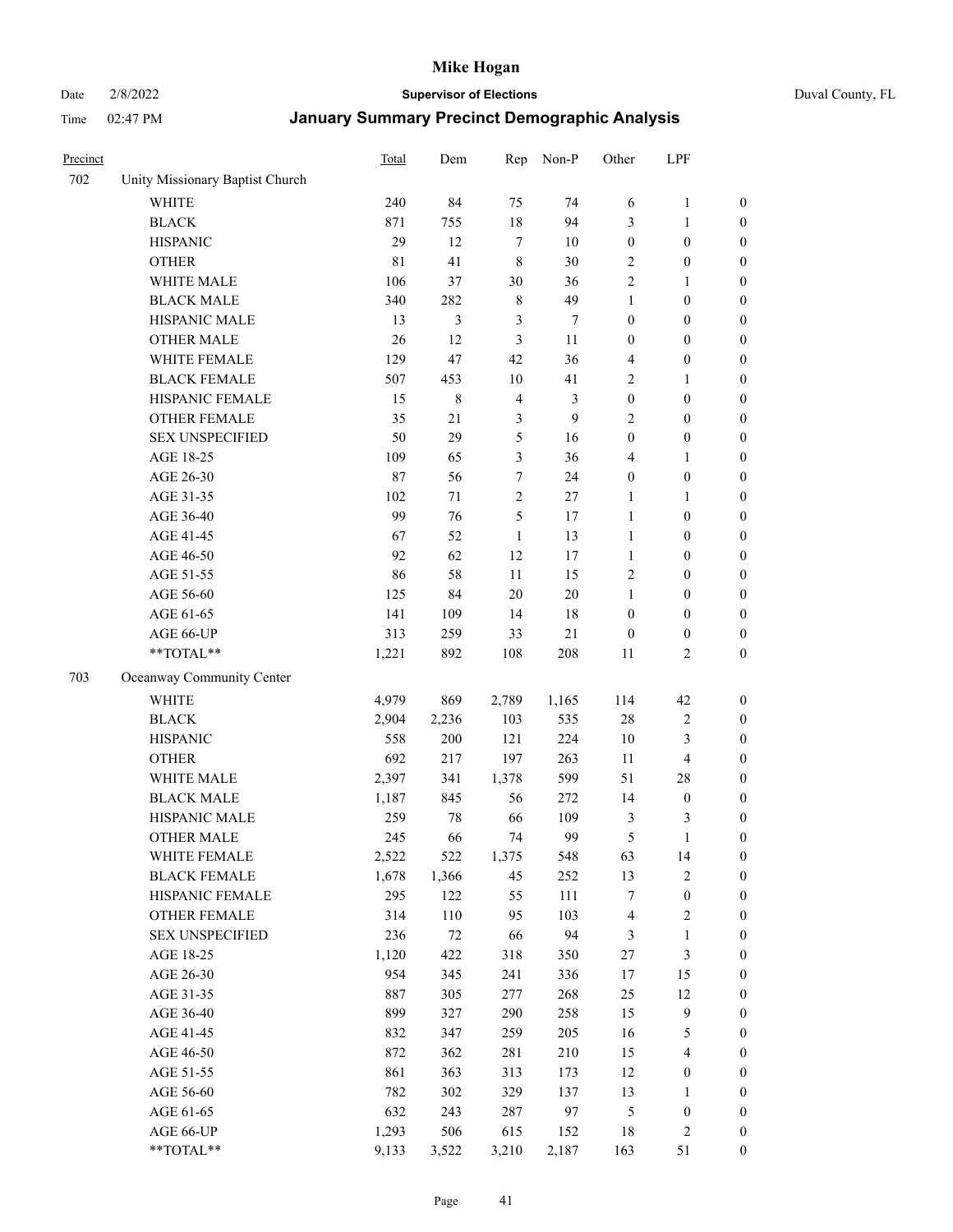# Date 2/8/2022 **Supervisor of Elections** Duval County, FL

| Precinct |                                                  | Total | Dem   | Rep              | Non-P | Other                   | LPF              |                  |
|----------|--------------------------------------------------|-------|-------|------------------|-------|-------------------------|------------------|------------------|
| 704      | Wilbur Fernander Scottish Rite Masonic Cathedral |       |       |                  |       |                         |                  |                  |
|          | WHITE                                            | 1,253 | 627   | 286              | 299   | 26                      | 15               | $\boldsymbol{0}$ |
|          | <b>BLACK</b>                                     | 1,367 | 1,095 | 62               | 191   | 19                      | $\boldsymbol{0}$ | $\boldsymbol{0}$ |
|          | <b>HISPANIC</b>                                  | 104   | 49    | 16               | 37    | $\mathbf{2}$            | $\boldsymbol{0}$ | 0                |
|          | <b>OTHER</b>                                     | 260   | 132   | 18               | 107   | 2                       | 1                | 0                |
|          | WHITE MALE                                       | 612   | 278   | 153              | 159   | 11                      | 11               | 0                |
|          | <b>BLACK MALE</b>                                | 575   | 436   | 35               | 92    | 12                      | $\boldsymbol{0}$ | $\boldsymbol{0}$ |
|          | HISPANIC MALE                                    | 53    | 25    | $\,$ $\,$        | 20    | $\boldsymbol{0}$        | $\boldsymbol{0}$ | $\boldsymbol{0}$ |
|          | <b>OTHER MALE</b>                                | 96    | 43    | 5                | 47    | $\mathbf{1}$            | $\boldsymbol{0}$ | $\boldsymbol{0}$ |
|          | WHITE FEMALE                                     | 627   | 343   | 130              | 135   | 15                      | $\overline{4}$   | $\boldsymbol{0}$ |
|          | <b>BLACK FEMALE</b>                              | 765   | 640   | 27               | 91    | $\boldsymbol{7}$        | $\boldsymbol{0}$ | $\boldsymbol{0}$ |
|          | HISPANIC FEMALE                                  | 48    | 22    | $\,$ $\,$        | 16    | $\mathbf{2}$            | $\boldsymbol{0}$ | $\boldsymbol{0}$ |
|          | OTHER FEMALE                                     | 114   | 69    | 9                | 35    | $\boldsymbol{0}$        | $\mathbf{1}$     | $\boldsymbol{0}$ |
|          | <b>SEX UNSPECIFIED</b>                           | 94    | 47    | $\boldsymbol{7}$ | 39    | 1                       | $\boldsymbol{0}$ | 0                |
|          | AGE 18-25                                        | 313   | 183   | 26               | 96    | 7                       | 1                | 0                |
|          | AGE 26-30                                        | 266   | 147   | 27               | 85    | 5                       | $\sqrt{2}$       | 0                |
|          | AGE 31-35                                        | 386   | 235   | 41               | 97    | 9                       | $\overline{4}$   | 0                |
|          | AGE 36-40                                        | 363   | 218   | 43               | 94    | 7                       | $\mathbf{1}$     | $\boldsymbol{0}$ |
|          | AGE 41-45                                        | 277   | 176   | 29               | 62    | 8                       | $\sqrt{2}$       | $\boldsymbol{0}$ |
|          | AGE 46-50                                        | 248   | 154   | 39               | 52    | 2                       | $\mathbf{1}$     | $\boldsymbol{0}$ |
|          | AGE 51-55                                        | 216   | 145   | 34               | 34    | $\overline{c}$          | $\mathbf{1}$     | $\boldsymbol{0}$ |
|          | AGE 56-60                                        | 218   | 149   | 30               | 36    | $\overline{c}$          | $\mathbf{1}$     | $\boldsymbol{0}$ |
|          | AGE 61-65                                        | 217   | 141   | 37               | 31    | 6                       | $\mathbf{2}$     | $\boldsymbol{0}$ |
|          | AGE 66-UP                                        | 480   | 355   | 76               | 47    | 1                       | $\mathbf{1}$     | 0                |
|          | $**TOTAL**$                                      | 2,984 | 1,903 | 382              | 634   | 49                      | 16               | 0                |
| 705      | Garden City United Methodist Church              |       |       |                  |       |                         |                  |                  |
|          | WHITE                                            | 1,983 | 331   | 1,171            | 439   | 30                      | 12               | 0                |
|          | <b>BLACK</b>                                     | 2,733 | 2,287 | 73               | 346   | 27                      | $\boldsymbol{0}$ | 0                |
|          | <b>HISPANIC</b>                                  | 233   | 102   | 34               | 91    | 5                       | $\mathbf{1}$     | 0                |
|          | <b>OTHER</b>                                     | 312   | 122   | 66               | 113   | 8                       | 3                | $\boldsymbol{0}$ |
|          | WHITE MALE                                       | 932   | 125   | 575              | 211   | 13                      | $\,$ 8 $\,$      | $\boldsymbol{0}$ |
|          | <b>BLACK MALE</b>                                | 1,102 | 874   | 38               | 175   | 15                      | $\boldsymbol{0}$ | $\boldsymbol{0}$ |
|          | HISPANIC MALE                                    | 92    | 38    | 14               | 37    | 3                       | $\boldsymbol{0}$ | 0                |
|          | <b>OTHER MALE</b>                                | 108   | 45    | 25               | 30    | 6                       | $\mathfrak{2}$   | $\boldsymbol{0}$ |
|          | WHITE FEMALE                                     | 1,036 | 202   | 587              | 226   | 17                      | $\overline{4}$   | 0                |
|          | <b>BLACK FEMALE</b>                              | 1,598 | 1,388 | 35               | 163   | 12                      | $\boldsymbol{0}$ | 0                |
|          | HISPANIC FEMALE                                  | 135   | 61    | 18               | 53    | $\overline{\mathbf{c}}$ | $\mathbf{1}$     | 0                |
|          | <b>OTHER FEMALE</b>                              | 121   | 49    | 30               | 39    | 2                       | $\mathbf{1}$     | 0                |
|          | <b>SEX UNSPECIFIED</b>                           | 137   | 60    | 22               | 55    | $\boldsymbol{0}$        | $\boldsymbol{0}$ | 0                |
|          | AGE 18-25                                        | 637   | 297   | 131              | 193   | 13                      | $\mathfrak{Z}$   | 0                |
|          | AGE 26-30                                        | 487   | 212   | 104              | 161   | 8                       | $\sqrt{2}$       | $\boldsymbol{0}$ |
|          | AGE 31-35                                        | 541   | 280   | 109              | 141   | 7                       | $\overline{4}$   | 0                |
|          | AGE 36-40                                        | 464   | 265   | 92               | 100   | 6                       | $\mathbf{1}$     | 0                |
|          | AGE 41-45                                        | 484   | 301   | 90               | 82    | 9                       | $\sqrt{2}$       | 0                |
|          | AGE 46-50                                        | 460   | 259   | 125              | 71    | 4                       | $\mathbf{1}$     | 0                |
|          | AGE 51-55                                        | 471   | 253   | 141              | 69    | 7                       | $\mathbf{1}$     | 0                |
|          | AGE 56-60                                        | 457   | 260   | 141              | 53    | 3                       | $\boldsymbol{0}$ | 0                |
|          | AGE 61-65                                        | 402   | 223   | 127              | 44    | 6                       | $\sqrt{2}$       | 0                |
|          | AGE 66-UP                                        | 858   | 492   | 284              | 75    | 7                       | $\boldsymbol{0}$ | 0                |
|          | $**TOTAL**$                                      | 5,261 | 2,842 | 1,344            | 989   | $70\,$                  | 16               | $\boldsymbol{0}$ |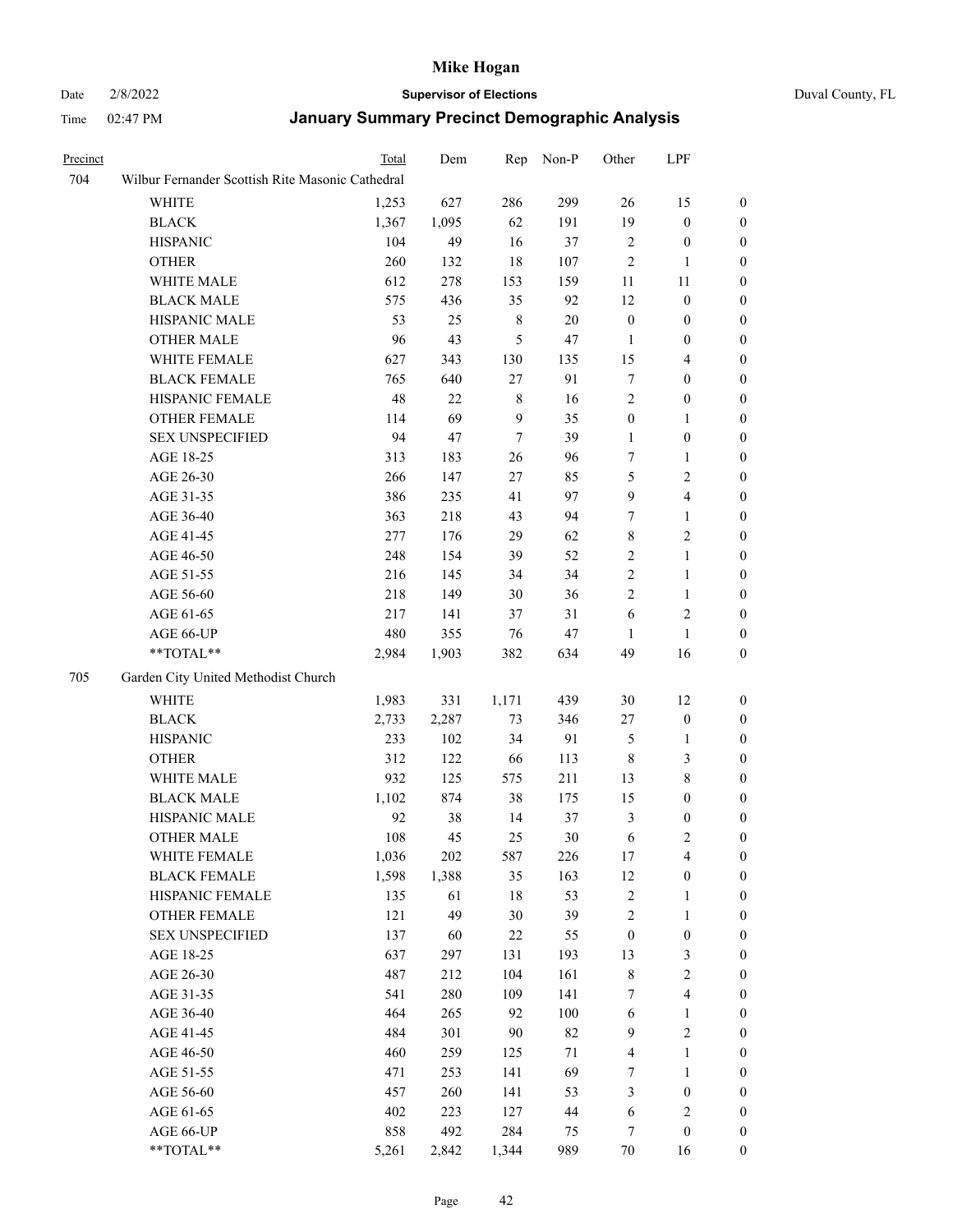Date 2/8/2022 **Supervisor of Elections** Duval County, FL

| Precinct |                             | <b>Total</b> | Dem    | Rep              | Non-P          | Other            | LPF              |                  |
|----------|-----------------------------|--------------|--------|------------------|----------------|------------------|------------------|------------------|
| 706      | Long Branch Senior Center   |              |        |                  |                |                  |                  |                  |
|          | <b>WHITE</b>                | 46           | 18     | 11               | 16             | $\mathbf{1}$     | $\boldsymbol{0}$ | $\boldsymbol{0}$ |
|          | <b>BLACK</b>                | 1,058        | 938    | 21               | 95             | 3                | $\mathbf{1}$     | $\boldsymbol{0}$ |
|          | <b>HISPANIC</b>             | 14           | 9      | $\mathbf{1}$     | $\overline{4}$ | $\boldsymbol{0}$ | $\boldsymbol{0}$ | $\boldsymbol{0}$ |
|          | <b>OTHER</b>                | 65           | 27     | $\overline{2}$   | 35             | $\boldsymbol{0}$ | $\mathbf{1}$     | $\boldsymbol{0}$ |
|          | WHITE MALE                  | 18           | 3      | $\tau$           | $\,$ 8 $\,$    | $\boldsymbol{0}$ | $\boldsymbol{0}$ | $\boldsymbol{0}$ |
|          | <b>BLACK MALE</b>           | 410          | 362    | 12               | 34             | 1                | $\mathbf{1}$     | $\boldsymbol{0}$ |
|          | HISPANIC MALE               | 5            | 3      | $\mathbf{1}$     | 1              | $\boldsymbol{0}$ | $\boldsymbol{0}$ | $\boldsymbol{0}$ |
|          | <b>OTHER MALE</b>           | 17           | 4      | $\mathbf{1}$     | 11             | $\boldsymbol{0}$ | $\mathbf{1}$     | $\boldsymbol{0}$ |
|          | WHITE FEMALE                | 28           | 15     | $\overline{4}$   | $\,$ 8 $\,$    | 1                | $\boldsymbol{0}$ | $\boldsymbol{0}$ |
|          | <b>BLACK FEMALE</b>         | 619          | 550    | 9                | 58             | $\overline{c}$   | $\boldsymbol{0}$ | $\boldsymbol{0}$ |
|          | HISPANIC FEMALE             | $\,$ 8 $\,$  | 5      | $\boldsymbol{0}$ | 3              | $\boldsymbol{0}$ | $\boldsymbol{0}$ | 0                |
|          | <b>OTHER FEMALE</b>         | 23           | 14     | $\boldsymbol{0}$ | 9              | $\boldsymbol{0}$ | $\boldsymbol{0}$ | $\boldsymbol{0}$ |
|          | <b>SEX UNSPECIFIED</b>      | 55           | 36     | $\mathbf{1}$     | 18             | $\boldsymbol{0}$ | $\boldsymbol{0}$ | $\boldsymbol{0}$ |
|          | AGE 18-25                   | 135          | 95     | $\sqrt{2}$       | 38             | $\boldsymbol{0}$ | $\boldsymbol{0}$ | $\boldsymbol{0}$ |
|          | AGE 26-30                   | 117          | 89     | $\overline{4}$   | 24             | $\boldsymbol{0}$ | $\boldsymbol{0}$ | $\boldsymbol{0}$ |
|          | AGE 31-35                   | 96           | 76     | $\sqrt{2}$       | 16             | $\mathbf{1}$     | $\mathbf{1}$     | $\boldsymbol{0}$ |
|          | AGE 36-40                   | 97           | 78     | 6                | 12             | $\mathbf{1}$     | $\boldsymbol{0}$ | $\boldsymbol{0}$ |
|          | AGE 41-45                   | 101          | 82     | 5                | 14             | $\boldsymbol{0}$ | $\boldsymbol{0}$ | $\boldsymbol{0}$ |
|          | AGE 46-50                   | 96           | 81     | $\mathbf{1}$     | 13             | $\mathbf{1}$     | $\boldsymbol{0}$ | $\boldsymbol{0}$ |
|          | AGE 51-55                   | 82           | 71     | $\overline{4}$   | $\tau$         | $\boldsymbol{0}$ | $\boldsymbol{0}$ | $\boldsymbol{0}$ |
|          | AGE 56-60                   | 104          | 89     | 5                | $\mathbf{9}$   | 1                | $\boldsymbol{0}$ | 0                |
|          | AGE 61-65                   | 108          | 100    | 1                | $\tau$         | $\boldsymbol{0}$ | $\boldsymbol{0}$ | 0                |
|          | AGE 66-UP                   | 247          | 231    | 5                | $10\,$         | $\boldsymbol{0}$ | $\mathbf{1}$     | $\boldsymbol{0}$ |
|          | $**TOTAL**$                 | 1,183        | 992    | 35               | 150            | 4                | $\sqrt{2}$       | $\boldsymbol{0}$ |
| 707      | Joseph Lee Community Center |              |        |                  |                |                  |                  |                  |
|          | <b>WHITE</b>                | 261          | 99     | 101              | 54             | $\overline{4}$   | $\mathfrak{Z}$   | $\boldsymbol{0}$ |
|          | <b>BLACK</b>                | 2,464        | 2,113  | 54               | 288            | 9                | $\boldsymbol{0}$ | $\boldsymbol{0}$ |
|          | <b>HISPANIC</b>             | 47           | 24     | 6                | 17             | $\boldsymbol{0}$ | $\boldsymbol{0}$ | $\boldsymbol{0}$ |
|          | <b>OTHER</b>                | 183          | 91     | 14               | 77             | $\boldsymbol{0}$ | $\mathbf{1}$     | $\boldsymbol{0}$ |
|          | WHITE MALE                  | 103          | 31     | 47               | 22             | $\mathbf{1}$     | $\mathbf{2}$     | $\boldsymbol{0}$ |
|          | <b>BLACK MALE</b>           | 910          | 748    | 25               | 136            | $\mathbf{1}$     | $\boldsymbol{0}$ | $\boldsymbol{0}$ |
|          | HISPANIC MALE               | 22           | 13     | $\mathfrak{Z}$   | 6              | $\boldsymbol{0}$ | $\boldsymbol{0}$ | $\boldsymbol{0}$ |
|          | <b>OTHER MALE</b>           | 53           | 26     | 6                | 21             | $\boldsymbol{0}$ | $\boldsymbol{0}$ | $\boldsymbol{0}$ |
|          | WHITE FEMALE                | 154          | 67     | 53               | 30             | 3                | 1                | 0                |
|          | <b>BLACK FEMALE</b>         | 1,506        | 1,327  | 29               | 142            | 8                | $\boldsymbol{0}$ | $\boldsymbol{0}$ |
|          | HISPANIC FEMALE             | 24           | $11\,$ | $\mathfrak{Z}$   | $10\,$         | $\boldsymbol{0}$ | $\boldsymbol{0}$ | $\boldsymbol{0}$ |
|          | OTHER FEMALE                | 82           | 46     | 7                | $28\,$         | $\boldsymbol{0}$ | $\mathbf{1}$     | $\overline{0}$   |
|          | <b>SEX UNSPECIFIED</b>      | 101          | 58     | $\sqrt{2}$       | 41             | $\boldsymbol{0}$ | $\boldsymbol{0}$ | 0                |
|          | AGE 18-25                   | 315          | 202    | 14               | 98             | $\mathbf{1}$     | $\boldsymbol{0}$ | $\overline{0}$   |
|          | AGE 26-30                   | 274          | 182    | 16               | 75             | $\mathbf{1}$     | $\boldsymbol{0}$ | 0                |
|          | AGE 31-35                   | 266          | 194    | $10\,$           | 58             | $\sqrt{2}$       | $\sqrt{2}$       | 0                |
|          | AGE 36-40                   | 241          | 181    | 16               | 41             | $\sqrt{2}$       | $\mathbf{1}$     | 0                |
|          | AGE 41-45                   | 216          | 166    | 16               | 32             | $\sqrt{2}$       | $\boldsymbol{0}$ | 0                |
|          | AGE 46-50                   | 223          | 172    | 19               | 32             | $\boldsymbol{0}$ | $\boldsymbol{0}$ | 0                |
|          | AGE 51-55                   | 218          | 172    | 15               | 29             | $\mathbf{1}$     | $\mathbf{1}$     | $\boldsymbol{0}$ |
|          | AGE 56-60                   | 242          | 202    | 21               | 18             | $\mathbf{1}$     | $\boldsymbol{0}$ | $\boldsymbol{0}$ |
|          | AGE 61-65                   | 302          | 269    | 13               | $20\,$         | $\boldsymbol{0}$ | $\boldsymbol{0}$ | $\boldsymbol{0}$ |
|          | AGE 66-UP                   | 658          | 587    | 35               | 33             | 3                | $\boldsymbol{0}$ | 0                |
|          | **TOTAL**                   | 2,955        | 2,327  | 175              | 436            | 13               | $\overline{4}$   | $\boldsymbol{0}$ |
|          |                             |              |        |                  |                |                  |                  |                  |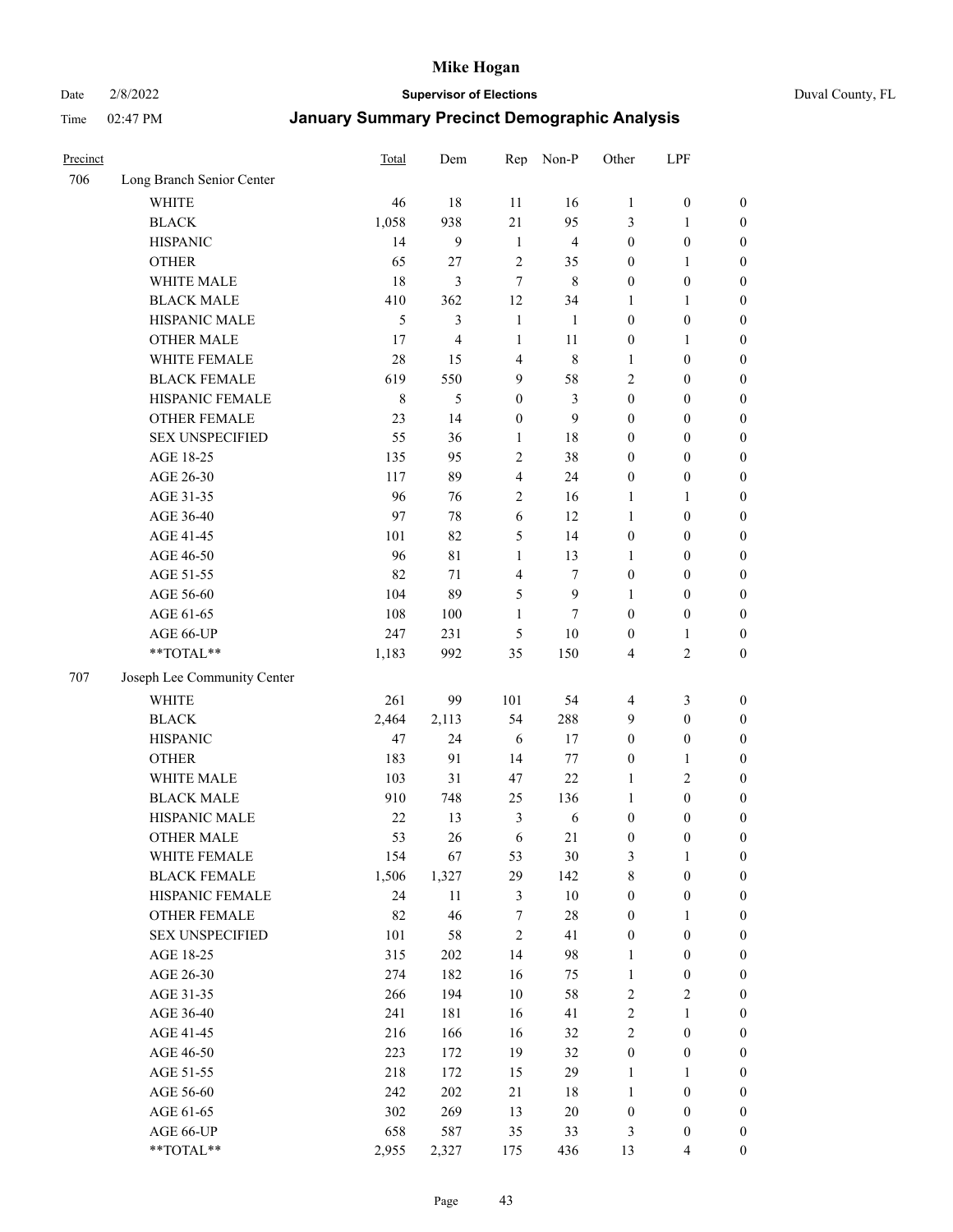Date 2/8/2022 **Supervisor of Elections** Duval County, FL

| Precinct |                               | Total   | Dem         | Rep            | Non-P            | Other            | LPF              |                  |
|----------|-------------------------------|---------|-------------|----------------|------------------|------------------|------------------|------------------|
| 708      | Brown Eastside Branch Library |         |             |                |                  |                  |                  |                  |
|          | <b>WHITE</b>                  | 178     | 50          | 71             | 55               | $\mathfrak{2}$   | $\boldsymbol{0}$ | 0                |
|          | <b>BLACK</b>                  | 1,010   | 849         | 33             | 124              | 3                | $\mathbf{1}$     | $\boldsymbol{0}$ |
|          | <b>HISPANIC</b>               | 14      | 11          | $\overline{2}$ | $\mathbf{1}$     | $\boldsymbol{0}$ | $\boldsymbol{0}$ | $\boldsymbol{0}$ |
|          | <b>OTHER</b>                  | 84      | 44          | 6              | 34               | $\boldsymbol{0}$ | $\boldsymbol{0}$ | $\boldsymbol{0}$ |
|          | WHITE MALE                    | 78      | 13          | 44             | $20\,$           | 1                | $\boldsymbol{0}$ | $\boldsymbol{0}$ |
|          | <b>BLACK MALE</b>             | 412     | 340         | 17             | 53               | 2                | $\boldsymbol{0}$ | $\boldsymbol{0}$ |
|          | HISPANIC MALE                 | $\,8\,$ | 6           | $\mathbf{1}$   | 1                | $\boldsymbol{0}$ | $\boldsymbol{0}$ | $\boldsymbol{0}$ |
|          | <b>OTHER MALE</b>             | 32      | 21          | $\mathfrak{2}$ | $\overline{9}$   | $\boldsymbol{0}$ | $\boldsymbol{0}$ | $\boldsymbol{0}$ |
|          | WHITE FEMALE                  | 93      | 35          | 25             | 32               | 1                | $\boldsymbol{0}$ | $\boldsymbol{0}$ |
|          | <b>BLACK FEMALE</b>           | 574     | 493         | 14             | 66               | $\mathbf{1}$     | $\boldsymbol{0}$ | $\boldsymbol{0}$ |
|          | HISPANIC FEMALE               | 6       | 5           | $\mathbf{1}$   | $\boldsymbol{0}$ | $\boldsymbol{0}$ | $\boldsymbol{0}$ | 0                |
|          | OTHER FEMALE                  | 30      | 15          | $\mathfrak{Z}$ | 12               | $\boldsymbol{0}$ | $\boldsymbol{0}$ | $\boldsymbol{0}$ |
|          | <b>SEX UNSPECIFIED</b>        | 53      | 26          | $\mathfrak s$  | 21               | $\boldsymbol{0}$ | $\mathbf{1}$     | $\boldsymbol{0}$ |
|          | AGE 18-25                     | 146     | $87\,$      | 7              | 51               | $\boldsymbol{0}$ | $\mathbf{1}$     | $\boldsymbol{0}$ |
|          | AGE 26-30                     | 125     | $8\sqrt{1}$ | 10             | 33               | $\mathbf{1}$     | $\boldsymbol{0}$ | $\boldsymbol{0}$ |
|          | AGE 31-35                     | 121     | 81          | 10             | 29               | 1                | $\boldsymbol{0}$ | $\boldsymbol{0}$ |
|          | AGE 36-40                     | 107     | 82          | 11             | 14               | $\boldsymbol{0}$ | $\boldsymbol{0}$ | $\boldsymbol{0}$ |
|          | AGE 41-45                     | 96      | 74          | $\tau$         | 14               | $\mathbf{1}$     | $\boldsymbol{0}$ | $\boldsymbol{0}$ |
|          | AGE 46-50                     | 101     | 79          | $\,8\,$        | 13               | $\mathbf{1}$     | $\boldsymbol{0}$ | $\boldsymbol{0}$ |
|          | AGE 51-55                     | 106     | 75          | 13             | $18\,$           | $\boldsymbol{0}$ | $\boldsymbol{0}$ | $\boldsymbol{0}$ |
|          | AGE 56-60                     | 131     | 99          | 14             | 17               | 1                | $\boldsymbol{0}$ | 0                |
|          | AGE 61-65                     | 142     | 114         | 13             | 15               | $\boldsymbol{0}$ | $\boldsymbol{0}$ | 0                |
|          | AGE 66-UP                     | 211     | 182         | 19             | $10\,$           | $\boldsymbol{0}$ | $\boldsymbol{0}$ | $\boldsymbol{0}$ |
|          | **TOTAL**                     | 1,286   | 954         | 112            | 214              | 5                | $\mathbf{1}$     | $\boldsymbol{0}$ |
| 709      | First Timothy Baptist Church  |         |             |                |                  |                  |                  |                  |
|          | WHITE                         | 268     | 73          | 100            | 84               | $10\,$           | $\mathbf{1}$     | $\boldsymbol{0}$ |
|          | <b>BLACK</b>                  | 3,954   | 3,371       | 118            | 437              | 27               | $\mathbf{1}$     | $\boldsymbol{0}$ |
|          | <b>HISPANIC</b>               | 156     | 73          | 19             | 63               | $\mathbf{1}$     | $\boldsymbol{0}$ | $\boldsymbol{0}$ |
|          | <b>OTHER</b>                  | 265     | 142         | 22             | 94               | 7                | $\boldsymbol{0}$ | $\boldsymbol{0}$ |
|          | WHITE MALE                    | 109     | 19          | 50             | 37               | 3                | $\boldsymbol{0}$ | $\boldsymbol{0}$ |
|          | <b>BLACK MALE</b>             | 1,583   | 1,267       | 58             | 242              | 16               | $\boldsymbol{0}$ | $\boldsymbol{0}$ |
|          | HISPANIC MALE                 | $71\,$  | 37          | 10             | 23               | $\mathbf{1}$     | $\boldsymbol{0}$ | $\boldsymbol{0}$ |
|          | <b>OTHER MALE</b>             | 75      | 44          | 6              | 22               | 3                | $\boldsymbol{0}$ | $\boldsymbol{0}$ |
|          | WHITE FEMALE                  | 158     | 54          | 50             | 46               | 7                | 1                | 0                |
|          | <b>BLACK FEMALE</b>           | 2,313   | 2,053       | 59             | 189              | 11               | $\mathbf{1}$     | $\boldsymbol{0}$ |
|          | HISPANIC FEMALE               | 83      | 35          | 9              | 39               | $\boldsymbol{0}$ | $\boldsymbol{0}$ | $\overline{0}$   |
|          | OTHER FEMALE                  | 119     | 66          | 11             | 39               | 3                | $\boldsymbol{0}$ | $\overline{0}$   |
|          | <b>SEX UNSPECIFIED</b>        | 132     | 84          | 6              | 41               | $\mathbf{1}$     | $\boldsymbol{0}$ | 0                |
|          | AGE 18-25                     | 558     | 377         | 28             | 144              | 8                | $\mathbf{1}$     | $\overline{0}$   |
|          | AGE 26-30                     | 484     | 327         | 34             | 118              | $\overline{4}$   | $\mathbf{1}$     | $\overline{0}$   |
|          | AGE 31-35                     | 434     | 324         | 14             | 90               | 6                | $\boldsymbol{0}$ | 0                |
|          | AGE 36-40                     | 363     | 287         | 17             | 58               | 1                | $\boldsymbol{0}$ | 0                |
|          | AGE 41-45                     | 351     | 258         | 18             | 69               | 6                | $\boldsymbol{0}$ | 0                |
|          | AGE 46-50                     | 360     | 275         | 26             | 55               | 4                | $\boldsymbol{0}$ | 0                |
|          | AGE 51-55                     | 413     | 342         | 27             | 38               | 6                | $\boldsymbol{0}$ | $\boldsymbol{0}$ |
|          | AGE 56-60                     | 409     | 337         | 33             | 34               | 5                | $\boldsymbol{0}$ | $\boldsymbol{0}$ |
|          | AGE 61-65                     | 428     | 360         | 27             | 37               | 4                | $\boldsymbol{0}$ | $\boldsymbol{0}$ |
|          | AGE 66-UP                     | 842     | 771         | 35             | 35               | $\mathbf{1}$     | $\boldsymbol{0}$ | 0                |
|          | **TOTAL**                     | 4,643   | 3,659       | 259            | 678              | 45               | $\mathfrak{2}$   | $\boldsymbol{0}$ |
|          |                               |         |             |                |                  |                  |                  |                  |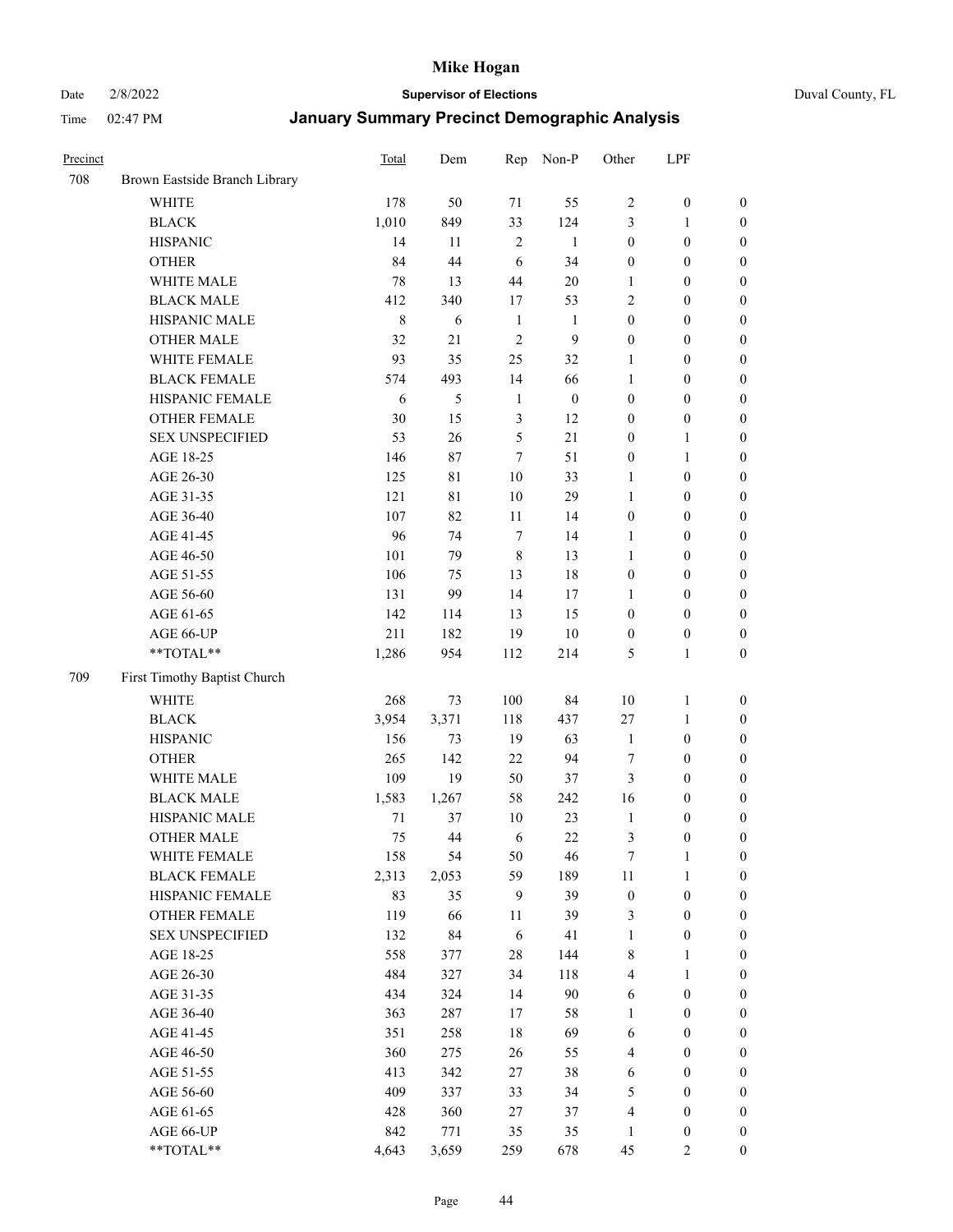Date 2/8/2022 **Supervisor of Elections** Duval County, FL

| Precinct |                                                   | <b>Total</b> | Dem            | Rep            | Non-P          | Other            | LPF              |                  |
|----------|---------------------------------------------------|--------------|----------------|----------------|----------------|------------------|------------------|------------------|
| 710      | Highlands Regional Library                        |              |                |                |                |                  |                  |                  |
|          | <b>WHITE</b>                                      | 418          | 84             | 209            | 111            | 11               | $\mathfrak{Z}$   | 0                |
|          | <b>BLACK</b>                                      | 3,285        | 2,795          | 80             | 386            | 23               | $\mathbf{1}$     | 0                |
|          | <b>HISPANIC</b>                                   | 114          | 62             | 17             | 35             | $\boldsymbol{0}$ | $\boldsymbol{0}$ | $\boldsymbol{0}$ |
|          | <b>OTHER</b>                                      | 262          | 149            | 15             | 96             | 1                | $\mathbf{1}$     | $\boldsymbol{0}$ |
|          | WHITE MALE                                        | 219          | 39             | 111            | 62             | 6                | $\mathbf{1}$     | $\boldsymbol{0}$ |
|          | <b>BLACK MALE</b>                                 | 1,345        | 1,087          | 46             | 198            | 14               | $\boldsymbol{0}$ | $\boldsymbol{0}$ |
|          | HISPANIC MALE                                     | 46           | 21             | $\overline{9}$ | 16             | $\boldsymbol{0}$ | $\boldsymbol{0}$ | $\boldsymbol{0}$ |
|          | <b>OTHER MALE</b>                                 | 83           | 43             | 5              | 35             | $\boldsymbol{0}$ | $\boldsymbol{0}$ | $\boldsymbol{0}$ |
|          | WHITE FEMALE                                      | 192          | 43             | 96             | 46             | 5                | $\mathfrak{2}$   | $\boldsymbol{0}$ |
|          | <b>BLACK FEMALE</b>                               | 1,890        | 1,675          | 32             | 173            | 9                | $\mathbf{1}$     | $\boldsymbol{0}$ |
|          | HISPANIC FEMALE                                   | 61           | 37             | $\,$ 8 $\,$    | 16             | $\boldsymbol{0}$ | $\boldsymbol{0}$ | 0                |
|          | <b>OTHER FEMALE</b>                               | 119          | 79             | $\tau$         | 31             | 1                | $\mathbf{1}$     | 0                |
|          | <b>SEX UNSPECIFIED</b>                            | 124          | 66             | $\tau$         | 51             | $\boldsymbol{0}$ | $\boldsymbol{0}$ | $\boldsymbol{0}$ |
|          | AGE 18-25                                         | 569          | 387            | $30\,$         | 141            | 9                | $\sqrt{2}$       | $\boldsymbol{0}$ |
|          | AGE 26-30                                         | 407          | 271            | 29             | 101            | 4                | $\sqrt{2}$       | $\boldsymbol{0}$ |
|          | AGE 31-35                                         | 378          | 271            | 31             | 74             | 2                | $\boldsymbol{0}$ | $\boldsymbol{0}$ |
|          | AGE 36-40                                         | 347          | 258            | 25             | 60             | 3                | $\mathbf{1}$     | $\boldsymbol{0}$ |
|          | AGE 41-45                                         | 312          | 240            | $20\,$         | 49             | 3                | $\boldsymbol{0}$ | $\boldsymbol{0}$ |
|          | AGE 46-50                                         | 325          | 243            | 25             | 54             | 3                | $\boldsymbol{0}$ | $\boldsymbol{0}$ |
|          | AGE 51-55                                         | 359          | 287            | 22             | 45             | 5                | $\boldsymbol{0}$ | $\boldsymbol{0}$ |
|          | AGE 56-60                                         | 344          | 281            | 28             | 30             | 5                | $\boldsymbol{0}$ | 0                |
|          | AGE 61-65                                         | 345          | 279            | 36             | 29             | 1                | $\boldsymbol{0}$ | 0                |
|          | AGE 66-UP                                         | 692          | 573            | 75             | 44             | $\boldsymbol{0}$ | $\boldsymbol{0}$ | $\boldsymbol{0}$ |
|          | $**TOTAL**$                                       | 4,079        | 3,090          | 321            | 628            | 35               | $\mathfrak{S}$   | $\boldsymbol{0}$ |
| 711      | Robert F. Kennedy Community Center, Gymn and Park |              |                |                |                |                  |                  |                  |
|          | WHITE                                             | 129          | 39             | 39             | 48             | 1                | $\sqrt{2}$       | $\boldsymbol{0}$ |
|          | <b>BLACK</b>                                      | 936          | 796            | 21             | 111            | 8                | $\boldsymbol{0}$ | $\boldsymbol{0}$ |
|          | <b>HISPANIC</b>                                   | 16           | 8              | $\overline{2}$ | 6              | $\boldsymbol{0}$ | $\boldsymbol{0}$ | $\boldsymbol{0}$ |
|          | <b>OTHER</b>                                      | 78           | 45             | 11             | 21             | $\mathbf{1}$     | $\boldsymbol{0}$ | $\boldsymbol{0}$ |
|          | WHITE MALE                                        | 58           | 12             | 24             | 19             | $\mathbf{1}$     | $\overline{2}$   | $\boldsymbol{0}$ |
|          | <b>BLACK MALE</b>                                 | 380          | 311            | 11             | 53             | 5                | $\boldsymbol{0}$ | $\boldsymbol{0}$ |
|          | HISPANIC MALE                                     | 6            | $\overline{c}$ | $\mathbf{1}$   | 3              | $\boldsymbol{0}$ | $\boldsymbol{0}$ | $\boldsymbol{0}$ |
|          | <b>OTHER MALE</b>                                 | 23           | $\tau$         | 6              | 9              | $\mathbf{1}$     | $\boldsymbol{0}$ | $\boldsymbol{0}$ |
|          | WHITE FEMALE                                      | 66           | 23             | 14             | 29             | $\boldsymbol{0}$ | $\boldsymbol{0}$ | 0                |
|          | <b>BLACK FEMALE</b>                               | 542          | 473            | $10\,$         | 56             | 3                | $\boldsymbol{0}$ | $\overline{0}$   |
|          | HISPANIC FEMALE                                   | 9            | 5              | $\mathbf{1}$   | 3              | $\boldsymbol{0}$ | $\boldsymbol{0}$ | $\overline{0}$   |
|          | OTHER FEMALE                                      | 36           | 27             | $\mathfrak{Z}$ | 6              | $\boldsymbol{0}$ | $\boldsymbol{0}$ | $\overline{0}$   |
|          | <b>SEX UNSPECIFIED</b>                            | 39           | 28             | 3              | $\,$ 8 $\,$    | $\boldsymbol{0}$ | $\boldsymbol{0}$ | $\overline{0}$   |
|          | AGE 18-25                                         | 151          | 112            | 7              | 29             | $\overline{c}$   | $\mathbf{1}$     | $\overline{0}$   |
|          | AGE 26-30                                         | 107          | 74             | 9              | 23             | $\boldsymbol{0}$ | $\mathbf{1}$     | $\overline{0}$   |
|          | AGE 31-35                                         | 120          | 78             | $\,$ 8 $\,$    | 33             | $\mathbf{1}$     | $\boldsymbol{0}$ | 0                |
|          | AGE 36-40                                         | 108          | 72             | 11             | 23             | $\overline{c}$   | $\boldsymbol{0}$ | 0                |
|          | AGE 41-45                                         | 102          | 77             | $\mathfrak{Z}$ | 21             | 1                | $\boldsymbol{0}$ | 0                |
|          | AGE 46-50                                         | 76           | 55             | $\overline{4}$ | 17             | $\boldsymbol{0}$ | $\boldsymbol{0}$ | 0                |
|          | AGE 51-55                                         | 96           | 76             | 9              | 11             | $\boldsymbol{0}$ | $\boldsymbol{0}$ | $\boldsymbol{0}$ |
|          | AGE 56-60                                         | 89           | 78             | 6              | $\overline{4}$ | 1                | $\boldsymbol{0}$ | $\boldsymbol{0}$ |
|          | AGE 61-65                                         | 108          | 91             | 8              | 8              | $\mathbf{1}$     | $\boldsymbol{0}$ | $\boldsymbol{0}$ |
|          | AGE 66-UP                                         | 201          | 174            | 8              | 17             | 2                | $\boldsymbol{0}$ | $\boldsymbol{0}$ |
|          | **TOTAL**                                         | 1,159        | 888            | 73             | 186            | 10               | $\mathbf{2}$     | $\overline{0}$   |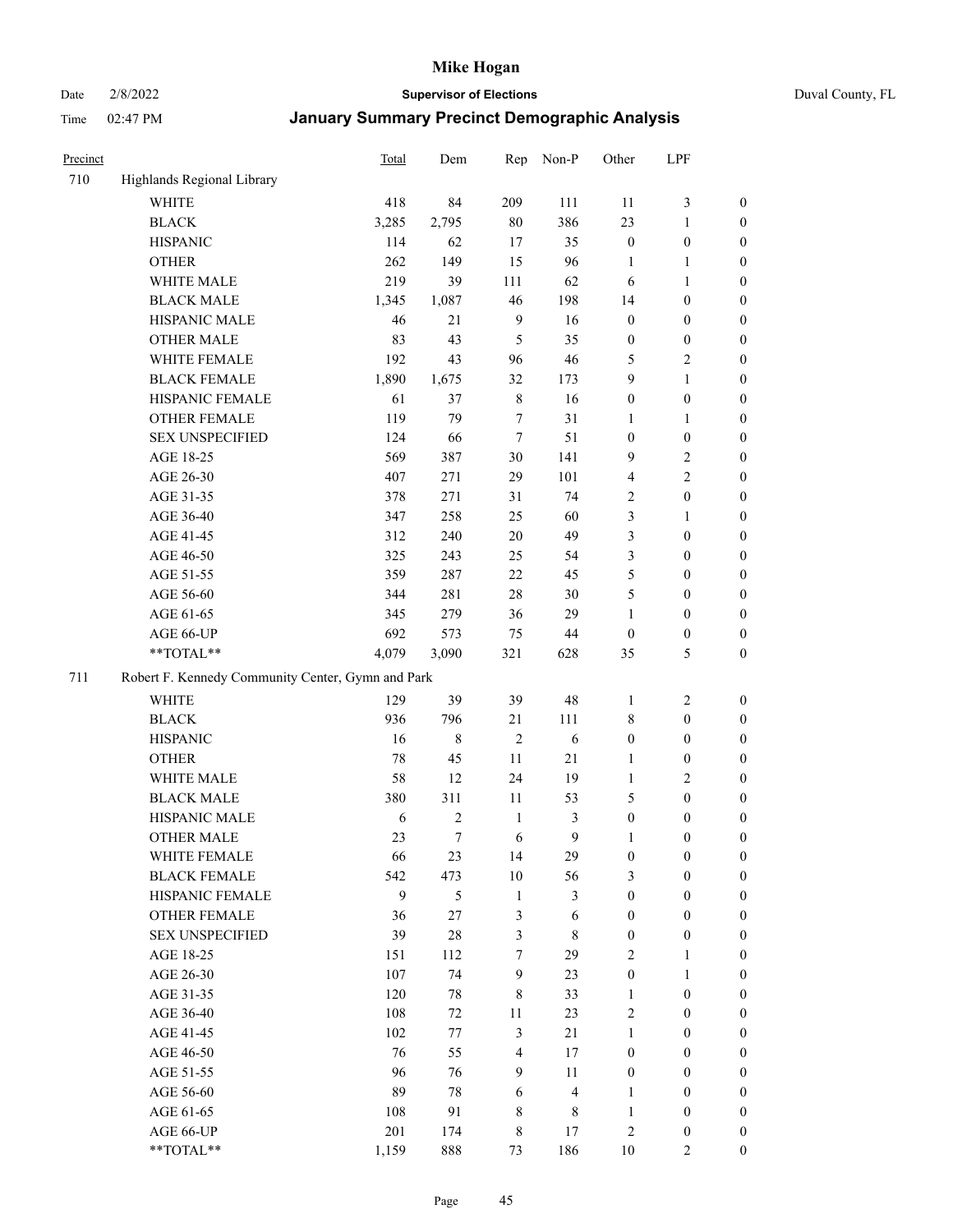# Date 2/8/2022 **Supervisor of Elections** Duval County, FL

| Precinct |                                      | <b>Total</b> | Dem   | Rep            | Non-P  | Other            | LPF                     |                  |
|----------|--------------------------------------|--------------|-------|----------------|--------|------------------|-------------------------|------------------|
| 712      | Mary Singleton Senior Citizen Center |              |       |                |        |                  |                         |                  |
|          | <b>WHITE</b>                         | 546          | 240   | 158            | 139    | $\overline{4}$   | $\mathfrak{S}$          | 0                |
|          | <b>BLACK</b>                         | 954          | 806   | 29             | 103    | 15               | $\mathbf{1}$            | 0                |
|          | <b>HISPANIC</b>                      | 75           | 41    | 11             | 22     | $\mathbf{1}$     | $\boldsymbol{0}$        | $\boldsymbol{0}$ |
|          | <b>OTHER</b>                         | 115          | 49    | 18             | 43     | 4                | $\mathbf{1}$            | $\boldsymbol{0}$ |
|          | WHITE MALE                           | 302          | 116   | 93             | 86     | 2                | $\mathfrak{S}$          | $\boldsymbol{0}$ |
|          | <b>BLACK MALE</b>                    | 399          | 321   | 15             | 53     | 9                | $\mathbf{1}$            | $\boldsymbol{0}$ |
|          | HISPANIC MALE                        | 31           | 18    | $\overline{2}$ | $10\,$ | $\mathbf{1}$     | $\boldsymbol{0}$        | $\boldsymbol{0}$ |
|          | <b>OTHER MALE</b>                    | 52           | 21    | $10\,$         | $20\,$ | $\mathbf{1}$     | $\boldsymbol{0}$        | $\boldsymbol{0}$ |
|          | WHITE FEMALE                         | 234          | 118   | 65             | 49     | 2                | $\boldsymbol{0}$        | $\boldsymbol{0}$ |
|          | <b>BLACK FEMALE</b>                  | 530          | 467   | 13             | 44     | 6                | $\boldsymbol{0}$        | 0                |
|          | HISPANIC FEMALE                      | 41           | 22    | $\overline{9}$ | 10     | $\boldsymbol{0}$ | $\boldsymbol{0}$        | 0                |
|          | OTHER FEMALE                         | 43           | 22    | 7              | 12     | $\mathbf{1}$     | $\mathbf{1}$            | 0                |
|          | <b>SEX UNSPECIFIED</b>               | 58           | 31    | $\sqrt{2}$     | 23     | $\sqrt{2}$       | $\boldsymbol{0}$        | $\boldsymbol{0}$ |
|          | AGE 18-25                            | 143          | 90    | 15             | 36     | $\sqrt{2}$       | $\boldsymbol{0}$        | $\boldsymbol{0}$ |
|          | AGE 26-30                            | 141          | 102   | 11             | 25     | $\mathbf{1}$     | $\sqrt{2}$              | $\boldsymbol{0}$ |
|          | AGE 31-35                            | 187          | 116   | 24             | 42     | 4                | $\mathbf{1}$            | $\boldsymbol{0}$ |
|          | AGE 36-40                            | 176          | 107   | 21             | 43     | 4                | $\mathbf{1}$            | $\boldsymbol{0}$ |
|          | AGE 41-45                            | 139          | 91    | 17             | 27     | 4                | $\boldsymbol{0}$        | $\boldsymbol{0}$ |
|          | AGE 46-50                            | 128          | 67    | 25             | 33     | $\mathbf{2}$     | $\mathbf{1}$            | $\boldsymbol{0}$ |
|          | AGE 51-55                            | 131          | 83    | $22\,$         | 24     | $\mathbf{1}$     | $\mathbf{1}$            | 0                |
|          | AGE 56-60                            | 170          | 105   | 34             | $28\,$ | 3                | $\boldsymbol{0}$        | 0                |
|          | AGE 61-65                            | 178          | 135   | 21             | 21     | $\mathbf{1}$     | $\boldsymbol{0}$        | 0                |
|          | AGE 66-UP                            | 297          | 240   | 26             | $28\,$ | $\overline{2}$   | $\mathbf{1}$            | 0                |
|          | **TOTAL**                            | 1,690        | 1,136 | 216            | 307    | 24               | $\boldsymbol{7}$        | $\boldsymbol{0}$ |
| 713      | First Baptist Church of Jacksonville |              |       |                |        |                  |                         |                  |
|          | <b>WHITE</b>                         | 1,874        | 566   | 764            | 479    | 49               | 16                      | $\boldsymbol{0}$ |
|          | <b>BLACK</b>                         | 1,502        | 1,140 | 83             | 244    | 31               | $\overline{\mathbf{4}}$ | $\boldsymbol{0}$ |
|          | <b>HISPANIC</b>                      | 181          | 69    | 42             | 64     | 3                | $\mathfrak{Z}$          | $\boldsymbol{0}$ |
|          | <b>OTHER</b>                         | 475          | 225   | 82             | 147    | 20               | $\mathbf{1}$            | $\boldsymbol{0}$ |
|          | WHITE MALE                           | 1,044        | 276   | 437            | 290    | 29               | 12                      | $\boldsymbol{0}$ |
|          | <b>BLACK MALE</b>                    | 705          | 502   | 54             | 130    | 15               | $\overline{\mathbf{4}}$ | $\boldsymbol{0}$ |
|          | HISPANIC MALE                        | 96           | 30    | 28             | 35     | $\mathbf{1}$     | $\overline{c}$          | 0                |
|          | <b>OTHER MALE</b>                    | 213          | 98    | 35             | 71     | $\overline{9}$   | $\boldsymbol{0}$        | 0                |
|          | WHITE FEMALE                         | 804          | 280   | 317            | 183    | 20               | 4                       | 0                |
|          | <b>BLACK FEMALE</b>                  | 775          | 619   | 29             | 113    | 14               | $\boldsymbol{0}$        | $\boldsymbol{0}$ |
|          | HISPANIC FEMALE                      | 82           | 39    | 13             | 27     | 2                | $\mathbf{1}$            | $\overline{0}$   |
|          | OTHER FEMALE                         | 191          | 105   | 34             | 41     | $10\,$           | $\mathbf{1}$            | $\overline{0}$   |
|          | <b>SEX UNSPECIFIED</b>               | 122          | 51    | 24             | 44     | 3                | $\boldsymbol{0}$        | 0                |
|          | AGE 18-25                            | 290          | 125   | 58             | 97     | $\,$ 8 $\,$      | $\sqrt{2}$              | 0                |
|          | AGE 26-30                            | 432          | 201   | 80             | 134    | 10               | $\boldsymbol{7}$        | 0                |
|          | AGE 31-35                            | 463          | 210   | 97             | 130    | $20\,$           | 6                       | 0                |
|          | AGE 36-40                            | 413          | 179   | 98             | 125    | 7                | $\overline{\mathbf{4}}$ | 0                |
|          | AGE 41-45                            | 384          | 167   | 116            | 91     | 8                | $\overline{2}$          | 0                |
|          | AGE 46-50                            | 392          | 153   | 120            | 102    | 17               | $\boldsymbol{0}$        | 0                |
|          | AGE 51-55                            | 329          | 138   | 108            | $71\,$ | 10               | $\sqrt{2}$              | 0                |
|          | AGE 56-60                            | 297          | 161   | $78\,$         | 50     | 8                | $\boldsymbol{0}$        | $\overline{0}$   |
|          | AGE 61-65                            | 292          | 169   | 65             | 51     | 6                | $\mathbf{1}$            | $\boldsymbol{0}$ |
|          | AGE 66-UP                            | 740          | 497   | 151            | 83     | 9                | $\boldsymbol{0}$        | $\boldsymbol{0}$ |
|          | **TOTAL**                            | 4,032        | 2,000 | 971            | 934    | 103              | 24                      | $\boldsymbol{0}$ |
|          |                                      |              |       |                |        |                  |                         |                  |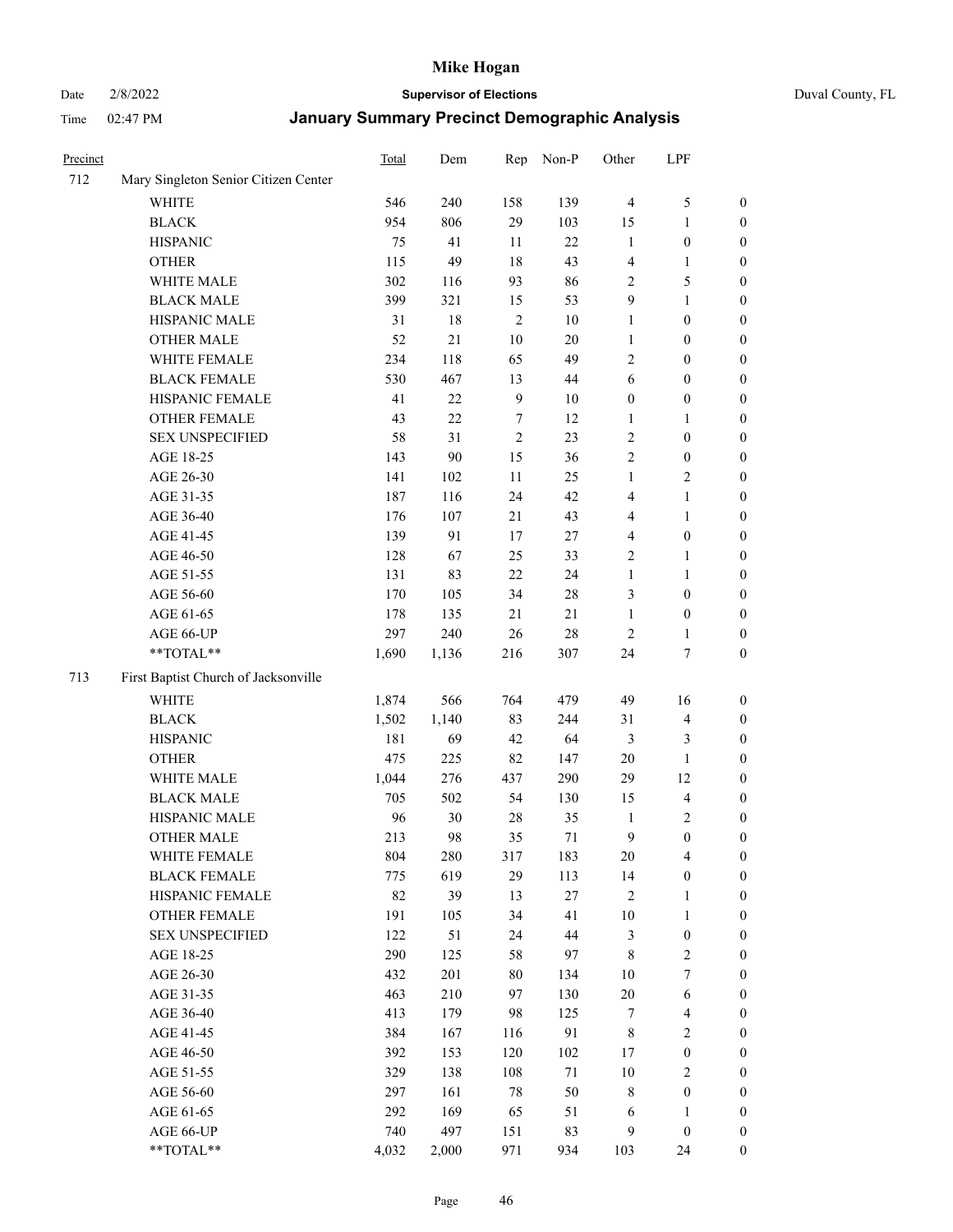Date 2/8/2022 **Supervisor of Elections** Duval County, FL

| Precinct |                                  | <b>Total</b> | Dem                     | Rep              | Non-P          | Other                        | LPF                                  |                  |
|----------|----------------------------------|--------------|-------------------------|------------------|----------------|------------------------------|--------------------------------------|------------------|
| 714      | Grace Baptist Church             |              |                         |                  |                |                              |                                      |                  |
|          | <b>WHITE</b>                     | 260          | 100                     | 77               | 74             | 8                            | $\mathbf{1}$                         | 0                |
|          | <b>BLACK</b>                     | 1,567        | 1,292                   | 47               | 216            | 10                           | $\sqrt{2}$                           | $\boldsymbol{0}$ |
|          | <b>HISPANIC</b>                  | 48           | 24                      | $\overline{4}$   | 16             | $\overline{4}$               | $\boldsymbol{0}$                     | $\boldsymbol{0}$ |
|          | <b>OTHER</b>                     | 150          | 77                      | 12               | 58             | 3                            | $\boldsymbol{0}$                     | $\boldsymbol{0}$ |
|          | WHITE MALE                       | 127          | 41                      | 48               | 34             | 3                            | $\mathbf{1}$                         | $\boldsymbol{0}$ |
|          | <b>BLACK MALE</b>                | 646          | 501                     | $22\,$           | 115            | 6                            | $\sqrt{2}$                           | $\boldsymbol{0}$ |
|          | HISPANIC MALE                    | 18           | 5                       | $\mathfrak{Z}$   | $8\,$          | $\overline{c}$               | $\boldsymbol{0}$                     | $\boldsymbol{0}$ |
|          | <b>OTHER MALE</b>                | 47           | 22                      | $\sqrt{6}$       | 18             | $\mathbf{1}$                 | $\boldsymbol{0}$                     | $\boldsymbol{0}$ |
|          | WHITE FEMALE                     | 125          | 56                      | 26               | 38             | 5                            | $\boldsymbol{0}$                     | $\boldsymbol{0}$ |
|          | <b>BLACK FEMALE</b>              | 882          | 764                     | 25               | 89             | $\overline{4}$               | $\boldsymbol{0}$                     | $\boldsymbol{0}$ |
|          | HISPANIC FEMALE                  | 28           | 17                      | $\mathbf{1}$     | $\,$ 8 $\,$    | $\mathbf{2}$                 | $\boldsymbol{0}$                     | 0                |
|          | <b>OTHER FEMALE</b>              | 65           | 37                      | $\mathfrak{H}$   | 22             | $\mathbf{1}$                 | $\boldsymbol{0}$                     | $\boldsymbol{0}$ |
|          | <b>SEX UNSPECIFIED</b>           | 87           | 50                      | $\overline{4}$   | 32             | $\mathbf{1}$                 | $\boldsymbol{0}$                     | $\boldsymbol{0}$ |
|          | AGE 18-25                        | 246          | 151                     | 15               | 75             | 5                            | $\boldsymbol{0}$                     | $\boldsymbol{0}$ |
|          | AGE 26-30                        | 180          | 116                     | $10\,$           | 51             | 3                            | $\boldsymbol{0}$                     | $\boldsymbol{0}$ |
|          | AGE 31-35                        | 198          | 132                     | 15               | 46             | $\overline{4}$               | $\mathbf{1}$                         | $\boldsymbol{0}$ |
|          | AGE 36-40                        | 203          | 134                     | 12               | 54             | $\overline{c}$               | $\mathbf{1}$                         | $\boldsymbol{0}$ |
|          | AGE 41-45                        | 176          | 133                     | 13               | $28\,$         | $\mathbf{2}$                 | $\boldsymbol{0}$                     | $\boldsymbol{0}$ |
|          | AGE 46-50                        | 136          | 102                     | $10\,$           | 21             | 3                            | $\boldsymbol{0}$                     | $\boldsymbol{0}$ |
|          | AGE 51-55                        | 152          | 113                     | 13               | 25             | $\mathbf{1}$                 | $\boldsymbol{0}$                     | $\boldsymbol{0}$ |
|          | AGE 56-60                        | 191          | 152                     | 14               | 23             | $\mathbf{1}$                 | $\mathbf{1}$                         | 0                |
|          | AGE 61-65                        | 200          | 164                     | 13               | $20\,$         | 3                            | $\boldsymbol{0}$                     | 0                |
|          | AGE 66-UP                        | 342          | 295                     | 25               | $21\,$         | $\mathbf{1}$                 | $\boldsymbol{0}$                     | $\boldsymbol{0}$ |
|          | $**TOTAL**$                      | 2,025        | 1,493                   | 140              | 364            | 25                           | $\mathfrak{Z}$                       | $\boldsymbol{0}$ |
| 801      | North Jacksonville Church of God |              |                         |                  |                |                              |                                      |                  |
|          |                                  |              |                         |                  |                |                              |                                      |                  |
|          | <b>WHITE</b>                     | 354          | 95                      | 182              | 66             | $\,8\,$                      | $\mathfrak{Z}$                       | $\boldsymbol{0}$ |
|          | <b>BLACK</b>                     | 1,774        | 1,515                   | 57               | 190            | 9                            | $\mathfrak{Z}$                       | $\boldsymbol{0}$ |
|          | <b>HISPANIC</b>                  | 27           | 12                      | $\mathfrak{H}$   | $10\,$         | $\boldsymbol{0}$             | $\boldsymbol{0}$                     | $\boldsymbol{0}$ |
|          | <b>OTHER</b>                     | 142          | 71                      | 13               | 56             | $\mathbf{1}$                 | $\mathbf{1}$                         | $\boldsymbol{0}$ |
|          | WHITE MALE                       | 173          | 43                      | 88               | 36             | 5                            | $\mathbf{1}$                         | $\boldsymbol{0}$ |
|          | <b>BLACK MALE</b>                | 709          | 567                     | 29               | 108            | $\overline{4}$               | $\mathbf{1}$                         | $\boldsymbol{0}$ |
|          | HISPANIC MALE                    | 12           | $\overline{\mathbf{4}}$ | 5                | $\mathfrak{Z}$ | $\boldsymbol{0}$             | $\boldsymbol{0}$                     | 0                |
|          | <b>OTHER MALE</b>                | 41           | 19                      | $\overline{4}$   | 17             | $\boldsymbol{0}$             | $\mathbf{1}$                         | 0                |
|          | WHITE FEMALE                     | 176          | 51                      | 92               | 28             | 3                            | 2                                    | 0                |
|          | <b>BLACK FEMALE</b>              | 1,029        | 921                     | $27\,$           | 74             | 5                            | $\sqrt{2}$                           | $\boldsymbol{0}$ |
|          | HISPANIC FEMALE                  | 14           | $\tau$                  | $\boldsymbol{0}$ | $\tau$         | $\boldsymbol{0}$             | $\boldsymbol{0}$                     | $\overline{0}$   |
|          | OTHER FEMALE                     | 53           | 36                      | $\mathfrak{S}$   | 12             | $\boldsymbol{0}$             | $\boldsymbol{0}$                     | $\overline{0}$   |
|          | <b>SEX UNSPECIFIED</b>           | 90           | 45                      | $\boldsymbol{7}$ | 37             | $\mathbf{1}$                 | $\boldsymbol{0}$                     | 0<br>$\theta$    |
|          | AGE 18-25                        | 275          | 178                     | 12               | $78\,$         | $\overline{c}$               | $\mathfrak{S}$                       |                  |
|          | AGE 26-30                        | 189<br>223   | 132<br>161              | 14<br>13         | 42<br>47       | $\mathbf{1}$<br>$\sqrt{2}$   | $\boldsymbol{0}$                     | 0                |
|          | AGE 31-35                        |              |                         |                  |                |                              | $\boldsymbol{0}$                     | 0                |
|          | AGE 36-40                        | 174<br>190   | 126<br>142              | $20\,$<br>23     | $27\,$         | $\mathbf{1}$<br>$\mathbf{1}$ | $\boldsymbol{0}$<br>$\boldsymbol{0}$ | 0                |
|          | AGE 41-45                        |              |                         |                  | 24             |                              |                                      | 0                |
|          | AGE 46-50                        | 154          | 116                     | 15               | 18             | 5                            | $\boldsymbol{0}$                     | 0                |
|          | AGE 51-55                        | 182          | 129                     | 30               | $20\,$         | $\mathbf{1}$                 | $\overline{2}$                       | $\boldsymbol{0}$ |
|          | AGE 56-60                        | 189          | 144                     | 21               | 22             | $\overline{c}$               | $\boldsymbol{0}$                     | $\boldsymbol{0}$ |
|          | AGE 61-65                        | 235          | 187                     | 25               | 22             | $\mathbf{1}$                 | $\boldsymbol{0}$                     | $\boldsymbol{0}$ |
|          | AGE 66-UP                        | 485          | 377                     | 84               | $22\,$         | $\overline{c}$               | $\boldsymbol{0}$                     | $\boldsymbol{0}$ |
|          | **TOTAL**                        | 2,297        | 1,693                   | 257              | 322            | 18                           | $\tau$                               | $\boldsymbol{0}$ |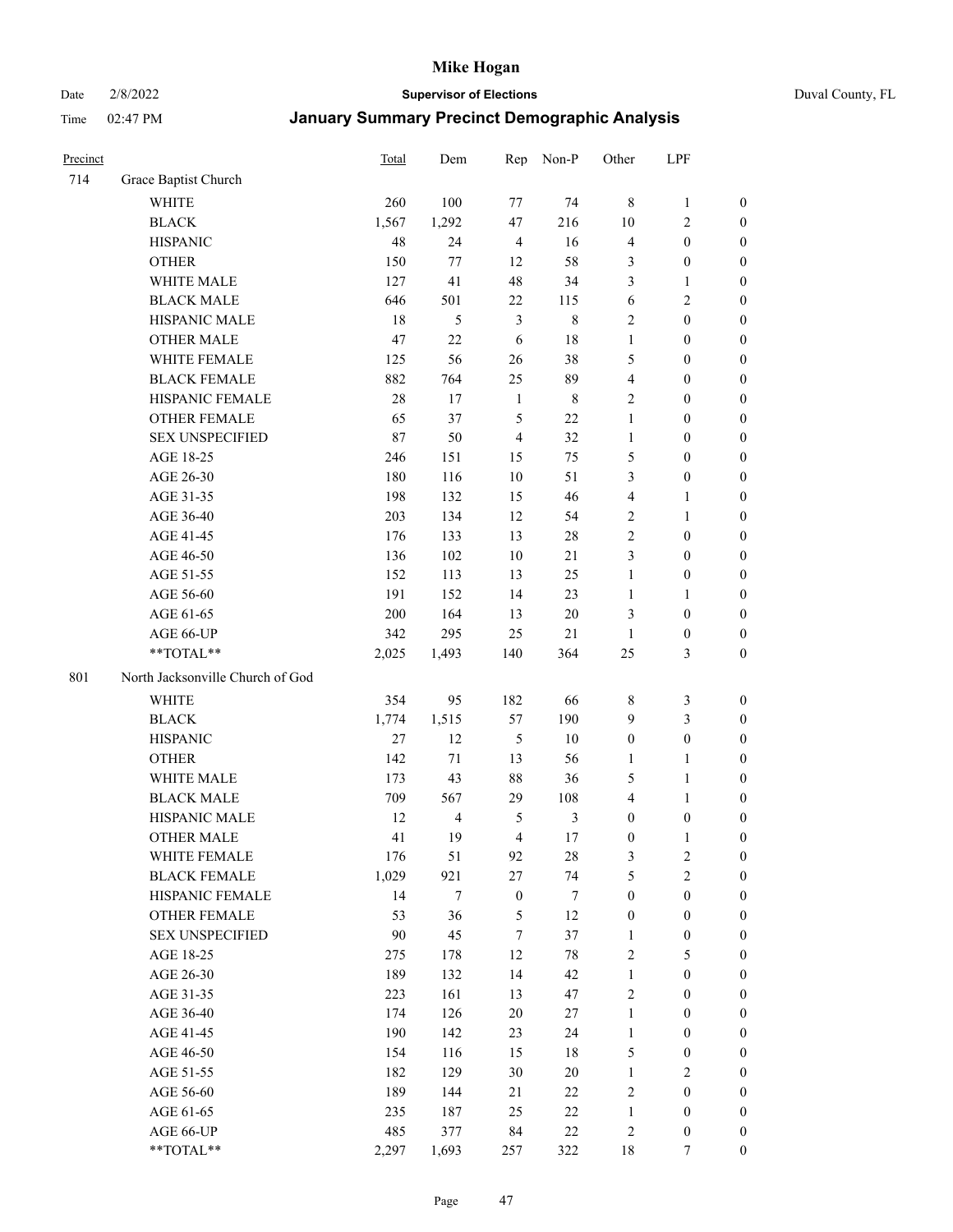#### Date 2/8/2022 **Supervisor of Elections** Duval County, FL

| Precinct |                                   | <b>Total</b> | Dem    | Rep            | Non-P       | Other            | LPF                     |                  |
|----------|-----------------------------------|--------------|--------|----------------|-------------|------------------|-------------------------|------------------|
| 802      | St Paul Missionary Baptist Church |              |        |                |             |                  |                         |                  |
|          | <b>WHITE</b>                      | 90           | 39     | 20             | 30          | 1                | $\boldsymbol{0}$        | $\boldsymbol{0}$ |
|          | $\operatorname{BLACK}$            | 2,324        | 2,033  | 45             | 234         | 10               | $\overline{c}$          | $\boldsymbol{0}$ |
|          | <b>HISPANIC</b>                   | 20           | 6      | 3              | 11          | $\boldsymbol{0}$ | $\boldsymbol{0}$        | $\boldsymbol{0}$ |
|          | <b>OTHER</b>                      | 116          | 60     | 6              | 48          | 2                | $\boldsymbol{0}$        | $\boldsymbol{0}$ |
|          | WHITE MALE                        | 36           | 14     | $\,8\,$        | 13          | $\mathbf{1}$     | $\boldsymbol{0}$        | $\boldsymbol{0}$ |
|          | <b>BLACK MALE</b>                 | 951          | 800    | 24             | 121         | 6                | $\boldsymbol{0}$        | $\boldsymbol{0}$ |
|          | HISPANIC MALE                     | $\,$ 8 $\,$  | 3      | $\overline{2}$ | 3           | $\boldsymbol{0}$ | $\boldsymbol{0}$        | $\boldsymbol{0}$ |
|          | <b>OTHER MALE</b>                 | 40           | 20     | 3              | 17          | $\boldsymbol{0}$ | $\boldsymbol{0}$        | $\boldsymbol{0}$ |
|          | WHITE FEMALE                      | 53           | 24     | 12             | 17          | $\boldsymbol{0}$ | $\boldsymbol{0}$        | $\boldsymbol{0}$ |
|          | <b>BLACK FEMALE</b>               | 1,340        | 1,207  | $21\,$         | 106         | 4                | $\sqrt{2}$              | $\boldsymbol{0}$ |
|          | HISPANIC FEMALE                   | 12           | 3      | $\mathbf{1}$   | $\,$ 8 $\,$ | $\boldsymbol{0}$ | $\boldsymbol{0}$        | $\boldsymbol{0}$ |
|          | <b>OTHER FEMALE</b>               | 45           | 26     | $\overline{2}$ | 15          | $\overline{2}$   | $\boldsymbol{0}$        | $\boldsymbol{0}$ |
|          | <b>SEX UNSPECIFIED</b>            | 65           | 41     | $\mathbf{1}$   | 23          | $\boldsymbol{0}$ | $\boldsymbol{0}$        | $\boldsymbol{0}$ |
|          | AGE 18-25                         | 286          | 197    | 6              | 80          | 3                | $\boldsymbol{0}$        | $\boldsymbol{0}$ |
|          | AGE 26-30                         | 187          | 121    | $\tau$         | 57          | $\overline{c}$   | $\boldsymbol{0}$        | $\boldsymbol{0}$ |
|          | AGE 31-35                         | 176          | 138    | 10             | 28          | $\boldsymbol{0}$ | $\boldsymbol{0}$        | $\boldsymbol{0}$ |
|          | AGE 36-40                         | 178          | 146    | 7              | 25          | $\boldsymbol{0}$ | $\boldsymbol{0}$        | $\boldsymbol{0}$ |
|          | AGE 41-45                         | 190          | 149    | $\tau$         | 31          | $\mathbf{2}$     | $\mathbf{1}$            | $\boldsymbol{0}$ |
|          | AGE 46-50                         | 199          | 163    | $\tau$         | 26          | 3                | $\boldsymbol{0}$        | $\boldsymbol{0}$ |
|          | AGE 51-55                         | 195          | 176    | 6              | 13          | $\boldsymbol{0}$ | $\boldsymbol{0}$        | $\boldsymbol{0}$ |
|          | AGE 56-60                         | 211          | 180    | 6              | 24          | $\mathbf{1}$     | $\boldsymbol{0}$        | 0                |
|          | AGE 61-65                         | 203          | 182    | $\overline{4}$ | 16          | $\mathbf{1}$     | $\boldsymbol{0}$        | 0                |
|          | AGE 66-UP                         | 724          | 685    | 14             | 23          | $\mathbf{1}$     | $\mathbf{1}$            | $\boldsymbol{0}$ |
|          | **TOTAL**                         | 2,550        | 2,138  | 74             | 323         | 13               | $\sqrt{2}$              | $\boldsymbol{0}$ |
|          |                                   |              |        |                |             |                  |                         |                  |
| 803      | New Life Community Church         |              |        |                |             |                  |                         |                  |
|          | <b>WHITE</b>                      | 823          | 199    | 430            | 172         | 18               | $\overline{\mathbf{4}}$ | $\boldsymbol{0}$ |
|          | <b>BLACK</b>                      | 3,479        | 2,999  | 96             | 351         | 28               | $\mathfrak{S}$          | $\boldsymbol{0}$ |
|          | <b>HISPANIC</b>                   | 112          | 48     | 31             | 32          | $\mathbf{1}$     | $\boldsymbol{0}$        | $\boldsymbol{0}$ |
|          | <b>OTHER</b>                      | 285          | 144    | 29             | 104         | 6                | $\sqrt{2}$              | $\boldsymbol{0}$ |
|          | WHITE MALE                        | 366          | 68     | 200            | 90          | 6                | $\mathfrak{2}$          | $\boldsymbol{0}$ |
|          | <b>BLACK MALE</b>                 | 1,321        | 1,070  | 54             | 171         | 23               | $\mathfrak{Z}$          | $\boldsymbol{0}$ |
|          | HISPANIC MALE                     | 49           | $20\,$ | 15             | 14          | $\boldsymbol{0}$ | $\boldsymbol{0}$        | $\boldsymbol{0}$ |
|          | <b>OTHER MALE</b>                 | 89           | 49     | 13             | 24          | 2                | $\mathbf{1}$            | $\boldsymbol{0}$ |
|          | WHITE FEMALE                      | 444          | 129    | 225            | 76          | 12               | 2                       | 0                |
|          | <b>BLACK FEMALE</b>               | 2,103        | 1,883  | 41             | 172         | 5                | $\sqrt{2}$              | $\boldsymbol{0}$ |
|          | HISPANIC FEMALE                   | 62           | $28\,$ | 15             | $18\,$      | $\mathbf{1}$     | $\boldsymbol{0}$        | $\overline{0}$   |
|          | <b>OTHER FEMALE</b>               | 119          | 63     | $10\,$         | 43          | 2                | $\mathbf{1}$            | $\overline{0}$   |
|          | <b>SEX UNSPECIFIED</b>            | 146          | $80\,$ | 13             | 51          | $\sqrt{2}$       | $\boldsymbol{0}$        | 0                |
|          | AGE 18-25                         | 585          | 400    | 38             | 133         | 14               | $\boldsymbol{0}$        | 0                |
|          | AGE 26-30                         | 365          | 239    | 33             | 83          | 6                | $\overline{\mathbf{4}}$ | 0                |
|          | AGE 31-35                         | 436          | 294    | 43             | 92          | 5                | $\sqrt{2}$              | 0                |
|          | AGE 36-40                         | 414          | 295    | 37             | 76          | 5                | $\mathbf{1}$            | 0                |
|          | AGE 41-45                         | 396          | 288    | 41             | 62          | $\overline{4}$   | $\mathbf{1}$            | 0                |
|          | AGE 46-50                         | 384          | 291    | 39             | 50          | 2                | $\sqrt{2}$              | 0                |
|          | AGE 51-55                         | 384          | 274    | 55             | 49          | 5                | $\mathbf{1}$            | 0                |
|          | AGE 56-60                         | 449          | 347    | 65             | 34          | 3                | $\boldsymbol{0}$        | $\overline{0}$   |
|          | AGE 61-65                         | 390          | 293    | 63             | 32          | 2                | $\boldsymbol{0}$        | $\overline{0}$   |
|          | AGE 66-UP                         | 895          | 669    | 172            | 47          | 7                | $\boldsymbol{0}$        | 0                |
|          | **TOTAL**                         | 4,699        | 3,390  | 586            | 659         | 53               | 11                      | $\boldsymbol{0}$ |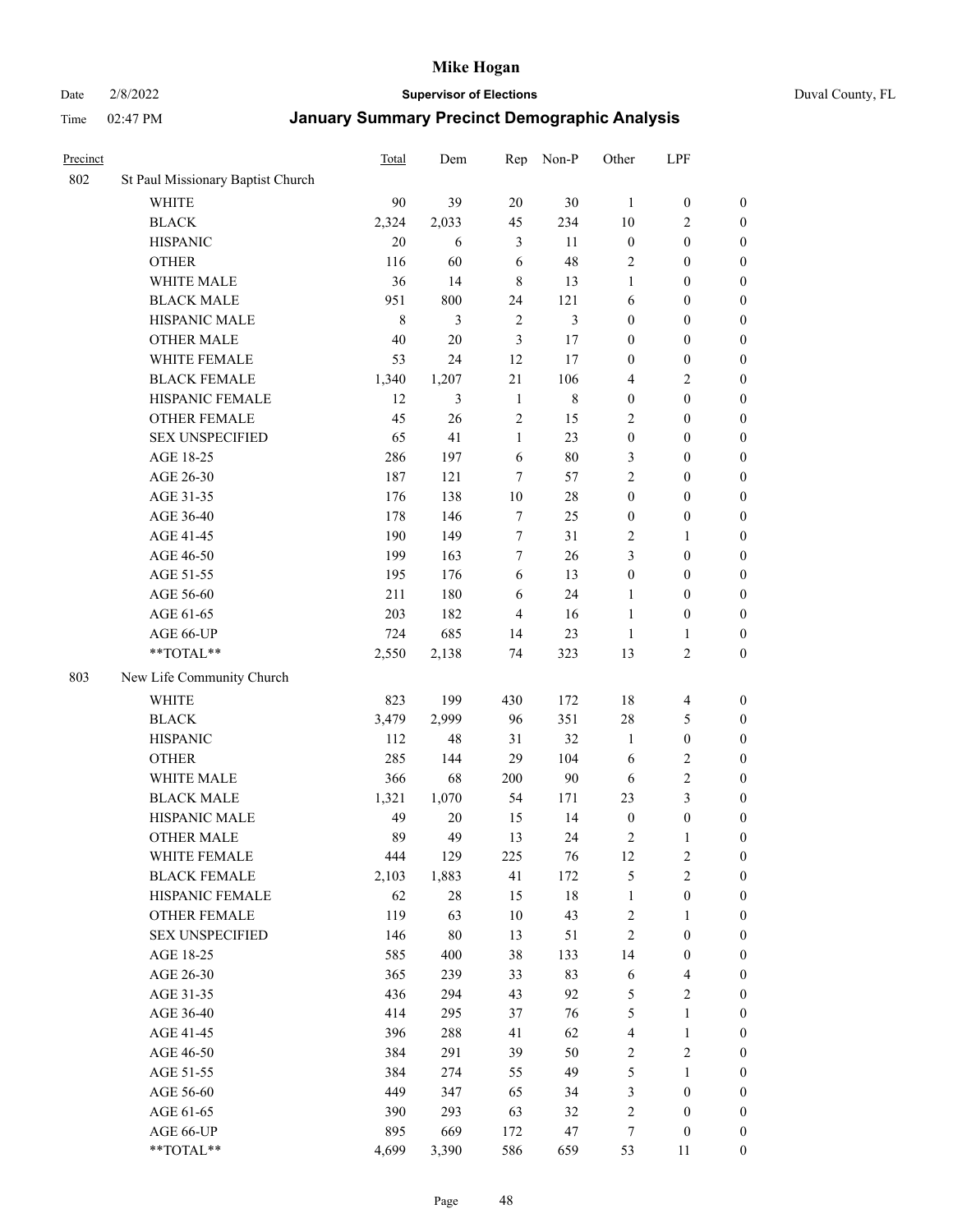#### Date 2/8/2022 **Supervisor of Elections** Duval County, FL

| Precinct |                         | <b>Total</b> | Dem   | Rep            | Non-P          | Other            | LPF              |                  |
|----------|-------------------------|--------------|-------|----------------|----------------|------------------|------------------|------------------|
| 804      | Universal Church        |              |       |                |                |                  |                  |                  |
|          | <b>WHITE</b>            | 935          | 248   | 467            | 197            | 15               | $\,$ 8 $\,$      | 0                |
|          | <b>BLACK</b>            | 1,427        | 1,169 | 41             | 205            | 12               | $\boldsymbol{0}$ | $\boldsymbol{0}$ |
|          | <b>HISPANIC</b>         | 66           | 23    | 18             | 23             | $\boldsymbol{0}$ | $\overline{2}$   | 0                |
|          | <b>OTHER</b>            | 177          | 74    | 28             | 75             | $\boldsymbol{0}$ | $\boldsymbol{0}$ | $\boldsymbol{0}$ |
|          | WHITE MALE              | 418          | 96    | 227            | 84             | 8                | $\mathfrak{Z}$   | $\boldsymbol{0}$ |
|          | <b>BLACK MALE</b>       | 548          | 427   | 23             | 92             | 6                | $\boldsymbol{0}$ | $\boldsymbol{0}$ |
|          | HISPANIC MALE           | 35           | 9     | 9              | 16             | $\boldsymbol{0}$ | $\mathbf{1}$     | $\boldsymbol{0}$ |
|          | <b>OTHER MALE</b>       | 57           | 23    | 10             | 24             | $\boldsymbol{0}$ | $\boldsymbol{0}$ | $\boldsymbol{0}$ |
|          | WHITE FEMALE            | 509          | 150   | 237            | 110            | 7                | 5                | $\boldsymbol{0}$ |
|          | <b>BLACK FEMALE</b>     | 856          | 724   | 16             | 110            | 6                | $\boldsymbol{0}$ | 0                |
|          | HISPANIC FEMALE         | 30           | 14    | $\,$ 8 $\,$    | 7              | $\boldsymbol{0}$ | $\mathbf{1}$     | 0                |
|          | <b>OTHER FEMALE</b>     | 72           | 37    | 16             | 19             | $\boldsymbol{0}$ | $\boldsymbol{0}$ | 0                |
|          | <b>SEX UNSPECIFIED</b>  | $80\,$       | 34    | $\,$ 8 $\,$    | 38             | $\boldsymbol{0}$ | $\boldsymbol{0}$ | $\boldsymbol{0}$ |
|          | AGE 18-25               | 270          | 135   | 37             | 91             | 5                | $\sqrt{2}$       | $\boldsymbol{0}$ |
|          | AGE 26-30               | 244          | 134   | 39             | 67             | 3                | $\mathbf{1}$     | $\boldsymbol{0}$ |
|          | AGE 31-35               | 256          | 154   | 36             | 61             | $\sqrt{2}$       | $\mathfrak{Z}$   | $\boldsymbol{0}$ |
|          | AGE 36-40               | 205          | 120   | 32             | 50             | 3                | $\boldsymbol{0}$ | $\boldsymbol{0}$ |
|          | AGE 41-45               | 162          | 83    | 34             | 39             | 5                | $\mathbf{1}$     | $\boldsymbol{0}$ |
|          | AGE 46-50               | 156          | 89    | 31             | 33             | $\overline{c}$   | $\mathbf{1}$     | $\boldsymbol{0}$ |
|          | AGE 51-55               | 231          | 142   | 49             | 36             | 3                | $\mathbf{1}$     | 0                |
|          | AGE 56-60               | 295          | 180   | 73             | 40             | $\overline{c}$   | $\boldsymbol{0}$ | 0                |
|          | AGE 61-65               | 266          | 171   | 62             | 31             | $\mathbf{1}$     | $\mathbf{1}$     | 0                |
|          | AGE 66-UP               | 520          | 306   | 161            | 52             | $\mathbf{1}$     | $\boldsymbol{0}$ | 0                |
|          | **TOTAL**               | 2,605        | 1,514 | 554            | 500            | $27\,$           | 10               | $\boldsymbol{0}$ |
| 805      | Riverview Senior Center |              |       |                |                |                  |                  |                  |
|          | <b>WHITE</b>            | 594          | 152   | 286            | 146            | 7                | $\mathfrak{Z}$   | $\boldsymbol{0}$ |
|          | <b>BLACK</b>            | 1,880        | 1,557 | $70\,$         | 242            | $10\,$           | $\mathbf{1}$     | $\boldsymbol{0}$ |
|          | <b>HISPANIC</b>         | 56           | 23    | 12             | $18\,$         | $\sqrt{2}$       | $\mathbf{1}$     | $\boldsymbol{0}$ |
|          | <b>OTHER</b>            | 165          | 78    | 24             | 62             | $\mathbf{1}$     | $\boldsymbol{0}$ | $\boldsymbol{0}$ |
|          | WHITE MALE              | 265          | 53    | 138            | 69             | 3                | $\overline{2}$   | $\boldsymbol{0}$ |
|          | <b>BLACK MALE</b>       | 756          | 598   | 37             | 115            | 6                | $\boldsymbol{0}$ | $\boldsymbol{0}$ |
|          | HISPANIC MALE           | 30           | 11    | $\overline{9}$ | $\overline{9}$ | $\mathbf{1}$     | $\boldsymbol{0}$ | 0                |
|          | <b>OTHER MALE</b>       | 59           | 28    | 10             | 20             | $\mathbf{1}$     | $\boldsymbol{0}$ | 0                |
|          | WHITE FEMALE            | 314          | 92    | 142            | 75             | 4                | 1                | 0                |
|          | <b>BLACK FEMALE</b>     | 1,091        | 934   | 33             | 119            | 4                | $\mathbf{1}$     | $\boldsymbol{0}$ |
|          | HISPANIC FEMALE         | 24           | 12    | $\sqrt{2}$     | $8\,$          | 1                | $\mathbf{1}$     | $\overline{0}$   |
|          | OTHER FEMALE            | 71           | 41    | $11\,$         | 19             | $\boldsymbol{0}$ | $\boldsymbol{0}$ | $\overline{0}$   |
|          | <b>SEX UNSPECIFIED</b>  | 85           | 41    | 10             | 34             | $\boldsymbol{0}$ | $\boldsymbol{0}$ | 0                |
|          | AGE 18-25               | 352          | 225   | 30             | 91             | 5                | $\mathbf{1}$     | 0                |
|          | AGE 26-30               | 241          | 131   | 29             | 77             | 2                | $\mathbf{2}$     | 0                |
|          | AGE 31-35               | 271          | 173   | 27             | 68             | $\overline{c}$   | $\mathbf{1}$     | 0                |
|          | AGE 36-40               | 231          | 162   | 24             | 42             | 3                | $\boldsymbol{0}$ | 0                |
|          | AGE 41-45               | 213          | 145   | 27             | 38             | 2                | $\mathbf{1}$     | 0                |
|          | AGE 46-50               | 187          | 125   | 25             | 36             | $\mathbf{1}$     | $\boldsymbol{0}$ | 0                |
|          | AGE 51-55               | 206          | 143   | 33             | 29             | $\mathbf{1}$     | $\boldsymbol{0}$ | 0                |
|          | AGE 56-60               | 230          | 149   | 44             | 35             | $\mathbf{2}$     | $\boldsymbol{0}$ | $\overline{0}$   |
|          | AGE 61-65               | 256          | 184   | 47             | 25             | $\boldsymbol{0}$ | $\boldsymbol{0}$ | $\boldsymbol{0}$ |
|          | AGE 66-UP               | 507          | 372   | 106            | 27             | 2                | $\boldsymbol{0}$ | 0                |
|          | **TOTAL**               | 2,695        | 1,810 | 392            | 468            | $20\,$           | $\mathfrak{S}$   | $\boldsymbol{0}$ |
|          |                         |              |       |                |                |                  |                  |                  |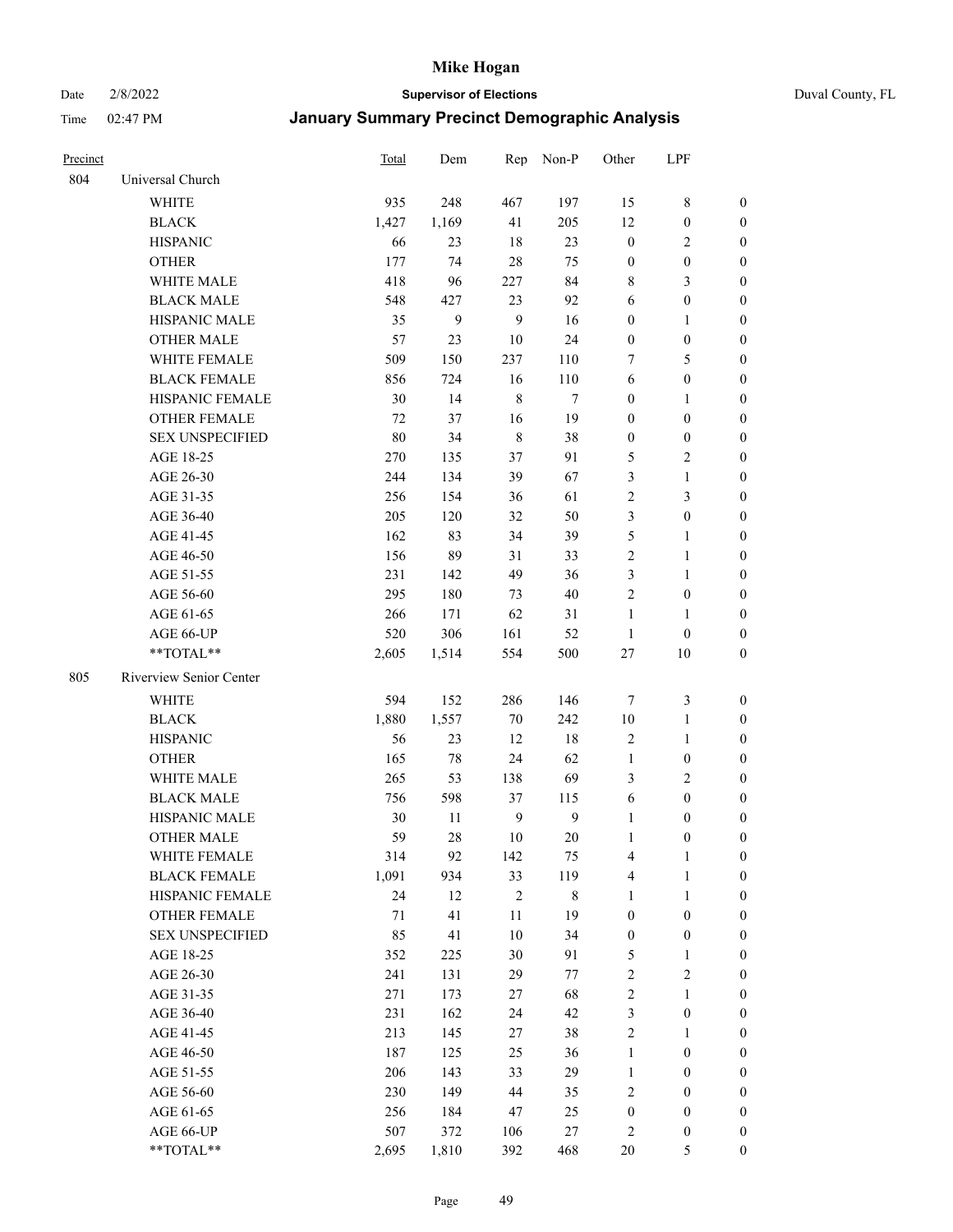#### Date 2/8/2022 **Supervisor of Elections** Duval County, FL

| Precinct |                                  | Total          | Dem                     | Rep              | Non-P                   | Other            | LPF              |                  |
|----------|----------------------------------|----------------|-------------------------|------------------|-------------------------|------------------|------------------|------------------|
| 806      | Simonds Johnson Community Center |                |                         |                  |                         |                  |                  |                  |
|          | <b>WHITE</b>                     | 21             | $\,$ 8 $\,$             | $\,$ 8 $\,$      | 5                       | $\boldsymbol{0}$ | $\boldsymbol{0}$ | $\boldsymbol{0}$ |
|          | <b>BLACK</b>                     | 751            | 647                     | 21               | 77                      | 5                | $\mathbf{1}$     | $\boldsymbol{0}$ |
|          | <b>HISPANIC</b>                  | $\overline{4}$ | 1                       | $\mathbf{1}$     | $\mathfrak{2}$          | $\boldsymbol{0}$ | $\boldsymbol{0}$ | $\boldsymbol{0}$ |
|          | <b>OTHER</b>                     | 58             | 35                      | 3                | $20\,$                  | $\boldsymbol{0}$ | $\boldsymbol{0}$ | $\boldsymbol{0}$ |
|          | WHITE MALE                       | 6              | 3                       | $\boldsymbol{0}$ | 3                       | $\boldsymbol{0}$ | $\boldsymbol{0}$ | $\boldsymbol{0}$ |
|          | <b>BLACK MALE</b>                | 288            | 248                     | 8                | $30\,$                  | 2                | $\boldsymbol{0}$ | $\boldsymbol{0}$ |
|          | HISPANIC MALE                    | $\overline{2}$ | $\boldsymbol{0}$        | $\mathbf{1}$     | $\mathbf{1}$            | $\boldsymbol{0}$ | $\boldsymbol{0}$ | $\boldsymbol{0}$ |
|          | OTHER MALE                       | 19             | 11                      | 3                | $\mathfrak s$           | $\boldsymbol{0}$ | $\boldsymbol{0}$ | $\boldsymbol{0}$ |
|          | WHITE FEMALE                     | 15             | 5                       | 8                | $\sqrt{2}$              | $\boldsymbol{0}$ | $\boldsymbol{0}$ | $\boldsymbol{0}$ |
|          | <b>BLACK FEMALE</b>              | 448            | 386                     | 13               | 45                      | 3                | $\mathbf{1}$     | 0                |
|          | HISPANIC FEMALE                  | $\mathfrak{2}$ | $\mathbf{1}$            | $\boldsymbol{0}$ | $\mathbf{1}$            | $\boldsymbol{0}$ | $\boldsymbol{0}$ | $\boldsymbol{0}$ |
|          | <b>OTHER FEMALE</b>              | 22             | 17                      | $\boldsymbol{0}$ | 5                       | $\boldsymbol{0}$ | $\boldsymbol{0}$ | $\boldsymbol{0}$ |
|          | <b>SEX UNSPECIFIED</b>           | 32             | $20\,$                  | $\boldsymbol{0}$ | 12                      | $\boldsymbol{0}$ | $\boldsymbol{0}$ | $\boldsymbol{0}$ |
|          | AGE 18-25                        | 110            | 73                      | 5                | 29                      | 2                | $\mathbf{1}$     | $\boldsymbol{0}$ |
|          | AGE 26-30                        | 86             | 62                      | 6                | 18                      | $\boldsymbol{0}$ | $\boldsymbol{0}$ | $\boldsymbol{0}$ |
|          | AGE 31-35                        | 74             | 55                      | 5                | 13                      | $\mathbf{1}$     | $\boldsymbol{0}$ | $\boldsymbol{0}$ |
|          | AGE 36-40                        | 63             | 50                      | $\boldsymbol{0}$ | 12                      | $\mathbf{1}$     | $\boldsymbol{0}$ | $\boldsymbol{0}$ |
|          | AGE 41-45                        | 72             | 59                      | $\mathfrak{Z}$   | 10                      | $\boldsymbol{0}$ | $\boldsymbol{0}$ | $\boldsymbol{0}$ |
|          | AGE 46-50                        | 64             | 49                      | $\overline{4}$   | $10\,$                  | 1                | $\boldsymbol{0}$ | $\boldsymbol{0}$ |
|          | AGE 51-55                        | 62             | 57                      | $\sqrt{2}$       | $\mathfrak{Z}$          | $\boldsymbol{0}$ | $\boldsymbol{0}$ | 0                |
|          | AGE 56-60                        | 71             | 63                      | 3                | $\mathfrak{S}$          | $\boldsymbol{0}$ | $\boldsymbol{0}$ | $\boldsymbol{0}$ |
|          | AGE 61-65                        | 69             | 65                      | 3                | $\mathbf{1}$            | $\boldsymbol{0}$ | $\boldsymbol{0}$ | $\boldsymbol{0}$ |
|          | AGE 66-UP                        | 163            | 158                     | $\overline{2}$   | 3                       | $\boldsymbol{0}$ | $\boldsymbol{0}$ | $\boldsymbol{0}$ |
|          | **TOTAL**                        | 834            | 691                     | 33               | 104                     | 5                | $\mathbf{1}$     | $\boldsymbol{0}$ |
| 807      | Bradham Brooks Regional Library  |                |                         |                  |                         |                  |                  |                  |
|          | <b>WHITE</b>                     | 29             | $\tau$                  | 15               | 5                       | $\sqrt{2}$       | $\boldsymbol{0}$ | $\boldsymbol{0}$ |
|          | <b>BLACK</b>                     | 1,002          | 890                     | 25               | 83                      | $\mathbf{1}$     | $\mathfrak{Z}$   | $\boldsymbol{0}$ |
|          | <b>HISPANIC</b>                  | 15             | $\tau$                  | $\mathfrak{Z}$   | $\overline{4}$          | $\mathbf{1}$     | $\boldsymbol{0}$ | $\boldsymbol{0}$ |
|          | <b>OTHER</b>                     | 49             | 23                      | 6                | 19                      | $\mathbf{1}$     | $\boldsymbol{0}$ | $\boldsymbol{0}$ |
|          | WHITE MALE                       | 16             | 3                       | 9                | $\overline{2}$          | 2                | $\boldsymbol{0}$ | $\boldsymbol{0}$ |
|          | <b>BLACK MALE</b>                | 372            | 316                     | 14               | 39                      | $\mathbf{1}$     | $\sqrt{2}$       | $\boldsymbol{0}$ |
|          | HISPANIC MALE                    | $\overline{4}$ | $\mathbf{1}$            | $\sqrt{2}$       | $\boldsymbol{0}$        | $\mathbf{1}$     | $\boldsymbol{0}$ | 0                |
|          | OTHER MALE                       | 13             | 8                       | $\boldsymbol{0}$ | 5                       | $\boldsymbol{0}$ | $\boldsymbol{0}$ | $\boldsymbol{0}$ |
|          | WHITE FEMALE                     | 13             | $\overline{\mathbf{4}}$ | 6                | 3                       | $\boldsymbol{0}$ | $\boldsymbol{0}$ | $\boldsymbol{0}$ |
|          | <b>BLACK FEMALE</b>              | 617            | 563                     | 10               | 43                      | $\boldsymbol{0}$ | $\mathbf{1}$     | $\overline{0}$   |
|          | HISPANIC FEMALE                  | 11             | 6                       | $\mathbf{1}$     | $\overline{\mathbf{4}}$ | $\boldsymbol{0}$ | $\boldsymbol{0}$ | $\overline{0}$   |
|          | <b>OTHER FEMALE</b>              | 16             | 9                       | $\mathfrak{Z}$   | $\mathfrak{Z}$          | $\mathbf{1}$     | $\boldsymbol{0}$ | $\overline{0}$   |
|          | <b>SEX UNSPECIFIED</b>           | 33             | 17                      | $\overline{4}$   | 12                      | $\boldsymbol{0}$ | $\boldsymbol{0}$ | $\overline{0}$   |
|          | AGE 18-25                        | 89             | 62                      | $\mathfrak{Z}$   | 24                      | $\boldsymbol{0}$ | $\boldsymbol{0}$ | $\overline{0}$   |
|          | AGE 26-30                        | 68             | 51                      | $\overline{4}$   | 13                      | $\boldsymbol{0}$ | $\boldsymbol{0}$ | 0                |
|          | AGE 31-35                        | 76             | 56                      | 3                | 15                      | $\mathbf{1}$     | $\mathbf{1}$     | 0                |
|          | AGE 36-40                        | 71             | 50                      | $\mathfrak s$    | 14                      | $\mathbf{1}$     | $\mathbf{1}$     | 0                |
|          | AGE 41-45                        | 65             | 55                      | 3                | $\boldsymbol{7}$        | $\boldsymbol{0}$ | $\boldsymbol{0}$ | 0                |
|          | AGE 46-50                        | 77             | 65                      | $\sqrt{6}$       | 6                       | $\boldsymbol{0}$ | $\boldsymbol{0}$ | $\boldsymbol{0}$ |
|          | AGE 51-55                        | 77             | 66                      | $\sqrt{2}$       | $\,$ 8 $\,$             | $\mathbf{1}$     | $\boldsymbol{0}$ | $\boldsymbol{0}$ |
|          | AGE 56-60                        | 97             | 82                      | 6                | $\,$ 8 $\,$             | $\mathbf{1}$     | $\boldsymbol{0}$ | $\overline{0}$   |
|          | AGE 61-65                        | 100            | 85                      | 6                | $8\,$                   | $\boldsymbol{0}$ | $\mathbf{1}$     | $\boldsymbol{0}$ |
|          | AGE 66-UP                        | 375            | 355                     | 11               | $8\,$                   | $\mathbf{1}$     | $\boldsymbol{0}$ | $\boldsymbol{0}$ |
|          | **TOTAL**                        | 1,095          | 927                     | 49               | 111                     | 5                | 3                | $\boldsymbol{0}$ |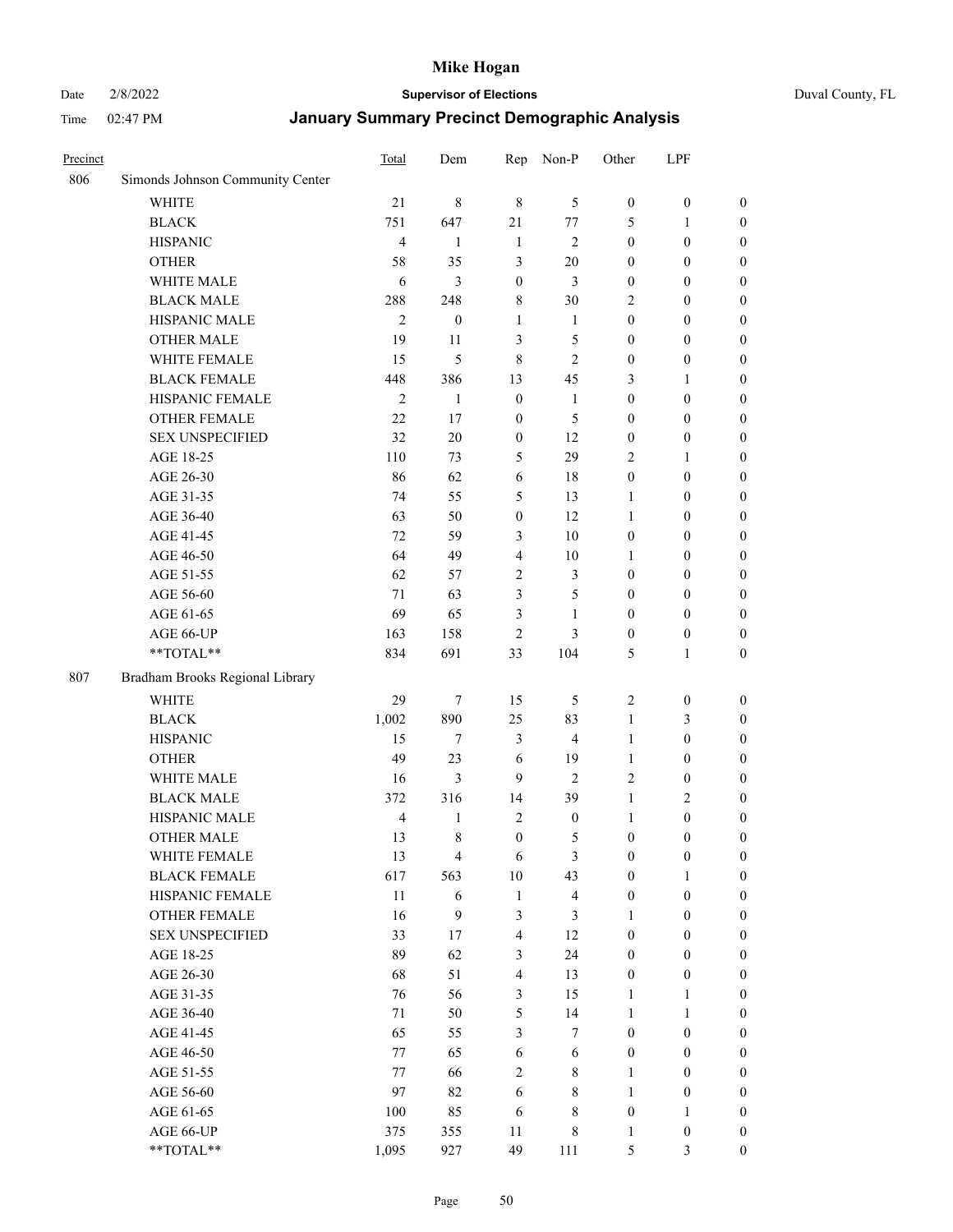#### Date 2/8/2022 **Supervisor of Elections** Duval County, FL

| Precinct |                                  | Total  | Dem            | Rep            | Non-P          | Other            | LPF              |                  |
|----------|----------------------------------|--------|----------------|----------------|----------------|------------------|------------------|------------------|
| 808      | Fairway Oaks                     |        |                |                |                |                  |                  |                  |
|          | <b>WHITE</b>                     | 58     | 20             | 12             | 24             | $\overline{2}$   | $\boldsymbol{0}$ | $\boldsymbol{0}$ |
|          | <b>BLACK</b>                     | 1,699  | 1,457          | 39             | 199            | 4                | $\boldsymbol{0}$ | $\boldsymbol{0}$ |
|          | <b>HISPANIC</b>                  | 21     | 7              | 3              | 11             | $\boldsymbol{0}$ | $\boldsymbol{0}$ | $\boldsymbol{0}$ |
|          | <b>OTHER</b>                     | 113    | 57             | $\tau$         | 48             | $\boldsymbol{0}$ | $\mathbf{1}$     | $\boldsymbol{0}$ |
|          | WHITE MALE                       | 21     | 6              | $\tau$         | 6              | $\overline{c}$   | $\boldsymbol{0}$ | $\boldsymbol{0}$ |
|          | <b>BLACK MALE</b>                | 646    | 535            | 18             | 92             | $\mathbf{1}$     | $\boldsymbol{0}$ | $\boldsymbol{0}$ |
|          | HISPANIC MALE                    | $\tau$ | $\overline{2}$ | $\mathbf{1}$   | $\overline{4}$ | $\boldsymbol{0}$ | $\boldsymbol{0}$ | $\boldsymbol{0}$ |
|          | <b>OTHER MALE</b>                | 33     | 14             | 3              | 16             | $\boldsymbol{0}$ | $\boldsymbol{0}$ | $\boldsymbol{0}$ |
|          | WHITE FEMALE                     | 36     | 14             | 5              | 17             | $\boldsymbol{0}$ | $\boldsymbol{0}$ | $\boldsymbol{0}$ |
|          | <b>BLACK FEMALE</b>              | 1,032  | 903            | $21\,$         | 105            | 3                | $\boldsymbol{0}$ | $\boldsymbol{0}$ |
|          | HISPANIC FEMALE                  | 13     | 5              | $\mathbf{1}$   | $\tau$         | $\boldsymbol{0}$ | $\boldsymbol{0}$ | $\boldsymbol{0}$ |
|          | <b>OTHER FEMALE</b>              | 38     | 24             | $\mathfrak{Z}$ | $10\,$         | $\boldsymbol{0}$ | $\mathbf{1}$     | $\boldsymbol{0}$ |
|          | <b>SEX UNSPECIFIED</b>           | 65     | 38             | $\overline{2}$ | 25             | $\boldsymbol{0}$ | $\boldsymbol{0}$ | $\boldsymbol{0}$ |
|          | AGE 18-25                        | 259    | 177            | $11\,$         | $70\,$         | 1                | $\boldsymbol{0}$ | $\boldsymbol{0}$ |
|          | AGE 26-30                        | 209    | 149            | 7              | 53             | $\boldsymbol{0}$ | $\boldsymbol{0}$ | $\boldsymbol{0}$ |
|          | AGE 31-35                        | 227    | 174            | 6              | 43             | 3                | $\mathbf{1}$     | $\boldsymbol{0}$ |
|          | AGE 36-40                        | 191    | 146            | $\tau$         | 36             | $\overline{c}$   | $\boldsymbol{0}$ | $\boldsymbol{0}$ |
|          | AGE 41-45                        | 125    | 101            | $\tau$         | 17             | $\boldsymbol{0}$ | $\boldsymbol{0}$ | $\boldsymbol{0}$ |
|          | AGE 46-50                        | 119    | 103            | $\mathfrak{Z}$ | 13             | $\boldsymbol{0}$ | $\boldsymbol{0}$ | $\boldsymbol{0}$ |
|          | AGE 51-55                        | 139    | 123            | $\mathfrak{Z}$ | 13             | $\boldsymbol{0}$ | $\boldsymbol{0}$ | $\boldsymbol{0}$ |
|          | AGE 56-60                        | 158    | 142            | 9              | $\tau$         | $\boldsymbol{0}$ | $\boldsymbol{0}$ | 0                |
|          | AGE 61-65                        | 178    | 160            | 5              | 13             | $\boldsymbol{0}$ | $\boldsymbol{0}$ | $\boldsymbol{0}$ |
|          | AGE 66-UP                        | 286    | 266            | 3              | 17             | $\boldsymbol{0}$ | $\boldsymbol{0}$ | $\boldsymbol{0}$ |
|          | **TOTAL**                        | 1,891  | 1,541          | 61             | 282            | 6                | $\mathbf{1}$     | $\boldsymbol{0}$ |
| 809      | Simonds-Johnson Community Center |        |                |                |                |                  |                  |                  |
|          |                                  |        |                |                |                |                  |                  |                  |
|          | <b>WHITE</b>                     | 90     | 31             | 23             | 33             | $\overline{2}$   | $\mathbf{1}$     | $\boldsymbol{0}$ |
|          | <b>BLACK</b>                     | 2,162  | 1,807          | 56             | 283            | 15               | $\mathbf{1}$     | $\boldsymbol{0}$ |
|          | <b>HISPANIC</b>                  | 37     | 22             | $\overline{4}$ | 11             | $\boldsymbol{0}$ | $\boldsymbol{0}$ | $\boldsymbol{0}$ |
|          | <b>OTHER</b>                     | 162    | $70\,$         | 10             | 81             | $\mathbf{1}$     | $\boldsymbol{0}$ | $\boldsymbol{0}$ |
|          | WHITE MALE                       | 40     | 13             | 12             | 14             | $\mathbf{1}$     | $\boldsymbol{0}$ | $\boldsymbol{0}$ |
|          | <b>BLACK MALE</b>                | 875    | 703            | 25             | 141            | 6                | $\boldsymbol{0}$ | $\boldsymbol{0}$ |
|          | HISPANIC MALE                    | 18     | 12             | $\mathbf{1}$   | 5              | $\boldsymbol{0}$ | $\boldsymbol{0}$ | $\boldsymbol{0}$ |
|          | <b>OTHER MALE</b>                | 46     | 18             | 6              | 22             | $\boldsymbol{0}$ | $\boldsymbol{0}$ | $\boldsymbol{0}$ |
|          | WHITE FEMALE                     | 48     | 18             | 11             | 17             | 1                | 1                | 0                |
|          | <b>BLACK FEMALE</b>              | 1,245  | 1,075          | 30             | 130            | 9                | $\mathbf{1}$     | $\boldsymbol{0}$ |
|          | HISPANIC FEMALE                  | 19     | $10\,$         | $\mathfrak{Z}$ | $\sqrt{6}$     | $\boldsymbol{0}$ | $\boldsymbol{0}$ | $\overline{0}$   |
|          | OTHER FEMALE                     | 57     | 33             | $\mathfrak{Z}$ | 21             | $\boldsymbol{0}$ | $\boldsymbol{0}$ | $\overline{0}$   |
|          | <b>SEX UNSPECIFIED</b>           | 103    | 48             | $\sqrt{2}$     | 52             | $\mathbf{1}$     | $\boldsymbol{0}$ | $\overline{0}$   |
|          | AGE 18-25                        | 369    | 241            | 13             | 112            | 3                | $\boldsymbol{0}$ | $\overline{0}$   |
|          | AGE 26-30                        | 249    | 166            | 16             | 65             | $\sqrt{2}$       | $\boldsymbol{0}$ | $\overline{0}$   |
|          | AGE 31-35                        | 277    | 212            | $\,8\,$        | 56             | $\mathbf{1}$     | $\boldsymbol{0}$ | 0                |
|          | AGE 36-40                        | 219    | 152            | 11             | 51             | 3                | $\sqrt{2}$       | 0                |
|          | AGE 41-45                        | 179    | 143            | $\tau$         | 28             | $\mathbf{1}$     | $\boldsymbol{0}$ | 0                |
|          | AGE 46-50                        | 184    | 144            | 10             | 26             | $\overline{4}$   | $\boldsymbol{0}$ | $\boldsymbol{0}$ |
|          | AGE 51-55                        | 168    | 133            | 12             | 22             | $\mathbf{1}$     | $\boldsymbol{0}$ | $\boldsymbol{0}$ |
|          | AGE 56-60                        | 198    | 172            | 5              | 21             | $\boldsymbol{0}$ | $\boldsymbol{0}$ | $\boldsymbol{0}$ |
|          | AGE 61-65                        | 210    | 191            | 6              | 11             | 2                | $\boldsymbol{0}$ | $\boldsymbol{0}$ |
|          | AGE 66-UP                        | 397    | 375            | $\mathfrak{S}$ | 16             | $\mathbf{1}$     | $\boldsymbol{0}$ | $\boldsymbol{0}$ |
|          | **TOTAL**                        | 2,451  | 1,930          | 93             | 408            | $18\,$           | $\overline{2}$   | $\boldsymbol{0}$ |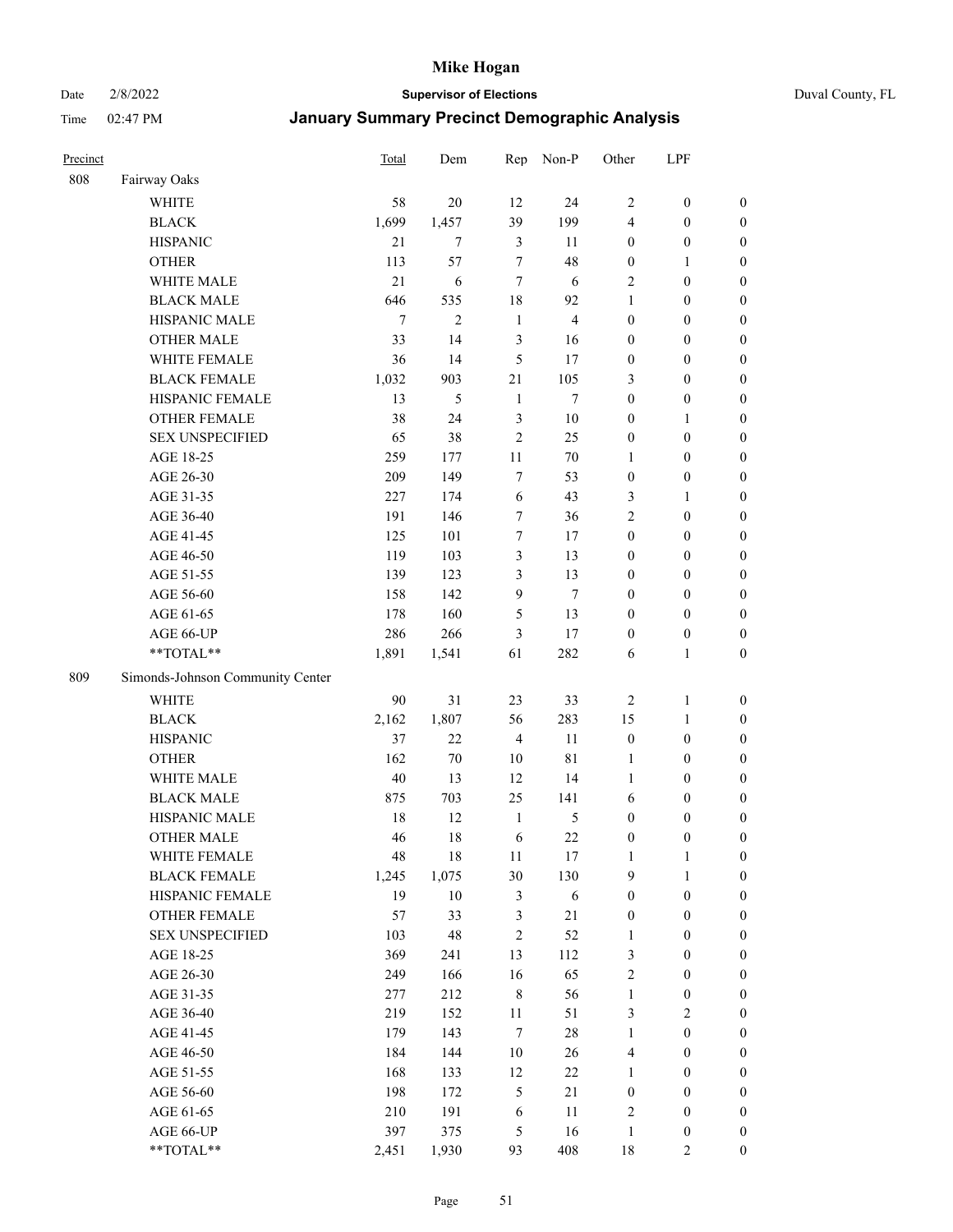Date 2/8/2022 **Supervisor of Elections** Duval County, FL

| Precinct |                                             | <b>Total</b> | Dem            | Rep                     | Non-P          | Other            | LPF              |                  |
|----------|---------------------------------------------|--------------|----------------|-------------------------|----------------|------------------|------------------|------------------|
| 810      | Temple Baptist Church                       |              |                |                         |                |                  |                  |                  |
|          | <b>WHITE</b>                                | 1,041        | 111            | 786                     | 129            | 9                | 6                | $\boldsymbol{0}$ |
|          | <b>BLACK</b>                                | 118          | 97             | $\mathfrak{Z}$          | 15             | 3                | $\boldsymbol{0}$ | $\boldsymbol{0}$ |
|          | <b>HISPANIC</b>                             | 24           | 8              | 10                      | 6              | $\boldsymbol{0}$ | $\boldsymbol{0}$ | $\boldsymbol{0}$ |
|          | <b>OTHER</b>                                | 74           | 12             | 34                      | 26             | $\boldsymbol{0}$ | $\sqrt{2}$       | $\boldsymbol{0}$ |
|          | WHITE MALE                                  | 509          | 50             | 383                     | 67             | 6                | $\mathfrak{Z}$   | $\boldsymbol{0}$ |
|          | <b>BLACK MALE</b>                           | 45           | 35             | $\sqrt{2}$              | 7              | $\mathbf{1}$     | $\boldsymbol{0}$ | $\boldsymbol{0}$ |
|          | HISPANIC MALE                               | 11           | 4              | 5                       | 2              | $\boldsymbol{0}$ | $\boldsymbol{0}$ | $\boldsymbol{0}$ |
|          | <b>OTHER MALE</b>                           | 27           | 5              | 11                      | 9              | $\boldsymbol{0}$ | $\mathfrak{2}$   | $\boldsymbol{0}$ |
|          | WHITE FEMALE                                | 519          | 60             | 395                     | 58             | 3                | $\mathfrak{Z}$   | $\boldsymbol{0}$ |
|          | <b>BLACK FEMALE</b>                         | 69           | 60             | $\mathbf{1}$            | 7              | $\mathbf{1}$     | $\boldsymbol{0}$ | $\boldsymbol{0}$ |
|          | HISPANIC FEMALE                             | 13           | 4              | 5                       | $\overline{4}$ | $\boldsymbol{0}$ | $\boldsymbol{0}$ | 0                |
|          | <b>OTHER FEMALE</b>                         | 30           | 5              | 16                      | 9              | $\boldsymbol{0}$ | $\boldsymbol{0}$ | $\boldsymbol{0}$ |
|          | <b>SEX UNSPECIFIED</b>                      | 34           | 5              | 15                      | 13             | $\mathbf{1}$     | $\boldsymbol{0}$ | $\boldsymbol{0}$ |
|          | AGE 18-25                                   | 110          | 19             | 65                      | 26             | $\boldsymbol{0}$ | $\boldsymbol{0}$ | $\boldsymbol{0}$ |
|          | AGE 26-30                                   | 85           | 15             | 45                      | $20\,$         | 3                | $\sqrt{2}$       | $\boldsymbol{0}$ |
|          | AGE 31-35                                   | 91           | $22\,$         | $48\,$                  | 18             | $\mathbf{1}$     | $\sqrt{2}$       | $\boldsymbol{0}$ |
|          | AGE 36-40                                   | 95           | 11             | 59                      | 21             | $\overline{c}$   | $\sqrt{2}$       | $\boldsymbol{0}$ |
|          | AGE 41-45                                   | 105          | 19             | 58                      | 26             | $\mathbf{1}$     | $\mathbf{1}$     | $\boldsymbol{0}$ |
|          | AGE 46-50                                   | 97           | 23             | 65                      | $\mathbf{9}$   | $\boldsymbol{0}$ | $\boldsymbol{0}$ | $\boldsymbol{0}$ |
|          | AGE 51-55                                   | 127          | 19             | 95                      | 12             | 1                | $\boldsymbol{0}$ | $\boldsymbol{0}$ |
|          | AGE 56-60                                   | 123          | 21             | 86                      | 14             | $\overline{c}$   | $\boldsymbol{0}$ | 0                |
|          | AGE 61-65                                   | 144          | 22             | 104                     | 16             | $\mathbf{1}$     | $\mathbf{1}$     | 0                |
|          | AGE 66-UP                                   | 280          | 57             | 208                     | 14             | $\mathbf{1}$     | $\boldsymbol{0}$ | $\boldsymbol{0}$ |
|          | $**TOTAL**$                                 | 1,257        | 228            | 833                     | 176            | 12               | $\,$ 8 $\,$      | $\boldsymbol{0}$ |
| 811      | Police Athletic League of Jacksonville, Inc |              |                |                         |                |                  |                  |                  |
|          | WHITE                                       | 35           | 8              | 13                      | 14             | $\boldsymbol{0}$ | $\boldsymbol{0}$ | $\boldsymbol{0}$ |
|          | <b>BLACK</b>                                | 1,228        | 1,050          | 33                      | 134            | 11               | $\boldsymbol{0}$ | $\boldsymbol{0}$ |
|          | <b>HISPANIC</b>                             | 16           | 4              | $\mathbf{1}$            | 9              | $\mathbf{1}$     | $\mathbf{1}$     | $\boldsymbol{0}$ |
|          | <b>OTHER</b>                                | 98           | 55             | $\mathfrak{Z}$          | 38             | $\mathbf{1}$     | $\mathbf{1}$     | $\boldsymbol{0}$ |
|          | WHITE MALE                                  | 11           | 3              | 5                       | 3              | $\boldsymbol{0}$ | $\boldsymbol{0}$ | $\boldsymbol{0}$ |
|          | <b>BLACK MALE</b>                           | 509          | 417            | 16                      | 69             | 7                | $\boldsymbol{0}$ | $\boldsymbol{0}$ |
|          | HISPANIC MALE                               | 6            | $\overline{c}$ | $\mathbf{1}$            | 3              | $\boldsymbol{0}$ | $\boldsymbol{0}$ | $\boldsymbol{0}$ |
|          | <b>OTHER MALE</b>                           | 39           | 21             | $\boldsymbol{0}$        | 17             | $\boldsymbol{0}$ | $\mathbf{1}$     | $\boldsymbol{0}$ |
|          | WHITE FEMALE                                | 22           | 5              | 7                       | 10             | $\boldsymbol{0}$ | $\boldsymbol{0}$ | 0                |
|          | <b>BLACK FEMALE</b>                         | 703          | 621            | $17\,$                  | 61             | 4                | $\boldsymbol{0}$ | $\boldsymbol{0}$ |
|          | HISPANIC FEMALE                             | 9            | $\mathbf{1}$   | $\boldsymbol{0}$        | 6              | $\mathbf{1}$     | $\mathbf{1}$     | $\boldsymbol{0}$ |
|          | <b>OTHER FEMALE</b>                         | 35           | 22             | $\sqrt{2}$              | 11             | $\boldsymbol{0}$ | $\boldsymbol{0}$ | $\overline{0}$   |
|          | <b>SEX UNSPECIFIED</b>                      | 43           | 25             | $\mathfrak{2}$          | 15             | $\mathbf{1}$     | $\boldsymbol{0}$ | $\overline{0}$   |
|          | AGE 18-25                                   | 178          | 127            | $\overline{\mathbf{4}}$ | 44             | 3                | $\boldsymbol{0}$ | $\overline{0}$   |
|          | AGE 26-30                                   | 131          | 93             | 9                       | 26             | $\sqrt{2}$       | $\mathbf{1}$     | $\overline{0}$   |
|          | AGE 31-35                                   | 145          | 102            | $10\,$                  | 31             | $\overline{c}$   | $\boldsymbol{0}$ | 0                |
|          | AGE 36-40                                   | 115          | 87             | $\overline{4}$          | 23             | $\boldsymbol{0}$ | $\mathbf{1}$     | 0                |
|          | AGE 41-45                                   | 120          | 94             | 3                       | 20             | 3                | $\boldsymbol{0}$ | 0                |
|          | AGE 46-50                                   | 110          | 90             | 5                       | 14             | $\mathbf{1}$     | $\boldsymbol{0}$ | 0                |
|          | AGE 51-55                                   | 103          | 92             | $\mathbf{1}$            | 9              | $\mathbf{1}$     | $\boldsymbol{0}$ | $\boldsymbol{0}$ |
|          | AGE 56-60                                   | 119          | 105            | 5                       | 9              | $\boldsymbol{0}$ | $\boldsymbol{0}$ | $\boldsymbol{0}$ |
|          | AGE 61-65                                   | 102          | 89             | $\overline{4}$          | 9              | $\boldsymbol{0}$ | $\boldsymbol{0}$ | $\boldsymbol{0}$ |
|          | AGE 66-UP                                   | 254          | 238            | 5                       | 10             | $\mathbf{1}$     | $\boldsymbol{0}$ | $\boldsymbol{0}$ |
|          | $**TOTAL**$                                 | 1,377        | 1,117          | 50                      | 195            | 13               | $\mathbf{2}$     | $\boldsymbol{0}$ |
|          |                                             |              |                |                         |                |                  |                  |                  |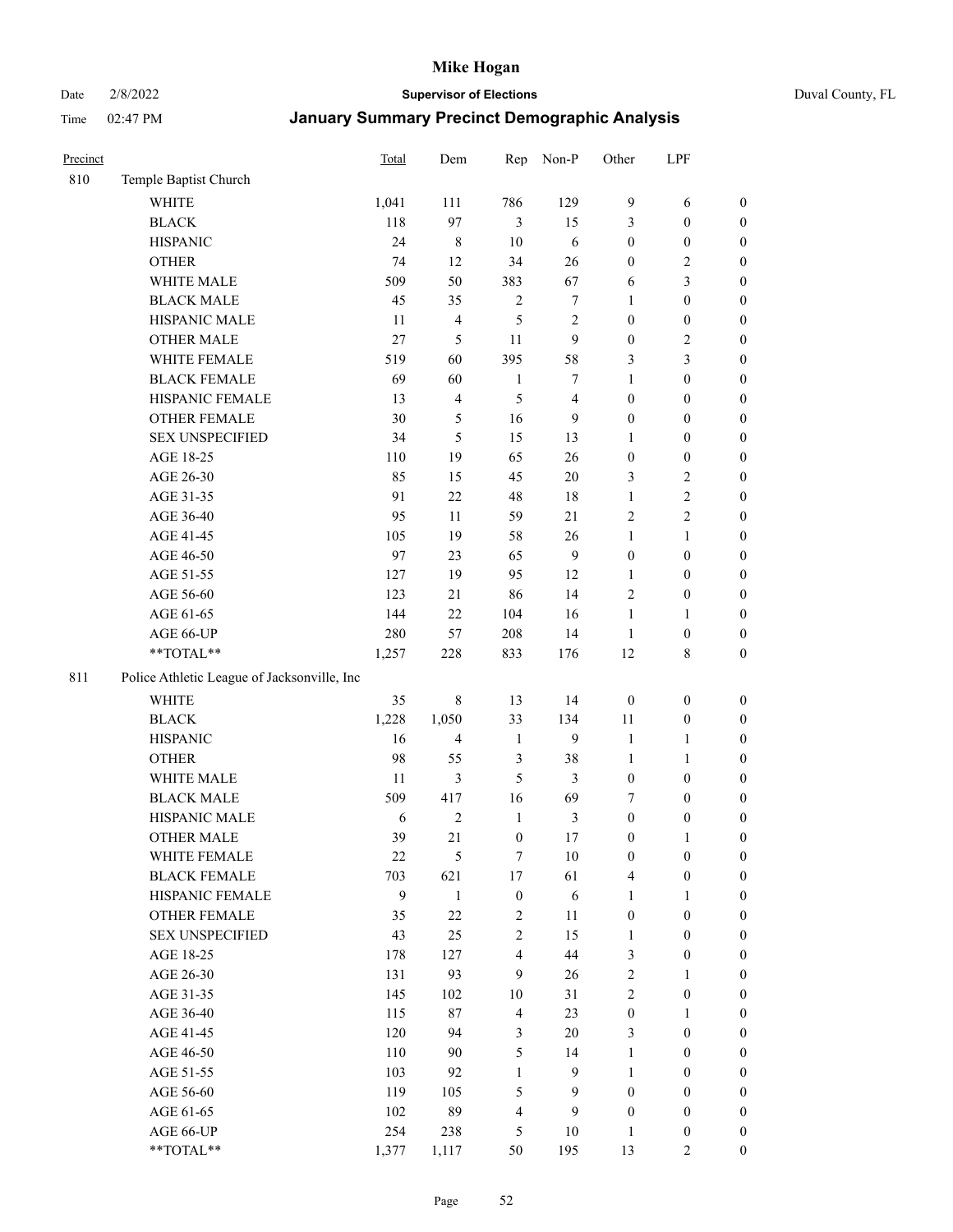Date 2/8/2022 **Supervisor of Elections** Duval County, FL

| Precinct |                              | <b>Total</b> | Dem                     | Rep                     | Non-P        | Other            | LPF              |                  |
|----------|------------------------------|--------------|-------------------------|-------------------------|--------------|------------------|------------------|------------------|
| 812      | <b>Emmett Reed Center</b>    |              |                         |                         |              |                  |                  |                  |
|          | <b>WHITE</b>                 | 65           | 26                      | 13                      | 23           | $\overline{2}$   | $\mathbf{1}$     | 0                |
|          | <b>BLACK</b>                 | 1,219        | 1,053                   | 25                      | 137          | 4                | $\boldsymbol{0}$ | 0                |
|          | <b>HISPANIC</b>              | 28           | 12                      | 6                       | $\mathbf{9}$ | $\mathbf{1}$     | $\boldsymbol{0}$ | $\boldsymbol{0}$ |
|          | <b>OTHER</b>                 | 87           | 47                      | $\mathfrak s$           | 34           | 1                | $\boldsymbol{0}$ | $\boldsymbol{0}$ |
|          | WHITE MALE                   | 24           | 9                       | 5                       | 9            | 1                | $\boldsymbol{0}$ | $\boldsymbol{0}$ |
|          | <b>BLACK MALE</b>            | 500          | 421                     | 13                      | 63           | 3                | $\boldsymbol{0}$ | $\boldsymbol{0}$ |
|          | HISPANIC MALE                | 9            | $\overline{\mathbf{4}}$ | $\mathfrak{Z}$          | $\sqrt{2}$   | $\boldsymbol{0}$ | $\boldsymbol{0}$ | $\boldsymbol{0}$ |
|          | <b>OTHER MALE</b>            | 26           | 12                      | $\overline{4}$          | 9            | $\mathbf{1}$     | $\boldsymbol{0}$ | $\boldsymbol{0}$ |
|          | WHITE FEMALE                 | 40           | 17                      | 7                       | 14           | $\mathbf{1}$     | $\mathbf{1}$     | $\boldsymbol{0}$ |
|          | <b>BLACK FEMALE</b>          | 696          | 617                     | 11                      | 67           | $\mathbf{1}$     | $\boldsymbol{0}$ | 0                |
|          | HISPANIC FEMALE              | 17           | $\tau$                  | $\mathfrak{Z}$          | 6            | 1                | $\boldsymbol{0}$ | 0                |
|          | <b>OTHER FEMALE</b>          | 28           | 19                      | $\mathbf{1}$            | 8            | $\boldsymbol{0}$ | $\boldsymbol{0}$ | 0                |
|          | <b>SEX UNSPECIFIED</b>       | 59           | 32                      | $\sqrt{2}$              | 25           | $\boldsymbol{0}$ | $\boldsymbol{0}$ | $\boldsymbol{0}$ |
|          | AGE 18-25                    | 146          | 89                      | 6                       | 50           | 1                | $\boldsymbol{0}$ | $\boldsymbol{0}$ |
|          | AGE 26-30                    | 112          | 74                      | $\overline{4}$          | 32           | $\mathbf{1}$     | $\mathbf{1}$     | $\boldsymbol{0}$ |
|          | AGE 31-35                    | 117          | 89                      | $\,$ $\,$               | 19           | $\mathbf{1}$     | $\boldsymbol{0}$ | $\boldsymbol{0}$ |
|          | AGE 36-40                    | 96           | 76                      | $\mathfrak s$           | 14           | $\mathbf{1}$     | $\boldsymbol{0}$ | $\boldsymbol{0}$ |
|          | AGE 41-45                    | 116          | 88                      | $\mathfrak s$           | 21           | $\mathfrak{2}$   | $\boldsymbol{0}$ | $\boldsymbol{0}$ |
|          | AGE 46-50                    | 87           | 68                      | $\overline{\mathbf{4}}$ | 15           | $\boldsymbol{0}$ | $\boldsymbol{0}$ | $\boldsymbol{0}$ |
|          | AGE 51-55                    | 102          | 82                      | $\overline{4}$          | 14           | 2                | $\boldsymbol{0}$ | $\boldsymbol{0}$ |
|          | AGE 56-60                    | 116          | 100                     | 5                       | 11           | $\boldsymbol{0}$ | $\boldsymbol{0}$ | 0                |
|          | AGE 61-65                    | 157          | 143                     | $\overline{4}$          | 10           | $\boldsymbol{0}$ | $\boldsymbol{0}$ | 0                |
|          | AGE 66-UP                    | 350          | 329                     | 4                       | 17           | $\boldsymbol{0}$ | $\boldsymbol{0}$ | $\boldsymbol{0}$ |
|          | **TOTAL**                    | 1,399        | 1,138                   | 49                      | 203          | 8                | $\mathbf{1}$     | $\boldsymbol{0}$ |
| 813      | Our Redeemer Lutheran Church |              |                         |                         |              |                  |                  |                  |
|          | <b>WHITE</b>                 | 2,304        | 394                     | 1,439                   | 423          | 36               | 12               | $\boldsymbol{0}$ |
|          | <b>BLACK</b>                 | 3,805        | 3,208                   | 111                     | 450          | 33               | $\mathfrak{Z}$   | $\boldsymbol{0}$ |
|          | <b>HISPANIC</b>              | 167          | 67                      | 40                      | 57           | 2                | $\mathbf{1}$     | $\boldsymbol{0}$ |
|          | <b>OTHER</b>                 | 353          | 153                     | 65                      | 131          | $\overline{4}$   | $\boldsymbol{0}$ | $\boldsymbol{0}$ |
|          | WHITE MALE                   | 1,103        | 167                     | 704                     | 206          | 16               | $10\,$           | $\boldsymbol{0}$ |
|          | <b>BLACK MALE</b>            | 1,622        | 1,312                   | 71                      | 223          | 14               | $\mathfrak{2}$   | $\boldsymbol{0}$ |
|          | HISPANIC MALE                | 78           | 23                      | 23                      | 31           | $\mathbf{1}$     | $\boldsymbol{0}$ | 0                |
|          | <b>OTHER MALE</b>            | 135          | 51                      | 23                      | 61           | $\boldsymbol{0}$ | $\boldsymbol{0}$ | 0                |
|          | WHITE FEMALE                 | 1,179        | 224                     | 720                     | 213          | 20               | 2                | 0                |
|          | <b>BLACK FEMALE</b>          | 2,138        | 1,864                   | 39                      | 215          | 19               | $\mathbf{1}$     | $\boldsymbol{0}$ |
|          | HISPANIC FEMALE              | $88\,$       | 43                      | 17                      | 26           | $\mathbf{1}$     | $\mathbf{1}$     | 0                |
|          | OTHER FEMALE                 | 140          | 68                      | 36                      | 33           | 3                | $\boldsymbol{0}$ | 0                |
|          | <b>SEX UNSPECIFIED</b>       | 146          | $70\,$                  | $22\,$                  | 53           | $\mathbf{1}$     | $\boldsymbol{0}$ | 0                |
|          | AGE 18-25                    | 786          | 464                     | 106                     | 203          | $11\,$           | $\sqrt{2}$       | 0                |
|          | AGE 26-30                    | 510          | 255                     | 107                     | 139          | $\,$ 8 $\,$      | $\mathbf{1}$     | 0                |
|          | AGE 31-35                    | 551          | 304                     | 117                     | 118          | 7                | $\mathfrak s$    | 0                |
|          | AGE 36-40                    | 577          | 332                     | 117                     | 119          | 7                | $\sqrt{2}$       | 0                |
|          | AGE 41-45                    | 589          | 372                     | 98                      | 109          | 8                | $\sqrt{2}$       | 0                |
|          | AGE 46-50                    | 652          | 417                     | 144                     | 83           | 7                | $\mathbf{1}$     | 0                |
|          | AGE 51-55                    | 688          | 418                     | 181                     | 81           | 8                | $\boldsymbol{0}$ | 0                |
|          | AGE 56-60                    | 605          | 338                     | 190                     | 67           | 9                | $\mathbf{1}$     | 0                |
|          | AGE 61-65                    | 598          | 335                     | 186                     | 69           | 6                | $\sqrt{2}$       | 0                |
|          | AGE 66-UP                    | 1,073        | 587                     | 409                     | 73           | $\overline{4}$   | $\boldsymbol{0}$ | 0                |
|          | **TOTAL**                    | 6,629        | 3,822                   | 1,655                   | 1,061        | 75               | 16               | $\boldsymbol{0}$ |
|          |                              |              |                         |                         |              |                  |                  |                  |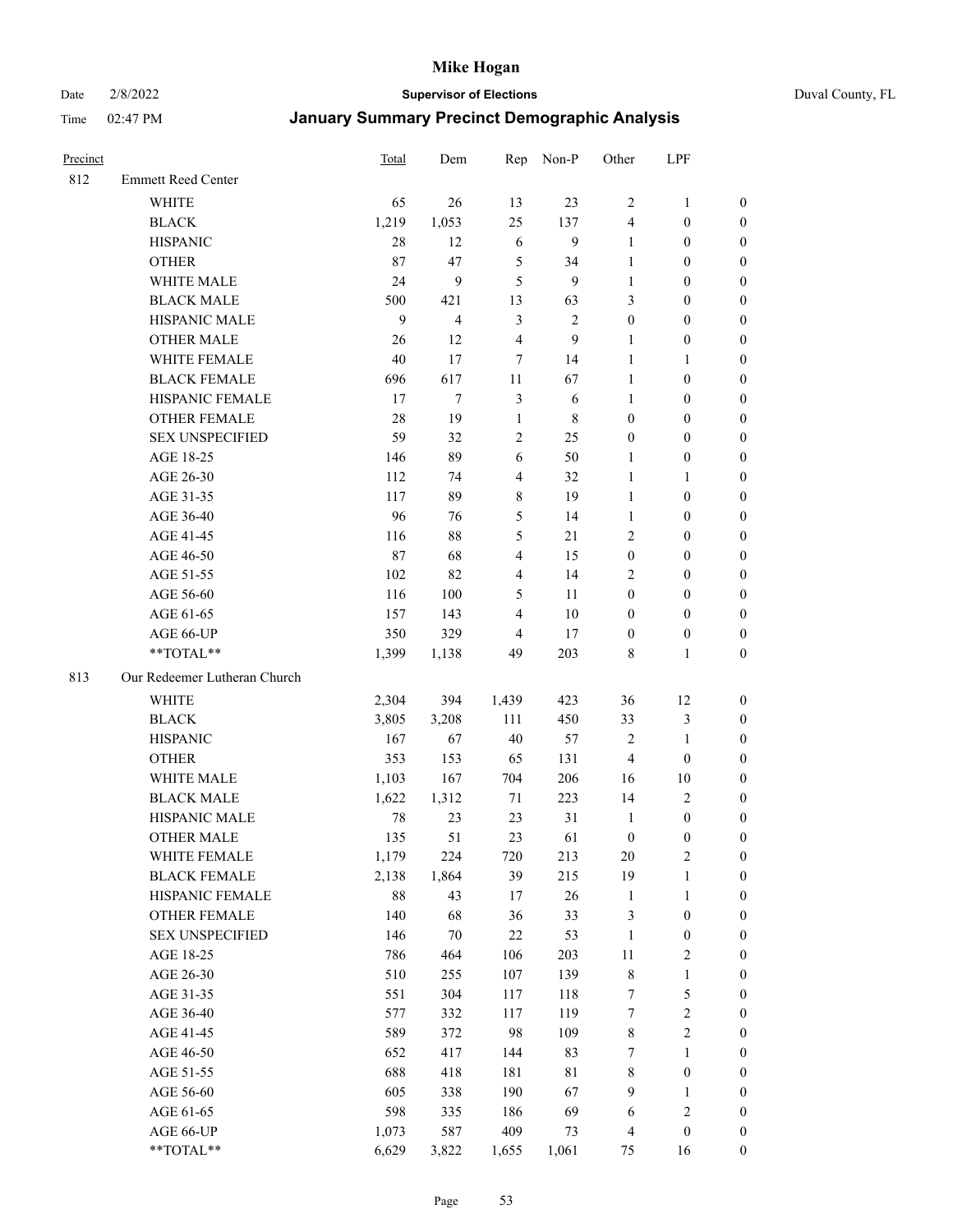### Date 2/8/2022 **Supervisor of Elections** Duval County, FL

| Precinct |                               | Total  | Dem   | Rep              | Non-P          | Other            | LPF              |                  |
|----------|-------------------------------|--------|-------|------------------|----------------|------------------|------------------|------------------|
| 814      | Cisco Garden Community Center |        |       |                  |                |                  |                  |                  |
|          | <b>WHITE</b>                  | 2,763  | 377   | 1,977            | 383            | 19               | $\boldsymbol{7}$ | $\boldsymbol{0}$ |
|          | <b>BLACK</b>                  | 514    | 426   | 25               | 61             | $\mathbf{2}$     | $\boldsymbol{0}$ | $\boldsymbol{0}$ |
|          | <b>HISPANIC</b>               | 75     | 27    | 25               | 22             | $\mathbf{1}$     | $\boldsymbol{0}$ | $\boldsymbol{0}$ |
|          | <b>OTHER</b>                  | 156    | 34    | 61               | 58             | 3                | $\boldsymbol{0}$ | $\boldsymbol{0}$ |
|          | WHITE MALE                    | 1,314  | 156   | 956              | 191            | 8                | 3                | $\boldsymbol{0}$ |
|          | <b>BLACK MALE</b>             | 234    | 182   | 16               | 35             | $\mathbf{1}$     | $\boldsymbol{0}$ | $\boldsymbol{0}$ |
|          | HISPANIC MALE                 | 38     | 13    | 12               | 13             | $\boldsymbol{0}$ | $\boldsymbol{0}$ | $\boldsymbol{0}$ |
|          | <b>OTHER MALE</b>             | 54     | 12    | 22               | 18             | $\overline{c}$   | $\boldsymbol{0}$ | $\boldsymbol{0}$ |
|          | WHITE FEMALE                  | 1,417  | 218   | 999              | 185            | $11\,$           | $\overline{4}$   | $\boldsymbol{0}$ |
|          | <b>BLACK FEMALE</b>           | 276    | 240   | 9                | 26             | $\mathbf{1}$     | $\boldsymbol{0}$ | $\boldsymbol{0}$ |
|          | HISPANIC FEMALE               | 35     | 12    | 13               | $\mathbf{9}$   | $\mathbf{1}$     | $\boldsymbol{0}$ | 0                |
|          | <b>OTHER FEMALE</b>           | 66     | 17    | 22               | 26             | 1                | $\boldsymbol{0}$ | $\boldsymbol{0}$ |
|          | <b>SEX UNSPECIFIED</b>        | 74     | 14    | 39               | 21             | $\boldsymbol{0}$ | $\boldsymbol{0}$ | $\boldsymbol{0}$ |
|          | AGE 18-25                     | 364    | 84    | 178              | 94             | 5                | $\mathfrak{Z}$   | $\boldsymbol{0}$ |
|          | AGE 26-30                     | 250    | 47    | 143              | 58             | $\mathbf{1}$     | $\mathbf{1}$     | $\boldsymbol{0}$ |
|          | AGE 31-35                     | 279    | 55    | 164              | 56             | 3                | $\mathbf{1}$     | $\boldsymbol{0}$ |
|          | AGE 36-40                     | 281    | 71    | 150              | 56             | 4                | $\boldsymbol{0}$ | $\boldsymbol{0}$ |
|          | AGE 41-45                     | 232    | 63    | 121              | 47             | $\mathbf{1}$     | $\boldsymbol{0}$ | $\boldsymbol{0}$ |
|          | AGE 46-50                     | 257    | 66    | 158              | 32             | $\mathbf{1}$     | $\boldsymbol{0}$ | $\boldsymbol{0}$ |
|          | AGE 51-55                     | 335    | 87    | 194              | 51             | 2                | $\mathbf{1}$     | $\boldsymbol{0}$ |
|          | AGE 56-60                     | 357    | 100   | 211              | 41             | $\overline{4}$   | $\mathbf{1}$     | 0                |
|          | AGE 61-65                     | 352    | 90    | 229              | 32             | 1                | $\boldsymbol{0}$ | 0                |
|          | AGE 66-UP                     | 801    | 201   | 540              | 57             | 3                | $\boldsymbol{0}$ | $\boldsymbol{0}$ |
|          | $**TOTAL**$                   | 3,508  | 864   | 2,088            | 524            | 25               | $\tau$           | $\boldsymbol{0}$ |
| 815      | Graham Branch Library         |        |       |                  |                |                  |                  |                  |
|          | WHITE                         | $70\,$ | 29    | 19               | $20\,$         | $\sqrt{2}$       | $\boldsymbol{0}$ | $\boldsymbol{0}$ |
|          | <b>BLACK</b>                  | 1,530  | 1,301 | 41               | 180            | 7                | $\mathbf{1}$     | $\boldsymbol{0}$ |
|          | <b>HISPANIC</b>               | 24     | 12    | 3                | 9              | $\boldsymbol{0}$ | $\boldsymbol{0}$ | $\boldsymbol{0}$ |
|          | <b>OTHER</b>                  | 111    | 63    | 6                | 42             | $\boldsymbol{0}$ | $\boldsymbol{0}$ | $\boldsymbol{0}$ |
|          | WHITE MALE                    | 24     | 8     | 7                | $\,$ 8 $\,$    | $\mathbf{1}$     | $\boldsymbol{0}$ | $\boldsymbol{0}$ |
|          | <b>BLACK MALE</b>             | 674    | 563   | $20\,$           | 88             | 3                | $\boldsymbol{0}$ | $\boldsymbol{0}$ |
|          | HISPANIC MALE                 | 10     | 6     | $\mathbf{1}$     | $\mathfrak{Z}$ | $\boldsymbol{0}$ | $\boldsymbol{0}$ | $\boldsymbol{0}$ |
|          | <b>OTHER MALE</b>             | 30     | 16    | $\mathbf{1}$     | 13             | $\boldsymbol{0}$ | $\boldsymbol{0}$ | $\boldsymbol{0}$ |
|          | WHITE FEMALE                  | 46     | 21    | 12               | 12             | 1                | $\boldsymbol{0}$ | 0                |
|          | <b>BLACK FEMALE</b>           | 828    | 715   | 21               | 87             | 4                | $\mathbf{1}$     | $\boldsymbol{0}$ |
|          | HISPANIC FEMALE               | 14     | 6     | $\sqrt{2}$       | 6              | $\boldsymbol{0}$ | $\boldsymbol{0}$ | $\overline{0}$   |
|          | <b>OTHER FEMALE</b>           | 49     | 31    | 5                | 13             | $\boldsymbol{0}$ | $\boldsymbol{0}$ | $\overline{0}$   |
|          | <b>SEX UNSPECIFIED</b>        | 60     | 39    | $\boldsymbol{0}$ | 21             | $\boldsymbol{0}$ | $\boldsymbol{0}$ | $\overline{0}$   |
|          | AGE 18-25                     | 180    | 117   | $\mathfrak{S}$   | 55             | $\mathbf{2}$     | $\mathbf{1}$     | $\overline{0}$   |
|          | AGE 26-30                     | 155    | 108   | $\overline{4}$   | 43             | $\boldsymbol{0}$ | $\boldsymbol{0}$ | $\overline{0}$   |
|          | AGE 31-35                     | 147    | 115   | $\tau$           | 24             | $\mathbf{1}$     | $\boldsymbol{0}$ | 0                |
|          | AGE 36-40                     | 178    | 131   | $\overline{4}$   | 41             | 2                | $\boldsymbol{0}$ | 0                |
|          | AGE 41-45                     | 133    | 96    | 12               | 24             | $\mathbf{1}$     | $\boldsymbol{0}$ | 0                |
|          | AGE 46-50                     | 130    | 105   | 10               | 15             | $\boldsymbol{0}$ | $\boldsymbol{0}$ | $\boldsymbol{0}$ |
|          | AGE 51-55                     | 136    | 117   | $\sqrt{6}$       | 12             | $\mathbf{1}$     | $\boldsymbol{0}$ | $\boldsymbol{0}$ |
|          | AGE 56-60                     | 161    | 140   | 9                | $11\,$         | $\mathbf{1}$     | $\boldsymbol{0}$ | $\overline{0}$   |
|          | AGE 61-65                     | 170    | 157   | 5                | 7              | 1                | $\boldsymbol{0}$ | $\overline{0}$   |
|          | AGE 66-UP                     | 345    | 319   | 7                | 19             | $\boldsymbol{0}$ | $\boldsymbol{0}$ | $\boldsymbol{0}$ |
|          | **TOTAL**                     | 1,735  | 1,405 | 69               | 251            | 9                | $\mathbf{1}$     | $\boldsymbol{0}$ |
|          |                               |        |       |                  |                |                  |                  |                  |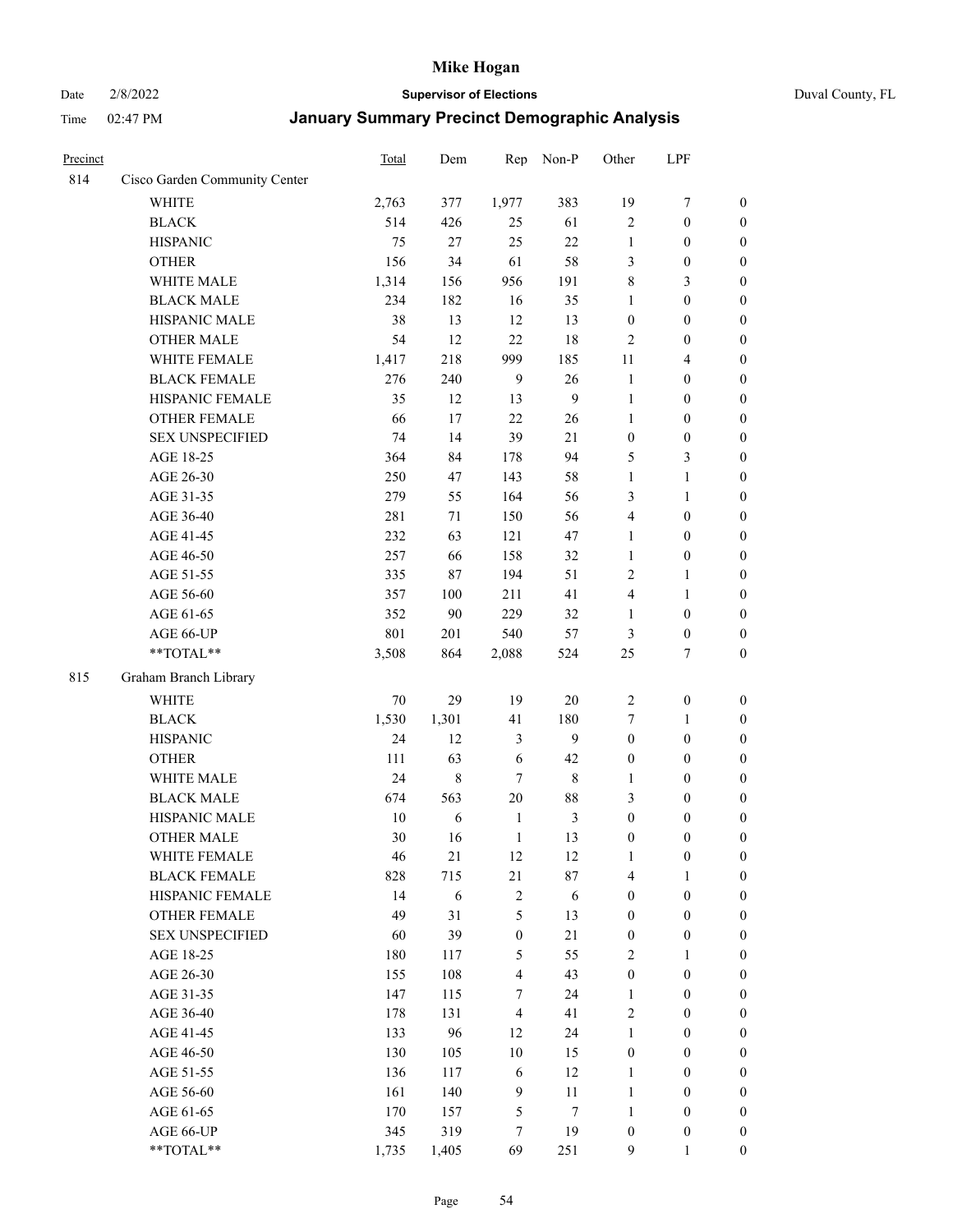Date 2/8/2022 **Supervisor of Elections** Duval County, FL

| Precinct |                          | <b>Total</b> | Dem    | Rep              | Non-P                    | Other            | LPF              |                  |
|----------|--------------------------|--------------|--------|------------------|--------------------------|------------------|------------------|------------------|
| 816      | Norwood Community Church |              |        |                  |                          |                  |                  |                  |
|          | <b>WHITE</b>             | 110          | 32     | 39               | 33                       | 5                | $\mathbf{1}$     | 0                |
|          | <b>BLACK</b>             | 681          | 560    | 17               | 96                       | 8                | $\boldsymbol{0}$ | $\boldsymbol{0}$ |
|          | <b>HISPANIC</b>          | 18           | 12     | $\overline{2}$   | $\overline{\mathbf{4}}$  | $\boldsymbol{0}$ | $\boldsymbol{0}$ | $\boldsymbol{0}$ |
|          | <b>OTHER</b>             | 60           | 26     | $\overline{4}$   | 29                       | 1                | $\boldsymbol{0}$ | $\boldsymbol{0}$ |
|          | WHITE MALE               | 48           | 11     | 21               | 14                       | $\mathbf{1}$     | $\mathbf{1}$     | $\boldsymbol{0}$ |
|          | <b>BLACK MALE</b>        | 264          | 204    | 6                | 48                       | 6                | $\boldsymbol{0}$ | $\boldsymbol{0}$ |
|          | HISPANIC MALE            | 9            | 5      | $\mathbf{1}$     | 3                        | $\boldsymbol{0}$ | $\boldsymbol{0}$ | $\boldsymbol{0}$ |
|          | <b>OTHER MALE</b>        | 20           | 9      | 3                | $\,$ 8 $\,$              | $\boldsymbol{0}$ | $\boldsymbol{0}$ | $\boldsymbol{0}$ |
|          | WHITE FEMALE             | 59           | $20\,$ | 17               | 18                       | 4                | $\boldsymbol{0}$ | $\boldsymbol{0}$ |
|          | <b>BLACK FEMALE</b>      | 401          | 342    | 11               | 47                       | $\mathbf{1}$     | $\boldsymbol{0}$ | $\boldsymbol{0}$ |
|          | HISPANIC FEMALE          | 9            | $\tau$ | $\mathbf{1}$     | $\mathbf{1}$             | $\boldsymbol{0}$ | $\boldsymbol{0}$ | 0                |
|          | <b>OTHER FEMALE</b>      | 20           | 13     | $\boldsymbol{0}$ | $\tau$                   | $\boldsymbol{0}$ | $\boldsymbol{0}$ | $\boldsymbol{0}$ |
|          | <b>SEX UNSPECIFIED</b>   | 39           | 19     | $\sqrt{2}$       | 16                       | $\mathbf{2}$     | $\boldsymbol{0}$ | $\boldsymbol{0}$ |
|          | AGE 18-25                | 113          | 63     | $\mathfrak{Z}$   | 45                       | $\mathbf{2}$     | $\boldsymbol{0}$ | $\boldsymbol{0}$ |
|          | AGE 26-30                | 92           | 56     | 8                | $28\,$                   | $\boldsymbol{0}$ | $\boldsymbol{0}$ | $\boldsymbol{0}$ |
|          | AGE 31-35                | 86           | 59     | $\overline{4}$   | 23                       | $\boldsymbol{0}$ | $\boldsymbol{0}$ | $\boldsymbol{0}$ |
|          | AGE 36-40                | 91           | 72     | $\overline{4}$   | 13                       | $\mathbf{1}$     | $\mathbf{1}$     | $\boldsymbol{0}$ |
|          | AGE 41-45                | 75           | 54     | $\mathbf{1}$     | 17                       | 3                | $\boldsymbol{0}$ | $\boldsymbol{0}$ |
|          | AGE 46-50                | 69           | 55     | $\overline{4}$   | $\tau$                   | 3                | $\boldsymbol{0}$ | $\boldsymbol{0}$ |
|          | AGE 51-55                | 70           | 53     | 7                | $\,$ 8 $\,$              | $\overline{c}$   | $\boldsymbol{0}$ | $\boldsymbol{0}$ |
|          | AGE 56-60                | 61           | 44     | $\,8\,$          | 9                        | $\boldsymbol{0}$ | $\boldsymbol{0}$ | 0                |
|          | AGE 61-65                | $8\sqrt{1}$  | 64     | $\,8\,$          | 8                        | 1                | $\boldsymbol{0}$ | 0                |
|          | AGE 66-UP                | 131          | 110    | 15               | $\overline{\mathcal{L}}$ | $\overline{c}$   | $\boldsymbol{0}$ | $\boldsymbol{0}$ |
|          | $**TOTAL**$              | 869          | 630    | 62               | 162                      | 14               | $\mathbf{1}$     | $\boldsymbol{0}$ |
| 817      | Highlands Baptist Church |              |        |                  |                          |                  |                  |                  |
|          | <b>WHITE</b>             | 1,436        | 320    | 724              | 355                      | 29               | $\,$ 8 $\,$      | $\boldsymbol{0}$ |
|          | <b>BLACK</b>             | 2,417        | 1,976  | $71\,$           | 347                      | 18               | $\mathfrak{S}$   | $\boldsymbol{0}$ |
|          | <b>HISPANIC</b>          | 205          | 84     | 41               | 77                       | $\overline{c}$   | $\mathbf{1}$     | $\boldsymbol{0}$ |
|          | <b>OTHER</b>             | 296          | 107    | 54               | 129                      | $\overline{4}$   | $\sqrt{2}$       | $\boldsymbol{0}$ |
|          | WHITE MALE               | 658          | 127    | 345              | 166                      | 13               | $\boldsymbol{7}$ | $\boldsymbol{0}$ |
|          | <b>BLACK MALE</b>        | 914          | 698    | 29               | 171                      | 11               | 5                | $\boldsymbol{0}$ |
|          | HISPANIC MALE            | 97           | 29     | 27               | $40\,$                   | $\mathbf{1}$     | $\boldsymbol{0}$ | $\boldsymbol{0}$ |
|          | <b>OTHER MALE</b>        | 102          | 33     | 22               | 44                       | $\mathbf{1}$     | $\mathbf{2}$     | $\boldsymbol{0}$ |
|          | WHITE FEMALE             | 760          | 190    | 369              | 184                      | 16               | 1                | 0                |
|          | <b>BLACK FEMALE</b>      | 1,462        | 1,247  | 38               | 170                      | 7                | $\boldsymbol{0}$ | $\boldsymbol{0}$ |
|          | HISPANIC FEMALE          | 104          | 53     | 13               | 36                       | $\mathbf{1}$     | $\mathbf{1}$     | $\boldsymbol{0}$ |
|          | OTHER FEMALE             | 126          | 55     | 24               | 45                       | $\overline{c}$   | $\boldsymbol{0}$ | $\overline{0}$   |
|          | <b>SEX UNSPECIFIED</b>   | 131          | 55     | 23               | 52                       | $\mathbf{1}$     | $\boldsymbol{0}$ | 0                |
|          | AGE 18-25                | 588          | 296    | 80               | 195                      | 16               | $\mathbf{1}$     | $\theta$         |
|          | AGE 26-30                | 480          | 249    | 60               | 167                      | $\mathbf{1}$     | $\mathfrak{Z}$   | 0                |
|          | AGE 31-35                | 432          | 243    | 62               | 116                      | 5                | $\sqrt{6}$       | 0                |
|          | AGE 36-40                | 400          | 236    | 65               | 93                       | 5                | $\mathbf{1}$     | 0                |
|          | AGE 41-45                | 355          | 223    | 59               | $70\,$                   | 3                | $\boldsymbol{0}$ | 0                |
|          | AGE 46-50                | 316          | 182    | 60               | 67                       | 6                | $\mathbf{1}$     | 0                |
|          | AGE 51-55                | 354          | 202    | 89               | 55                       | 6                | $\sqrt{2}$       | 0                |
|          | AGE 56-60                | 373          | 229    | 104              | 34                       | 5                | 1                | $\boldsymbol{0}$ |
|          | AGE 61-65                | 352          | 230    | 83               | 38                       | $\mathbf{1}$     | $\boldsymbol{0}$ | $\boldsymbol{0}$ |
|          | AGE 66-UP                | 704          | 397    | 228              | 73                       | 5                | $\mathbf{1}$     | $\boldsymbol{0}$ |
|          | **TOTAL**                | 4,354        | 2,487  | 890              | 908                      | 53               | 16               | $\boldsymbol{0}$ |
|          |                          |              |        |                  |                          |                  |                  |                  |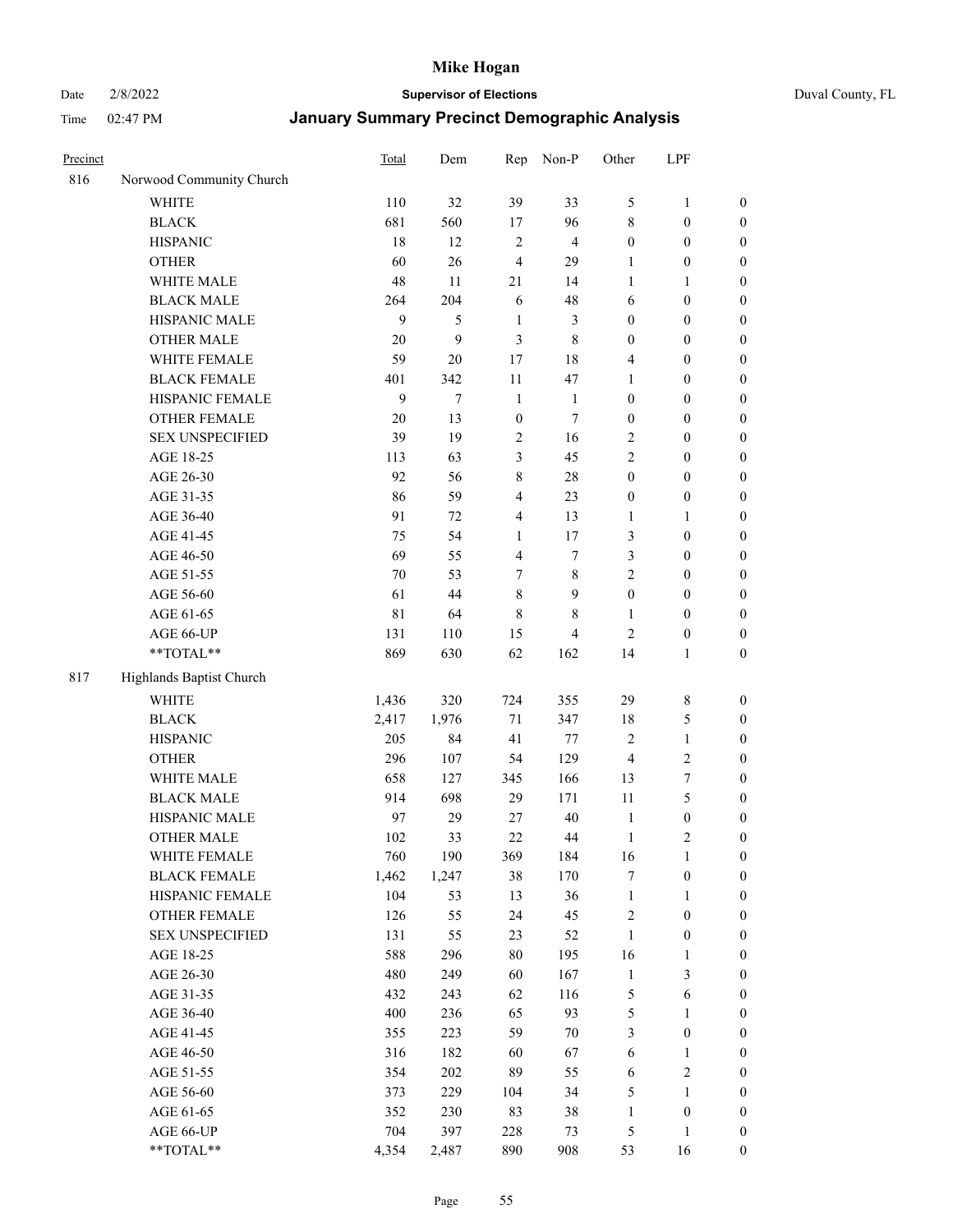#### Date 2/8/2022 **Supervisor of Elections** Duval County, FL

| Precinct |                                      | Total | Dem            | Rep            | Non-P                   | Other            | LPF                     |                  |
|----------|--------------------------------------|-------|----------------|----------------|-------------------------|------------------|-------------------------|------------------|
| 818      | Greater Harvest Christian Fellowship |       |                |                |                         |                  |                         |                  |
|          | <b>WHITE</b>                         | 304   | 76             | 163            | 59                      | 5                | $\mathbf{1}$            | 0                |
|          | <b>BLACK</b>                         | 1,081 | 917            | 30             | 130                     | 4                | $\boldsymbol{0}$        | 0                |
|          | <b>HISPANIC</b>                      | 25    | $\tau$         | $\mathfrak{H}$ | 13                      | $\boldsymbol{0}$ | $\boldsymbol{0}$        | $\boldsymbol{0}$ |
|          | <b>OTHER</b>                         | 95    | 44             | $10\,$         | 40                      | $\boldsymbol{0}$ | $\mathbf{1}$            | $\boldsymbol{0}$ |
|          | WHITE MALE                           | 136   | 19             | 80             | 33                      | 4                | $\boldsymbol{0}$        | $\boldsymbol{0}$ |
|          | <b>BLACK MALE</b>                    | 436   | 355            | 19             | 58                      | 4                | $\boldsymbol{0}$        | $\boldsymbol{0}$ |
|          | HISPANIC MALE                        | 10    | $\overline{c}$ | $\overline{4}$ | $\overline{\mathbf{4}}$ | $\boldsymbol{0}$ | $\boldsymbol{0}$        | $\boldsymbol{0}$ |
|          | <b>OTHER MALE</b>                    | 28    | 13             | $\overline{4}$ | 10                      | $\boldsymbol{0}$ | $\mathbf{1}$            | $\boldsymbol{0}$ |
|          | WHITE FEMALE                         | 164   | 55             | $8\sqrt{1}$    | 26                      | $\mathbf{1}$     | $\mathbf{1}$            | $\boldsymbol{0}$ |
|          | <b>BLACK FEMALE</b>                  | 627   | 546            | 11             | $70\,$                  | $\boldsymbol{0}$ | $\boldsymbol{0}$        | 0                |
|          | HISPANIC FEMALE                      | 14    | 5              | $\mathbf{1}$   | $\,$ 8 $\,$             | $\boldsymbol{0}$ | $\boldsymbol{0}$        | 0                |
|          | <b>OTHER FEMALE</b>                  | 41    | 23             | $\sqrt{5}$     | 13                      | $\boldsymbol{0}$ | $\boldsymbol{0}$        | $\boldsymbol{0}$ |
|          | <b>SEX UNSPECIFIED</b>               | 49    | 26             | 3              | $20\,$                  | $\boldsymbol{0}$ | $\boldsymbol{0}$        | $\boldsymbol{0}$ |
|          | AGE 18-25                            | 186   | 114            | 16             | 54                      | 1                | $\mathbf{1}$            | $\boldsymbol{0}$ |
|          | AGE 26-30                            | 112   | $70\,$         | 13             | $27\,$                  | $\mathbf{1}$     | $\mathbf{1}$            | $\boldsymbol{0}$ |
|          | AGE 31-35                            | 132   | 85             | 12             | 33                      | $\sqrt{2}$       | $\boldsymbol{0}$        | $\boldsymbol{0}$ |
|          | AGE 36-40                            | 135   | 91             | 15             | 29                      | $\boldsymbol{0}$ | $\boldsymbol{0}$        | $\boldsymbol{0}$ |
|          | AGE 41-45                            | 171   | 136            | 11             | 24                      | $\boldsymbol{0}$ | $\boldsymbol{0}$        | $\boldsymbol{0}$ |
|          | AGE 46-50                            | 128   | 92             | 16             | 19                      | $\mathbf{1}$     | $\boldsymbol{0}$        | $\boldsymbol{0}$ |
|          | AGE 51-55                            | 111   | 76             | 15             | 19                      | $\mathbf{1}$     | $\boldsymbol{0}$        | $\boldsymbol{0}$ |
|          | AGE 56-60                            | 136   | 90             | 26             | $18\,$                  | $\overline{c}$   | $\boldsymbol{0}$        | 0                |
|          | AGE 61-65                            | 123   | 87             | 29             | 7                       | $\boldsymbol{0}$ | $\boldsymbol{0}$        | 0                |
|          | AGE 66-UP                            | 270   | 202            | 55             | 12                      | 1                | $\boldsymbol{0}$        | $\boldsymbol{0}$ |
|          | $**TOTAL**$                          | 1,505 | 1,044          | 208            | 242                     | 9                | $\mathfrak{2}$          | $\boldsymbol{0}$ |
| 901      | CWA AFL-CIO Local #3106              |       |                |                |                         |                  |                         |                  |
|          | <b>WHITE</b>                         | 1,614 | 690            | 463            | 408                     | 33               | $20\,$                  | $\boldsymbol{0}$ |
|          | <b>BLACK</b>                         | 1,206 | 974            | 42             | 179                     | $\mathbf{9}$     | $\sqrt{2}$              | $\boldsymbol{0}$ |
|          | <b>HISPANIC</b>                      | 132   | 57             | 23             | 48                      | $\overline{c}$   | $\mathfrak{2}$          | $\boldsymbol{0}$ |
|          | <b>OTHER</b>                         | 260   | 116            | 50             | $88\,$                  | 5                | $\mathbf{1}$            | $\boldsymbol{0}$ |
|          | WHITE MALE                           | 793   | 303            | 248            | 211                     | 17               | 14                      | $\boldsymbol{0}$ |
|          | <b>BLACK MALE</b>                    | 508   | 388            | 26             | 86                      | 6                | $\sqrt{2}$              | $\boldsymbol{0}$ |
|          | HISPANIC MALE                        | 73    | 32             | 13             | 25                      | 2                | $\mathbf{1}$            | 0                |
|          | <b>OTHER MALE</b>                    | 97    | 43             | 18             | 35                      | $\boldsymbol{0}$ | $\mathbf{1}$            | $\boldsymbol{0}$ |
|          | WHITE FEMALE                         | 801   | 376            | 212            | 191                     | 16               | 6                       | 0                |
|          | <b>BLACK FEMALE</b>                  | 674   | 569            | 16             | 86                      | 3                | $\boldsymbol{0}$        | $\boldsymbol{0}$ |
|          | HISPANIC FEMALE                      | 56    | 25             | 9              | $21\,$                  | $\boldsymbol{0}$ | $\mathbf{1}$            | $\overline{0}$   |
|          | <b>OTHER FEMALE</b>                  | 104   | 53             | $20\,$         | 27                      | 4                | $\boldsymbol{0}$        | $\overline{0}$   |
|          | <b>SEX UNSPECIFIED</b>               | 106   | 48             | 16             | 41                      | $\mathbf{1}$     | $\boldsymbol{0}$        | 0                |
|          | AGE 18-25                            | 309   | 161            | 39             | 100                     | 7                | $\sqrt{2}$              | 0                |
|          | AGE 26-30                            | 431   | 229            | 53             | 138                     | 8                | $\mathfrak{Z}$          | 0                |
|          | AGE 31-35                            | 479   | 255            | 68             | 131                     | 13               | 12                      | 0                |
|          | AGE 36-40                            | 328   | 203            | 39             | 82                      | $\mathfrak{Z}$   | $\mathbf{1}$            | 0                |
|          | AGE 41-45                            | 265   | 153            | 47             | 57                      | $\overline{4}$   | $\overline{\mathbf{4}}$ | 0                |
|          | AGE 46-50                            | 238   | 129            | 42             | 60                      | 6                | $\mathbf{1}$            | 0                |
|          | AGE 51-55                            | 240   | 129            | 55             | 53                      | 3                | $\boldsymbol{0}$        | $\overline{0}$   |
|          | AGE 56-60                            | 251   | 149            | 64             | 33                      | 4                | $\mathbf{1}$            | $\overline{0}$   |
|          | AGE 61-65                            | 261   | 165            | 70             | 25                      | $\mathbf{1}$     | $\boldsymbol{0}$        | $\overline{0}$   |
|          | AGE 66-UP                            | 409   | 263            | 101            | 44                      | $\boldsymbol{0}$ | $\mathbf{1}$            | $\boldsymbol{0}$ |
|          | **TOTAL**                            | 3,212 | 1,837          | 578            | 723                     | 49               | 25                      | $\boldsymbol{0}$ |
|          |                                      |       |                |                |                         |                  |                         |                  |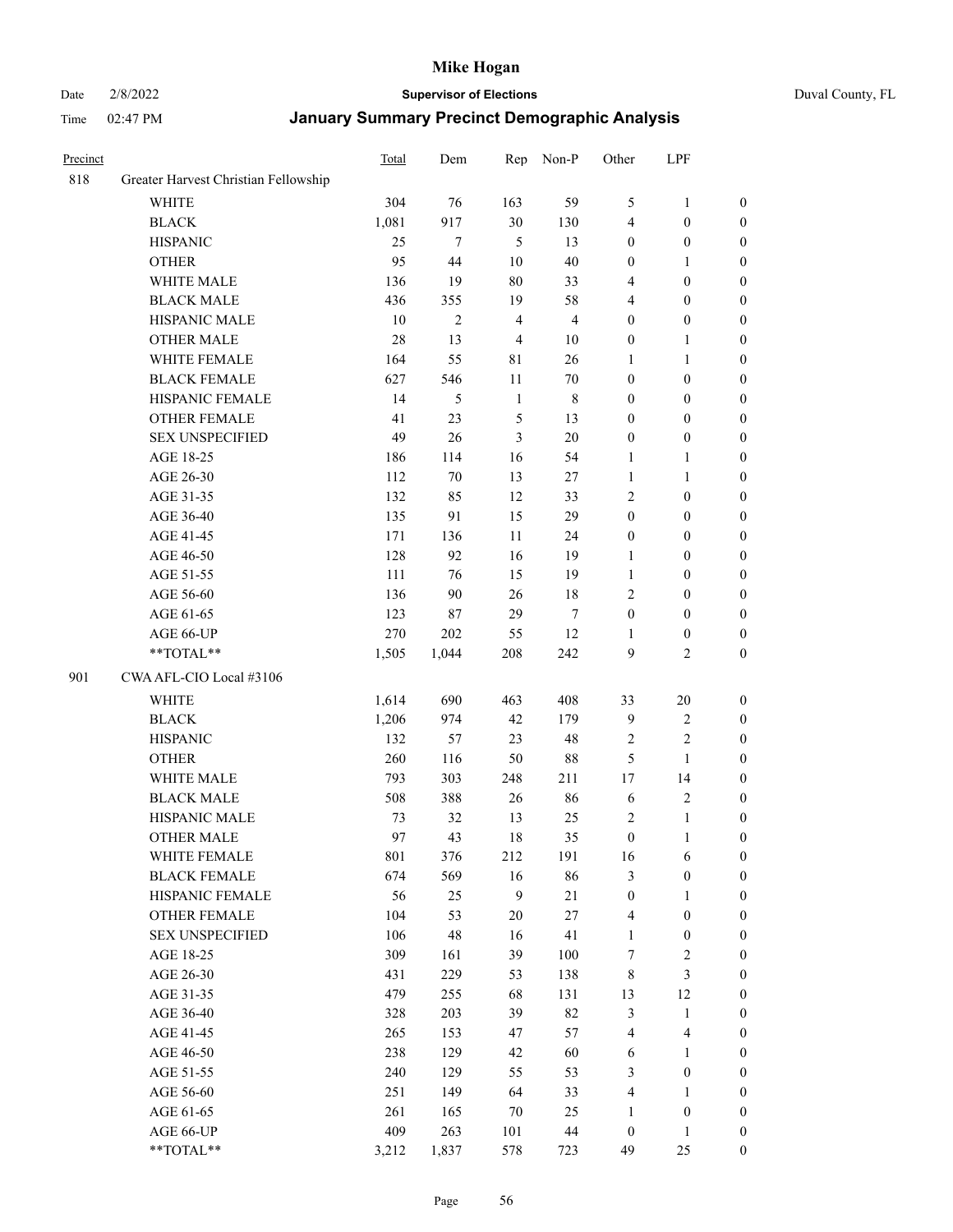#### Date 2/8/2022 **Supervisor of Elections** Duval County, FL

| Precinct |                                       | Total | Dem    | Rep            | Non-P          | Other            | LPF                     |                  |
|----------|---------------------------------------|-------|--------|----------------|----------------|------------------|-------------------------|------------------|
| 902      | Schell-Sweet Resource Wellness Center |       |        |                |                |                  |                         |                  |
|          | <b>WHITE</b>                          | 81    | 34     | 13             | 31             | 3                | $\boldsymbol{0}$        | $\boldsymbol{0}$ |
|          | <b>BLACK</b>                          | 2,485 | 2,138  | 62             | 265            | 17               | 3                       | $\boldsymbol{0}$ |
|          | <b>HISPANIC</b>                       | 21    | 13     | $\overline{4}$ | $\overline{4}$ | $\boldsymbol{0}$ | $\boldsymbol{0}$        | $\boldsymbol{0}$ |
|          | <b>OTHER</b>                          | 162   | 78     | 10             | 71             | 3                | $\boldsymbol{0}$        | $\boldsymbol{0}$ |
|          | WHITE MALE                            | 29    | 9      | $\tau$         | 13             | $\boldsymbol{0}$ | $\boldsymbol{0}$        | $\boldsymbol{0}$ |
|          | <b>BLACK MALE</b>                     | 1,016 | 838    | 36             | 133            | 7                | $\mathbf{2}$            | $\boldsymbol{0}$ |
|          | HISPANIC MALE                         | 11    | 7      | $\sqrt{2}$     | $\mathbf{2}$   | $\boldsymbol{0}$ | $\boldsymbol{0}$        | $\boldsymbol{0}$ |
|          | <b>OTHER MALE</b>                     | 49    | 28     | $\overline{4}$ | 16             | 1                | $\boldsymbol{0}$        | 0                |
|          | WHITE FEMALE                          | 49    | 25     | $\overline{4}$ | 17             | 3                | $\boldsymbol{0}$        | 0                |
|          | <b>BLACK FEMALE</b>                   | 1,419 | 1,259  | 26             | 123            | 10               | $\mathbf{1}$            | 0                |
|          | HISPANIC FEMALE                       | 9     | 6      | $\overline{2}$ | $\mathbf{1}$   | $\boldsymbol{0}$ | $\boldsymbol{0}$        | $\boldsymbol{0}$ |
|          | OTHER FEMALE                          | 58    | 29     | $\mathfrak{Z}$ | 24             | $\overline{c}$   | $\boldsymbol{0}$        | $\boldsymbol{0}$ |
|          | <b>SEX UNSPECIFIED</b>                | 109   | 62     | 5              | 42             | $\boldsymbol{0}$ | $\boldsymbol{0}$        | $\boldsymbol{0}$ |
|          | AGE 18-25                             | 321   | 192    | 13             | 109            | 6                | $\mathbf{1}$            | $\boldsymbol{0}$ |
|          | AGE 26-30                             | 231   | 170    | $10\,$         | 50             | $\boldsymbol{0}$ | $\mathbf{1}$            | $\boldsymbol{0}$ |
|          | AGE 31-35                             | 266   | 198    | $\tau$         | 53             | $\tau$           | $\mathbf{1}$            | $\boldsymbol{0}$ |
|          | AGE 36-40                             | 213   | 164    | $\,$ 8 $\,$    | 38             | 3                | $\boldsymbol{0}$        | $\boldsymbol{0}$ |
|          | AGE 41-45                             | 196   | 158    | 7              | 30             | $\mathbf{1}$     | $\boldsymbol{0}$        | $\boldsymbol{0}$ |
|          | AGE 46-50                             | 169   | 144    | 6              | 19             | $\boldsymbol{0}$ | $\boldsymbol{0}$        | 0                |
|          | AGE 51-55                             | 217   | 191    | 9              | 17             | $\boldsymbol{0}$ | $\boldsymbol{0}$        | 0                |
|          | AGE 56-60                             | 243   | 217    | 8              | 17             | 1                | $\boldsymbol{0}$        | $\boldsymbol{0}$ |
|          | AGE 61-65                             | 225   | 200    | $\,8\,$        | 15             | $\overline{c}$   | $\boldsymbol{0}$        | $\boldsymbol{0}$ |
|          | AGE 66-UP                             | 667   | 628    | 13             | 23             | 3                | $\boldsymbol{0}$        | $\boldsymbol{0}$ |
|          | $**TOTAL**$                           | 2,749 | 2,263  | 89             | 371            | 23               | 3                       | $\boldsymbol{0}$ |
| 903      | Redemption Church                     |       |        |                |                |                  |                         |                  |
|          | <b>WHITE</b>                          | 1,187 | 327    | 576            | 260            | 19               | 5                       | $\boldsymbol{0}$ |
|          | <b>BLACK</b>                          | 1,497 | 1,171  | 49             | 260            | 15               | $\sqrt{2}$              | $\boldsymbol{0}$ |
|          | <b>HISPANIC</b>                       | 211   | $90\,$ | 23             | $88\,$         | $\,$ 8 $\,$      | $\sqrt{2}$              | $\boldsymbol{0}$ |
|          | <b>OTHER</b>                          | 271   | 110    | 67             | 86             | $\tau$           | $\mathbf{1}$            | $\boldsymbol{0}$ |
|          | WHITE MALE                            | 537   | 137    | 260            | 126            | $10\,$           | $\overline{\mathbf{4}}$ | 0                |
|          | <b>BLACK MALE</b>                     | 586   | 439    | 26             | 115            | 5                | $\mathbf{1}$            | 0                |
|          | HISPANIC MALE                         | 90    | 33     | 12             | 39             | 5                | $\mathbf{1}$            | 0                |
|          | <b>OTHER MALE</b>                     | 84    | 27     | 24             | 32             | $\mathbf{1}$     | $\boldsymbol{0}$        | $\boldsymbol{0}$ |
|          | WHITE FEMALE                          | 639   | 185    | 311            | 133            | 9                | 1                       | $\boldsymbol{0}$ |
|          | <b>BLACK FEMALE</b>                   | 871   | 702    | $22\,$         | 136            | $10\,$           | $\mathbf{1}$            | $\boldsymbol{0}$ |
|          | HISPANIC FEMALE                       | 114   | 53     | 11             | 47             | $\overline{c}$   | $\mathbf{1}$            | $\overline{0}$   |
|          | <b>OTHER FEMALE</b>                   | 131   | 59     | 35             | 34             | $\mathfrak{Z}$   | $\boldsymbol{0}$        | $\overline{0}$   |
|          | <b>SEX UNSPECIFIED</b>                | 114   | 63     | 14             | 32             | $\overline{4}$   | $\mathbf{1}$            | $\overline{0}$   |
|          | AGE 18-25                             | 418   | 230    | 43             | 132            | $10\,$           | $\mathfrak{Z}$          | 0                |
|          | AGE 26-30                             | 331   | 172    | 48             | 102            | 7                | $\sqrt{2}$              | 0                |
|          | AGE 31-35                             | 323   | 177    | 41             | 97             | $\boldsymbol{7}$ | $\mathbf{1}$            | 0                |
|          | AGE 36-40                             | 280   | 146    | 49             | 76             | 7                | $\sqrt{2}$              | 0                |
|          | AGE 41-45                             | 241   | 122    | 49             | 64             | 4                | $\sqrt{2}$              | $\overline{0}$   |
|          | AGE 46-50                             | 226   | 124    | 55             | 43             | 4                | $\boldsymbol{0}$        | $\boldsymbol{0}$ |
|          | AGE 51-55                             | 235   | 134    | 58             | 40             | 3                | $\boldsymbol{0}$        | $\boldsymbol{0}$ |
|          | AGE 56-60                             | 272   | 152    | 77             | 41             | $\overline{c}$   | $\boldsymbol{0}$        | $\boldsymbol{0}$ |
|          | AGE 61-65                             | 269   | 144    | 82             | 40             | 3                | $\boldsymbol{0}$        | $\overline{0}$   |
|          | AGE 66-UP                             | 570   | 297    | 213            | 58             | $\sqrt{2}$       | $\boldsymbol{0}$        | $\overline{0}$   |
|          | **TOTAL**                             | 3,166 | 1,698  | 715            | 694            | 49               | 10                      | $\boldsymbol{0}$ |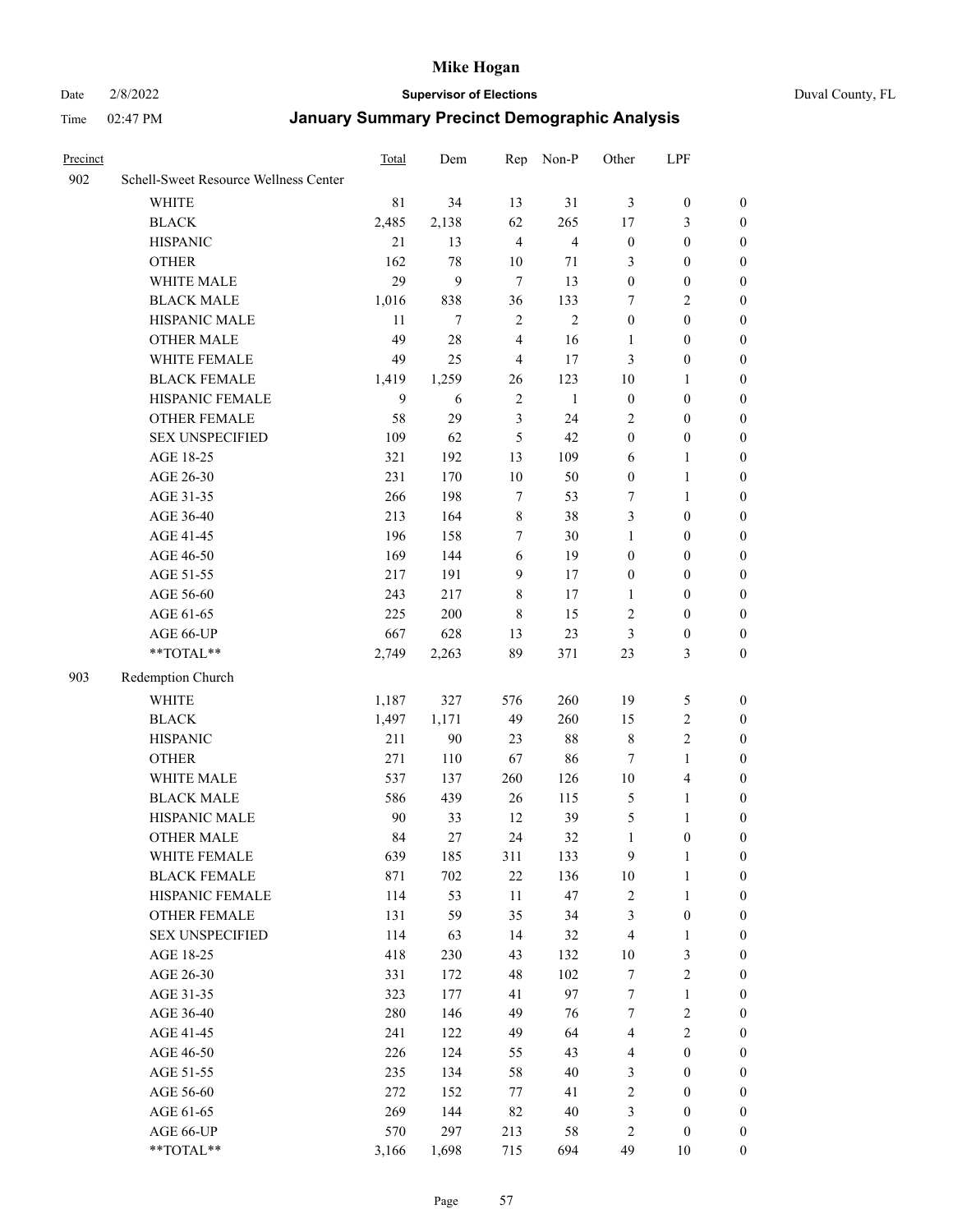#### Date 2/8/2022 **Supervisor of Elections** Duval County, FL

| Precinct |                                    | Total          | Dem            | Rep              | Non-P          | Other                   | LPF              |                  |
|----------|------------------------------------|----------------|----------------|------------------|----------------|-------------------------|------------------|------------------|
| 904      | Johnnie W. Walker Community Center |                |                |                  |                |                         |                  |                  |
|          | <b>WHITE</b>                       | 43             | 23             | 7                | 13             | $\mathbf{0}$            | $\boldsymbol{0}$ | $\boldsymbol{0}$ |
|          | <b>BLACK</b>                       | 2,328          | 2,047          | 48               | 221            | 11                      | $\mathbf{1}$     | $\boldsymbol{0}$ |
|          | <b>HISPANIC</b>                    | 12             | $\overline{7}$ | $\boldsymbol{0}$ | 5              | $\boldsymbol{0}$        | $\boldsymbol{0}$ | $\boldsymbol{0}$ |
|          | <b>OTHER</b>                       | 118            | 61             | 7                | 49             | $\boldsymbol{0}$        | 1                | $\boldsymbol{0}$ |
|          | WHITE MALE                         | 19             | 8              | 5                | 6              | $\boldsymbol{0}$        | $\boldsymbol{0}$ | $\boldsymbol{0}$ |
|          | <b>BLACK MALE</b>                  | 898            | 767            | 18               | 108            | 5                       | $\boldsymbol{0}$ | $\boldsymbol{0}$ |
|          | HISPANIC MALE                      | $\overline{4}$ | $\mathbf{2}$   | $\boldsymbol{0}$ | $\mathbf{2}$   | $\boldsymbol{0}$        | $\boldsymbol{0}$ | $\boldsymbol{0}$ |
|          | <b>OTHER MALE</b>                  | 32             | 17             | $\mathbf{1}$     | 14             | $\boldsymbol{0}$        | $\boldsymbol{0}$ | $\boldsymbol{0}$ |
|          | WHITE FEMALE                       | 24             | 15             | $\mathfrak{2}$   | 7              | $\boldsymbol{0}$        | $\boldsymbol{0}$ | 0                |
|          | <b>BLACK FEMALE</b>                | 1,387          | 1,248          | 27               | 105            | 6                       | $\mathbf{1}$     | 0                |
|          | HISPANIC FEMALE                    | 7              | 5              | $\boldsymbol{0}$ | $\mathfrak{2}$ | $\boldsymbol{0}$        | $\boldsymbol{0}$ | $\boldsymbol{0}$ |
|          | OTHER FEMALE                       | 50             | 31             | $\overline{4}$   | 15             | $\boldsymbol{0}$        | $\boldsymbol{0}$ | $\boldsymbol{0}$ |
|          | <b>SEX UNSPECIFIED</b>             | $80\,$         | 45             | $\mathfrak s$    | 29             | $\boldsymbol{0}$        | $\mathbf{1}$     | $\boldsymbol{0}$ |
|          | AGE 18-25                          | 256            | 186            | 7                | 61             | 2                       | $\boldsymbol{0}$ | $\boldsymbol{0}$ |
|          | AGE 26-30                          | 207            | 156            | $\overline{4}$   | 44             | 2                       | $\mathbf{1}$     | $\boldsymbol{0}$ |
|          | AGE 31-35                          | 206            | 157            | 5                | 41             | 3                       | $\boldsymbol{0}$ | $\boldsymbol{0}$ |
|          | AGE 36-40                          | 173            | 137            | $\overline{4}$   | 29             | $\mathfrak{2}$          | $\mathbf{1}$     | $\boldsymbol{0}$ |
|          | AGE 41-45                          | 171            | 137            | $\,$ 8 $\,$      | 25             | $\mathbf{1}$            | $\boldsymbol{0}$ | $\boldsymbol{0}$ |
|          | AGE 46-50                          | 177            | 144            | 6                | 27             | $\boldsymbol{0}$        | $\boldsymbol{0}$ | $\boldsymbol{0}$ |
|          | AGE 51-55                          | 199            | 179            | 3                | 17             | $\boldsymbol{0}$        | $\boldsymbol{0}$ | 0                |
|          | AGE 56-60                          | 235            | 215            | 6                | 14             | $\boldsymbol{0}$        | $\boldsymbol{0}$ | 0                |
|          | AGE 61-65                          | 219            | 201            | 7                | 11             | $\boldsymbol{0}$        | $\boldsymbol{0}$ | $\boldsymbol{0}$ |
|          | AGE 66-UP                          | 658            | 626            | 12               | 19             | 1                       | $\boldsymbol{0}$ | $\boldsymbol{0}$ |
|          | **TOTAL**                          | 2,501          | 2,138          | 62               | 288            | 11                      | $\sqrt{2}$       | $\boldsymbol{0}$ |
| 905      | Webb Wesconnett Regional Library   |                |                |                  |                |                         |                  |                  |
|          | <b>WHITE</b>                       | 720            | 169            | 352              | 182            | 12                      | $\mathfrak{S}$   | $\boldsymbol{0}$ |
|          | <b>BLACK</b>                       | 1,308          | 1,027          | 42               | 225            | 13                      | $\mathbf{1}$     | $\boldsymbol{0}$ |
|          | <b>HISPANIC</b>                    | 191            | 75             | 42               | 72             | $\mathbf{1}$            | $\mathbf{1}$     | $\boldsymbol{0}$ |
|          | <b>OTHER</b>                       | 223            | $80\,$         | 47               | 92             | 4                       | $\boldsymbol{0}$ | $\boldsymbol{0}$ |
|          | WHITE MALE                         | 295            | 57             | 156              | 75             | 4                       | $\mathfrak{Z}$   | $\boldsymbol{0}$ |
|          | <b>BLACK MALE</b>                  | 484            | 346            | $20\,$           | 107            | 11                      | $\boldsymbol{0}$ | $\boldsymbol{0}$ |
|          | HISPANIC MALE                      | $8\sqrt{1}$    | 23             | 20               | 37             | $\boldsymbol{0}$        | 1                | 0                |
|          | <b>OTHER MALE</b>                  | 97             | 32             | 25               | 39             | $\mathbf{1}$            | $\boldsymbol{0}$ | $\boldsymbol{0}$ |
|          | WHITE FEMALE                       | 412            | 109            | 190              | 103            | 8                       | $\overline{c}$   | $\boldsymbol{0}$ |
|          | <b>BLACK FEMALE</b>                | 807            | 667            | $22\,$           | 115            | $\sqrt{2}$              | $\mathbf{1}$     | $\boldsymbol{0}$ |
|          | HISPANIC FEMALE                    | 109            | 51             | 22               | 35             | $\mathbf{1}$            | $\boldsymbol{0}$ | $\overline{0}$   |
|          | <b>OTHER FEMALE</b>                | 97             | 41             | 18               | 35             | 3                       | $\boldsymbol{0}$ | $\overline{0}$   |
|          | <b>SEX UNSPECIFIED</b>             | 60             | 25             | 10               | 25             | $\boldsymbol{0}$        | $\boldsymbol{0}$ | $\overline{0}$   |
|          | AGE 18-25                          | 293            | 149            | 37               | 103            | 3                       | $\mathbf{1}$     | $\overline{0}$   |
|          | AGE 26-30                          | 262            | 143            | 24               | 89             | 4                       | $\sqrt{2}$       | 0                |
|          | AGE 31-35                          | 268            | 141            | 40               | 75             | $\mathbf{9}$            | $\mathfrak{Z}$   | 0                |
|          | AGE 36-40                          | 248            | 145            | 37               | 62             | $\overline{\mathbf{4}}$ | $\boldsymbol{0}$ | 0                |
|          | AGE 41-45                          | 204            | 129            | 31               | 43             | $\mathbf{1}$            | $\boldsymbol{0}$ | 0                |
|          | AGE 46-50                          | 194            | 108            | 40               | 44             | $\sqrt{2}$              | $\boldsymbol{0}$ | $\boldsymbol{0}$ |
|          | AGE 51-55                          | 210            | 119            | 52               | 37             | $\mathbf{1}$            | $\mathbf{1}$     | $\boldsymbol{0}$ |
|          | AGE 56-60                          | 199            | 104            | 56               | 37             | $\sqrt{2}$              | $\boldsymbol{0}$ | $\boldsymbol{0}$ |
|          | AGE 61-65                          | 159            | 91             | 40               | 26             | 2                       | $\boldsymbol{0}$ | $\boldsymbol{0}$ |
|          | AGE 66-UP                          | 404            | 221            | 126              | 55             | $\sqrt{2}$              | $\boldsymbol{0}$ | $\boldsymbol{0}$ |
|          | **TOTAL**                          | 2,442          | 1,351          | 483              | 571            | 30                      | 7                | $\overline{0}$   |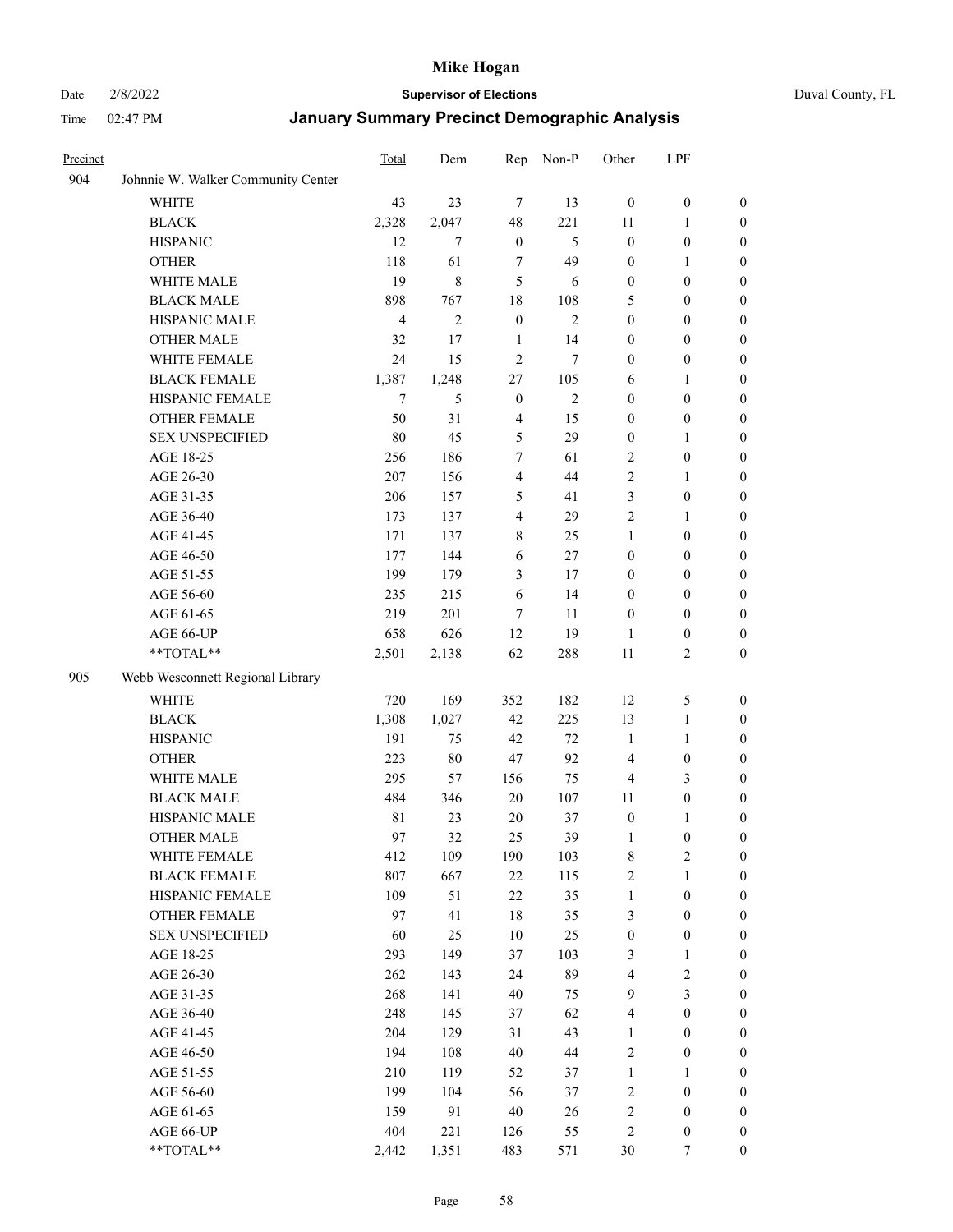### Date 2/8/2022 **Supervisor of Elections** Duval County, FL

| Precinct |                                | Total | Dem | Rep            | Non-P  | Other            | LPF              |                  |
|----------|--------------------------------|-------|-----|----------------|--------|------------------|------------------|------------------|
| 906      | St Andrews Presbyterian Church |       |     |                |        |                  |                  |                  |
|          | <b>WHITE</b>                   | 1,023 | 251 | 511            | 229    | 20               | 12               | 0                |
|          | <b>BLACK</b>                   | 353   | 270 | 14             | 65     | $\overline{4}$   | $\boldsymbol{0}$ | 0                |
|          | <b>HISPANIC</b>                | 90    | 31  | 21             | 37     | 1                | $\boldsymbol{0}$ | $\boldsymbol{0}$ |
|          | <b>OTHER</b>                   | 129   | 43  | 41             | 40     | 3                | $\mathbf{2}$     | $\boldsymbol{0}$ |
|          | WHITE MALE                     | 484   | 97  | 262            | 107    | 10               | $8\,$            | $\boldsymbol{0}$ |
|          | <b>BLACK MALE</b>              | 150   | 109 | $\overline{4}$ | 36     | $\mathbf{1}$     | $\boldsymbol{0}$ | $\boldsymbol{0}$ |
|          | HISPANIC MALE                  | 41    | 14  | 10             | 17     | $\boldsymbol{0}$ | $\boldsymbol{0}$ | $\boldsymbol{0}$ |
|          | <b>OTHER MALE</b>              | 52    | 13  | 23             | 14     | $\mathbf{1}$     | $\mathbf{1}$     | $\boldsymbol{0}$ |
|          | WHITE FEMALE                   | 527   | 150 | 246            | 119    | 9                | $\mathfrak{Z}$   | $\boldsymbol{0}$ |
|          | <b>BLACK FEMALE</b>            | 200   | 160 | $10\,$         | $27\,$ | 3                | $\boldsymbol{0}$ | 0                |
|          | HISPANIC FEMALE                | 47    | 15  | 11             | 20     | $\mathbf{1}$     | $\boldsymbol{0}$ | 0                |
|          | <b>OTHER FEMALE</b>            | 58    | 21  | 16             | 19     | $\mathbf{1}$     | $\mathbf{1}$     | 0                |
|          | <b>SEX UNSPECIFIED</b>         | 36    | 16  | 5              | 12     | $\sqrt{2}$       | $\mathbf{1}$     | $\boldsymbol{0}$ |
|          | AGE 18-25                      | 172   | 60  | 34             | 75     | $\sqrt{2}$       | $\mathbf{1}$     | $\boldsymbol{0}$ |
|          | AGE 26-30                      | 129   | 53  | 36             | 35     | 3                | $\sqrt{2}$       | $\boldsymbol{0}$ |
|          | AGE 31-35                      | 149   | 65  | 26             | 52     | 3                | $\mathfrak{Z}$   | $\boldsymbol{0}$ |
|          | AGE 36-40                      | 129   | 43  | 49             | 30     | 5                | $\sqrt{2}$       | $\boldsymbol{0}$ |
|          | AGE 41-45                      | 132   | 47  | 41             | 41     | $\mathbf{2}$     | $\mathbf{1}$     | $\boldsymbol{0}$ |
|          | AGE 46-50                      | 112   | 46  | 34             | $28\,$ | 4                | $\boldsymbol{0}$ | $\boldsymbol{0}$ |
|          | AGE 51-55                      | 115   | 46  | 43             | 24     | 1                | $\mathbf{1}$     | $\boldsymbol{0}$ |
|          | AGE 56-60                      | 142   | 49  | 70             | 19     | $\overline{4}$   | $\boldsymbol{0}$ | 0                |
|          | AGE 61-65                      | 162   | 57  | 79             | 22     | 3                | $\mathbf{1}$     | 0                |
|          | AGE 66-UP                      | 353   | 129 | 175            | 45     | $\mathbf{1}$     | $\mathfrak{Z}$   | $\boldsymbol{0}$ |
|          | $**TOTAL**$                    | 1,595 | 595 | 587            | 371    | 28               | 14               | $\boldsymbol{0}$ |
| 907      | Wesconnett Church of Christ    |       |     |                |        |                  |                  |                  |
|          | <b>WHITE</b>                   | 919   | 206 | 500            | 196    | 11               | 6                | $\boldsymbol{0}$ |
|          | <b>BLACK</b>                   | 804   | 639 | $28\,$         | 124    | 10               | $\mathfrak{Z}$   | $\boldsymbol{0}$ |
|          | <b>HISPANIC</b>                | 74    | 40  | 6              | 28     | $\boldsymbol{0}$ | $\boldsymbol{0}$ | $\boldsymbol{0}$ |
|          | <b>OTHER</b>                   | 145   | 48  | 34             | 60     | 2                | $\mathbf{1}$     | $\boldsymbol{0}$ |
|          | WHITE MALE                     | 428   | 76  | 246            | 95     | $\mathfrak{S}$   | 6                | $\boldsymbol{0}$ |
|          | <b>BLACK MALE</b>              | 323   | 241 | 15             | 57     | 7                | $\mathfrak{Z}$   | $\boldsymbol{0}$ |
|          | HISPANIC MALE                  | 32    | 18  | $\sqrt{2}$     | 12     | $\boldsymbol{0}$ | $\boldsymbol{0}$ | 0                |
|          | <b>OTHER MALE</b>              | 62    | 19  | 13             | 28     | 2                | $\boldsymbol{0}$ | $\boldsymbol{0}$ |
|          | WHITE FEMALE                   | 478   | 128 | 250            | 94     | 6                | $\boldsymbol{0}$ | 0                |
|          | <b>BLACK FEMALE</b>            | 468   | 387 | 12             | 66     | 3                | $\boldsymbol{0}$ | $\boldsymbol{0}$ |
|          | HISPANIC FEMALE                | 41    | 22  | $\overline{4}$ | 15     | $\boldsymbol{0}$ | $\boldsymbol{0}$ | $\overline{0}$   |
|          | <b>OTHER FEMALE</b>            | 65    | 23  | $20\,$         | 21     | $\boldsymbol{0}$ | $\mathbf{1}$     | $\overline{0}$   |
|          | <b>SEX UNSPECIFIED</b>         | 45    | 19  | 6              | $20\,$ | $\boldsymbol{0}$ | $\boldsymbol{0}$ | $\overline{0}$   |
|          | AGE 18-25                      | 221   | 117 | 34             | 62     | 6                | $\sqrt{2}$       | $\theta$         |
|          | AGE 26-30                      | 176   | 96  | $27\,$         | 51     | $\sqrt{2}$       | $\boldsymbol{0}$ | 0                |
|          | AGE 31-35                      | 223   | 129 | 38             | 51     | 3                | $\sqrt{2}$       | 0                |
|          | AGE 36-40                      | 172   | 86  | 31             | 48     | 4                | $\mathfrak{Z}$   | 0                |
|          | AGE 41-45                      | 154   | 84  | 25             | 42     | $\mathbf{1}$     | $\sqrt{2}$       | 0                |
|          | AGE 46-50                      | 146   | 81  | 39             | 24     | 1                | $\mathbf{1}$     | 0                |
|          | AGE 51-55                      | 152   | 70  | 47             | 34     | $\mathbf{1}$     | $\boldsymbol{0}$ | $\overline{0}$   |
|          | AGE 56-60                      | 146   | 61  | 61             | 22     | $\overline{c}$   | $\boldsymbol{0}$ | $\overline{0}$   |
|          | AGE 61-65                      | 170   | 69  | 75             | 25     | $\mathbf{1}$     | $\boldsymbol{0}$ | $\overline{0}$   |
|          | AGE 66-UP                      | 382   | 140 | 191            | 49     | 2                | $\boldsymbol{0}$ | $\boldsymbol{0}$ |
|          | **TOTAL**                      | 1,942 | 933 | 568            | 408    | 23               | 10               | $\boldsymbol{0}$ |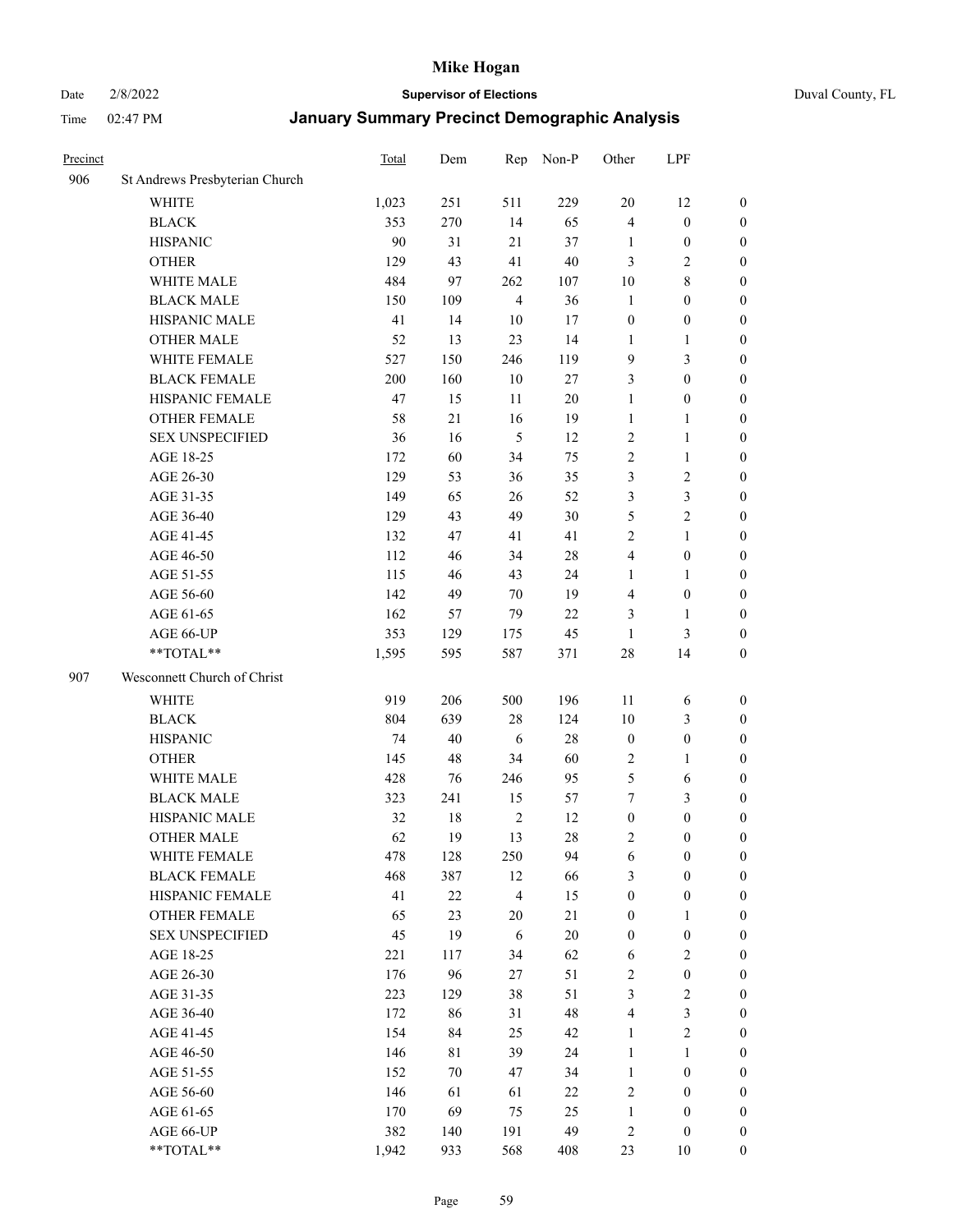#### Date 2/8/2022 **Supervisor of Elections** Duval County, FL

| Precinct |                                        | Total | Dem    | Rep              | Non-P       | Other            | LPF                     |                  |
|----------|----------------------------------------|-------|--------|------------------|-------------|------------------|-------------------------|------------------|
| 908      | Potters House International Ministries |       |        |                  |             |                  |                         |                  |
|          | <b>WHITE</b>                           | 2,164 | 691    | 901              | 503         | 47               | $22\,$                  | $\boldsymbol{0}$ |
|          | <b>BLACK</b>                           | 1,636 | 1,230  | 69               | 315         | $20\,$           | $\sqrt{2}$              | $\boldsymbol{0}$ |
|          | <b>HISPANIC</b>                        | 197   | 83     | 35               | $70\,$      | 7                | $\sqrt{2}$              | $\boldsymbol{0}$ |
|          | <b>OTHER</b>                           | 359   | 128    | 69               | 155         | 7                | $\boldsymbol{0}$        | $\boldsymbol{0}$ |
|          | WHITE MALE                             | 993   | 266    | 456              | 239         | 18               | 14                      | 0                |
|          | <b>BLACK MALE</b>                      | 576   | 399    | 26               | 141         | 10               | $\boldsymbol{0}$        | $\boldsymbol{0}$ |
|          | HISPANIC MALE                          | 88    | 29     | 24               | $30\,$      | $\overline{4}$   | $\mathbf{1}$            | $\boldsymbol{0}$ |
|          | <b>OTHER MALE</b>                      | 124   | 36     | 32               | 53          | 3                | $\boldsymbol{0}$        | $\boldsymbol{0}$ |
|          | WHITE FEMALE                           | 1,145 | 417    | 435              | 256         | 29               | $\,$ 8 $\,$             | 0                |
|          | <b>BLACK FEMALE</b>                    | 1,031 | 807    | 43               | 169         | 10               | $\sqrt{2}$              | 0                |
|          | HISPANIC FEMALE                        | 101   | 50     | 9                | 38          | 3                | $\mathbf{1}$            | 0                |
|          | OTHER FEMALE                           | 156   | $70\,$ | $28\,$           | 54          | 4                | $\boldsymbol{0}$        | $\boldsymbol{0}$ |
|          | <b>SEX UNSPECIFIED</b>                 | 142   | 58     | 21               | 63          | $\boldsymbol{0}$ | $\boldsymbol{0}$        | $\boldsymbol{0}$ |
|          | AGE 18-25                              | 563   | 276    | 67               | 195         | $22\,$           | $\mathfrak{Z}$          | $\boldsymbol{0}$ |
|          | AGE 26-30                              | 525   | 263    | 96               | 145         | 16               | $\mathfrak{S}$          | $\boldsymbol{0}$ |
|          | AGE 31-35                              | 539   | 282    | 78               | 166         | $\overline{9}$   | $\overline{\mathbf{4}}$ | $\boldsymbol{0}$ |
|          | AGE 36-40                              | 437   | 217    | 86               | 119         | 12               | $\mathfrak{Z}$          | $\boldsymbol{0}$ |
|          | AGE 41-45                              | 371   | 178    | $87\,$           | 95          | 6                | $\mathfrak s$           | $\boldsymbol{0}$ |
|          | AGE 46-50                              | 331   | 180    | 73               | $70\,$      | 6                | $\sqrt{2}$              | 0                |
|          | AGE 51-55                              | 313   | 150    | 102              | 57          | $\overline{c}$   | $\sqrt{2}$              | 0                |
|          | AGE 56-60                              | 337   | 173    | 107              | 53          | $\sqrt{2}$       | $\sqrt{2}$              | 0                |
|          | AGE 61-65                              | 299   | 134    | 112              | 51          | $\overline{c}$   | $\boldsymbol{0}$        | 0                |
|          | AGE 66-UP                              | 640   | 279    | 266              | 91          | $\overline{4}$   | $\boldsymbol{0}$        | $\boldsymbol{0}$ |
|          | **TOTAL**                              | 4,356 | 2,132  | 1,074            | 1,043       | 81               | 26                      | $\boldsymbol{0}$ |
| 909      | City Rescue Mission                    |       |        |                  |             |                  |                         |                  |
|          | WHITE                                  | 169   | 61     | 42               | 62          | $\overline{4}$   | $\boldsymbol{0}$        | $\boldsymbol{0}$ |
|          | <b>BLACK</b>                           | 1,295 | 1,079  | 38               | 172         | 5                | $\mathbf{1}$            | $\boldsymbol{0}$ |
|          | <b>HISPANIC</b>                        | 39    | 21     | $\overline{4}$   | 13          | $\mathbf{1}$     | $\boldsymbol{0}$        | $\boldsymbol{0}$ |
|          | <b>OTHER</b>                           | 124   | 68     | 9                | 45          | 2                | $\boldsymbol{0}$        | $\boldsymbol{0}$ |
|          | WHITE MALE                             | 68    | 21     | 21               | 25          | $\mathbf{1}$     | $\boldsymbol{0}$        | 0                |
|          | <b>BLACK MALE</b>                      | 511   | 410    | 20               | $78\,$      | $\mathbf{2}$     | $\mathbf{1}$            | 0                |
|          | HISPANIC MALE                          | 14    | 6      | $\overline{2}$   | 6           | $\boldsymbol{0}$ | $\boldsymbol{0}$        | 0                |
|          | <b>OTHER MALE</b>                      | 39    | 20     | 3                | 16          | $\boldsymbol{0}$ | $\boldsymbol{0}$        | $\boldsymbol{0}$ |
|          | WHITE FEMALE                           | 99    | 40     | $20\,$           | 36          | 3                | $\boldsymbol{0}$        | $\boldsymbol{0}$ |
|          | <b>BLACK FEMALE</b>                    | 758   | 650    | 15               | 90          | 3                | $\boldsymbol{0}$        | $\overline{0}$   |
|          | HISPANIC FEMALE                        | 23    | 15     | $\mathbf{1}$     | 6           | $\mathbf{1}$     | $\boldsymbol{0}$        | $\overline{0}$   |
|          | <b>OTHER FEMALE</b>                    | 54    | 36     | $\sqrt{2}$       | 15          | $\mathbf{1}$     | $\boldsymbol{0}$        | $\overline{0}$   |
|          | <b>SEX UNSPECIFIED</b>                 | 61    | 31     | $\boldsymbol{9}$ | $20\,$      | $\mathbf{1}$     | $\boldsymbol{0}$        | $\overline{0}$   |
|          | AGE 18-25                              | 206   | 119    | 15               | $72\,$      | $\boldsymbol{0}$ | $\boldsymbol{0}$        | $\overline{0}$   |
|          | AGE 26-30                              | 170   | 111    | $10\,$           | 48          | $\mathbf{1}$     | $\boldsymbol{0}$        | 0                |
|          | AGE 31-35                              | 191   | 133    | 9                | 48          | $\mathbf{1}$     | $\boldsymbol{0}$        | 0                |
|          | AGE 36-40                              | 156   | 116    | 7                | 32          | $\mathbf{1}$     | $\boldsymbol{0}$        | 0                |
|          | AGE 41-45                              | 121   | 91     | $\overline{9}$   | 18          | 3                | $\boldsymbol{0}$        | 0                |
|          | AGE 46-50                              | 137   | 103    | 9                | 24          | $\mathbf{1}$     | $\boldsymbol{0}$        | $\boldsymbol{0}$ |
|          | AGE 51-55                              | 119   | 93     | $\tau$           | $18\,$      | $\mathbf{1}$     | $\boldsymbol{0}$        | $\boldsymbol{0}$ |
|          | AGE 56-60                              | 149   | 126    | 7                | 13          | 3                | $\boldsymbol{0}$        | $\boldsymbol{0}$ |
|          | AGE 61-65                              | 137   | 116    | $\overline{9}$   | 11          | $\boldsymbol{0}$ | $\mathbf{1}$            | $\boldsymbol{0}$ |
|          | AGE 66-UP                              | 241   | 221    | 11               | $\,$ 8 $\,$ | $\mathbf{1}$     | $\boldsymbol{0}$        | 0                |
|          | **TOTAL**                              | 1,627 | 1,229  | 93               | 292         | 12               | $\mathbf{1}$            | $\boldsymbol{0}$ |
|          |                                        |       |        |                  |             |                  |                         |                  |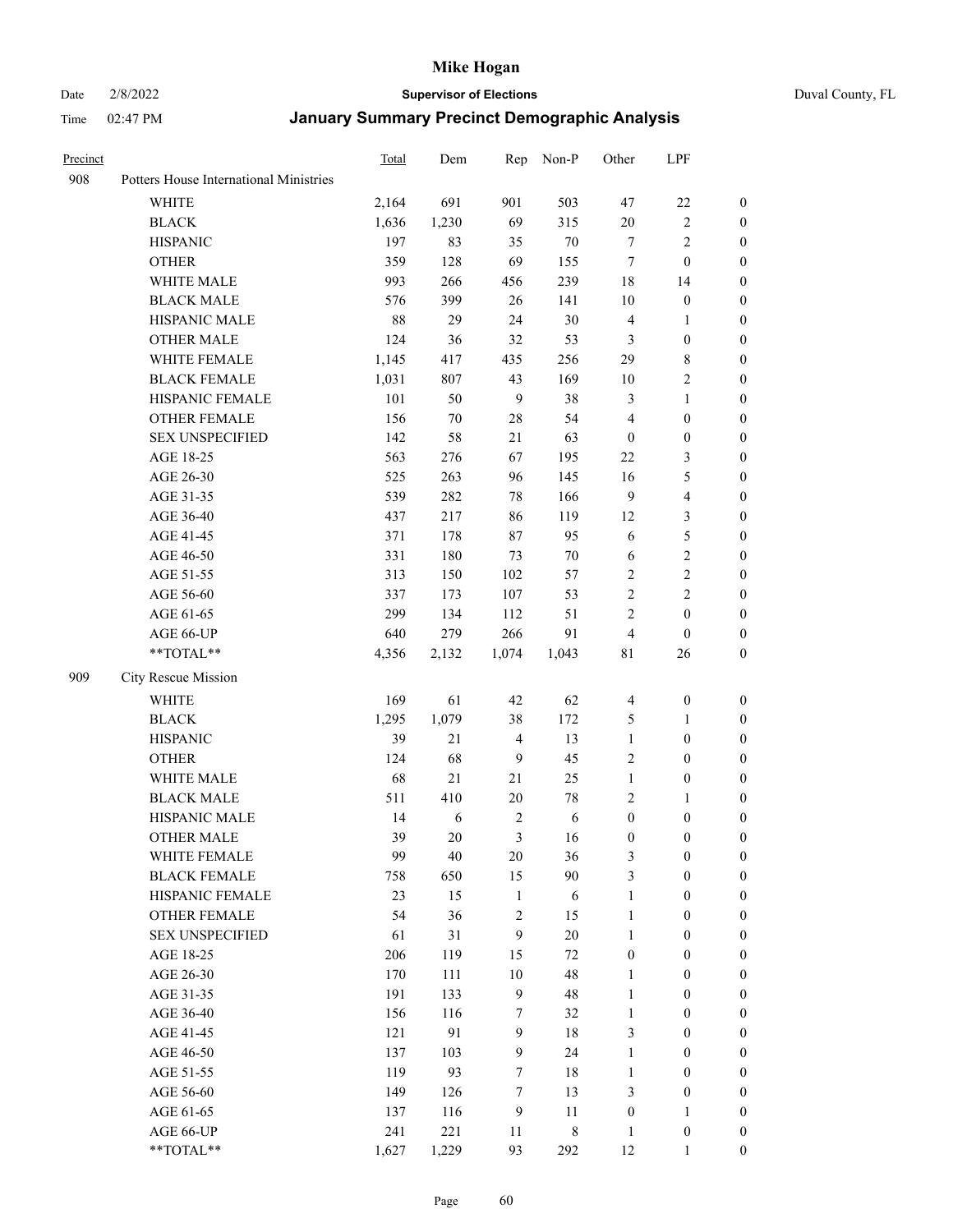Date 2/8/2022 **Supervisor of Elections** Duval County, FL

| Precinct |                                     | <b>Total</b> | Dem     | Rep            | Non-P  | Other                   | LPF              |                  |
|----------|-------------------------------------|--------------|---------|----------------|--------|-------------------------|------------------|------------------|
| 910      | Wallace Small Senior Citizen Center |              |         |                |        |                         |                  |                  |
|          | <b>WHITE</b>                        | 278          | 91      | 112            | 67     | 6                       | $\sqrt{2}$       | 0                |
|          | <b>BLACK</b>                        | 1,955        | 1,645   | 61             | 237    | 11                      | $\mathbf{1}$     | 0                |
|          | <b>HISPANIC</b>                     | 39           | 21      | 6              | 12     | $\boldsymbol{0}$        | $\boldsymbol{0}$ | 0                |
|          | <b>OTHER</b>                        | 165          | 83      | 10             | 71     | 1                       | $\boldsymbol{0}$ | $\boldsymbol{0}$ |
|          | WHITE MALE                          | 113          | 34      | 50             | 23     | 5                       | $\mathbf{1}$     | $\boldsymbol{0}$ |
|          | <b>BLACK MALE</b>                   | 792          | 644     | 26             | 113    | 8                       | $\mathbf{1}$     | $\boldsymbol{0}$ |
|          | HISPANIC MALE                       | 14           | $\,8\,$ | $\mathbf{1}$   | 5      | $\boldsymbol{0}$        | $\boldsymbol{0}$ | $\boldsymbol{0}$ |
|          | <b>OTHER MALE</b>                   | 54           | 25      | 6              | 23     | $\boldsymbol{0}$        | $\boldsymbol{0}$ | $\boldsymbol{0}$ |
|          | WHITE FEMALE                        | 162          | 57      | 62             | 41     | 1                       | $\mathbf{1}$     | $\boldsymbol{0}$ |
|          | <b>BLACK FEMALE</b>                 | 1,116        | 966     | 33             | 114    | 3                       | $\boldsymbol{0}$ | 0                |
|          | HISPANIC FEMALE                     | 24           | 12      | 5              | 7      | $\boldsymbol{0}$        | $\boldsymbol{0}$ | 0                |
|          | OTHER FEMALE                        | 70           | 40      | $\overline{4}$ | 26     | $\boldsymbol{0}$        | $\boldsymbol{0}$ | 0                |
|          | <b>SEX UNSPECIFIED</b>              | 92           | 54      | $\mathfrak{2}$ | 35     | $\mathbf{1}$            | $\boldsymbol{0}$ | $\boldsymbol{0}$ |
|          | AGE 18-25                           | 307          | 207     | 18             | 78     | 4                       | $\boldsymbol{0}$ | $\boldsymbol{0}$ |
|          | AGE 26-30                           | 232          | 166     | 17             | 48     | $\mathbf{1}$            | $\boldsymbol{0}$ | $\boldsymbol{0}$ |
|          | AGE 31-35                           | 289          | 199     | 10             | 78     | $\mathbf{1}$            | $\mathbf{1}$     | $\boldsymbol{0}$ |
|          | AGE 36-40                           | 228          | 164     | 15             | 45     | 3                       | $\mathbf{1}$     | $\boldsymbol{0}$ |
|          | AGE 41-45                           | 184          | 144     | $\,$ 8 $\,$    | 29     | $\mathfrak{2}$          | $\mathbf{1}$     | $\boldsymbol{0}$ |
|          | AGE 46-50                           | 186          | 139     | 19             | 25     | 3                       | $\boldsymbol{0}$ | $\boldsymbol{0}$ |
|          | AGE 51-55                           | 201          | 153     | 19             | $28\,$ | $\mathbf{1}$            | $\boldsymbol{0}$ | 0                |
|          | AGE 56-60                           | 226          | 178     | 25             | 21     | $\mathfrak{2}$          | $\boldsymbol{0}$ | 0                |
|          | AGE 61-65                           | 215          | 174     | 19             | 22     | $\boldsymbol{0}$        | $\boldsymbol{0}$ | 0                |
|          | AGE 66-UP                           | 369          | 316     | 39             | 13     | $\mathbf{1}$            | $\boldsymbol{0}$ | $\boldsymbol{0}$ |
|          | **TOTAL**                           | 2,437        | 1,840   | 189            | 387    | 18                      | $\mathfrak{Z}$   | $\boldsymbol{0}$ |
| 911      | Edith Brown Ford Community Center   |              |         |                |        |                         |                  |                  |
|          | <b>WHITE</b>                        | 746          | 216     | 310            | 204    | 13                      | $\mathfrak{Z}$   | $\boldsymbol{0}$ |
|          | <b>BLACK</b>                        | 2,530        | 2,103   | 91             | 324    | 11                      | $\mathbf{1}$     | $\boldsymbol{0}$ |
|          | <b>HISPANIC</b>                     | 107          | 43      | 19             | 42     | 3                       | $\boldsymbol{0}$ | $\boldsymbol{0}$ |
|          | <b>OTHER</b>                        | 260          | 112     | 40             | 106    | $\overline{c}$          | $\boldsymbol{0}$ | $\boldsymbol{0}$ |
|          | WHITE MALE                          | 347          | 84      | 158            | 96     | 8                       | $\mathbf{1}$     | $\boldsymbol{0}$ |
|          | <b>BLACK MALE</b>                   | 966          | 766     | 47             | 151    | $\overline{c}$          | $\boldsymbol{0}$ | $\boldsymbol{0}$ |
|          | HISPANIC MALE                       | 45           | 17      | 12             | 15     | $\mathbf{1}$            | $\boldsymbol{0}$ | 0                |
|          | <b>OTHER MALE</b>                   | 82           | 36      | 13             | 32     | $\mathbf{1}$            | $\boldsymbol{0}$ | 0                |
|          | WHITE FEMALE                        | 383          | 129     | 144            | 104    | 4                       | 2                | 0                |
|          | <b>BLACK FEMALE</b>                 | 1,488        | 1,273   | 41             | 165    | 8                       | $\mathbf{1}$     | $\boldsymbol{0}$ |
|          | HISPANIC FEMALE                     | 61           | 25      | $\tau$         | 27     | $\overline{c}$          | $\boldsymbol{0}$ | $\overline{0}$   |
|          | OTHER FEMALE                        | 96           | 47      | 16             | 32     | $\mathbf{1}$            | $\boldsymbol{0}$ | $\overline{0}$   |
|          | <b>SEX UNSPECIFIED</b>              | 175          | 97      | 22             | 54     | 2                       | $\boldsymbol{0}$ | 0                |
|          | AGE 18-25                           | 458          | 268     | 32             | 152    | 6                       | $\boldsymbol{0}$ | $\theta$         |
|          | AGE 26-30                           | 355          | 214     | 36             | 99     | $\overline{\mathbf{4}}$ | $\overline{2}$   | 0                |
|          | AGE 31-35                           | 356          | 233     | 35             | 83     | 5                       | $\boldsymbol{0}$ | 0                |
|          | AGE 36-40                           | 351          | 237     | 31             | 82     | $\mathbf{1}$            | $\boldsymbol{0}$ | 0                |
|          | AGE 41-45                           | 283          | 200     | 28             | 51     | 2                       | $\overline{2}$   | 0                |
|          | AGE 46-50                           | 277          | 177     | 39             | 57     | 4                       | $\boldsymbol{0}$ | 0                |
|          | AGE 51-55                           | 250          | 180     | 33             | 36     | $\mathbf{1}$            | $\boldsymbol{0}$ | 0                |
|          | AGE 56-60                           | 346          | 250     | 59             | 34     | 3                       | $\boldsymbol{0}$ | $\overline{0}$   |
|          | AGE 61-65                           | 332          | 234     | 56             | 40     | 2                       | $\boldsymbol{0}$ | $\overline{0}$   |
|          | AGE 66-UP                           | 635          | 481     | 111            | 42     | $\mathbf{1}$            | $\boldsymbol{0}$ | 0                |
|          | **TOTAL**                           | 3,643        | 2,474   | 460            | 676    | 29                      | $\overline{4}$   | $\boldsymbol{0}$ |
|          |                                     |              |         |                |        |                         |                  |                  |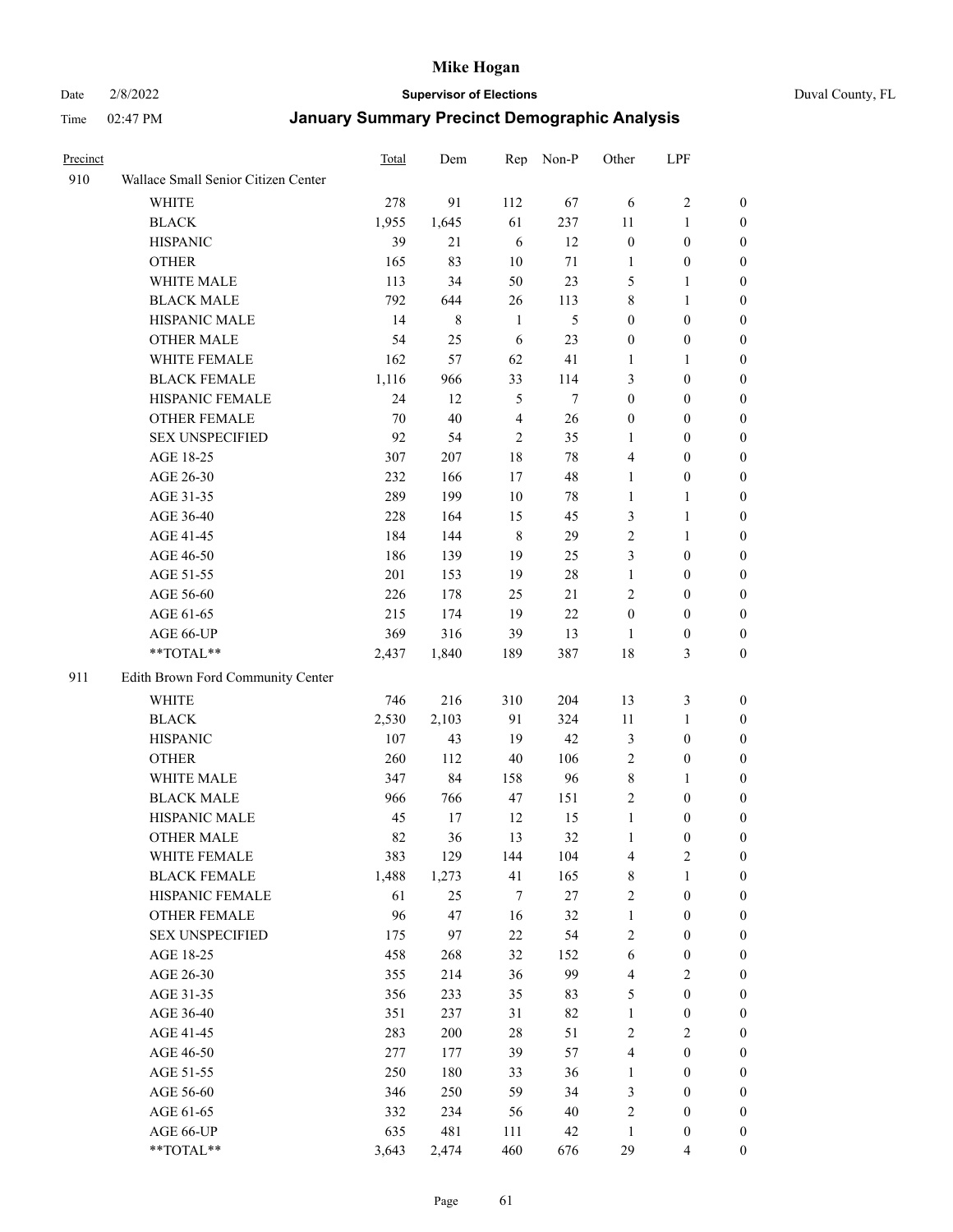Date 2/8/2022 **Supervisor of Elections** Duval County, FL

| Precinct |                             | Total | Dem            | Rep              | Non-P          | Other                   | LPF                     |                  |
|----------|-----------------------------|-------|----------------|------------------|----------------|-------------------------|-------------------------|------------------|
| 912      | Beaver St Enterprise Center |       |                |                  |                |                         |                         |                  |
|          | <b>WHITE</b>                | 69    | 25             | 16               | 24             | $\overline{4}$          | $\boldsymbol{0}$        | $\boldsymbol{0}$ |
|          | <b>BLACK</b>                | 1,452 | 1,206          | 41               | 190            | 13                      | $\overline{c}$          | $\boldsymbol{0}$ |
|          | <b>HISPANIC</b>             | 22    | $\tau$         | 5                | 10             | $\boldsymbol{0}$        | $\boldsymbol{0}$        | $\boldsymbol{0}$ |
|          | <b>OTHER</b>                | 183   | 93             | $\overline{4}$   | 83             | 2                       | $\mathbf{1}$            | $\boldsymbol{0}$ |
|          | WHITE MALE                  | 23    | 9              | 6                | 6              | $\overline{c}$          | $\boldsymbol{0}$        | $\boldsymbol{0}$ |
|          | <b>BLACK MALE</b>           | 626   | 496            | 16               | 106            | 6                       | $\sqrt{2}$              | $\boldsymbol{0}$ |
|          | HISPANIC MALE               | 10    | $\overline{2}$ | $\sqrt{2}$       | 6              | $\boldsymbol{0}$        | $\boldsymbol{0}$        | $\boldsymbol{0}$ |
|          | <b>OTHER MALE</b>           | 54    | 33             | $\mathbf{1}$     | $18\,$         | $\mathbf{1}$            | $\mathbf{1}$            | $\boldsymbol{0}$ |
|          | WHITE FEMALE                | 43    | 16             | $\boldsymbol{9}$ | 16             | 2                       | $\boldsymbol{0}$        | $\boldsymbol{0}$ |
|          | <b>BLACK FEMALE</b>         | 797   | 691            | 23               | 76             | 7                       | $\boldsymbol{0}$        | $\boldsymbol{0}$ |
|          | HISPANIC FEMALE             | 12    | 5              | $\mathfrak{Z}$   | $\overline{4}$ | $\boldsymbol{0}$        | $\boldsymbol{0}$        | $\boldsymbol{0}$ |
|          | <b>OTHER FEMALE</b>         | 49    | 31             | $\mathbf{1}$     | 17             | $\boldsymbol{0}$        | $\boldsymbol{0}$        | $\boldsymbol{0}$ |
|          | <b>SEX UNSPECIFIED</b>      | 112   | 48             | 5                | 58             | $\mathbf{1}$            | $\boldsymbol{0}$        | $\boldsymbol{0}$ |
|          | AGE 18-25                   | 314   | 199            | 10               | 102            | $\sqrt{2}$              | $\mathbf{1}$            | $\boldsymbol{0}$ |
|          | AGE 26-30                   | 188   | 134            | $\overline{4}$   | 48             | $\mathbf{1}$            | $\mathbf{1}$            | $\boldsymbol{0}$ |
|          | AGE 31-35                   | 203   | 144            | $\,$ 8 $\,$      | 48             | $\sqrt{2}$              | $\mathbf{1}$            | $\boldsymbol{0}$ |
|          | AGE 36-40                   | 179   | 134            | 5                | 36             | 4                       | $\boldsymbol{0}$        | $\boldsymbol{0}$ |
|          | AGE 41-45                   | 117   | 89             | $\tau$           | 19             | $\mathbf{2}$            | $\boldsymbol{0}$        | $\boldsymbol{0}$ |
|          | AGE 46-50                   | 116   | 93             | $\tau$           | 15             | $\mathbf{1}$            | $\boldsymbol{0}$        | $\boldsymbol{0}$ |
|          | AGE 51-55                   | 116   | 96             | $\overline{9}$   | $10\,$         | $\mathbf{1}$            | $\boldsymbol{0}$        | $\boldsymbol{0}$ |
|          | AGE 56-60                   | 138   | 115            | $\,$ 8 $\,$      | 12             | 3                       | $\boldsymbol{0}$        | 0                |
|          | AGE 61-65                   | 138   | 126            | $\mathfrak{2}$   | $\,$ 8 $\,$    | $\mathbf{2}$            | $\boldsymbol{0}$        | $\boldsymbol{0}$ |
|          | AGE 66-UP                   | 217   | 201            | 6                | 9              | $\mathbf{1}$            | $\boldsymbol{0}$        | $\boldsymbol{0}$ |
|          | **TOTAL**                   | 1,726 | 1,331          | 66               | 307            | 19                      | $\mathfrak{Z}$          | $\boldsymbol{0}$ |
| 913      | Wesconnett Assembly of God  |       |                |                  |                |                         |                         |                  |
|          | WHITE                       | 782   | 197            | 374              | 188            | 19                      | $\overline{\mathbf{4}}$ | $\boldsymbol{0}$ |
|          | <b>BLACK</b>                | 1,195 | 927            | 42               | 213            | 10                      | $\mathfrak{Z}$          | $\boldsymbol{0}$ |
|          | <b>HISPANIC</b>             | 234   | 96             | 33               | 101            | 4                       | $\boldsymbol{0}$        | $\boldsymbol{0}$ |
|          | <b>OTHER</b>                | 195   | 71             | 48               | 74             | 1                       | $\mathbf{1}$            | $\boldsymbol{0}$ |
|          | WHITE MALE                  | 346   | 75             | 182              | 75             | $10\,$                  | $\overline{4}$          | $\boldsymbol{0}$ |
|          | <b>BLACK MALE</b>           | 378   | 281            | 17               | 76             | $\overline{4}$          | $\boldsymbol{0}$        | $\boldsymbol{0}$ |
|          | HISPANIC MALE               | 94    | 34             | 16               | 43             | $\mathbf{1}$            | $\boldsymbol{0}$        | $\boldsymbol{0}$ |
|          | <b>OTHER MALE</b>           | 69    | 18             | 18               | 31             | $\mathbf{1}$            | $\mathbf{1}$            | $\boldsymbol{0}$ |
|          | WHITE FEMALE                | 426   | 120            | 188              | 109            | 9                       | $\boldsymbol{0}$        | 0                |
|          | <b>BLACK FEMALE</b>         | 793   | 629            | 23               | 133            | 5                       | 3                       | $\boldsymbol{0}$ |
|          | HISPANIC FEMALE             | 136   | 58             | 17               | 58             | 3                       | $\boldsymbol{0}$        | $\overline{0}$   |
|          | OTHER FEMALE                | 102   | 43             | 28               | 31             | $\boldsymbol{0}$        | $\boldsymbol{0}$        | $\overline{0}$   |
|          | <b>SEX UNSPECIFIED</b>      | 62    | 33             | $\,$ 8 $\,$      | $20\,$         | $\mathbf{1}$            | $\boldsymbol{0}$        | 0                |
|          | AGE 18-25                   | 283   | 142            | 38               | 99             | 4                       | $\boldsymbol{0}$        | $\theta$         |
|          | AGE 26-30                   | 293   | 153            | 47               | $88\,$         | 4                       | $\mathbf{1}$            | 0                |
|          | AGE 31-35                   | 285   | 150            | 34               | 94             | 3                       | $\overline{\mathbf{4}}$ | 0                |
|          | AGE 36-40                   | 208   | 109            | 32               | 63             | 4                       | $\boldsymbol{0}$        | 0                |
|          | AGE 41-45                   | 190   | 113            | 30               | 43             | $\overline{\mathbf{4}}$ | $\boldsymbol{0}$        | 0                |
|          | AGE 46-50                   | 196   | 109            | 34               | 50             | $\mathbf{1}$            | $\sqrt{2}$              | 0                |
|          | AGE 51-55                   | 199   | 113            | 46               | 34             | 5                       | $\mathbf{1}$            | $\boldsymbol{0}$ |
|          | AGE 56-60                   | 190   | 110            | 47               | 31             | $\sqrt{2}$              | $\boldsymbol{0}$        | $\overline{0}$   |
|          | AGE 61-65                   | 181   | 103            | 51               | 25             | $\overline{c}$          | $\boldsymbol{0}$        | $\overline{0}$   |
|          | AGE 66-UP                   | 379   | 188            | 138              | 48             | 5                       | $\boldsymbol{0}$        | 0                |
|          | **TOTAL**                   | 2,406 | 1,291          | 497              | 576            | 34                      | 8                       | $\boldsymbol{0}$ |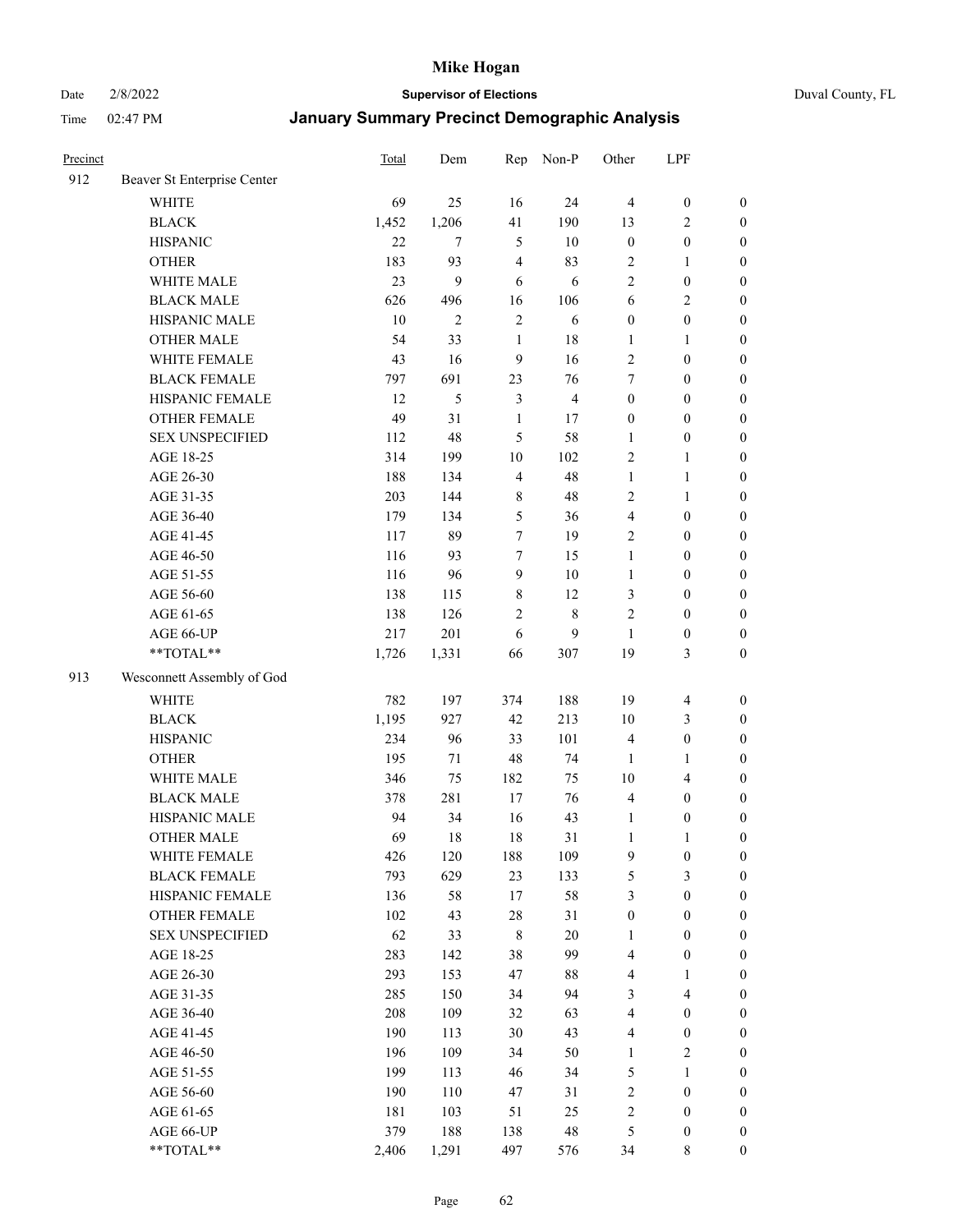#### Date 2/8/2022 **Supervisor of Elections** Duval County, FL

| Precinct |                                | <b>Total</b> | Dem        | Rep         | Non-P        | Other                   | LPF                     |                  |
|----------|--------------------------------|--------------|------------|-------------|--------------|-------------------------|-------------------------|------------------|
| 914      | Elks Lodge #2605               |              |            |             |              |                         |                         |                  |
|          | <b>WHITE</b>                   | 1,869        | 406        | 951         | 468          | 30                      | 14                      | 0                |
|          | <b>BLACK</b>                   | 2,165        | 1,638      | 75          | 424          | 28                      | $\boldsymbol{0}$        | 0                |
|          | <b>HISPANIC</b>                | 561          | 221        | 94          | 235          | 9                       | $\sqrt{2}$              | $\boldsymbol{0}$ |
|          | <b>OTHER</b>                   | 645          | 217        | 160         | 252          | 15                      | 1                       | $\boldsymbol{0}$ |
|          | WHITE MALE                     | 895          | 150        | 492         | 227          | 16                      | $10\,$                  | $\boldsymbol{0}$ |
|          | <b>BLACK MALE</b>              | 854          | 587        | 44          | 207          | 16                      | $\boldsymbol{0}$        | $\boldsymbol{0}$ |
|          | HISPANIC MALE                  | 254          | 93         | 51          | 105          | 5                       | $\boldsymbol{0}$        | $\boldsymbol{0}$ |
|          | <b>OTHER MALE</b>              | 231          | 68         | 58          | 97           | $\tau$                  | $\mathbf{1}$            | $\boldsymbol{0}$ |
|          | WHITE FEMALE                   | 955          | 251        | 452         | 234          | 14                      | $\overline{\mathbf{4}}$ | $\boldsymbol{0}$ |
|          | <b>BLACK FEMALE</b>            | 1,282        | 1,027      | 31          | 212          | 12                      | $\boldsymbol{0}$        | 0                |
|          | HISPANIC FEMALE                | 286          | 120        | 40          | 122          | $\sqrt{2}$              | $\sqrt{2}$              | $\boldsymbol{0}$ |
|          | OTHER FEMALE                   | 334          | 123        | 86          | 118          | $\boldsymbol{7}$        | $\boldsymbol{0}$        | $\boldsymbol{0}$ |
|          | <b>SEX UNSPECIFIED</b>         | 149          | 63         | 26          | 57           | 3                       | $\boldsymbol{0}$        | $\boldsymbol{0}$ |
|          | AGE 18-25                      | 666          | 291        | 112         | 242          | $20\,$                  | $\mathbf{1}$            | $\boldsymbol{0}$ |
|          | AGE 26-30                      | 611          | 256        | 123         | 213          | 14                      | $\mathfrak{S}$          | $\boldsymbol{0}$ |
|          | AGE 31-35                      | 612          | 316        | 93          | 189          | 11                      | $\mathfrak{Z}$          | $\boldsymbol{0}$ |
|          | AGE 36-40                      | 522          | 265        | 99          | 151          | 7                       | $\boldsymbol{0}$        | $\boldsymbol{0}$ |
|          | AGE 41-45                      | 497          | 265        | 98          | 124          | 8                       | $\overline{2}$          | $\boldsymbol{0}$ |
|          | AGE 46-50                      | 411          | 213        | 96          | 98           | $\overline{\mathbf{4}}$ | $\boldsymbol{0}$        | $\boldsymbol{0}$ |
|          | AGE 51-55                      | 421          | 207        | 110         | 100          | 4                       | $\boldsymbol{0}$        | $\boldsymbol{0}$ |
|          | AGE 56-60                      | 401          | 189        | 124         | 82           | 3                       | $\mathfrak{Z}$          | 0                |
|          | AGE 61-65                      | 360          | 156        | 130         | $71\,$       | $\mathbf{1}$            | $\sqrt{2}$              | $\boldsymbol{0}$ |
|          | AGE 66-UP                      | 738          | 324        | 295         | 109          | 9                       | $\mathbf{1}$            | $\boldsymbol{0}$ |
|          | **TOTAL**                      | 5,240        | 2,482      | 1,280       | 1,379        | 82                      | 17                      | $\boldsymbol{0}$ |
| 1001     | Charles Clark Community Center |              |            |             |              |                         |                         |                  |
|          | <b>WHITE</b>                   | 272          | 66         | 129         | $72\,$       | $\sqrt{2}$              | $\mathfrak{Z}$          | $\boldsymbol{0}$ |
|          | <b>BLACK</b>                   | 2,718        | 2,360      | 65          | 272          | 20                      | $\mathbf{1}$            | $\boldsymbol{0}$ |
|          | <b>HISPANIC</b>                | 48           | 17         | 14          | 17           | $\boldsymbol{0}$        | $\boldsymbol{0}$        | $\boldsymbol{0}$ |
|          | <b>OTHER</b>                   | 186          | 114        | 13          | 56           | 2                       | $\mathbf{1}$            | $\boldsymbol{0}$ |
|          | WHITE MALE                     | 137          | $28\,$     | 71          | 34           | $\mathbf{1}$            | 3                       | $\boldsymbol{0}$ |
|          | <b>BLACK MALE</b>              | 1,087        | 902        | 36          | 138          | 11                      | $\boldsymbol{0}$        | $\boldsymbol{0}$ |
|          | HISPANIC MALE                  | 23           | $\sqrt{6}$ | $\,$ 8 $\,$ | $\mathbf{9}$ | $\boldsymbol{0}$        | $\boldsymbol{0}$        | $\boldsymbol{0}$ |
|          | OTHER MALE                     | 66           | 42         | 8           | 15           | $\boldsymbol{0}$        | $\mathbf{1}$            | $\boldsymbol{0}$ |
|          | WHITE FEMALE                   | 129          | 35         | 55          | 38           | $\mathbf{1}$            | $\boldsymbol{0}$        | 0                |
|          | <b>BLACK FEMALE</b>            | 1,580        | 1,414      | 28          | 128          | 9                       | $\mathbf{1}$            | $\boldsymbol{0}$ |
|          | HISPANIC FEMALE                | 24           | 11         | 5           | $8\,$        | $\boldsymbol{0}$        | $\boldsymbol{0}$        | $\overline{0}$   |
|          | OTHER FEMALE                   | 73           | 48         | 4           | 19           | 2                       | $\boldsymbol{0}$        | $\overline{0}$   |
|          | <b>SEX UNSPECIFIED</b>         | 105          | 71         | 6           | $28\,$       | $\boldsymbol{0}$        | $\boldsymbol{0}$        | 0                |
|          | AGE 18-25                      | 345          | 211        | 22          | 104          | 7                       | $\mathbf{1}$            | 0                |
|          | AGE 26-30                      | 262          | 173        | 17          | 65           | 6                       | $\mathbf{1}$            | 0                |
|          | AGE 31-35                      | 268          | 199        | 22          | 45           | $\mathbf{1}$            | $\mathbf{1}$            | 0                |
|          | AGE 36-40                      | 240          | 181        | 18          | $40\,$       | $\mathbf{1}$            | $\boldsymbol{0}$        | 0                |
|          | AGE 41-45                      | 230          | 176        | 20          | $30\,$       | 2                       | $\mathbf{2}$            | 0                |
|          | AGE 46-50                      | 262          | 208        | 22          | 29           | 3                       | $\boldsymbol{0}$        | 0                |
|          | AGE 51-55                      | 225          | 173        | 21          | 31           | $\boldsymbol{0}$        | $\boldsymbol{0}$        | $\boldsymbol{0}$ |
|          | AGE 56-60                      | 295          | 243        | 20          | $30\,$       | 2                       | $\boldsymbol{0}$        | $\boldsymbol{0}$ |
|          | AGE 61-65                      | 254          | 213        | 20          | 20           | $\mathbf{1}$            | $\boldsymbol{0}$        | $\boldsymbol{0}$ |
|          | AGE 66-UP                      | 843          | 780        | 39          | 23           | $\mathbf{1}$            | $\boldsymbol{0}$        | 0                |
|          | **TOTAL**                      | 3,224        | 2,557      | 221         | 417          | 24                      | $\mathfrak{S}$          | $\boldsymbol{0}$ |
|          |                                |              |            |             |              |                         |                         |                  |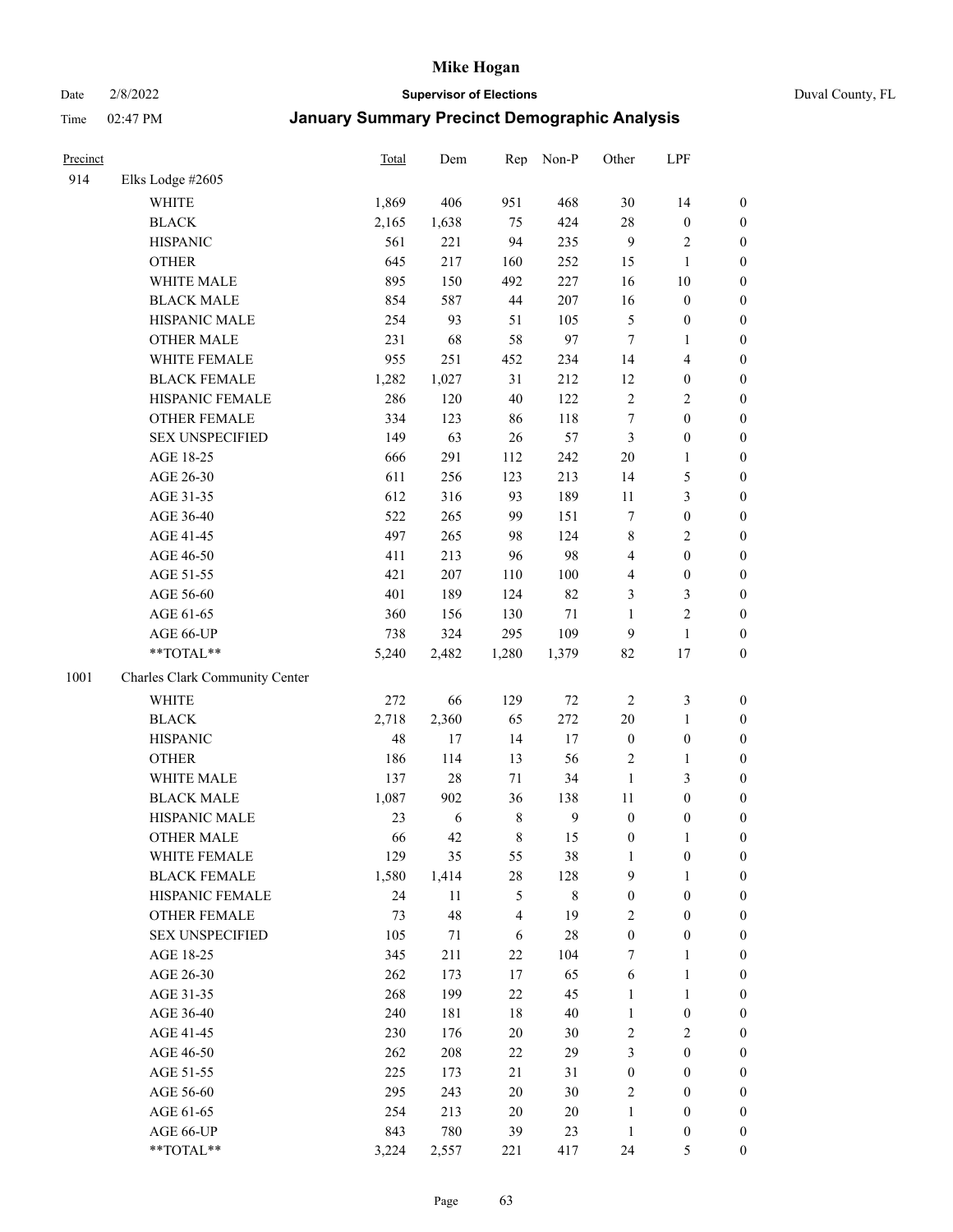Date 2/8/2022 **Supervisor of Elections** Duval County, FL

| Precinct |                                     | <b>Total</b> | Dem            | Rep              | Non-P          | Other            | LPF              |                  |
|----------|-------------------------------------|--------------|----------------|------------------|----------------|------------------|------------------|------------------|
| 1002     | Woodlawn Presbyterian Church        |              |                |                  |                |                  |                  |                  |
|          | <b>WHITE</b>                        | 87           | 36             | 30               | 15             | $\overline{4}$   | $\sqrt{2}$       | 0                |
|          | <b>BLACK</b>                        | 2,991        | 2,597          | 72               | 307            | 14               | $\mathbf{1}$     | 0                |
|          | <b>HISPANIC</b>                     | 23           | 9              | $\mathbf{1}$     | 13             | $\boldsymbol{0}$ | $\boldsymbol{0}$ | 0                |
|          | <b>OTHER</b>                        | 184          | 95             | 6                | $8\sqrt{1}$    | $\overline{c}$   | $\boldsymbol{0}$ | $\boldsymbol{0}$ |
|          | WHITE MALE                          | 37           | 12             | 13               | 9              | 2                | 1                | $\boldsymbol{0}$ |
|          | <b>BLACK MALE</b>                   | 1,182        | 991            | 33               | 149            | 8                | 1                | $\boldsymbol{0}$ |
|          | HISPANIC MALE                       | 10           | 5              | $\mathbf{1}$     | $\overline{4}$ | $\boldsymbol{0}$ | $\boldsymbol{0}$ | $\boldsymbol{0}$ |
|          | <b>OTHER MALE</b>                   | 59           | 31             | $\overline{2}$   | 25             | $\mathbf{1}$     | $\boldsymbol{0}$ | $\boldsymbol{0}$ |
|          | WHITE FEMALE                        | 46           | 23             | 14               | 6              | 2                | 1                | $\boldsymbol{0}$ |
|          | <b>BLACK FEMALE</b>                 | 1,760        | 1,569          | 37               | 149            | 5                | $\boldsymbol{0}$ | $\boldsymbol{0}$ |
|          | HISPANIC FEMALE                     | 13           | $\overline{4}$ | $\boldsymbol{0}$ | 9              | $\boldsymbol{0}$ | $\boldsymbol{0}$ | 0                |
|          | OTHER FEMALE                        | 67           | 38             | $\mathbf{1}$     | 27             | $\mathbf{1}$     | $\boldsymbol{0}$ | 0                |
|          | <b>SEX UNSPECIFIED</b>              | 111          | 64             | 8                | 38             | $\mathbf{1}$     | $\boldsymbol{0}$ | $\boldsymbol{0}$ |
|          | AGE 18-25                           | 358          | 245            | 9                | 102            | 2                | $\boldsymbol{0}$ | $\boldsymbol{0}$ |
|          | AGE 26-30                           | 272          | 186            | 13               | 71             | $\boldsymbol{0}$ | $\sqrt{2}$       | $\boldsymbol{0}$ |
|          | AGE 31-35                           | 269          | 208            | $\overline{4}$   | 53             | 3                | $\mathbf{1}$     | $\boldsymbol{0}$ |
|          | AGE 36-40                           | 246          | 191            | $\,8\,$          | 43             | 4                | $\boldsymbol{0}$ | $\boldsymbol{0}$ |
|          | AGE 41-45                           | 242          | 196            | 13               | 32             | $\mathbf{1}$     | $\boldsymbol{0}$ | $\boldsymbol{0}$ |
|          | AGE 46-50                           | 236          | $200\,$        | $\overline{9}$   | 26             | 1                | $\boldsymbol{0}$ | $\boldsymbol{0}$ |
|          | AGE 51-55                           | 245          | 210            | 9                | 23             | 3                | $\boldsymbol{0}$ | $\boldsymbol{0}$ |
|          | AGE 56-60                           | 277          | 242            | 10               | 22             | 3                | $\boldsymbol{0}$ | 0                |
|          | AGE 61-65                           | 321          | 283            | 18               | 19             | $\mathbf{1}$     | $\boldsymbol{0}$ | 0                |
|          | AGE 66-UP                           | 819          | 776            | 16               | 25             | $\mathfrak{2}$   | $\boldsymbol{0}$ | $\boldsymbol{0}$ |
|          | **TOTAL**                           | 3,285        | 2,737          | 109              | 416            | $20\,$           | $\mathfrak{Z}$   | $\boldsymbol{0}$ |
| 1003     | Zion Hope Missionary Baptist Church |              |                |                  |                |                  |                  |                  |
|          | <b>WHITE</b>                        | 35           | 13             | 12               | 9              | 1                | $\boldsymbol{0}$ | $\boldsymbol{0}$ |
|          | <b>BLACK</b>                        | 1,837        | 1,612          | 51               | 165            | 9                | $\boldsymbol{0}$ | $\boldsymbol{0}$ |
|          | <b>HISPANIC</b>                     | 18           | 9              | $\boldsymbol{0}$ | 9              | $\boldsymbol{0}$ | $\boldsymbol{0}$ | $\boldsymbol{0}$ |
|          | <b>OTHER</b>                        | 108          | 55             | 5                | 48             | $\boldsymbol{0}$ | $\boldsymbol{0}$ | $\boldsymbol{0}$ |
|          | WHITE MALE                          | 13           | $\mathbf{1}$   | $\overline{4}$   | $\,$ 8 $\,$    | $\boldsymbol{0}$ | $\boldsymbol{0}$ | $\boldsymbol{0}$ |
|          | <b>BLACK MALE</b>                   | 672          | 565            | 22               | $80\,$         | 5                | $\boldsymbol{0}$ | $\boldsymbol{0}$ |
|          | HISPANIC MALE                       | 6            | $\mathfrak{Z}$ | $\boldsymbol{0}$ | $\mathfrak{Z}$ | $\boldsymbol{0}$ | $\boldsymbol{0}$ | $\boldsymbol{0}$ |
|          | OTHER MALE                          | 40           | 22             | $\mathbf{1}$     | 17             | $\boldsymbol{0}$ | $\boldsymbol{0}$ | $\boldsymbol{0}$ |
|          | WHITE FEMALE                        | 22           | 12             | 8                | 1              | 1                | $\boldsymbol{0}$ | 0                |
|          | <b>BLACK FEMALE</b>                 | 1,121        | 1,012          | 27               | $78\,$         | 4                | $\boldsymbol{0}$ | $\boldsymbol{0}$ |
|          | HISPANIC FEMALE                     | 9            | 6              | $\boldsymbol{0}$ | $\mathfrak{Z}$ | $\boldsymbol{0}$ | $\boldsymbol{0}$ | $\overline{0}$   |
|          | OTHER FEMALE                        | 40           | 19             | 3                | 18             | $\boldsymbol{0}$ | $\boldsymbol{0}$ | $\overline{0}$   |
|          | <b>SEX UNSPECIFIED</b>              | 75           | 49             | 3                | 23             | $\boldsymbol{0}$ | $\boldsymbol{0}$ | $\overline{0}$   |
|          | AGE 18-25                           | 225          | 152            | 9                | 61             | 3                | $\boldsymbol{0}$ | $\overline{0}$   |
|          | AGE 26-30                           | 205          | 164            | $\sqrt{6}$       | 33             | 2                | $\boldsymbol{0}$ | $\overline{0}$   |
|          | AGE 31-35                           | 191          | 156            | $\overline{4}$   | 31             | $\boldsymbol{0}$ | $\boldsymbol{0}$ | 0                |
|          | AGE 36-40                           | 179          | 143            | 9                | 26             | $\mathbf{1}$     | $\boldsymbol{0}$ | 0                |
|          | AGE 41-45                           | 148          | 117            | 5                | 26             | $\boldsymbol{0}$ | $\boldsymbol{0}$ | 0                |
|          | AGE 46-50                           | 125          | 104            | 6                | 13             | 2                | $\boldsymbol{0}$ | 0                |
|          | AGE 51-55                           | 137          | 119            | 9                | $\,$ 8 $\,$    | $\mathbf{1}$     | $\boldsymbol{0}$ | $\boldsymbol{0}$ |
|          | AGE 56-60                           | 162          | 147            | 5                | 10             | $\boldsymbol{0}$ | $\boldsymbol{0}$ | $\boldsymbol{0}$ |
|          | AGE 61-65                           | 166          | 148            | 8                | 9              | 1                | $\boldsymbol{0}$ | $\boldsymbol{0}$ |
|          | AGE 66-UP                           | 460          | 439            | 7                | 14             | $\boldsymbol{0}$ | $\boldsymbol{0}$ | $\boldsymbol{0}$ |
|          | **TOTAL**                           | 1,998        | 1,689          | 68               | 231            | $10\,$           | $\boldsymbol{0}$ | $\boldsymbol{0}$ |
|          |                                     |              |                |                  |                |                  |                  |                  |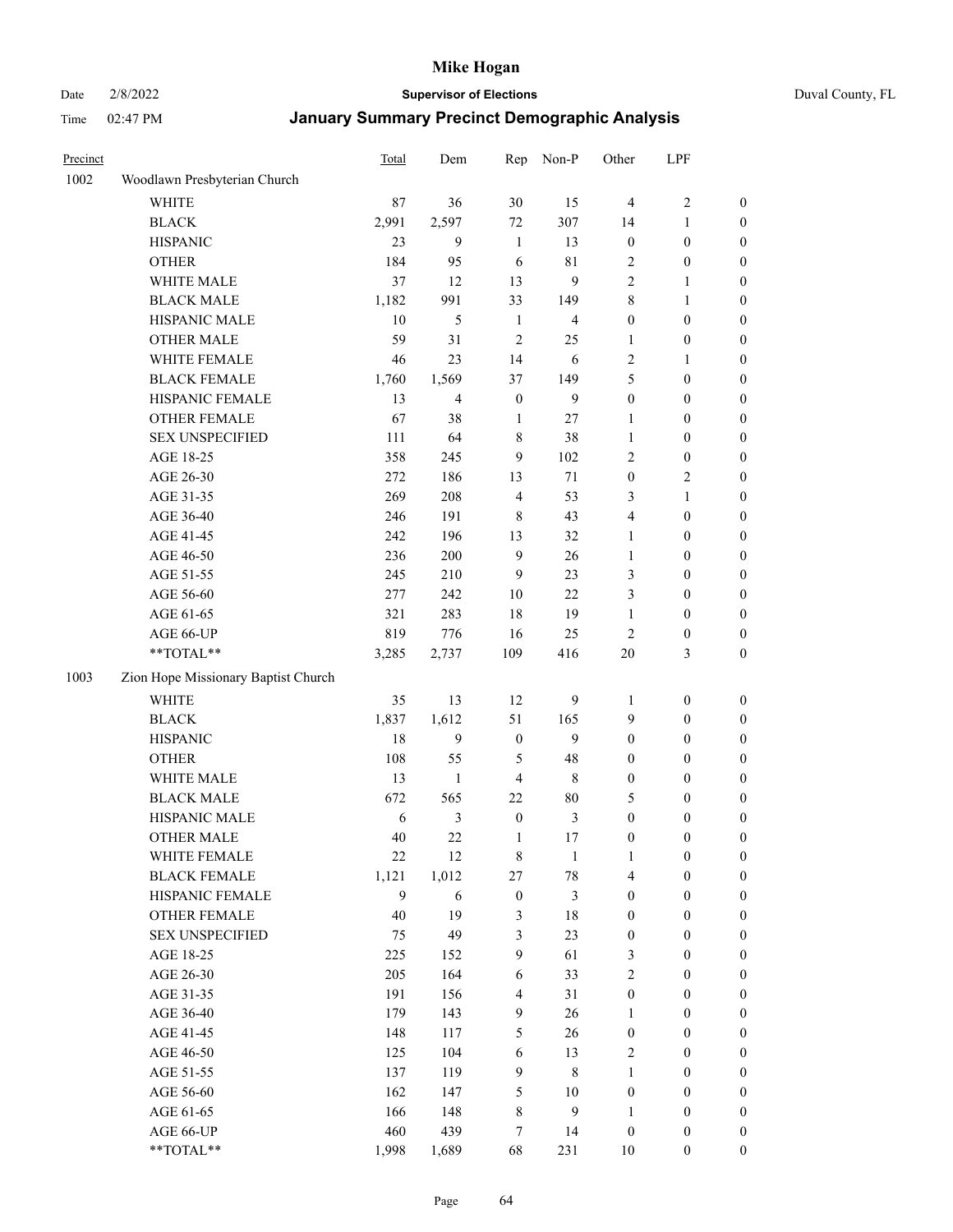Date 2/8/2022 **Supervisor of Elections** Duval County, FL

| Precinct |                          | <b>Total</b> | Dem                     | Rep            | Non-P                 | Other                                | LPF                                  |                                      |
|----------|--------------------------|--------------|-------------------------|----------------|-----------------------|--------------------------------------|--------------------------------------|--------------------------------------|
| 1004     | St Paul AME Church       |              |                         |                |                       |                                      |                                      |                                      |
|          | <b>WHITE</b>             | 37           | 18                      | 10             | 9                     | $\boldsymbol{0}$                     | $\boldsymbol{0}$                     | $\boldsymbol{0}$                     |
|          | <b>BLACK</b>             | 2,315        | 2,059                   | 40             | 207                   | 9                                    | $\boldsymbol{0}$                     | $\boldsymbol{0}$                     |
|          | <b>HISPANIC</b>          | 14           | $\tau$                  | $\overline{2}$ | 5                     | $\boldsymbol{0}$                     | $\boldsymbol{0}$                     | $\boldsymbol{0}$                     |
|          | <b>OTHER</b>             | 115          | 74                      | 9              | 32                    | $\boldsymbol{0}$                     | $\boldsymbol{0}$                     | $\boldsymbol{0}$                     |
|          | WHITE MALE               | 14           | $\overline{\mathbf{4}}$ | 5              | 5                     | $\boldsymbol{0}$                     | $\boldsymbol{0}$                     | $\boldsymbol{0}$                     |
|          | <b>BLACK MALE</b>        | 921          | 771                     | 24             | 121                   | 5                                    | $\boldsymbol{0}$                     | $\boldsymbol{0}$                     |
|          | HISPANIC MALE            | 6            | 3                       | $\mathbf{1}$   | $\overline{c}$        | $\boldsymbol{0}$                     | $\boldsymbol{0}$                     | $\boldsymbol{0}$                     |
|          | <b>OTHER MALE</b>        | 28           | 18                      | 3              | 7                     | $\boldsymbol{0}$                     | $\boldsymbol{0}$                     | $\boldsymbol{0}$                     |
|          | WHITE FEMALE             | 21           | 14                      | $\overline{4}$ | 3                     | $\boldsymbol{0}$                     | $\boldsymbol{0}$                     | $\boldsymbol{0}$                     |
|          | <b>BLACK FEMALE</b>      | 1,364        | 1,262                   | 16             | 82                    | 4                                    | $\boldsymbol{0}$                     | $\boldsymbol{0}$                     |
|          | HISPANIC FEMALE          | 8            | $\overline{4}$          | $\mathbf{1}$   | $\mathfrak{Z}$        | $\boldsymbol{0}$                     | $\boldsymbol{0}$                     | $\boldsymbol{0}$                     |
|          | <b>OTHER FEMALE</b>      | 50           | 43                      | $\overline{4}$ | 3                     | $\boldsymbol{0}$                     | $\boldsymbol{0}$                     | $\boldsymbol{0}$                     |
|          | <b>SEX UNSPECIFIED</b>   | 69           | 39                      | 3              | 27                    | $\boldsymbol{0}$                     | $\boldsymbol{0}$                     | $\boldsymbol{0}$                     |
|          | AGE 18-25                | 241          | 162                     | $11\,$         | 65                    | 3                                    | $\boldsymbol{0}$                     | $\boldsymbol{0}$                     |
|          | AGE 26-30                | 175          | 141                     | 6              | 27                    | $\mathbf{1}$                         | $\boldsymbol{0}$                     | $\boldsymbol{0}$                     |
|          | AGE 31-35                | 222          | 165                     | 11             | 44                    | $\overline{c}$                       | $\boldsymbol{0}$                     | $\boldsymbol{0}$                     |
|          | AGE 36-40                | 160          | 131                     | 7              | 22                    | $\boldsymbol{0}$                     | $\boldsymbol{0}$                     | $\boldsymbol{0}$                     |
|          | AGE 41-45                | 138          | 114                     | $\mathfrak{S}$ | 17                    | 2                                    | $\boldsymbol{0}$                     | $\boldsymbol{0}$                     |
|          | AGE 46-50                | 153          | 137                     | $\sqrt{2}$     | 13                    | $\mathbf{1}$                         | $\boldsymbol{0}$                     | $\boldsymbol{0}$                     |
|          | AGE 51-55                | 179          | 162                     | 5              | 12                    | $\boldsymbol{0}$                     | $\boldsymbol{0}$                     | $\boldsymbol{0}$                     |
|          | AGE 56-60                | 219          | 196                     | 5              | 18                    | $\boldsymbol{0}$                     | $\boldsymbol{0}$                     | 0                                    |
|          | AGE 61-65                | 209          | 191                     | $\overline{4}$ | 14                    | $\boldsymbol{0}$                     | $\boldsymbol{0}$                     | $\boldsymbol{0}$                     |
|          | AGE 66-UP                | 785          | 759                     | 5              | 21                    | $\boldsymbol{0}$                     | $\boldsymbol{0}$                     | $\boldsymbol{0}$                     |
|          | **TOTAL**                | 2,481        | 2,158                   | 61             | 253                   | 9                                    | $\boldsymbol{0}$                     | $\boldsymbol{0}$                     |
| 1005     | Legends Community Center |              |                         |                |                       |                                      |                                      |                                      |
|          | <b>WHITE</b>             | 128          | 36                      | 50             | 31                    | $10\,$                               | $\mathbf{1}$                         | $\boldsymbol{0}$                     |
|          | <b>BLACK</b>             | 3,422        | 3,037                   | 66             | 305                   | 13                                   | $\mathbf{1}$                         |                                      |
|          | <b>HISPANIC</b>          | 32           | 18                      | 5              | 9                     | $\boldsymbol{0}$                     | $\boldsymbol{0}$                     | $\boldsymbol{0}$<br>$\boldsymbol{0}$ |
|          | <b>OTHER</b>             | 168          | 99                      | $\,$ 8 $\,$    | 60                    |                                      | $\boldsymbol{0}$                     |                                      |
|          | WHITE MALE               | 58           | 17                      | 22             | 16                    | $\mathbf{1}$                         |                                      | $\boldsymbol{0}$                     |
|          | <b>BLACK MALE</b>        | 1,340        | 1,140                   | 34             | 160                   | 3<br>5                               | $\boldsymbol{0}$                     | $\boldsymbol{0}$<br>$\boldsymbol{0}$ |
|          | HISPANIC MALE            | 13           | $\overline{4}$          | $\overline{4}$ |                       |                                      | 1                                    |                                      |
|          | <b>OTHER MALE</b>        | 54           | $28\,$                  | 3              | 5<br>23               | $\boldsymbol{0}$<br>$\boldsymbol{0}$ | $\boldsymbol{0}$<br>$\boldsymbol{0}$ | $\boldsymbol{0}$<br>$\boldsymbol{0}$ |
|          | WHITE FEMALE             |              | 16                      |                |                       |                                      | 1                                    | 0                                    |
|          | <b>BLACK FEMALE</b>      | 65<br>2,026  | 1,849                   | 26<br>32       | 15                    | 7                                    |                                      | $\boldsymbol{0}$                     |
|          | HISPANIC FEMALE          | 17           | 13                      | $\mathbf{1}$   | 137<br>$\mathfrak{Z}$ | 8<br>$\boldsymbol{0}$                | $\boldsymbol{0}$<br>$\boldsymbol{0}$ | $\overline{0}$                       |
|          | OTHER FEMALE             | 60           | 45                      | 3              | 12                    | $\boldsymbol{0}$                     | $\boldsymbol{0}$                     | $\overline{0}$                       |
|          | <b>SEX UNSPECIFIED</b>   | 117          | $78\,$                  | $\overline{4}$ | 34                    | $\mathbf{1}$                         | $\boldsymbol{0}$                     | 0                                    |
|          | AGE 18-25                | 391          | 275                     | 14             | 98                    | 3                                    | $\mathbf{1}$                         | $\overline{0}$                       |
|          | AGE 26-30                | 280          | 212                     | 11             | 54                    | 3                                    | $\boldsymbol{0}$                     | 0                                    |
|          | AGE 31-35                | 293          | 233                     | 13             | 46                    | $\mathbf{1}$                         | $\boldsymbol{0}$                     | 0                                    |
|          | AGE 36-40                | 286          | 229                     | 13             | 42                    | 2                                    | $\boldsymbol{0}$                     | 0                                    |
|          | AGE 41-45                | 251          | 212                     | $\mathbf{9}$   | $28\,$                | $\overline{c}$                       | $\boldsymbol{0}$                     | 0                                    |
|          |                          | 265          | 220                     |                | 31                    | 3                                    |                                      |                                      |
|          | AGE 46-50                |              |                         | 11             |                       |                                      | $\boldsymbol{0}$                     | 0                                    |
|          | AGE 51-55                | 263<br>326   | 218<br>282              | $\tau$         | 36                    | 2<br>4                               | $\boldsymbol{0}$                     | $\boldsymbol{0}$<br>$\boldsymbol{0}$ |
|          | AGE 56-60<br>AGE 61-65   | 327          | 293                     | 17             | 23<br>$22\,$          |                                      | $\boldsymbol{0}$<br>$\boldsymbol{0}$ | $\overline{0}$                       |
|          |                          |              |                         | 12<br>22       | 24                    | $\boldsymbol{0}$                     | $\mathbf{1}$                         |                                      |
|          | AGE 66-UP<br>**TOTAL**   | 1,067        | 1,016                   |                |                       | 4                                    | $\sqrt{2}$                           | 0                                    |
|          |                          | 3,750        | 3,190                   | 129            | 405                   | 24                                   |                                      | $\boldsymbol{0}$                     |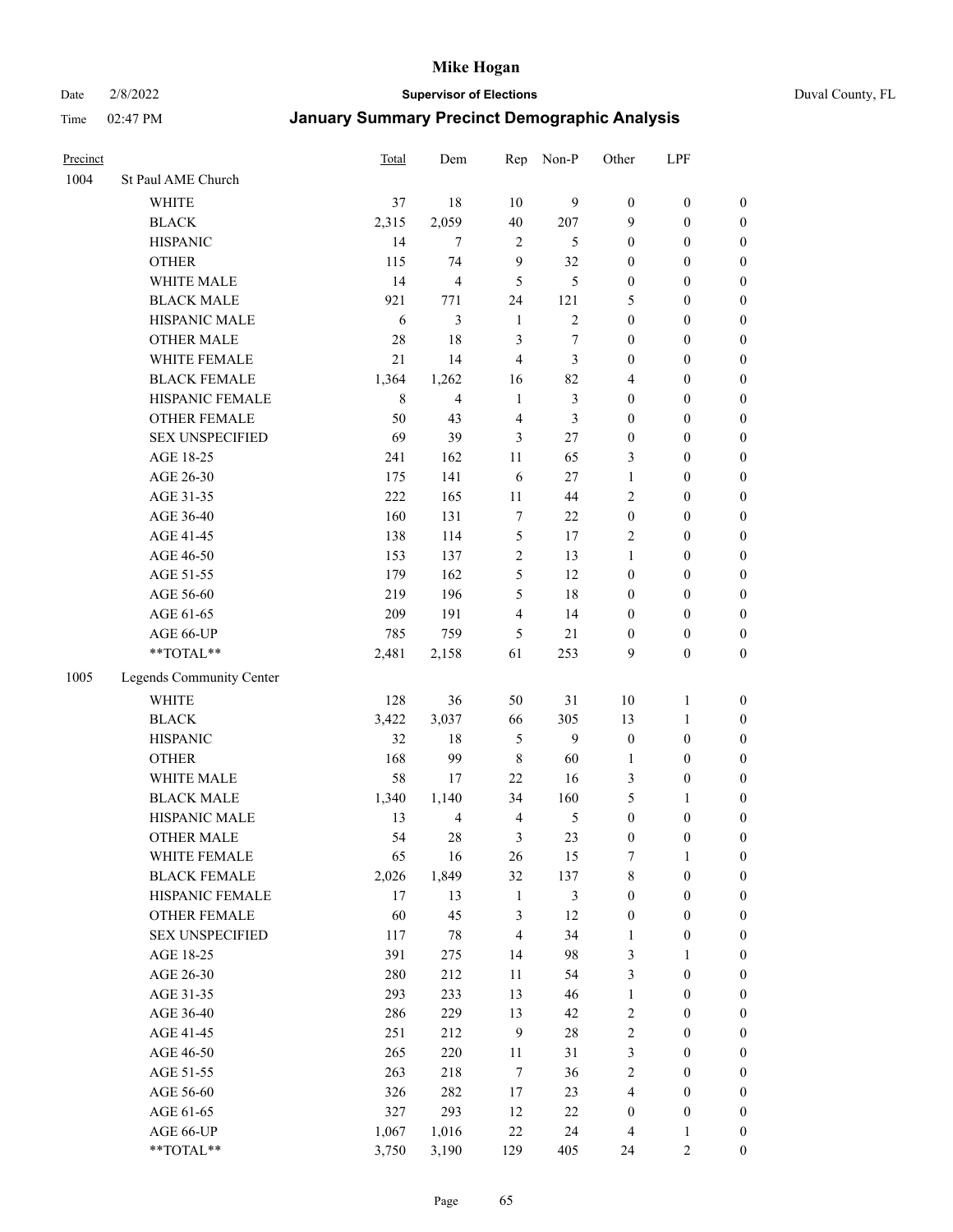# Date 2/8/2022 **Supervisor of Elections** Duval County, FL

| Precinct |                                | Total | Dem    | Rep         | Non-P  | Other            | LPF                     |                  |
|----------|--------------------------------|-------|--------|-------------|--------|------------------|-------------------------|------------------|
| 1006     | Church of God - N Lane Ave     |       |        |             |        |                  |                         |                  |
|          | <b>WHITE</b>                   | 1,068 | 219    | 589         | 231    | $22\,$           | $\boldsymbol{7}$        | 0                |
|          | <b>BLACK</b>                   | 823   | 668    | 30          | 121    | 3                | $\mathbf{1}$            | $\boldsymbol{0}$ |
|          | <b>HISPANIC</b>                | 73    | $28\,$ | 21          | 23     | $\mathbf{1}$     | $\boldsymbol{0}$        | $\boldsymbol{0}$ |
|          | <b>OTHER</b>                   | 142   | 51     | 29          | 60     | $\mathfrak{2}$   | $\boldsymbol{0}$        | $\boldsymbol{0}$ |
|          | WHITE MALE                     | 491   | 89     | 274         | 113    | 11               | $\overline{\mathbf{4}}$ | $\boldsymbol{0}$ |
|          | <b>BLACK MALE</b>              | 363   | 281    | 19          | 61     | $\mathbf{1}$     | 1                       | $\boldsymbol{0}$ |
|          | HISPANIC MALE                  | 37    | 12     | 13          | 11     | $\mathbf{1}$     | $\boldsymbol{0}$        | $\boldsymbol{0}$ |
|          | <b>OTHER MALE</b>              | 57    | 19     | 16          | $22\,$ | $\boldsymbol{0}$ | $\boldsymbol{0}$        | $\boldsymbol{0}$ |
|          | WHITE FEMALE                   | 558   | 127    | 305         | 112    | 11               | $\mathfrak{Z}$          | $\boldsymbol{0}$ |
|          | <b>BLACK FEMALE</b>            | 441   | 371    | $11\,$      | 57     | $\sqrt{2}$       | $\boldsymbol{0}$        | 0                |
|          | HISPANIC FEMALE                | 35    | 16     | $\tau$      | 12     | $\boldsymbol{0}$ | $\boldsymbol{0}$        | 0                |
|          | OTHER FEMALE                   | 50    | 17     | 10          | 22     | $\mathbf{1}$     | $\boldsymbol{0}$        | 0                |
|          | <b>SEX UNSPECIFIED</b>         | 74    | 34     | 14          | 25     | $\mathbf{1}$     | $\boldsymbol{0}$        | $\boldsymbol{0}$ |
|          | AGE 18-25                      | 232   | 97     | 49          | $80\,$ | 6                | $\boldsymbol{0}$        | $\boldsymbol{0}$ |
|          | AGE 26-30                      | 199   | 100    | 37          | 58     | 3                | $\mathbf{1}$            | $\boldsymbol{0}$ |
|          | AGE 31-35                      | 196   | 88     | 51          | 53     | $\overline{c}$   | $\sqrt{2}$              | $\boldsymbol{0}$ |
|          | AGE 36-40                      | 190   | 98     | 41          | 45     | 4                | $\sqrt{2}$              | $\boldsymbol{0}$ |
|          | AGE 41-45                      | 150   | 64     | 48          | 36     | $\overline{c}$   | $\boldsymbol{0}$        | $\boldsymbol{0}$ |
|          | AGE 46-50                      | 194   | 100    | 61          | 29     | $\overline{c}$   | $\overline{2}$          | $\boldsymbol{0}$ |
|          | AGE 51-55                      | 175   |        | 67          | $30\,$ | 3                | $\boldsymbol{0}$        |                  |
|          |                                |       | 75     |             |        |                  |                         | 0                |
|          | AGE 56-60                      | 211   | 92     | 78          | 39     | $\mathbf{1}$     | 1                       | 0                |
|          | AGE 61-65                      | 179   | 86     | 64          | 26     | 3                | $\boldsymbol{0}$        | 0                |
|          | AGE 66-UP<br>**TOTAL**         | 380   | 166    | 173         | 39     | $\mathbf{2}$     | $\boldsymbol{0}$        | 0                |
|          |                                | 2,106 | 966    | 669         | 435    | $28\,$           | $8\,$                   | $\boldsymbol{0}$ |
| 1007     | Evangel Temple Assembly of God |       |        |             |        |                  |                         |                  |
|          | <b>WHITE</b>                   | 923   | 239    | 462         | 203    | 16               | $\mathfrak{Z}$          | $\boldsymbol{0}$ |
|          | <b>BLACK</b>                   | 592   | 476    | 21          | 93     | $\mathbf{1}$     | $\mathbf{1}$            | $\boldsymbol{0}$ |
|          | <b>HISPANIC</b>                | 104   | 46     | 16          | 41     | $\mathbf{1}$     | $\boldsymbol{0}$        | $\boldsymbol{0}$ |
|          | <b>OTHER</b>                   | 145   | 62     | 38          | 43     | $\mathbf{1}$     | $\mathbf{1}$            | $\boldsymbol{0}$ |
|          | WHITE MALE                     | 420   | 103    | 224         | 83     | 9                | $\mathbf{1}$            | $\boldsymbol{0}$ |
|          | <b>BLACK MALE</b>              | 222   | 160    | 14          | 46     | $\mathbf{1}$     | 1                       | $\boldsymbol{0}$ |
|          | HISPANIC MALE                  | 39    | 14     | 8           | 16     | 1                | $\boldsymbol{0}$        | 0                |
|          | <b>OTHER MALE</b>              | 43    | 14     | 14          | 14     | $\boldsymbol{0}$ | $\mathbf{1}$            | 0                |
|          | WHITE FEMALE                   | 496   | 134    | 234         | 119    | 7                | 2                       | 0                |
|          | <b>BLACK FEMALE</b>            | 362   | 309    | 7           | 46     | $\boldsymbol{0}$ | $\boldsymbol{0}$        | $\boldsymbol{0}$ |
|          | HISPANIC FEMALE                | 65    | 32     | $\,$ 8 $\,$ | 25     | $\boldsymbol{0}$ | $\boldsymbol{0}$        | $\overline{0}$   |
|          | OTHER FEMALE                   | 66    | 30     | 19          | 17     | $\boldsymbol{0}$ | $\boldsymbol{0}$        | $\overline{0}$   |
|          | <b>SEX UNSPECIFIED</b>         | 51    | 27     | 9           | 14     | $\mathbf{1}$     | $\boldsymbol{0}$        | 0                |
|          | AGE 18-25                      | 191   | 89     | 39          | 59     | 2                | $\mathfrak{2}$          | 0                |
|          | AGE 26-30                      | 168   | 85     | 24          | 55     | 3                | $\mathbf{1}$            | 0                |
|          | AGE 31-35                      | 178   | 84     | 43          | 48     | $\overline{c}$   | $\mathbf{1}$            | 0                |
|          | AGE 36-40                      | 158   | 83     | 35          | 37     | 2                | $\mathbf{1}$            | 0                |
|          | AGE 41-45                      | 137   | 66     | 30          | 39     | $\overline{2}$   | $\boldsymbol{0}$        | 0                |
|          | AGE 46-50                      | 136   | 58     | 38          | $40\,$ | $\boldsymbol{0}$ | $\boldsymbol{0}$        | 0                |
|          | AGE 51-55                      | 135   | 55     | 49          | 27     | $\overline{4}$   | $\boldsymbol{0}$        | 0                |
|          | AGE 56-60                      | 155   | $80\,$ | 50          | 25     | $\boldsymbol{0}$ | $\boldsymbol{0}$        | $\overline{0}$   |
|          | AGE 61-65                      | 161   | 67     | 68          | 26     | $\boldsymbol{0}$ | $\boldsymbol{0}$        | $\overline{0}$   |
|          | AGE 66-UP                      | 345   | 156    | 161         | 24     | 4                | $\boldsymbol{0}$        | 0                |
|          | **TOTAL**                      | 1,764 | 823    | 537         | 380    | 19               | 5                       | $\boldsymbol{0}$ |
|          |                                |       |        |             |        |                  |                         |                  |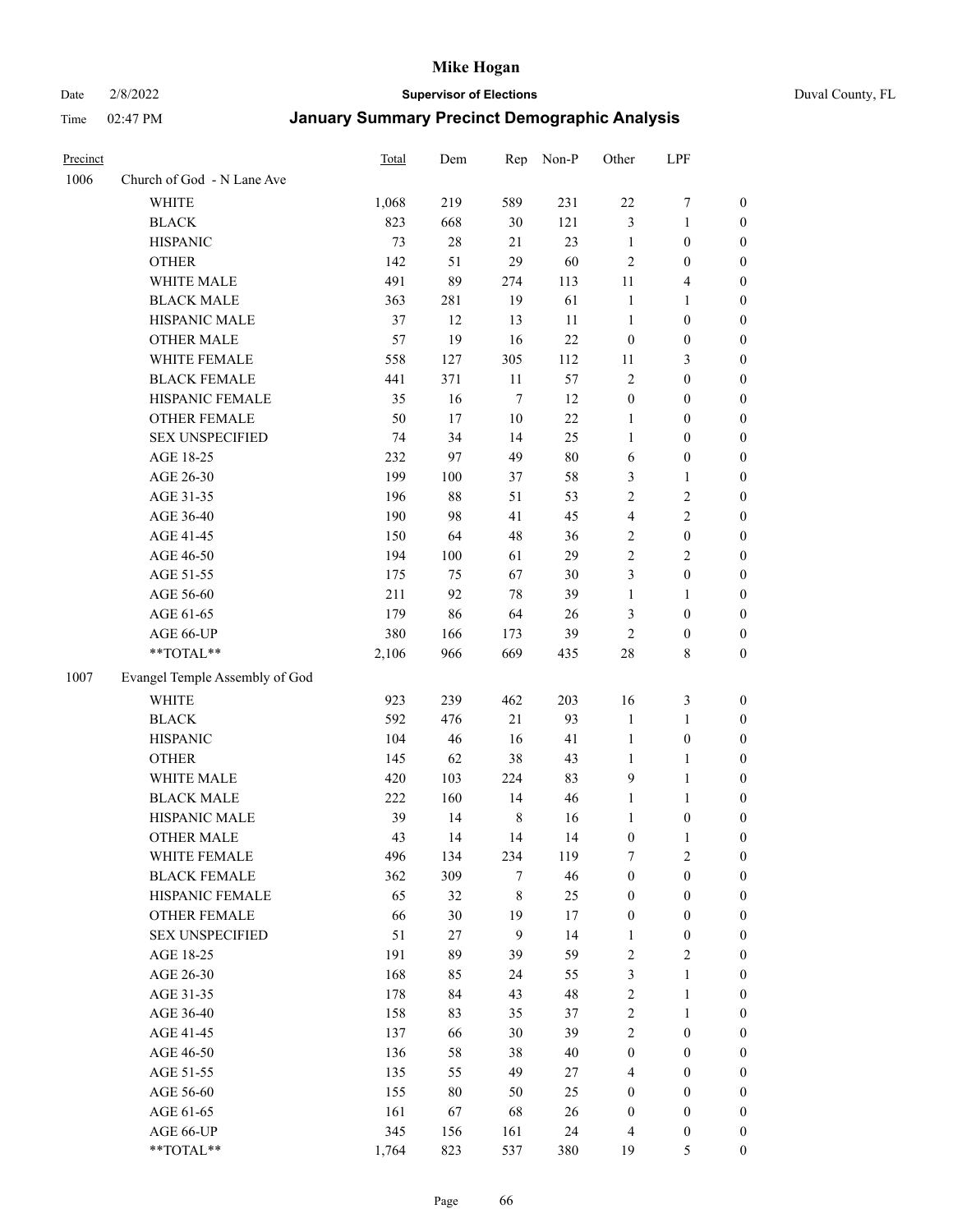Date 2/8/2022 **Supervisor of Elections** Duval County, FL

| Precinct |                                 | <b>Total</b> | Dem   | Rep | Non-P  | Other            | LPF              |                  |
|----------|---------------------------------|--------------|-------|-----|--------|------------------|------------------|------------------|
| 1008     | Mary Lena Gibbs Center          |              |       |     |        |                  |                  |                  |
|          | <b>WHITE</b>                    | 1,215        | 264   | 648 | 272    | 21               | $10\,$           | 0                |
|          | <b>BLACK</b>                    | 2,137        | 1,720 | 85  | 317    | 14               | $\mathbf{1}$     | 0                |
|          | <b>HISPANIC</b>                 | 239          | 97    | 42  | 97     | 3                | $\boldsymbol{0}$ | $\boldsymbol{0}$ |
|          | <b>OTHER</b>                    | 420          | 138   | 113 | 164    | 4                | 1                | $\boldsymbol{0}$ |
|          | WHITE MALE                      | 562          | 104   | 319 | 125    | 9                | 5                | $\boldsymbol{0}$ |
|          | <b>BLACK MALE</b>               | 864          | 663   | 45  | 150    | 6                | $\boldsymbol{0}$ | $\boldsymbol{0}$ |
|          | HISPANIC MALE                   | 107          | 37    | 28  | 41     | $\mathbf{1}$     | $\boldsymbol{0}$ | $\boldsymbol{0}$ |
|          | <b>OTHER MALE</b>               | 168          | 38    | 54  | 74     | $\mathfrak{2}$   | $\boldsymbol{0}$ | $\boldsymbol{0}$ |
|          | WHITE FEMALE                    | 632          | 155   | 321 | 139    | 12               | $\mathfrak{S}$   | $\boldsymbol{0}$ |
|          | <b>BLACK FEMALE</b>             | 1,235        | 1,030 | 39  | 157    | 8                | $\mathbf{1}$     | 0                |
|          | HISPANIC FEMALE                 | 125          | 58    | 13  | 52     | $\sqrt{2}$       | $\boldsymbol{0}$ | 0                |
|          | <b>OTHER FEMALE</b>             | 189          | 78    | 51  | 58     | $\mathbf{1}$     | $\mathbf{1}$     | 0                |
|          | <b>SEX UNSPECIFIED</b>          | 129          | 56    | 18  | 54     | $\mathbf{1}$     | $\boldsymbol{0}$ | $\boldsymbol{0}$ |
|          | AGE 18-25                       | 512          | 253   | 65  | 186    | 8                | $\boldsymbol{0}$ | $\boldsymbol{0}$ |
|          | AGE 26-30                       | 387          | 203   | 62  | 114    | 5                | $\mathfrak{Z}$   | $\boldsymbol{0}$ |
|          | AGE 31-35                       | 422          | 210   | 79  | 122    | 6                | $\mathfrak{S}$   | $\boldsymbol{0}$ |
|          | AGE 36-40                       | 393          | 228   | 56  | 102    | 7                | $\boldsymbol{0}$ | $\boldsymbol{0}$ |
|          | AGE 41-45                       | 329          | 188   | 59  | $77\,$ | 5                | $\boldsymbol{0}$ | $\boldsymbol{0}$ |
|          | AGE 46-50                       | 317          | 190   | 64  | 59     | $\overline{2}$   | $\overline{2}$   | $\boldsymbol{0}$ |
|          | AGE 51-55                       | 280          | 164   | 68  | 46     | $\overline{c}$   | $\boldsymbol{0}$ | 0                |
|          | AGE 56-60                       | 321          | 190   | 85  | 43     | $\overline{c}$   | 1                | 0                |
|          | AGE 61-65                       | 308          | 166   | 98  | 42     | 2                | $\boldsymbol{0}$ | 0                |
|          | AGE 66-UP                       | 741          | 427   | 252 | 58     | 3                | 1                | $\boldsymbol{0}$ |
|          | **TOTAL**                       | 4,011        | 2,219 | 888 | 850    | 42               | 12               | $\boldsymbol{0}$ |
| 1009     | Oak Hill Church of the Nazarene |              |       |     |        |                  |                  |                  |
|          | <b>WHITE</b>                    | 904          | 195   | 502 | 185    | 15               | $\boldsymbol{7}$ | $\boldsymbol{0}$ |
|          | <b>BLACK</b>                    | 1,433        | 1,134 | 47  | 226    | $25\,$           | $\mathbf{1}$     | $\boldsymbol{0}$ |
|          | <b>HISPANIC</b>                 | 214          | 93    | 47  | $71\,$ | $\mathbf{1}$     | $\sqrt{2}$       | $\boldsymbol{0}$ |
|          | <b>OTHER</b>                    | 298          | 105   | 77  | 112    | 2                | $\sqrt{2}$       | $\boldsymbol{0}$ |
|          | WHITE MALE                      | 410          | 78    | 247 | 74     | $\sqrt{6}$       | $\mathfrak{S}$   | $\boldsymbol{0}$ |
|          | <b>BLACK MALE</b>               | 589          | 435   | 25  | 120    | 8                | $\mathbf{1}$     | $\boldsymbol{0}$ |
|          | HISPANIC MALE                   | 106          | 43    | 25  | 35     | $\mathbf{1}$     | $\sqrt{2}$       | 0                |
|          | <b>OTHER MALE</b>               | 119          | 46    | 34  | 36     | $\mathbf{1}$     | $\overline{c}$   | 0                |
|          | WHITE FEMALE                    | 486          | 113   | 253 | 109    | 9                | 2                | 0                |
|          | <b>BLACK FEMALE</b>             | 821          | 680   | 22  | 103    | 16               | $\boldsymbol{0}$ | $\boldsymbol{0}$ |
|          | HISPANIC FEMALE                 | 102          | 48    | 21  | 33     | $\boldsymbol{0}$ | $\boldsymbol{0}$ | $\overline{0}$   |
|          | OTHER FEMALE                    | 134          | 50    | 38  | 46     | $\boldsymbol{0}$ | $\boldsymbol{0}$ | $\overline{0}$   |
|          | <b>SEX UNSPECIFIED</b>          | 82           | 34    | 8   | 38     | 2                | $\boldsymbol{0}$ | 0                |
|          | AGE 18-25                       | 336          | 176   | 36  | 114    | 8                | $\sqrt{2}$       | 0                |
|          | AGE 26-30                       | 274          | 144   | 39  | 82     | 6                | $\mathfrak{Z}$   | 0                |
|          | AGE 31-35                       | 257          | 136   | 46  | $71\,$ | 4                | $\boldsymbol{0}$ | 0                |
|          | AGE 36-40                       | 233          | 136   | 40  | 51     | 5                | 1                | 0                |
|          | AGE 41-45                       | 222          | 131   | 35  | 52     | 3                | $\mathbf{1}$     | 0                |
|          | AGE 46-50                       | 253          | 144   | 61  | 44     | 3                | $\mathbf{1}$     | 0                |
|          | AGE 51-55                       | 234          | 139   | 52  | 40     | $\mathbf{1}$     | $\sqrt{2}$       | 0                |
|          | AGE 56-60                       | 261          | 136   | 72  | 49     | 4                | $\boldsymbol{0}$ | $\overline{0}$   |
|          | AGE 61-65                       | 258          | 122   | 98  | 35     | 3                | $\boldsymbol{0}$ | $\overline{0}$   |
|          | AGE 66-UP                       | 520          | 262   | 194 | 56     | 6                | $\sqrt{2}$       | 0                |
|          | **TOTAL**                       | 2,849        | 1,527 | 673 | 594    | 43               | 12               | $\boldsymbol{0}$ |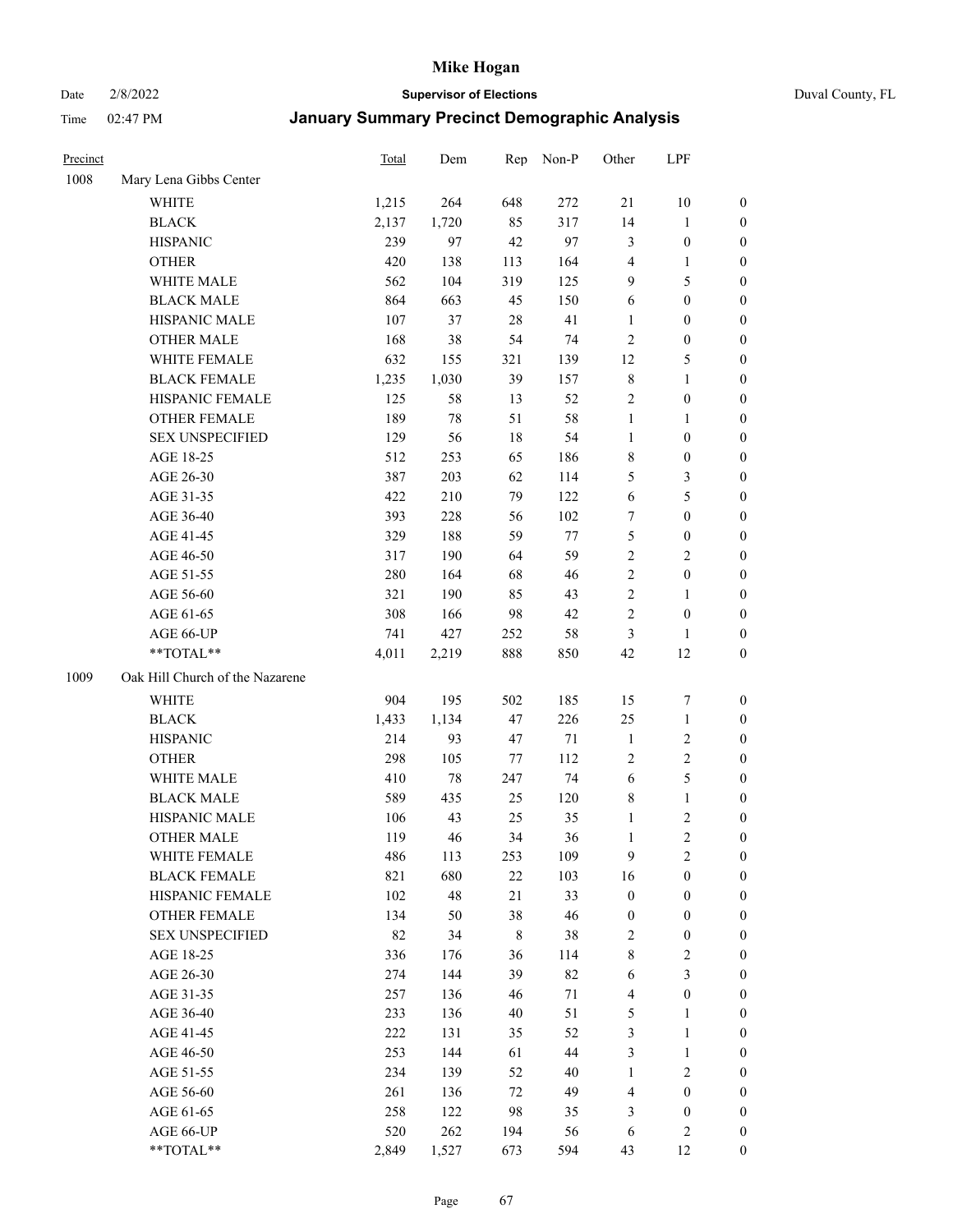Date 2/8/2022 **Supervisor of Elections** Duval County, FL

| Precinct |                             | <b>Total</b> | Dem    |             | Rep Non-P | Other            | LPF              |                  |
|----------|-----------------------------|--------------|--------|-------------|-----------|------------------|------------------|------------------|
| 1010     | Sweetwater Church of Christ |              |        |             |           |                  |                  |                  |
|          | <b>WHITE</b>                | 1,319        | 281    | 705         | 298       | 32               | $\mathfrak z$    | 0                |
|          | <b>BLACK</b>                | 782          | 623    | 29          | 117       | 11               | $\sqrt{2}$       | 0                |
|          | <b>HISPANIC</b>             | 163          | 75     | 30          | 54        | 3                | $\mathbf{1}$     | $\boldsymbol{0}$ |
|          | <b>OTHER</b>                | 202          | 66     | 54          | $78\,$    | 4                | $\boldsymbol{0}$ | $\boldsymbol{0}$ |
|          | WHITE MALE                  | 595          | 97     | 342         | 142       | 12               | $\sqrt{2}$       | $\boldsymbol{0}$ |
|          | <b>BLACK MALE</b>           | 305          | 222    | 15          | 58        | $\,$ $\,$        | $\sqrt{2}$       | $\boldsymbol{0}$ |
|          | HISPANIC MALE               | 76           | 28     | 16          | 30        | $\mathbf{1}$     | $\mathbf{1}$     | $\boldsymbol{0}$ |
|          | <b>OTHER MALE</b>           | 81           | $28\,$ | 19          | 32        | $\mathbf{2}$     | $\boldsymbol{0}$ | $\boldsymbol{0}$ |
|          | WHITE FEMALE                | 708          | 180    | 355         | 152       | $20\,$           | $\mathbf{1}$     | $\boldsymbol{0}$ |
|          | <b>BLACK FEMALE</b>         | 469          | 394    | 13          | 59        | 3                | $\boldsymbol{0}$ | 0                |
|          | HISPANIC FEMALE             | 82           | 43     | 14          | 23        | $\overline{c}$   | $\boldsymbol{0}$ | 0                |
|          | <b>OTHER FEMALE</b>         | 85           | 28     | 27          | $28\,$    | $\overline{c}$   | $\boldsymbol{0}$ | $\boldsymbol{0}$ |
|          | <b>SEX UNSPECIFIED</b>      | 65           | 25     | 17          | 23        | $\boldsymbol{0}$ | $\boldsymbol{0}$ | $\boldsymbol{0}$ |
|          | AGE 18-25                   | 296          | 122    | 54          | 107       | 13               | $\boldsymbol{0}$ | $\boldsymbol{0}$ |
|          | AGE 26-30                   | 240          | 103    | 54          | $78\,$    | 3                | $\sqrt{2}$       | $\boldsymbol{0}$ |
|          | AGE 31-35                   | 204          | 85     | 40          | $72\,$    | 5                | $\sqrt{2}$       | $\boldsymbol{0}$ |
|          | AGE 36-40                   | 221          | 99     | 54          | 65        | $\overline{c}$   | $\mathbf{1}$     | $\boldsymbol{0}$ |
|          | AGE 41-45                   | 198          | 95     | 54          | 46        | 3                | $\boldsymbol{0}$ | $\boldsymbol{0}$ |
|          | AGE 46-50                   | 172          | 92     | 42          | 33        | 5                | $\boldsymbol{0}$ | $\boldsymbol{0}$ |
|          | AGE 51-55                   | 201          | 91     | 76          | 26        | 8                | $\boldsymbol{0}$ | $\boldsymbol{0}$ |
|          | AGE 56-60                   | 229          | 96     | 91          | 40        | 2                | $\boldsymbol{0}$ | 0                |
|          | AGE 61-65                   | 219          | 76     | 110         | 29        | 4                | $\boldsymbol{0}$ | 0                |
|          | AGE 66-UP                   | 485          | 186    | 243         | 50        | 5                | 1                | $\boldsymbol{0}$ |
|          | **TOTAL**                   | 2,466        | 1,045  | 818         | 547       | 50               | 6                | $\boldsymbol{0}$ |
| 1011     | Teamsters 512               |              |        |             |           |                  |                  |                  |
|          | <b>WHITE</b>                | 1,051        | 190    | 625         | 220       | 8                | $\,$ $\,$        | $\boldsymbol{0}$ |
|          | <b>BLACK</b>                | 452          | 348    | 15          | 83        | 5                | $\mathbf{1}$     | $\boldsymbol{0}$ |
|          | <b>HISPANIC</b>             | 79           | 33     | 22          | 23        | $\mathbf{1}$     | $\boldsymbol{0}$ | $\boldsymbol{0}$ |
|          | <b>OTHER</b>                | 84           | 18     | 36          | $28\,$    | $\mathbf{1}$     | $\mathbf{1}$     | $\boldsymbol{0}$ |
|          | WHITE MALE                  | 477          | 79     | 286         | 102       | 5                | $\mathfrak s$    | $\boldsymbol{0}$ |
|          | <b>BLACK MALE</b>           | 177          | 118    | 6           | 49        | 3                | $\mathbf{1}$     | $\boldsymbol{0}$ |
|          | HISPANIC MALE               | 43           | 15     | 14          | 14        | $\boldsymbol{0}$ | $\boldsymbol{0}$ | 0                |
|          | <b>OTHER MALE</b>           | 30           | 5      | 13          | 12        | $\boldsymbol{0}$ | $\boldsymbol{0}$ | 0                |
|          | WHITE FEMALE                | 559          | 106    | 334         | 113       | 3                | 3                | 0                |
|          | <b>BLACK FEMALE</b>         | 267          | 224    | 7           | 34        | 2                | $\boldsymbol{0}$ | $\overline{0}$   |
|          | HISPANIC FEMALE             | 35           | 17     | $\,$ 8 $\,$ | 9         | $\mathbf{1}$     | $\boldsymbol{0}$ | 0                |
|          | <b>OTHER FEMALE</b>         | 38           | 9      | 18          | $10\,$    | $\mathbf{1}$     | $\boldsymbol{0}$ | 0                |
|          | <b>SEX UNSPECIFIED</b>      | $40\,$       | 16     | 12          | 11        | $\boldsymbol{0}$ | $\mathbf{1}$     | 0                |
|          | AGE 18-25                   | 160          | 56     | 48          | 52        | 3                | $\mathbf{1}$     | 0                |
|          | AGE 26-30                   | 131          | 39     | 37          | 50        | 3                | $\mathbf{2}$     | 0                |
|          | AGE 31-35                   | 164          | 70     | 47          | 45        | $\mathbf{1}$     | $\mathbf{1}$     | 0                |
|          | AGE 36-40                   | 162          | 69     | 53          | 36        | 3                | $\mathbf{1}$     | 0                |
|          | AGE 41-45                   | 139          | 53     | 61          | 24        | $\boldsymbol{0}$ | $\mathbf{1}$     | 0                |
|          | AGE 46-50                   | 157          | 57     | 66          | 31        | $\mathbf{1}$     | $\sqrt{2}$       | 0                |
|          | AGE 51-55                   | 127          | 51     | 48          | 25        | $\mathbf{1}$     | $\sqrt{2}$       | 0                |
|          | AGE 56-60                   | 158          | 58     | 71          | 29        | $\boldsymbol{0}$ | $\boldsymbol{0}$ | 0                |
|          | AGE 61-65                   | 142          | $44\,$ | 73          | 25        | $\boldsymbol{0}$ | $\boldsymbol{0}$ | 0                |
|          | AGE 66-UP                   | 325          | 92     | 193         | 37        | 3                | $\boldsymbol{0}$ | 0                |
|          | **TOTAL**                   | 1,666        | 589    | 698         | 354       | 15               | 10               | $\boldsymbol{0}$ |
|          |                             |              |        |             |           |                  |                  |                  |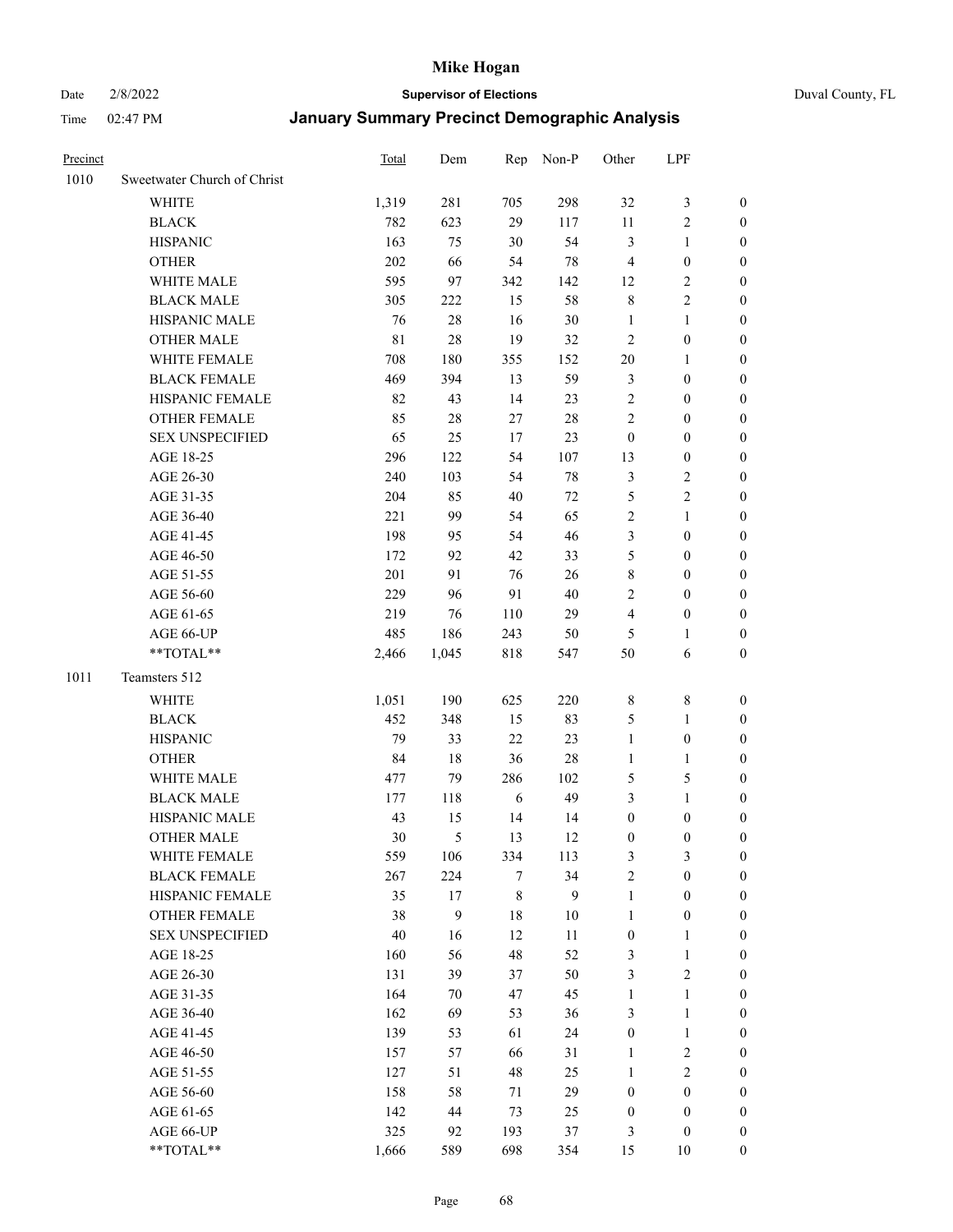Date 2/8/2022 **Supervisor of Elections** Duval County, FL

| Precinct |                                | Total  | Dem    | Rep           | Non-P | Other            | LPF                     |                  |
|----------|--------------------------------|--------|--------|---------------|-------|------------------|-------------------------|------------------|
| 1012     | <b>Gregory West Apartments</b> |        |        |               |       |                  |                         |                  |
|          | <b>WHITE</b>                   | 737    | 178    | 339           | 205   | 11               | $\overline{\mathbf{4}}$ | 0                |
|          | <b>BLACK</b>                   | 1,808  | 1,391  | 65            | 332   | 19               | $\mathbf{1}$            | $\boldsymbol{0}$ |
|          | <b>HISPANIC</b>                | 352    | 167    | 47            | 134   | 4                | $\boldsymbol{0}$        | $\boldsymbol{0}$ |
|          | <b>OTHER</b>                   | 326    | 119    | 62            | 143   | 2                | $\boldsymbol{0}$        | $\boldsymbol{0}$ |
|          | WHITE MALE                     | 321    | 52     | 171           | 92    | $\overline{c}$   | $\overline{4}$          | $\boldsymbol{0}$ |
|          | <b>BLACK MALE</b>              | 647    | 446    | 38            | 152   | 11               | $\boldsymbol{0}$        | $\boldsymbol{0}$ |
|          | HISPANIC MALE                  | 161    | 59     | 24            | 77    | $\mathbf{1}$     | $\boldsymbol{0}$        | $\boldsymbol{0}$ |
|          | <b>OTHER MALE</b>              | 120    | 39     | 28            | 51    | $\mathbf{2}$     | $\boldsymbol{0}$        | $\boldsymbol{0}$ |
|          | WHITE FEMALE                   | 400    | 121    | 165           | 105   | 9                | $\boldsymbol{0}$        | $\boldsymbol{0}$ |
|          | <b>BLACK FEMALE</b>            | 1,139  | 932    | $27\,$        | 171   | 8                | $\mathbf{1}$            | $\boldsymbol{0}$ |
|          | HISPANIC FEMALE                | 186    | 104    | 23            | 56    | 3                | $\boldsymbol{0}$        | $\boldsymbol{0}$ |
|          | OTHER FEMALE                   | 154    | 60     | 31            | 63    | $\boldsymbol{0}$ | $\boldsymbol{0}$        | $\boldsymbol{0}$ |
|          | <b>SEX UNSPECIFIED</b>         | 95     | 42     | 6             | 47    | $\boldsymbol{0}$ | $\boldsymbol{0}$        | $\boldsymbol{0}$ |
|          | AGE 18-25                      | 445    | 237    | 32            | 170   | 6                | $\boldsymbol{0}$        | $\boldsymbol{0}$ |
|          | AGE 26-30                      | 357    | 193    | 34            | 119   | 10               | $\mathbf{1}$            | $\boldsymbol{0}$ |
|          | AGE 31-35                      | 373    | 223    | 40            | 104   | 4                | $\sqrt{2}$              | $\boldsymbol{0}$ |
|          | AGE 36-40                      | 329    | 208    | 32            | 84    | 5                | $\boldsymbol{0}$        | $\boldsymbol{0}$ |
|          | AGE 41-45                      | 288    | 185    | 37            | 63    | $\overline{c}$   | $\mathbf{1}$            | $\boldsymbol{0}$ |
|          | AGE 46-50                      | 278    | 171    | 42            | 63    | $\overline{c}$   | $\boldsymbol{0}$        | $\boldsymbol{0}$ |
|          | AGE 51-55                      | 268    | 153    | 60            | 54    | $\mathbf{1}$     | $\boldsymbol{0}$        | $\boldsymbol{0}$ |
|          | AGE 56-60                      | 251    | 139    | 57            | 53    | $\sqrt{2}$       | $\boldsymbol{0}$        | 0                |
|          | AGE 61-65                      | 221    | 129    | 48            | 42    | $\mathbf{2}$     | $\boldsymbol{0}$        | $\boldsymbol{0}$ |
|          | AGE 66-UP                      | 412    | 217    | 131           | 61    | $\sqrt{2}$       | $\mathbf{1}$            | $\boldsymbol{0}$ |
|          | **TOTAL**                      | 3,223  | 1,855  | 513           | 814   | 36               | $\mathfrak{S}$          | $\boldsymbol{0}$ |
| 1013     | Cedar Creek Baptist Church     |        |        |               |       |                  |                         |                  |
|          | <b>WHITE</b>                   | 770    | 173    | 442           | 136   | 13               | 6                       | $\boldsymbol{0}$ |
|          | <b>BLACK</b>                   | 493    | 375    | 12            | 99    | 7                | $\boldsymbol{0}$        | $\boldsymbol{0}$ |
|          | <b>HISPANIC</b>                | 83     | 37     | 10            | 34    | 2                | $\boldsymbol{0}$        | $\boldsymbol{0}$ |
|          | <b>OTHER</b>                   | $87\,$ | 22     | 26            | 38    | $\boldsymbol{0}$ | $\mathbf{1}$            | $\boldsymbol{0}$ |
|          | WHITE MALE                     | 357    | $72\,$ | 204           | 71    | 5                | $\mathfrak{S}$          | $\boldsymbol{0}$ |
|          | <b>BLACK MALE</b>              | 170    | 115    | $\mathfrak s$ | 46    | 4                | $\boldsymbol{0}$        | $\boldsymbol{0}$ |
|          | HISPANIC MALE                  | 34     | 12     | 5             | 16    | $\mathbf{1}$     | $\boldsymbol{0}$        | $\boldsymbol{0}$ |
|          | <b>OTHER MALE</b>              | 33     | 6      | 9             | 18    | $\boldsymbol{0}$ | $\boldsymbol{0}$        | $\boldsymbol{0}$ |
|          | WHITE FEMALE                   | 408    | 101    | 234           | 64    | 8                | 1                       | 0                |
|          | <b>BLACK FEMALE</b>            | 310    | 249    | 7             | 51    | 3                | $\boldsymbol{0}$        | $\overline{0}$   |
|          | HISPANIC FEMALE                | 47     | 24     | 5             | 17    | $\mathbf{1}$     | $\boldsymbol{0}$        | $\overline{0}$   |
|          | OTHER FEMALE                   | 26     | 7      | 10            | 9     | $\boldsymbol{0}$ | $\boldsymbol{0}$        | $\overline{0}$   |
|          | <b>SEX UNSPECIFIED</b>         | 48     | 21     | 11            | 15    | $\boldsymbol{0}$ | $\mathbf{1}$            | 0                |
|          | AGE 18-25                      | 163    | 64     | 45            | 49    | 5                | $\boldsymbol{0}$        | 0                |
|          | AGE 26-30                      | 156    | 73     | 28            | 48    | 6                | $\mathbf{1}$            | 0                |
|          | AGE 31-35                      | 149    | 68     | 34            | 44    | $\mathbf{1}$     | $\overline{c}$          | 0                |
|          | AGE 36-40                      | 117    | 49     | 35            | 30    | 2                | $\mathbf{1}$            | 0                |
|          | AGE 41-45                      | 106    | 49     | 33            | 21    | $\overline{c}$   | $\mathbf{1}$            | 0                |
|          | AGE 46-50                      | 99     | 47     | 29            | 21    | $\sqrt{2}$       | $\boldsymbol{0}$        | 0                |
|          | AGE 51-55                      | 127    | 59     | 38            | 27    | $\overline{2}$   | $\mathbf{1}$            | 0                |
|          | AGE 56-60                      | 139    | 52     | 56            | 29    | 1                | 1                       | 0                |
|          | AGE 61-65                      | 104    | 54     | 36            | 14    | $\boldsymbol{0}$ | $\boldsymbol{0}$        | 0                |
|          | AGE 66-UP                      | 273    | 92     | 156           | 24    | $\mathbf{1}$     | $\boldsymbol{0}$        | 0                |
|          | **TOTAL**                      | 1,433  | 607    | 490           | 307   | $22\,$           | 7                       | $\boldsymbol{0}$ |
|          |                                |        |        |               |       |                  |                         |                  |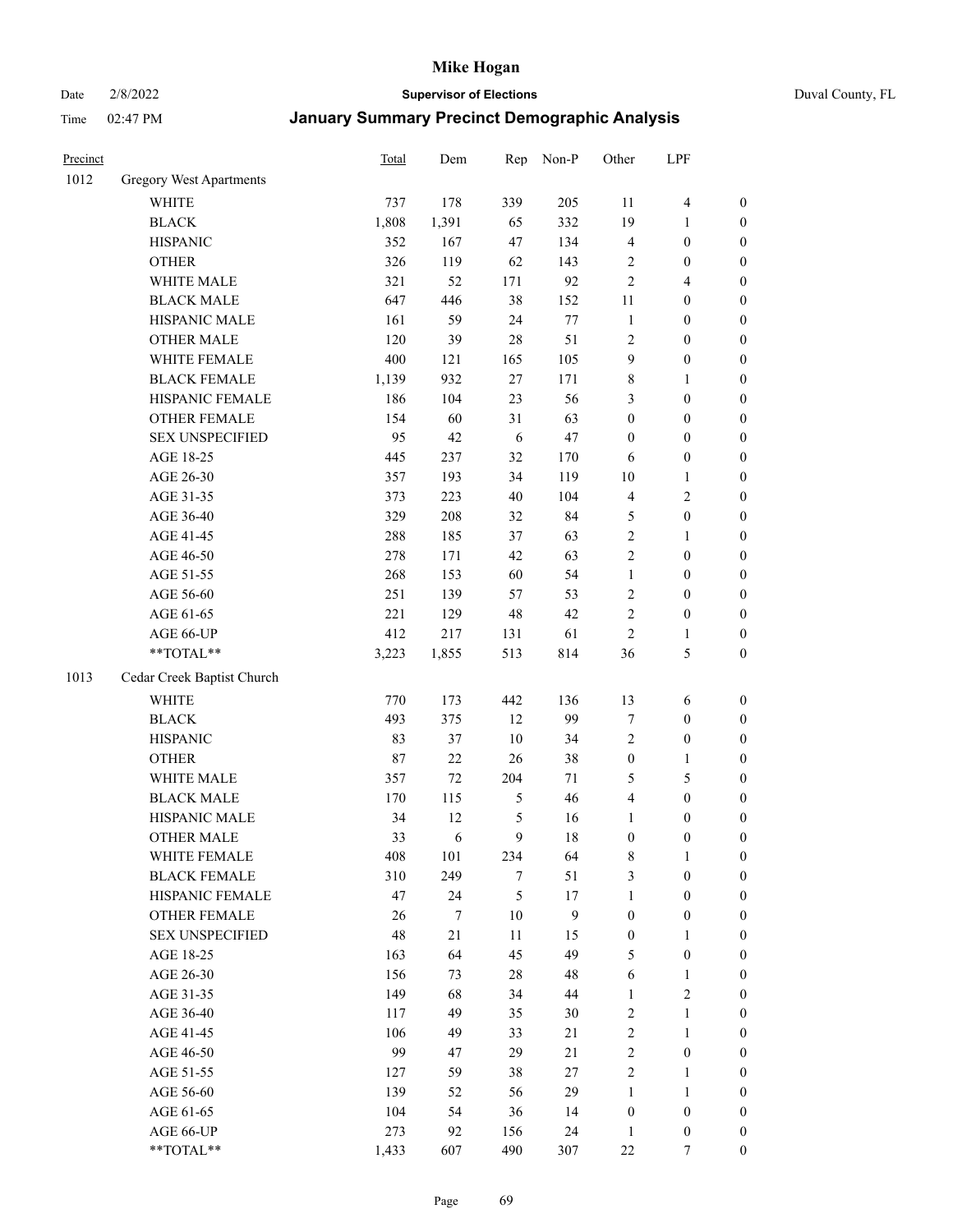# Date 2/8/2022 **Supervisor of Elections** Duval County, FL

| Precinct |                             | <b>Total</b> | Dem   | Rep    | Non-P       | Other            | LPF              |                  |
|----------|-----------------------------|--------------|-------|--------|-------------|------------------|------------------|------------------|
| 1014     | McGirts Creek Regional Park |              |       |        |             |                  |                  |                  |
|          | <b>WHITE</b>                | 1,270        | 299   | 644    | 296         | $20\,$           | 11               | 0                |
|          | <b>BLACK</b>                | 1,801        | 1,445 | 61     | 265         | 30               | $\boldsymbol{0}$ | $\boldsymbol{0}$ |
|          | <b>HISPANIC</b>             | 267          | 106   | 44     | 114         | 3                | $\boldsymbol{0}$ | $\boldsymbol{0}$ |
|          | <b>OTHER</b>                | 363          | 121   | 114    | 123         | 3                | $\sqrt{2}$       | $\boldsymbol{0}$ |
|          | WHITE MALE                  | 625          | 130   | 324    | 151         | 11               | 9                | $\boldsymbol{0}$ |
|          | <b>BLACK MALE</b>           | 746          | 553   | 33     | 145         | 15               | $\boldsymbol{0}$ | $\boldsymbol{0}$ |
|          | HISPANIC MALE               | 113          | 37    | 24     | 50          | 2                | $\boldsymbol{0}$ | $\boldsymbol{0}$ |
|          | <b>OTHER MALE</b>           | 134          | 39    | 48     | 47          | $\boldsymbol{0}$ | $\boldsymbol{0}$ | $\boldsymbol{0}$ |
|          | WHITE FEMALE                | 632          | 167   | 313    | 141         | $\mathbf{9}$     | $\mathbf{2}$     | $\boldsymbol{0}$ |
|          | <b>BLACK FEMALE</b>         | 1,022        | 867   | 27     | 114         | 14               | $\boldsymbol{0}$ | $\boldsymbol{0}$ |
|          | HISPANIC FEMALE             | 147          | 65    | 19     | 62          | $\mathbf{1}$     | $\boldsymbol{0}$ | $\boldsymbol{0}$ |
|          | <b>OTHER FEMALE</b>         | 170          | 62    | 59     | 44          | 3                | $\sqrt{2}$       | $\boldsymbol{0}$ |
|          | <b>SEX UNSPECIFIED</b>      | 112          | 51    | 16     | $44\,$      | $\mathbf{1}$     | $\boldsymbol{0}$ | $\boldsymbol{0}$ |
|          | AGE 18-25                   | 431          | 224   | 55     | 142         | 8                | $\sqrt{2}$       | $\boldsymbol{0}$ |
|          | AGE 26-30                   | 357          | 169   | 67     | 111         | 6                | $\overline{4}$   | $\boldsymbol{0}$ |
|          | AGE 31-35                   | 367          | 186   | 68     | 106         | 6                | $\mathbf{1}$     | $\boldsymbol{0}$ |
|          | AGE 36-40                   | 310          | 169   | 53     | 82          | 6                | $\boldsymbol{0}$ | $\boldsymbol{0}$ |
|          | AGE 41-45                   | 281          | 163   | 38     | 74          | $\sqrt{6}$       | $\boldsymbol{0}$ | $\boldsymbol{0}$ |
|          | AGE 46-50                   | 284          | 159   | 65     | 52          | 8                | $\boldsymbol{0}$ | $\boldsymbol{0}$ |
|          | AGE 51-55                   | 333          | 174   | 89     | 63          | $\overline{c}$   | $\mathfrak s$    | $\boldsymbol{0}$ |
|          | AGE 56-60                   | 314          | 183   | 78     | 50          | 3                | $\boldsymbol{0}$ | $\boldsymbol{0}$ |
|          | AGE 61-65                   | 295          | 176   | $80\,$ | 37          | $\mathbf{1}$     | $\mathbf{1}$     | $\boldsymbol{0}$ |
|          | AGE 66-UP                   | 729          | 368   | 270    | $8\sqrt{1}$ | $10\,$           | $\boldsymbol{0}$ | $\boldsymbol{0}$ |
|          | $**TOTAL**$                 | 3,701        | 1,971 | 863    | 798         | 56               | 13               | $\boldsymbol{0}$ |
| 1015     | River City Community Church |              |       |        |             |                  |                  |                  |
|          | <b>WHITE</b>                | 1,187        | 293   | 613    | 255         | 21               | $\mathfrak s$    | $\boldsymbol{0}$ |
|          | <b>BLACK</b>                | 1,258        | 1,003 | 40     | 197         | 18               | $\boldsymbol{0}$ | $\boldsymbol{0}$ |
|          | <b>HISPANIC</b>             | 222          | 95    | 38     | 84          | 4                | $\mathbf{1}$     | $\boldsymbol{0}$ |
|          | <b>OTHER</b>                | 373          | 102   | 124    | 139         | 7                | $\mathbf{1}$     | $\boldsymbol{0}$ |
|          | WHITE MALE                  | 567          | 104   | 308    | 137         | 15               | 3                | $\boldsymbol{0}$ |
|          | <b>BLACK MALE</b>           | 522          | 401   | 22     | $90\,$      | $\mathbf{9}$     | $\boldsymbol{0}$ | $\boldsymbol{0}$ |
|          | HISPANIC MALE               | 96           | 33    | 23     | $38\,$      | 2                | $\boldsymbol{0}$ | $\boldsymbol{0}$ |
|          | <b>OTHER MALE</b>           | 148          | 35    | 58     | 52          | $\overline{c}$   | $\mathbf{1}$     | $\boldsymbol{0}$ |
|          | WHITE FEMALE                | 608          | 186   | 299    | 115         | 6                | 2                | 0                |
|          | <b>BLACK FEMALE</b>         | 710          | 579   | 18     | 105         | 8                | $\boldsymbol{0}$ | $\overline{0}$   |
|          | HISPANIC FEMALE             | 124          | 62    | 15     | 44          | $\overline{c}$   | 1                | $\overline{0}$   |
|          | <b>OTHER FEMALE</b>         | 175          | 55    | 52     | 64          | 4                | $\boldsymbol{0}$ | $\overline{0}$   |
|          | <b>SEX UNSPECIFIED</b>      | $90\,$       | 38    | 20     | $30\,$      | 2                | $\boldsymbol{0}$ | 0                |
|          | AGE 18-25                   | 386          | 175   | 66     | 133         | 10               | $\sqrt{2}$       | 0                |
|          | AGE 26-30                   | 272          | 125   | 52     | $88\,$      | 6                | $\mathbf{1}$     | 0                |
|          | AGE 31-35                   | 290          | 158   | 46     | $77\,$      | 8                | $\mathbf{1}$     | 0                |
|          | AGE 36-40                   | 246          | 119   | 44     | 77          | 4                | $\sqrt{2}$       | 0                |
|          | AGE 41-45                   | 230          | 119   | 53     | 53          | 5                | $\boldsymbol{0}$ | 0                |
|          | AGE 46-50                   | 222          | 121   | 59     | 41          | $\mathbf{1}$     | $\boldsymbol{0}$ | 0                |
|          | AGE 51-55                   | 263          | 138   | 63     | 58          | 4                | $\boldsymbol{0}$ | 0                |
|          | AGE 56-60                   | 268          | 146   | 75     | 43          | 4                | $\boldsymbol{0}$ | $\overline{0}$   |
|          | AGE 61-65                   | 308          | 145   | 110    | 50          | 3                | $\boldsymbol{0}$ | $\overline{0}$   |
|          | AGE 66-UP                   | 554          | 247   | 247    | 54          | 5                | $\mathbf{1}$     | 0                |
|          | **TOTAL**                   | 3,040        | 1,493 | 815    | 675         | 50               | 7                | $\boldsymbol{0}$ |
|          |                             |              |       |        |             |                  |                  |                  |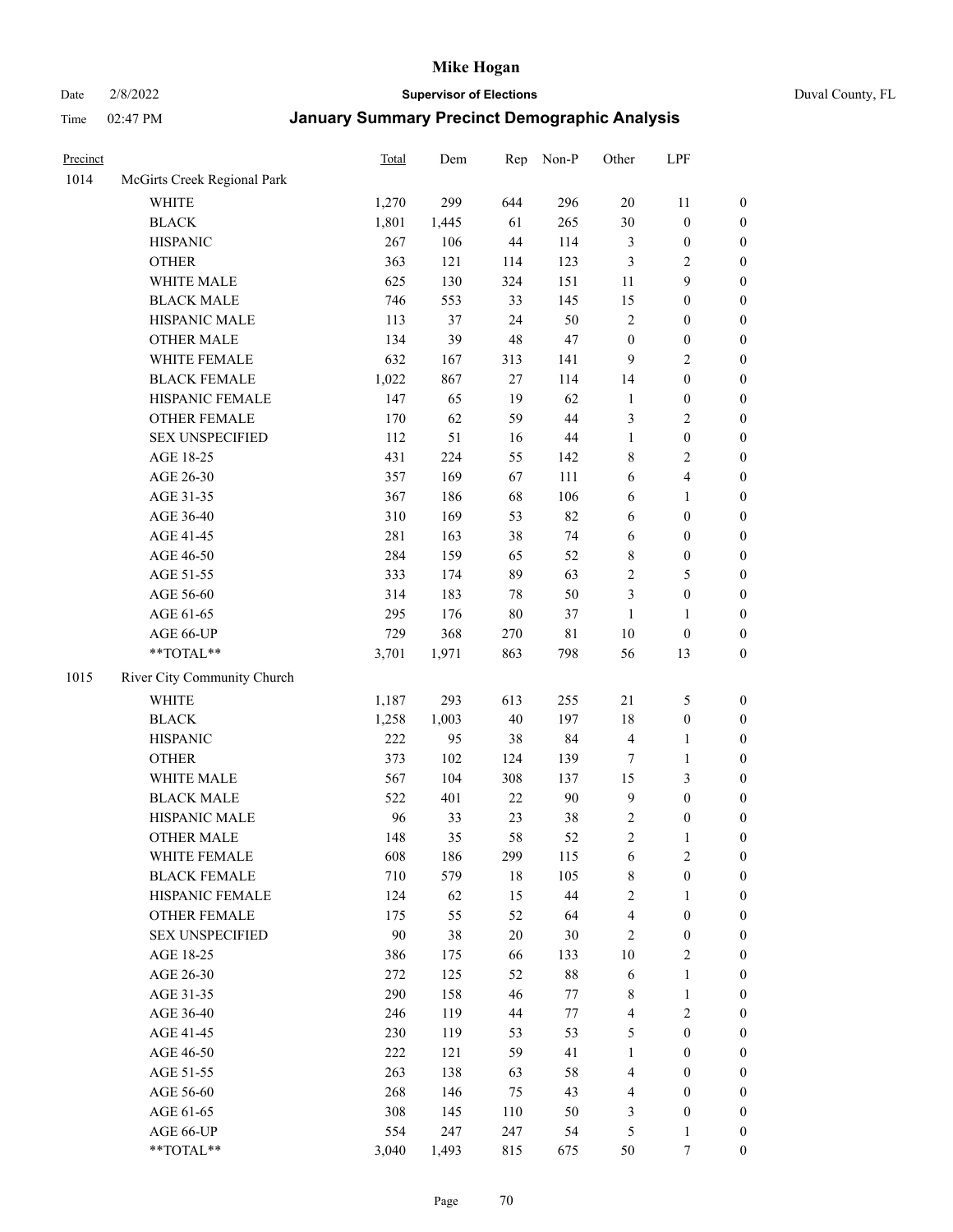Date 2/8/2022 **Supervisor of Elections** Duval County, FL

| Precinct |                                    | Total    | Dem         | Rep           | Non-P        | Other             | LPF                                  |                  |
|----------|------------------------------------|----------|-------------|---------------|--------------|-------------------|--------------------------------------|------------------|
| 1016     | Argyle Church of Christ            |          |             |               |              |                   |                                      |                  |
|          | <b>WHITE</b>                       | 848      | 162         | 436           | 232          | 9                 | $\mathbf{9}$                         | 0                |
|          | <b>BLACK</b>                       | 803      | 607         | 42            | 143          | 11                | $\boldsymbol{0}$                     | 0                |
|          | <b>HISPANIC</b>                    | 196      | 61          | 47            | 83           | $\overline{4}$    | $\mathbf{1}$                         | $\boldsymbol{0}$ |
|          | <b>OTHER</b>                       | 251      | 86          | 74            | 89           | 1                 | $\mathbf{1}$                         | $\boldsymbol{0}$ |
|          | WHITE MALE                         | 403      | 66          | 216           | 111          | 3                 | 7                                    | $\boldsymbol{0}$ |
|          | <b>BLACK MALE</b>                  | 339      | 225         | 23            | 85           | 6                 | $\boldsymbol{0}$                     | $\boldsymbol{0}$ |
|          | HISPANIC MALE                      | 93       | 29          | 22            | 38           | 3                 | $\mathbf{1}$                         | $\boldsymbol{0}$ |
|          | <b>OTHER MALE</b>                  | 89       | 26          | 31            | 32           | $\boldsymbol{0}$  | $\boldsymbol{0}$                     | $\boldsymbol{0}$ |
|          | WHITE FEMALE                       | 437      | 95          | 218           | 116          | 6                 | $\sqrt{2}$                           | $\boldsymbol{0}$ |
|          | <b>BLACK FEMALE</b>                | 452      | 372         | 19            | 56           | 5                 | $\boldsymbol{0}$                     | $\boldsymbol{0}$ |
|          | HISPANIC FEMALE                    | 99       | 30          | 25            | 43           | $\mathbf{1}$      | $\boldsymbol{0}$                     | 0                |
|          | OTHER FEMALE                       | 124      | 47          | 36            | 41           | $\boldsymbol{0}$  | $\boldsymbol{0}$                     | $\boldsymbol{0}$ |
|          | <b>SEX UNSPECIFIED</b>             | 62       | 26          | 9             | 25           | $\mathbf{1}$      | $\mathbf{1}$                         | $\boldsymbol{0}$ |
|          | AGE 18-25                          | 277      | 128         | 59            | 80           | $\sqrt{ }$        | $\mathfrak{Z}$                       | $\boldsymbol{0}$ |
|          | AGE 26-30                          | 267      | 117         | 50            | 93           | 3                 | $\overline{4}$                       | $\boldsymbol{0}$ |
|          | AGE 31-35                          | 219      | 101         | 30            | 87           | $\mathbf{1}$      | $\boldsymbol{0}$                     | $\boldsymbol{0}$ |
|          | AGE 36-40                          | 172      | 69          | 44            | 53           | 5                 | $\mathbf{1}$                         | $\boldsymbol{0}$ |
|          | AGE 41-45                          | 160      | 72          | 37            | 48           | $\overline{c}$    | $\mathbf{1}$                         | $\boldsymbol{0}$ |
|          | AGE 46-50                          | 177      | 94          | 40            | 40           | $\overline{c}$    | $\mathbf{1}$                         | $\boldsymbol{0}$ |
|          | AGE 51-55                          | 196      | 92          | 65            | 36           | 2                 | $\mathbf{1}$                         | 0                |
|          | AGE 56-60                          | 190      | 79          | 73            | 38           | $\boldsymbol{0}$  | $\boldsymbol{0}$                     | 0                |
|          | AGE 61-65                          | 174      | 61          | 84            | $27\,$       | 2                 | $\boldsymbol{0}$                     | 0                |
|          | AGE 66-UP                          | 266      | 103         | 117           | 45           | $\mathbf{1}$      | $\boldsymbol{0}$                     | $\boldsymbol{0}$ |
|          | $**TOTAL**$                        | 2,098    | 916         | 599           | 547          | 25                | 11                                   | $\boldsymbol{0}$ |
| 1101     | FSCJ - Deerwood Center             |          |             |               |              |                   |                                      |                  |
|          |                                    |          |             |               |              |                   |                                      |                  |
|          | <b>WHITE</b>                       | 722      | 167         | 383           | 155          | 14                | $\mathfrak{Z}$                       | $\boldsymbol{0}$ |
|          | <b>BLACK</b>                       | 146      | 114         | $\,$ 8 $\,$   | 23           | $\mathbf{1}$      | $\boldsymbol{0}$                     | $\boldsymbol{0}$ |
|          | <b>HISPANIC</b>                    | 72       | 23          | 25            | 23           | $\mathbf{1}$      | $\boldsymbol{0}$                     | $\boldsymbol{0}$ |
|          | <b>OTHER</b>                       | 162      | 35          | 48            | 76           | 3                 | $\boldsymbol{0}$                     | $\boldsymbol{0}$ |
|          | WHITE MALE                         | 334      | 64          | 184           | 76           | 10                | $\boldsymbol{0}$                     | $\boldsymbol{0}$ |
|          | <b>BLACK MALE</b>                  | 55       | 41          | $\mathfrak s$ | $\mathbf{9}$ | $\boldsymbol{0}$  | $\boldsymbol{0}$                     | $\boldsymbol{0}$ |
|          | HISPANIC MALE<br><b>OTHER MALE</b> | 37       | 11          | 12            | 13           | 1                 | $\boldsymbol{0}$                     | 0                |
|          |                                    | 62       | $\,$ 8 $\,$ | 21            | 33           | $\boldsymbol{0}$  | $\boldsymbol{0}$                     | $\boldsymbol{0}$ |
|          | WHITE FEMALE                       | 379      | 102         | 194           | 76           | 4                 | 3                                    | 0                |
|          | <b>BLACK FEMALE</b>                | 89       | 71          | 3             | 14           | 1                 | $\boldsymbol{0}$                     | $\overline{0}$   |
|          | HISPANIC FEMALE                    | 35       | 12          | 13            | 10           | $\boldsymbol{0}$  | $\boldsymbol{0}$                     | $\overline{0}$   |
|          | OTHER FEMALE                       | 82       | 24          | 22            | 33           | 3                 | $\boldsymbol{0}$                     | $\theta$         |
|          | <b>SEX UNSPECIFIED</b>             | 29       | 6           | 10            | 13           | $\boldsymbol{0}$  | $\boldsymbol{0}$                     | 0                |
|          | AGE 18-25                          | 96       | 21          | 40            | 31           | 3                 | $\mathbf{1}$                         | 0                |
|          | AGE 26-30                          | 88<br>90 | 34<br>47    | 26<br>21      | 24<br>20     | 4                 | $\boldsymbol{0}$                     | 0                |
|          | AGE 31-35                          |          |             |               |              | 1                 | 1                                    | 0                |
|          | AGE 36-40                          | 86<br>86 | 36<br>25    | 24<br>28      | 25<br>32     | 1<br>$\mathbf{1}$ | $\boldsymbol{0}$<br>$\boldsymbol{0}$ | 0                |
|          | AGE 41-45                          |          |             |               |              |                   |                                      | 0                |
|          | AGE 46-50                          | 108      | 24          | 46            | 36           | $\mathbf{1}$      | 1                                    | 0                |
|          | AGE 51-55                          | 122      | 30          | 56            | 33           | 3                 | $\boldsymbol{0}$                     | 0                |
|          | AGE 56-60                          | 130      | 45          | 55            | 28           | $\overline{c}$    | $\boldsymbol{0}$                     | 0                |
|          | AGE 61-65                          | 81       | 24          | 40            | 16           | 1                 | $\boldsymbol{0}$                     | 0                |
|          | AGE 66-UP                          | 215      | 53          | 128           | $32\,$       | 2                 | $\boldsymbol{0}$                     | 0                |
|          | **TOTAL**                          | 1,102    | 339         | 464           | 277          | 19                | 3                                    | $\boldsymbol{0}$ |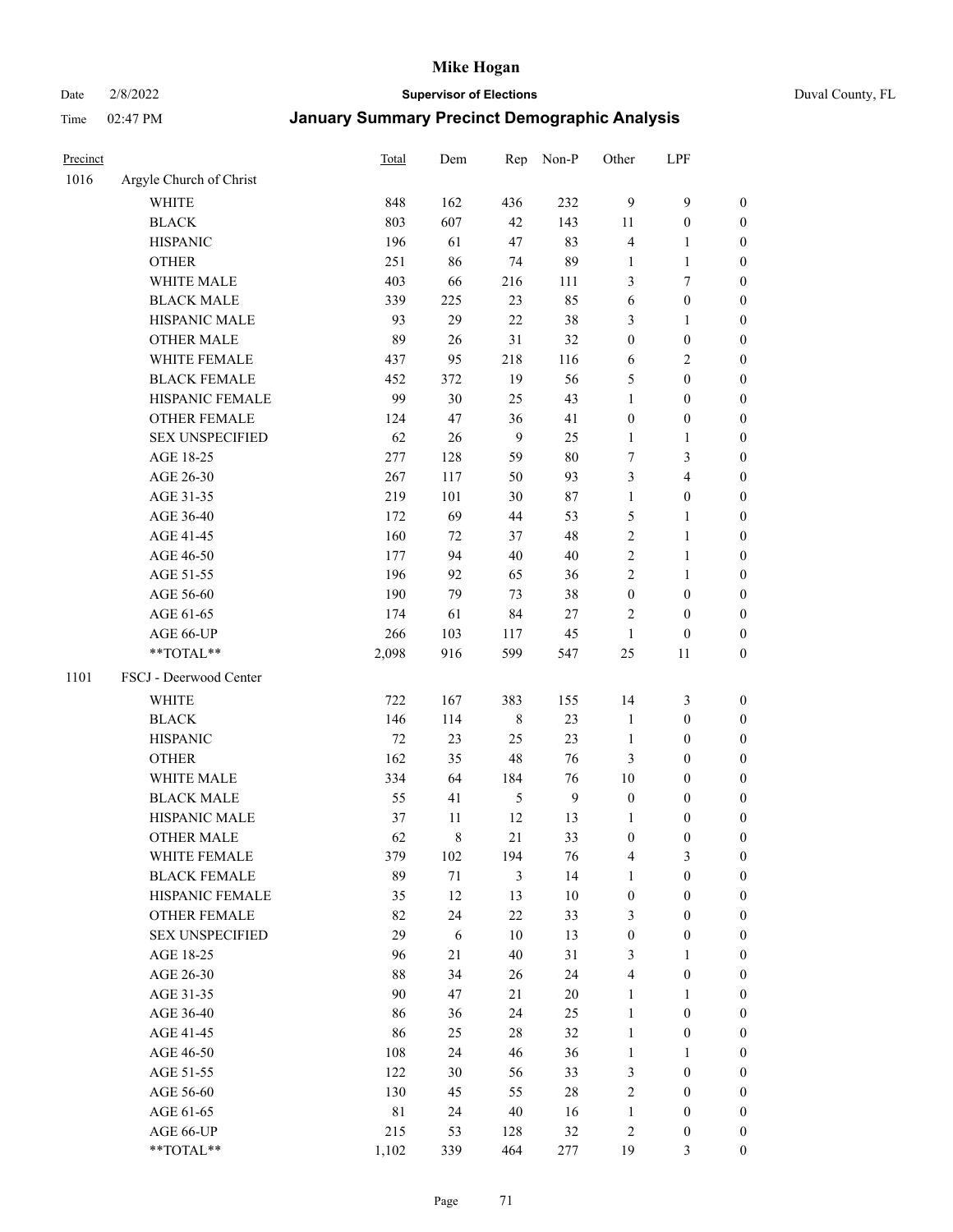#### Date 2/8/2022 **Supervisor of Elections** Duval County, FL

| Precinct |                                   | Total | Dem            | Rep              | Non-P                   | Other                   | LPF              |                  |
|----------|-----------------------------------|-------|----------------|------------------|-------------------------|-------------------------|------------------|------------------|
| 1102     | Glen Kernan Golf and Country Club |       |                |                  |                         |                         |                  |                  |
|          | <b>WHITE</b>                      | 381   | 66             | 237              | $70\,$                  | 7                       | $\mathbf{1}$     | 0                |
|          | <b>BLACK</b>                      | 29    | 19             | $\overline{2}$   | $\tau$                  | $\mathbf{1}$            | $\boldsymbol{0}$ | 0                |
|          | <b>HISPANIC</b>                   | 17    | $\overline{c}$ | 10               | $\mathfrak{S}$          | $\boldsymbol{0}$        | $\boldsymbol{0}$ | $\boldsymbol{0}$ |
|          | <b>OTHER</b>                      | 160   | 48             | 31               | 76                      | 4                       | 1                | $\boldsymbol{0}$ |
|          | WHITE MALE                        | 184   | 26             | 122              | 34                      | 2                       | $\boldsymbol{0}$ | $\boldsymbol{0}$ |
|          | <b>BLACK MALE</b>                 | 15    | 9              | $\sqrt{2}$       | $\overline{\mathbf{4}}$ | $\boldsymbol{0}$        | $\boldsymbol{0}$ | $\boldsymbol{0}$ |
|          | HISPANIC MALE                     | 6     | $\mathbf{1}$   | $\mathfrak{2}$   | 3                       | $\boldsymbol{0}$        | $\boldsymbol{0}$ | $\boldsymbol{0}$ |
|          | <b>OTHER MALE</b>                 | 72    | 23             | 16               | 31                      | $\mathbf{1}$            | $\mathbf{1}$     | $\boldsymbol{0}$ |
|          | WHITE FEMALE                      | 195   | 40             | 114              | 35                      | 5                       | 1                | $\boldsymbol{0}$ |
|          | <b>BLACK FEMALE</b>               | 12    | $\,$ 8 $\,$    | $\boldsymbol{0}$ | $\mathfrak{Z}$          | $\mathbf{1}$            | $\boldsymbol{0}$ | 0                |
|          | HISPANIC FEMALE                   | 11    | $\mathbf{1}$   | $\,8\,$          | $\mathbf{2}$            | $\boldsymbol{0}$        | $\boldsymbol{0}$ | 0                |
|          | OTHER FEMALE                      | 67    | 22             | 12               | 32                      | $\mathbf{1}$            | $\boldsymbol{0}$ | $\boldsymbol{0}$ |
|          | <b>SEX UNSPECIFIED</b>            | 25    | 5              | $\overline{4}$   | 14                      | $\mathbf{2}$            | $\boldsymbol{0}$ | $\boldsymbol{0}$ |
|          | AGE 18-25                         | 108   | 33             | 38               | 32                      | 4                       | 1                | $\boldsymbol{0}$ |
|          | AGE 26-30                         | 20    | 6              | 10               | 3                       | $\mathbf{1}$            | $\boldsymbol{0}$ | $\boldsymbol{0}$ |
|          | AGE 31-35                         | 21    | 6              | $\tau$           | 6                       | $\mathbf{1}$            | $\mathbf{1}$     | $\boldsymbol{0}$ |
|          | AGE 36-40                         | 38    | 12             | 15               | $10\,$                  | $\mathbf{1}$            | $\boldsymbol{0}$ | $\boldsymbol{0}$ |
|          | AGE 41-45                         | 42    | $\sqrt{6}$     | 21               | 15                      | $\boldsymbol{0}$        | $\boldsymbol{0}$ | $\boldsymbol{0}$ |
|          | AGE 46-50                         | 74    | 18             | 31               | 24                      | $\mathbf{1}$            | $\boldsymbol{0}$ | $\boldsymbol{0}$ |
|          | AGE 51-55                         | 71    | 15             | 39               | 16                      | $\mathbf{1}$            | $\boldsymbol{0}$ | $\boldsymbol{0}$ |
|          | AGE 56-60                         | 62    | 12             | 31               | 18                      | $\mathbf{1}$            | $\boldsymbol{0}$ | 0                |
|          | AGE 61-65                         | 43    | 6              | 22               | 14                      | $\mathbf{1}$            | $\boldsymbol{0}$ | 0                |
|          | AGE 66-UP                         | 108   | 21             | 66               | $20\,$                  | $\mathbf{1}$            | $\boldsymbol{0}$ | $\boldsymbol{0}$ |
|          | **TOTAL**                         | 587   | 135            | 280              | 158                     | 12                      | $\sqrt{2}$       | $\boldsymbol{0}$ |
| 1103     | Hampton Glen                      |       |                |                  |                         |                         |                  |                  |
|          | <b>WHITE</b>                      | 2,019 | 496            | 1,054            | 435                     | 26                      | $\,$ 8 $\,$      | $\boldsymbol{0}$ |
|          | <b>BLACK</b>                      | 363   | 258            | $18\,$           | $80\,$                  | 6                       | $\mathbf{1}$     | $\boldsymbol{0}$ |
|          | <b>HISPANIC</b>                   | 229   | 95             | 60               | 68                      | 6                       | $\boldsymbol{0}$ | $\boldsymbol{0}$ |
|          | <b>OTHER</b>                      | 643   | 206            | 139              | 292                     | 5                       | $\mathbf{1}$     | $\boldsymbol{0}$ |
|          | WHITE MALE                        | 918   | 183            | 508              | 213                     | $10\,$                  | $\overline{4}$   | $\boldsymbol{0}$ |
|          | <b>BLACK MALE</b>                 | 170   | 105            | 13               | 49                      | 3                       | $\boldsymbol{0}$ | $\boldsymbol{0}$ |
|          | HISPANIC MALE                     | 108   | 44             | 27               | 33                      | 4                       | $\boldsymbol{0}$ | $\boldsymbol{0}$ |
|          | OTHER MALE                        | 272   | 82             | 62               | 124                     | 3                       | $\mathbf{1}$     | $\boldsymbol{0}$ |
|          | WHITE FEMALE                      | 1,086 | 312            | 536              | 219                     | 15                      | 4                | 0                |
|          | <b>BLACK FEMALE</b>               | 190   | 150            | 5                | 31                      | 3                       | $\mathbf{1}$     | $\boldsymbol{0}$ |
|          | HISPANIC FEMALE                   | 116   | 49             | 31               | 34                      | $\sqrt{2}$              | $\boldsymbol{0}$ | $\overline{0}$   |
|          | OTHER FEMALE                      | 309   | 107            | $70\,$           | 131                     | $\mathbf{1}$            | $\boldsymbol{0}$ | $\overline{0}$   |
|          | <b>SEX UNSPECIFIED</b>            | 85    | 23             | 19               | 41                      | $\sqrt{2}$              | $\boldsymbol{0}$ | 0                |
|          | AGE 18-25                         | 472   | 177            | 134              | 145                     | 14                      | $\sqrt{2}$       | 0                |
|          | AGE 26-30                         | 305   | 122            | 78               | 101                     | $\overline{\mathbf{4}}$ | $\boldsymbol{0}$ | 0                |
|          | AGE 31-35                         | 264   | 104            | 84               | $72\,$                  | 2                       | $\sqrt{2}$       | 0                |
|          | AGE 36-40                         | 229   | 77             | 74               | 75                      | 3                       | $\boldsymbol{0}$ | 0                |
|          | AGE 41-45                         | 225   | 87             | 73               | 60                      | $\overline{c}$          | $\mathfrak{Z}$   | 0                |
|          | AGE 46-50                         | 258   | 70             | 109              | $78\,$                  | $\mathbf{1}$            | $\boldsymbol{0}$ | 0                |
|          | AGE 51-55                         | 318   | 87             | 123              | 102                     | 5                       | $\mathbf{1}$     | 0                |
|          | AGE 56-60                         | 319   | 85             | 146              | $87\,$                  | $\boldsymbol{0}$        | $\mathbf{1}$     | $\overline{0}$   |
|          | AGE 61-65                         | 265   | 68             | 147              | 48                      | 2                       | $\boldsymbol{0}$ | $\overline{0}$   |
|          | AGE 66-UP                         | 599   | 178            | 303              | 107                     | 10                      | $\mathbf{1}$     | $\boldsymbol{0}$ |
|          | **TOTAL**                         | 3,254 | 1,055          | 1,271            | 875                     | 43                      | 10               | $\boldsymbol{0}$ |
|          |                                   |       |                |                  |                         |                         |                  |                  |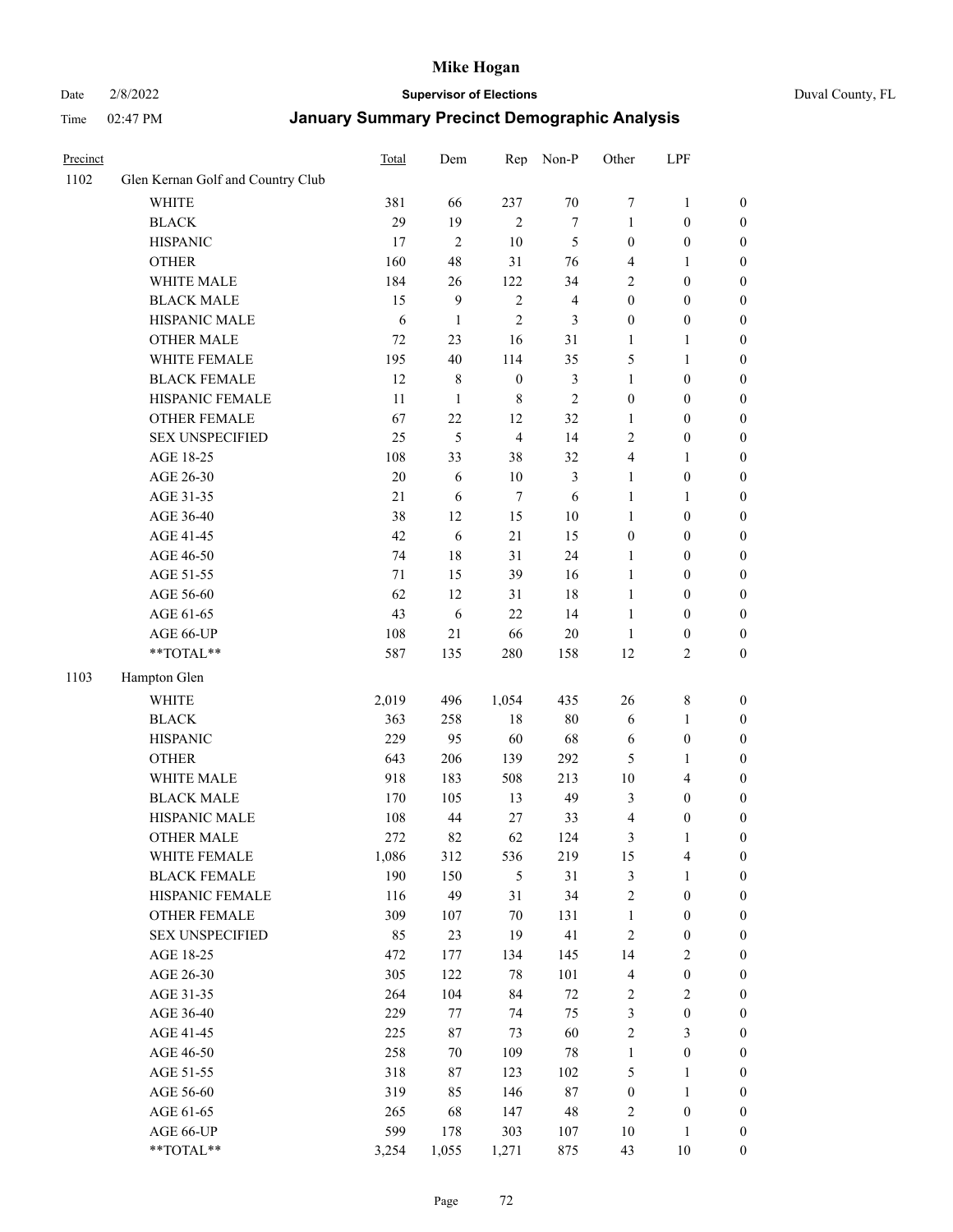Date 2/8/2022 **Supervisor of Elections** Duval County, FL

| Precinct |                                 | <b>Total</b> | Dem        | Rep         | Non-P     | Other                | LPF                           |                  |
|----------|---------------------------------|--------------|------------|-------------|-----------|----------------------|-------------------------------|------------------|
| 1104     | Julington Baptist Church        |              |            |             |           |                      |                               |                  |
|          | <b>WHITE</b>                    | 4,075        | 882        | 2,102       | 990       | 77                   | 24                            | 0                |
|          | <b>BLACK</b>                    | 1,009        | 754        | 43          | 199       | 12                   | $\mathbf{1}$                  | $\boldsymbol{0}$ |
|          | <b>HISPANIC</b>                 | 579          | 184        | 150         | 231       | $10\,$               | $\overline{4}$                | $\boldsymbol{0}$ |
|          | <b>OTHER</b>                    | 1,110        | 341        | 275         | 477       | 12                   | 5                             | $\boldsymbol{0}$ |
|          | WHITE MALE                      | 1,904        | 354        | 1,020       | 485       | 31                   | 14                            | $\boldsymbol{0}$ |
|          | <b>BLACK MALE</b>               | 444          | 300        | 23          | 112       | 8                    | 1                             | $\boldsymbol{0}$ |
|          | HISPANIC MALE                   | 272          | 84         | $71\,$      | 113       | 2                    | $\sqrt{2}$                    | $\boldsymbol{0}$ |
|          | <b>OTHER MALE</b>               | 474          | 136        | 122         | 207       | 5                    | $\overline{4}$                | $\boldsymbol{0}$ |
|          | WHITE FEMALE                    | 2,132        | 522        | 1,058       | 496       | 46                   | $10\,$                        | $\boldsymbol{0}$ |
|          | <b>BLACK FEMALE</b>             | 551          | 446        | 19          | 82        | 4                    | $\boldsymbol{0}$              | $\boldsymbol{0}$ |
|          | HISPANIC FEMALE                 | 294          | 93         | 78          | 113       | 8                    | $\sqrt{2}$                    | $\boldsymbol{0}$ |
|          | <b>OTHER FEMALE</b>             | 540          | 183        | 130         | 220       | 6                    | $\mathbf{1}$                  | $\boldsymbol{0}$ |
|          | <b>SEX UNSPECIFIED</b>          | 162          | 43         | 49          | 69        | $\mathbf{1}$         | $\boldsymbol{0}$              | $\boldsymbol{0}$ |
|          | AGE 18-25                       | 750          | 236        | 233         | 251       | 24                   | 6                             | $\boldsymbol{0}$ |
|          | AGE 26-30                       | 825          | 246        | 277         | 281       | 16                   | $\mathfrak s$                 | $\boldsymbol{0}$ |
|          | AGE 31-35                       | 749          | 236        | 249         | 240       | 12                   | 12                            | $\boldsymbol{0}$ |
|          | AGE 36-40                       | 648          | 228        | 202         | 207       | $\,$ $\,$            | $\sqrt{3}$                    | $\boldsymbol{0}$ |
|          | AGE 41-45                       | 637          | 209        | 186         | 232       | 5                    | 5                             | $\boldsymbol{0}$ |
|          | AGE 46-50                       | 609          | 189        | 218         | 187       | 12                   | $\mathfrak{Z}$                | $\boldsymbol{0}$ |
|          | AGE 51-55                       | 628          | 171        | 285         | 159       | 13                   | $\boldsymbol{0}$              | $\boldsymbol{0}$ |
|          | AGE 56-60                       | 546          | 167        | 271         | 103       | 5                    | $\boldsymbol{0}$              | 0                |
|          | AGE 61-65                       | 488          | 161        | 215         | 105       | $\tau$               | $\boldsymbol{0}$              | $\boldsymbol{0}$ |
|          | AGE 66-UP                       | 893          | 318        | 434         | 132       | 9                    | $\boldsymbol{0}$              | $\boldsymbol{0}$ |
|          | $**TOTAL**$                     | 6,773        | 2,161      | 2,570       | 1,897     | 111                  | 34                            | $\boldsymbol{0}$ |
| 1105     | Kernan Blvd Baptist Church      |              |            |             |           |                      |                               |                  |
|          | <b>WHITE</b>                    |              | 725        |             | 888       | $8\sqrt{1}$          |                               |                  |
|          | <b>BLACK</b>                    | 3,115<br>688 | 456        | 1,396<br>37 | 185       | 9                    | 25                            | $\boldsymbol{0}$ |
|          | <b>HISPANIC</b>                 | 437          |            | 100         | 154       |                      | $\mathbf{1}$<br>$\mathfrak s$ | $\boldsymbol{0}$ |
|          |                                 |              | 175        |             |           | 3                    |                               | $\boldsymbol{0}$ |
|          | <b>OTHER</b>                    | 625          | 205        | 150         | 256       | 13                   | $\mathbf{1}$                  | $\boldsymbol{0}$ |
|          | WHITE MALE<br><b>BLACK MALE</b> | 1,473<br>289 | 277<br>184 | 723         | 424<br>83 | 29<br>$\overline{4}$ | 20                            | $\boldsymbol{0}$ |
|          | HISPANIC MALE                   |              |            | 17          |           |                      | $\mathbf{1}$                  | $\boldsymbol{0}$ |
|          |                                 | $202\,$      | 64         | 55          | 77        | 2                    | 4                             | 0                |
|          | <b>OTHER MALE</b>               | 231          | 64         | 65          | 98        | 3                    | $\mathbf{1}$                  | $\boldsymbol{0}$ |
|          | WHITE FEMALE                    | 1,584        | 435        | 650         | 445       | 49                   | 5                             | 0                |
|          | <b>BLACK FEMALE</b>             | 370          | 254        | 17          | 94        | 5                    | $\boldsymbol{0}$              | $\overline{0}$   |
|          | HISPANIC FEMALE                 | 230          | 109        | 44          | 75        | $\mathbf{1}$         | 1                             | $\overline{0}$   |
|          | <b>OTHER FEMALE</b>             | 267          | 104        | 65          | 92        | 6                    | $\boldsymbol{0}$              | 0                |
|          | <b>SEX UNSPECIFIED</b>          | 219          | $70\,$     | 47          | 95        | 7                    | $\boldsymbol{0}$              | 0                |
|          | AGE 18-25                       | 1,162        | 452        | 319         | 350       | 35                   | 6                             | 0                |
|          | AGE 26-30                       | 801          | 249        | 219         | 308       | 18                   | $\boldsymbol{7}$              | 0                |
|          | AGE 31-35                       | 592          | 182        | 188         | 196       | 19                   | $\boldsymbol{7}$              | 0                |
|          | AGE 36-40                       | 380          | 122        | 120         | 126       | 9                    | $\mathfrak z$                 | 0                |
|          | AGE 41-45                       | 338          | 103        | 101         | 127       | 5                    | $\sqrt{2}$                    | 0                |
|          | AGE 46-50                       | 288          | 87         | 116         | 79        | 5                    | $\mathbf{1}$                  | 0                |
|          | AGE 51-55                       | 338          | 94         | 153         | 84        | 5                    | $\sqrt{2}$                    | 0                |
|          | AGE 56-60                       | 300          | 71         | 147         | $80\,$    | 1                    | 1                             | 0                |
|          | AGE 61-65                       | 247          | 76         | 109         | 57        | 5                    | $\boldsymbol{0}$              | 0                |
|          | AGE 66-UP                       | 419          | 125        | 211         | 76        | 4                    | $\mathfrak{Z}$                | 0                |
|          | **TOTAL**                       | 4,865        | 1,561      | 1,683       | 1,483     | 106                  | 32                            | $\boldsymbol{0}$ |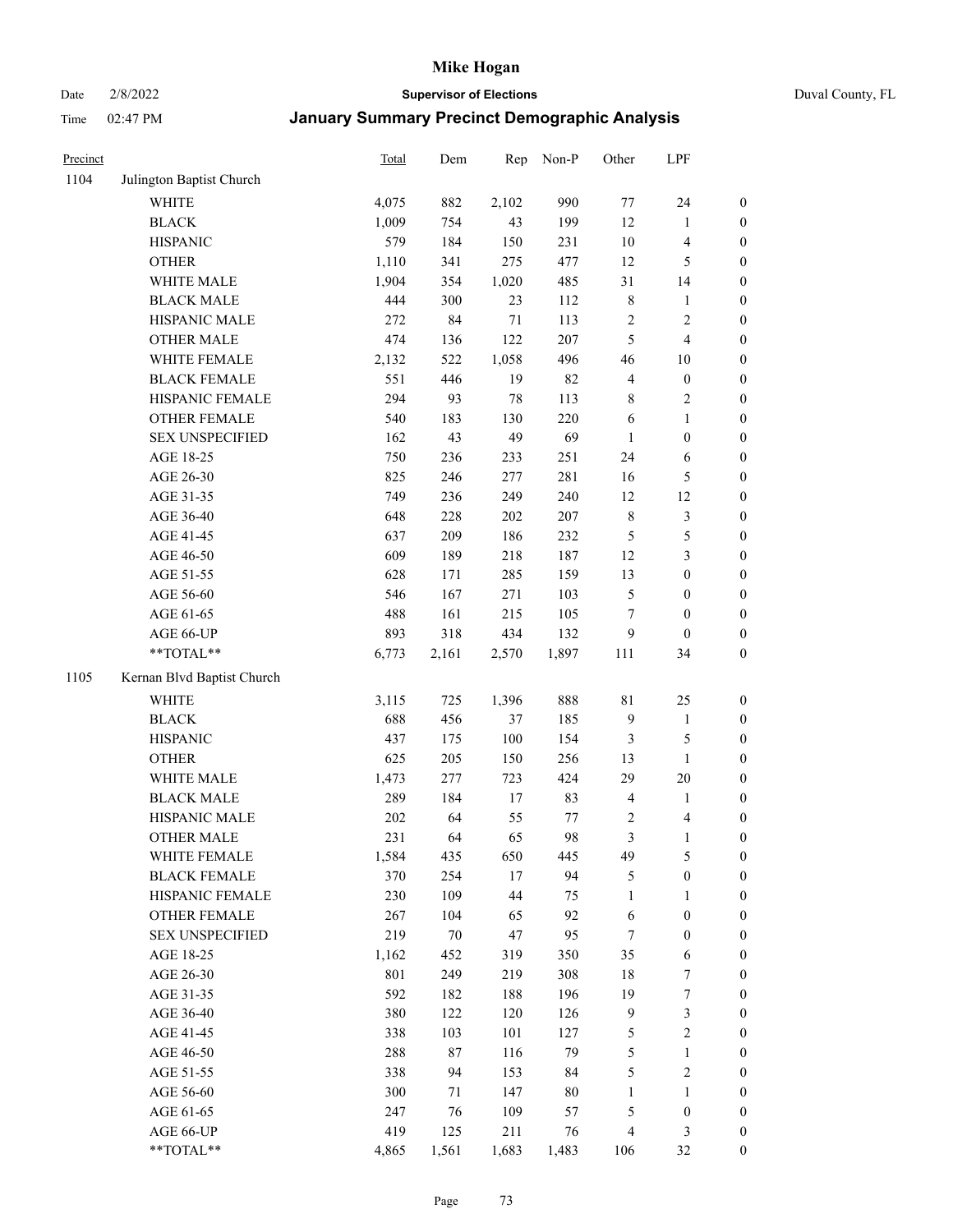## Date 2/8/2022 **Supervisor of Elections** Duval County, FL

| Precinct |                        | Total  | Dem         | Rep            | Non-P       | Other            | LPF                     |                  |
|----------|------------------------|--------|-------------|----------------|-------------|------------------|-------------------------|------------------|
| 1106     | Church of Eleven 22    |        |             |                |             |                  |                         |                  |
|          | <b>WHITE</b>           | 4,535  | 1,110       | 2,343          | 983         | 78               | $21\,$                  | 0                |
|          | <b>BLACK</b>           | 762    | 543         | 30             | 175         | 13               | $\mathbf{1}$            | 0                |
|          | <b>HISPANIC</b>        | 488    | 179         | 120            | 183         | $\mathfrak{S}$   | $\mathbf{1}$            | 0                |
|          | <b>OTHER</b>           | 853    | 314         | 175            | 349         | 14               | $\mathbf{1}$            | $\boldsymbol{0}$ |
|          | WHITE MALE             | 1,998  | 409         | 1,055          | 485         | 34               | 15                      | $\boldsymbol{0}$ |
|          | <b>BLACK MALE</b>      | 326    | 214         | 19             | 86          | $\boldsymbol{7}$ | $\boldsymbol{0}$        | $\boldsymbol{0}$ |
|          | HISPANIC MALE          | 206    | 63          | 60             | $8\sqrt{1}$ | $\sqrt{2}$       | $\boldsymbol{0}$        | $\boldsymbol{0}$ |
|          | <b>OTHER MALE</b>      | 356    | 106         | 72             | 172         | $\mathfrak{S}$   | $\mathbf{1}$            | $\boldsymbol{0}$ |
|          | WHITE FEMALE           | 2,504  | 691         | 1,276          | 488         | 43               | 6                       | 0                |
|          | <b>BLACK FEMALE</b>    | 430    | 325         | 11             | $88\,$      | 5                | $\mathbf{1}$            | 0                |
|          | HISPANIC FEMALE        | 279    | 114         | 59             | 102         | 3                | $\mathbf{1}$            | 0                |
|          | OTHER FEMALE           | 416    | 175         | 89             | 145         | 7                | $\boldsymbol{0}$        | 0                |
|          | <b>SEX UNSPECIFIED</b> | 123    | 49          | 27             | 43          | $\overline{4}$   | $\boldsymbol{0}$        | $\boldsymbol{0}$ |
|          | AGE 18-25              | 706    | 271         | 195            | 216         | $20\,$           | $\overline{\mathbf{4}}$ | $\boldsymbol{0}$ |
|          | AGE 26-30              | 642    | 213         | 203            | 201         | 17               | $8\,$                   | $\boldsymbol{0}$ |
|          | AGE 31-35              | 533    | 172         | 169            | 173         | 13               | 6                       | $\boldsymbol{0}$ |
|          | AGE 36-40              | 493    | 183         | 152            | 148         | 9                | $\mathbf{1}$            | $\boldsymbol{0}$ |
|          | AGE 41-45              | 464    | 150         | 168            | 141         | $\overline{4}$   | $\mathbf{1}$            | $\boldsymbol{0}$ |
|          | AGE 46-50              | 466    | 151         | 158            | 150         | 7                | $\boldsymbol{0}$        | $\boldsymbol{0}$ |
|          | AGE 51-55              | 475    | 137         | 203            | 128         | 7                | $\boldsymbol{0}$        | $\boldsymbol{0}$ |
|          | AGE 56-60              | 492    | 160         | 191            | 129         | 12               | $\boldsymbol{0}$        | 0                |
|          | AGE 61-65              | 458    | 130         | 223            | 99          | $\mathfrak s$    | $\mathbf{1}$            | 0                |
|          | AGE 66-UP              | 1,909  | 579         | 1,006          | 305         | 16               | 3                       | 0                |
|          | **TOTAL**              | 6,638  | 2,146       | 2,668          | 1,690       | 110              | 24                      | $\boldsymbol{0}$ |
| 1107     | FSCJ - Deerwood Center |        |             |                |             |                  |                         |                  |
|          | <b>WHITE</b>           | 1,078  | 163         | 726            | 172         | 15               | $\sqrt{2}$              | $\boldsymbol{0}$ |
|          | <b>BLACK</b>           | 92     | 62          | $\,$ 8 $\,$    | 21          | $\mathbf{1}$     | $\boldsymbol{0}$        | $\boldsymbol{0}$ |
|          | <b>HISPANIC</b>        | 69     | 13          | 28             | 28          | $\boldsymbol{0}$ | $\boldsymbol{0}$        | $\boldsymbol{0}$ |
|          | <b>OTHER</b>           | 438    | 133         | 103            | 192         | 7                | $\mathfrak{Z}$          | $\boldsymbol{0}$ |
|          | WHITE MALE             | 532    | 72          | 352            | 99          | $\tau$           | $\overline{2}$          | $\boldsymbol{0}$ |
|          | <b>BLACK MALE</b>      | 42     | 24          | $\overline{4}$ | 13          | $\mathbf{1}$     | $\boldsymbol{0}$        | $\boldsymbol{0}$ |
|          | HISPANIC MALE          | 37     | $\,$ 8 $\,$ | 15             | 14          | $\boldsymbol{0}$ | $\boldsymbol{0}$        | 0                |
|          | <b>OTHER MALE</b>      | 192    | 50          | 49             | 88          | 3                | $\mathfrak{2}$          | 0                |
|          | WHITE FEMALE           | 531    | 91          | 367            | 65          | 8                | $\boldsymbol{0}$        | 0                |
|          | <b>BLACK FEMALE</b>    | 49     | 38          | $\overline{4}$ | $\tau$      | $\boldsymbol{0}$ | $\boldsymbol{0}$        | $\overline{0}$   |
|          | HISPANIC FEMALE        | 32     | 5           | 13             | 14          | $\boldsymbol{0}$ | $\boldsymbol{0}$        | $\overline{0}$   |
|          | OTHER FEMALE           | 214    | 74          | 49             | 86          | 4                | $\mathbf{1}$            | $\overline{0}$   |
|          | <b>SEX UNSPECIFIED</b> | 48     | 9           | 12             | 27          | $\boldsymbol{0}$ | $\boldsymbol{0}$        | 0                |
|          | AGE 18-25              | 190    | 54          | 70             | 57          | 8                | $\mathbf{1}$            | 0                |
|          | AGE 26-30              | 98     | 31          | 34             | 30          | 2                | $\mathbf{1}$            | 0                |
|          | AGE 31-35              | 76     | $20\,$      | 34             | 19          | 2                | $\mathbf{1}$            | 0                |
|          | AGE 36-40              | $70\,$ | 16          | 29             | 23          | $\mathfrak{2}$   | $\boldsymbol{0}$        | 0                |
|          | AGE 41-45              | 86     | 23          | 30             | 32          | $\boldsymbol{0}$ | $\mathbf{1}$            | 0                |
|          | AGE 46-50              | 116    | 24          | 60             | 31          | 1                | $\boldsymbol{0}$        | 0                |
|          | AGE 51-55              | 149    | 28          | 63             | 57          | $\mathbf{1}$     | $\boldsymbol{0}$        | 0                |
|          | AGE 56-60              | 185    | 37          | 94             | 51          | $\overline{c}$   | 1                       | 0                |
|          | AGE 61-65              | 176    | 28          | 112            | 35          | $\mathbf{1}$     | $\boldsymbol{0}$        | 0                |
|          | AGE 66-UP              | 529    | 108         | 339            | 78          | $\overline{4}$   | $\boldsymbol{0}$        | 0                |
|          | **TOTAL**              | 1,677  | 371         | 865            | 413         | 23               | 5                       | $\boldsymbol{0}$ |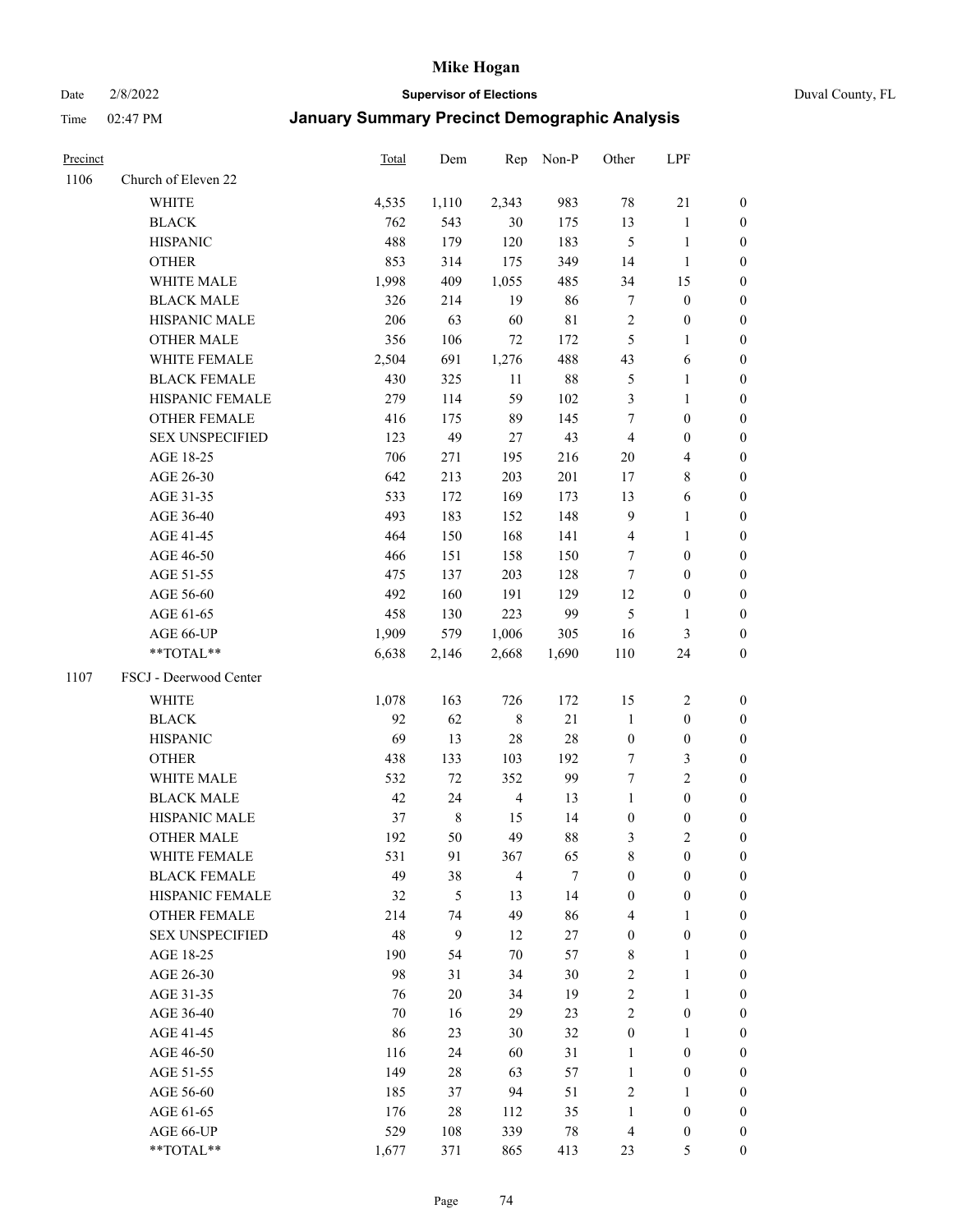# Date 2/8/2022 **Supervisor of Elections** Duval County, FL

| Precinct |                                    | <b>Total</b> | Dem      | Rep                  | Non-P       | Other            | LPF                                  |                  |
|----------|------------------------------------|--------------|----------|----------------------|-------------|------------------|--------------------------------------|------------------|
| 1108     | FSCJ - Deerwood Center             |              |          |                      |             |                  |                                      |                  |
|          | <b>WHITE</b>                       | 2,175        | 605      | 958                  | 553         | $48\,$           | 11                                   | 0                |
|          | <b>BLACK</b>                       | 749          | 546      | 29                   | 157         | 15               | $\sqrt{2}$                           | $\boldsymbol{0}$ |
|          | <b>HISPANIC</b>                    | 330          | 113      | 92                   | 114         | $10\,$           | $\mathbf{1}$                         | $\boldsymbol{0}$ |
|          | <b>OTHER</b>                       | 321          | 118      | 54                   | 137         | $10\,$           | $\sqrt{2}$                           | $\boldsymbol{0}$ |
|          | WHITE MALE                         | 1,014        | 239      | 461                  | 291         | 15               | $\,$ 8 $\,$                          | $\boldsymbol{0}$ |
|          | <b>BLACK MALE</b>                  | 300          | 198      | 13                   | 78          | $10\,$           | $\mathbf{1}$                         | $\boldsymbol{0}$ |
|          | HISPANIC MALE                      | 143          | 46       | 42                   | 49          | 5                | $\mathbf{1}$                         | $\boldsymbol{0}$ |
|          | <b>OTHER MALE</b>                  | 117          | 46       | $17\,$               | 50          | 3                | $\mathbf{1}$                         | $\boldsymbol{0}$ |
|          | WHITE FEMALE                       | 1,141        | 361      | 490                  | 254         | 33               | $\mathfrak{Z}$                       | $\boldsymbol{0}$ |
|          | <b>BLACK FEMALE</b>                | 440          | 341      | 16                   | 77          | $\mathfrak{S}$   | $\mathbf{1}$                         | 0                |
|          | HISPANIC FEMALE                    | 182          | 65       | 50                   | 62          | 5                | $\boldsymbol{0}$                     | 0                |
|          | <b>OTHER FEMALE</b>                | 153          | 60       | 26                   | 59          | $\tau$           | $\mathbf{1}$                         | $\boldsymbol{0}$ |
|          | <b>SEX UNSPECIFIED</b>             | 85           | 26       | $18\,$               | 41          | $\boldsymbol{0}$ | $\boldsymbol{0}$                     | $\boldsymbol{0}$ |
|          | AGE 18-25                          | 496          | 200      | 127                  | 152         | 16               | $\mathbf{1}$                         | $\boldsymbol{0}$ |
|          | AGE 26-30                          | 497          | 208      | 105                  | 165         | 17               | $\sqrt{2}$                           | $\boldsymbol{0}$ |
|          | AGE 31-35                          | 456          | 187      | 109                  | 143         | 14               | $\mathfrak{Z}$                       | $\boldsymbol{0}$ |
|          | AGE 36-40                          | 299          | 119      | $70\,$               | 98          | 8                | $\overline{\mathbf{4}}$              | $\boldsymbol{0}$ |
|          | AGE 41-45                          | 271          | 111      | 75                   | $8\sqrt{1}$ | $\mathbf{1}$     | $\mathfrak{Z}$                       | $\boldsymbol{0}$ |
|          | AGE 46-50                          | 254          | 91       | 87                   | 65          | $\mathbf{9}$     | $\overline{2}$                       | $\boldsymbol{0}$ |
|          | AGE 51-55                          | 242          | 94       | 92                   | 50          | 5                | $\mathbf{1}$                         | $\boldsymbol{0}$ |
|          | AGE 56-60                          | 257          | 92       | 107                  | 53          | 5                | $\boldsymbol{0}$                     | 0                |
|          | AGE 61-65                          | 251          | 83       | 111                  | 53          | 4                | $\boldsymbol{0}$                     | $\boldsymbol{0}$ |
|          | AGE 66-UP                          | 552          | 197      | 250                  | 101         | 4                | $\boldsymbol{0}$                     | $\boldsymbol{0}$ |
|          | **TOTAL**                          | 3,575        | 1,382    | 1,133                | 961         | 83               | 16                                   | $\boldsymbol{0}$ |
| 1109     | Deerwood Country Club              |              |          |                      |             |                  |                                      |                  |
|          | <b>WHITE</b>                       |              | 295      |                      | 260         | $20\,$           |                                      |                  |
|          |                                    | 1,731        |          | 1,152                |             |                  | $\overline{\mathbf{4}}$              | $\boldsymbol{0}$ |
|          | <b>BLACK</b><br><b>HISPANIC</b>    | 57<br>85     | 39<br>12 | $\overline{4}$<br>46 | 11<br>24    | 3                | $\boldsymbol{0}$<br>$\boldsymbol{0}$ | $\boldsymbol{0}$ |
|          |                                    |              |          |                      |             | 3                |                                      | $\boldsymbol{0}$ |
|          | <b>OTHER</b>                       | 202          | 54       | 68                   | 79          | $\mathbf{1}$     | $\boldsymbol{0}$                     | $\boldsymbol{0}$ |
|          | WHITE MALE                         | 821          | 115      | 558                  | 133         | $11\,$           | $\overline{4}$                       | $\boldsymbol{0}$ |
|          | <b>BLACK MALE</b>                  | 27           | 16       | $\mathfrak{Z}$       | $\tau$      | $\mathbf{1}$     | $\boldsymbol{0}$                     | $\boldsymbol{0}$ |
|          | HISPANIC MALE<br><b>OTHER MALE</b> | 36           | 5        | 18                   | 13          | $\boldsymbol{0}$ | $\boldsymbol{0}$                     | $\boldsymbol{0}$ |
|          |                                    | 75           | 21       | 24                   | $30\,$      | $\boldsymbol{0}$ | $\boldsymbol{0}$                     | $\boldsymbol{0}$ |
|          | WHITE FEMALE                       | 901          | 177      | 590                  | 125         | 9                | $\boldsymbol{0}$                     | 0                |
|          | <b>BLACK FEMALE</b>                | 28           | 22       | $\mathbf{1}$         | 3           | $\overline{c}$   | $\boldsymbol{0}$                     | $\overline{0}$   |
|          | HISPANIC FEMALE                    | 48           | 6        | 28                   | $11\,$      | 3                | $\boldsymbol{0}$                     | $\overline{0}$   |
|          | <b>OTHER FEMALE</b>                | 95           | 31       | 34                   | 29          | $\mathbf{1}$     | $\boldsymbol{0}$                     | $\overline{0}$   |
|          | <b>SEX UNSPECIFIED</b>             | 44           | $\tau$   | 14                   | 23          | $\boldsymbol{0}$ | $\boldsymbol{0}$                     | 0                |
|          | AGE 18-25                          | 221          | 46       | 113                  | 58          | 4                | $\boldsymbol{0}$                     | $\theta$         |
|          | AGE 26-30                          | 106          | 17       | 63                   | 25          | $\mathbf{1}$     | $\boldsymbol{0}$                     | 0                |
|          | AGE 31-35                          | 112          | 21       | 63                   | 26          | 2                | $\boldsymbol{0}$                     | 0                |
|          | AGE 36-40                          | 134          | 30       | 75                   | 29          | $\boldsymbol{0}$ | $\boldsymbol{0}$                     | 0                |
|          | AGE 41-45                          | 140          | 26       | 77                   | 31          | $\overline{4}$   | $\mathbf{2}$                         | 0                |
|          | AGE 46-50                          | 190          | 29       | 122                  | 34          | 4                | $\mathbf{1}$                         | 0                |
|          | AGE 51-55                          | 161          | 27       | 107                  | 26          | $\mathbf{1}$     | $\boldsymbol{0}$                     | 0                |
|          | AGE 56-60                          | 174          | 36       | 97                   | 38          | 3                | $\boldsymbol{0}$                     | $\overline{0}$   |
|          | AGE 61-65                          | 181          | 31       | 119                  | 31          | $\boldsymbol{0}$ | $\boldsymbol{0}$                     | 0                |
|          | AGE 66-UP                          | 654          | 136      | 433                  | 76          | 8                | $\mathbf{1}$                         | 0                |
|          | **TOTAL**                          | 2,075        | 400      | 1,270                | 374         | 27               | $\overline{4}$                       | $\boldsymbol{0}$ |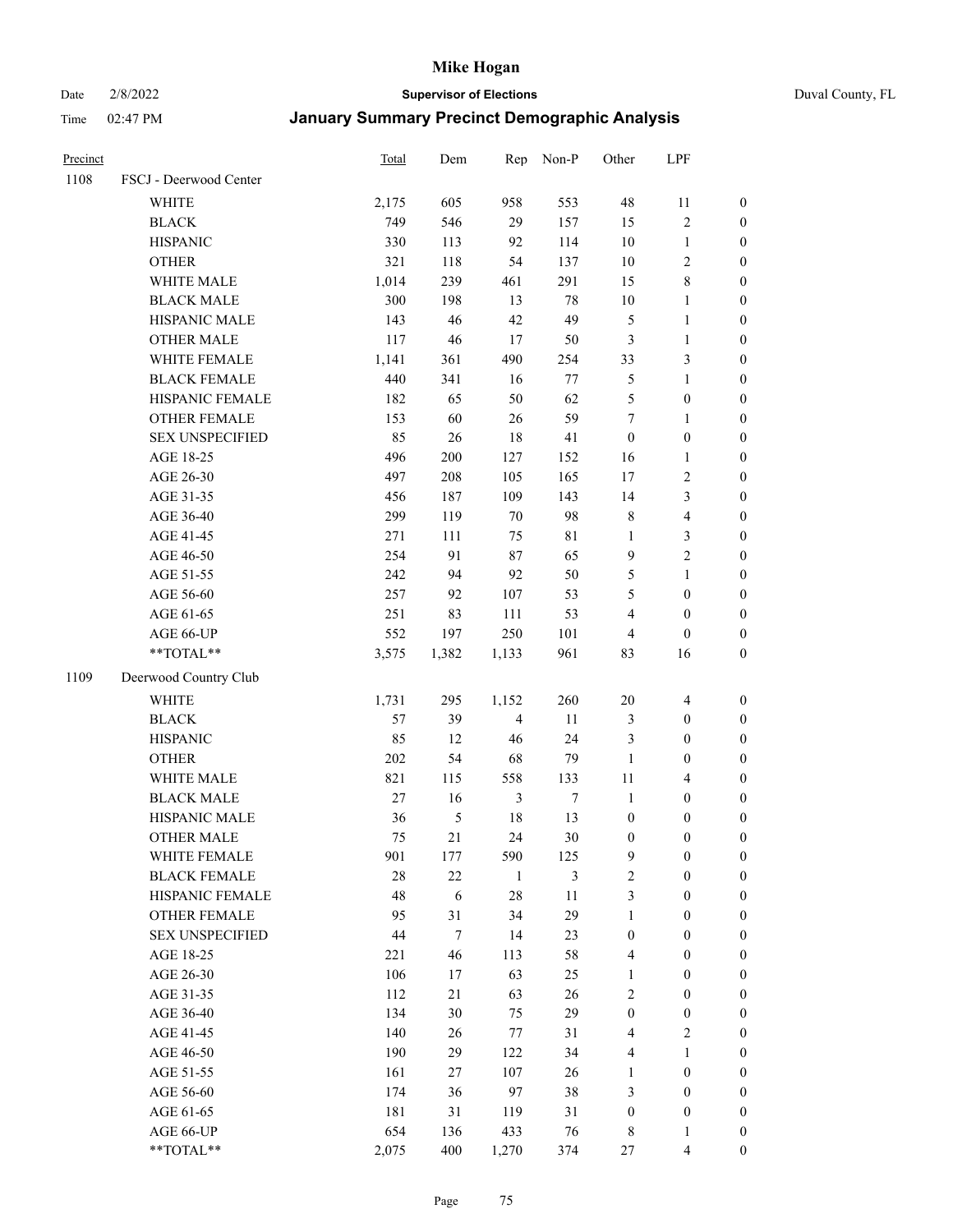## Date 2/8/2022 **Supervisor of Elections** Duval County, FL

| Precinct |                                       | Total | Dem   | Rep         | Non-P  | Other            | LPF                     |                  |
|----------|---------------------------------------|-------|-------|-------------|--------|------------------|-------------------------|------------------|
| 1110     | Holiday Inn Express Bartram Park S    |       |       |             |        |                  |                         |                  |
|          | <b>WHITE</b>                          | 4,838 | 1,068 | 2,453       | 1,166  | 128              | 23                      | 0                |
|          | <b>BLACK</b>                          | 1,103 | 761   | 69          | 249    | $22\,$           | $\sqrt{2}$              | 0                |
|          | <b>HISPANIC</b>                       | 676   | 244   | 180         | 243    | $\tau$           | $\sqrt{2}$              | 0                |
|          | <b>OTHER</b>                          | 786   | 230   | 220         | 322    | 11               | $\mathfrak{Z}$          | $\boldsymbol{0}$ |
|          | WHITE MALE                            | 2,099 | 380   | 1,100       | 558    | 48               | 13                      | $\boldsymbol{0}$ |
|          | <b>BLACK MALE</b>                     | 464   | 283   | 34          | 137    | 10               | $\boldsymbol{0}$        | $\boldsymbol{0}$ |
|          | HISPANIC MALE                         | 293   | 92    | $8\sqrt{1}$ | 114    | 4                | $\sqrt{2}$              | $\boldsymbol{0}$ |
|          | <b>OTHER MALE</b>                     | 321   | 84    | 91          | 138    | $\tau$           | $\mathbf{1}$            | $\boldsymbol{0}$ |
|          | WHITE FEMALE                          | 2,706 | 682   | 1,339       | 597    | $78\,$           | $10\,$                  | 0                |
|          | <b>BLACK FEMALE</b>                   | 630   | 473   | 33          | 110    | 12               | $\sqrt{2}$              | 0                |
|          | HISPANIC FEMALE                       | 378   | 151   | 98          | 126    | 3                | $\boldsymbol{0}$        | 0                |
|          | OTHER FEMALE                          | 380   | 122   | 109         | 144    | 3                | $\sqrt{2}$              | 0                |
|          | <b>SEX UNSPECIFIED</b>                | 132   | 36    | 37          | 56     | 3                | $\boldsymbol{0}$        | $\boldsymbol{0}$ |
|          | AGE 18-25                             | 664   | 202   | 211         | 220    | 26               | $\mathfrak{S}$          | $\boldsymbol{0}$ |
|          | AGE 26-30                             | 940   | 282   | 362         | 265    | 24               | $\boldsymbol{7}$        | $\boldsymbol{0}$ |
|          | AGE 31-35                             | 982   | 307   | 360         | 295    | 14               | 6                       | $\boldsymbol{0}$ |
|          | AGE 36-40                             | 806   | 254   | 262         | 272    | 15               | $\mathfrak{Z}$          | $\boldsymbol{0}$ |
|          | AGE 41-45                             | 677   | 231   | 231         | 201    | 12               | $\sqrt{2}$              | $\boldsymbol{0}$ |
|          | AGE 46-50                             | 552   | 173   | $202\,$     | 159    | 14               | $\overline{4}$          | $\boldsymbol{0}$ |
|          | AGE 51-55                             | 589   | 184   | 258         | 134    | 11               | $\sqrt{2}$              | 0                |
|          | AGE 56-60                             | 511   | 140   | 238         | 118    | 14               | $\mathbf{1}$            | 0                |
|          | AGE 61-65                             | 482   | 146   | 250         | 83     | 3                | $\boldsymbol{0}$        | 0                |
|          | AGE 66-UP                             | 1,198 | 384   | 548         | 231    | 35               | $\boldsymbol{0}$        | $\boldsymbol{0}$ |
|          | **TOTAL**                             | 7,403 | 2,303 | 2,922       | 1,980  | 168              | $30\,$                  | $\boldsymbol{0}$ |
| 1111     | Shepherd of the Woods Lutheran Church |       |       |             |        |                  |                         |                  |
|          | <b>WHITE</b>                          | 1,049 | 313   | 400         | 305    | $20\,$           | 11                      | $\boldsymbol{0}$ |
|          | <b>BLACK</b>                          | 599   | 440   | 20          | 130    | 7                | $\sqrt{2}$              | $\boldsymbol{0}$ |
|          | <b>HISPANIC</b>                       | 233   | 87    | 37          | 105    | $\sqrt{2}$       | $\sqrt{2}$              | $\boldsymbol{0}$ |
|          | <b>OTHER</b>                          | 198   | 72    | 37          | 82     | 5                | $\sqrt{2}$              | $\boldsymbol{0}$ |
|          | WHITE MALE                            | 464   | 117   | 183         | 142    | 11               | $11\,$                  | $\boldsymbol{0}$ |
|          | <b>BLACK MALE</b>                     | 224   | 141   | 13          | 67     | 3                | $\boldsymbol{0}$        | 0                |
|          | HISPANIC MALE                         | 91    | 29    | 18          | 43     | $\boldsymbol{0}$ | 1                       | 0                |
|          | <b>OTHER MALE</b>                     | 72    | 21    | 19          | $28\,$ | 3                | $\mathbf{1}$            | 0                |
|          | WHITE FEMALE                          | 572   | 190   | 213         | 160    | 9                | $\boldsymbol{0}$        | 0                |
|          | <b>BLACK FEMALE</b>                   | 370   | 294   | 7           | 63     | $\overline{4}$   | $\sqrt{2}$              | $\overline{0}$   |
|          | HISPANIC FEMALE                       | 137   | 57    | 16          | 61     | $\sqrt{2}$       | $\mathbf{1}$            | $\overline{0}$   |
|          | OTHER FEMALE                          | 92    | 40    | 15          | 35     | 2                | $\boldsymbol{0}$        | $\overline{0}$   |
|          | <b>SEX UNSPECIFIED</b>                | 57    | 23    | 10          | 23     | $\boldsymbol{0}$ | $\mathbf{1}$            | 0                |
|          | AGE 18-25                             | 340   | 139   | 71          | 114    | 9                | 7                       | 0                |
|          | AGE 26-30                             | 341   | 153   | 59          | 120    | 7                | $\overline{2}$          | 0                |
|          | AGE 31-35                             | 302   | 138   | 55          | 99     | 6                | $\overline{\mathbf{4}}$ | 0                |
|          | AGE 36-40                             | 202   | 93    | 33          | 72     | 3                | $\mathbf{1}$            | 0                |
|          | AGE 41-45                             | 133   | 55    | 35          | 42     | $\mathbf{1}$     | $\boldsymbol{0}$        | 0                |
|          | AGE 46-50                             | 136   | 70    | 21          | 41     | 3                | $\mathbf{1}$            | 0                |
|          | AGE 51-55                             | 114   | 44    | 31          | 37     | 2                | $\boldsymbol{0}$        | 0                |
|          | AGE 56-60                             | 123   | 64    | 35          | 22     | 2                | $\boldsymbol{0}$        | 0                |
|          | AGE 61-65                             | 106   | 53    | 31          | $22\,$ | $\boldsymbol{0}$ | $\boldsymbol{0}$        | 0                |
|          | AGE 66-UP                             | 282   | 103   | 123         | 53     | $\mathbf{1}$     | $\sqrt{2}$              | 0                |
|          | **TOTAL**                             | 2,079 | 912   | 494         | 622    | 34               | 17                      | $\boldsymbol{0}$ |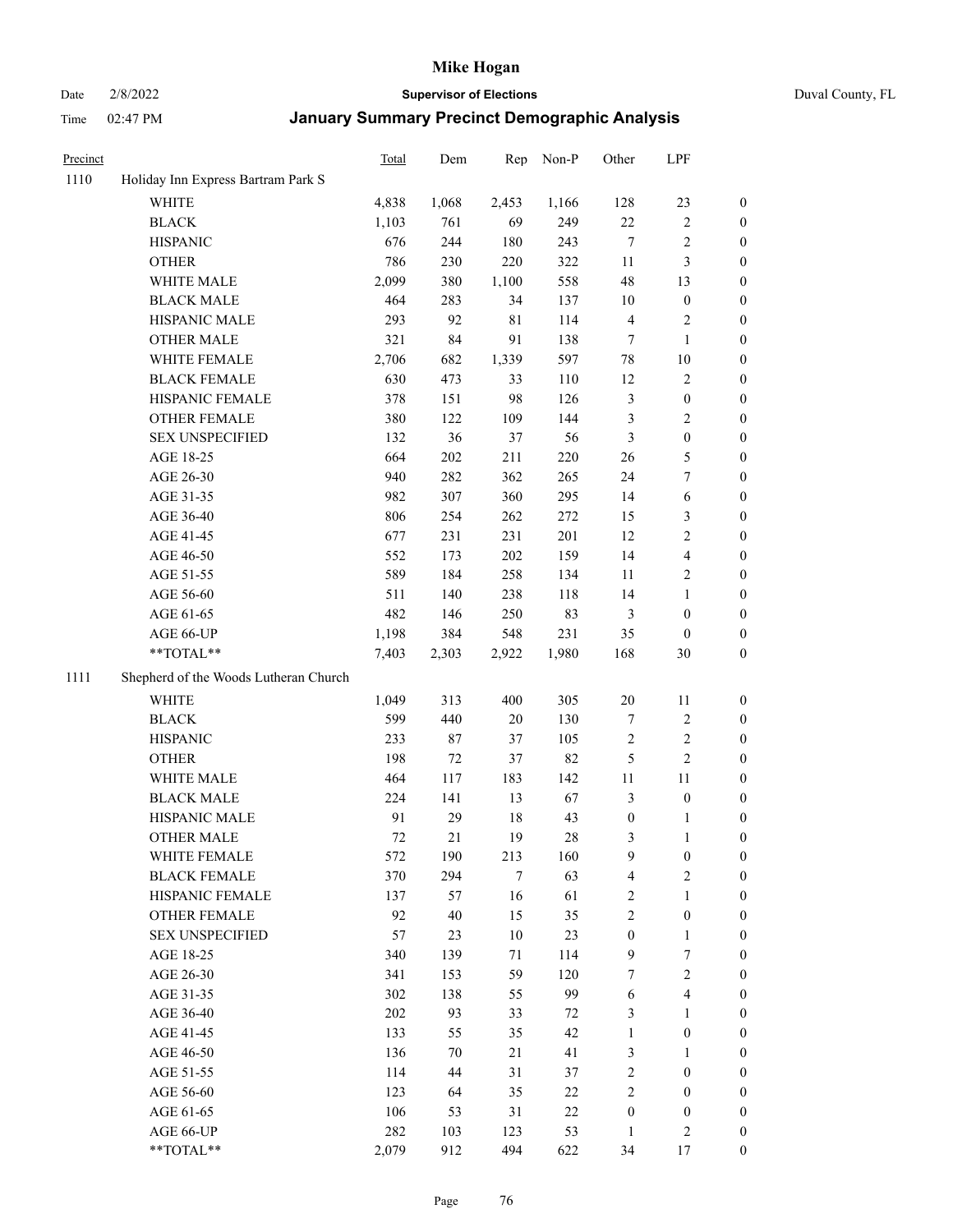Date 2/8/2022 **Supervisor of Elections** Duval County, FL

| Precinct |                            | Total | Dem         | Rep   | Non-P       | Other            | LPF              |                  |
|----------|----------------------------|-------|-------------|-------|-------------|------------------|------------------|------------------|
| 1112     | Southeast Regional Library |       |             |       |             |                  |                  |                  |
|          | <b>WHITE</b>               | 2,625 | 575         | 1,389 | 592         | 54               | 15               | 0                |
|          | <b>BLACK</b>               | 535   | 372         | 25    | 125         | 12               | $\mathbf{1}$     | 0                |
|          | <b>HISPANIC</b>            | 270   | $8\sqrt{1}$ | 86    | 94          | $\tau$           | $\sqrt{2}$       | $\boldsymbol{0}$ |
|          | <b>OTHER</b>               | 620   | 223         | 140   | 248         | $\,$ $\,$        | $\mathbf{1}$     | $\boldsymbol{0}$ |
|          | WHITE MALE                 | 1,204 | 217         | 657   | 298         | 21               | 11               | $\boldsymbol{0}$ |
|          | <b>BLACK MALE</b>          | 242   | 147         | 12    | 78          | 5                | $\boldsymbol{0}$ | $\boldsymbol{0}$ |
|          | HISPANIC MALE              | 109   | 28          | 38    | 40          | $\mathbf{1}$     | $\sqrt{2}$       | $\boldsymbol{0}$ |
|          | <b>OTHER MALE</b>          | 261   | 78          | 66    | 111         | 5                | $\mathbf{1}$     | $\boldsymbol{0}$ |
|          | WHITE FEMALE               | 1,402 | 355         | 723   | 289         | 32               | $\mathfrak{Z}$   | $\boldsymbol{0}$ |
|          | <b>BLACK FEMALE</b>        | 288   | 221         | 13    | 46          | 7                | $\mathbf{1}$     | $\boldsymbol{0}$ |
|          | HISPANIC FEMALE            | 158   | 51          | 48    | 53          | 6                | $\boldsymbol{0}$ | $\boldsymbol{0}$ |
|          | OTHER FEMALE               | 285   | 115         | 61    | 107         | $\mathbf{2}$     | $\boldsymbol{0}$ | $\boldsymbol{0}$ |
|          | <b>SEX UNSPECIFIED</b>     | 101   | 39          | 22    | 37          | $\sqrt{2}$       | $\mathbf{1}$     | $\boldsymbol{0}$ |
|          | AGE 18-25                  | 568   | 182         | 196   | 163         | $25\,$           | $\sqrt{2}$       | $\boldsymbol{0}$ |
|          | AGE 26-30                  | 513   | 166         | 164   | 166         | 15               | $\sqrt{2}$       | $\boldsymbol{0}$ |
|          | AGE 31-35                  | 354   | 116         | 109   | 119         | $\boldsymbol{7}$ | 3                | $\boldsymbol{0}$ |
|          | AGE 36-40                  | 341   | 123         | 112   | 98          | 5                | 3                | $\boldsymbol{0}$ |
|          | AGE 41-45                  | 306   | 104         | 111   | 85          | 4                | $\sqrt{2}$       | $\boldsymbol{0}$ |
|          | AGE 46-50                  | 350   | 101         | 135   | 103         | 8                | 3                | $\boldsymbol{0}$ |
|          | AGE 51-55                  | 353   | 102         | 150   | 94          | 6                | $\mathbf{1}$     | $\boldsymbol{0}$ |
|          | AGE 56-60                  | 333   | 82          | 172   | 73          | 5                | $\mathbf{1}$     | 0                |
|          | AGE 61-65                  | 317   | 92          | 163   | 58          | 3                | $\mathbf{1}$     | $\boldsymbol{0}$ |
|          | AGE 66-UP                  | 615   | 183         | 328   | 100         | 3                | $\mathbf{1}$     | $\boldsymbol{0}$ |
|          | $**TOTAL**$                | 4,050 | 1,251       | 1,640 | 1,059       | $8\sqrt{1}$      | 19               | $\boldsymbol{0}$ |
| 1113     | Deermeadows Baptist Church |       |             |       |             |                  |                  |                  |
|          | <b>WHITE</b>               | 1,978 | 571         | 774   | 549         | 62               | $22\,$           | $\boldsymbol{0}$ |
|          | <b>BLACK</b>               | 1,199 | 858         | 46    | 274         | $20\,$           | $\mathbf{1}$     | $\boldsymbol{0}$ |
|          | <b>HISPANIC</b>            | 375   | 151         | 74    | 146         | 2                | $\sqrt{2}$       | $\boldsymbol{0}$ |
|          | <b>OTHER</b>               | 391   | 161         | 64    | 154         | 10               | $\overline{2}$   | $\boldsymbol{0}$ |
|          | WHITE MALE                 | 906   | 235         | 373   | 264         | 20               | 14               | $\boldsymbol{0}$ |
|          | <b>BLACK MALE</b>          | 471   | 307         | 21    | 135         | 8                | $\boldsymbol{0}$ | $\boldsymbol{0}$ |
|          | HISPANIC MALE              | 175   | 71          | 40    | 61          | 1                | $\sqrt{2}$       | $\boldsymbol{0}$ |
|          | <b>OTHER MALE</b>          | 160   | 49          | 33    | $72\,$      | 5                | $\mathbf{1}$     | $\boldsymbol{0}$ |
|          | WHITE FEMALE               | 1,051 | 331         | 396   | 275         | 41               | 8                | 0                |
|          | <b>BLACK FEMALE</b>        | 717   | 540         | 25    | 139         | 12               | $\mathbf{1}$     | $\boldsymbol{0}$ |
|          | HISPANIC FEMALE            | 191   | 75          | 32    | 83          | $\mathbf{1}$     | $\boldsymbol{0}$ | $\overline{0}$   |
|          | <b>OTHER FEMALE</b>        | 184   | 96          | 25    | 58          | 4                | $\mathbf{1}$     | $\overline{0}$   |
|          | <b>SEX UNSPECIFIED</b>     | 88    | 37          | 13    | 36          | 2                | $\boldsymbol{0}$ | 0                |
|          | AGE 18-25                  | 559   | 237         | 96    | 204         | 17               | $\mathfrak s$    | 0                |
|          | AGE 26-30                  | 717   | 313         | 125   | 242         | 25               | 12               | 0                |
|          | AGE 31-35                  | 516   | 240         | 85    | 170         | 15               | 6                | 0                |
|          | AGE 36-40                  | 362   | 159         | 70    | 124         | 7                | $\sqrt{2}$       | 0                |
|          | AGE 41-45                  | 270   | 140         | 46    | $8\sqrt{1}$ | 3                | $\boldsymbol{0}$ | 0                |
|          | AGE 46-50                  | 290   | 137         | 82    | 64          | $\tau$           | $\boldsymbol{0}$ | 0                |
|          | AGE 51-55                  | 248   | 129         | 57    | 55          | 6                | 1                | $\overline{0}$   |
|          | AGE 56-60                  | 260   | 101         | 90    | 65          | 4                | $\boldsymbol{0}$ | $\overline{0}$   |
|          | AGE 61-65                  | 208   | 76          | 73    | 54          | 5                | $\boldsymbol{0}$ | $\overline{0}$   |
|          | AGE 66-UP                  | 512   | 208         | 234   | 64          | 5                | $\mathbf{1}$     | 0                |
|          | **TOTAL**                  | 3,943 | 1,741       | 958   | 1,123       | 94               | 27               | $\boldsymbol{0}$ |
|          |                            |       |             |       |             |                  |                  |                  |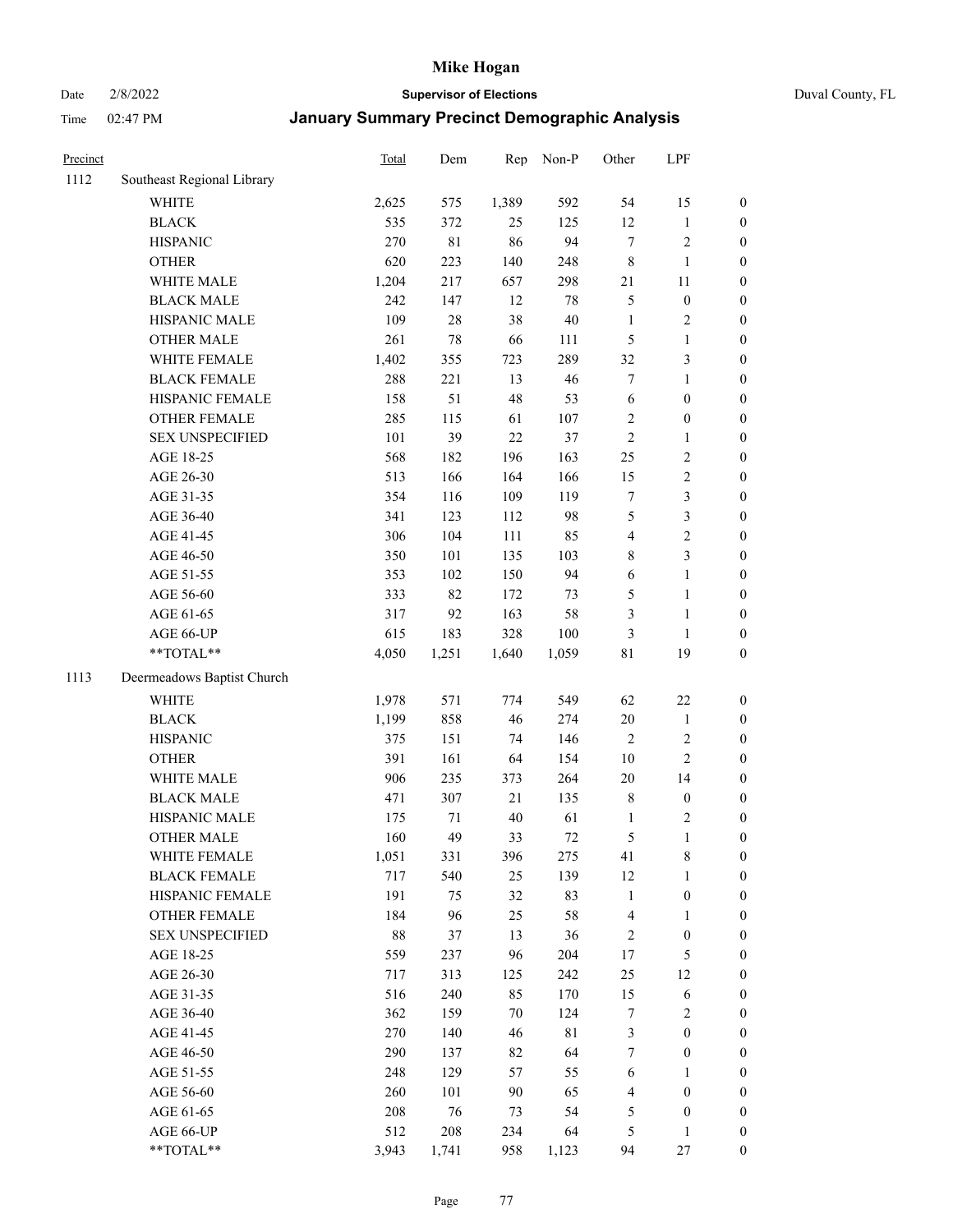Date 2/8/2022 **Supervisor of Elections** Duval County, FL

| Precinct |                                   | <b>Total</b> | Dem    | Rep    | Non-P  | Other          | LPF                     |                  |
|----------|-----------------------------------|--------------|--------|--------|--------|----------------|-------------------------|------------------|
| 1114     | Best Western Premier Jacksonville |              |        |        |        |                |                         |                  |
|          | <b>WHITE</b>                      | 2,425        | 693    | 1,051  | 612    | 57             | 12                      | 0                |
|          | <b>BLACK</b>                      | 957          | 687    | 27     | 222    | 19             | $\sqrt{2}$              | 0                |
|          | <b>HISPANIC</b>                   | 353          | 118    | 74     | 156    | $\overline{4}$ | $\mathbf{1}$            | $\boldsymbol{0}$ |
|          | <b>OTHER</b>                      | 471          | 164    | 105    | 187    | 12             | $\mathfrak{Z}$          | $\boldsymbol{0}$ |
|          | WHITE MALE                        | 1,066        | 261    | 489    | 283    | 24             | $\mathbf{9}$            | $\boldsymbol{0}$ |
|          | <b>BLACK MALE</b>                 | 370          | 244    | 11     | 109    | 5              | 1                       | $\boldsymbol{0}$ |
|          | HISPANIC MALE                     | 175          | 45     | 49     | 79     | $\mathbf{2}$   | $\boldsymbol{0}$        | $\boldsymbol{0}$ |
|          | <b>OTHER MALE</b>                 | 184          | 53     | 48     | 77     | $\overline{4}$ | $\overline{2}$          | $\boldsymbol{0}$ |
|          | WHITE FEMALE                      | 1,333        | 420    | 559    | 319    | 32             | $\mathfrak{Z}$          | $\boldsymbol{0}$ |
|          | <b>BLACK FEMALE</b>               | 571          | 433    | 15     | 108    | 14             | $\mathbf{1}$            | 0                |
|          | HISPANIC FEMALE                   | 173          | 70     | 25     | 75     | $\sqrt{2}$     | $\mathbf{1}$            | 0                |
|          | OTHER FEMALE                      | 225          | 95     | 46     | 75     | $\,$ 8 $\,$    | $\mathbf{1}$            | 0                |
|          | <b>SEX UNSPECIFIED</b>            | 109          | 41     | 15     | 52     | $\mathbf{1}$   | $\boldsymbol{0}$        | $\boldsymbol{0}$ |
|          | AGE 18-25                         | 634          | 231    | 172    | 204    | 24             | $\mathfrak{Z}$          | $\boldsymbol{0}$ |
|          | AGE 26-30                         | 852          | 345    | 213    | 270    | $22\,$         | $\sqrt{2}$              | $\boldsymbol{0}$ |
|          | AGE 31-35                         | 589          | 237    | 140    | 197    | 11             | $\overline{\mathbf{4}}$ | $\boldsymbol{0}$ |
|          | AGE 36-40                         | 365          | 165    | 89     | 102    | 7              | $\sqrt{2}$              | $\boldsymbol{0}$ |
|          | AGE 41-45                         | 278          | 103    | 65     | 104    | $\overline{4}$ | $\sqrt{2}$              | $\boldsymbol{0}$ |
|          | AGE 46-50                         | 235          | 92     | 58     | $78\,$ | 5              | $\overline{2}$          | $\boldsymbol{0}$ |
|          | AGE 51-55                         | 249          | 108    | 78     | 55     | 7              | $\mathbf{1}$            | $\boldsymbol{0}$ |
|          | AGE 56-60                         | 228          | 89     | $88\,$ | 48     | 3              | $\boldsymbol{0}$        | 0                |
|          | AGE 61-65                         | 193          | 75     | $80\,$ | 33     | 5              | $\boldsymbol{0}$        | 0                |
|          | AGE 66-UP                         | 583          | 217    | 274    | 86     | 4              | 2                       | $\boldsymbol{0}$ |
|          | **TOTAL**                         | 4,206        | 1,662  | 1,257  | 1,177  | 92             | $18\,$                  | $\boldsymbol{0}$ |
| 1115     | Bartram Springs Clubhouse         |              |        |        |        |                |                         |                  |
|          | <b>WHITE</b>                      | 2,828        | 569    | 1,498  | 698    | 45             | $18\,$                  | $\boldsymbol{0}$ |
|          | <b>BLACK</b>                      | 718          | 517    | $40\,$ | 153    | 8              | $\boldsymbol{0}$        | $\boldsymbol{0}$ |
|          | <b>HISPANIC</b>                   | 344          | 104    | 85     | 147    | 6              | $\mathbf{2}$            | $\boldsymbol{0}$ |
|          | <b>OTHER</b>                      | 603          | 190    | 183    | 219    | $10\,$         | $\mathbf{1}$            | $\boldsymbol{0}$ |
|          | WHITE MALE                        | 1,330        | 216    | 737    | 342    | 23             | 12                      | $\boldsymbol{0}$ |
|          | <b>BLACK MALE</b>                 | 309          | 203    | 23     | $78\,$ | 5              | $\boldsymbol{0}$        | $\boldsymbol{0}$ |
|          | HISPANIC MALE                     | 167          | 45     | 43     | 75     | $\sqrt{2}$     | $\overline{c}$          | 0                |
|          | <b>OTHER MALE</b>                 | 244          | $70\,$ | 83     | 89     | $\overline{c}$ | $\boldsymbol{0}$        | 0                |
|          | WHITE FEMALE                      | 1,476        | 349    | 750    | 349    | 22             | 6                       | 0                |
|          | <b>BLACK FEMALE</b>               | 404          | 309    | 17     | 75     | 3              | $\boldsymbol{0}$        | $\boldsymbol{0}$ |
|          | HISPANIC FEMALE                   | 172          | 56     | 41     | $71\,$ | 4              | $\boldsymbol{0}$        | $\overline{0}$   |
|          | <b>OTHER FEMALE</b>               | 296          | 101    | 88     | 99     | 7              | $\mathbf{1}$            | $\overline{0}$   |
|          | <b>SEX UNSPECIFIED</b>            | 95           | 31     | 24     | 39     | $\mathbf{1}$   | $\boldsymbol{0}$        | 0                |
|          | AGE 18-25                         | 517          | 172    | 154    | 174    | 15             | $\sqrt{2}$              | 0                |
|          | AGE 26-30                         | 427          | 139    | 144    | 131    | $10\,$         | $\mathfrak{Z}$          | 0                |
|          | AGE 31-35                         | 436          | 129    | 150    | 144    | 9              | $\overline{\mathbf{4}}$ | 0                |
|          | AGE 36-40                         | 496          | 140    | 190    | 158    | 6              | $\sqrt{2}$              | 0                |
|          | AGE 41-45                         | 477          | 138    | 171    | 159    | 5              | $\overline{\mathbf{4}}$ | 0                |
|          | AGE 46-50                         | 478          | 140    | 206    | 123    | 6              | $\mathfrak{Z}$          | 0                |
|          | AGE 51-55                         | 437          | 122    | 202    | 109    | 3              | $\mathbf{1}$            | $\boldsymbol{0}$ |
|          | AGE 56-60                         | 397          | 118    | 188    | 82     | 7              | $\sqrt{2}$              | $\boldsymbol{0}$ |
|          | AGE 61-65                         | 271          | 104    | 127    | 37     | 3              | $\boldsymbol{0}$        | $\boldsymbol{0}$ |
|          | AGE 66-UP                         | 556          | 178    | 274    | 99     | 5              | $\boldsymbol{0}$        | $\boldsymbol{0}$ |
|          | **TOTAL**                         | 4,493        | 1,380  | 1,806  | 1,217  | 69             | 21                      | $\boldsymbol{0}$ |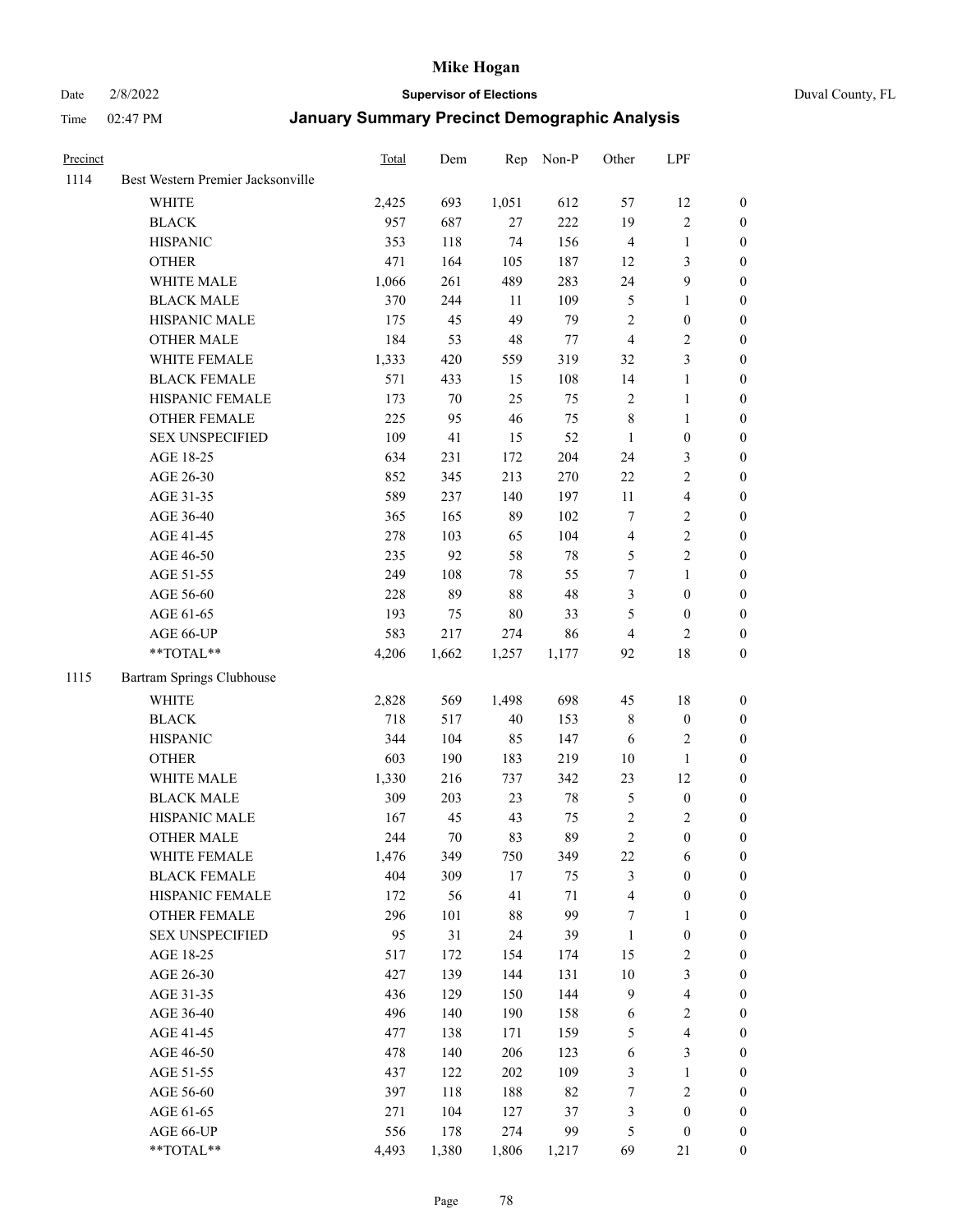# Date 2/8/2022 **Supervisor of Elections** Duval County, FL

| Precinct |                                                 | Total  | Dem        | Rep                     | Non-P            | Other            | LPF              |                  |
|----------|-------------------------------------------------|--------|------------|-------------------------|------------------|------------------|------------------|------------------|
| 1116     | First Baptist Church of Jacksonville at Nocatee |        |            |                         |                  |                  |                  |                  |
|          | <b>WHITE</b>                                    | 1,883  | 402        | 1,039                   | 397              | 41               | $\overline{4}$   | $\boldsymbol{0}$ |
|          | <b>BLACK</b>                                    | 80     | 53         | 7                       | 17               | 3                | $\boldsymbol{0}$ | $\boldsymbol{0}$ |
|          | <b>HISPANIC</b>                                 | 90     | 31         | 38                      | 21               | $\boldsymbol{0}$ | $\boldsymbol{0}$ | $\boldsymbol{0}$ |
|          | <b>OTHER</b>                                    | 109    | 30         | 35                      | 43               | $\boldsymbol{0}$ | $\mathbf{1}$     | $\boldsymbol{0}$ |
|          | WHITE MALE                                      | 908    | 150        | 524                     | 209              | 23               | $\sqrt{2}$       | $\boldsymbol{0}$ |
|          | <b>BLACK MALE</b>                               | 39     | 24         | 3                       | $10\,$           | $\overline{2}$   | $\boldsymbol{0}$ | 0                |
|          | HISPANIC MALE                                   | 39     | 13         | 15                      | 11               | $\boldsymbol{0}$ | $\boldsymbol{0}$ | 0                |
|          | <b>OTHER MALE</b>                               | 45     | 14         | 14                      | 16               | $\boldsymbol{0}$ | $\mathbf{1}$     | $\boldsymbol{0}$ |
|          | WHITE FEMALE                                    | 968    | 252        | 510                     | 186              | $18\,$           | $\sqrt{2}$       | $\boldsymbol{0}$ |
|          | <b>BLACK FEMALE</b>                             | 41     | 29         | $\overline{\mathbf{4}}$ | 7                | $\mathbf{1}$     | $\boldsymbol{0}$ | $\boldsymbol{0}$ |
|          | HISPANIC FEMALE                                 | 50     | $18\,$     | 23                      | $\boldsymbol{9}$ | $\boldsymbol{0}$ | $\boldsymbol{0}$ | $\boldsymbol{0}$ |
|          | <b>OTHER FEMALE</b>                             | 51     | 14         | $18\,$                  | 19               | $\boldsymbol{0}$ | $\boldsymbol{0}$ | $\boldsymbol{0}$ |
|          | <b>SEX UNSPECIFIED</b>                          | 21     | $\sqrt{2}$ | $\,8\,$                 | 11               | $\boldsymbol{0}$ | $\boldsymbol{0}$ | $\boldsymbol{0}$ |
|          | AGE 18-25                                       | 136    | 42         | 52                      | 36               | 5                | $\mathbf{1}$     | $\boldsymbol{0}$ |
|          | AGE 26-30                                       | 91     | 20         | 39                      | $30\,$           | $\mathbf{1}$     | $\mathbf{1}$     | $\boldsymbol{0}$ |
|          | AGE 31-35                                       | 132    | 29         | 60                      | 42               | $\mathbf{1}$     | $\boldsymbol{0}$ | 0                |
|          | AGE 36-40                                       | 139    | 35         | 61                      | 41               | $\boldsymbol{0}$ | $\sqrt{2}$       | 0                |
|          | AGE 41-45                                       | 125    | 32         | 53                      | 37               | 3                | $\boldsymbol{0}$ | $\boldsymbol{0}$ |
|          | AGE 46-50                                       | 122    | 30         | 56                      | 33               | 3                | $\boldsymbol{0}$ | $\boldsymbol{0}$ |
|          | AGE 51-55                                       | 174    | 37         | 84                      | 49               | 4                | $\boldsymbol{0}$ | $\boldsymbol{0}$ |
|          | AGE 56-60                                       | 232    | 48         | 131                     | 45               | 7                | $\mathbf{1}$     | $\boldsymbol{0}$ |
|          | AGE 61-65                                       | 254    | 61         | 146                     | $44\,$           | 3                | $\boldsymbol{0}$ | $\boldsymbol{0}$ |
|          | AGE 66-UP                                       | 757    | 182        | 437                     | 121              | 17               | $\boldsymbol{0}$ | $\boldsymbol{0}$ |
|          | **TOTAL**                                       | 2,162  | 516        | 1,119                   | 478              | 44               | $\mathfrak{S}$   | $\boldsymbol{0}$ |
|          |                                                 |        |            |                         |                  |                  |                  |                  |
| 1201     | Church of God Marietta                          |        |            |                         |                  |                  |                  |                  |
|          | WHITE                                           | 2,181  | 365        | 1,420                   | 366              | 23               | $\boldsymbol{7}$ | $\boldsymbol{0}$ |
|          | <b>BLACK</b>                                    | 390    | 303        | 26                      | 56               | $\sqrt{2}$       | $\mathfrak{Z}$   | $\boldsymbol{0}$ |
|          | <b>HISPANIC</b>                                 | 127    | 54         | 39                      | 33               | $\mathbf{1}$     | $\boldsymbol{0}$ | 0                |
|          | <b>OTHER</b>                                    | 187    | 45         | $77\,$                  | 63               | $\sqrt{2}$       | $\boldsymbol{0}$ | 0                |
|          | WHITE MALE                                      | 994    | 151        | 660                     | 166              | 13               | $\overline{4}$   | 0                |
|          | <b>BLACK MALE</b>                               | 178    | 125        | 19                      | 32               | $\mathbf{1}$     | $\mathbf{1}$     | $\boldsymbol{0}$ |
|          | HISPANIC MALE                                   | 59     | 27         | $18\,$                  | 14               | $\boldsymbol{0}$ | $\boldsymbol{0}$ | $\boldsymbol{0}$ |
|          | <b>OTHER MALE</b>                               | 73     | 19         | 35                      | 19               | $\boldsymbol{0}$ | $\boldsymbol{0}$ | $\boldsymbol{0}$ |
|          | WHITE FEMALE                                    | 1,165  | 210        | 748                     | 194              | $10\,$           | $\mathfrak{Z}$   | 0                |
|          | <b>BLACK FEMALE</b>                             | 204    | 172        | 7                       | $22\,$           | $\mathbf{1}$     | $\sqrt{2}$       | 0                |
|          | HISPANIC FEMALE                                 | 65     | $25\,$     | 21                      | $18\,$           | $\mathbf{1}$     | $\boldsymbol{0}$ | 0                |
|          | <b>OTHER FEMALE</b>                             | 75     | 21         | 30                      | $22\,$           | 2                | $\boldsymbol{0}$ | 0                |
|          | <b>SEX UNSPECIFIED</b>                          | $72\,$ | 17         | 24                      | 31               | $\boldsymbol{0}$ | $\boldsymbol{0}$ | 0                |
|          | AGE 18-25                                       | 251    | 69         | 97                      | 76               | 7                | $\sqrt{2}$       | 0                |
|          | AGE 26-30                                       | 223    | 43         | 107                     | 71               | 2                | $\boldsymbol{0}$ | 0                |
|          | AGE 31-35                                       | 235    | 61         | 105                     | 64               | $\overline{4}$   | $\mathbf{1}$     | 0                |
|          | AGE 36-40                                       | 218    | 51         | 115                     | 49               | $\mathbf{1}$     | $\sqrt{2}$       | $\boldsymbol{0}$ |
|          | AGE 41-45                                       | 205    | 63         | 92                      | 48               | $\mathbf{1}$     | $\mathbf{1}$     | 0                |
|          | AGE 46-50                                       | 176    | 59         | 77                      | 35               | 4                | $\mathbf{1}$     | 0                |
|          | AGE 51-55                                       | 234    | 56         | 134                     | $40\,$           | 3                | $\mathbf{1}$     | 0                |
|          | AGE 56-60                                       | 265    | 73         | 154                     | 36               | 2                | $\boldsymbol{0}$ | 0                |
|          | AGE 61-65                                       | 302    | 87         | 180                     | 33               | 2                | $\boldsymbol{0}$ | 0                |
|          | AGE 66-UP                                       | 775    | 205        | 500                     | 66               | $\sqrt{2}$       | $\sqrt{2}$       | 0                |
|          | **TOTAL**                                       | 2,885  | 767        | 1,562                   | 518              | $28\,$           | 10               | $\boldsymbol{0}$ |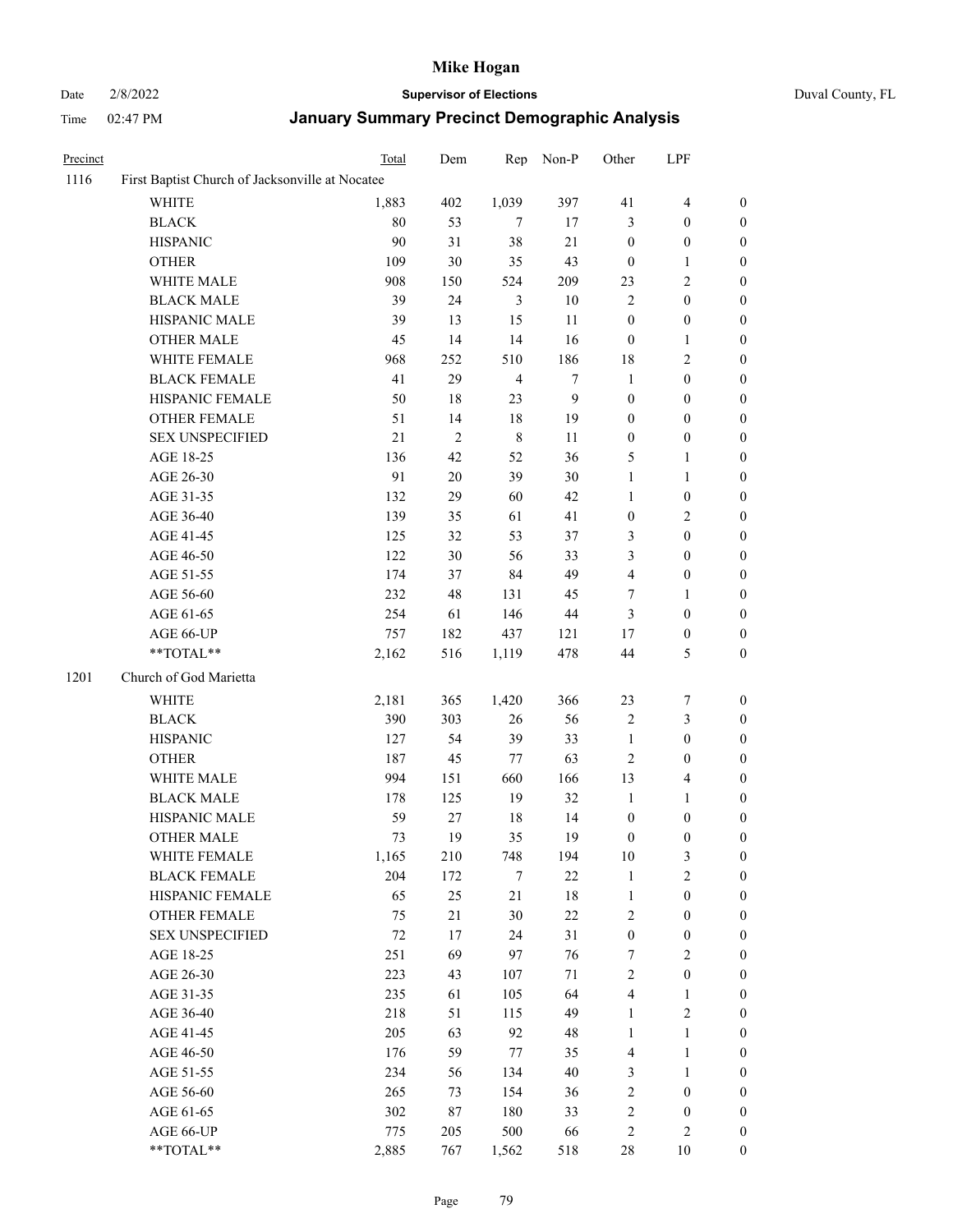Date 2/8/2022 **Supervisor of Elections** Duval County, FL

| Precinct |                                        | Total        | Dem            | Rep                   | Non-P                   | Other                 | LPF                                |                  |
|----------|----------------------------------------|--------------|----------------|-----------------------|-------------------------|-----------------------|------------------------------------|------------------|
| 1202     | Hillcrest at Crystal Springs           |              |                |                       |                         |                       |                                    |                  |
|          | <b>WHITE</b>                           | 1,598        | 238            | 1,120                 | 214                     | 16                    | $10\,$                             | 0                |
|          | <b>BLACK</b>                           | 584          | 449            | $28\,$                | 100                     | 7                     | $\boldsymbol{0}$                   | $\boldsymbol{0}$ |
|          | <b>HISPANIC</b>                        | 80           | 30             | 27                    | 22                      | $\mathbf{1}$          | $\boldsymbol{0}$                   | $\boldsymbol{0}$ |
|          | <b>OTHER</b>                           | 177          | 50             | $70\,$                | 56                      | 1                     | $\boldsymbol{0}$                   | $\boldsymbol{0}$ |
|          | WHITE MALE                             | 767          | 104            | 544                   | 107                     | 8                     | $\overline{4}$                     | $\boldsymbol{0}$ |
|          | <b>BLACK MALE</b>                      | 267          | 196            | 17                    | 51                      | 3                     | $\boldsymbol{0}$                   | $\boldsymbol{0}$ |
|          | HISPANIC MALE                          | 40           | 16             | 13                    | 11                      | $\boldsymbol{0}$      | $\boldsymbol{0}$                   | $\boldsymbol{0}$ |
|          | <b>OTHER MALE</b>                      | 57           | 12             | 29                    | 15                      | $\mathbf{1}$          | $\boldsymbol{0}$                   | $\boldsymbol{0}$ |
|          | WHITE FEMALE                           | 805          | 130            | 560                   | 101                     | 8                     | 6                                  | $\boldsymbol{0}$ |
|          | <b>BLACK FEMALE</b>                    | 309          | 248            | $10\,$                | 47                      | 4                     | $\boldsymbol{0}$                   | $\boldsymbol{0}$ |
|          | HISPANIC FEMALE                        | 38           | 12             | 14                    | 11                      | $\mathbf{1}$          | $\boldsymbol{0}$                   | 0                |
|          | OTHER FEMALE                           | 82           | 32             | 29                    | 21                      | $\boldsymbol{0}$      | $\boldsymbol{0}$                   | $\boldsymbol{0}$ |
|          | <b>SEX UNSPECIFIED</b>                 | 74           | 17             | 29                    | $28\,$                  | $\boldsymbol{0}$      | $\boldsymbol{0}$                   | $\boldsymbol{0}$ |
|          | AGE 18-25                              | 252          | 73             | 103                   | 69                      | 5                     | $\sqrt{2}$                         | $\boldsymbol{0}$ |
|          | AGE 26-30                              | 211          | 62             | 86                    | 55                      | 8                     | $\boldsymbol{0}$                   | $\boldsymbol{0}$ |
|          | AGE 31-35                              | 174          | 52             | 74                    | 46                      | $\boldsymbol{0}$      | $\sqrt{2}$                         | $\boldsymbol{0}$ |
|          | AGE 36-40                              | 173          | 54             | 86                    | 31                      | $\boldsymbol{0}$      | $\sqrt{2}$                         | $\boldsymbol{0}$ |
|          | AGE 41-45                              | 173          | 52             | 92                    | 26                      | 2                     | $\mathbf{1}$                       | $\boldsymbol{0}$ |
|          | AGE 46-50                              | 171          | 45             | 87                    | 35                      | 3                     | $\mathbf{1}$                       | $\boldsymbol{0}$ |
|          | AGE 51-55                              | 220          | 75             | 114                   | $27\,$                  | 2                     | $\sqrt{2}$                         | $\boldsymbol{0}$ |
|          | AGE 56-60                              | 287          | 101            | 143                   | 40                      | 3                     | $\boldsymbol{0}$                   | 0                |
|          | AGE 61-65                              | 250          | 75             | 161                   | 14                      | $\boldsymbol{0}$      | $\boldsymbol{0}$                   | 0                |
|          | AGE 66-UP                              | 528          | 178            | 299                   | 49                      | $\overline{2}$        | $\boldsymbol{0}$                   | $\boldsymbol{0}$ |
|          | **TOTAL**                              | 2,439        | 767            | 1,245                 | 392                     | $25\,$                | $10\,$                             | $\boldsymbol{0}$ |
| 1203     | Leroy D. Clemons Senior Center         |              |                |                       |                         |                       |                                    |                  |
|          | <b>WHITE</b>                           |              | 150            | 773                   | 203                     | 12                    | $\mathbf{9}$                       |                  |
|          | <b>BLACK</b>                           | 1,147<br>120 | 94             |                       | $21\,$                  |                       | $\boldsymbol{0}$                   | $\boldsymbol{0}$ |
|          | <b>HISPANIC</b>                        | 37           | $\,$ 8 $\,$    | 5<br>$17$             | 12                      | $\boldsymbol{0}$      | $\boldsymbol{0}$                   | $\boldsymbol{0}$ |
|          |                                        |              | 9              |                       |                         | $\boldsymbol{0}$      |                                    | $\boldsymbol{0}$ |
|          | <b>OTHER</b><br>WHITE MALE             | 60           |                | 26                    | 23                      | $\mathbf{1}$          | $\mathbf{1}$                       | $\boldsymbol{0}$ |
|          | <b>BLACK MALE</b>                      | 535<br>54    | 59<br>40       | 373<br>$\overline{4}$ | 92                      | 7<br>$\boldsymbol{0}$ | $\overline{\mathbf{4}}$            | $\boldsymbol{0}$ |
|          | HISPANIC MALE                          |              |                |                       | $10\,$                  |                       | $\boldsymbol{0}$                   | $\boldsymbol{0}$ |
|          |                                        | 20           | $\mathfrak{Z}$ | $10\,$                | 7                       | $\boldsymbol{0}$      | $\boldsymbol{0}$                   | $\boldsymbol{0}$ |
|          | OTHER MALE                             | 25           | 3              | 12                    | 9                       | $\mathbf{1}$          | $\boldsymbol{0}$                   | $\boldsymbol{0}$ |
|          | WHITE FEMALE                           | 599          | 88             | 393                   | 108                     | 5                     | 5                                  | 0                |
|          | <b>BLACK FEMALE</b>                    | 64           | 53             | $\mathbf{1}$          | $10\,$                  | $\boldsymbol{0}$      | $\boldsymbol{0}$                   | $\overline{0}$   |
|          | HISPANIC FEMALE                        | 16           | 5              | 7                     | $\overline{\mathbf{4}}$ | $\boldsymbol{0}$      | $\boldsymbol{0}$                   | $\overline{0}$   |
|          | OTHER FEMALE<br><b>SEX UNSPECIFIED</b> | 20           | 5              | $\boldsymbol{9}$      | 6                       | $\boldsymbol{0}$      | $\boldsymbol{0}$                   | $\overline{0}$   |
|          |                                        | 31           | 5              | 12                    | 13                      | $\boldsymbol{0}$      | $\mathbf{1}$                       | 0                |
|          | AGE 18-25<br>AGE 26-30                 | 116          | 19             | 60                    | 36                      | $\boldsymbol{0}$      | $\mathbf{1}$                       | 0                |
|          |                                        | 119<br>123   | 23             | 64                    | 29                      | $\boldsymbol{0}$      | $\mathfrak{Z}$<br>$\boldsymbol{0}$ | 0<br>0           |
|          | AGE 31-35                              |              | 21             | 67                    | 31                      | 4                     |                                    |                  |
|          | AGE 36-40<br>AGE 41-45                 | 123<br>97    | 17<br>11       | 68<br>54              | 32<br>31                | 4<br>$\boldsymbol{0}$ | $\sqrt{2}$<br>$\mathbf{1}$         | 0                |
|          |                                        |              |                |                       |                         |                       |                                    | 0                |
|          | AGE 46-50                              | 91           | 11             | 59                    | $20\,$                  | $\boldsymbol{0}$      | $\mathbf{1}$                       | 0                |
|          | AGE 51-55                              | 115          | 21             | 70                    | 23                      | $\boldsymbol{0}$      | $\mathbf{1}$                       | 0                |
|          | AGE 56-60                              | 146          | $28\,$         | 98                    | 19                      | 1                     | $\boldsymbol{0}$                   | 0                |
|          | AGE 61-65                              | 156          | 33             | 98                    | $20\,$                  | 4                     | 1                                  | $\overline{0}$   |
|          | AGE 66-UP                              | 278          | 77             | 183                   | 18                      | $\boldsymbol{0}$      | $\boldsymbol{0}$                   | 0                |
|          | **TOTAL**                              | 1,364        | 261            | 821                   | 259                     | 13                    | 10                                 | $\boldsymbol{0}$ |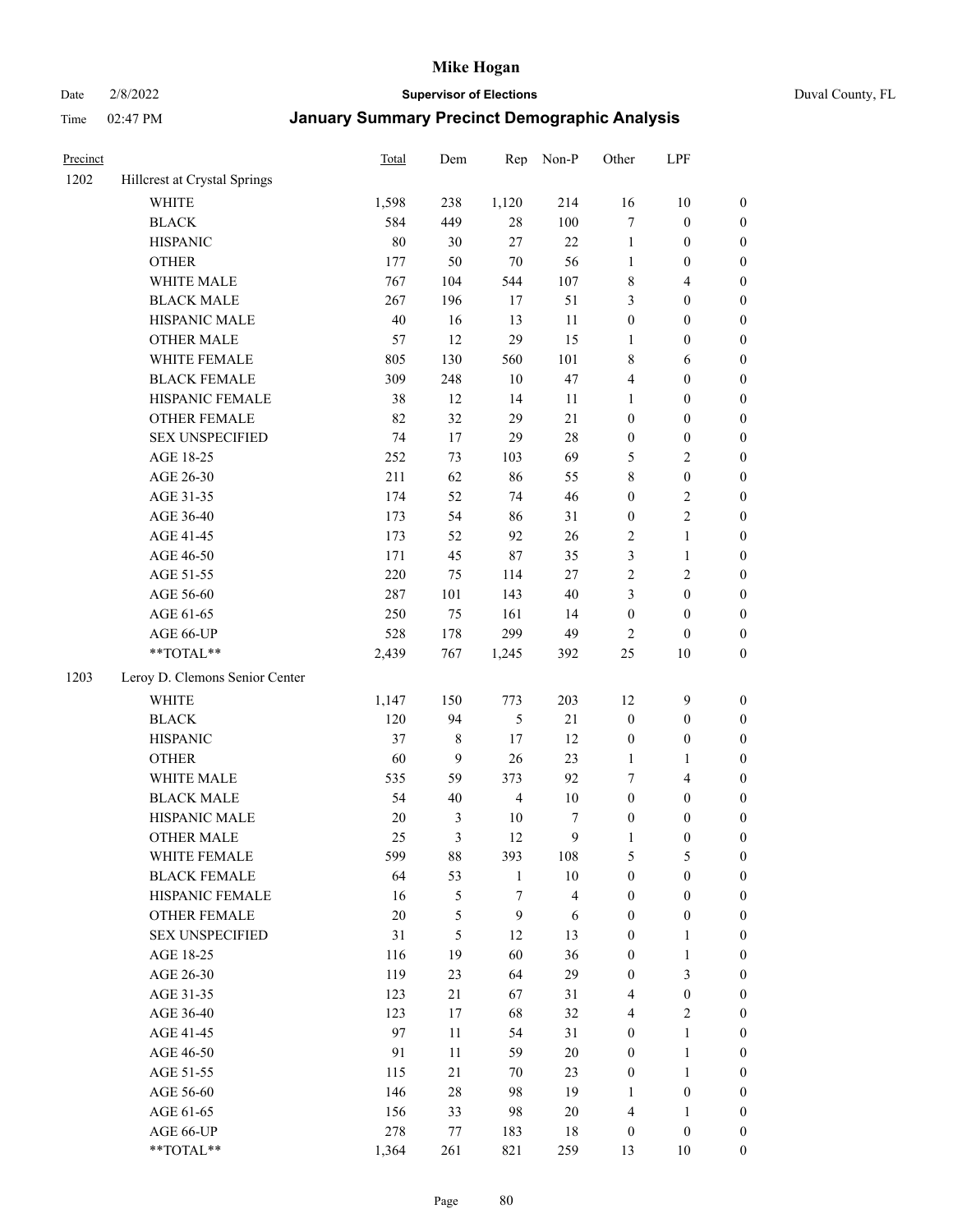# Date 2/8/2022 **Supervisor of Elections** Duval County, FL

| Precinct |                                                           | Total        | Dem         | Rep            | Non-P             | Other                 | LPF                              |                                      |
|----------|-----------------------------------------------------------|--------------|-------------|----------------|-------------------|-----------------------|----------------------------------|--------------------------------------|
| 1204     | Maxville Community Center                                 |              |             |                |                   |                       |                                  |                                      |
|          | <b>WHITE</b>                                              | 1,697        | 226         | 1,151          | 291               | $22\,$                | $\boldsymbol{7}$                 | 0                                    |
|          | <b>BLACK</b>                                              | 471          | 366         | $18\,$         | $81\,$            | 6                     | $\boldsymbol{0}$                 | $\boldsymbol{0}$                     |
|          | <b>HISPANIC</b>                                           | 100          | 29          | 34             | 37                | $\boldsymbol{0}$      | $\boldsymbol{0}$                 | $\boldsymbol{0}$                     |
|          | <b>OTHER</b>                                              | 119          | $28\,$      | 42             | 46                | 1                     | $\sqrt{2}$                       | $\boldsymbol{0}$                     |
|          | WHITE MALE                                                | 798          | $8\sqrt{1}$ | 561            | 144               | 7                     | $\mathfrak{S}$                   | $\boldsymbol{0}$                     |
|          | <b>BLACK MALE</b>                                         | 202          | 149         | $\mathbf{9}$   | 39                | 5                     | $\boldsymbol{0}$                 | $\boldsymbol{0}$                     |
|          | HISPANIC MALE                                             | 47           | 11          | 19             | 17                | $\boldsymbol{0}$      | $\boldsymbol{0}$                 | $\boldsymbol{0}$                     |
|          | <b>OTHER MALE</b>                                         | 50           | 11          | 18             | 18                | $\mathbf{1}$          | $\sqrt{2}$                       | $\boldsymbol{0}$                     |
|          | WHITE FEMALE                                              | 874          | 143         | 568            | 146               | 15                    | $\overline{2}$                   | $\boldsymbol{0}$                     |
|          | <b>BLACK FEMALE</b>                                       | 261          | 209         | $\overline{9}$ | 42                | $\mathbf{1}$          | $\boldsymbol{0}$                 | $\boldsymbol{0}$                     |
|          | HISPANIC FEMALE                                           | 52           | 17          | 15             | $20\,$            | $\boldsymbol{0}$      | $\boldsymbol{0}$                 | $\boldsymbol{0}$                     |
|          | OTHER FEMALE                                              | 42           | 14          | 12             | 16                | $\boldsymbol{0}$      | $\boldsymbol{0}$                 | $\boldsymbol{0}$                     |
|          | <b>SEX UNSPECIFIED</b>                                    | 61           | 14          | 34             | 13                | $\boldsymbol{0}$      | $\boldsymbol{0}$                 | $\boldsymbol{0}$                     |
|          | AGE 18-25                                                 | 281          | $70\,$      | 134            | $72\,$            | 5                     | $\boldsymbol{0}$                 | $\boldsymbol{0}$                     |
|          | AGE 26-30                                                 | 221          | 48          | 107            | 60                | 3                     | $\mathfrak{Z}$                   | $\boldsymbol{0}$                     |
|          | AGE 31-35                                                 | 209          | 49          | 87             | 68                | 4                     | $\mathbf{1}$                     | $\boldsymbol{0}$                     |
|          | AGE 36-40                                                 | 250          | 90          | 104            | 51                | 2                     | 3                                | $\boldsymbol{0}$                     |
|          | AGE 41-45                                                 | 199          | 58          | 81             | 57                | $\mathbf{1}$          | $\overline{2}$                   | $\boldsymbol{0}$                     |
|          | AGE 46-50                                                 | 184          | 55          | 92             | 32                | 5                     | $\boldsymbol{0}$                 | $\boldsymbol{0}$                     |
|          | AGE 51-55                                                 | 196          | 54          | 113            | 26                | 3                     | $\boldsymbol{0}$                 | $\boldsymbol{0}$                     |
|          | AGE 56-60                                                 | 238          | 61          | 148            | 27                | $\overline{c}$        | $\boldsymbol{0}$                 | 0                                    |
|          | AGE 61-65                                                 | 199          | 53          | 117            | $27\,$            | 2                     | $\boldsymbol{0}$                 | $\boldsymbol{0}$                     |
|          | AGE 66-UP                                                 | 410          | 111         | 262            | 35                | $\sqrt{2}$            | $\boldsymbol{0}$                 | $\boldsymbol{0}$                     |
|          | $\mathrm{*}\mathrm{*}\mathrm{TOTAL} \mathrm{*}\mathrm{*}$ | 2,387        | 649         | 1,245          | 455               | 29                    | 9                                | $\boldsymbol{0}$                     |
| 1205     | Midnight Cry Ministries                                   |              |             |                |                   |                       |                                  |                                      |
|          | <b>WHITE</b>                                              | 2,155        | 400         | 1,243          | 468               | 29                    | 15                               | $\boldsymbol{0}$                     |
|          | <b>BLACK</b>                                              | 1,631        | 1,300       | 63             | 251               | 17                    | $\boldsymbol{0}$                 | $\boldsymbol{0}$                     |
|          | <b>HISPANIC</b>                                           | 328          | 119         | 69             | 136               | 2                     | $\sqrt{2}$                       | $\boldsymbol{0}$                     |
|          |                                                           | 392          | 103         | 120            | 158               |                       | $\overline{c}$                   | $\boldsymbol{0}$                     |
|          | <b>OTHER</b><br>WHITE MALE                                | 995          |             | 586            | 228               | 9                     | $10\,$                           |                                      |
|          | <b>BLACK MALE</b>                                         | 689          | 157<br>520  | 35             | 126               | 14                    | $\boldsymbol{0}$                 | $\boldsymbol{0}$<br>$\boldsymbol{0}$ |
|          | HISPANIC MALE                                             |              | 53          | 31             |                   | 8                     |                                  |                                      |
|          | OTHER MALE                                                | 133<br>147   | 31          | 59             | $\sqrt{48}$<br>52 | $\boldsymbol{0}$<br>4 | 1<br>$\mathbf{1}$                | 0<br>$\boldsymbol{0}$                |
|          |                                                           |              |             |                |                   |                       |                                  | 0                                    |
|          | WHITE FEMALE<br><b>BLACK FEMALE</b>                       | 1,130<br>912 | 237         | 643<br>27      | 230<br>117        | 15<br>9               | 5                                | $\boldsymbol{0}$                     |
|          | HISPANIC FEMALE                                           | 189          | 759<br>65   | 37             | 84                |                       | $\boldsymbol{0}$<br>$\mathbf{1}$ | $\overline{0}$                       |
|          |                                                           | 169          | 52          | 47             | 65                | 2                     |                                  | $\overline{0}$                       |
|          | <b>OTHER FEMALE</b><br><b>SEX UNSPECIFIED</b>             |              | 48          | 30             | 62                | 4<br>$\mathbf{1}$     | $\mathbf{1}$<br>$\boldsymbol{0}$ | 0                                    |
|          |                                                           | 141          |             |                |                   | 12                    | $\mathfrak{Z}$                   | 0                                    |
|          | AGE 18-25                                                 | 595          | 247         | 138            | 195               |                       |                                  |                                      |
|          | AGE 26-30                                                 | 422          | 145         | 113            | 152               | $11\,$                | $\mathbf{1}$                     | 0                                    |
|          | AGE 31-35                                                 | 414          | 162         | 126            | 120               | 5                     | $\mathbf{1}$                     | 0                                    |
|          | AGE 36-40                                                 | 393          | 178         | 91             | 115               | 5                     | $\overline{\mathbf{4}}$          | 0                                    |
|          | AGE 41-45                                                 | 356          | 185         | 85             | $80\,$            | 6                     | $\boldsymbol{0}$                 | 0                                    |
|          | AGE 46-50                                                 | 415          | 195         | 122            | 91                | 5                     | $\overline{c}$                   | 0                                    |
|          | AGE 51-55                                                 | 384          | 173         | 131            | 74                | 3                     | $\mathfrak{Z}$                   | $\overline{0}$                       |
|          | AGE 56-60                                                 | 435          | 197         | 171            | 59                | 5                     | $\mathfrak{Z}$                   | $\overline{0}$                       |
|          | AGE 61-65                                                 | 340          | 140         | 149            | 49                | 2                     | $\boldsymbol{0}$                 | $\boldsymbol{0}$                     |
|          | AGE 66-UP                                                 | 751          | 300         | 369            | 78                | 3                     | $\mathbf{1}$                     | 0                                    |
|          | **TOTAL**                                                 | 4,506        | 1,922       | 1,495          | 1,013             | 57                    | 19                               | $\boldsymbol{0}$                     |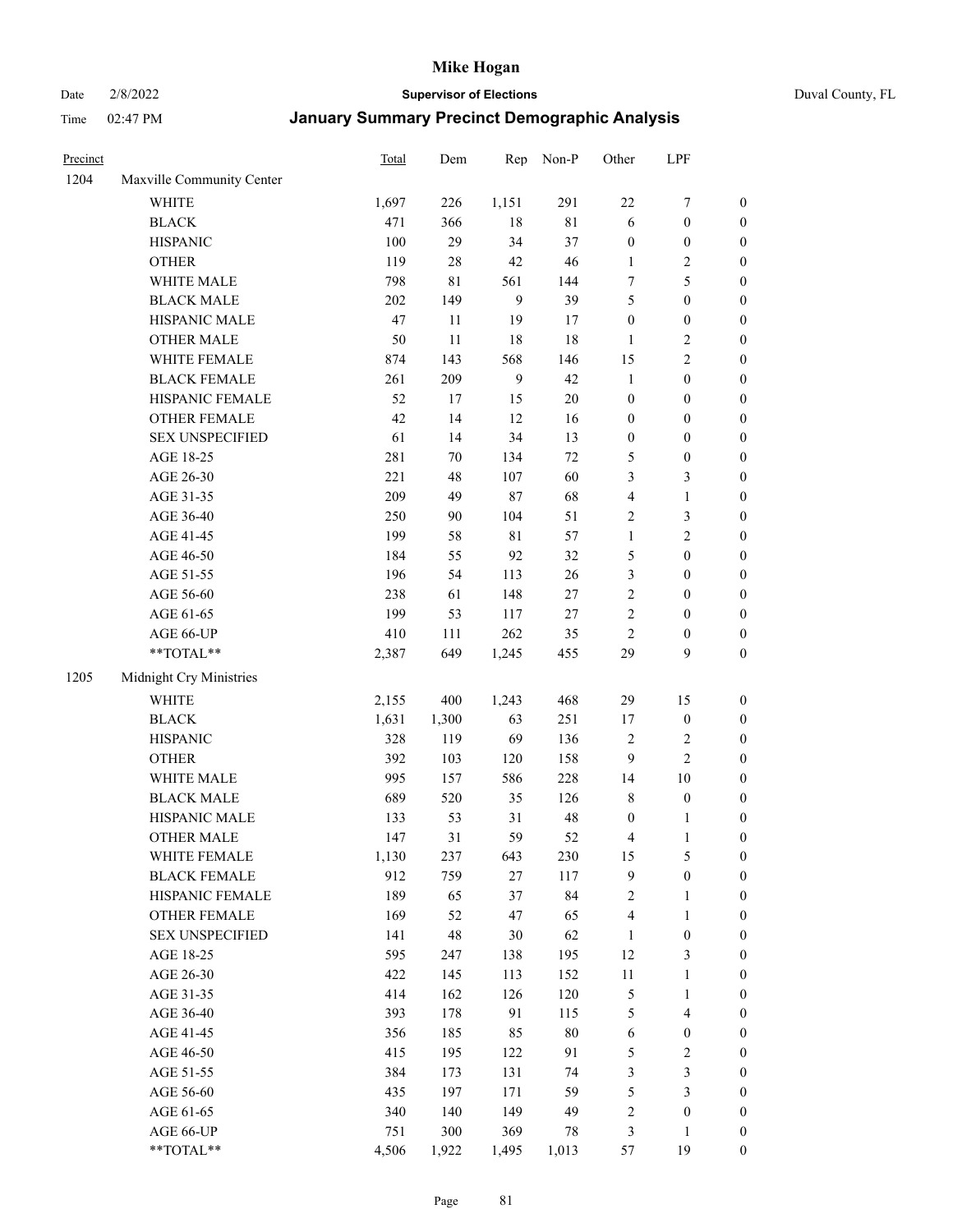# Date 2/8/2022 **Supervisor of Elections** Duval County, FL

| Precinct |                             | Total | Dem            | Rep                     | Non-P          | Other            | LPF              |                  |
|----------|-----------------------------|-------|----------------|-------------------------|----------------|------------------|------------------|------------------|
| 1206     | Promise Land Baptist Church |       |                |                         |                |                  |                  |                  |
|          | <b>WHITE</b>                | 1,996 | 259            | 1,431                   | 284            | 16               | 6                | 0                |
|          | <b>BLACK</b>                | 1,289 | 997            | 55                      | 218            | 16               | $\mathfrak{Z}$   | $\boldsymbol{0}$ |
|          | <b>HISPANIC</b>             | 96    | 41             | 32                      | 22             | $\mathbf{1}$     | $\boldsymbol{0}$ | $\boldsymbol{0}$ |
|          | <b>OTHER</b>                | 299   | 100            | 96                      | 95             | 8                | $\boldsymbol{0}$ | $\boldsymbol{0}$ |
|          | WHITE MALE                  | 938   | 90             | 709                     | 126            | 8                | 5                | $\boldsymbol{0}$ |
|          | <b>BLACK MALE</b>           | 587   | 421            | 37                      | 121            | 6                | $\sqrt{2}$       | $\boldsymbol{0}$ |
|          | HISPANIC MALE               | 39    | 17             | 16                      | 6              | $\boldsymbol{0}$ | $\boldsymbol{0}$ | $\boldsymbol{0}$ |
|          | <b>OTHER MALE</b>           | 100   | 32             | 32                      | 33             | 3                | $\boldsymbol{0}$ | $\boldsymbol{0}$ |
|          | WHITE FEMALE                | 1,030 | 165            | 703                     | 153            | $\,$ 8 $\,$      | $\mathbf{1}$     | $\boldsymbol{0}$ |
|          | <b>BLACK FEMALE</b>         | 674   | 557            | 16                      | 90             | 10               | $\mathbf{1}$     | 0                |
|          | HISPANIC FEMALE             | 55    | 23             | 16                      | 15             | $\mathbf{1}$     | $\boldsymbol{0}$ | 0                |
|          | <b>OTHER FEMALE</b>         | 147   | 56             | 50                      | 38             | 3                | $\boldsymbol{0}$ | $\boldsymbol{0}$ |
|          | <b>SEX UNSPECIFIED</b>      | 110   | 36             | 35                      | 37             | $\sqrt{2}$       | $\boldsymbol{0}$ | $\boldsymbol{0}$ |
|          | AGE 18-25                   | 438   | 149            | 144                     | 137            | 7                | $\mathbf{1}$     | $\boldsymbol{0}$ |
|          | AGE 26-30                   | 272   | 91             | 97                      | 79             | 3                | $\sqrt{2}$       | $\boldsymbol{0}$ |
|          | AGE 31-35                   | 291   | 100            | 108                     | 73             | $\boldsymbol{7}$ | $\mathfrak{Z}$   | $\boldsymbol{0}$ |
|          | AGE 36-40                   | 271   | 92             | 122                     | 55             | $\overline{c}$   | $\boldsymbol{0}$ | $\boldsymbol{0}$ |
|          | AGE 41-45                   | 311   | 134            | 115                     | 57             | 3                | $\overline{2}$   | $\boldsymbol{0}$ |
|          | AGE 46-50                   | 315   | 136            | 121                     | 57             | $\mathbf{1}$     | $\boldsymbol{0}$ | $\boldsymbol{0}$ |
|          | AGE 51-55                   | 343   | 157            | 149                     | 36             | $\boldsymbol{0}$ | $\mathbf{1}$     | $\boldsymbol{0}$ |
|          | AGE 56-60                   | 412   | 157            | 211                     | 41             | 3                | $\boldsymbol{0}$ | 0                |
|          | AGE 61-65                   | 329   | 119            | 159                     | 48             | 3                | $\boldsymbol{0}$ | 0                |
|          | AGE 66-UP                   | 698   | 262            | 388                     | 36             | 12               | $\boldsymbol{0}$ | $\boldsymbol{0}$ |
|          | **TOTAL**                   | 3,680 | 1,397          | 1,614                   | 619            | 41               | $\boldsymbol{9}$ | $\boldsymbol{0}$ |
| 1207     | Baldwin Town Hall           |       |                |                         |                |                  |                  |                  |
|          | <b>WHITE</b>                | 685   | 114            | 424                     | 131            | 14               | $\sqrt{2}$       | $\boldsymbol{0}$ |
|          | <b>BLACK</b>                | 245   | 218            | 8                       | 19             | $\boldsymbol{0}$ | $\boldsymbol{0}$ | $\boldsymbol{0}$ |
|          | <b>HISPANIC</b>             | 11    | 3              | 6                       | $\sqrt{2}$     | $\boldsymbol{0}$ | $\boldsymbol{0}$ | $\boldsymbol{0}$ |
|          | <b>OTHER</b>                | 34    | 9              | 14                      | $10\,$         | 1                | $\boldsymbol{0}$ | $\boldsymbol{0}$ |
|          | WHITE MALE                  | 302   | 50             | 187                     | 56             | 9                | $\boldsymbol{0}$ | $\boldsymbol{0}$ |
|          | <b>BLACK MALE</b>           | 86    | 73             | $\mathfrak{S}$          | $\,8\,$        | $\boldsymbol{0}$ | $\boldsymbol{0}$ | $\boldsymbol{0}$ |
|          | HISPANIC MALE               | 5     | $\sqrt{2}$     | $\sqrt{2}$              | $\mathbf{1}$   | $\boldsymbol{0}$ | $\boldsymbol{0}$ | $\boldsymbol{0}$ |
|          | OTHER MALE                  | 14    | 6              | 5                       | $\mathfrak{Z}$ | $\boldsymbol{0}$ | $\boldsymbol{0}$ | $\boldsymbol{0}$ |
|          | WHITE FEMALE                | 374   | 63             | 233                     | 71             | 5                | 2                | 0                |
|          | <b>BLACK FEMALE</b>         | 152   | 140            | 3                       | 9              | $\boldsymbol{0}$ | $\boldsymbol{0}$ | $\overline{0}$   |
|          | HISPANIC FEMALE             | 6     | $\mathbf{1}$   | $\overline{\mathbf{4}}$ | $\mathbf{1}$   | $\boldsymbol{0}$ | $\boldsymbol{0}$ | $\overline{0}$   |
|          | OTHER FEMALE                | 10    | $\overline{c}$ | 6                       | $\mathbf{1}$   | 1                | $\boldsymbol{0}$ | $\overline{0}$   |
|          | <b>SEX UNSPECIFIED</b>      | 26    | $\tau$         | 7                       | 12             | $\boldsymbol{0}$ | $\boldsymbol{0}$ | 0                |
|          | AGE 18-25                   | 96    | 33             | 33                      | $27\,$         | 3                | $\boldsymbol{0}$ | $\theta$         |
|          | AGE 26-30                   | 82    | 24             | 39                      | 16             | 3                | $\boldsymbol{0}$ | 0                |
|          | AGE 31-35                   | 75    | 21             | 34                      | 19             | $\boldsymbol{0}$ | $\mathbf{1}$     | 0                |
|          | AGE 36-40                   | 84    | 24             | 45                      | 15             | $\boldsymbol{0}$ | $\boldsymbol{0}$ | 0                |
|          | AGE 41-45                   | 68    | 21             | 33                      | $10\,$         | 4                | $\boldsymbol{0}$ | 0                |
|          | AGE 46-50                   | 67    | 22             | 33                      | $10\,$         | 1                | 1                | 0                |
|          | AGE 51-55                   | 80    | 24             | 44                      | 11             | $\mathbf{1}$     | $\boldsymbol{0}$ | 0                |
|          | AGE 56-60                   | 83    | 31             | 34                      | 16             | 2                | $\boldsymbol{0}$ | $\overline{0}$   |
|          | AGE 61-65                   | 93    | 35             | 44                      | 14             | $\boldsymbol{0}$ | $\boldsymbol{0}$ | $\overline{0}$   |
|          | AGE 66-UP                   | 247   | 109            | 113                     | 24             | $\mathbf{1}$     | $\boldsymbol{0}$ | 0                |
|          | **TOTAL**                   | 975   | 344            | 452                     | 162            | 15               | $\overline{2}$   | $\boldsymbol{0}$ |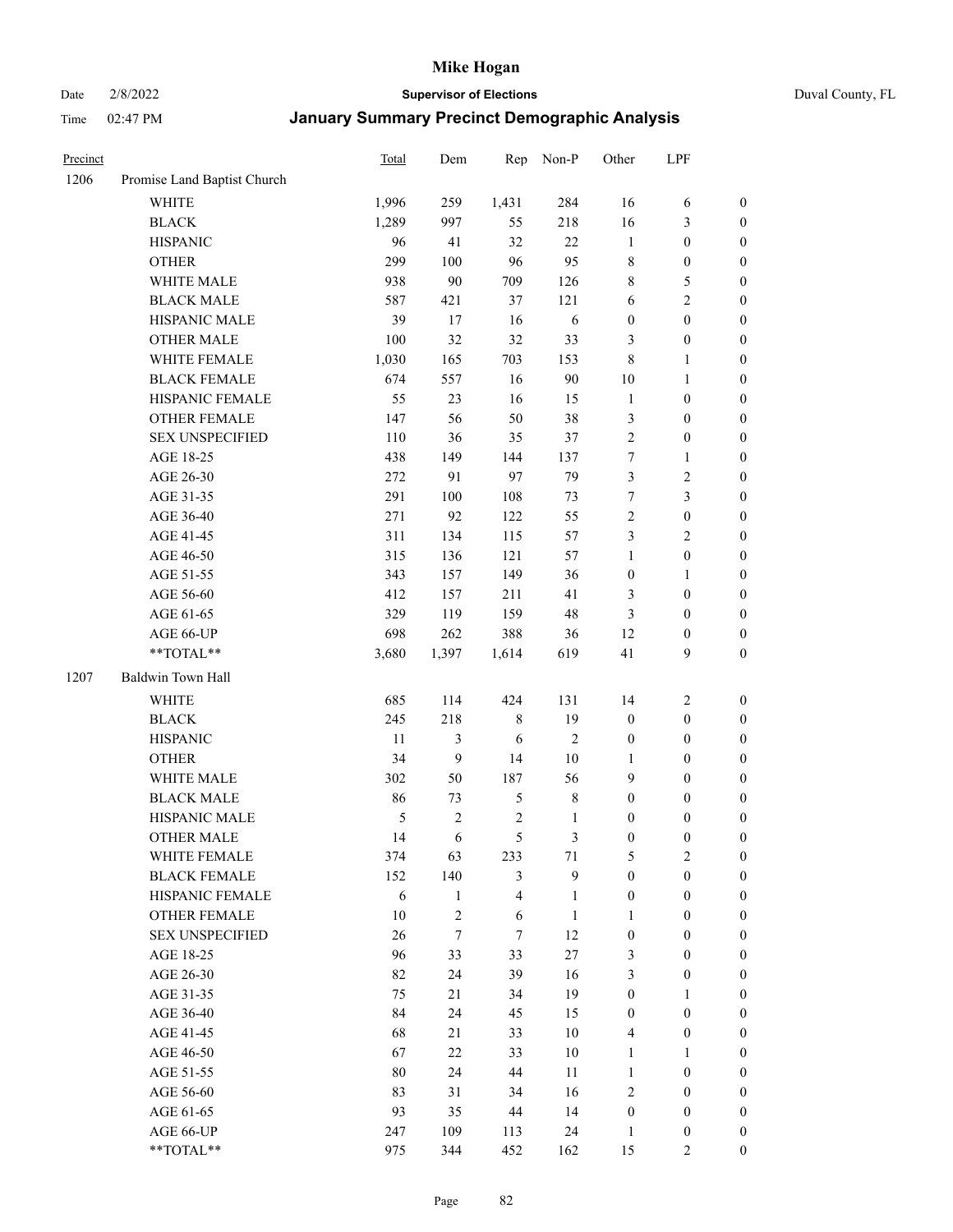Date 2/8/2022 **Supervisor of Elections** Duval County, FL

| Precinct |                           | Total | Dem    | Rep    | Non-P  | Other            | LPF                     |                  |
|----------|---------------------------|-------|--------|--------|--------|------------------|-------------------------|------------------|
| 1208     | Harvest Ministries        |       |        |        |        |                  |                         |                  |
|          | WHITE                     | 1,855 | 366    | 1,072  | 381    | $27\,$           | $\mathbf{9}$            | 0                |
|          | <b>BLACK</b>              | 1,423 | 1,105  | 47     | 249    | 21               | $\mathbf{1}$            | $\boldsymbol{0}$ |
|          | <b>HISPANIC</b>           | 249   | 98     | 52     | 96     | 3                | $\boldsymbol{0}$        | $\boldsymbol{0}$ |
|          | <b>OTHER</b>              | 450   | 131    | 143    | 169    | 5                | $\sqrt{2}$              | $\boldsymbol{0}$ |
|          | WHITE MALE                | 859   | 142    | 522    | 181    | 7                | $\tau$                  | $\boldsymbol{0}$ |
|          | <b>BLACK MALE</b>         | 514   | 359    | 30     | 112    | 12               | $\mathbf{1}$            | $\boldsymbol{0}$ |
|          | HISPANIC MALE             | 119   | 48     | 29     | 41     | $\mathbf{1}$     | $\boldsymbol{0}$        | $\boldsymbol{0}$ |
|          | <b>OTHER MALE</b>         | 162   | 43     | 57     | 61     | $\mathbf{1}$     | $\boldsymbol{0}$        | $\boldsymbol{0}$ |
|          | WHITE FEMALE              | 981   | 224    | 542    | 194    | 19               | $\overline{2}$          | $\boldsymbol{0}$ |
|          | <b>BLACK FEMALE</b>       | 892   | 731    | 16     | 136    | $\overline{9}$   | $\boldsymbol{0}$        | $\boldsymbol{0}$ |
|          | HISPANIC FEMALE           | 127   | 48     | 22     | 55     | $\sqrt{2}$       | $\boldsymbol{0}$        | 0                |
|          | OTHER FEMALE              | 220   | $70\,$ | 69     | $77\,$ | $\sqrt{2}$       | $\sqrt{2}$              | $\boldsymbol{0}$ |
|          | <b>SEX UNSPECIFIED</b>    | 102   | 35     | 27     | 37     | 3                | $\boldsymbol{0}$        | $\boldsymbol{0}$ |
|          | AGE 18-25                 | 438   | 187    | 91     | 147    | 13               | $\boldsymbol{0}$        | $\boldsymbol{0}$ |
|          | AGE 26-30                 | 361   | 151    | 84     | 117    | 7                | $\sqrt{2}$              | $\boldsymbol{0}$ |
|          | AGE 31-35                 | 404   | 185    | 92     | 116    | $\boldsymbol{7}$ | $\overline{\mathbf{4}}$ | $\boldsymbol{0}$ |
|          | AGE 36-40                 | 359   | 151    | 89     | 111    | 5                | $\mathfrak{Z}$          | $\boldsymbol{0}$ |
|          | AGE 41-45                 | 304   | 138    | 86     | 74     | $\sqrt{6}$       | $\boldsymbol{0}$        | $\boldsymbol{0}$ |
|          | AGE 46-50                 | 340   | 152    | 113    | 65     | 9                | $\mathbf{1}$            | $\boldsymbol{0}$ |
|          | AGE 51-55                 | 328   | 150    | 109    | 66     | $\sqrt{2}$       | $\mathbf{1}$            | 0                |
|          | AGE 56-60                 | 353   | 147    | 152    | 52     | $\mathbf{1}$     | $\mathbf{1}$            | 0                |
|          | AGE 61-65                 | 376   | 168    | 156    | 50     | $\mathfrak{2}$   | $\boldsymbol{0}$        | 0                |
|          | AGE 66-UP                 | 713   | 270    | 342    | 97     | $\overline{4}$   | $\boldsymbol{0}$        | $\boldsymbol{0}$ |
|          | **TOTAL**                 | 3,977 | 1,700  | 1,314  | 895    | 56               | 12                      | $\boldsymbol{0}$ |
| 1209     | Whitehouse Baptist Church |       |        |        |        |                  |                         |                  |
|          | <b>WHITE</b>              | 2,730 | 403    | 1,854  | 429    | 32               | 12                      | $\boldsymbol{0}$ |
|          | <b>BLACK</b>              | 505   | 390    | 26     | 85     | 4                | $\boldsymbol{0}$        | $\boldsymbol{0}$ |
|          | <b>HISPANIC</b>           | 109   | 35     | 38     | 34     | $\mathbf{1}$     | $\mathbf{1}$            | $\boldsymbol{0}$ |
|          | <b>OTHER</b>              | 192   | 42     | 80     | 62     | $\tau$           | $\mathbf{1}$            | $\boldsymbol{0}$ |
|          | WHITE MALE                | 1,296 | 165    | 902    | 207    | 18               | $\overline{\mathbf{4}}$ | $\boldsymbol{0}$ |
|          | <b>BLACK MALE</b>         | 210   | 152    | $20\,$ | 38     | $\boldsymbol{0}$ | $\boldsymbol{0}$        | $\boldsymbol{0}$ |
|          | HISPANIC MALE             | 64    | $18\,$ | 25     | $20\,$ | 1                | $\boldsymbol{0}$        | $\boldsymbol{0}$ |
|          | <b>OTHER MALE</b>         | 63    | 11     | 30     | $20\,$ | $\sqrt{2}$       | $\boldsymbol{0}$        | $\boldsymbol{0}$ |
|          | WHITE FEMALE              | 1,405 | 235    | 938    | 211    | 14               | 7                       | 0                |
|          | <b>BLACK FEMALE</b>       | 286   | 233    | 6      | 43     | 4                | $\boldsymbol{0}$        | $\boldsymbol{0}$ |
|          | HISPANIC FEMALE           | 42    | 15     | 13     | 13     | $\boldsymbol{0}$ | $\mathbf{1}$            | $\overline{0}$   |
|          | OTHER FEMALE              | 75    | 15     | 37     | $20\,$ | 3                | $\boldsymbol{0}$        | $\overline{0}$   |
|          | <b>SEX UNSPECIFIED</b>    | 95    | 26     | $27\,$ | 38     | 2                | $\sqrt{2}$              | 0                |
|          | AGE 18-25                 | 366   | 85     | 170    | 95     | 13               | $\mathfrak{Z}$          | 0                |
|          | AGE 26-30                 | 268   | 59     | 138    | 65     | $\overline{4}$   | $\sqrt{2}$              | 0                |
|          | AGE 31-35                 | 294   | 65     | 145    | $72\,$ | $10\,$           | $\sqrt{2}$              | 0                |
|          | AGE 36-40                 | 287   | 66     | 139    | 76     | 6                | $\boldsymbol{0}$        | 0                |
|          | AGE 41-45                 | 293   | 79     | 153    | 56     | 2                | 3                       | 0                |
|          | AGE 46-50                 | 295   | 62     | 180    | 48     | 4                | $\mathbf{1}$            | 0                |
|          | AGE 51-55                 | 347   | 100    | 195    | 52     | $\boldsymbol{0}$ | $\boldsymbol{0}$        | 0                |
|          | AGE 56-60                 | 360   | 92     | 217    | 50     | 1                | $\boldsymbol{0}$        | 0                |
|          | AGE 61-65                 | 315   | 83     | 191    | 37     | 2                | $\mathfrak{2}$          | 0                |
|          | AGE 66-UP                 | 711   | 179    | 470    | 59     | 2                | $\mathbf{1}$            | $\boldsymbol{0}$ |
|          | **TOTAL**                 | 3,536 | 870    | 1,998  | 610    | 44               | 14                      | $\boldsymbol{0}$ |
|          |                           |       |        |        |        |                  |                         |                  |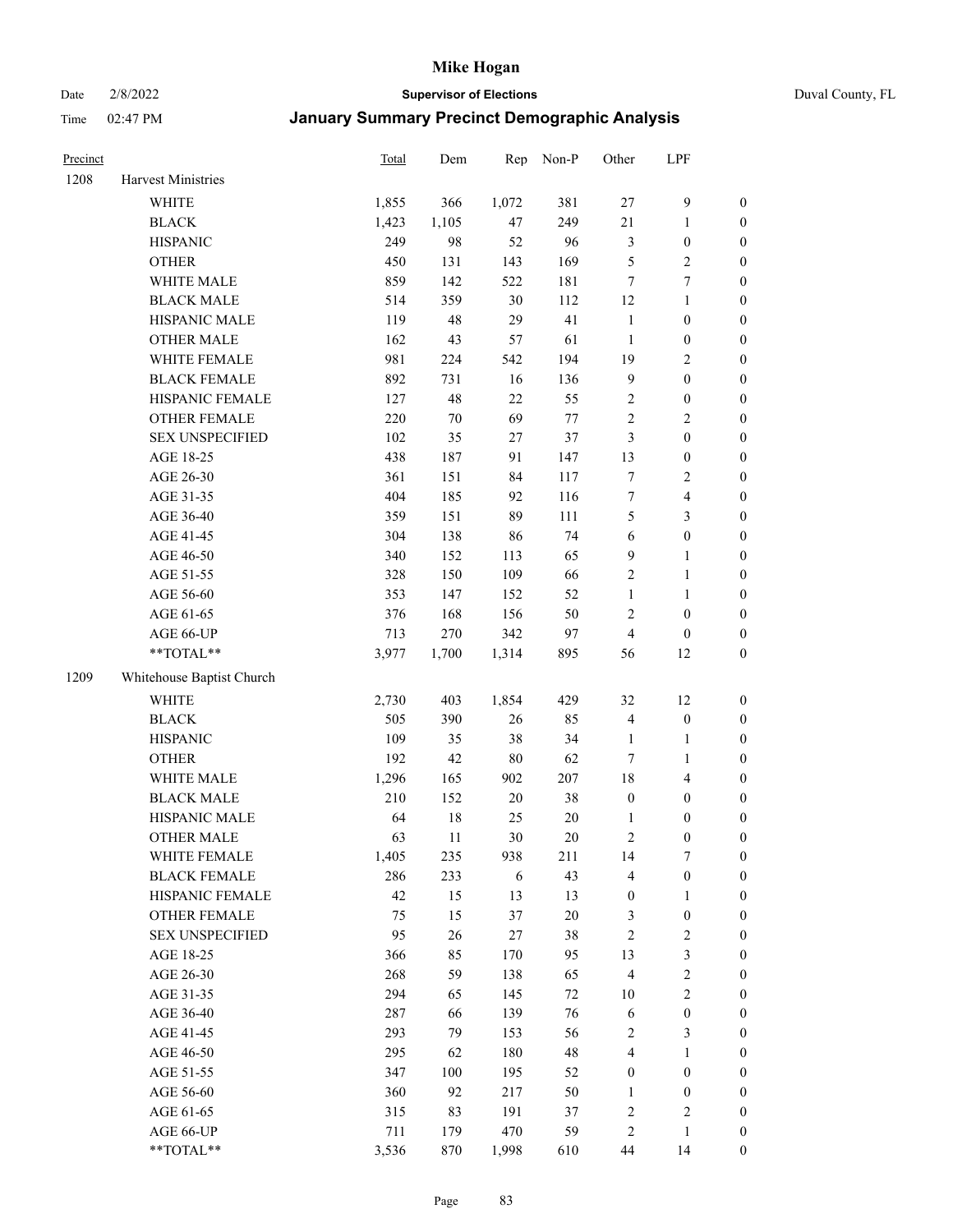Date 2/8/2022 **Supervisor of Elections** Duval County, FL

| Precinct |                             | Total | Dem         | Rep         | Non-P  | Other          | LPF                     |                  |
|----------|-----------------------------|-------|-------------|-------------|--------|----------------|-------------------------|------------------|
| 1210     | Shindler Dr Baptist Church  |       |             |             |        |                |                         |                  |
|          | WHITE                       | 1,754 | 313         | 1,014       | 389    | 25             | 13                      | 0                |
|          | <b>BLACK</b>                | 759   | 571         | 44          | 134    | $10\,$         | $\boldsymbol{0}$        | 0                |
|          | <b>HISPANIC</b>             | 261   | 98          | 54          | 103    | 4              | $\sqrt{2}$              | $\boldsymbol{0}$ |
|          | <b>OTHER</b>                | 255   | $87\,$      | 78          | 82     | 7              | 1                       | $\boldsymbol{0}$ |
|          | WHITE MALE                  | 829   | 113         | 511         | 185    | 11             | 9                       | $\boldsymbol{0}$ |
|          | <b>BLACK MALE</b>           | 334   | 228         | 26          | $72\,$ | 8              | $\boldsymbol{0}$        | $\boldsymbol{0}$ |
|          | HISPANIC MALE               | 126   | 45          | 30          | 48     | 2              | $\mathbf{1}$            | $\boldsymbol{0}$ |
|          | <b>OTHER MALE</b>           | 91    | $26\,$      | 35          | $28\,$ | $\mathbf{2}$   | $\boldsymbol{0}$        | $\boldsymbol{0}$ |
|          | WHITE FEMALE                | 904   | 197         | 491         | 198    | 14             | $\overline{\mathbf{4}}$ | $\boldsymbol{0}$ |
|          | <b>BLACK FEMALE</b>         | 412   | 334         | 17          | 59     | $\sqrt{2}$     | $\boldsymbol{0}$        | $\boldsymbol{0}$ |
|          | HISPANIC FEMALE             | 130   | 50          | 23          | 54     | $\sqrt{2}$     | $\mathbf{1}$            | 0                |
|          | OTHER FEMALE                | 132   | 50          | 39          | $40\,$ | $\mathfrak{Z}$ | $\boldsymbol{0}$        | $\boldsymbol{0}$ |
|          | <b>SEX UNSPECIFIED</b>      | 71    | $26\,$      | 18          | 24     | $\mathbf{2}$   | $\mathbf{1}$            | $\boldsymbol{0}$ |
|          | AGE 18-25                   | 344   | 127         | 87          | 114    | 14             | $\sqrt{2}$              | $\boldsymbol{0}$ |
|          | AGE 26-30                   | 313   | 94          | 109         | 101    | 6              | $\mathfrak{Z}$          | $\boldsymbol{0}$ |
|          | AGE 31-35                   | 269   | 103         | 85          | 72     | 5              | $\overline{\mathbf{4}}$ | $\boldsymbol{0}$ |
|          | AGE 36-40                   | 258   | 97          | 75          | $78\,$ | 5              | $\mathfrak{Z}$          | $\boldsymbol{0}$ |
|          | AGE 41-45                   | 215   | 75          | $8\sqrt{1}$ | 57     | $\mathbf{1}$   | $\mathbf{1}$            | $\boldsymbol{0}$ |
|          | AGE 46-50                   | 241   | $8\sqrt{1}$ | 100         | 56     | $\overline{4}$ | $\boldsymbol{0}$        | $\boldsymbol{0}$ |
|          | AGE 51-55                   | 294   | 107         | 129         | 55     | $\sqrt{2}$     | $\mathbf{1}$            | $\boldsymbol{0}$ |
|          | AGE 56-60                   | 298   | 104         | 133         | 59     | $\sqrt{2}$     | $\boldsymbol{0}$        | 0                |
|          | AGE 61-65                   | 260   | 98          | 111         | 47     | $\overline{c}$ | $\overline{2}$          | $\boldsymbol{0}$ |
|          | AGE 66-UP                   | 537   | 183         | 280         | 69     | $\mathfrak{S}$ | $\boldsymbol{0}$        | $\boldsymbol{0}$ |
|          | **TOTAL**                   | 3,029 | 1,069       | 1,190       | 708    | 46             | 16                      | $\boldsymbol{0}$ |
| 1211     | Christian Family Fellowship |       |             |             |        |                |                         |                  |
|          | WHITE                       | 2,788 | 497         | 1,598       | 621    | 62             | $10\,$                  | $\boldsymbol{0}$ |
|          | <b>BLACK</b>                | 2,530 | 1,903       | 104         | 486    | 34             | $\mathfrak{Z}$          | $\boldsymbol{0}$ |
|          | <b>HISPANIC</b>             | 635   | 227         | 165         | 234    | 8              | $\mathbf{1}$            | $\boldsymbol{0}$ |
|          | <b>OTHER</b>                | 750   | 230         | 214         | 286    | 17             | $\mathfrak{Z}$          | $\boldsymbol{0}$ |
|          | WHITE MALE                  | 1,316 | 180         | 794         | 307    | 28             | $\boldsymbol{7}$        | $\boldsymbol{0}$ |
|          | <b>BLACK MALE</b>           | 1,090 | 751         | 57          | 261    | $20\,$         | $\mathbf{1}$            | $\boldsymbol{0}$ |
|          | HISPANIC MALE               | 297   | 91          | 93          | 110    | $\sqrt{2}$     | $\mathbf{1}$            | 0                |
|          | <b>OTHER MALE</b>           | 291   | 75          | 96          | 115    | 3              | $\overline{c}$          | $\boldsymbol{0}$ |
|          | WHITE FEMALE                | 1,448 | 313         | 789         | 309    | 34             | 3                       | 0                |
|          | <b>BLACK FEMALE</b>         | 1,409 | 1,129       | 46          | 218    | 14             | $\sqrt{2}$              | $\boldsymbol{0}$ |
|          | HISPANIC FEMALE             | 331   | 135         | 69          | 121    | 6              | $\boldsymbol{0}$        | $\overline{0}$   |
|          | OTHER FEMALE                | 379   | 126         | 102         | 138    | 12             | $\mathbf{1}$            | $\overline{0}$   |
|          | <b>SEX UNSPECIFIED</b>      | 142   | 57          | 35          | 48     | $\sqrt{2}$     | $\boldsymbol{0}$        | 0                |
|          | AGE 18-25                   | 816   | 341         | 168         | 286    | 19             | $\sqrt{2}$              | 0                |
|          | AGE 26-30                   | 721   | 264         | 187         | 244    | $22\,$         | $\overline{\mathbf{4}}$ | 0                |
|          | AGE 31-35                   | 695   | 287         | 178         | 210    | 18             | $\mathbf{2}$            | 0                |
|          | AGE 36-40                   | 618   | 281         | 153         | 167    | 12             | $\mathfrak s$           | 0                |
|          | AGE 41-45                   | 604   | 262         | 155         | 172    | 13             | $\sqrt{2}$              | 0                |
|          | AGE 46-50                   | 606   | 274         | 196         | 127    | 8              | $\mathbf{1}$            | 0                |
|          | AGE 51-55                   | 612   | 299         | 205         | 98     | 9              | $\mathbf{1}$            | 0                |
|          | AGE 56-60                   | 602   | 271         | 213         | 114    | 4              | $\boldsymbol{0}$        | $\boldsymbol{0}$ |
|          | AGE 61-65                   | 538   | 233         | 219         | 82     | 4              | $\boldsymbol{0}$        | $\boldsymbol{0}$ |
|          | AGE 66-UP                   | 889   | 343         | 407         | 127    | 12             | $\boldsymbol{0}$        | 0                |
|          | **TOTAL**                   | 6,703 | 2,857       | 2,081       | 1,627  | 121            | 17                      | $\boldsymbol{0}$ |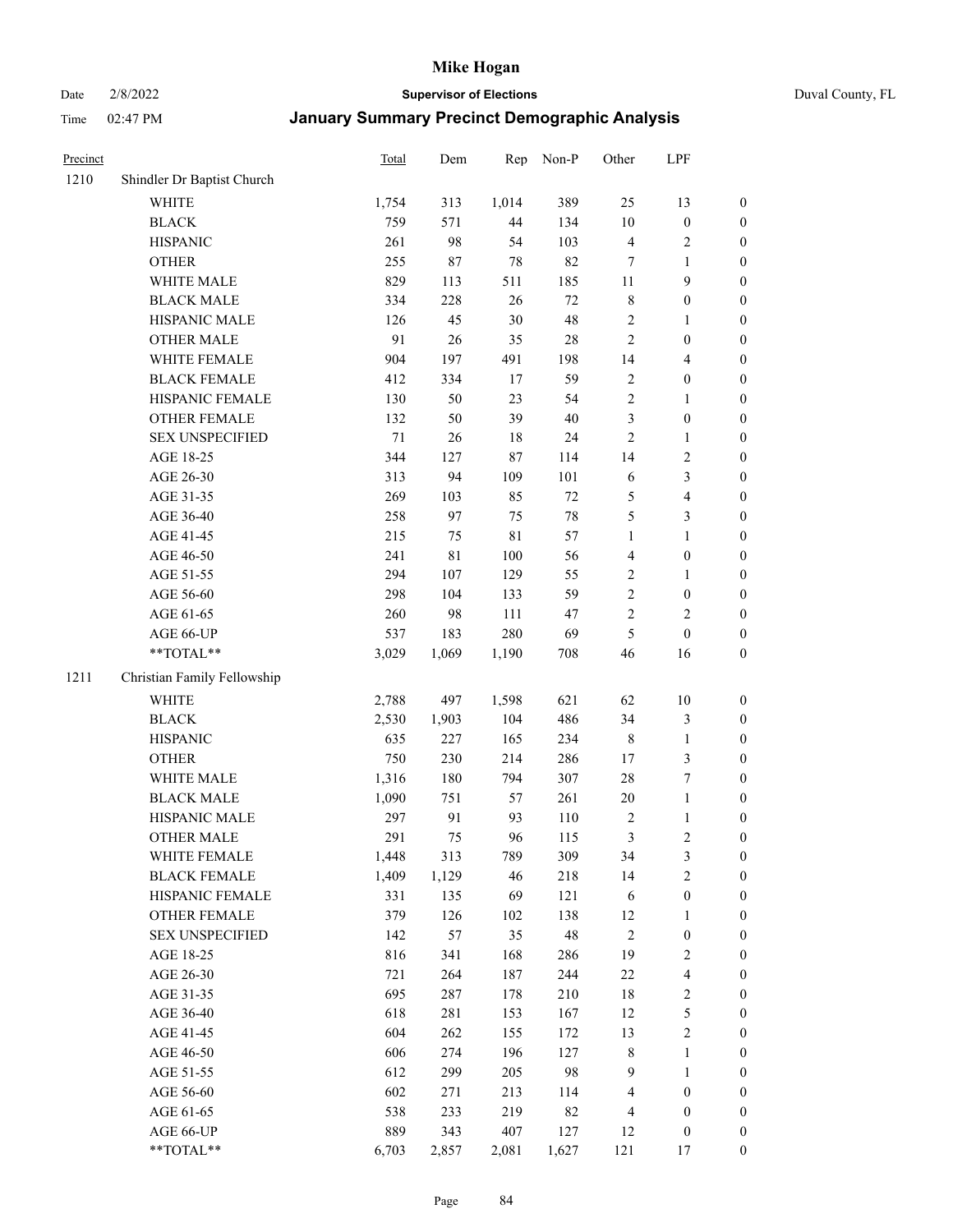Date 2/8/2022 **Supervisor of Elections** Duval County, FL

| Precinct |                                | <b>Total</b> | Dem   | Rep   | Non-P  | Other            | LPF                     |                  |
|----------|--------------------------------|--------------|-------|-------|--------|------------------|-------------------------|------------------|
| 1212     | West Regional Library          |              |       |       |        |                  |                         |                  |
|          | <b>WHITE</b>                   | 2,928        | 446   | 1,878 | 558    | 36               | $10\,$                  | 0                |
|          | <b>BLACK</b>                   | 2,999        | 2,387 | 111   | 462    | 38               | $\mathbf{1}$            | $\boldsymbol{0}$ |
|          | <b>HISPANIC</b>                | 438          | 165   | 105   | 161    | 6                | $\mathbf{1}$            | $\boldsymbol{0}$ |
|          | <b>OTHER</b>                   | 590          | 203   | 158   | 219    | 10               | $\boldsymbol{0}$        | $\boldsymbol{0}$ |
|          | WHITE MALE                     | 1,377        | 169   | 908   | 271    | 20               | $\mathbf{9}$            | $\boldsymbol{0}$ |
|          | <b>BLACK MALE</b>              | 1,296        | 978   | 58    | 240    | 19               | $\mathbf{1}$            | $\boldsymbol{0}$ |
|          | HISPANIC MALE                  | 214          | 69    | 61    | 78     | 5                | $\mathbf{1}$            | $\boldsymbol{0}$ |
|          | <b>OTHER MALE</b>              | 216          | 70    | 61    | $80\,$ | $\mathfrak{S}$   | $\boldsymbol{0}$        | $\boldsymbol{0}$ |
|          | WHITE FEMALE                   | 1,512        | 271   | 947   | 277    | 16               | $\mathbf{1}$            | $\boldsymbol{0}$ |
|          | <b>BLACK FEMALE</b>            | 1,647        | 1,366 | 50    | 212    | 19               | $\boldsymbol{0}$        | 0                |
|          | HISPANIC FEMALE                | 216          | 94    | 41    | 80     | $\mathbf{1}$     | $\boldsymbol{0}$        | 0                |
|          | OTHER FEMALE                   | 285          | 105   | 84    | 92     | $\overline{4}$   | $\boldsymbol{0}$        | $\boldsymbol{0}$ |
|          | <b>SEX UNSPECIFIED</b>         | 192          | 79    | 42    | $70\,$ | $\mathbf{1}$     | $\boldsymbol{0}$        | $\boldsymbol{0}$ |
|          | AGE 18-25                      | 812          | 392   | 159   | 240    | $20\,$           | $\mathbf{1}$            | $\boldsymbol{0}$ |
|          | AGE 26-30                      | 584          | 235   | 148   | 188    | 12               | $\mathbf{1}$            | $\boldsymbol{0}$ |
|          | AGE 31-35                      | 643          | 275   | 204   | 156    | $\tau$           | $\mathbf{1}$            | $\boldsymbol{0}$ |
|          | AGE 36-40                      | 713          | 340   | 205   | 155    | 10               | $\mathfrak{Z}$          | $\boldsymbol{0}$ |
|          | AGE 41-45                      | 734          | 362   | 223   | 137    | 10               | $\sqrt{2}$              | $\boldsymbol{0}$ |
|          | AGE 46-50                      | 691          | 348   | 198   | 132    | 11               | $\overline{c}$          | $\boldsymbol{0}$ |
|          | AGE 51-55                      | 659          | 333   | 203   | 114    | $\,$ 8 $\,$      | $\mathbf{1}$            | $\boldsymbol{0}$ |
|          | AGE 56-60                      | 645          | 304   | 249   | 87     | 5                | $\boldsymbol{0}$        | 0                |
|          | AGE 61-65                      | 527          | 245   | 217   | 63     | 1                | $\mathbf{1}$            | 0                |
|          | AGE 66-UP                      | 947          | 367   | 446   | 128    | 6                | $\boldsymbol{0}$        | $\boldsymbol{0}$ |
|          | $**TOTAL**$                    | 6,955        | 3,201 | 2,252 | 1,400  | 90               | 12                      | $\boldsymbol{0}$ |
| 1213     | Westside Family Worship Center |              |       |       |        |                  |                         |                  |
|          | <b>WHITE</b>                   | 2,489        | 451   | 1,410 | 578    | 36               | 14                      | $\boldsymbol{0}$ |
|          | <b>BLACK</b>                   | 1,899        | 1,471 | 74    | 331    | 23               | $\boldsymbol{0}$        | $\boldsymbol{0}$ |
|          | <b>HISPANIC</b>                | 448          | 172   | 60    | 208    | 8                | $\boldsymbol{0}$        | $\boldsymbol{0}$ |
|          | <b>OTHER</b>                   | 404          | 134   | 109   | 156    | 5                | $\boldsymbol{0}$        | $\boldsymbol{0}$ |
|          | WHITE MALE                     | 1,168        | 161   | 717   | 265    | 16               | 9                       | $\boldsymbol{0}$ |
|          | <b>BLACK MALE</b>              | 713          | 511   | 35    | 153    | 14               | $\boldsymbol{0}$        | $\boldsymbol{0}$ |
|          | HISPANIC MALE                  | 204          | 69    | 29    | 101    | 5                | $\boldsymbol{0}$        | $\boldsymbol{0}$ |
|          | <b>OTHER MALE</b>              | 140          | 50    | 38    | 50     | $\sqrt{2}$       | $\boldsymbol{0}$        | $\boldsymbol{0}$ |
|          | WHITE FEMALE                   | 1,285        | 281   | 670   | 309    | 20               | 5                       | 0                |
|          | <b>BLACK FEMALE</b>            | 1,157        | 938   | 38    | 172    | 9                | $\boldsymbol{0}$        | $\boldsymbol{0}$ |
|          | HISPANIC FEMALE                | 234          | 100   | 31    | 100    | 3                | $\boldsymbol{0}$        | $\overline{0}$   |
|          | <b>OTHER FEMALE</b>            | 192          | 63    | 57    | 69     | 3                | $\boldsymbol{0}$        | $\overline{0}$   |
|          | <b>SEX UNSPECIFIED</b>         | 147          | 55    | 38    | 54     | $\boldsymbol{0}$ | $\boldsymbol{0}$        | 0                |
|          | AGE 18-25                      | 620          | 267   | 113   | 229    | 10               | $\mathbf{1}$            | 0                |
|          | AGE 26-30                      | 538          | 218   | 118   | 188    | $10\,$           | $\overline{\mathbf{4}}$ | 0                |
|          | AGE 31-35                      | 562          | 224   | 130   | 194    | 12               | $\sqrt{2}$              | 0                |
|          | AGE 36-40                      | 459          | 205   | 108   | 139    | 6                | $\mathbf{1}$            | 0                |
|          | AGE 41-45                      | 412          | 198   | 94    | 112    | 7                | $\mathbf{1}$            | 0                |
|          | AGE 46-50                      | 402          | 173   | 129   | 93     | 5                | $\sqrt{2}$              | 0                |
|          | AGE 51-55                      | 490          | 220   | 165   | 96     | 8                | $\mathbf{1}$            | 0                |
|          | AGE 56-60                      | 448          | 200   | 169   | 75     | 4                | $\boldsymbol{0}$        | $\boldsymbol{0}$ |
|          | AGE 61-65                      | 463          | 203   | 201   | 53     | 4                | $\sqrt{2}$              | $\overline{0}$   |
|          | AGE 66-UP                      | 845          | 319   | 426   | 94     | 6                | $\boldsymbol{0}$        | $\boldsymbol{0}$ |
|          | **TOTAL**                      | 5,240        | 2,228 | 1,653 | 1,273  | 72               | 14                      | $\boldsymbol{0}$ |
|          |                                |              |       |       |        |                  |                         |                  |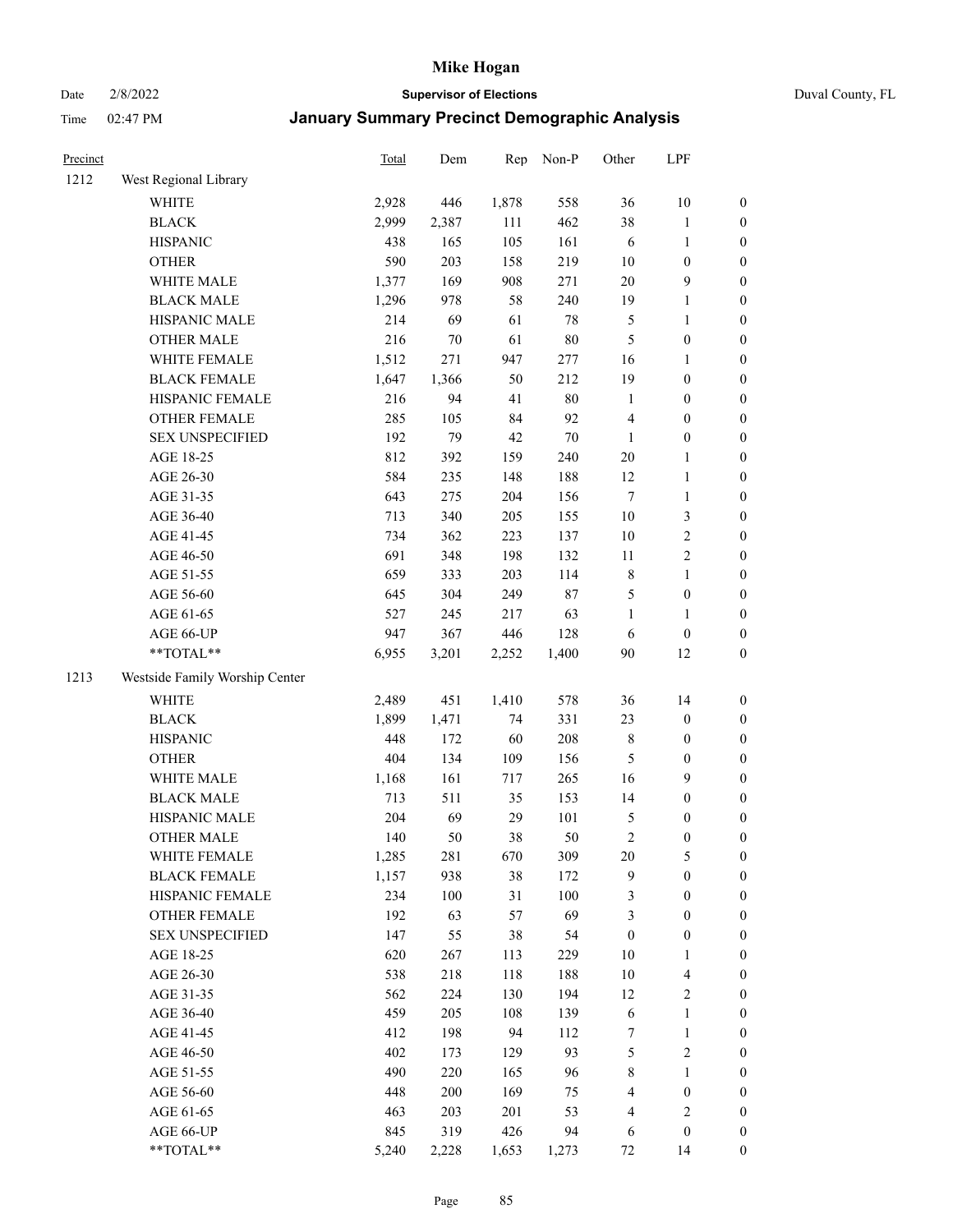Date 2/8/2022 **Supervisor of Elections** Duval County, FL

| Precinct |                              | <b>Total</b> | Dem    | Rep            | Non-P        | Other            | LPF                     |                  |
|----------|------------------------------|--------------|--------|----------------|--------------|------------------|-------------------------|------------------|
| 1301     | Bennie Furlong Senior Center |              |        |                |              |                  |                         |                  |
|          | <b>WHITE</b>                 | 3,039        | 744    | 1,625          | 601          | 54               | 15                      | 0                |
|          | <b>BLACK</b>                 | 36           | 26     | $\overline{4}$ | 6            | $\boldsymbol{0}$ | $\boldsymbol{0}$        | 0                |
|          | <b>HISPANIC</b>              | 62           | 21     | 19             | 21           | 1                | $\boldsymbol{0}$        | $\boldsymbol{0}$ |
|          | <b>OTHER</b>                 | 174          | 51     | 45             | 69           | 6                | 3                       | $\boldsymbol{0}$ |
|          | WHITE MALE                   | 1,494        | 308    | 835            | 314          | 25               | 12                      | $\boldsymbol{0}$ |
|          | <b>BLACK MALE</b>            | 18           | 13     | $\sqrt{2}$     | 3            | $\boldsymbol{0}$ | $\boldsymbol{0}$        | $\boldsymbol{0}$ |
|          | HISPANIC MALE                | 26           | 5      | 9              | 12           | $\boldsymbol{0}$ | $\boldsymbol{0}$        | $\boldsymbol{0}$ |
|          | <b>OTHER MALE</b>            | 69           | 17     | 22             | 27           | $\mathbf{2}$     | $\mathbf{1}$            | $\boldsymbol{0}$ |
|          | WHITE FEMALE                 | 1,517        | 428    | 776            | 281          | 29               | $\mathfrak{Z}$          | $\boldsymbol{0}$ |
|          | <b>BLACK FEMALE</b>          | 17           | 13     | $\overline{2}$ | $\sqrt{2}$   | $\boldsymbol{0}$ | $\boldsymbol{0}$        | 0                |
|          | HISPANIC FEMALE              | 35           | 16     | 10             | $\,$ 8 $\,$  | 1                | $\boldsymbol{0}$        | 0                |
|          | <b>OTHER FEMALE</b>          | 72           | 26     | 19             | 23           | $\mathbf{2}$     | $\sqrt{2}$              | $\boldsymbol{0}$ |
|          | <b>SEX UNSPECIFIED</b>       | 63           | 16     | 18             | 27           | $\overline{2}$   | $\boldsymbol{0}$        | $\boldsymbol{0}$ |
|          | AGE 18-25                    | 273          | 67     | 116            | $77\,$       | 11               | $\sqrt{2}$              | $\boldsymbol{0}$ |
|          | AGE 26-30                    | 229          | 45     | 112            | 65           | $\overline{c}$   | $\mathfrak{S}$          | $\boldsymbol{0}$ |
|          | AGE 31-35                    | 279          | 67     | 115            | 82           | 11               | $\overline{\mathbf{4}}$ | $\boldsymbol{0}$ |
|          | AGE 36-40                    | 221          | 54     | 102            | 62           | $\mathbf{2}$     | $\mathbf{1}$            | $\boldsymbol{0}$ |
|          | AGE 41-45                    | 218          | 54     | 94             | 64           | 5                | $\mathbf{1}$            | $\boldsymbol{0}$ |
|          | AGE 46-50                    | 244          | 67     | 112            | 60           | $\overline{4}$   | $\mathbf{1}$            | $\boldsymbol{0}$ |
|          | AGE 51-55                    | 293          | 47     | 180            | 58           | 8                | $\boldsymbol{0}$        | 0                |
|          | AGE 56-60                    | 329          | 76     | 189            | 56           | 6                | $\sqrt{2}$              | 0                |
|          | AGE 61-65                    | 389          | 88     | 231            | 65           | 4                | $\mathbf{1}$            | 0                |
|          | AGE 66-UP                    | 836          | 277    | 442            | 108          | 8                | $\mathbf{1}$            | $\boldsymbol{0}$ |
|          | **TOTAL**                    | 3,311        | 842    | 1,693          | 697          | 61               | $18\,$                  | $\boldsymbol{0}$ |
| 1302     | Bethlehem Lutheran Church    |              |        |                |              |                  |                         |                  |
|          | <b>WHITE</b>                 | 2,916        | 636    | 1,670          | 565          | 24               | $21\,$                  | $\boldsymbol{0}$ |
|          | <b>BLACK</b>                 | $22\,$       | 15     | $\overline{4}$ | $\sqrt{2}$   | $\mathbf{1}$     | $\boldsymbol{0}$        | $\boldsymbol{0}$ |
|          | <b>HISPANIC</b>              | 64           | 17     | 25             | 17           | 3                | $\mathbf{2}$            | $\boldsymbol{0}$ |
|          | <b>OTHER</b>                 | 161          | $40\,$ | 65             | 50           | 6                | $\boldsymbol{0}$        | $\boldsymbol{0}$ |
|          | WHITE MALE                   | 1,456        | 256    | 860            | 310          | 11               | 19                      | $\boldsymbol{0}$ |
|          | <b>BLACK MALE</b>            | 12           | $8\,$  | $\sqrt{2}$     | $\mathbf{1}$ | $\mathbf{1}$     | $\boldsymbol{0}$        | $\boldsymbol{0}$ |
|          | HISPANIC MALE                | 23           | 6      | $\,$ 8 $\,$    | $8\,$        | $\boldsymbol{0}$ | 1                       | 0                |
|          | OTHER MALE                   | 67           | 16     | 28             | 19           | 4                | $\boldsymbol{0}$        | $\boldsymbol{0}$ |
|          | WHITE FEMALE                 | 1,427        | 374    | 788            | 250          | 13               | 2                       | 0                |
|          | <b>BLACK FEMALE</b>          | 9            | 7      | $\mathbf{1}$   | $\mathbf{1}$ | $\boldsymbol{0}$ | $\boldsymbol{0}$        | $\overline{0}$   |
|          | HISPANIC FEMALE              | 41           | $11\,$ | $17$           | 9            | 3                | 1                       | $\overline{0}$   |
|          | OTHER FEMALE                 | 57           | 15     | 28             | 13           | $\mathbf{1}$     | $\boldsymbol{0}$        | 0                |
|          | <b>SEX UNSPECIFIED</b>       | 71           | 15     | 32             | 23           | $\mathbf{1}$     | $\boldsymbol{0}$        | 0                |
|          | AGE 18-25                    | 282          | 63     | 148            | 61           | 7                | $\mathfrak{Z}$          | 0                |
|          | AGE 26-30                    | 275          | 54     | 145            | 68           | 5                | $\mathfrak{Z}$          | 0                |
|          | AGE 31-35                    | 332          | 69     | 159            | 101          | $\overline{c}$   | $\mathbf{1}$            | 0                |
|          | AGE 36-40                    | 323          | 60     | 179            | 74           | 5                | $\mathfrak{S}$          | 0                |
|          | AGE 41-45                    | 276          | 64     | 134            | 76           | $\boldsymbol{0}$ | $\sqrt{2}$              | 0                |
|          | AGE 46-50                    | 246          | 54     | 128            | 60           | 2                | $\sqrt{2}$              | 0                |
|          | AGE 51-55                    | 229          | 45     | 139            | 42           | $\mathbf{1}$     | $\overline{2}$          | 0                |
|          | AGE 56-60                    | 267          | 51     | 179            | 32           | 4                | 1                       | $\boldsymbol{0}$ |
|          | AGE 61-65                    | 312          | 77     | 193            | 37           | 4                | $\mathbf{1}$            | $\boldsymbol{0}$ |
|          | AGE 66-UP                    | 621          | 171    | 360            | 83           | 4                | $\mathfrak{Z}$          | 0                |
|          | **TOTAL**                    | 3,163        | 708    | 1,764          | 634          | 34               | 23                      | $\boldsymbol{0}$ |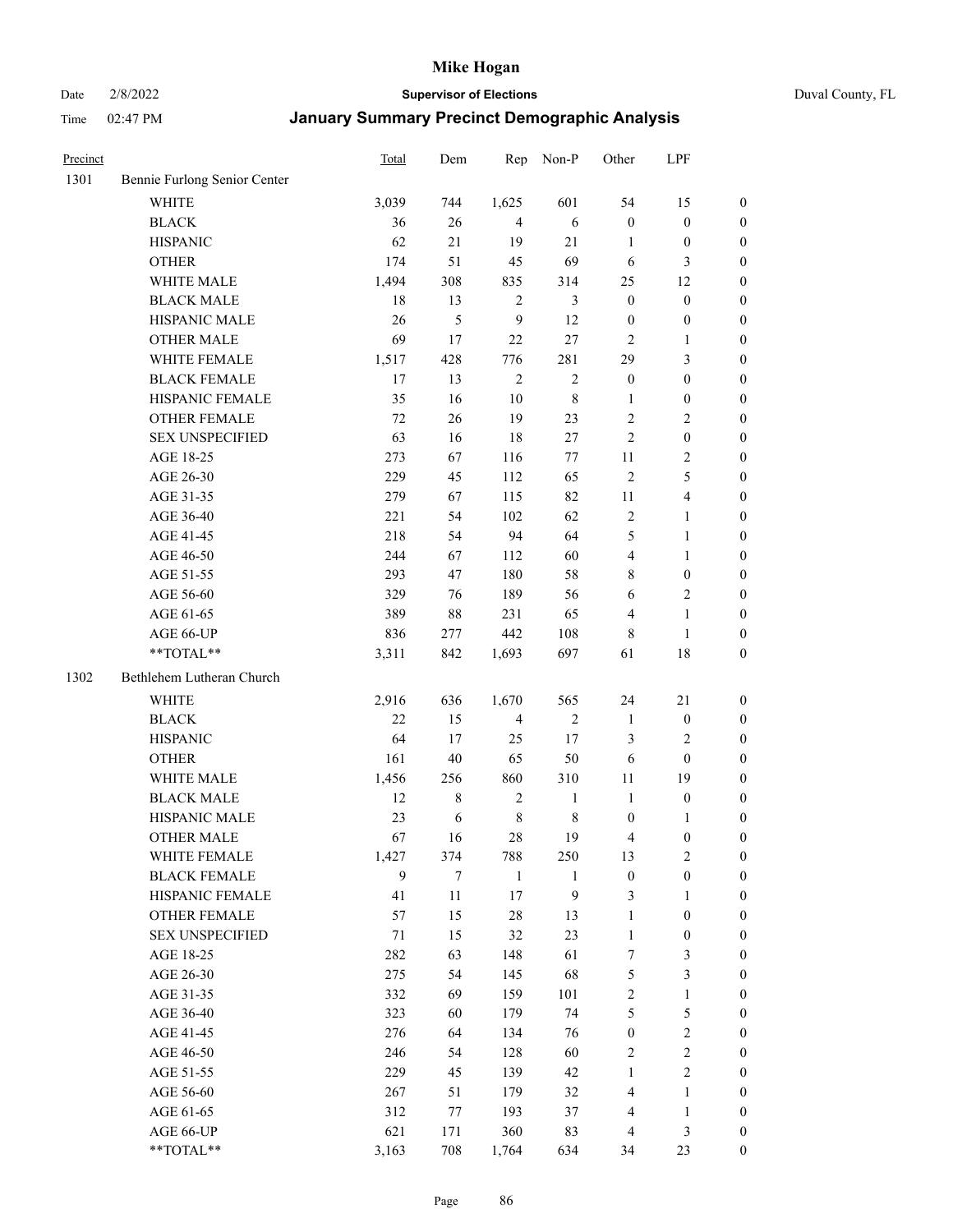Date 2/8/2022 **Supervisor of Elections** Duval County, FL

| Precinct |                              | Total  | Dem    | Rep            | Non-P  | Other                   | LPF              |                  |
|----------|------------------------------|--------|--------|----------------|--------|-------------------------|------------------|------------------|
| 1303     | American Legion Post 129     |        |        |                |        |                         |                  |                  |
|          | <b>WHITE</b>                 | 2,504  | 588    | 1,323          | 538    | 46                      | $\mathbf{9}$     | 0                |
|          | <b>BLACK</b>                 | 109    | 85     | 2              | 21     | $\mathbf{1}$            | $\boldsymbol{0}$ | $\boldsymbol{0}$ |
|          | <b>HISPANIC</b>              | 73     | 23     | 27             | 23     | $\boldsymbol{0}$        | $\boldsymbol{0}$ | $\boldsymbol{0}$ |
|          | <b>OTHER</b>                 | 171    | 34     | 73             | 58     | 5                       | 1                | $\boldsymbol{0}$ |
|          | WHITE MALE                   | 1,217  | 235    | 679            | 275    | 24                      | $\overline{4}$   | $\boldsymbol{0}$ |
|          | <b>BLACK MALE</b>            | 48     | 32     | $\mathbf{1}$   | 14     | $\mathbf{1}$            | $\boldsymbol{0}$ | $\boldsymbol{0}$ |
|          | HISPANIC MALE                | 25     | 3      | 10             | 12     | $\boldsymbol{0}$        | $\boldsymbol{0}$ | $\boldsymbol{0}$ |
|          | <b>OTHER MALE</b>            | 63     | 11     | 28             | 23     | $\mathbf{1}$            | $\boldsymbol{0}$ | $\boldsymbol{0}$ |
|          | WHITE FEMALE                 | 1,269  | 352    | 632            | 258    | $22\,$                  | $\mathfrak{S}$   | $\boldsymbol{0}$ |
|          | <b>BLACK FEMALE</b>          | 60     | 52     | $\mathbf{1}$   | $\tau$ | $\boldsymbol{0}$        | $\boldsymbol{0}$ | $\boldsymbol{0}$ |
|          | HISPANIC FEMALE              | 47     | $20\,$ | 16             | $11\,$ | $\boldsymbol{0}$        | $\boldsymbol{0}$ | $\boldsymbol{0}$ |
|          | OTHER FEMALE                 | 65     | 15     | 30             | 17     | 3                       | $\boldsymbol{0}$ | $\boldsymbol{0}$ |
|          | <b>SEX UNSPECIFIED</b>       | 63     | $10\,$ | 28             | 23     | $\mathbf{1}$            | $\mathbf{1}$     | $\boldsymbol{0}$ |
|          | AGE 18-25                    | 261    | 69     | 112            | 74     | 5                       | $\mathbf{1}$     | $\boldsymbol{0}$ |
|          | AGE 26-30                    | 305    | 71     | 146            | 82     | 3                       | $\mathfrak{Z}$   | $\boldsymbol{0}$ |
|          | AGE 31-35                    | 263    | 63     | 111            | 80     | 7                       | $\sqrt{2}$       | $\boldsymbol{0}$ |
|          | AGE 36-40                    | 237    | 64     | $88\,$         | 76     | $\boldsymbol{7}$        | $\sqrt{2}$       | $\boldsymbol{0}$ |
|          | AGE 41-45                    | 200    | 48     | 94             | 52     | 5                       | $\mathbf{1}$     | $\boldsymbol{0}$ |
|          | AGE 46-50                    | 206    | 47     | 106            | 47     | $\sqrt{6}$              | $\boldsymbol{0}$ | $\boldsymbol{0}$ |
|          | AGE 51-55                    | 213    | 40     | 121            | 46     | 5                       | 1                | $\boldsymbol{0}$ |
|          | AGE 56-60                    | 260    | 65     | 140            | 51     | $\overline{\mathbf{4}}$ | $\boldsymbol{0}$ | 0                |
|          | AGE 61-65                    | 271    | 77     | 147            | 42     | 5                       | $\boldsymbol{0}$ | 0                |
|          | AGE 66-UP                    | 640    | 186    | 359            | 90     | 5                       | $\boldsymbol{0}$ | $\boldsymbol{0}$ |
|          | **TOTAL**                    | 2,857  | 730    | 1,425          | 640    | 52                      | $10\,$           | $\boldsymbol{0}$ |
| 1304     | Jacksonville Beach City Hall |        |        |                |        |                         |                  |                  |
|          | WHITE                        | 2,632  | 686    | 1,212          | 660    | 55                      | 19               | $\boldsymbol{0}$ |
|          | <b>BLACK</b>                 | 251    | 185    | 13             | 51     | $\mathbf{1}$            | $\mathbf{1}$     | $\boldsymbol{0}$ |
|          | <b>HISPANIC</b>              | 109    | 38     | 38             | $28\,$ | 4                       | $\mathbf{1}$     | $\boldsymbol{0}$ |
|          | <b>OTHER</b>                 | 193    | 47     | 50             | $87\,$ | $\,$ 8 $\,$             | $\mathbf{1}$     | $\boldsymbol{0}$ |
|          | WHITE MALE                   | 1,288  | 262    | 615            | 371    | 28                      | 12               | $\boldsymbol{0}$ |
|          | <b>BLACK MALE</b>            | $87\,$ | 59     | $\mathfrak{Z}$ | 24     | $\boldsymbol{0}$        | $\mathbf{1}$     | $\boldsymbol{0}$ |
|          | HISPANIC MALE                | 55     | 15     | 24             | 16     | $\boldsymbol{0}$        | $\boldsymbol{0}$ | 0                |
|          | OTHER MALE                   | 79     | 18     | 20             | 36     | 4                       | $\mathbf{1}$     | $\boldsymbol{0}$ |
|          | WHITE FEMALE                 | 1,317  | 418    | 582            | 284    | 27                      | 6                | 0                |
|          | <b>BLACK FEMALE</b>          | 158    | 120    | $10\,$         | 27     | $\mathbf{1}$            | $\boldsymbol{0}$ | $\overline{0}$   |
|          | HISPANIC FEMALE              | 52     | $22\,$ | 14             | $11\,$ | 4                       | $\mathbf{1}$     | 0                |
|          | <b>OTHER FEMALE</b>          | 82     | 27     | $20\,$         | 32     | 3                       | $\boldsymbol{0}$ | 0                |
|          | <b>SEX UNSPECIFIED</b>       | 66     | 15     | 25             | 24     | $\mathbf{1}$            | $\mathbf{1}$     | 0                |
|          | AGE 18-25                    | 262    | 93     | 85             | 74     | $10\,$                  | $\boldsymbol{0}$ | 0                |
|          | AGE 26-30                    | 431    | 117    | 156            | 145    | 8                       | $\mathfrak{S}$   | 0                |
|          | AGE 31-35                    | 371    | 106    | 135            | 111    | 12                      | $\boldsymbol{7}$ | 0                |
|          | AGE 36-40                    | 285    | 79     | 99             | 102    | $\overline{\mathbf{4}}$ | $\mathbf{1}$     | 0                |
|          | AGE 41-45                    | 220    | 61     | 79             | $72\,$ | 5                       | $\mathfrak{Z}$   | 0                |
|          | AGE 46-50                    | 187    | 47     | 82             | 53     | 4                       | $\mathbf{1}$     | 0                |
|          | AGE 51-55                    | 259    | 68     | 115            | 73     | 2                       | $\mathbf{1}$     | 0                |
|          | AGE 56-60                    | 263    | 67     | 135            | 54     | 6                       | $\mathbf{1}$     | 0                |
|          | AGE 61-65                    | 221    | 71     | 109            | 35     | 5                       | $\mathbf{1}$     | 0                |
|          | AGE 66-UP                    | 686    | 247    | 318            | 107    | 12                      | $\sqrt{2}$       | 0                |
|          | $**TOTAL**$                  | 3,185  | 956    | 1,313          | 826    | 68                      | $22\,$           | $\boldsymbol{0}$ |
|          |                              |        |        |                |        |                         |                  |                  |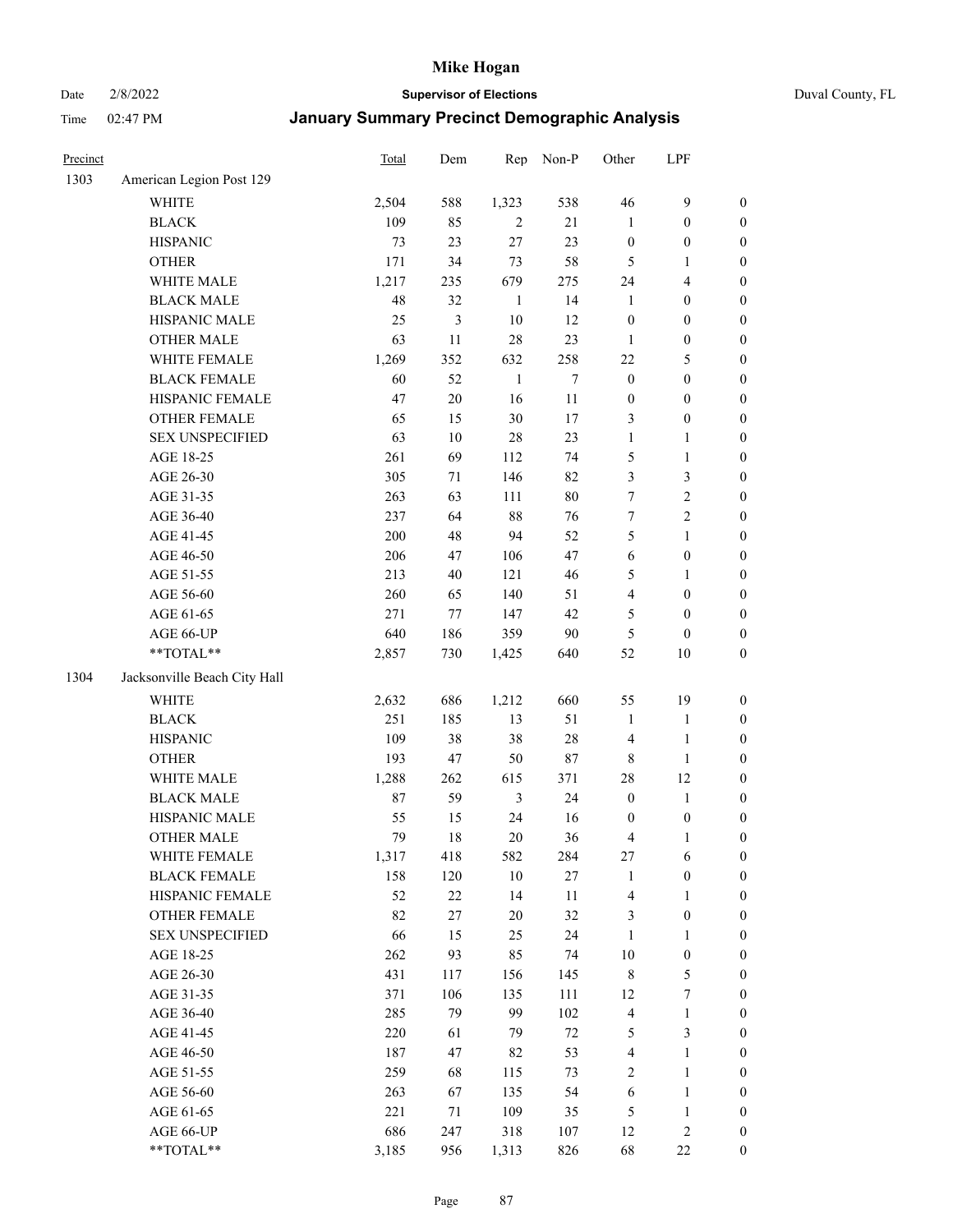Date 2/8/2022 **Supervisor of Elections** Duval County, FL

| Precinct |                          | <b>Total</b> | Dem            | Rep              | Non-P          | Other            | LPF              |                  |
|----------|--------------------------|--------------|----------------|------------------|----------------|------------------|------------------|------------------|
| 1305     | Beaches Regional Library |              |                |                  |                |                  |                  |                  |
|          | <b>WHITE</b>             | 2,631        | 718            | 1,317            | 542            | 41               | 13               | 0                |
|          | <b>BLACK</b>             | 20           | 11             | 3                | $\overline{4}$ | $\mathbf{2}$     | $\boldsymbol{0}$ | $\boldsymbol{0}$ |
|          | <b>HISPANIC</b>          | 68           | 26             | 24               | 16             | $\mathbf{1}$     | $\mathbf{1}$     | $\boldsymbol{0}$ |
|          | <b>OTHER</b>             | 126          | 36             | 44               | 41             | 3                | $\mathfrak{2}$   | $\boldsymbol{0}$ |
|          | WHITE MALE               | 1,235        | 256            | 662              | 287            | $20\,$           | 10               | $\boldsymbol{0}$ |
|          | <b>BLACK MALE</b>        | 12           | 6              | $\sqrt{2}$       | $\sqrt{2}$     | 2                | $\boldsymbol{0}$ | $\boldsymbol{0}$ |
|          | HISPANIC MALE            | 25           | $\,$ $\,$      | 9                | 7              | $\mathbf{1}$     | $\boldsymbol{0}$ | $\boldsymbol{0}$ |
|          | <b>OTHER MALE</b>        | 45           | 11             | 16               | 14             | 3                | $\mathbf{1}$     | $\boldsymbol{0}$ |
|          | WHITE FEMALE             | 1,368        | 454            | 641              | 250            | $20\,$           | $\mathfrak{Z}$   | $\boldsymbol{0}$ |
|          | <b>BLACK FEMALE</b>      | 8            | $\mathfrak{S}$ | $\mathbf{1}$     | $\sqrt{2}$     | $\boldsymbol{0}$ | $\boldsymbol{0}$ | 0                |
|          | HISPANIC FEMALE          | $40\,$       | 17             | 13               | $\mathbf{9}$   | $\boldsymbol{0}$ | $\mathbf{1}$     | 0                |
|          | <b>OTHER FEMALE</b>      | 53           | $20\,$         | 17               | 15             | $\boldsymbol{0}$ | $\mathbf{1}$     | $\boldsymbol{0}$ |
|          | <b>SEX UNSPECIFIED</b>   | 59           | 14             | 27               | 17             | $\mathbf{1}$     | $\boldsymbol{0}$ | $\boldsymbol{0}$ |
|          | AGE 18-25                | 251          | 75             | 95               | 69             | 9                | $\mathfrak{Z}$   | $\boldsymbol{0}$ |
|          | AGE 26-30                | 255          | 75             | 101              | $72\,$         | 6                | $\mathbf{1}$     | $\boldsymbol{0}$ |
|          | AGE 31-35                | 241          | 63             | 103              | 68             | 4                | $\mathfrak{Z}$   | $\boldsymbol{0}$ |
|          | AGE 36-40                | 260          | 63             | 115              | 76             | 5                | $\mathbf{1}$     | $\boldsymbol{0}$ |
|          | AGE 41-45                | 182          | 52             | $71\,$           | 54             | 3                | $\sqrt{2}$       | $\boldsymbol{0}$ |
|          | AGE 46-50                | 229          | 55             | 117              | 51             | 4                | $\sqrt{2}$       | $\boldsymbol{0}$ |
|          | AGE 51-55                | 241          | 56             | 125              | 51             | 6                | $\mathfrak{Z}$   | $\boldsymbol{0}$ |
|          | AGE 56-60                | 238          | 54             | 145              | 32             | 7                | $\boldsymbol{0}$ | 0                |
|          | AGE 61-65                | 273          | 60             | 155              | 56             | $\mathbf{1}$     | $\mathbf{1}$     | 0                |
|          | AGE 66-UP                | 675          | 238            | 361              | 74             | 2                | $\boldsymbol{0}$ | $\boldsymbol{0}$ |
|          | $**TOTAL**$              | 2,845        | 791            | 1,388            | 603            | 47               | 16               | $\boldsymbol{0}$ |
| 1306     | Atlantic Beach City Hall |              |                |                  |                |                  |                  |                  |
|          | <b>WHITE</b>             | 2,262        | 713            | 1,015            | 490            | 37               | $\boldsymbol{7}$ | $\boldsymbol{0}$ |
|          | <b>BLACK</b>             | 91           | 68             | 5                | 18             | $\boldsymbol{0}$ | $\boldsymbol{0}$ | $\boldsymbol{0}$ |
|          | <b>HISPANIC</b>          | 47           | 22             | $11\,$           | 13             | $\mathbf{1}$     | $\boldsymbol{0}$ | $\boldsymbol{0}$ |
|          | <b>OTHER</b>             | 159          | 41             | 53               | 61             | $\overline{c}$   | $\sqrt{2}$       | $\boldsymbol{0}$ |
|          | WHITE MALE               | 1,072        | 276            | 512              | 262            | 17               | $\mathfrak s$    | $\boldsymbol{0}$ |
|          | <b>BLACK MALE</b>        | 49           | 34             | $\mathfrak{Z}$   | 12             | $\boldsymbol{0}$ | $\boldsymbol{0}$ | $\boldsymbol{0}$ |
|          | HISPANIC MALE            | 24           | $10\,$         | $\boldsymbol{7}$ | $\tau$         | $\boldsymbol{0}$ | $\boldsymbol{0}$ | $\boldsymbol{0}$ |
|          | <b>OTHER MALE</b>        | 51           | 9              | 18               | 24             | $\boldsymbol{0}$ | $\boldsymbol{0}$ | $\boldsymbol{0}$ |
|          | WHITE FEMALE             | 1,171        | 430            | 496              | 223            | 20               | $\overline{c}$   | 0                |
|          | <b>BLACK FEMALE</b>      | 42           | 34             | $\overline{c}$   | 6              | $\boldsymbol{0}$ | $\boldsymbol{0}$ | $\overline{0}$   |
|          | HISPANIC FEMALE          | 23           | 12             | 4                | 6              | $\mathbf{1}$     | $\boldsymbol{0}$ | $\overline{0}$   |
|          | <b>OTHER FEMALE</b>      | $70\,$       | 25             | 25               | 18             | 1                | $\mathbf{1}$     | $\overline{0}$   |
|          | <b>SEX UNSPECIFIED</b>   | 57           | 14             | 17               | 24             | $\mathbf{1}$     | $\mathbf{1}$     | 0                |
|          | AGE 18-25                | 193          | 58             | 73               | 57             | 5                | $\boldsymbol{0}$ | 0                |
|          | AGE 26-30                | 204          | 66             | $77\,$           | 54             | 7                | $\boldsymbol{0}$ | 0                |
|          | AGE 31-35                | 238          | 89             | 73               | 67             | 8                | $\mathbf{1}$     | 0                |
|          | AGE 36-40                | 213          | 63             | 73               | $70\,$         | 6                | $\mathbf{1}$     | 0                |
|          | AGE 41-45                | 205          | 66             | 76               | 57             | 3                | $\mathfrak{Z}$   | 0                |
|          | AGE 46-50                | 191          | 53             | 82               | 53             | 3                | $\boldsymbol{0}$ | 0                |
|          | AGE 51-55                | 194          | 53             | 96               | 39             | 4                | $\mathbf{2}$     | 0                |
|          | AGE 56-60                | 230          | 58             | 119              | 52             | 1                | $\boldsymbol{0}$ | $\overline{0}$   |
|          | AGE 61-65                | 252          | 86             | 127              | 38             | $\mathbf{1}$     | $\boldsymbol{0}$ | $\overline{0}$   |
|          | AGE 66-UP                | 639          | 252            | 288              | 95             | 2                | $\mathfrak{2}$   | 0                |
|          | **TOTAL**                | 2,559        | 844            | 1,084            | 582            | 40               | $\mathbf{9}$     | $\boldsymbol{0}$ |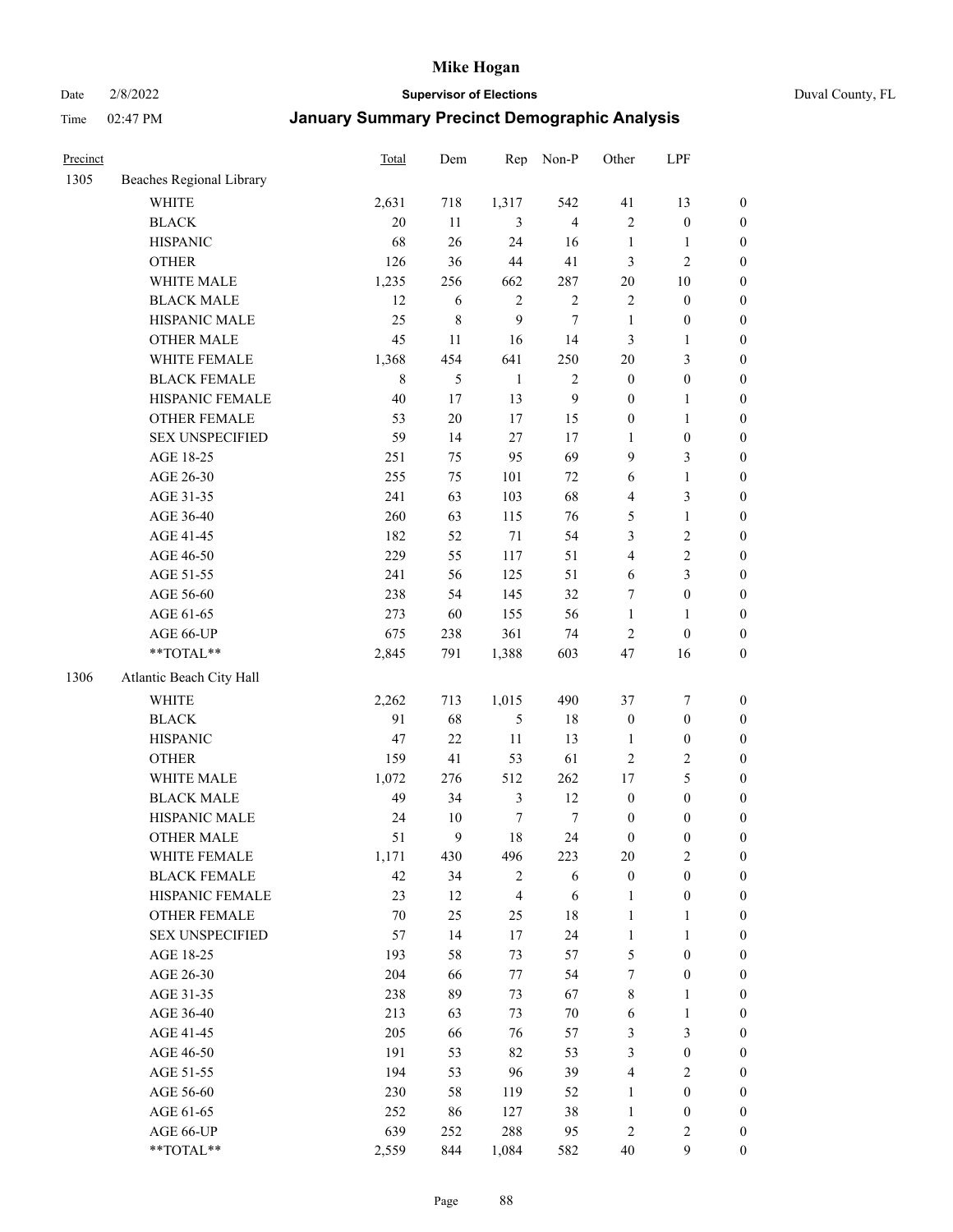Date 2/8/2022 **Supervisor of Elections** Duval County, FL

| Precinct |                               | <b>Total</b> | Dem        | Rep              | Non-P                   | Other            | LPF              |                  |
|----------|-------------------------------|--------------|------------|------------------|-------------------------|------------------|------------------|------------------|
| 1307     | Adele Grage Cultural Center   |              |            |                  |                         |                  |                  |                  |
|          | <b>WHITE</b>                  | 2,733        | 783        | 1,396            | 503                     | 38               | 13               | 0                |
|          | <b>BLACK</b>                  | 20           | 11         | 3                | $\overline{4}$          | $\mathbf{1}$     | $\mathbf{1}$     | $\boldsymbol{0}$ |
|          | <b>HISPANIC</b>               | 44           | 17         | 21               | 6                       | $\boldsymbol{0}$ | $\boldsymbol{0}$ | $\boldsymbol{0}$ |
|          | <b>OTHER</b>                  | 146          | 31         | 61               | 48                      | 6                | $\boldsymbol{0}$ | $\boldsymbol{0}$ |
|          | WHITE MALE                    | 1,256        | 287        | 681              | 259                     | 19               | 10               | $\boldsymbol{0}$ |
|          | <b>BLACK MALE</b>             | 10           | 5          | $\mathbf{1}$     | 3                       | $\boldsymbol{0}$ | 1                | $\boldsymbol{0}$ |
|          | HISPANIC MALE                 | 20           | 6          | 10               | $\overline{\mathbf{4}}$ | $\boldsymbol{0}$ | $\boldsymbol{0}$ | $\boldsymbol{0}$ |
|          | <b>OTHER MALE</b>             | 57           | 10         | 29               | 17                      | $\mathbf{1}$     | $\boldsymbol{0}$ | $\boldsymbol{0}$ |
|          | WHITE FEMALE                  | 1,461        | 491        | 706              | 242                     | 19               | $\mathfrak{Z}$   | $\boldsymbol{0}$ |
|          | <b>BLACK FEMALE</b>           | $10\,$       | $\sqrt{6}$ | $\overline{c}$   | $\mathbf{1}$            | $\mathbf{1}$     | $\boldsymbol{0}$ | $\boldsymbol{0}$ |
|          | HISPANIC FEMALE               | 22           | 11         | $\boldsymbol{9}$ | $\sqrt{2}$              | $\boldsymbol{0}$ | $\boldsymbol{0}$ | 0                |
|          | <b>OTHER FEMALE</b>           | 58           | 16         | 22               | 16                      | 4                | $\boldsymbol{0}$ | $\boldsymbol{0}$ |
|          | <b>SEX UNSPECIFIED</b>        | 49           | 10         | 21               | 17                      | $\mathbf{1}$     | $\boldsymbol{0}$ | $\boldsymbol{0}$ |
|          | AGE 18-25                     | 201          | 61         | 89               | 43                      | 6                | $\sqrt{2}$       | $\boldsymbol{0}$ |
|          | AGE 26-30                     | 116          | 36         | 47               | $28\,$                  | 5                | $\boldsymbol{0}$ | $\boldsymbol{0}$ |
|          | AGE 31-35                     | 123          | 35         | 48               | 37                      | 3                | $\boldsymbol{0}$ | $\boldsymbol{0}$ |
|          | AGE 36-40                     | 126          | 30         | 49               | 43                      | 2                | $\sqrt{2}$       | $\boldsymbol{0}$ |
|          | AGE 41-45                     | 126          | 34         | 55               | 36                      | $\boldsymbol{0}$ | $\mathbf{1}$     | $\boldsymbol{0}$ |
|          | AGE 46-50                     | 134          | $40\,$     | 52               | 36                      | 2                | $\overline{4}$   | $\boldsymbol{0}$ |
|          | AGE 51-55                     | 219          | 49         | 121              | 45                      | 3                | $\mathbf{1}$     | $\boldsymbol{0}$ |
|          | AGE 56-60                     | 269          | 53         | 159              | 55                      | $\mathbf{1}$     | $\mathbf{1}$     | 0                |
|          | AGE 61-65                     | 274          | $88\,$     | 138              | 41                      | 5                | $\sqrt{2}$       | 0                |
|          | AGE 66-UP                     | 1,355        | 416        | 723              | 197                     | 18               | $\mathbf{1}$     | $\boldsymbol{0}$ |
|          | $**TOTAL**$                   | 2,943        | 842        | 1,481            | 561                     | 45               | 14               | $\boldsymbol{0}$ |
| 1308     | Community Presbyterian Church |              |            |                  |                         |                  |                  |                  |
|          | <b>WHITE</b>                  | 2,574        | 696        | 1,267            | 561                     | 36               | 14               | $\boldsymbol{0}$ |
|          | <b>BLACK</b>                  | 348          | 275        | 13               | 59                      | $\boldsymbol{0}$ | $\mathbf{1}$     | $\boldsymbol{0}$ |
|          | <b>HISPANIC</b>               | 65           | 25         | 20               | $20\,$                  | $\boldsymbol{0}$ | $\boldsymbol{0}$ | $\boldsymbol{0}$ |
|          | <b>OTHER</b>                  | 158          | 59         | 50               | 45                      | 4                | $\boldsymbol{0}$ | $\boldsymbol{0}$ |
|          | WHITE MALE                    | 1,213        | 272        | 631              | 286                     | 15               | 9                | $\boldsymbol{0}$ |
|          | <b>BLACK MALE</b>             | 144          | 102        | $\overline{9}$   | 33                      | $\boldsymbol{0}$ | $\boldsymbol{0}$ | $\boldsymbol{0}$ |
|          | HISPANIC MALE                 | 26           | $\,8\,$    | 7                | 11                      | 0                | $\boldsymbol{0}$ | $\boldsymbol{0}$ |
|          | <b>OTHER MALE</b>             | 52           | 17         | 19               | 13                      | 3                | $\boldsymbol{0}$ | $\boldsymbol{0}$ |
|          | WHITE FEMALE                  | 1,345        | 418        | 631              | 271                     | 20               | 5                | 0                |
|          | <b>BLACK FEMALE</b>           | 199          | 168        | $\overline{4}$   | 26                      | $\boldsymbol{0}$ | $\mathbf{1}$     | $\boldsymbol{0}$ |
|          | HISPANIC FEMALE               | 38           | 16         | 13               | 9                       | $\boldsymbol{0}$ | $\boldsymbol{0}$ | $\overline{0}$   |
|          | <b>OTHER FEMALE</b>           | 64           | $27\,$     | $20\,$           | 16                      | $\mathbf{1}$     | $\boldsymbol{0}$ | $\overline{0}$   |
|          | <b>SEX UNSPECIFIED</b>        | 64           | 27         | 16               | $20\,$                  | $\mathbf{1}$     | $\boldsymbol{0}$ | 0                |
|          | AGE 18-25                     | 313          | 108        | 113              | 84                      | 8                | $\boldsymbol{0}$ | 0                |
|          | AGE 26-30                     | 192          | 69         | 65               | 53                      | 4                | $\mathbf{1}$     | 0                |
|          | AGE 31-35                     | 219          | $80\,$     | 71               | 63                      | 4                | $\mathbf{1}$     | 0                |
|          | AGE 36-40                     | 258          | 74         | 95               | 82                      | 2                | $\mathfrak s$    | 0                |
|          | AGE 41-45                     | 245          | 74         | 98               | $70\,$                  | $\mathbf{1}$     | $\sqrt{2}$       | 0                |
|          | AGE 46-50                     | 235          | 74         | 106              | 54                      | $\boldsymbol{0}$ | $\mathbf{1}$     | 0                |
|          | AGE 51-55                     | 257          | 69         | 121              | 59                      | 4                | $\overline{4}$   | 0                |
|          | AGE 56-60                     | 364          | 111        | 178              | 66                      | 8                | 1                | $\boldsymbol{0}$ |
|          | AGE 61-65                     | 316          | 103        | 165              | 45                      | 3                | $\boldsymbol{0}$ | $\boldsymbol{0}$ |
|          | AGE 66-UP                     | 745          | 292        | 338              | 109                     | 6                | $\boldsymbol{0}$ | 0                |
|          | **TOTAL**                     | 3,145        | 1,055      | 1,350            | 685                     | 40               | 15               | $\boldsymbol{0}$ |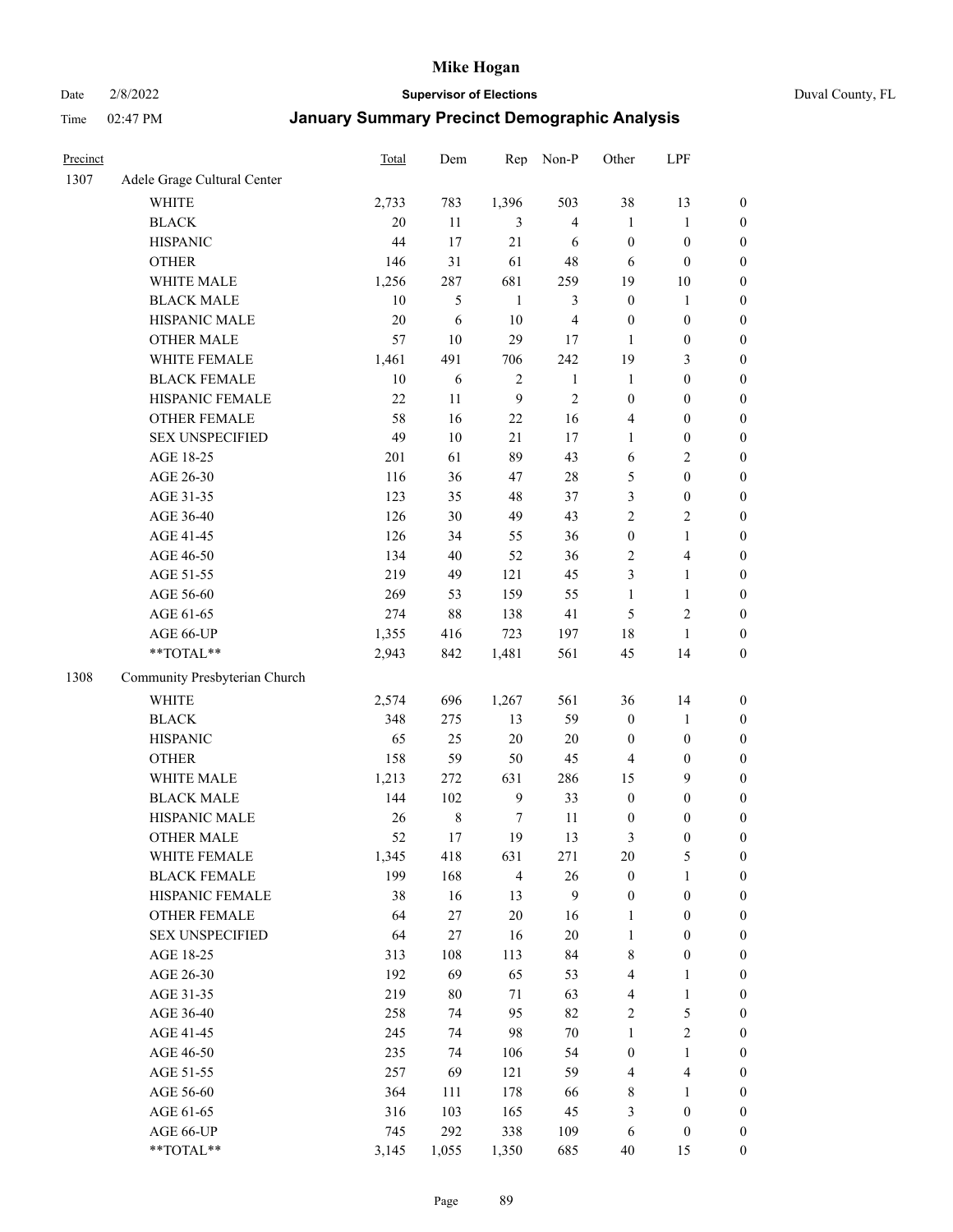Date 2/8/2022 **Supervisor of Elections** Duval County, FL

| Precinct |                                       | <b>Total</b> | Dem          | Rep            | Non-P          | Other            | LPF                     |                  |
|----------|---------------------------------------|--------------|--------------|----------------|----------------|------------------|-------------------------|------------------|
| 1309     | Christ United Methodist Church        |              |              |                |                |                  |                         |                  |
|          | <b>WHITE</b>                          | 2,779        | 677          | 1,416          | 621            | 49               | 16                      | 0                |
|          | <b>BLACK</b>                          | 39           | 18           | 8              | $10\,$         | 3                | $\boldsymbol{0}$        | 0                |
|          | <b>HISPANIC</b>                       | 58           | 18           | 23             | 15             | $\mathbf{1}$     | $\mathbf{1}$            | 0                |
|          | <b>OTHER</b>                          | 151          | 35           | 45             | 63             | 3                | $\mathfrak{S}$          | $\boldsymbol{0}$ |
|          | WHITE MALE                            | 1,330        | 239          | 722            | 332            | 27               | 10                      | $\boldsymbol{0}$ |
|          | <b>BLACK MALE</b>                     | 20           | 11           | $\overline{2}$ | 5              | $\overline{c}$   | $\boldsymbol{0}$        | 0                |
|          | HISPANIC MALE                         | $27\,$       | 6            | 11             | $\overline{9}$ | $\mathbf{1}$     | $\boldsymbol{0}$        | 0                |
|          | <b>OTHER MALE</b>                     | 56           | 12           | 15             | 25             | $\mathfrak{2}$   | $\overline{2}$          | $\boldsymbol{0}$ |
|          | WHITE FEMALE                          | 1,417        | 435          | 677            | 277            | $22\,$           | 6                       | 0                |
|          | <b>BLACK FEMALE</b>                   | 19           | 7            | 6              | $\mathfrak{S}$ | $\mathbf{1}$     | $\boldsymbol{0}$        | 0                |
|          | HISPANIC FEMALE                       | 30           | 12           | 11             | $\sqrt{6}$     | $\boldsymbol{0}$ | $\mathbf{1}$            | 0                |
|          | OTHER FEMALE                          | 63           | 18           | 23             | 19             | $\boldsymbol{0}$ | $\mathfrak{Z}$          | 0                |
|          | <b>SEX UNSPECIFIED</b>                | 64           | $\,8\,$      | 25             | 30             | $\mathbf{1}$     | $\boldsymbol{0}$        | $\boldsymbol{0}$ |
|          | AGE 18-25                             | 266          | 56           | 111            | 86             | 9                | $\overline{\mathbf{4}}$ | $\boldsymbol{0}$ |
|          | AGE 26-30                             | 266          | 67           | 102            | 91             | 6                | $\boldsymbol{0}$        | $\boldsymbol{0}$ |
|          | AGE 31-35                             | 278          | 64           | 120            | $8\sqrt{1}$    | 11               | $\sqrt{2}$              | 0                |
|          | AGE 36-40                             | 305          | 69           | 136            | 91             | $\mathfrak{Z}$   | $\sqrt{6}$              | $\boldsymbol{0}$ |
|          | AGE 41-45                             | 269          | 68           | 113            | 79             | 7                | $\sqrt{2}$              | $\boldsymbol{0}$ |
|          | AGE 46-50                             | 241          | 47           | 115            | 72             | 5                | $\sqrt{2}$              | $\boldsymbol{0}$ |
|          | AGE 51-55                             | 247          | 56           | 136            | 52             | $\boldsymbol{0}$ | $\mathfrak{Z}$          | 0                |
|          | AGE 56-60                             | 246          | 54           | 137            | 47             | 6                | $\overline{2}$          | 0                |
|          | AGE 61-65                             | 268          | 62           | 159            | 45             | $\overline{2}$   | $\boldsymbol{0}$        | 0                |
|          | AGE 66-UP                             | 641          | 205          | 363            | 65             | $\tau$           | $\mathbf{1}$            | 0                |
|          | **TOTAL**                             | 3,027        | 748          | 1,492          | 709            | 56               | $22\,$                  | $\boldsymbol{0}$ |
| 1310     | First Christian Church of the Beaches |              |              |                |                |                  |                         |                  |
|          | <b>WHITE</b>                          | 2,808        | 689          | 1,405          | 650            | 47               | 17                      | $\boldsymbol{0}$ |
|          | <b>BLACK</b>                          | 41           | 24           | $\tau$         | 9              | $\mathbf{1}$     | $\boldsymbol{0}$        | $\boldsymbol{0}$ |
|          | <b>HISPANIC</b>                       | 99           | 26           | 44             | 23             | 6                | $\boldsymbol{0}$        | 0                |
|          | <b>OTHER</b>                          | 173          | 43           | 52             | 74             | $\mathbf{1}$     | $\mathfrak{Z}$          | $\boldsymbol{0}$ |
|          | WHITE MALE                            | 1,385        | 285          | 696            | 362            | 27               | 15                      | $\boldsymbol{0}$ |
|          | <b>BLACK MALE</b>                     | 25           | 13           | $\overline{4}$ | $\tau$         | $\mathbf{1}$     | $\boldsymbol{0}$        | 0                |
|          | HISPANIC MALE                         | 50           | $\mathbf{9}$ | 28             | 11             | $\overline{c}$   | $\boldsymbol{0}$        | 0                |
|          | <b>OTHER MALE</b>                     | 64           | 14           | 17             | 31             | $\mathbf{1}$     | 1                       | 0                |
|          | WHITE FEMALE                          | 1,402        | 400          | 697            | 283            | 20               | 2                       | 0                |
|          | <b>BLACK FEMALE</b>                   | 15           | 10           | 3              | $\mathfrak{2}$ | $\boldsymbol{0}$ | $\boldsymbol{0}$        | $\boldsymbol{0}$ |
|          | HISPANIC FEMALE                       | 49           | 17           | 16             | 12             | 4                | $\boldsymbol{0}$        | $\overline{0}$   |
|          | OTHER FEMALE                          | 73           | $22\,$       | 29             | 21             | $\boldsymbol{0}$ | $\mathbf{1}$            | $\overline{0}$   |
|          | <b>SEX UNSPECIFIED</b>                | 58           | 12           | 18             | 27             | $\boldsymbol{0}$ | $\mathbf{1}$            | 0                |
|          | AGE 18-25                             | 254          | 67           | 96             | 78             | 12               | $\mathbf{1}$            | $\theta$         |
|          | AGE 26-30                             | 313          | 71           | 120            | 112            | 6                | $\overline{\mathbf{4}}$ | 0                |
|          | AGE 31-35                             | 336          | 81           | 144            | 107            | 3                | $\mathbf{1}$            | 0                |
|          | AGE 36-40                             | 259          | 73           | 98             | $80\,$         | 6                | $\sqrt{2}$              | 0                |
|          | AGE 41-45                             | 236          | 61           | 99             | 65             | 6                | 5                       | 0                |
|          | AGE 46-50                             | 214          | 56           | 105            | 46             | 4                | $\mathfrak{Z}$          | 0                |
|          | AGE 51-55                             | 270          | 62           | 146            | 58             | $\overline{4}$   | $\boldsymbol{0}$        | $\overline{0}$   |
|          | AGE 56-60                             | 312          | 72           | 176            | 56             | 5                | $\mathfrak{Z}$          | $\overline{0}$   |
|          | AGE 61-65                             | 276          | 59           | 152            | 61             | 3                | $\mathbf{1}$            | $\overline{0}$   |
|          | AGE 66-UP                             | 651          | 180          | 372            | 93             | 6                | $\boldsymbol{0}$        | $\boldsymbol{0}$ |
|          | **TOTAL**                             | 3,121        | 782          | 1,508          | 756            | 55               | 20                      | $\boldsymbol{0}$ |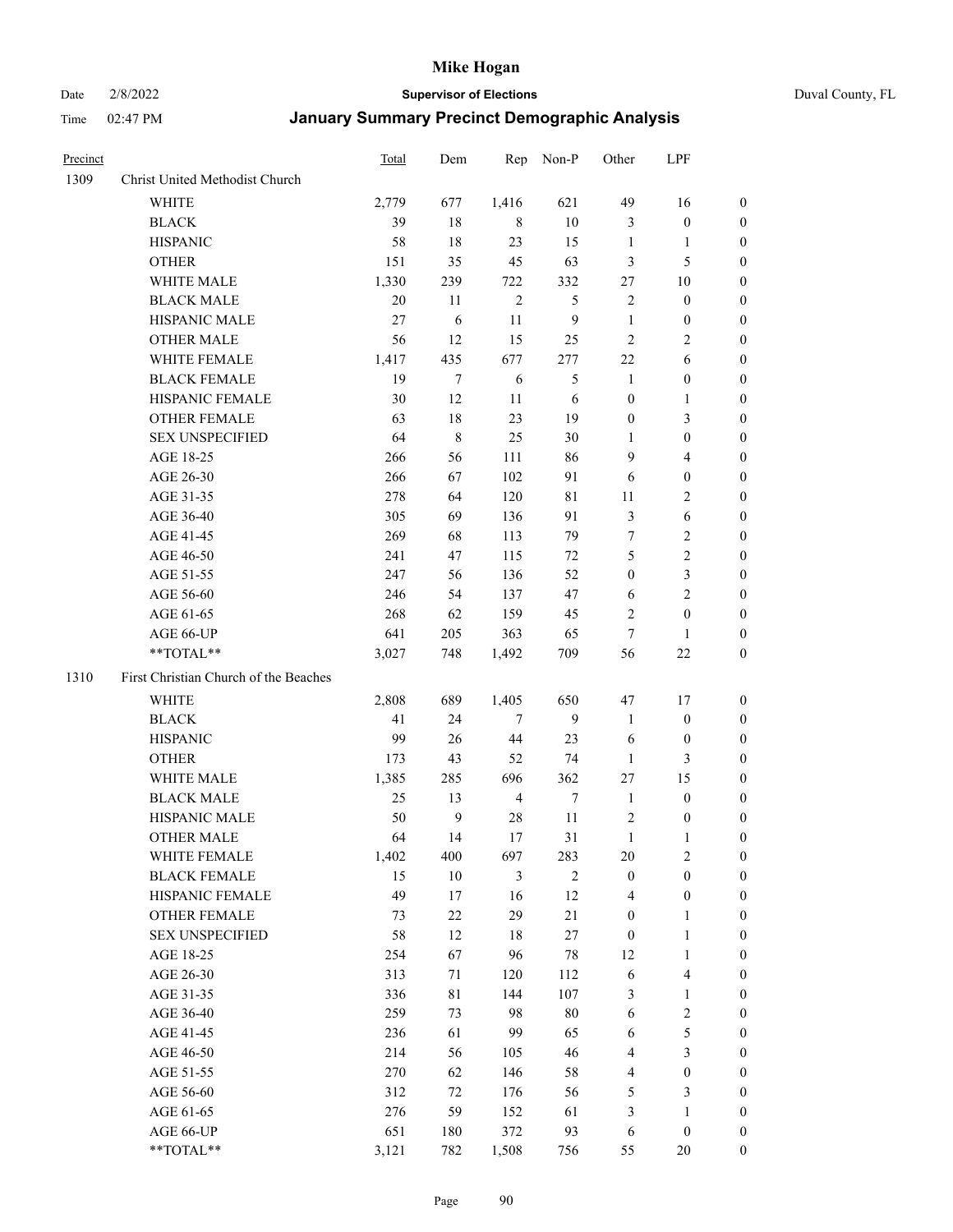Date 2/8/2022 **Supervisor of Elections** Duval County, FL

| Precinct |                            | <b>Total</b> | Dem       | Rep            | Non-P          | Other                   | LPF                     |                  |
|----------|----------------------------|--------------|-----------|----------------|----------------|-------------------------|-------------------------|------------------|
| 1311     | Hampton Inn                |              |           |                |                |                         |                         |                  |
|          | <b>WHITE</b>               | 3,352        | 752       | 1,784          | 730            | 67                      | 19                      | 0                |
|          | <b>BLACK</b>               | 64           | 44        | 6              | 12             | $\mathbf{1}$            | $\mathbf{1}$            | 0                |
|          | <b>HISPANIC</b>            | 79           | 27        | 29             | 21             | $\mathfrak{2}$          | $\boldsymbol{0}$        | $\boldsymbol{0}$ |
|          | <b>OTHER</b>               | 234          | 62        | 106            | 65             | $\mathbf{1}$            | $\boldsymbol{0}$        | $\boldsymbol{0}$ |
|          | WHITE MALE                 | 1,544        | 264       | 872            | 371            | 28                      | 9                       | $\boldsymbol{0}$ |
|          | <b>BLACK MALE</b>          | 38           | 25        | $\overline{4}$ | $\,$ 8 $\,$    | $\mathbf{1}$            | $\boldsymbol{0}$        | $\boldsymbol{0}$ |
|          | HISPANIC MALE              | 22           | $\,$ $\,$ | $\,$ 8 $\,$    | 6              | $\boldsymbol{0}$        | $\boldsymbol{0}$        | $\boldsymbol{0}$ |
|          | <b>OTHER MALE</b>          | 90           | 22        | 43             | 25             | $\boldsymbol{0}$        | $\boldsymbol{0}$        | $\boldsymbol{0}$ |
|          | WHITE FEMALE               | 1,780        | 482       | 904            | 345            | 39                      | $10\,$                  | $\boldsymbol{0}$ |
|          | <b>BLACK FEMALE</b>        | 26           | 19        | $\sqrt{2}$     | $\overline{4}$ | $\boldsymbol{0}$        | $\mathbf{1}$            | 0                |
|          | HISPANIC FEMALE            | 54           | 19        | 20             | 13             | $\mathbf{2}$            | $\boldsymbol{0}$        | 0                |
|          | <b>OTHER FEMALE</b>        | 108          | 33        | 51             | 23             | 1                       | $\boldsymbol{0}$        | $\boldsymbol{0}$ |
|          | <b>SEX UNSPECIFIED</b>     | 67           | 13        | 21             | 33             | $\boldsymbol{0}$        | $\boldsymbol{0}$        | $\boldsymbol{0}$ |
|          | AGE 18-25                  | 297          | 63        | 140            | 82             | 11                      | $\mathbf{1}$            | $\boldsymbol{0}$ |
|          | AGE 26-30                  | 340          | 80        | 148            | 98             | 9                       | $\mathfrak{S}$          | $\boldsymbol{0}$ |
|          | AGE 31-35                  | 356          | 67        | 168            | 115            | $\overline{\mathbf{4}}$ | $\sqrt{2}$              | $\boldsymbol{0}$ |
|          | AGE 36-40                  | 325          | $78\,$    | 144            | 93             | $\tau$                  | $\mathfrak{Z}$          | $\boldsymbol{0}$ |
|          | AGE 41-45                  | 307          | 71        | 142            | $87\,$         | $\sqrt{6}$              | $\mathbf{1}$            | $\boldsymbol{0}$ |
|          | AGE 46-50                  | 224          | 35        | 132            | 52             | 3                       | $\sqrt{2}$              | $\boldsymbol{0}$ |
|          | AGE 51-55                  | 328          | 50        | 202            | 65             | 7                       | $\overline{4}$          | 0                |
|          | AGE 56-60                  | 323          | 73        | 182            | 61             | 6                       | $\mathbf{1}$            | 0                |
|          | AGE 61-65                  | 332          | 93        | 186            | 44             | 8                       | $\mathbf{1}$            | 0                |
|          | AGE 66-UP                  | 897          | 275       | 481            | 131            | $10\,$                  | $\boldsymbol{0}$        | $\boldsymbol{0}$ |
|          | **TOTAL**                  | 3,729        | 885       | 1,925          | 828            | $71\,$                  | $20\,$                  | $\boldsymbol{0}$ |
| 1312     | Oceanside Church of Christ |              |           |                |                |                         |                         |                  |
|          | <b>WHITE</b>               | 1,930        | 508       | 820            | 551            | 38                      | 13                      | $\boldsymbol{0}$ |
|          | <b>BLACK</b>               | 327          | 241       | 19             | 62             | 5                       | $\boldsymbol{0}$        | $\boldsymbol{0}$ |
|          | <b>HISPANIC</b>            | 136          | 56        | 36             | $40\,$         | 4                       | $\boldsymbol{0}$        | $\boldsymbol{0}$ |
|          | <b>OTHER</b>               | 173          | 55        | 49             | 65             | 3                       | $\mathbf{1}$            | $\boldsymbol{0}$ |
|          | WHITE MALE                 | 922          | 173       | 427            | 299            | 15                      | $8\,$                   | $\boldsymbol{0}$ |
|          | <b>BLACK MALE</b>          | 142          | 95        | 13             | 32             | $\overline{2}$          | $\boldsymbol{0}$        | $\boldsymbol{0}$ |
|          | HISPANIC MALE              | 61           | 19        | 18             | 24             | $\boldsymbol{0}$        | $\boldsymbol{0}$        | $\boldsymbol{0}$ |
|          | <b>OTHER MALE</b>          | 61           | 18        | 14             | 29             | $\boldsymbol{0}$        | $\boldsymbol{0}$        | $\boldsymbol{0}$ |
|          | WHITE FEMALE               | 992          | 329       | 386            | 249            | 23                      | 5                       | 0                |
|          | <b>BLACK FEMALE</b>        | 178          | 142       | 6              | 27             | 3                       | $\boldsymbol{0}$        | $\overline{0}$   |
|          | HISPANIC FEMALE            | 74           | 37        | $17$           | 16             | 4                       | $\boldsymbol{0}$        | $\overline{0}$   |
|          | <b>OTHER FEMALE</b>        | 75           | 26        | 24             | 23             | $\mathbf{1}$            | $\mathbf{1}$            | 0                |
|          | <b>SEX UNSPECIFIED</b>     | 61           | 21        | 19             | 19             | 2                       | $\boldsymbol{0}$        | 0                |
|          | AGE 18-25                  | 279          | 89        | 81             | 96             | $10\,$                  | $\mathfrak{Z}$          | 0                |
|          | AGE 26-30                  | 322          | 92        | 114            | 107            | 7                       | $\sqrt{2}$              | 0                |
|          | AGE 31-35                  | 297          | 84        | 94             | 109            | 7                       | $\mathfrak{Z}$          | 0                |
|          | AGE 36-40                  | 267          | 98        | 71             | 85             | $\mathbf{9}$            | $\overline{\mathbf{4}}$ | 0                |
|          | AGE 41-45                  | 215          | 83        | 52             | 76             | 3                       | $\mathbf{1}$            | 0                |
|          | AGE 46-50                  | 203          | 56        | 74             | 67             | 6                       | $\boldsymbol{0}$        | 0                |
|          | AGE 51-55                  | 215          | 57        | 109            | 49             | $\boldsymbol{0}$        | $\boldsymbol{0}$        | 0                |
|          | AGE 56-60                  | 209          | 62        | 97             | 47             | 2                       | 1                       | 0                |
|          | AGE 61-65                  | 206          | $80\,$    | 96             | 28             | 2                       | $\boldsymbol{0}$        | 0                |
|          | AGE 66-UP                  | 353          | 159       | 136            | 54             | 4                       | $\boldsymbol{0}$        | 0                |
|          | **TOTAL**                  | 2,566        | 860       | 924            | 718            | 50                      | 14                      | $\boldsymbol{0}$ |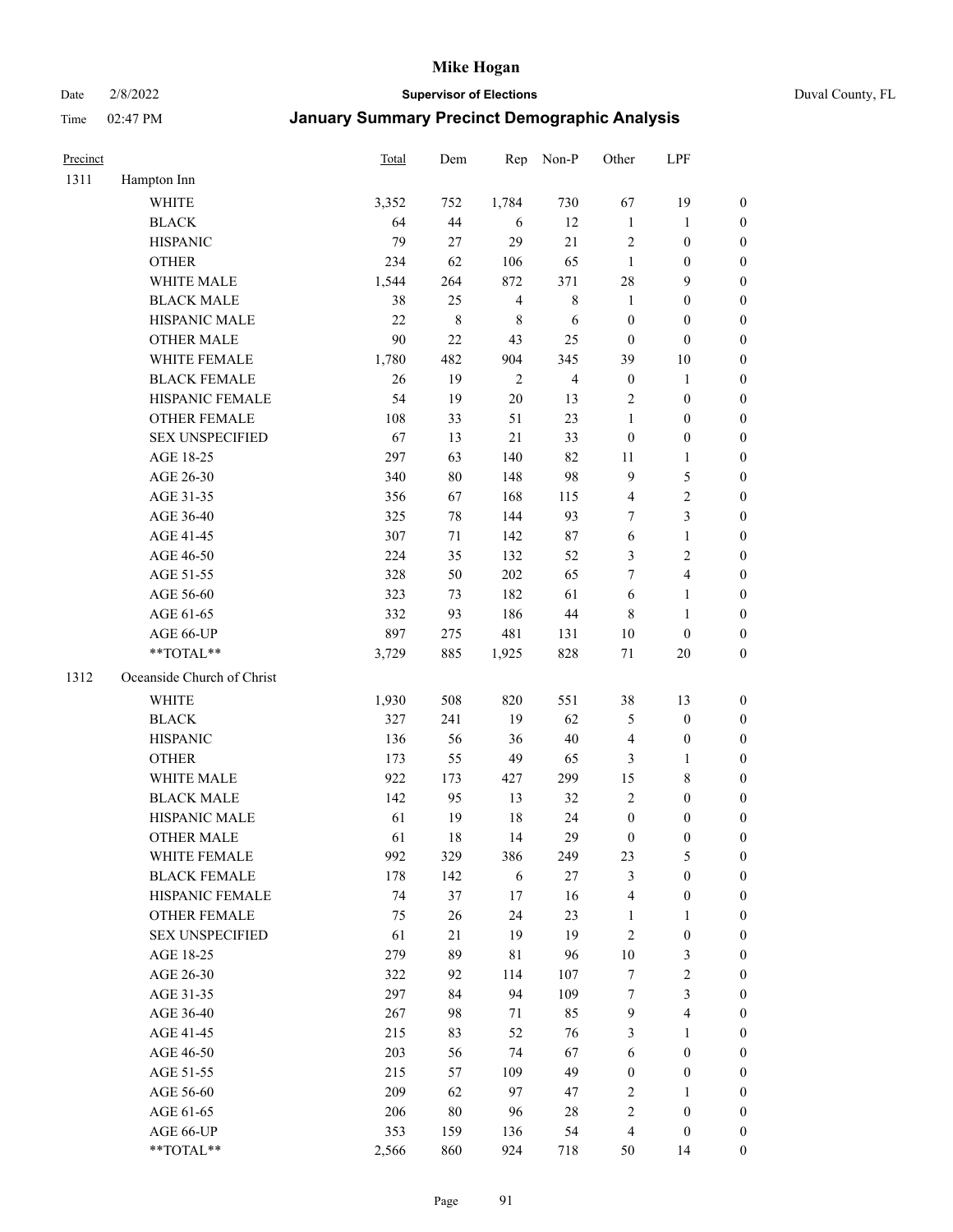#### Date 2/8/2022 **Supervisor of Elections** Duval County, FL

| Precinct |                          | Total | Dem    | Rep            | Non-P  | Other                   | LPF                     |                  |
|----------|--------------------------|-------|--------|----------------|--------|-------------------------|-------------------------|------------------|
| 1313     | Rivertown Church         |       |        |                |        |                         |                         |                  |
|          | <b>WHITE</b>             | 3,718 | 621    | 2,279          | 768    | 40                      | $10\,$                  | $\boldsymbol{0}$ |
|          | <b>BLACK</b>             | 191   | 131    | 12             | 48     | $\boldsymbol{0}$        | $\boldsymbol{0}$        | $\boldsymbol{0}$ |
|          | <b>HISPANIC</b>          | 171   | 66     | 52             | 51     | $\overline{c}$          | $\boldsymbol{0}$        | $\boldsymbol{0}$ |
|          | <b>OTHER</b>             | 298   | 62     | 109            | 119    | 7                       | 1                       | $\boldsymbol{0}$ |
|          | WHITE MALE               | 1,838 | 238    | 1,169          | 410    | 15                      | 6                       | $\boldsymbol{0}$ |
|          | <b>BLACK MALE</b>        | 70    | 40     | $\,8\,$        | 22     | $\boldsymbol{0}$        | $\boldsymbol{0}$        | $\boldsymbol{0}$ |
|          | HISPANIC MALE            | 78    | 26     | 28             | 23     | $\mathbf{1}$            | $\boldsymbol{0}$        | $\boldsymbol{0}$ |
|          | <b>OTHER MALE</b>        | 102   | 25     | 33             | $44\,$ | $\boldsymbol{0}$        | $\boldsymbol{0}$        | $\boldsymbol{0}$ |
|          | WHITE FEMALE             | 1,851 | 379    | 1,091          | 352    | 25                      | $\overline{4}$          | $\boldsymbol{0}$ |
|          | <b>BLACK FEMALE</b>      | 121   | 91     | $\overline{4}$ | 26     | $\boldsymbol{0}$        | $\boldsymbol{0}$        | $\boldsymbol{0}$ |
|          | HISPANIC FEMALE          | 90    | 38     | 23             | $28\,$ | 1                       | $\boldsymbol{0}$        | 0                |
|          | <b>OTHER FEMALE</b>      | 146   | 27     | 61             | 51     | 6                       | $\mathbf{1}$            | $\boldsymbol{0}$ |
|          | <b>SEX UNSPECIFIED</b>   | 82    | 16     | 35             | 30     | $\mathbf{1}$            | $\boldsymbol{0}$        | $\boldsymbol{0}$ |
|          | AGE 18-25                | 409   | 104    | 170            | 130    | 4                       | 1                       | $\boldsymbol{0}$ |
|          | AGE 26-30                | 323   | 71     | 142            | 102    | 4                       | $\overline{\mathbf{4}}$ | $\boldsymbol{0}$ |
|          | AGE 31-35                | 318   | 82     | 136            | 93     | 6                       | $\mathbf{1}$            | $\boldsymbol{0}$ |
|          | AGE 36-40                | 393   | 86     | 192            | 103    | 9                       | $\mathfrak{Z}$          | $\boldsymbol{0}$ |
|          | AGE 41-45                | 371   | 77     | 175            | 114    | 5                       | $\boldsymbol{0}$        | $\boldsymbol{0}$ |
|          | AGE 46-50                | 339   | 57     | 202            | 75     | 5                       | $\boldsymbol{0}$        | $\boldsymbol{0}$ |
|          | AGE 51-55                | 354   | 60     | 212            | $77\,$ | $\overline{4}$          | 1                       | $\boldsymbol{0}$ |
|          | AGE 56-60                | 414   | 63     | 270            | $78\,$ | 3                       | $\boldsymbol{0}$        | 0                |
|          | AGE 61-65                | 378   | 56     | 249            | 67     | 5                       | $\mathbf{1}$            | 0                |
|          | AGE 66-UP                | 1,078 | 224    | 704            | 146    | $\overline{4}$          | $\boldsymbol{0}$        | $\boldsymbol{0}$ |
|          | **TOTAL**                | 4,378 | 880    | 2,452          | 986    | 49                      | 11                      | $\boldsymbol{0}$ |
| 1314     | Mayport Community Center |       |        |                |        |                         |                         |                  |
|          | <b>WHITE</b>             | 758   | 133    | 409            | 190    | 19                      | $\boldsymbol{7}$        | $\boldsymbol{0}$ |
|          | <b>BLACK</b>             | 162   | 98     | $11\,$         | 45     | 8                       | $\boldsymbol{0}$        | $\boldsymbol{0}$ |
|          | <b>HISPANIC</b>          | 93    | 26     | 32             | 31     | $\boldsymbol{0}$        | $\overline{4}$          | $\boldsymbol{0}$ |
|          | <b>OTHER</b>             | 122   | 27     | 51             | 39     | 5                       | $\boldsymbol{0}$        | $\boldsymbol{0}$ |
|          | WHITE MALE               | 383   | 48     | 225            | 96     | $10\,$                  | $\overline{4}$          | $\boldsymbol{0}$ |
|          | <b>BLACK MALE</b>        | 74    | 36     | $\tau$         | 25     | 6                       | $\boldsymbol{0}$        | $\boldsymbol{0}$ |
|          | HISPANIC MALE            | 47    | 12     | 16             | 16     | $\boldsymbol{0}$        | $\mathfrak{Z}$          | $\boldsymbol{0}$ |
|          | OTHER MALE               | 47    | $\tau$ | 22             | 14     | 4                       | $\boldsymbol{0}$        | $\boldsymbol{0}$ |
|          | WHITE FEMALE             | 359   | 82     | 175            | 90     | 9                       | 3                       | 0                |
|          | <b>BLACK FEMALE</b>      | 85    | 60     | $\overline{4}$ | 19     | 2                       | $\boldsymbol{0}$        | $\boldsymbol{0}$ |
|          | HISPANIC FEMALE          | 44    | 13     | 15             | 15     | $\boldsymbol{0}$        | 1                       | $\overline{0}$   |
|          | OTHER FEMALE             | 59    | 14     | 23             | $22\,$ | $\boldsymbol{0}$        | $\boldsymbol{0}$        | $\overline{0}$   |
|          | <b>SEX UNSPECIFIED</b>   | 37    | 12     | 16             | 8      | $\mathbf{1}$            | $\boldsymbol{0}$        | 0                |
|          | AGE 18-25                | 158   | 44     | 56             | 51     | 3                       | $\overline{\mathbf{4}}$ | 0                |
|          | AGE 26-30                | 115   | 23     | 39             | 50     | 2                       | $\mathbf{1}$            | 0                |
|          | AGE 31-35                | 162   | 42     | 56             | 54     | 6                       | $\overline{\mathbf{4}}$ | 0                |
|          | AGE 36-40                | 175   | 47     | 73             | 49     | 5                       | $\mathbf{1}$            | 0                |
|          | AGE 41-45                | 141   | 36     | 70             | $30\,$ | $\overline{\mathbf{4}}$ | $\mathbf{1}$            | 0                |
|          | AGE 46-50                | 99    | 26     | 49             | 21     | 3                       | $\boldsymbol{0}$        | 0                |
|          | AGE 51-55                | 77    | 11     | 45             | 17     | $\overline{\mathbf{4}}$ | $\boldsymbol{0}$        | 0                |
|          | AGE 56-60                | 65    | 16     | 36             | 11     | 2                       | $\boldsymbol{0}$        | 0                |
|          | AGE 61-65                | 45    | 8      | 30             | 6      | $\mathbf{1}$            | $\boldsymbol{0}$        | 0                |
|          | AGE 66-UP                | 97    | 31     | 49             | 15     | $\overline{c}$          | $\boldsymbol{0}$        | 0                |
|          | **TOTAL**                | 1,135 | 284    | 503            | 305    | 32                      | 11                      | $\boldsymbol{0}$ |
|          |                          |       |        |                |        |                         |                         |                  |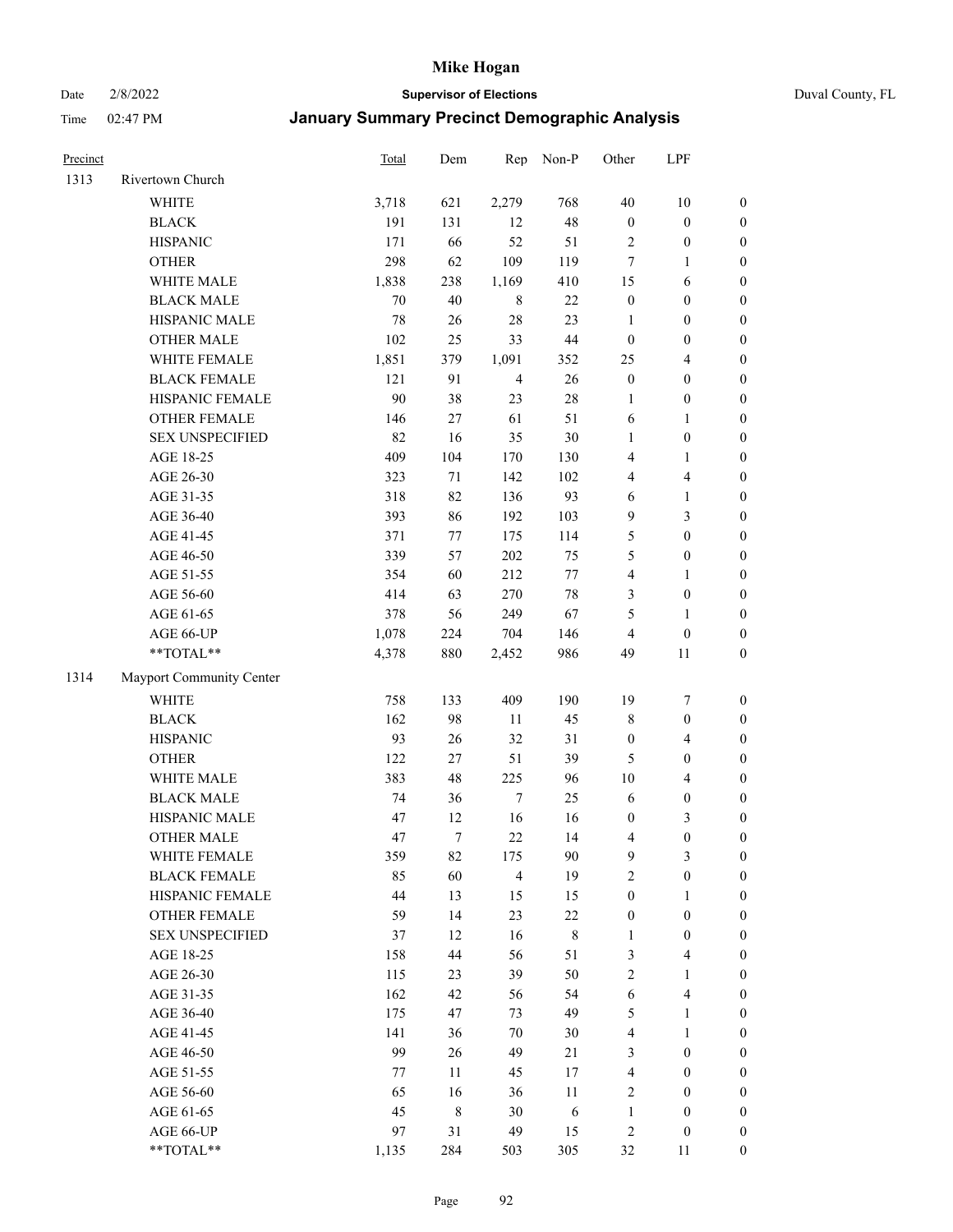Date 2/8/2022 **Supervisor of Elections** Duval County, FL

| Precinct |                            | Total | Dem    | Rep         | Non-P  | Other                   | LPF                     |                  |
|----------|----------------------------|-------|--------|-------------|--------|-------------------------|-------------------------|------------------|
| 1315     | Oceanside Church of Christ |       |        |             |        |                         |                         |                  |
|          | WHITE                      | 4,469 | 1,068  | 2,077       | 1,199  | 101                     | 24                      | 0                |
|          | <b>BLACK</b>               | 789   | 536    | 57          | 180    | 13                      | $\mathfrak{Z}$          | $\boldsymbol{0}$ |
|          | <b>HISPANIC</b>            | 437   | 154    | 110         | 160    | 9                       | $\overline{\mathbf{4}}$ | $\boldsymbol{0}$ |
|          | <b>OTHER</b>               | 586   | 151    | 187         | 237    | $\,$ 8 $\,$             | $\mathfrak{Z}$          | $\boldsymbol{0}$ |
|          | WHITE MALE                 | 2,125 | 408    | 1,048       | 598    | 53                      | $18\,$                  | $\boldsymbol{0}$ |
|          | <b>BLACK MALE</b>          | 369   | 219    | 34          | 109    | 5                       | $\sqrt{2}$              | $\boldsymbol{0}$ |
|          | HISPANIC MALE              | 203   | 59     | 58          | 78     | 6                       | $\sqrt{2}$              | $\boldsymbol{0}$ |
|          | <b>OTHER MALE</b>          | 227   | 49     | $8\sqrt{1}$ | 93     | $\mathbf{1}$            | $\mathfrak{Z}$          | $\boldsymbol{0}$ |
|          | WHITE FEMALE               | 2,296 | 644    | 1,012       | 587    | 47                      | $\sqrt{6}$              | $\boldsymbol{0}$ |
|          | <b>BLACK FEMALE</b>        | 404   | 304    | 23          | 69     | $\,$ 8 $\,$             | $\boldsymbol{0}$        | 0                |
|          | HISPANIC FEMALE            | 224   | 91     | 49          | 79     | 3                       | $\sqrt{2}$              | 0                |
|          | OTHER FEMALE               | 260   | 75     | 87          | 94     | 4                       | $\boldsymbol{0}$        | 0                |
|          | <b>SEX UNSPECIFIED</b>     | 173   | 60     | 39          | 69     | $\overline{4}$          | $\mathbf{1}$            | $\boldsymbol{0}$ |
|          | AGE 18-25                  | 682   | 223    | 187         | 244    | 24                      | $\overline{\mathbf{4}}$ | $\boldsymbol{0}$ |
|          | AGE 26-30                  | 706   | 189    | 213         | 270    | $22\,$                  | 12                      | $\boldsymbol{0}$ |
|          | AGE 31-35                  | 671   | 202    | 232         | 222    | 11                      | $\overline{\mathbf{4}}$ | $\boldsymbol{0}$ |
|          | AGE 36-40                  | 594   | 182    | 189         | 210    | $\mathbf{9}$            | $\overline{\mathbf{4}}$ | $\boldsymbol{0}$ |
|          | AGE 41-45                  | 506   | 137    | 176         | 181    | 9                       | $\mathfrak{Z}$          | $\boldsymbol{0}$ |
|          | AGE 46-50                  | 473   | 130    | 197         | 135    | 8                       | $\mathfrak{Z}$          | $\boldsymbol{0}$ |
|          | AGE 51-55                  | 455   | 125    | 199         | 121    | $\overline{9}$          | $\mathbf{1}$            | $\boldsymbol{0}$ |
|          | AGE 56-60                  | 531   | 163    | 254         | 108    | 6                       | $\boldsymbol{0}$        | 0                |
|          | AGE 61-65                  | 501   | 162    | 216         | 106    | 15                      | $\overline{c}$          | 0                |
|          | AGE 66-UP                  | 1,162 | 396    | 568         | 179    | 18                      | $\mathbf{1}$            | $\boldsymbol{0}$ |
|          | **TOTAL**                  | 6,281 | 1,909  | 2,431       | 1,776  | 131                     | 34                      | $\boldsymbol{0}$ |
| 1401     | Church at Argyle           |       |        |             |        |                         |                         |                  |
|          | <b>WHITE</b>               | 1,514 | 331    | 799         | 334    | 38                      | 12                      | $\boldsymbol{0}$ |
|          | <b>BLACK</b>               | 847   | 642    | 40          | 145    | $20\,$                  | $\boldsymbol{0}$        | $\boldsymbol{0}$ |
|          | <b>HISPANIC</b>            | 273   | 114    | 54          | 100    | 4                       | $\mathbf{1}$            | $\boldsymbol{0}$ |
|          | <b>OTHER</b>               | 281   | $88\,$ | 82          | 102    | 7                       | $\sqrt{2}$              | $\boldsymbol{0}$ |
|          | WHITE MALE                 | 680   | 119    | 378         | 162    | 13                      | $8\,$                   | $\boldsymbol{0}$ |
|          | <b>BLACK MALE</b>          | 321   | 218    | 24          | 69     | $10\,$                  | $\boldsymbol{0}$        | $\boldsymbol{0}$ |
|          | HISPANIC MALE              | 114   | 44     | 25          | 43     | $\overline{2}$          | $\boldsymbol{0}$        | 0                |
|          | <b>OTHER MALE</b>          | 105   | 26     | 39          | 35     | $\overline{\mathbf{4}}$ | 1                       | $\boldsymbol{0}$ |
|          | WHITE FEMALE               | 823   | 211    | 414         | 169    | 25                      | 4                       | 0                |
|          | <b>BLACK FEMALE</b>        | 519   | 419    | 15          | 75     | 10                      | $\boldsymbol{0}$        | $\overline{0}$   |
|          | HISPANIC FEMALE            | 155   | 68     | 29          | 56     | $\sqrt{2}$              | $\boldsymbol{0}$        | $\overline{0}$   |
|          | OTHER FEMALE               | 144   | 55     | 36          | 50     | $\overline{c}$          | $\mathbf{1}$            | $\overline{0}$   |
|          | <b>SEX UNSPECIFIED</b>     | 54    | 15     | 15          | $22\,$ | $\mathbf{1}$            | $\mathbf{1}$            | 0                |
|          | AGE 18-25                  | 294   | 112    | 63          | 101    | 16                      | $\sqrt{2}$              | 0                |
|          | AGE 26-30                  | 321   | 138    | 67          | 104    | $10\,$                  | $\overline{2}$          | 0                |
|          | AGE 31-35                  | 309   | 129    | 74          | 98     | 4                       | $\overline{\mathbf{4}}$ | 0                |
|          | AGE 36-40                  | 296   | 129    | 84          | 72     | 9                       | $\sqrt{2}$              | 0                |
|          | AGE 41-45                  | 215   | 83     | 66          | 57     | 7                       | $\sqrt{2}$              | 0                |
|          | AGE 46-50                  | 236   | 97     | $71\,$      | 59     | $\boldsymbol{7}$        | $\sqrt{2}$              | 0                |
|          | AGE 51-55                  | 250   | 110    | 102         | 35     | 3                       | $\boldsymbol{0}$        | 0                |
|          | AGE 56-60                  | 235   | 102    | 93          | 40     | $\boldsymbol{0}$        | $\boldsymbol{0}$        | $\overline{0}$   |
|          | AGE 61-65                  | 259   | 103    | 110         | 43     | 3                       | $\boldsymbol{0}$        | $\overline{0}$   |
|          | AGE 66-UP                  | 499   | 172    | 245         | 71     | 10                      | $\mathbf{1}$            | 0                |
|          | **TOTAL**                  | 2,915 | 1,175  | 975         | 681    | 69                      | 15                      | $\boldsymbol{0}$ |
|          |                            |       |        |             |        |                         |                         |                  |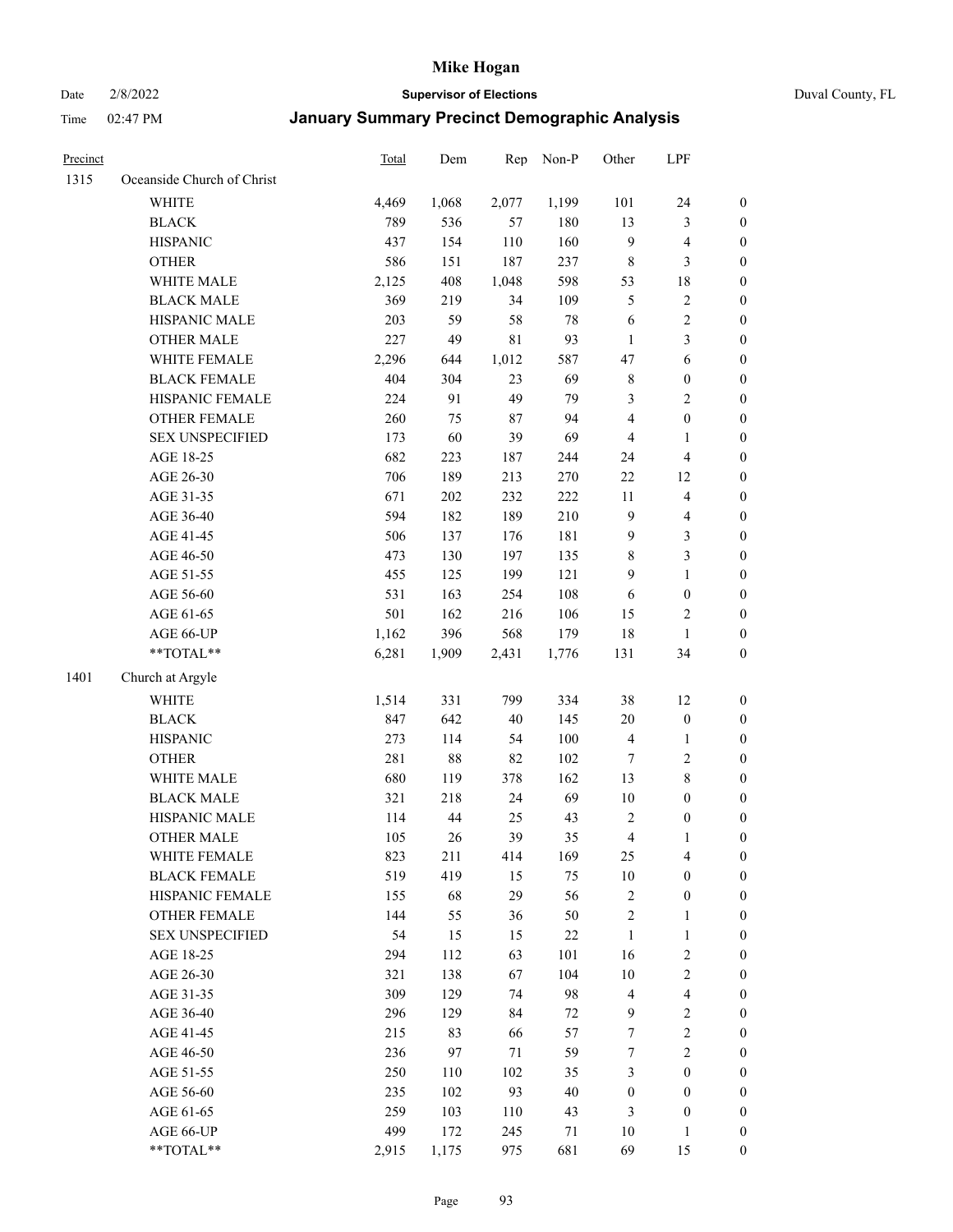# Date 2/8/2022 **Supervisor of Elections** Duval County, FL

| Precinct |                              | Total | Dem    | Rep         | Non-P   | Other                   | LPF              |                  |
|----------|------------------------------|-------|--------|-------------|---------|-------------------------|------------------|------------------|
| 1402     | Kirkwood Presbyterian Church |       |        |             |         |                         |                  |                  |
|          | <b>WHITE</b>                 | 1,459 | 236    | 909         | 288     | 18                      | $\,$ 8 $\,$      | 0                |
|          | <b>BLACK</b>                 | 812   | 619    | 42          | 141     | $\,$ $\,$               | $\sqrt{2}$       | 0                |
|          | <b>HISPANIC</b>              | 266   | 102    | $78\,$      | 82      | 3                       | $\mathbf{1}$     | $\boldsymbol{0}$ |
|          | <b>OTHER</b>                 | 411   | 102    | 145         | 156     | $\,$ $\,$               | $\boldsymbol{0}$ | $\boldsymbol{0}$ |
|          | WHITE MALE                   | 718   | 101    | 455         | 151     | 4                       | $\boldsymbol{7}$ | $\boldsymbol{0}$ |
|          | <b>BLACK MALE</b>            | 356   | 260    | 24          | 67      | 3                       | $\sqrt{2}$       | $\boldsymbol{0}$ |
|          | HISPANIC MALE                | 120   | 42     | 39          | 36      | $\overline{c}$          | $\mathbf{1}$     | $\boldsymbol{0}$ |
|          | <b>OTHER MALE</b>            | 155   | 39     | 59          | 53      | $\overline{\mathbf{4}}$ | $\boldsymbol{0}$ | $\boldsymbol{0}$ |
|          | WHITE FEMALE                 | 727   | 135    | 445         | 132     | 14                      | 1                | $\boldsymbol{0}$ |
|          | <b>BLACK FEMALE</b>          | 445   | 351    | 17          | $72\,$  | 5                       | $\boldsymbol{0}$ | $\boldsymbol{0}$ |
|          | HISPANIC FEMALE              | 146   | 60     | 39          | 46      | $\mathbf{1}$            | $\boldsymbol{0}$ | $\boldsymbol{0}$ |
|          | OTHER FEMALE                 | 204   | 53     | $78\,$      | 69      | 4                       | $\boldsymbol{0}$ | $\boldsymbol{0}$ |
|          | <b>SEX UNSPECIFIED</b>       | 77    | 18     | 18          | 41      | $\boldsymbol{0}$        | $\boldsymbol{0}$ | $\boldsymbol{0}$ |
|          | AGE 18-25                    | 253   | 93     | 59          | 98      | $\mathbf{1}$            | $\sqrt{2}$       | $\boldsymbol{0}$ |
|          | AGE 26-30                    | 255   | 87     | 72          | 91      | 3                       | $\sqrt{2}$       | $\boldsymbol{0}$ |
|          | AGE 31-35                    | 255   | 88     | $87\,$      | $77 \,$ | $\mathbf{1}$            | $\sqrt{2}$       | $\boldsymbol{0}$ |
|          | AGE 36-40                    | 244   | 106    | 57          | 71      | 8                       | $\overline{c}$   | $\boldsymbol{0}$ |
|          | AGE 41-45                    | 237   | 96     | 74          | 61      | $\overline{\mathbf{4}}$ | $\overline{c}$   | $\boldsymbol{0}$ |
|          | AGE 46-50                    | 227   | 85     | 91          | 49      | $\overline{c}$          | $\boldsymbol{0}$ | $\boldsymbol{0}$ |
|          | AGE 51-55                    | 256   | $87\,$ | 116         | 49      | 4                       | $\boldsymbol{0}$ | $\boldsymbol{0}$ |
|          | AGE 56-60                    | 309   | 112    | 145         | $48\,$  | $\overline{\mathbf{4}}$ | $\boldsymbol{0}$ | $\boldsymbol{0}$ |
|          | AGE 61-65                    | 305   | 97     | 156         | $46\,$  | 6                       | $\boldsymbol{0}$ | $\boldsymbol{0}$ |
|          | AGE 66-UP                    | 606   | 208    | 317         | 76      | 4                       | $\mathbf{1}$     | $\boldsymbol{0}$ |
|          | **TOTAL**                    | 2,948 | 1,059  | 1,174       | 667     | 37                      | $11\,$           | $\boldsymbol{0}$ |
| 1403     | Argyle Branch Library        |       |        |             |         |                         |                  |                  |
|          | <b>WHITE</b>                 | 1,389 | 265    | 756         | 336     | 27                      | $\mathfrak{S}$   | $\boldsymbol{0}$ |
|          | <b>BLACK</b>                 | 757   | 574    | $20\,$      | 149     | 13                      | $\mathbf{1}$     | $\boldsymbol{0}$ |
|          | <b>HISPANIC</b>              | 293   | 102    | 79          | 109     | 3                       | $\boldsymbol{0}$ | $\boldsymbol{0}$ |
|          | <b>OTHER</b>                 | 288   | 94     | 96          | 92      | 6                       | $\boldsymbol{0}$ | $\boldsymbol{0}$ |
|          | WHITE MALE                   | 646   | 110    | 365         | 155     | $11\,$                  | 5                | $\boldsymbol{0}$ |
|          | <b>BLACK MALE</b>            | 330   | 235    | 9           | $75\,$  | $10\,$                  | $\mathbf{1}$     | $\boldsymbol{0}$ |
|          | HISPANIC MALE                | 137   | $40\,$ | 45          | 51      | $\mathbf{1}$            | $\boldsymbol{0}$ | 0                |
|          | <b>OTHER MALE</b>            | 115   | 30     | 42          | 42      | $\mathbf{1}$            | $\boldsymbol{0}$ | $\boldsymbol{0}$ |
|          | WHITE FEMALE                 | 731   | 154    | 384         | 178     | 15                      | 0                | 0                |
|          | <b>BLACK FEMALE</b>          | 412   | 328    | $10\,$      | 71      | 3                       | $\boldsymbol{0}$ | $\overline{0}$   |
|          | HISPANIC FEMALE              | 152   | 60     | 34          | 56      | $\sqrt{2}$              | $\boldsymbol{0}$ | $\overline{0}$   |
|          | OTHER FEMALE                 | 143   | 50     | 50          | 38      | 5                       | $\boldsymbol{0}$ | $\overline{0}$   |
|          | <b>SEX UNSPECIFIED</b>       | 61    | $28\,$ | 12          | $20\,$  | $\mathbf{1}$            | $\boldsymbol{0}$ | 0                |
|          | AGE 18-25                    | 284   | 108    | 62          | 106     | $\,$ $\,$               | $\boldsymbol{0}$ | 0                |
|          | AGE 26-30                    | 256   | 93     | 74          | 83      | 6                       | $\boldsymbol{0}$ | 0                |
|          | AGE 31-35                    | 303   | 103    | 86          | 107     | 7                       | $\boldsymbol{0}$ | 0                |
|          | AGE 36-40                    | 266   | 103    | $70\,$      | 85      | 6                       | $\sqrt{2}$       | 0                |
|          | AGE 41-45                    | 242   | 110    | 51          | 76      | $\overline{4}$          | $\mathbf{1}$     | 0                |
|          | AGE 46-50                    | 236   | 94     | 85          | 49      | 7                       | $\mathbf{1}$     | 0                |
|          | AGE 51-55                    | 216   | 83     | $8\sqrt{1}$ | 49      | 3                       | $\boldsymbol{0}$ | 0                |
|          | AGE 56-60                    | 235   | 78     | 125         | 29      | 2                       | 1                | 0                |
|          | AGE 61-65                    | 229   | 87     | 104         | 34      | 3                       | $\mathbf{1}$     | 0                |
|          | AGE 66-UP                    | 459   | 176    | 212         | 68      | 3                       | $\boldsymbol{0}$ | 0                |
|          | **TOTAL**                    | 2,727 | 1,035  | 951         | 686     | 49                      | 6                | $\boldsymbol{0}$ |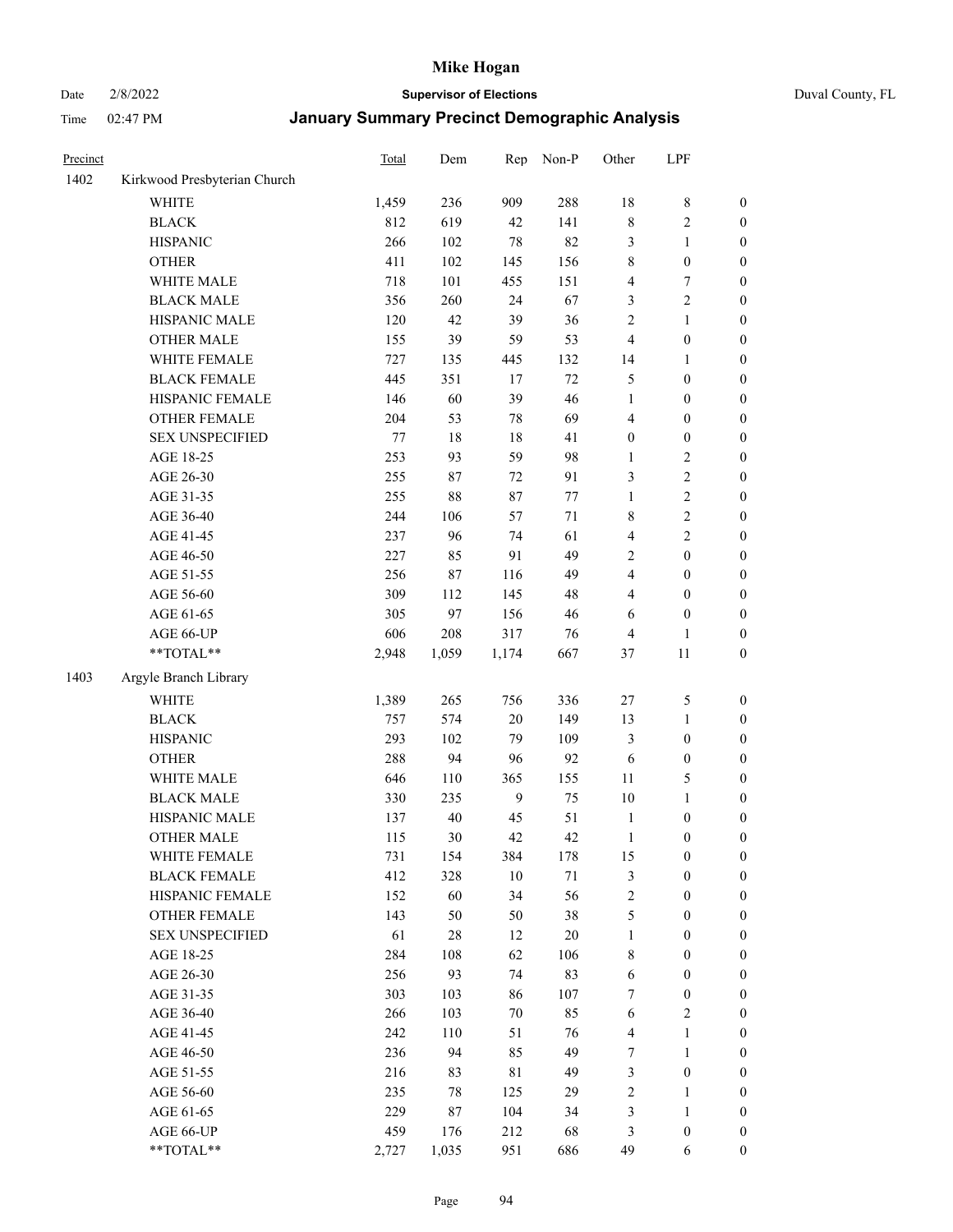Date 2/8/2022 **Supervisor of Elections** Duval County, FL

| Precinct |                            | <b>Total</b> | Dem    | Rep            | Non-P          | Other            | LPF                     |                  |
|----------|----------------------------|--------------|--------|----------------|----------------|------------------|-------------------------|------------------|
| 1404     | Grace Church of Avondale   |              |        |                |                |                  |                         |                  |
|          | <b>WHITE</b>               | 3,917        | 1,621  | 1,489          | 724            | 52               | 31                      | 0                |
|          | <b>BLACK</b>               | 91           | 68     | 6              | 15             | $\mathbf{1}$     | $\mathbf{1}$            | 0                |
|          | <b>HISPANIC</b>            | 154          | 75     | 33             | 40             | 5                | $\mathbf{1}$            | $\boldsymbol{0}$ |
|          | <b>OTHER</b>               | 254          | 101    | 55             | 95             | $\mathbf{1}$     | $\mathfrak{2}$          | $\boldsymbol{0}$ |
|          | WHITE MALE                 | 1,844        | 651    | 743            | 405            | 27               | $18\,$                  | $\boldsymbol{0}$ |
|          | <b>BLACK MALE</b>          | 51           | 34     | 3              | 12             | $\mathbf{1}$     | 1                       | $\boldsymbol{0}$ |
|          | HISPANIC MALE              | 69           | 33     | 16             | 17             | $\overline{c}$   | $\mathbf{1}$            | $\boldsymbol{0}$ |
|          | <b>OTHER MALE</b>          | 103          | 38     | $20\,$         | $44\,$         | $\boldsymbol{0}$ | $\mathbf{1}$            | $\boldsymbol{0}$ |
|          | WHITE FEMALE               | 2,045        | 960    | 736            | 312            | 24               | 13                      | $\boldsymbol{0}$ |
|          | <b>BLACK FEMALE</b>        | 38           | 32     | $\mathfrak{Z}$ | $\mathfrak{Z}$ | $\boldsymbol{0}$ | $\boldsymbol{0}$        | 0                |
|          | HISPANIC FEMALE            | 83           | 41     | 17             | $22\,$         | 3                | $\boldsymbol{0}$        | 0                |
|          | OTHER FEMALE               | 104          | 50     | 24             | 29             | $\mathbf{1}$     | $\boldsymbol{0}$        | $\boldsymbol{0}$ |
|          | <b>SEX UNSPECIFIED</b>     | 79           | 26     | $21\,$         | 30             | $\mathbf{1}$     | $\mathbf{1}$            | $\boldsymbol{0}$ |
|          | AGE 18-25                  | 339          | 147    | 102            | $8\sqrt{1}$    | 6                | $\mathfrak{Z}$          | $\boldsymbol{0}$ |
|          | AGE 26-30                  | 437          | 184    | 139            | 101            | 8                | $\mathfrak{S}$          | $\boldsymbol{0}$ |
|          | AGE 31-35                  | 497          | 220    | 143            | 122            | 8                | $\overline{\mathbf{4}}$ | $\boldsymbol{0}$ |
|          | AGE 36-40                  | 479          | 205    | 128            | 139            | 6                | $\mathbf{1}$            | $\boldsymbol{0}$ |
|          | AGE 41-45                  | 396          | 164    | 115            | 99             | 7                | $11\,$                  | $\boldsymbol{0}$ |
|          | AGE 46-50                  | 312          | 130    | 114            | 61             | 3                | $\overline{\mathbf{4}}$ | $\boldsymbol{0}$ |
|          | AGE 51-55                  | 377          | 131    | 146            | 93             | $\sqrt{6}$       | $\mathbf{1}$            | $\boldsymbol{0}$ |
|          | AGE 56-60                  | 381          | 142    | 174            | 58             | 5                | $\sqrt{2}$              | 0                |
|          | AGE 61-65                  | 334          | 161    | 123            | 43             | 5                | $\sqrt{2}$              | 0                |
|          | AGE 66-UP                  | 864          | 381    | 399            | 77             | $\mathfrak{S}$   | $\overline{2}$          | $\boldsymbol{0}$ |
|          | **TOTAL**                  | 4,416        | 1,865  | 1,583          | 874            | 59               | 35                      | $\boldsymbol{0}$ |
| 1405     | Murray Hill Baptist Church |              |        |                |                |                  |                         |                  |
|          | WHITE                      | 1,863        | 807    | 639            | 370            | $28\,$           | 19                      | $\boldsymbol{0}$ |
|          | <b>BLACK</b>               | 190          | 138    | 12             | 39             | $\mathbf{1}$     | $\boldsymbol{0}$        | $\boldsymbol{0}$ |
|          | <b>HISPANIC</b>            | 107          | 50     | 26             | 26             | 4                | $\mathbf{1}$            | $\boldsymbol{0}$ |
|          | <b>OTHER</b>               | 141          | 63     | 34             | $40\,$         | $\mathbf{2}$     | $\sqrt{2}$              | $\boldsymbol{0}$ |
|          | WHITE MALE                 | 852          | 333    | 303            | 194            | 13               | 9                       | $\boldsymbol{0}$ |
|          | <b>BLACK MALE</b>          | 85           | 53     | $\tau$         | 24             | $\mathbf{1}$     | $\boldsymbol{0}$        | $\boldsymbol{0}$ |
|          | HISPANIC MALE              | 47           | 21     | 15             | $10\,$         | $\mathbf{1}$     | $\boldsymbol{0}$        | $\boldsymbol{0}$ |
|          | OTHER MALE                 | 54           | 20     | 13             | $20\,$         | $\boldsymbol{0}$ | $\mathbf{1}$            | $\boldsymbol{0}$ |
|          | WHITE FEMALE               | 990          | 469    | 327            | 170            | 15               | 9                       | 0                |
|          | <b>BLACK FEMALE</b>        | 100          | $80\,$ | 5              | 15             | $\boldsymbol{0}$ | $\boldsymbol{0}$        | $\boldsymbol{0}$ |
|          | HISPANIC FEMALE            | 58           | $28\,$ | $11\,$         | 15             | 3                | $\mathbf{1}$            | $\overline{0}$   |
|          | OTHER FEMALE               | 55           | 29     | 16             | 8              | 2                | $\boldsymbol{0}$        | 0                |
|          | <b>SEX UNSPECIFIED</b>     | 60           | 25     | 14             | 19             | $\boldsymbol{0}$ | $\sqrt{2}$              | 0                |
|          | AGE 18-25                  | 148          | 66     | 31             | 46             | 3                | $\sqrt{2}$              | 0                |
|          | AGE 26-30                  | 259          | 118    | 56             | 74             | 8                | $\mathfrak{Z}$          | 0                |
|          | AGE 31-35                  | 336          | 178    | 73             | 67             | 7                | $11\,$                  | 0                |
|          | AGE 36-40                  | 242          | 134    | 52             | 53             | 3                | $\boldsymbol{0}$        | 0                |
|          | AGE 41-45                  | 189          | 94     | 44             | 50             | $\mathbf{1}$     | $\boldsymbol{0}$        | 0                |
|          | AGE 46-50                  | 146          | 61     | 43             | 35             | 4                | 3                       | 0                |
|          | AGE 51-55                  | 143          | 58     | 51             | 32             | $\boldsymbol{0}$ | $\sqrt{2}$              | 0                |
|          | AGE 56-60                  | 146          | 57     | 63             | 23             | 3                | $\boldsymbol{0}$        | $\overline{0}$   |
|          | AGE 61-65                  | 177          | 75     | 69             | $30\,$         | 3                | $\boldsymbol{0}$        | $\overline{0}$   |
|          | AGE 66-UP                  | 514          | 217    | 228            | 65             | 3                | $\mathbf{1}$            | 0                |
|          | **TOTAL**                  | 2,301        | 1,058  | 711            | 475            | 35               | $22\,$                  | $\boldsymbol{0}$ |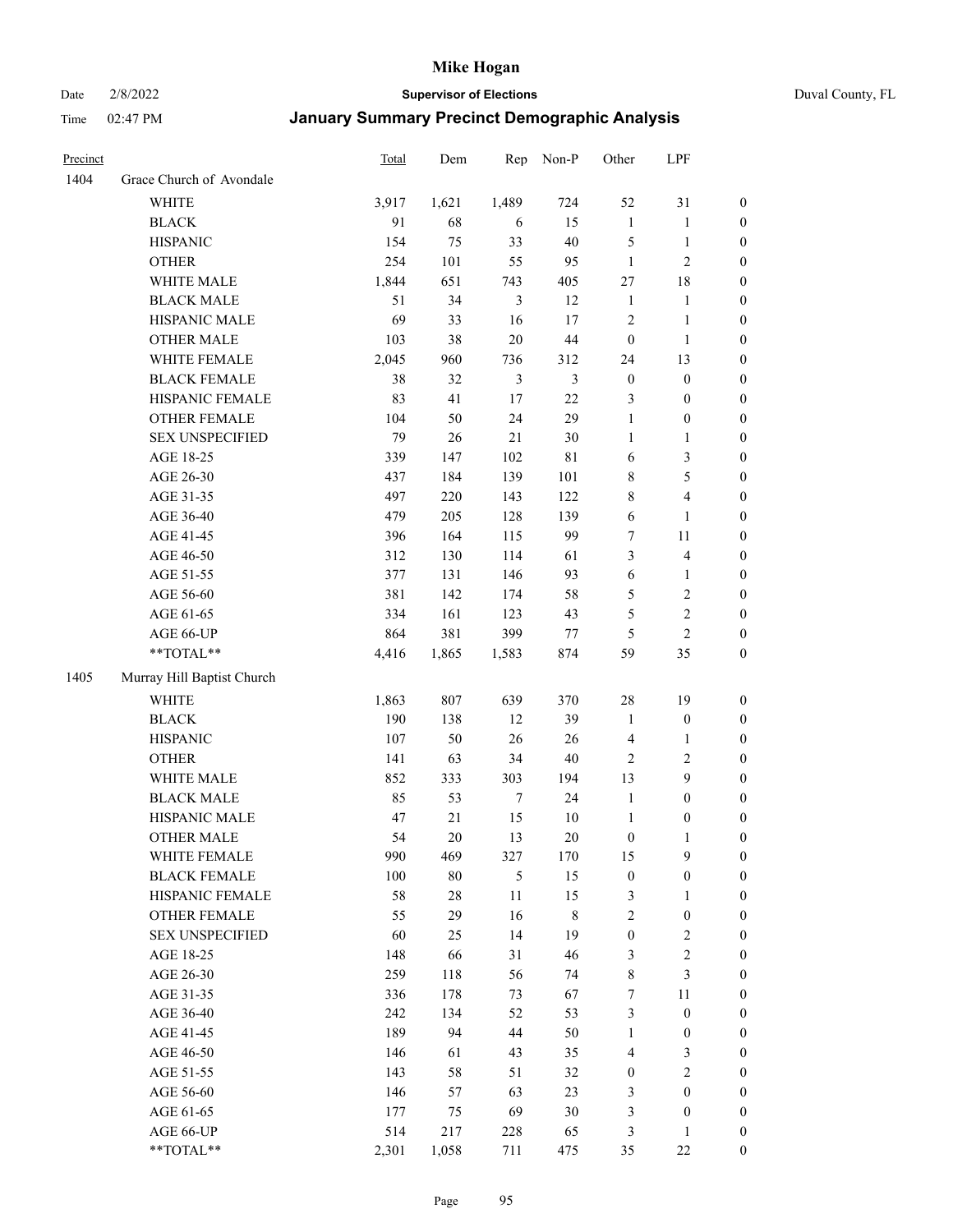#### Date 2/8/2022 **Supervisor of Elections** Duval County, FL

| Precinct |                                           | <b>Total</b> | Dem         | Rep            | Non-P  | Other            | LPF              |                  |
|----------|-------------------------------------------|--------------|-------------|----------------|--------|------------------|------------------|------------------|
| 1406     | Hillcrest Baptist                         |              |             |                |        |                  |                  |                  |
|          | <b>WHITE</b>                              | 1,028        | 205         | 596            | 207    | 12               | $\,$ 8 $\,$      | 0                |
|          | <b>BLACK</b>                              | 342          | 272         | 14             | 48     | 6                | $\sqrt{2}$       | $\boldsymbol{0}$ |
|          | <b>HISPANIC</b>                           | 155          | 58          | 41             | 54     | $\mathbf{1}$     | $\mathbf{1}$     | $\boldsymbol{0}$ |
|          | <b>OTHER</b>                              | 179          | 33          | 53             | 84     | 7                | $\sqrt{2}$       | $\boldsymbol{0}$ |
|          | WHITE MALE                                | 471          | 75          | 286            | 100    | 4                | 6                | $\boldsymbol{0}$ |
|          | <b>BLACK MALE</b>                         | 141          | 102         | 10             | $22\,$ | 5                | $\sqrt{2}$       | $\boldsymbol{0}$ |
|          | HISPANIC MALE                             | 63           | 17          | 19             | 26     | $\boldsymbol{0}$ | $\mathbf{1}$     | $\boldsymbol{0}$ |
|          | <b>OTHER MALE</b>                         | 79           | 15          | $27\,$         | 34     | $\mathbf{1}$     | $\sqrt{2}$       | $\boldsymbol{0}$ |
|          | WHITE FEMALE                              | 544          | 126         | 302            | 106    | 8                | $\sqrt{2}$       | $\boldsymbol{0}$ |
|          | <b>BLACK FEMALE</b>                       | 196          | 167         | $\overline{4}$ | 24     | $\mathbf{1}$     | $\boldsymbol{0}$ | $\boldsymbol{0}$ |
|          | HISPANIC FEMALE                           | 87           | 37          | 21             | $28\,$ | $\mathbf{1}$     | $\boldsymbol{0}$ | $\boldsymbol{0}$ |
|          | <b>OTHER FEMALE</b>                       | 83           | 18          | $22\,$         | 37     | 6                | $\boldsymbol{0}$ | $\boldsymbol{0}$ |
|          | <b>SEX UNSPECIFIED</b>                    | 40           | 11          | 13             | 16     | $\boldsymbol{0}$ | $\boldsymbol{0}$ | $\boldsymbol{0}$ |
|          | AGE 18-25                                 | 147          | 48          | 42             | 52     | 4                | 1                | $\boldsymbol{0}$ |
|          | AGE 26-30                                 | 141          | 35          | 47             | 49     | 6                | $\overline{4}$   | $\boldsymbol{0}$ |
|          | AGE 31-35                                 | 176          | 65          | 51             | 52     | 3                | $\mathfrak s$    | $\boldsymbol{0}$ |
|          | AGE 36-40                                 | 140          | 48          | 45             | 44     | $\mathbf{1}$     | $\sqrt{2}$       | $\boldsymbol{0}$ |
|          | AGE 41-45                                 | 122          | 45          | 37             | 35     | 5                | $\boldsymbol{0}$ | $\boldsymbol{0}$ |
|          | AGE 46-50                                 | 120          | 37          | 50             | 30     | 3                | $\boldsymbol{0}$ | $\boldsymbol{0}$ |
|          | AGE 51-55                                 | 138          | 46          | 64             | $27\,$ | $\mathbf{1}$     | $\boldsymbol{0}$ | $\boldsymbol{0}$ |
|          | AGE 56-60                                 | 175          | 47          | 95             | 33     | $\boldsymbol{0}$ | $\boldsymbol{0}$ | 0                |
|          | AGE 61-65                                 | 167          | 61          | 84             | $20\,$ | $\mathbf{1}$     | $\mathbf{1}$     | $\boldsymbol{0}$ |
|          | AGE 66-UP                                 | 378          | 136         | 189            | 51     | $\sqrt{2}$       | $\boldsymbol{0}$ | $\boldsymbol{0}$ |
|          | **TOTAL**                                 | 1,704        | 568         | 704            | 393    | $26\,$           | 13               | $\boldsymbol{0}$ |
| 1407     | Jacksonville Association of Fire Fighters |              |             |                |        |                  |                  |                  |
|          | <b>WHITE</b>                              | 1,121        | 546         | 266            | 268    | $27\,$           | 14               | $\boldsymbol{0}$ |
|          | <b>BLACK</b>                              | 253          | 188         | 12             | 49     | 3                | $\mathbf{1}$     | $\boldsymbol{0}$ |
|          | <b>HISPANIC</b>                           | 68           | 34          | 12             | 19     | 3                | $\boldsymbol{0}$ | $\boldsymbol{0}$ |
|          | <b>OTHER</b>                              | 137          | 53          | 23             | 57     | 3                | $\mathbf{1}$     | $\boldsymbol{0}$ |
|          | WHITE MALE                                | 560          | 248         | 136            | 147    | 17               | 12               | $\boldsymbol{0}$ |
|          | <b>BLACK MALE</b>                         | 105          | 74          | $\mathfrak{S}$ | 24     | $\mathbf{1}$     | $\mathbf{1}$     | $\boldsymbol{0}$ |
|          | HISPANIC MALE                             | 26           | $\,$ 8 $\,$ | 5              | 12     | $\mathbf{1}$     | $\boldsymbol{0}$ | 0                |
|          | <b>OTHER MALE</b>                         | 60           | 24          | 9              | 25     | $\mathbf{1}$     | $\mathbf{1}$     | $\boldsymbol{0}$ |
|          | WHITE FEMALE                              | 546          | 289         | 128            | 117    | 10               | $\overline{c}$   | 0                |
|          | <b>BLACK FEMALE</b>                       | 146          | 114         | 6              | 24     | 2                | $\boldsymbol{0}$ | $\overline{0}$   |
|          | HISPANIC FEMALE                           | 41           | 25          | 7              | 7      | $\overline{c}$   | $\boldsymbol{0}$ | $\overline{0}$   |
|          | OTHER FEMALE                              | 54           | 23          | $10\,$         | $20\,$ | $\mathbf{1}$     | $\boldsymbol{0}$ | $\overline{0}$   |
|          | <b>SEX UNSPECIFIED</b>                    | 41           | 16          | 7              | 17     | $\mathbf{1}$     | $\boldsymbol{0}$ | 0                |
|          | AGE 18-25                                 | 138          | 77          | 16             | 39     | 5                | $\mathbf{1}$     | 0                |
|          | AGE 26-30                                 | 288          | 162         | 54             | 66     | 6                | $\boldsymbol{0}$ | 0                |
|          | AGE 31-35                                 | 296          | 132         | 56             | 93     | 9                | 6                | 0                |
|          | AGE 36-40                                 | 182          | 89          | 29             | 53     | 6                | $\mathfrak s$    | 0                |
|          | AGE 41-45                                 | 119          | 49          | 18             | 48     | 3                | $\mathbf{1}$     | 0                |
|          | AGE 46-50                                 | 109          | 61          | 21             | 22     | 3                | $\sqrt{2}$       | 0                |
|          | AGE 51-55                                 | 99           | 51          | 25             | $20\,$ | 2                | $\mathbf{1}$     | 0                |
|          | AGE 56-60                                 | 82           | 41          | 24             | 17     | $\boldsymbol{0}$ | $\boldsymbol{0}$ | 0                |
|          | AGE 61-65                                 | 90           | 60          | 17             | 12     | 1                | $\boldsymbol{0}$ | 0                |
|          | AGE 66-UP                                 | 176          | 99          | 53             | 23     | $\mathbf{1}$     | $\boldsymbol{0}$ | 0                |
|          | **TOTAL**                                 | 1,579        | 821         | 313            | 393    | 36               | 16               | $\boldsymbol{0}$ |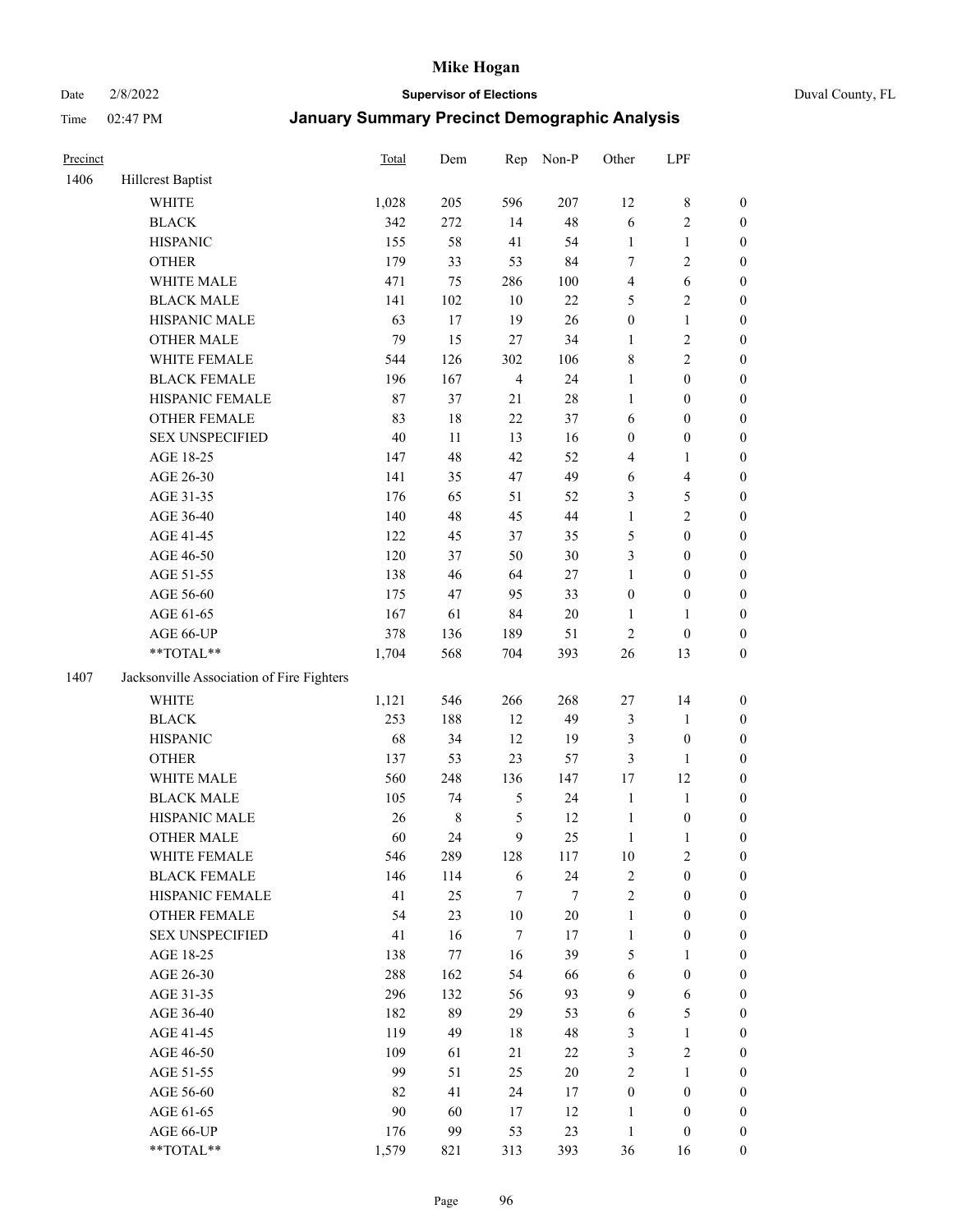# Date 2/8/2022 **Supervisor of Elections** Duval County, FL

| Precinct |                               | <b>Total</b> | Dem    | Rep    | Non-P       | Other                   | LPF                     |                  |
|----------|-------------------------------|--------------|--------|--------|-------------|-------------------------|-------------------------|------------------|
| 1408     | St. Johns Presbyterian Church |              |        |        |             |                         |                         |                  |
|          | <b>WHITE</b>                  | 2,956        | 898    | 1,418  | 582         | 43                      | 15                      | 0                |
|          | <b>BLACK</b>                  | 220          | 155    | 26     | 37          | $\sqrt{2}$              | $\boldsymbol{0}$        | 0                |
|          | <b>HISPANIC</b>               | 121          | 54     | 30     | 33          | 4                       | $\boldsymbol{0}$        | $\boldsymbol{0}$ |
|          | <b>OTHER</b>                  | 221          | 70     | 63     | $78\,$      | 9                       | 1                       | $\boldsymbol{0}$ |
|          | WHITE MALE                    | 1,392        | 360    | 694    | 309         | 19                      | $10\,$                  | $\boldsymbol{0}$ |
|          | <b>BLACK MALE</b>             | 101          | 64     | 15     | 21          | $\mathbf{1}$            | $\boldsymbol{0}$        | $\boldsymbol{0}$ |
|          | HISPANIC MALE                 | 57           | 26     | 15     | 16          | $\boldsymbol{0}$        | $\boldsymbol{0}$        | $\boldsymbol{0}$ |
|          | <b>OTHER MALE</b>             | 91           | 30     | 29     | $30\,$      | $\mathbf{1}$            | $\mathbf{1}$            | $\boldsymbol{0}$ |
|          | WHITE FEMALE                  | 1,529        | 530    | 705    | 265         | 24                      | $\mathfrak{S}$          | $\boldsymbol{0}$ |
|          | <b>BLACK FEMALE</b>           | 117          | 89     | $11\,$ | 16          | $\mathbf{1}$            | $\boldsymbol{0}$        | $\boldsymbol{0}$ |
|          | HISPANIC FEMALE               | 61           | 27     | 14     | 16          | $\overline{\mathbf{4}}$ | $\boldsymbol{0}$        | 0                |
|          | OTHER FEMALE                  | 85           | 27     | 25     | 26          | 7                       | $\boldsymbol{0}$        | $\boldsymbol{0}$ |
|          | <b>SEX UNSPECIFIED</b>        | 85           | 24     | 29     | 31          | $\mathbf{1}$            | $\boldsymbol{0}$        | $\boldsymbol{0}$ |
|          | AGE 18-25                     | 237          | 73     | 73     | 76          | 12                      | $\mathfrak{Z}$          | $\boldsymbol{0}$ |
|          | AGE 26-30                     | 339          | 119    | 119    | 92          | 9                       | $\boldsymbol{0}$        | $\boldsymbol{0}$ |
|          | AGE 31-35                     | 376          | 137    | 133    | 95          | 7                       | $\overline{\mathbf{4}}$ | $\boldsymbol{0}$ |
|          | AGE 36-40                     | 353          | 139    | 108    | 100         | $\overline{\mathbf{4}}$ | $\sqrt{2}$              | $\boldsymbol{0}$ |
|          | AGE 41-45                     | 267          | $90\,$ | 94     | 74          | $\tau$                  | $\overline{2}$          | $\boldsymbol{0}$ |
|          | AGE 46-50                     | 236          | 72     | 106    | 53          | $\overline{4}$          | $\mathbf{1}$            | $\boldsymbol{0}$ |
|          | AGE 51-55                     | 248          | $70\,$ | 120    | 53          | 4                       | $\mathbf{1}$            | $\boldsymbol{0}$ |
|          | AGE 56-60                     | 274          | 91     | 137    | 44          | $\overline{c}$          | $\boldsymbol{0}$        | 0                |
|          | AGE 61-65                     | 361          | 108    | 202    | 46          | 4                       | $\mathbf{1}$            | 0                |
|          | AGE 66-UP                     | 827          | 278    | 445    | 97          | $\mathfrak{S}$          | $\sqrt{2}$              | $\boldsymbol{0}$ |
|          | **TOTAL**                     | 3,518        | 1,177  | 1,537  | 730         | 58                      | 16                      | $\boldsymbol{0}$ |
| 1409     | St. Peter's Episcopal Church  |              |        |        |             |                         |                         |                  |
|          | <b>WHITE</b>                  | 3,205        | 678    | 1,752  | 693         | $72\,$                  | $10\,$                  | $\boldsymbol{0}$ |
|          | <b>BLACK</b>                  | 1,328        | 982    | 55     | 275         | 15                      | $\mathbf{1}$            | $\boldsymbol{0}$ |
|          | <b>HISPANIC</b>               | 476          | 189    | 99     | 174         | 11                      | $\mathfrak{Z}$          | $\boldsymbol{0}$ |
|          | <b>OTHER</b>                  | 556          | 143    | 172    | 227         | 12                      | $\sqrt{2}$              | $\boldsymbol{0}$ |
|          | WHITE MALE                    | 1,557        | 272    | 890    | 356         | 31                      | $8\,$                   | $\boldsymbol{0}$ |
|          | <b>BLACK MALE</b>             | 579          | 392    | 27     | 152         | 8                       | $\boldsymbol{0}$        | $\boldsymbol{0}$ |
|          | HISPANIC MALE                 | 232          | 76     | 56     | 94          | 5                       | 1                       | $\boldsymbol{0}$ |
|          | <b>OTHER MALE</b>             | 218          | 53     | 78     | $8\sqrt{1}$ | 6                       | $\boldsymbol{0}$        | $\boldsymbol{0}$ |
|          | WHITE FEMALE                  | 1,603        | 401    | 837    | 325         | 38                      | 2                       | 0                |
|          | <b>BLACK FEMALE</b>           | 728          | 575    | 26     | 119         | 7                       | $\mathbf{1}$            | $\boldsymbol{0}$ |
|          | HISPANIC FEMALE               | 232          | 107    | 41     | $77\,$      | 6                       | $\mathbf{1}$            | $\boldsymbol{0}$ |
|          | <b>OTHER FEMALE</b>           | 244          | 69     | 75     | 95          | 4                       | $\mathbf{1}$            | $\overline{0}$   |
|          | <b>SEX UNSPECIFIED</b>        | 172          | 47     | 48     | $70\,$      | 5                       | $\sqrt{2}$              | 0                |
|          | AGE 18-25                     | 670          | 242    | 161    | 241         | 23                      | $\mathfrak{Z}$          | 0                |
|          | AGE 26-30                     | 577          | 178    | 162    | 220         | 13                      | $\overline{\mathbf{4}}$ | 0                |
|          | AGE 31-35                     | 540          | 204    | 163    | 158         | 14                      | 1                       | 0                |
|          | AGE 36-40                     | 483          | 182    | 160    | 123         | 12                      | 6                       | 0                |
|          | AGE 41-45                     | 440          | 154    | 140    | 133         | 13                      | $\boldsymbol{0}$        | 0                |
|          | AGE 46-50                     | 397          | 157    | 140    | 95          | 5                       | $\boldsymbol{0}$        | 0                |
|          | AGE 51-55                     | 445          | 154    | 172    | 111         | 8                       | $\boldsymbol{0}$        | $\boldsymbol{0}$ |
|          | AGE 56-60                     | 493          | 193    | 209    | 86          | 5                       | $\boldsymbol{0}$        | $\boldsymbol{0}$ |
|          | AGE 61-65                     | 480          | 166    | 234    | 73          | 6                       | 1                       | $\boldsymbol{0}$ |
|          | AGE 66-UP                     | 1,040        | 362    | 537    | 129         | 11                      | $\,1$                   | $\boldsymbol{0}$ |
|          | **TOTAL**                     | 5,565        | 1,992  | 2,078  | 1,369       | 110                     | 16                      | $\boldsymbol{0}$ |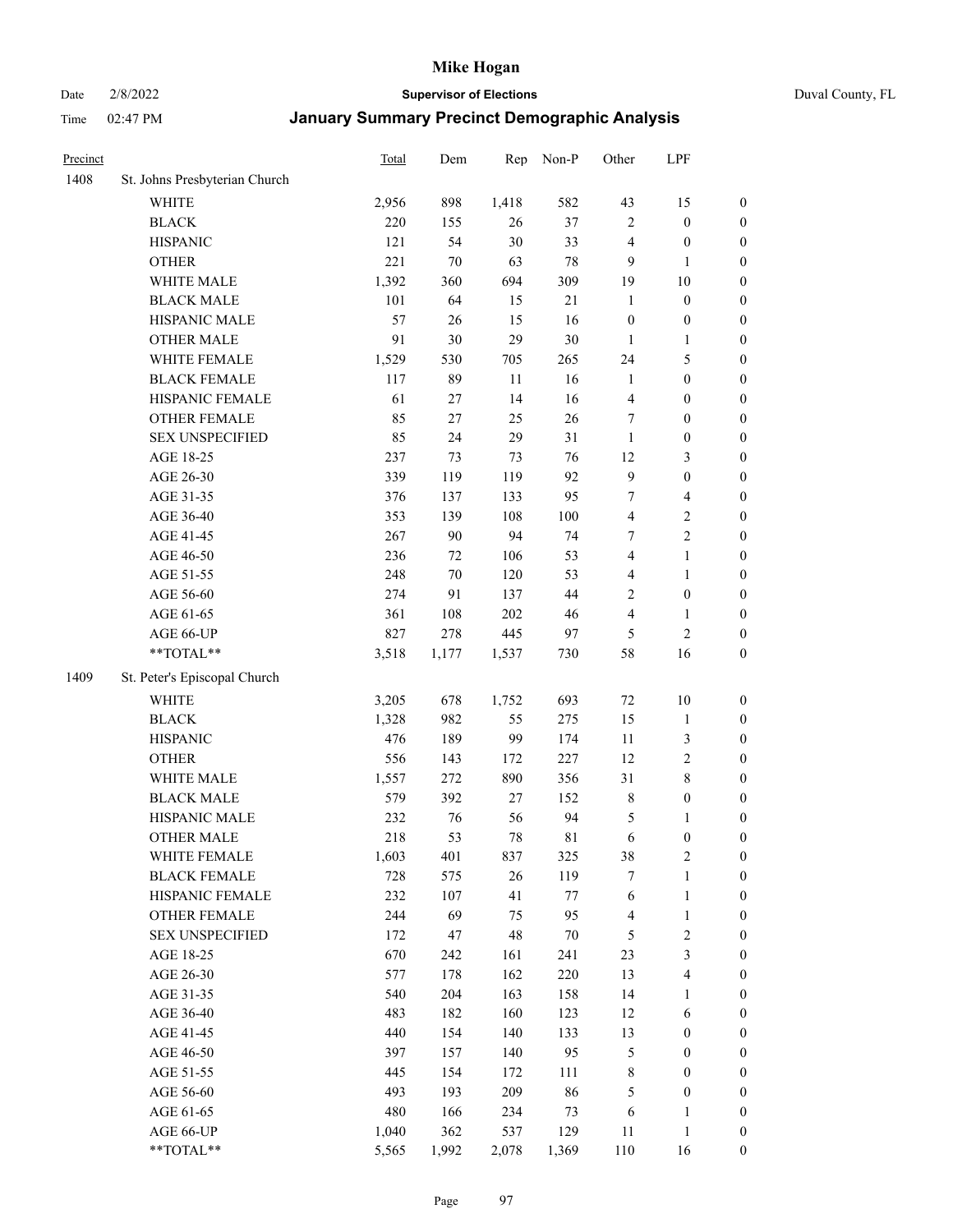Date 2/8/2022 **Supervisor of Elections** Duval County, FL

| Precinct |                                | Total | Dem   | Rep            | Non-P  | Other                   | LPF              |                  |
|----------|--------------------------------|-------|-------|----------------|--------|-------------------------|------------------|------------------|
| 1410     | Fleet Reserve                  |       |       |                |        |                         |                  |                  |
|          | WHITE                          | 2,481 | 511   | 1,339          | 562    | 54                      | 15               | 0                |
|          | <b>BLACK</b>                   | 1,621 | 1,230 | 62             | 304    | $22\,$                  | $\mathfrak{Z}$   | 0                |
|          | <b>HISPANIC</b>                | 419   | 156   | $78\,$         | 174    | 9                       | $\sqrt{2}$       | $\boldsymbol{0}$ |
|          | <b>OTHER</b>                   | 513   | 175   | 120            | 209    | 5                       | $\overline{4}$   | $\boldsymbol{0}$ |
|          | WHITE MALE                     | 1,124 | 176   | 640            | 269    | 30                      | $\boldsymbol{9}$ | $\boldsymbol{0}$ |
|          | <b>BLACK MALE</b>              | 628   | 434   | 42             | 142    | 9                       | $\mathbf{1}$     | $\boldsymbol{0}$ |
|          | HISPANIC MALE                  | 185   | 64    | 36             | 82     | 3                       | $\boldsymbol{0}$ | $\boldsymbol{0}$ |
|          | <b>OTHER MALE</b>              | 198   | 61    | 49             | 85     | $\mathbf{2}$            | $\mathbf{1}$     | $\boldsymbol{0}$ |
|          | WHITE FEMALE                   | 1,330 | 328   | 688            | 284    | 24                      | 6                | $\boldsymbol{0}$ |
|          | <b>BLACK FEMALE</b>            | 958   | 769   | $18\,$         | 156    | 13                      | $\sqrt{2}$       | 0                |
|          | HISPANIC FEMALE                | 224   | 90    | 37             | 91     | 4                       | $\sqrt{2}$       | 0                |
|          | OTHER FEMALE                   | 241   | 96    | 53             | 91     | $\boldsymbol{0}$        | $\mathbf{1}$     | 0                |
|          | <b>SEX UNSPECIFIED</b>         | 146   | 54    | 36             | 49     | 5                       | $\sqrt{2}$       | $\boldsymbol{0}$ |
|          | AGE 18-25                      | 590   | 243   | 111            | 217    | 18                      | $\mathbf{1}$     | $\boldsymbol{0}$ |
|          | AGE 26-30                      | 498   | 196   | 99             | 186    | 14                      | $\mathfrak{Z}$   | $\boldsymbol{0}$ |
|          | AGE 31-35                      | 493   | 221   | 112            | 148    | $\,$ $\,$               | $\overline{4}$   | $\boldsymbol{0}$ |
|          | AGE 36-40                      | 428   | 188   | 97             | 129    | 9                       | $\mathfrak s$    | $\boldsymbol{0}$ |
|          | AGE 41-45                      | 385   | 154   | 115            | 104    | 8                       | $\overline{4}$   | $\boldsymbol{0}$ |
|          | AGE 46-50                      | 401   | 173   | 117            | 102    | 7                       | $\sqrt{2}$       | $\boldsymbol{0}$ |
|          | AGE 51-55                      | 441   | 159   | 171            | 103    | $\sqrt{6}$              | $\sqrt{2}$       | 0                |
|          | AGE 56-60                      | 455   | 191   | 184            | 74     | 5                       | $\mathbf{1}$     | 0                |
|          | AGE 61-65                      | 410   | 181   | 169            | 54     | 5                       | $\mathbf{1}$     | 0                |
|          | AGE 66-UP                      | 933   | 366   | 424            | 132    | $10\,$                  | $\mathbf{1}$     | $\boldsymbol{0}$ |
|          | $**TOTAL**$                    | 5,034 | 2,072 | 1,599          | 1,249  | 90                      | 24               | $\boldsymbol{0}$ |
| 1411     | Ortega United Methodist Church |       |       |                |        |                         |                  |                  |
|          | <b>WHITE</b>                   | 5,031 | 1,027 | 3,265          | 657    | 60                      | $22\,$           | $\boldsymbol{0}$ |
|          | <b>BLACK</b>                   | 145   | 108   | $\mathfrak{S}$ | $30\,$ | 2                       | $\boldsymbol{0}$ | $\boldsymbol{0}$ |
|          | <b>HISPANIC</b>                | 99    | 26    | 49             | 19     | 4                       | $\mathbf{1}$     | $\boldsymbol{0}$ |
|          | <b>OTHER</b>                   | 212   | 50    | 82             | $72\,$ | 7                       | $\mathbf{1}$     | $\boldsymbol{0}$ |
|          | WHITE MALE                     | 2,325 | 393   | 1,558          | 335    | 28                      | $11\,$           | $\boldsymbol{0}$ |
|          | <b>BLACK MALE</b>              | 62    | 44    | 3              | 14     | $\mathbf{1}$            | $\boldsymbol{0}$ | $\boldsymbol{0}$ |
|          | HISPANIC MALE                  | 50    | 14    | 24             | 9      | 3                       | $\boldsymbol{0}$ | 0                |
|          | <b>OTHER MALE</b>              | 70    | 13    | 30             | 24     | 3                       | $\boldsymbol{0}$ | $\boldsymbol{0}$ |
|          | WHITE FEMALE                   | 2,660 | 625   | 1,680          | 312    | 32                      | 11               | 0                |
|          | <b>BLACK FEMALE</b>            | 81    | 62    | $\overline{c}$ | 16     | $\mathbf{1}$            | $\boldsymbol{0}$ | $\boldsymbol{0}$ |
|          | HISPANIC FEMALE                | 49    | 12    | 25             | $10\,$ | $\mathbf{1}$            | $\mathbf{1}$     | $\boldsymbol{0}$ |
|          | <b>OTHER FEMALE</b>            | 90    | 29    | 37             | $21\,$ | $\overline{\mathbf{c}}$ | $\mathbf{1}$     | $\overline{0}$   |
|          | <b>SEX UNSPECIFIED</b>         | 100   | 19    | 42             | 37     | $\overline{c}$          | $\boldsymbol{0}$ | 0                |
|          | AGE 18-25                      | 542   | 121   | 276            | 127    | 14                      | $\overline{4}$   | 0                |
|          | AGE 26-30                      | 391   | 82    | 212            | 92     | 4                       | $\mathbf{1}$     | 0                |
|          | AGE 31-35                      | 486   | 112   | 275            | 84     | 12                      | $\mathfrak z$    | 0                |
|          | AGE 36-40                      | 426   | 98    | 218            | 97     | $\,$ $\,$               | 5                | 0                |
|          | AGE 41-45                      | 385   | 93    | 215            | 68     | 5                       | $\overline{4}$   | 0                |
|          | AGE 46-50                      | 409   | 84    | 234            | $87\,$ | 3                       | $\mathbf{1}$     | 0                |
|          | AGE 51-55                      | 460   | 101   | 283            | 67     | 6                       | $\mathfrak z$    | 0                |
|          | AGE 56-60                      | 417   | 83    | 304            | 24     | 4                       | $\sqrt{2}$       | 0                |
|          | AGE 61-65                      | 527   | 109   | 369            | 45     | 4                       | $\boldsymbol{0}$ | 0                |
|          | AGE 66-UP                      | 1,443 | 327   | 1,015          | 87     | 13                      | 1                | 0                |
|          | **TOTAL**                      | 5,487 | 1,211 | 3,401          | 778    | 73                      | 24               | $\boldsymbol{0}$ |
|          |                                |       |       |                |        |                         |                  |                  |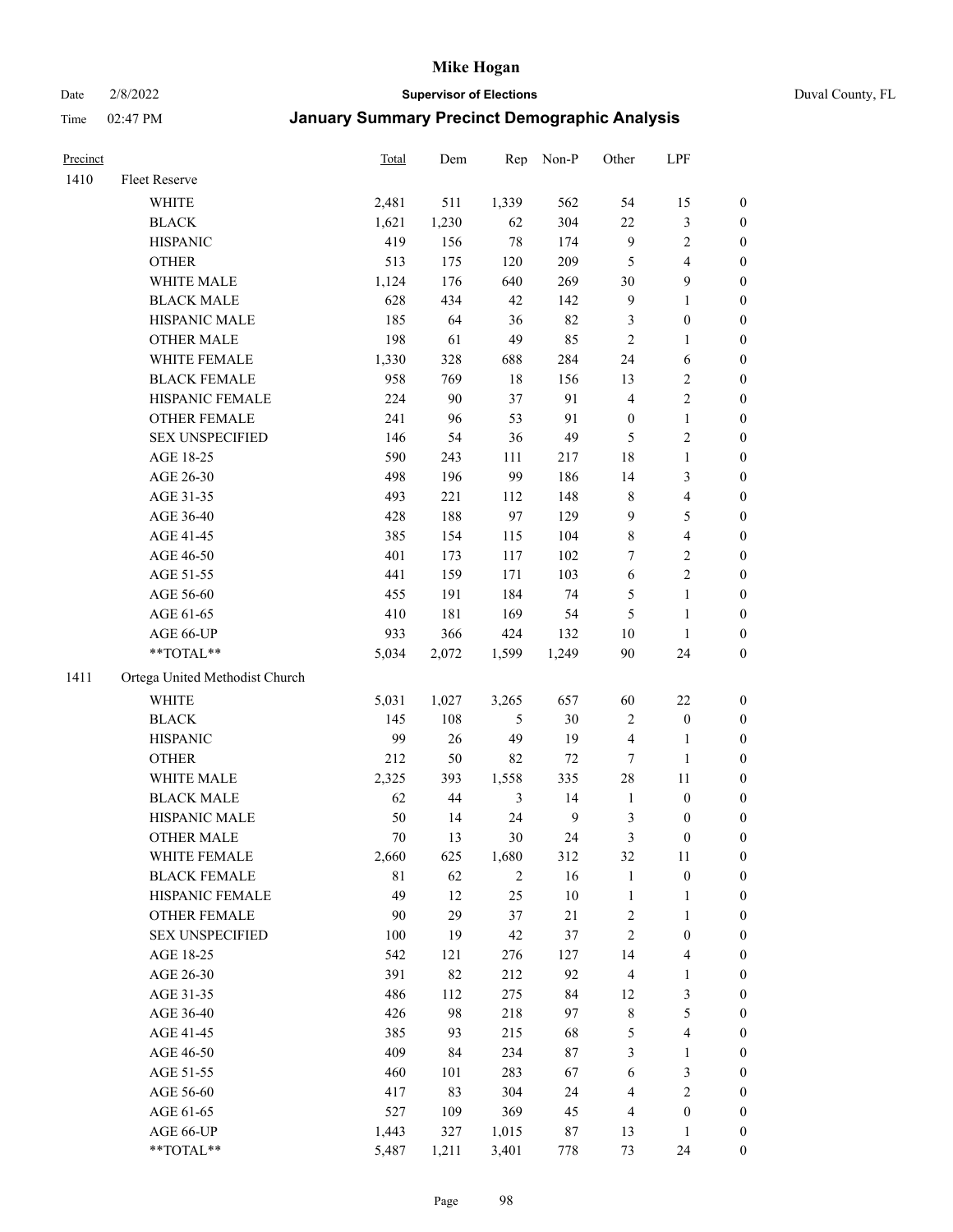## Date 2/8/2022 **Supervisor of Elections** Duval County, FL

| Precinct |                                    | Total  | Dem         | Rep           | Non-P  | Other            | LPF                     |                  |
|----------|------------------------------------|--------|-------------|---------------|--------|------------------|-------------------------|------------------|
| 1412     | Saint Catherine's Episcopal Church |        |             |               |        |                  |                         |                  |
|          | <b>WHITE</b>                       | 1,862  | 563         | 850           | 390    | 44               | 15                      | 0                |
|          | <b>BLACK</b>                       | 571    | 446         | 12            | 107    | 6                | $\boldsymbol{0}$        | 0                |
|          | <b>HISPANIC</b>                    | 170    | 80          | 32            | 52     | 4                | $\sqrt{2}$              | $\boldsymbol{0}$ |
|          | <b>OTHER</b>                       | 207    | 64          | 44            | 91     | 7                | $\mathbf{1}$            | $\boldsymbol{0}$ |
|          | WHITE MALE                         | 857    | 236         | 411           | 175    | 21               | 14                      | $\boldsymbol{0}$ |
|          | <b>BLACK MALE</b>                  | 193    | 147         | 5             | 37     | 4                | $\boldsymbol{0}$        | $\boldsymbol{0}$ |
|          | HISPANIC MALE                      | 80     | 38          | 18            | 21     | 2                | $\mathbf{1}$            | $\boldsymbol{0}$ |
|          | <b>OTHER MALE</b>                  | 64     | 21          | 16            | 24     | $\mathbf{2}$     | $\mathbf{1}$            | $\boldsymbol{0}$ |
|          | WHITE FEMALE                       | 981    | 319         | 429           | 210    | $22\,$           | 1                       | $\boldsymbol{0}$ |
|          | <b>BLACK FEMALE</b>                | 367    | 294         | 6             | 65     | $\sqrt{2}$       | $\boldsymbol{0}$        | 0                |
|          | HISPANIC FEMALE                    | 87     | 42          | 14            | $28\,$ | $\sqrt{2}$       | $\mathbf{1}$            | 0                |
|          | OTHER FEMALE                       | 91     | 32          | 21            | 33     | 5                | $\boldsymbol{0}$        | $\boldsymbol{0}$ |
|          | <b>SEX UNSPECIFIED</b>             | 90     | 24          | 18            | 47     | $\mathbf{1}$     | $\boldsymbol{0}$        | $\boldsymbol{0}$ |
|          | AGE 18-25                          | 248    | 105         | 46            | 83     | 13               | $\mathbf{1}$            | $\boldsymbol{0}$ |
|          | AGE 26-30                          | 305    | 136         | 67            | 81     | 14               | $\boldsymbol{7}$        | $\boldsymbol{0}$ |
|          | AGE 31-35                          | 329    | 139         | 79            | 99     | 9                | $\mathfrak{Z}$          | $\boldsymbol{0}$ |
|          | AGE 36-40                          | 284    | 120         | 69            | 83     | $\,$ 8 $\,$      | $\overline{\mathbf{4}}$ | $\boldsymbol{0}$ |
|          | AGE 41-45                          | 231    | 94          | 73            | 61     | 3                | $\boldsymbol{0}$        | $\boldsymbol{0}$ |
|          | AGE 46-50                          | 207    | $78\,$      | $70\,$        | 53     | 6                | $\boldsymbol{0}$        | $\boldsymbol{0}$ |
|          | AGE 51-55                          | 193    | 84          | 75            | 33     | 1                | $\boldsymbol{0}$        | 0                |
|          | AGE 56-60                          | 289    | 110         | 118           | 59     | $\boldsymbol{0}$ | $\sqrt{2}$              | 0                |
|          | AGE 61-65                          | 237    | 94          | 109           | 29     | 4                | $\mathbf{1}$            | 0                |
|          | AGE 66-UP                          | 487    | 193         | 232           | 59     | 3                | $\boldsymbol{0}$        | $\boldsymbol{0}$ |
|          | **TOTAL**                          | 2,810  | 1,153       | 938           | 640    | 61               | $18\,$                  | $\boldsymbol{0}$ |
| 1413     | Trinity Lutheran Church - ELCA     |        |             |               |        |                  |                         |                  |
|          | <b>WHITE</b>                       | 3,274  | 1,439       | 1,092         | 655    | 62               | 26                      | $\boldsymbol{0}$ |
|          | <b>BLACK</b>                       | 225    | 159         | 11            | 51     | 4                | $\boldsymbol{0}$        | $\boldsymbol{0}$ |
|          | <b>HISPANIC</b>                    | 148    | 78          | 19            | 48     | 3                | $\boldsymbol{0}$        | $\boldsymbol{0}$ |
|          | <b>OTHER</b>                       | 260    | 113         | 44            | 93     | 10               | $\boldsymbol{0}$        | $\boldsymbol{0}$ |
|          | WHITE MALE                         | 1,537  | 584         | 561           | 348    | 25               | 19                      | $\boldsymbol{0}$ |
|          | <b>BLACK MALE</b>                  | 115    | $8\sqrt{1}$ | $\mathfrak s$ | 27     | $\mathbf{2}$     | $\boldsymbol{0}$        | $\boldsymbol{0}$ |
|          | HISPANIC MALE                      | $71\,$ | 38          | $\,$ 8 $\,$   | 25     | $\boldsymbol{0}$ | $\boldsymbol{0}$        | 0                |
|          | <b>OTHER MALE</b>                  | 105    | 35          | 19            | 47     | 4                | $\boldsymbol{0}$        | $\boldsymbol{0}$ |
|          | WHITE FEMALE                       | 1,707  | 845         | 517           | 301    | 37               | 7                       | 0                |
|          | <b>BLACK FEMALE</b>                | 107    | 77          | 6             | 22     | 2                | $\boldsymbol{0}$        | $\boldsymbol{0}$ |
|          | HISPANIC FEMALE                    | 73     | 38          | 10            | $22\,$ | 3                | $\boldsymbol{0}$        | $\overline{0}$   |
|          | OTHER FEMALE                       | 100    | 50          | $17$          | 29     | 4                | $\boldsymbol{0}$        | $\overline{0}$   |
|          | <b>SEX UNSPECIFIED</b>             | 92     | 41          | 23            | 26     | 2                | $\boldsymbol{0}$        | 0                |
|          | AGE 18-25                          | 275    | 142         | 55            | $70\,$ | 8                | $\boldsymbol{0}$        | 0                |
|          | AGE 26-30                          | 497    | 243         | 94            | 138    | 17               | $\mathfrak{S}$          | 0                |
|          | AGE 31-35                          | 598    | 305         | 122           | 149    | 17               | 5                       | 0                |
|          | AGE 36-40                          | 452    | 180         | 121           | 130    | 11               | $10\,$                  | 0                |
|          | AGE 41-45                          | 292    | 137         | $70\,$        | $77\,$ | $\overline{4}$   | $\overline{\mathbf{4}}$ | 0                |
|          | AGE 46-50                          | 242    | 108         | 74            | 55     | 4                | $\mathbf{1}$            | 0                |
|          | AGE 51-55                          | 291    | 107         | 113           | 66     | $\overline{4}$   | $\mathbf{1}$            | 0                |
|          | AGE 56-60                          | 241    | 108         | 98            | 30     | 5                | $\boldsymbol{0}$        | 0                |
|          | AGE 61-65                          | 287    | 142         | 100           | 40     | 5                | $\boldsymbol{0}$        | $\overline{0}$   |
|          | AGE 66-UP                          | 732    | 317         | 319           | 92     | $\overline{4}$   | $\boldsymbol{0}$        | 0                |
|          | **TOTAL**                          | 3,907  | 1,789       | 1,166         | 847    | 79               | 26                      | $\boldsymbol{0}$ |
|          |                                    |        |             |               |        |                  |                         |                  |